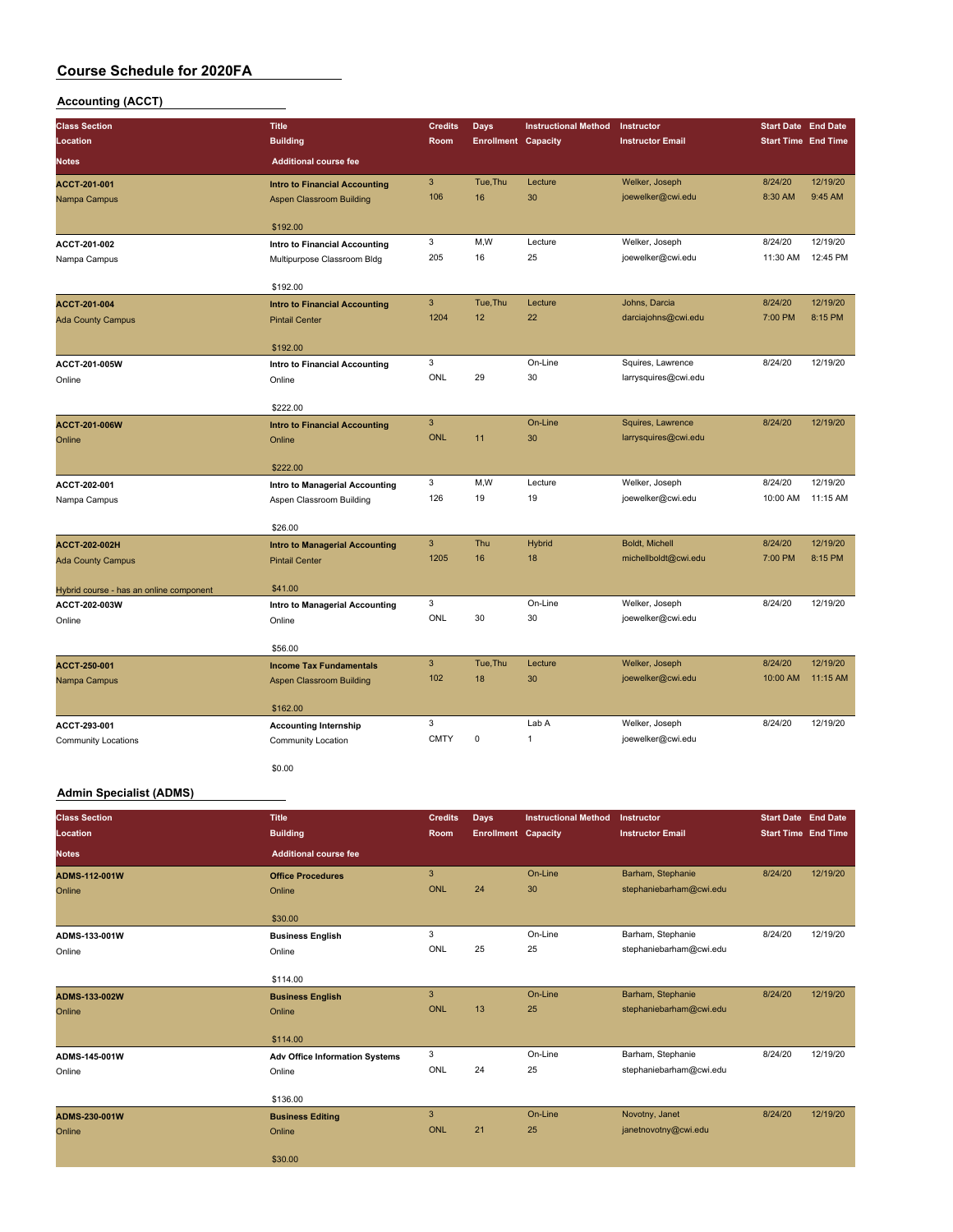| <b>Admin Specialist (ADMS)</b> |                                    |                |                            |                             |                         |                            |          |
|--------------------------------|------------------------------------|----------------|----------------------------|-----------------------------|-------------------------|----------------------------|----------|
| <b>Class Section</b>           | <b>Title</b>                       | <b>Credits</b> | Days                       | <b>Instructional Method</b> | <b>Instructor</b>       | <b>Start Date End Date</b> |          |
| Location                       | <b>Building</b>                    | Room           | <b>Enrollment Capacity</b> |                             | <b>Instructor Email</b> | <b>Start Time End Time</b> |          |
| <b>Notes</b>                   | <b>Additional course fee</b>       |                |                            |                             |                         |                            |          |
| ADMS-231-002W                  | <b>Business Writing</b>            | 3              |                            | On-Line                     | Barham, Stephanie       | 8/24/20                    | 12/19/20 |
| Online                         | Online                             | ONL            | 21                         | 25                          | stephaniebarham@cwi.edu |                            |          |
|                                | \$115.00                           |                |                            |                             |                         |                            |          |
| ADMS-293-003                   | <b>Admin Specialist Internship</b> | 3              |                            | Lab A                       | Barham, Stephanie       | 8/24/20                    | 12/19/20 |
| <b>Community Locations</b>     | <b>Community Location</b>          | <b>CMTY</b>    | п                          | 10                          | stephaniebarham@cwi.edu |                            |          |
|                                | \$0.00                             |                |                            |                             |                         |                            |          |

#### **Adv Mechatronics Engnr (AMET)**

| <b>Building</b><br><b>Start Time End Time</b><br>Location<br>Room<br><b>Enrollment Capacity</b><br><b>Instructor Email</b><br><b>Additional course fee</b><br><b>Notes</b><br>$\overline{4}$<br>M, Tue, W, Thu Lecture<br>Novak, Robert<br>8/24/20<br>10/17/20<br>AMET-120-001<br><b>Basc Electrcty &amp; DC Electrncs</b><br>2138<br>15<br>15<br>robertnovak@cwi.edu<br>8:00 AM<br>9:50 AM<br>Nampa Campus<br><b>Micron Education Center</b><br>\$93.50<br>4<br>On-Line<br>Faculty, General<br>8/24/20<br>12/19/20<br>AMET-120-900W<br><b>Basc Electrcty &amp; DC Electrncs</b><br>ONL<br>4<br>10<br>Online<br>Online<br>\$133.50<br>$\overline{2}$<br>M,Tue,W<br>Lab B<br>Novak, Robert<br>8/24/20<br>10/17/20<br>AMET-120L-001<br><b>Electrcty &amp; DC Electrncs Lab</b><br>2138<br>15<br>15<br>10:00 AM<br>12:20 PM<br>robertnovak@cwi.edu<br><b>Micron Education Center</b><br>Nampa Campus<br>\$200.00<br>$\overline{2}$<br>Tue<br>Hybrid<br>Faculty, General<br>8/24/20<br>12/19/20<br>AMET-120L-900H<br>Electrcty & DC Electrncs Lab<br>2138<br>6:30 PM<br>$\overline{4}$<br>4:30 PM<br>10<br>Nampa Campus<br>Micron Education Center<br>\$210.00<br>$\overline{4}$<br>M, Tue, W, Thu Lecture<br>Novak, Robert<br>12/19/20<br>10/19/20<br>AMET-130-001<br><b>AC Electronics</b><br>2138<br>robertnovak@cwi.edu<br>8:00 AM<br>9:50 AM<br>15<br>15<br><b>Micron Education Center</b><br>Nampa Campus<br>\$0.00<br>$\overline{2}$<br>12/19/20<br>M,Tue,W<br>Lab B<br>Novak, Robert<br>10/19/20<br>AMET-130L-001<br><b>AC Electronics Lab</b><br>2138<br>15<br>15<br>robertnovak@cwi.edu<br>10:00 AM<br>12:20 PM<br>Nampa Campus<br>Micron Education Center<br>\$105.00<br>$\mathbf{1}$<br>Thu<br>Faculty, General<br>8/24/20<br>10/17/20<br>Lecture<br>AMET-135-001<br><b>Indstry Hnd Tool &amp; Wrkplc Sfty</b><br>15<br>15<br>2138<br>10:00 AM<br>11:50 AM<br><b>Micron Education Center</b><br>Nampa Campus<br>\$20.00<br>Tue<br>Lecture<br>Faculty, General<br>8/24/20<br>12/19/20<br>$\mathbf{1}$<br>AMET-135-900<br>Indstry Hnd Tool & Wrkplc Sfty<br>3<br>10<br>2:30 PM<br>4:15 PM<br>Nampa Campus<br>\$20.00<br>$\mathsf 3$<br>F<br>Palagi, Vincent<br>10/17/20<br>Lecture<br>8/24/20<br>AMET-140-001<br><b>Analog Electronics</b><br>2132<br>$\overline{7}$<br>18<br>vincentpalagi@cwi.edu<br>9:50 AM<br>8:00 AM<br><b>Micron Education Center</b><br>Nampa Campus<br>\$0.00<br>3<br>10/17/20<br>M, Tue, W, Thu Lecture<br>8/24/20<br>Palagi, Vincent<br>AMET-140-001<br><b>Analog Electronics</b><br>2132<br>$\overline{7}$<br>18<br>8:00 AM<br>8:50 AM<br>vincentpalagi@cwi.edu<br>Nampa Campus<br>Micron Education Center<br>\$0.00<br>$\mathbf{3}$<br>On-Line<br>Faculty, General<br>8/24/20<br>12/19/20<br>AMET-140-900W<br><b>Analog Electronics</b><br><b>ONL</b><br>8<br>10<br>Online<br>Online<br>\$30.00<br>$\overline{2}$<br>10/17/20<br>M, Tue, W, Thu Lab B<br>Palagi, Vincent<br>8/24/20<br>AMET-140L-001<br><b>Analog Electronics Lab</b><br>2132<br>$\overline{7}$<br>18<br>vincentpalagi@cwi.edu<br>9:00 AM<br>10:50 AM<br>Micron Education Center<br>Nampa Campus<br>\$150.00<br>$\overline{2}$<br>Thu,F<br>Faculty, General<br>12/19/20<br><b>Hybrid</b><br>8/24/20<br>AMET-140L-900H<br><b>Analog Electronics Lab</b><br>$\bf 8$<br>6:30 PM<br>2138<br>10<br>4:30 PM<br>Nampa Campus<br><b>Micron Education Center</b> | <b>Class Section</b> | <b>Title</b> | <b>Credits</b> | Days | <b>Instructional Method</b> | Instructor | <b>Start Date End Date</b> |  |
|-----------------------------------------------------------------------------------------------------------------------------------------------------------------------------------------------------------------------------------------------------------------------------------------------------------------------------------------------------------------------------------------------------------------------------------------------------------------------------------------------------------------------------------------------------------------------------------------------------------------------------------------------------------------------------------------------------------------------------------------------------------------------------------------------------------------------------------------------------------------------------------------------------------------------------------------------------------------------------------------------------------------------------------------------------------------------------------------------------------------------------------------------------------------------------------------------------------------------------------------------------------------------------------------------------------------------------------------------------------------------------------------------------------------------------------------------------------------------------------------------------------------------------------------------------------------------------------------------------------------------------------------------------------------------------------------------------------------------------------------------------------------------------------------------------------------------------------------------------------------------------------------------------------------------------------------------------------------------------------------------------------------------------------------------------------------------------------------------------------------------------------------------------------------------------------------------------------------------------------------------------------------------------------------------------------------------------------------------------------------------------------------------------------------------------------------------------------------------------------------------------------------------------------------------------------------------------------------------------------------------------------------------------------------------------------------------------------------------------------------------------------------------------------------------------------------------------------------------------------------------------------------------------------------------------------------------------------------------------------------------------------------------------------------------------------------------------------------------------------------------------------------------------------------------------------------------------------------------------------------------------------------------------------------------------------------------------------------------------------|----------------------|--------------|----------------|------|-----------------------------|------------|----------------------------|--|
|                                                                                                                                                                                                                                                                                                                                                                                                                                                                                                                                                                                                                                                                                                                                                                                                                                                                                                                                                                                                                                                                                                                                                                                                                                                                                                                                                                                                                                                                                                                                                                                                                                                                                                                                                                                                                                                                                                                                                                                                                                                                                                                                                                                                                                                                                                                                                                                                                                                                                                                                                                                                                                                                                                                                                                                                                                                                                                                                                                                                                                                                                                                                                                                                                                                                                                                                                           |                      |              |                |      |                             |            |                            |  |
|                                                                                                                                                                                                                                                                                                                                                                                                                                                                                                                                                                                                                                                                                                                                                                                                                                                                                                                                                                                                                                                                                                                                                                                                                                                                                                                                                                                                                                                                                                                                                                                                                                                                                                                                                                                                                                                                                                                                                                                                                                                                                                                                                                                                                                                                                                                                                                                                                                                                                                                                                                                                                                                                                                                                                                                                                                                                                                                                                                                                                                                                                                                                                                                                                                                                                                                                                           |                      |              |                |      |                             |            |                            |  |
|                                                                                                                                                                                                                                                                                                                                                                                                                                                                                                                                                                                                                                                                                                                                                                                                                                                                                                                                                                                                                                                                                                                                                                                                                                                                                                                                                                                                                                                                                                                                                                                                                                                                                                                                                                                                                                                                                                                                                                                                                                                                                                                                                                                                                                                                                                                                                                                                                                                                                                                                                                                                                                                                                                                                                                                                                                                                                                                                                                                                                                                                                                                                                                                                                                                                                                                                                           |                      |              |                |      |                             |            |                            |  |
|                                                                                                                                                                                                                                                                                                                                                                                                                                                                                                                                                                                                                                                                                                                                                                                                                                                                                                                                                                                                                                                                                                                                                                                                                                                                                                                                                                                                                                                                                                                                                                                                                                                                                                                                                                                                                                                                                                                                                                                                                                                                                                                                                                                                                                                                                                                                                                                                                                                                                                                                                                                                                                                                                                                                                                                                                                                                                                                                                                                                                                                                                                                                                                                                                                                                                                                                                           |                      |              |                |      |                             |            |                            |  |
|                                                                                                                                                                                                                                                                                                                                                                                                                                                                                                                                                                                                                                                                                                                                                                                                                                                                                                                                                                                                                                                                                                                                                                                                                                                                                                                                                                                                                                                                                                                                                                                                                                                                                                                                                                                                                                                                                                                                                                                                                                                                                                                                                                                                                                                                                                                                                                                                                                                                                                                                                                                                                                                                                                                                                                                                                                                                                                                                                                                                                                                                                                                                                                                                                                                                                                                                                           |                      |              |                |      |                             |            |                            |  |
|                                                                                                                                                                                                                                                                                                                                                                                                                                                                                                                                                                                                                                                                                                                                                                                                                                                                                                                                                                                                                                                                                                                                                                                                                                                                                                                                                                                                                                                                                                                                                                                                                                                                                                                                                                                                                                                                                                                                                                                                                                                                                                                                                                                                                                                                                                                                                                                                                                                                                                                                                                                                                                                                                                                                                                                                                                                                                                                                                                                                                                                                                                                                                                                                                                                                                                                                                           |                      |              |                |      |                             |            |                            |  |
|                                                                                                                                                                                                                                                                                                                                                                                                                                                                                                                                                                                                                                                                                                                                                                                                                                                                                                                                                                                                                                                                                                                                                                                                                                                                                                                                                                                                                                                                                                                                                                                                                                                                                                                                                                                                                                                                                                                                                                                                                                                                                                                                                                                                                                                                                                                                                                                                                                                                                                                                                                                                                                                                                                                                                                                                                                                                                                                                                                                                                                                                                                                                                                                                                                                                                                                                                           |                      |              |                |      |                             |            |                            |  |
|                                                                                                                                                                                                                                                                                                                                                                                                                                                                                                                                                                                                                                                                                                                                                                                                                                                                                                                                                                                                                                                                                                                                                                                                                                                                                                                                                                                                                                                                                                                                                                                                                                                                                                                                                                                                                                                                                                                                                                                                                                                                                                                                                                                                                                                                                                                                                                                                                                                                                                                                                                                                                                                                                                                                                                                                                                                                                                                                                                                                                                                                                                                                                                                                                                                                                                                                                           |                      |              |                |      |                             |            |                            |  |
|                                                                                                                                                                                                                                                                                                                                                                                                                                                                                                                                                                                                                                                                                                                                                                                                                                                                                                                                                                                                                                                                                                                                                                                                                                                                                                                                                                                                                                                                                                                                                                                                                                                                                                                                                                                                                                                                                                                                                                                                                                                                                                                                                                                                                                                                                                                                                                                                                                                                                                                                                                                                                                                                                                                                                                                                                                                                                                                                                                                                                                                                                                                                                                                                                                                                                                                                                           |                      |              |                |      |                             |            |                            |  |
|                                                                                                                                                                                                                                                                                                                                                                                                                                                                                                                                                                                                                                                                                                                                                                                                                                                                                                                                                                                                                                                                                                                                                                                                                                                                                                                                                                                                                                                                                                                                                                                                                                                                                                                                                                                                                                                                                                                                                                                                                                                                                                                                                                                                                                                                                                                                                                                                                                                                                                                                                                                                                                                                                                                                                                                                                                                                                                                                                                                                                                                                                                                                                                                                                                                                                                                                                           |                      |              |                |      |                             |            |                            |  |
|                                                                                                                                                                                                                                                                                                                                                                                                                                                                                                                                                                                                                                                                                                                                                                                                                                                                                                                                                                                                                                                                                                                                                                                                                                                                                                                                                                                                                                                                                                                                                                                                                                                                                                                                                                                                                                                                                                                                                                                                                                                                                                                                                                                                                                                                                                                                                                                                                                                                                                                                                                                                                                                                                                                                                                                                                                                                                                                                                                                                                                                                                                                                                                                                                                                                                                                                                           |                      |              |                |      |                             |            |                            |  |
|                                                                                                                                                                                                                                                                                                                                                                                                                                                                                                                                                                                                                                                                                                                                                                                                                                                                                                                                                                                                                                                                                                                                                                                                                                                                                                                                                                                                                                                                                                                                                                                                                                                                                                                                                                                                                                                                                                                                                                                                                                                                                                                                                                                                                                                                                                                                                                                                                                                                                                                                                                                                                                                                                                                                                                                                                                                                                                                                                                                                                                                                                                                                                                                                                                                                                                                                                           |                      |              |                |      |                             |            |                            |  |
|                                                                                                                                                                                                                                                                                                                                                                                                                                                                                                                                                                                                                                                                                                                                                                                                                                                                                                                                                                                                                                                                                                                                                                                                                                                                                                                                                                                                                                                                                                                                                                                                                                                                                                                                                                                                                                                                                                                                                                                                                                                                                                                                                                                                                                                                                                                                                                                                                                                                                                                                                                                                                                                                                                                                                                                                                                                                                                                                                                                                                                                                                                                                                                                                                                                                                                                                                           |                      |              |                |      |                             |            |                            |  |
|                                                                                                                                                                                                                                                                                                                                                                                                                                                                                                                                                                                                                                                                                                                                                                                                                                                                                                                                                                                                                                                                                                                                                                                                                                                                                                                                                                                                                                                                                                                                                                                                                                                                                                                                                                                                                                                                                                                                                                                                                                                                                                                                                                                                                                                                                                                                                                                                                                                                                                                                                                                                                                                                                                                                                                                                                                                                                                                                                                                                                                                                                                                                                                                                                                                                                                                                                           |                      |              |                |      |                             |            |                            |  |
|                                                                                                                                                                                                                                                                                                                                                                                                                                                                                                                                                                                                                                                                                                                                                                                                                                                                                                                                                                                                                                                                                                                                                                                                                                                                                                                                                                                                                                                                                                                                                                                                                                                                                                                                                                                                                                                                                                                                                                                                                                                                                                                                                                                                                                                                                                                                                                                                                                                                                                                                                                                                                                                                                                                                                                                                                                                                                                                                                                                                                                                                                                                                                                                                                                                                                                                                                           |                      |              |                |      |                             |            |                            |  |
|                                                                                                                                                                                                                                                                                                                                                                                                                                                                                                                                                                                                                                                                                                                                                                                                                                                                                                                                                                                                                                                                                                                                                                                                                                                                                                                                                                                                                                                                                                                                                                                                                                                                                                                                                                                                                                                                                                                                                                                                                                                                                                                                                                                                                                                                                                                                                                                                                                                                                                                                                                                                                                                                                                                                                                                                                                                                                                                                                                                                                                                                                                                                                                                                                                                                                                                                                           |                      |              |                |      |                             |            |                            |  |
|                                                                                                                                                                                                                                                                                                                                                                                                                                                                                                                                                                                                                                                                                                                                                                                                                                                                                                                                                                                                                                                                                                                                                                                                                                                                                                                                                                                                                                                                                                                                                                                                                                                                                                                                                                                                                                                                                                                                                                                                                                                                                                                                                                                                                                                                                                                                                                                                                                                                                                                                                                                                                                                                                                                                                                                                                                                                                                                                                                                                                                                                                                                                                                                                                                                                                                                                                           |                      |              |                |      |                             |            |                            |  |
|                                                                                                                                                                                                                                                                                                                                                                                                                                                                                                                                                                                                                                                                                                                                                                                                                                                                                                                                                                                                                                                                                                                                                                                                                                                                                                                                                                                                                                                                                                                                                                                                                                                                                                                                                                                                                                                                                                                                                                                                                                                                                                                                                                                                                                                                                                                                                                                                                                                                                                                                                                                                                                                                                                                                                                                                                                                                                                                                                                                                                                                                                                                                                                                                                                                                                                                                                           |                      |              |                |      |                             |            |                            |  |
|                                                                                                                                                                                                                                                                                                                                                                                                                                                                                                                                                                                                                                                                                                                                                                                                                                                                                                                                                                                                                                                                                                                                                                                                                                                                                                                                                                                                                                                                                                                                                                                                                                                                                                                                                                                                                                                                                                                                                                                                                                                                                                                                                                                                                                                                                                                                                                                                                                                                                                                                                                                                                                                                                                                                                                                                                                                                                                                                                                                                                                                                                                                                                                                                                                                                                                                                                           |                      |              |                |      |                             |            |                            |  |
|                                                                                                                                                                                                                                                                                                                                                                                                                                                                                                                                                                                                                                                                                                                                                                                                                                                                                                                                                                                                                                                                                                                                                                                                                                                                                                                                                                                                                                                                                                                                                                                                                                                                                                                                                                                                                                                                                                                                                                                                                                                                                                                                                                                                                                                                                                                                                                                                                                                                                                                                                                                                                                                                                                                                                                                                                                                                                                                                                                                                                                                                                                                                                                                                                                                                                                                                                           |                      |              |                |      |                             |            |                            |  |
|                                                                                                                                                                                                                                                                                                                                                                                                                                                                                                                                                                                                                                                                                                                                                                                                                                                                                                                                                                                                                                                                                                                                                                                                                                                                                                                                                                                                                                                                                                                                                                                                                                                                                                                                                                                                                                                                                                                                                                                                                                                                                                                                                                                                                                                                                                                                                                                                                                                                                                                                                                                                                                                                                                                                                                                                                                                                                                                                                                                                                                                                                                                                                                                                                                                                                                                                                           |                      |              |                |      |                             |            |                            |  |
|                                                                                                                                                                                                                                                                                                                                                                                                                                                                                                                                                                                                                                                                                                                                                                                                                                                                                                                                                                                                                                                                                                                                                                                                                                                                                                                                                                                                                                                                                                                                                                                                                                                                                                                                                                                                                                                                                                                                                                                                                                                                                                                                                                                                                                                                                                                                                                                                                                                                                                                                                                                                                                                                                                                                                                                                                                                                                                                                                                                                                                                                                                                                                                                                                                                                                                                                                           |                      |              |                |      |                             |            |                            |  |
|                                                                                                                                                                                                                                                                                                                                                                                                                                                                                                                                                                                                                                                                                                                                                                                                                                                                                                                                                                                                                                                                                                                                                                                                                                                                                                                                                                                                                                                                                                                                                                                                                                                                                                                                                                                                                                                                                                                                                                                                                                                                                                                                                                                                                                                                                                                                                                                                                                                                                                                                                                                                                                                                                                                                                                                                                                                                                                                                                                                                                                                                                                                                                                                                                                                                                                                                                           |                      |              |                |      |                             |            |                            |  |
|                                                                                                                                                                                                                                                                                                                                                                                                                                                                                                                                                                                                                                                                                                                                                                                                                                                                                                                                                                                                                                                                                                                                                                                                                                                                                                                                                                                                                                                                                                                                                                                                                                                                                                                                                                                                                                                                                                                                                                                                                                                                                                                                                                                                                                                                                                                                                                                                                                                                                                                                                                                                                                                                                                                                                                                                                                                                                                                                                                                                                                                                                                                                                                                                                                                                                                                                                           |                      |              |                |      |                             |            |                            |  |
|                                                                                                                                                                                                                                                                                                                                                                                                                                                                                                                                                                                                                                                                                                                                                                                                                                                                                                                                                                                                                                                                                                                                                                                                                                                                                                                                                                                                                                                                                                                                                                                                                                                                                                                                                                                                                                                                                                                                                                                                                                                                                                                                                                                                                                                                                                                                                                                                                                                                                                                                                                                                                                                                                                                                                                                                                                                                                                                                                                                                                                                                                                                                                                                                                                                                                                                                                           |                      |              |                |      |                             |            |                            |  |
|                                                                                                                                                                                                                                                                                                                                                                                                                                                                                                                                                                                                                                                                                                                                                                                                                                                                                                                                                                                                                                                                                                                                                                                                                                                                                                                                                                                                                                                                                                                                                                                                                                                                                                                                                                                                                                                                                                                                                                                                                                                                                                                                                                                                                                                                                                                                                                                                                                                                                                                                                                                                                                                                                                                                                                                                                                                                                                                                                                                                                                                                                                                                                                                                                                                                                                                                                           |                      |              |                |      |                             |            |                            |  |
|                                                                                                                                                                                                                                                                                                                                                                                                                                                                                                                                                                                                                                                                                                                                                                                                                                                                                                                                                                                                                                                                                                                                                                                                                                                                                                                                                                                                                                                                                                                                                                                                                                                                                                                                                                                                                                                                                                                                                                                                                                                                                                                                                                                                                                                                                                                                                                                                                                                                                                                                                                                                                                                                                                                                                                                                                                                                                                                                                                                                                                                                                                                                                                                                                                                                                                                                                           |                      |              |                |      |                             |            |                            |  |
|                                                                                                                                                                                                                                                                                                                                                                                                                                                                                                                                                                                                                                                                                                                                                                                                                                                                                                                                                                                                                                                                                                                                                                                                                                                                                                                                                                                                                                                                                                                                                                                                                                                                                                                                                                                                                                                                                                                                                                                                                                                                                                                                                                                                                                                                                                                                                                                                                                                                                                                                                                                                                                                                                                                                                                                                                                                                                                                                                                                                                                                                                                                                                                                                                                                                                                                                                           |                      |              |                |      |                             |            |                            |  |
|                                                                                                                                                                                                                                                                                                                                                                                                                                                                                                                                                                                                                                                                                                                                                                                                                                                                                                                                                                                                                                                                                                                                                                                                                                                                                                                                                                                                                                                                                                                                                                                                                                                                                                                                                                                                                                                                                                                                                                                                                                                                                                                                                                                                                                                                                                                                                                                                                                                                                                                                                                                                                                                                                                                                                                                                                                                                                                                                                                                                                                                                                                                                                                                                                                                                                                                                                           |                      |              |                |      |                             |            |                            |  |
|                                                                                                                                                                                                                                                                                                                                                                                                                                                                                                                                                                                                                                                                                                                                                                                                                                                                                                                                                                                                                                                                                                                                                                                                                                                                                                                                                                                                                                                                                                                                                                                                                                                                                                                                                                                                                                                                                                                                                                                                                                                                                                                                                                                                                                                                                                                                                                                                                                                                                                                                                                                                                                                                                                                                                                                                                                                                                                                                                                                                                                                                                                                                                                                                                                                                                                                                                           |                      |              |                |      |                             |            |                            |  |
|                                                                                                                                                                                                                                                                                                                                                                                                                                                                                                                                                                                                                                                                                                                                                                                                                                                                                                                                                                                                                                                                                                                                                                                                                                                                                                                                                                                                                                                                                                                                                                                                                                                                                                                                                                                                                                                                                                                                                                                                                                                                                                                                                                                                                                                                                                                                                                                                                                                                                                                                                                                                                                                                                                                                                                                                                                                                                                                                                                                                                                                                                                                                                                                                                                                                                                                                                           |                      |              |                |      |                             |            |                            |  |
|                                                                                                                                                                                                                                                                                                                                                                                                                                                                                                                                                                                                                                                                                                                                                                                                                                                                                                                                                                                                                                                                                                                                                                                                                                                                                                                                                                                                                                                                                                                                                                                                                                                                                                                                                                                                                                                                                                                                                                                                                                                                                                                                                                                                                                                                                                                                                                                                                                                                                                                                                                                                                                                                                                                                                                                                                                                                                                                                                                                                                                                                                                                                                                                                                                                                                                                                                           |                      |              |                |      |                             |            |                            |  |
|                                                                                                                                                                                                                                                                                                                                                                                                                                                                                                                                                                                                                                                                                                                                                                                                                                                                                                                                                                                                                                                                                                                                                                                                                                                                                                                                                                                                                                                                                                                                                                                                                                                                                                                                                                                                                                                                                                                                                                                                                                                                                                                                                                                                                                                                                                                                                                                                                                                                                                                                                                                                                                                                                                                                                                                                                                                                                                                                                                                                                                                                                                                                                                                                                                                                                                                                                           |                      |              |                |      |                             |            |                            |  |
|                                                                                                                                                                                                                                                                                                                                                                                                                                                                                                                                                                                                                                                                                                                                                                                                                                                                                                                                                                                                                                                                                                                                                                                                                                                                                                                                                                                                                                                                                                                                                                                                                                                                                                                                                                                                                                                                                                                                                                                                                                                                                                                                                                                                                                                                                                                                                                                                                                                                                                                                                                                                                                                                                                                                                                                                                                                                                                                                                                                                                                                                                                                                                                                                                                                                                                                                                           |                      |              |                |      |                             |            |                            |  |
|                                                                                                                                                                                                                                                                                                                                                                                                                                                                                                                                                                                                                                                                                                                                                                                                                                                                                                                                                                                                                                                                                                                                                                                                                                                                                                                                                                                                                                                                                                                                                                                                                                                                                                                                                                                                                                                                                                                                                                                                                                                                                                                                                                                                                                                                                                                                                                                                                                                                                                                                                                                                                                                                                                                                                                                                                                                                                                                                                                                                                                                                                                                                                                                                                                                                                                                                                           |                      |              |                |      |                             |            |                            |  |
|                                                                                                                                                                                                                                                                                                                                                                                                                                                                                                                                                                                                                                                                                                                                                                                                                                                                                                                                                                                                                                                                                                                                                                                                                                                                                                                                                                                                                                                                                                                                                                                                                                                                                                                                                                                                                                                                                                                                                                                                                                                                                                                                                                                                                                                                                                                                                                                                                                                                                                                                                                                                                                                                                                                                                                                                                                                                                                                                                                                                                                                                                                                                                                                                                                                                                                                                                           |                      |              |                |      |                             |            |                            |  |
|                                                                                                                                                                                                                                                                                                                                                                                                                                                                                                                                                                                                                                                                                                                                                                                                                                                                                                                                                                                                                                                                                                                                                                                                                                                                                                                                                                                                                                                                                                                                                                                                                                                                                                                                                                                                                                                                                                                                                                                                                                                                                                                                                                                                                                                                                                                                                                                                                                                                                                                                                                                                                                                                                                                                                                                                                                                                                                                                                                                                                                                                                                                                                                                                                                                                                                                                                           |                      |              |                |      |                             |            |                            |  |
|                                                                                                                                                                                                                                                                                                                                                                                                                                                                                                                                                                                                                                                                                                                                                                                                                                                                                                                                                                                                                                                                                                                                                                                                                                                                                                                                                                                                                                                                                                                                                                                                                                                                                                                                                                                                                                                                                                                                                                                                                                                                                                                                                                                                                                                                                                                                                                                                                                                                                                                                                                                                                                                                                                                                                                                                                                                                                                                                                                                                                                                                                                                                                                                                                                                                                                                                                           |                      |              |                |      |                             |            |                            |  |
|                                                                                                                                                                                                                                                                                                                                                                                                                                                                                                                                                                                                                                                                                                                                                                                                                                                                                                                                                                                                                                                                                                                                                                                                                                                                                                                                                                                                                                                                                                                                                                                                                                                                                                                                                                                                                                                                                                                                                                                                                                                                                                                                                                                                                                                                                                                                                                                                                                                                                                                                                                                                                                                                                                                                                                                                                                                                                                                                                                                                                                                                                                                                                                                                                                                                                                                                                           |                      |              |                |      |                             |            |                            |  |
|                                                                                                                                                                                                                                                                                                                                                                                                                                                                                                                                                                                                                                                                                                                                                                                                                                                                                                                                                                                                                                                                                                                                                                                                                                                                                                                                                                                                                                                                                                                                                                                                                                                                                                                                                                                                                                                                                                                                                                                                                                                                                                                                                                                                                                                                                                                                                                                                                                                                                                                                                                                                                                                                                                                                                                                                                                                                                                                                                                                                                                                                                                                                                                                                                                                                                                                                                           |                      |              |                |      |                             |            |                            |  |
|                                                                                                                                                                                                                                                                                                                                                                                                                                                                                                                                                                                                                                                                                                                                                                                                                                                                                                                                                                                                                                                                                                                                                                                                                                                                                                                                                                                                                                                                                                                                                                                                                                                                                                                                                                                                                                                                                                                                                                                                                                                                                                                                                                                                                                                                                                                                                                                                                                                                                                                                                                                                                                                                                                                                                                                                                                                                                                                                                                                                                                                                                                                                                                                                                                                                                                                                                           |                      |              |                |      |                             |            |                            |  |
|                                                                                                                                                                                                                                                                                                                                                                                                                                                                                                                                                                                                                                                                                                                                                                                                                                                                                                                                                                                                                                                                                                                                                                                                                                                                                                                                                                                                                                                                                                                                                                                                                                                                                                                                                                                                                                                                                                                                                                                                                                                                                                                                                                                                                                                                                                                                                                                                                                                                                                                                                                                                                                                                                                                                                                                                                                                                                                                                                                                                                                                                                                                                                                                                                                                                                                                                                           |                      |              |                |      |                             |            |                            |  |
|                                                                                                                                                                                                                                                                                                                                                                                                                                                                                                                                                                                                                                                                                                                                                                                                                                                                                                                                                                                                                                                                                                                                                                                                                                                                                                                                                                                                                                                                                                                                                                                                                                                                                                                                                                                                                                                                                                                                                                                                                                                                                                                                                                                                                                                                                                                                                                                                                                                                                                                                                                                                                                                                                                                                                                                                                                                                                                                                                                                                                                                                                                                                                                                                                                                                                                                                                           |                      |              |                |      |                             |            |                            |  |
|                                                                                                                                                                                                                                                                                                                                                                                                                                                                                                                                                                                                                                                                                                                                                                                                                                                                                                                                                                                                                                                                                                                                                                                                                                                                                                                                                                                                                                                                                                                                                                                                                                                                                                                                                                                                                                                                                                                                                                                                                                                                                                                                                                                                                                                                                                                                                                                                                                                                                                                                                                                                                                                                                                                                                                                                                                                                                                                                                                                                                                                                                                                                                                                                                                                                                                                                                           |                      |              |                |      |                             |            |                            |  |
|                                                                                                                                                                                                                                                                                                                                                                                                                                                                                                                                                                                                                                                                                                                                                                                                                                                                                                                                                                                                                                                                                                                                                                                                                                                                                                                                                                                                                                                                                                                                                                                                                                                                                                                                                                                                                                                                                                                                                                                                                                                                                                                                                                                                                                                                                                                                                                                                                                                                                                                                                                                                                                                                                                                                                                                                                                                                                                                                                                                                                                                                                                                                                                                                                                                                                                                                                           |                      |              |                |      |                             |            |                            |  |
|                                                                                                                                                                                                                                                                                                                                                                                                                                                                                                                                                                                                                                                                                                                                                                                                                                                                                                                                                                                                                                                                                                                                                                                                                                                                                                                                                                                                                                                                                                                                                                                                                                                                                                                                                                                                                                                                                                                                                                                                                                                                                                                                                                                                                                                                                                                                                                                                                                                                                                                                                                                                                                                                                                                                                                                                                                                                                                                                                                                                                                                                                                                                                                                                                                                                                                                                                           |                      | \$150.00     |                |      |                             |            |                            |  |
| F<br>3<br>12/19/20<br>Hewett, Douglas<br>10/19/20<br>Lecture<br>AMET-150-001<br><b>Digital Electronics</b>                                                                                                                                                                                                                                                                                                                                                                                                                                                                                                                                                                                                                                                                                                                                                                                                                                                                                                                                                                                                                                                                                                                                                                                                                                                                                                                                                                                                                                                                                                                                                                                                                                                                                                                                                                                                                                                                                                                                                                                                                                                                                                                                                                                                                                                                                                                                                                                                                                                                                                                                                                                                                                                                                                                                                                                                                                                                                                                                                                                                                                                                                                                                                                                                                                                |                      |              |                |      |                             |            |                            |  |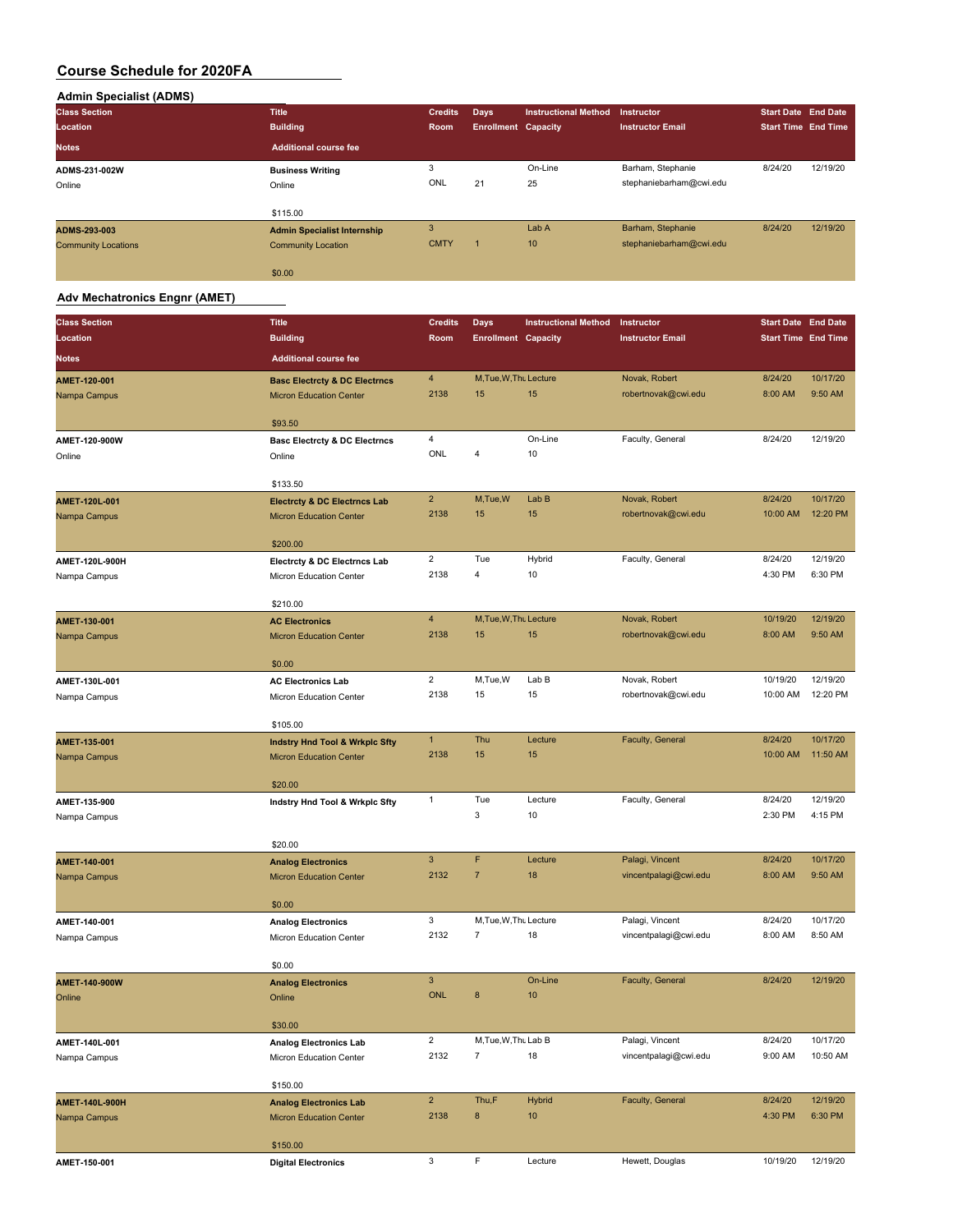#### **Adv Mechatronics Engnr (AMET)**

| AUV MECHAUVIIICS ENGHI (AMET) |                                             |                |                            |                             |                         |                            |          |
|-------------------------------|---------------------------------------------|----------------|----------------------------|-----------------------------|-------------------------|----------------------------|----------|
| <b>Class Section</b>          | <b>Title</b>                                | <b>Credits</b> | <b>Days</b>                | <b>Instructional Method</b> | Instructor              | <b>Start Date End Date</b> |          |
| Location                      | <b>Building</b>                             | Room           | <b>Enrollment Capacity</b> |                             | <b>Instructor Email</b> | <b>Start Time End Time</b> |          |
| <b>Notes</b>                  | <b>Additional course fee</b>                |                |                            |                             |                         |                            |          |
| Nampa Campus                  | Micron Education Center                     | 2133           | $\overline{7}$             | 18                          | doughewett@cwi.edu      | 8:00 AM                    | 9:50 AM  |
|                               |                                             |                |                            |                             |                         |                            |          |
|                               | \$0.00                                      |                |                            |                             |                         |                            |          |
| AMET-150-001                  | <b>Digital Electronics</b>                  | $\mathsf 3$    | M, Tue, W, Thu Lecture     |                             | Hewett, Douglas         | 10/19/20                   | 12/19/20 |
| Nampa Campus                  | <b>Micron Education Center</b>              | 2133           | $\overline{7}$             | 18                          | doughewett@cwi.edu      | 8:00 AM                    | 8:50 AM  |
|                               |                                             |                |                            |                             |                         |                            |          |
|                               | \$0.00                                      |                |                            |                             |                         |                            |          |
| AMET-150L-001                 | <b>Digital Electronics Lab</b>              | $\overline{2}$ | M, Tue, W, Thu Lab B       |                             | Hewett, Douglas         | 10/19/20                   | 12/19/20 |
| Nampa Campus                  | Micron Education Center                     | 2133           | $\overline{7}$             | 18                          | doughewett@cwi.edu      | 9:00 AM                    | 10:50 AM |
|                               |                                             |                |                            |                             |                         |                            |          |
|                               | \$60.00                                     |                |                            |                             |                         |                            |          |
| AMET-195-001                  | <b>Comp Programming &amp; Networking</b>    | $\overline{2}$ | Tue                        | Lecture                     | Palagi, Vincent         | 8/24/20                    | 12/19/20 |
| Nampa Campus                  | <b>Micron Education Center</b>              | 2132           | $\overline{7}$             | 19                          | vincentpalagi@cwi.edu   | 1:00 PM                    | 2:50 PM  |
|                               |                                             |                |                            |                             |                         |                            |          |
|                               | \$0.00                                      |                |                            |                             |                         |                            |          |
| AMET-200-001                  | <b>Programmable Logic Controllers</b>       | $\overline{2}$ | M,Tue                      | Lecture                     | Sherrange, Andrew       | 8/24/20                    | 10/17/20 |
| Nampa Campus                  | Micron Education Center                     | 2143           | 18                         | 18                          | andysherrange@cwi.edu   | 8:00 AM                    | 9:50 AM  |
|                               |                                             |                |                            |                             |                         |                            |          |
|                               | \$0.00                                      |                |                            |                             |                         |                            |          |
| AMET-200L-001                 | <b>Program Logic Controllers Lab</b>        | $\mathbf{1}$   | M,Tue                      | Lab <sub>B</sub>            | Sherrange, Andrew       | 8/24/20                    | 10/17/20 |
| Nampa Campus                  | <b>Micron Education Center</b>              | 2143           | 18                         | 18                          | andysherrange@cwi.edu   | 10:00 AM                   | 11:50 AM |
|                               |                                             |                |                            |                             |                         |                            |          |
|                               | \$0.00                                      |                |                            |                             |                         |                            |          |
| AMET-210-001                  | Microprocessor-Based Contrilrs              | $\overline{2}$ | M,Tue                      | Lecture                     | Palagi, Vincent         | 10/19/20                   | 12/19/20 |
| Nampa Campus                  | Micron Education Center                     | 2132           | 18                         | 18                          | vincentpalagi@cwi.edu   | 8:00 AM                    | 9:50 AM  |
|                               |                                             |                |                            |                             |                         |                            |          |
|                               | \$0.00                                      | $\mathbf{1}$   |                            |                             |                         |                            | 12/19/20 |
| AMET-210L-001                 | <b>Microprocessor Controllrs Lab</b>        |                | M,Tue                      | Lab B                       | Palagi, Vincent         | 10/19/20                   |          |
| Nampa Campus                  | <b>Micron Education Center</b>              | 2132           | 18                         | 18                          | vincentpalagi@cwi.edu   | 10:00 AM                   | 11:50 AM |
|                               | \$200.00                                    |                |                            |                             |                         |                            |          |
|                               |                                             | 3              | Thu,F                      | Lecture                     | Sherrange, Andrew       | 8/24/20                    | 12/19/20 |
| AMET-220-001                  | <b>Auto Cntrols &amp; Instrumentation</b>   | 2143           | 16                         | 18                          | andysherrange@cwi.edu   | 8:00 AM                    | 9:20 AM  |
| Nampa Campus                  | Micron Education Center                     |                |                            |                             |                         |                            |          |
|                               | \$0.00                                      |                |                            |                             |                         |                            |          |
| AMET-220L-001                 | <b>Auto Cntrls &amp; Instrmnttn Lab</b>     | $\mathbf{1}$   | Thu,F                      | Lab <sub>B</sub>            | Sherrange, Andrew       | 8/24/20                    | 12/19/20 |
| Nampa Campus                  | <b>Micron Education Center</b>              | 2143           | 16                         | 18                          | andysherrange@cwi.edu   | 9:30 AM                    | 11:20 AM |
|                               |                                             |                |                            |                             |                         |                            |          |
|                               | \$0.00                                      |                |                            |                             |                         |                            |          |
| AMET-230-001                  | <b>Industrial Robotics</b>                  | $\overline{2}$ | Thu                        | Lecture                     | Palagi, Vincent         | 8/24/20                    | 12/19/20 |
| Nampa Campus                  | Micron Education Center                     | 2132           | 17                         | 17                          | vincentpalagi@cwi.edu   | 1:00 PM                    | 2:50 PM  |
|                               |                                             |                |                            |                             |                         |                            |          |
|                               | \$0.00                                      |                |                            |                             |                         |                            |          |
| AMET-230L-001                 | <b>Industrial Robotics Lab</b>              | $\mathbf{1}$   | F                          | Lab B                       | Palagi, Vincent         | 8/24/20                    | 12/19/20 |
| Nampa Campus                  | <b>Micron Education Center</b>              | 2132           | 17                         | 17                          | vincentpalagi@cwi.edu   | 1:00 PM                    | 2:50 PM  |
|                               |                                             |                |                            |                             |                         |                            |          |
|                               | \$150.00                                    |                |                            |                             |                         |                            |          |
| AMET-235-001                  | <b>Fluid Power Systems</b>                  | $\mathbf{1}$   | W                          | Lecture                     | Palagi, Vincent         | 8/24/20                    | 12/19/20 |
| Nampa Campus                  | Micron Education Center                     | 2132           | 16                         | 16                          | vincentpalagi@cwi.edu   | 9:00 AM                    | 10:50 AM |
|                               |                                             |                |                            |                             |                         |                            |          |
|                               | \$0.00                                      |                |                            |                             |                         |                            |          |
| AMET-240-001                  | <b>Modulation &amp; Transmission Tech</b>   | $\overline{2}$ | M,Tue                      | Lecture                     | Hewett, Douglas         | 8/24/20                    | 10/17/20 |
| Nampa Campus                  | <b>Micron Education Center</b>              | 2133           | $\overline{7}$             | 18                          | doughewett@cwi.edu      | 8:00 AM                    | 9:50 AM  |
|                               |                                             |                |                            |                             |                         |                            |          |
|                               | \$0.00                                      |                |                            |                             |                         |                            |          |
| AMET-240L-001                 | <b>Modulation and Trans Tech Lab</b>        | $\mathbf{1}$   | M,Tue                      | Lab B                       | Hewett, Douglas         | 8/24/20                    | 10/17/20 |
| Nampa Campus                  | Micron Education Center                     | 2133           | 8                          | 18                          | doughewett@cwi.edu      | 10:00 AM                   | 11:50 AM |
|                               |                                             |                |                            |                             |                         |                            |          |
|                               | \$45.00                                     |                |                            |                             |                         |                            |          |
| AMET-245-001                  | <b>Communication Systems Tech</b>           | $\overline{2}$ | M,Tue                      | Lecture                     | Hewett, Douglas         | 10/19/20                   | 12/19/20 |
| Nampa Campus                  | <b>Micron Education Center</b>              | 2133           | $\overline{7}$             | 18                          | doughewett@cwi.edu      | 1:00 PM                    | 2:50 PM  |
|                               |                                             |                |                            |                             |                         |                            |          |
|                               | \$0.00<br><b>Communication Systems Tech</b> |                |                            |                             |                         |                            |          |
| AMET-245L-001W                | Lab                                         | $\mathbf{1}$   |                            | On-Line                     | Hewett, Douglas         | 10/19/20                   | 12/19/20 |
| Online                        | Online                                      | ONL            | $\boldsymbol{7}$           | 18                          | doughewett@cwi.edu      |                            |          |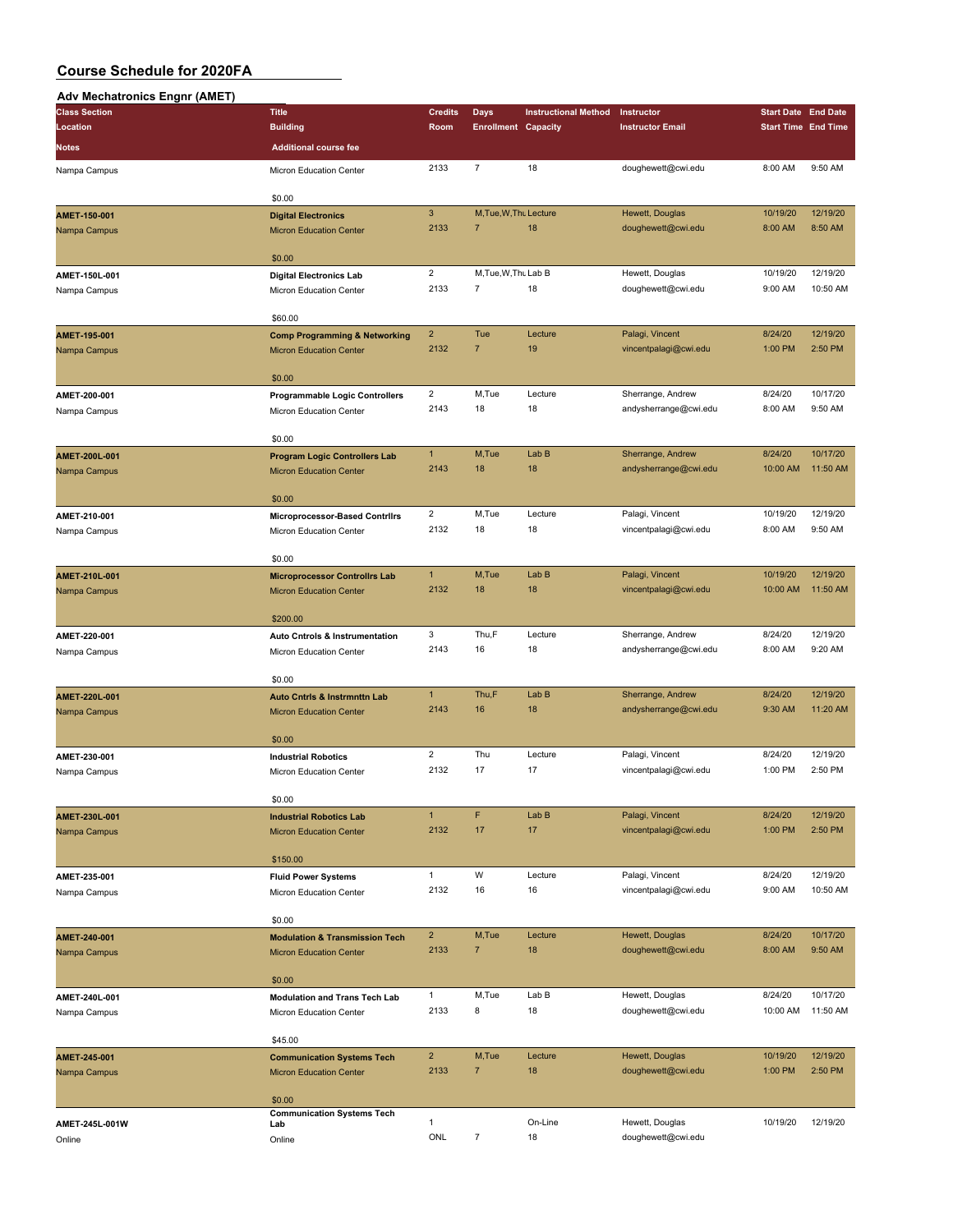| <b>Adv Mechatronics Engnr (AMET)</b>    |                                                                             |                        |                                           |                             |                                       |                                                          |          |
|-----------------------------------------|-----------------------------------------------------------------------------|------------------------|-------------------------------------------|-----------------------------|---------------------------------------|----------------------------------------------------------|----------|
| <b>Class Section</b>                    | <b>Title</b>                                                                | <b>Credits</b>         | <b>Days</b>                               | <b>Instructional Method</b> | Instructor                            | <b>Start Date End Date</b>                               |          |
| Location                                | <b>Building</b>                                                             | Room                   | <b>Enrollment Capacity</b>                |                             | <b>Instructor Email</b>               | <b>Start Time End Time</b>                               |          |
| <b>Notes</b>                            | <b>Additional course fee</b>                                                |                        |                                           |                             |                                       |                                                          |          |
|                                         |                                                                             |                        |                                           |                             |                                       |                                                          |          |
|                                         | \$10.00                                                                     |                        |                                           |                             |                                       |                                                          |          |
| AMET-250-001W                           | <b>Industry Certifications</b>                                              | $\mathbf{1}$           |                                           | On-Line                     | Hewett, Douglas                       | 8/24/20                                                  | 12/19/20 |
| Online                                  | Online                                                                      | <b>ONL</b>             | 6                                         | 20                          | doughewett@cwi.edu                    |                                                          |          |
|                                         | \$170.00                                                                    |                        |                                           |                             |                                       |                                                          |          |
| AMET-280-001H                           | Renewable & Tradtn Energy Tech                                              | 3                      | Tue, W                                    | Lecture                     | Sherrange, Andrew                     | 8/24/20                                                  | 10/17/20 |
| Nampa Campus                            | Micron Education Center                                                     | 2143                   | 9                                         | 18                          | andysherrange@cwi.edu                 | 1:00 PM                                                  | 3:50 PM  |
|                                         |                                                                             |                        |                                           |                             |                                       |                                                          |          |
| AMET-280L-001                           | \$15.00                                                                     | $\mathbf{1}$           | W                                         | Lab A                       | Sherrange, Andrew                     | 10/19/20                                                 | 12/19/20 |
| Nampa Campus                            | <b>Renewable &amp; Trad Enrgy Tch Lab</b><br><b>Micron Education Center</b> | 2143                   | $\boldsymbol{9}$                          | 18                          | andysherrange@cwi.edu                 | 1:00 PM                                                  | 3:50 PM  |
|                                         |                                                                             |                        |                                           |                             |                                       |                                                          |          |
|                                         | \$0.00                                                                      |                        |                                           |                             |                                       |                                                          |          |
| AMET-290-001                            | <b>Applied Mechatronics</b>                                                 | 3                      | W                                         | Lecture                     | Sherrange, Andrew                     | 8/24/20                                                  | 12/19/20 |
| Nampa Campus                            | Micron Education Center                                                     | 2143                   | $\overline{7}$                            | 16                          | andysherrange@cwi.edu                 | 9:00 AM                                                  | 11:50 AM |
|                                         | \$0.00                                                                      |                        |                                           |                             |                                       |                                                          |          |
| <b>Agriculture (AGRI)</b>               |                                                                             |                        |                                           |                             |                                       |                                                          |          |
|                                         |                                                                             |                        |                                           | <b>Instructional Method</b> |                                       |                                                          |          |
| <b>Class Section</b><br>Location        | <b>Title</b><br><b>Building</b>                                             | <b>Credits</b><br>Room | <b>Days</b><br><b>Enrollment Capacity</b> |                             | Instructor<br><b>Instructor Email</b> | <b>Start Date End Date</b><br><b>Start Time End Time</b> |          |
|                                         |                                                                             |                        |                                           |                             |                                       |                                                          |          |
| Notes                                   | <b>Additional course fee</b>                                                |                        |                                           |                             |                                       |                                                          |          |
| AGRI-109-001W                           | <b>Principles of Animal Science</b>                                         | 3                      |                                           | On-Line                     | Schumaker, William                    | 8/24/20                                                  | 12/19/20 |
| Online                                  | Online                                                                      | <b>ONL</b>             | 25                                        | 30                          | williamschumaker@cwi.edu              |                                                          |          |
|                                         | \$30.00                                                                     |                        |                                           |                             |                                       |                                                          |          |
| AGRI-109-002W                           | <b>Principles of Animal Science</b>                                         | 3                      |                                           | On-Line                     | Schumaker, William                    | 8/24/20                                                  | 12/19/20 |
| Online                                  | Online                                                                      | ONL                    | 10                                        | 30                          | williamschumaker@cwi.edu              |                                                          |          |
|                                         |                                                                             |                        |                                           |                             |                                       |                                                          |          |
|                                         | \$30.00                                                                     |                        |                                           |                             |                                       |                                                          |          |
| AGRI-109L-001W                          | <b>Princ of Animal Science Lab</b>                                          | $\mathbf{1}$           |                                           | On-Line                     | Polinard, Taylor                      | 8/24/20                                                  | 12/19/20 |
| Online                                  | Online                                                                      | <b>ONL</b>             | 21                                        | 30                          | taylorpolinard@cwi.edu                |                                                          |          |
|                                         | \$10.00                                                                     |                        |                                           |                             |                                       |                                                          |          |
| AGRI-109L-003                           | Princ of Animal Science Lab                                                 | $\mathbf{1}$           | F                                         | Lab A                       | Polinard, Taylor                      | 8/24/20                                                  | 12/19/20 |
| Nampa Campus                            | <b>Academic Building</b>                                                    | 216                    | 12                                        | 14                          | taylorpolinard@cwi.edu                | 8:30 AM                                                  | 11:15 AM |
|                                         |                                                                             |                        |                                           |                             |                                       |                                                          |          |
| AGRI-120-001H                           | \$15.00<br><b>Global Food Perspectives</b>                                  | $\mathbf{3}$           | Tue                                       | Hybrid                      | Polinard, Taylor                      | 8/24/20                                                  | 12/19/20 |
| Nampa Campus                            | Aspen Classroom Building                                                    | 106                    | 20                                        | 20                          | taylorpolinard@cwi.edu                | 10:00 AM                                                 | 11:15 AM |
|                                         |                                                                             |                        |                                           |                             |                                       |                                                          |          |
| Hybrid course - has an online component | \$15.00                                                                     |                        |                                           |                             |                                       |                                                          |          |
| AGRI-120-002W                           | <b>Global Food Perspectives</b>                                             | 3                      |                                           | On-Line                     | Polinard, Taylor                      | 8/24/20                                                  | 12/19/20 |
| Online                                  | Online                                                                      | ONL                    | 28                                        | $30\,$                      | taylorpolinard@cwi.edu                |                                                          |          |
|                                         | \$30.00                                                                     |                        |                                           |                             |                                       |                                                          |          |
| AGRI-120-003W                           | <b>Global Food Perspectives</b>                                             | 3                      |                                           | On-Line                     | Polinard, Taylor                      | 8/24/20                                                  | 12/19/20 |
| Online                                  | Online                                                                      | ONL                    | 14                                        | 30                          | taylorpolinard@cwi.edu                |                                                          |          |
|                                         | \$30.00                                                                     |                        |                                           |                             |                                       |                                                          |          |
|                                         | Farm & Agribusiness                                                         |                        |                                           |                             |                                       |                                                          |          |
| AGRI-278-001H                           | Management                                                                  | 3                      | Tue                                       | Hybrid                      | Polinard, Taylor                      | 8/24/20                                                  | 12/19/20 |
| Nampa Campus                            | Academic Building                                                           | 309                    | 13                                        | 14                          | taylorpolinard@cwi.edu                | 8:30 AM                                                  | 9:45 AM  |
|                                         | \$15.00                                                                     |                        |                                           |                             |                                       |                                                          |          |
|                                         |                                                                             |                        |                                           |                             |                                       |                                                          |          |
| Anthropology (ANTH)                     |                                                                             |                        |                                           |                             |                                       |                                                          |          |

**Class Section Title Credits Days Instructional Method Instructor Start Date End Date Location Building Room Enrollment Capacity Instructor Email Start Time End Time Notes Additional course fee ANTH-102-001 Cultural Anthropology** 3 M,W Lecture Gorrell, Nicole 8/24/20 12/19/20 Nampa Campus Academic Building 309 9 35 nikkigorrell@cwi.edu 2:30 PM 3:45 PM 3:45 PM \$0.00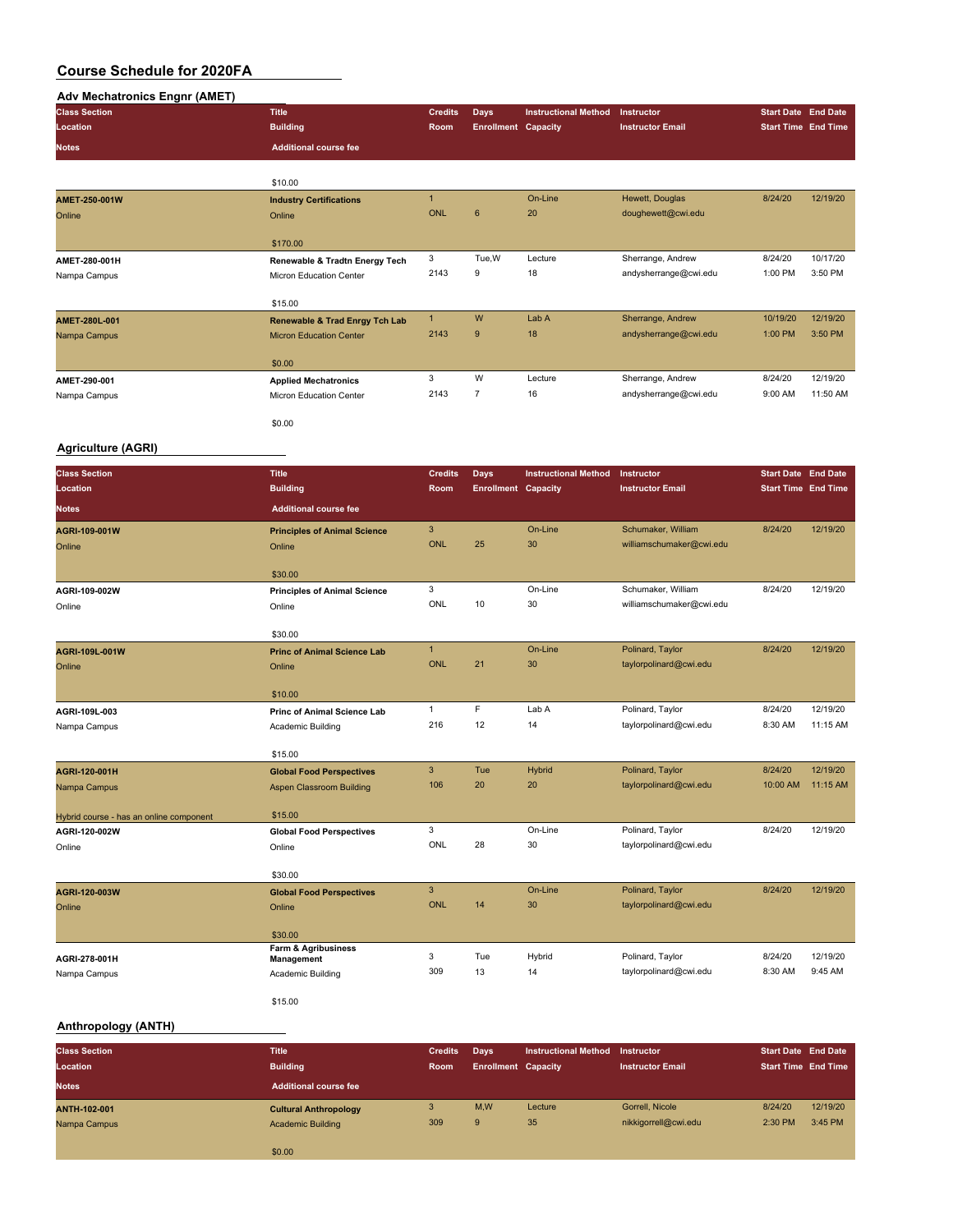| <b>Anthropology (ANTH)</b>              |                                       |                           |                            |                             |                            |                            |          |
|-----------------------------------------|---------------------------------------|---------------------------|----------------------------|-----------------------------|----------------------------|----------------------------|----------|
| <b>Class Section</b>                    | <b>Title</b>                          | <b>Credits</b>            | Days                       | <b>Instructional Method</b> | Instructor                 | <b>Start Date End Date</b> |          |
| Location                                | <b>Building</b>                       | Room                      | <b>Enrollment Capacity</b> |                             | <b>Instructor Email</b>    | <b>Start Time End Time</b> |          |
| <b>Notes</b>                            | <b>Additional course fee</b>          |                           |                            |                             |                            |                            |          |
|                                         |                                       |                           |                            |                             |                            |                            |          |
| ANTH-102-003W                           | <b>Cultural Anthropology</b>          | 3<br>ONL                  |                            | On-Line                     | Gorrell, Nicole            | 8/24/20                    | 12/19/20 |
| Online                                  | Online                                |                           | 31                         | 35                          | nikkigorrell@cwi.edu       |                            |          |
|                                         |                                       |                           |                            |                             |                            |                            |          |
|                                         | \$30.00                               |                           |                            |                             |                            |                            |          |
| <b>ANTH-103-001W</b>                    | <b>Intro to Archaeology</b>           | $\ensuremath{\mathsf{3}}$ |                            | On-Line                     | Eschenbrenner, James       | 8/24/20                    | 12/19/20 |
| Online                                  | Online                                | <b>ONL</b>                | 20                         | 35                          | jameseschenbrenner@cwi.edu |                            |          |
|                                         |                                       |                           |                            |                             |                            |                            |          |
|                                         | \$30.00                               |                           |                            |                             |                            |                            |          |
| ANTH-104-001                            | <b>Biological Anthropology</b>        | 3                         | M,W                        | Lecture                     | Gorrell, Nicole            | 8/24/20                    | 12/19/20 |
| Nampa Campus                            | Academic Building                     | 309                       | 12                         | 35                          | nikkigorrell@cwi.edu       | 11:30 AM                   | 12:45 PM |
|                                         |                                       |                           |                            |                             |                            |                            |          |
|                                         | \$0.00                                |                           |                            |                             |                            |                            |          |
| ANTH-104-003W                           | <b>Biological Anthropology</b>        | 3                         |                            | On-Line                     | Gorrell, Nicole            | 8/24/20                    | 12/19/20 |
| Online                                  | Online                                | <b>ONL</b>                | 13                         | 35                          | nikkigorrell@cwi.edu       |                            |          |
|                                         |                                       |                           |                            |                             |                            |                            |          |
|                                         | \$30.00                               |                           |                            |                             |                            |                            |          |
| ANTH-260-001                            | Mexican Heritage & Contemp Ppl        | 3                         | M, W                       | Lecture                     | Gorrell, Nicole            | 8/24/20                    | 12/19/20 |
| Nampa Campus                            | Academic Building                     | 309                       | 8                          | 35                          | nikkigorrell@cwi.edu       | 4:00 PM                    | 5:15 PM  |
|                                         |                                       |                           |                            |                             |                            |                            |          |
|                                         | \$0.00                                |                           |                            |                             |                            |                            |          |
| ANTH-293-001                            | <b>Anthropology Internship</b>        | 3                         |                            | Lab A                       | Gorrell, Nicole            | 8/24/20                    | 12/19/20 |
| <b>Community Locations</b>              | <b>Community Location</b>             | <b>CMTY</b>               | $\mathbf 0$                | 1                           | nikkigorrell@cwi.edu       |                            |          |
|                                         |                                       |                           |                            |                             |                            |                            |          |
|                                         | \$0.00                                |                           |                            |                             |                            |                            |          |
| Art (ARTS)                              |                                       |                           |                            |                             |                            |                            |          |
|                                         |                                       |                           |                            |                             |                            |                            |          |
| <b>Class Section</b>                    | <b>Title</b>                          | <b>Credits</b>            | Days                       | <b>Instructional Method</b> | Instructor                 | <b>Start Date End Date</b> |          |
| Location                                | <b>Building</b>                       | Room                      | <b>Enrollment Capacity</b> |                             | <b>Instructor Email</b>    | <b>Start Time End Time</b> |          |
| <b>Notes</b>                            | <b>Additional course fee</b>          |                           |                            |                             |                            |                            |          |
|                                         |                                       |                           |                            |                             |                            |                            |          |
| ARTS-101-001H                           | <b>Prehistoric to Medieval Art</b>    | 3                         | Tue                        | <b>Hybrid</b>               | Brown, Karen               | 8/24/20                    | 12/19/20 |
| Nampa Campus                            | <b>Academic Building</b>              | 105                       | 15                         | 25                          | karenbrown@cwi.edu         | 10:00 AM                   | 11:15 AM |
|                                         |                                       |                           |                            |                             |                            |                            |          |
| Hybrid course - has an online component | \$15.00                               |                           |                            |                             |                            |                            |          |
| ARTS-101-003W                           | <b>Prehistoric to Medieval Art</b>    | 3                         |                            | On-Line                     | Brown, Karen               | 8/24/20                    | 12/19/20 |
| Online                                  | Online                                | ONL                       | 30                         | 30                          | karenbrown@cwi.edu         |                            |          |
|                                         |                                       |                           |                            |                             |                            |                            |          |
|                                         | \$30.00                               |                           |                            |                             |                            |                            |          |
| ARTS-101-004W                           | <b>Prehistoric to Medieval Art</b>    | $\mathbf{3}$              |                            | On-Line                     | Brown, Karen               | 8/24/20                    | 12/19/20 |
| Online                                  | Online                                | <b>ONL</b>                | 8                          | 30                          | karenbrown@cwi.edu         |                            |          |
|                                         |                                       |                           |                            |                             |                            |                            |          |
|                                         | \$30.00                               |                           |                            |                             |                            |                            |          |
| ARTS-102-001                            | <b>Renaissnce to Modrn Art in Wst</b> | 3                         | Tue, Thu                   | Lecture                     | Brown, Karen               | 8/24/20                    | 12/19/20 |
| Nampa Campus                            | Academic Building                     | 105                       | 25                         | 25                          | karenbrown@cwi.edu         | 2:30 PM                    | 3:45 PM  |
|                                         |                                       |                           |                            |                             |                            |                            |          |
|                                         | \$0.00                                |                           |                            |                             |                            |                            |          |
| ARTS-104-001W                           | African, Oceanic & Pre-Clm Art        | $\overline{3}$            |                            | On-Line                     | Brown, Karen               | 8/24/20                    | 12/19/20 |
| Online                                  | Online                                | <b>ONL</b>                | $\boldsymbol{6}$           | 25                          | karenbrown@cwi.edu         |                            |          |
|                                         |                                       |                           |                            |                             |                            |                            |          |
|                                         | \$30.00                               |                           |                            |                             |                            |                            |          |
| ARTS-105-001H                           | Intro to 2-D Art Foundations          | 3                         | W                          | Hybrid                      | VanDeGrift, April          | 8/24/20                    | 12/19/20 |
| Nampa Campus                            | Academic Building                     | 206                       | 19                         | 19                          | aprilvandegrift@cwi.edu    | 8:00 AM                    | 10:20 AM |
|                                         |                                       |                           |                            |                             |                            |                            |          |
| Hybrid course - has an online component | \$55.00                               |                           |                            |                             |                            |                            |          |
| ARTS-105-002H                           | Intro to 2-D Art Foundations          | $\mathbf{3}$              | M                          | <b>Hybrid</b>               | Fazil, Goran               | 8/24/20                    | 12/19/20 |
| Nampa Campus                            | <b>Academic Building</b>              | 206                       | 19                         | 19                          | goranfazil@cwi.edu         | 8:00 AM                    | 10:20 AM |
|                                         |                                       |                           |                            |                             |                            |                            |          |
| Hybrid course - has an online component | \$55.00                               |                           |                            |                             |                            |                            |          |
| ARTS-109-001                            | Drawing I                             | 3                         | M, W                       | Lecture                     | Fazil, Goran               | 8/24/20                    | 12/19/20 |
| Nampa Campus                            | Academic Building                     | 206                       | 19                         | 19                          | goranfazil@cwi.edu         | 10:50 AM                   | 1:10 PM  |
|                                         |                                       |                           |                            |                             |                            |                            |          |
|                                         | \$40.00                               |                           |                            |                             |                            |                            |          |
| ARTS-109-002                            | Drawing I                             | $\mathbf{3}$              | Tue, Thu                   | Lecture                     | Fazil, Goran               | 8/24/20                    | 12/19/20 |
|                                         |                                       | 206                       | 17                         | 19                          | goranfazil@cwi.edu         | 1:40 PM                    | 4:00 PM  |
| Nampa Campus                            | <b>Academic Building</b>              |                           |                            |                             |                            |                            |          |
|                                         | \$40.00                               |                           |                            |                             |                            |                            |          |
|                                         |                                       | 3                         | F                          | Hybrid                      | Hanel, Shawna              | 8/24/20                    | 12/19/20 |
| ARTS-150-001H                           | Digital Photography I                 |                           |                            |                             |                            |                            |          |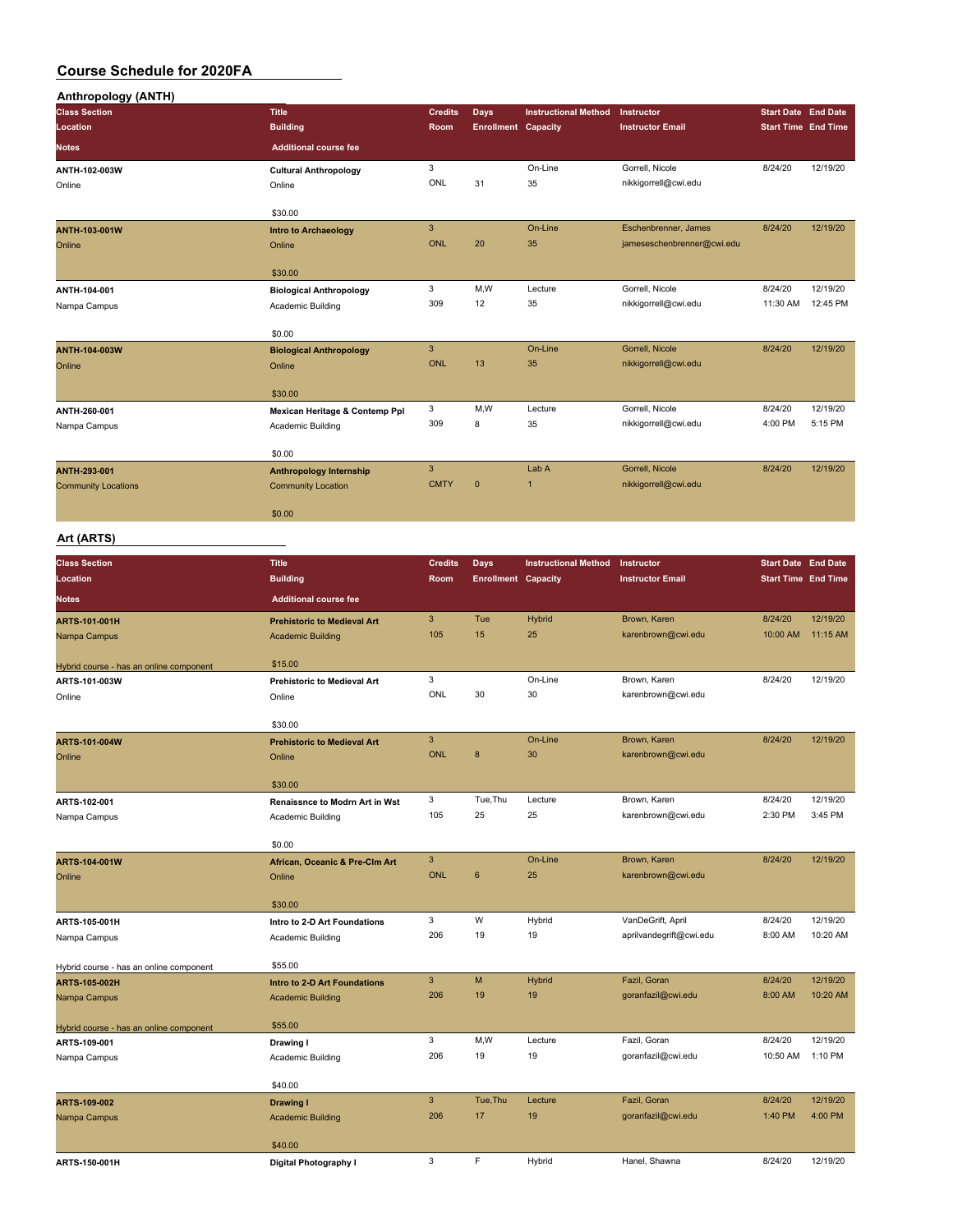| Art (ARTS)                  |                              |                |                            |                             |                         |                            |          |
|-----------------------------|------------------------------|----------------|----------------------------|-----------------------------|-------------------------|----------------------------|----------|
| <b>Class Section</b>        | <b>Title</b>                 | <b>Credits</b> | <b>Days</b>                | <b>Instructional Method</b> | Instructor              | <b>Start Date End Date</b> |          |
| Location                    | <b>Building</b>              | Room           | <b>Enrollment Capacity</b> |                             | <b>Instructor Email</b> | <b>Start Time End Time</b> |          |
| <b>Notes</b>                | <b>Additional course fee</b> |                |                            |                             |                         |                            |          |
| Canyon County Center        | Canyon County Center         | 172            | $\overline{7}$             | $\overline{7}$              | shawnahanel@cwi.edu     | 10:00 AM                   | 12:20 PM |
|                             | \$65.00                      |                |                            |                             |                         |                            |          |
| <b>ARTS-150-002H</b>        | <b>Digital Photography I</b> | $\mathbf{3}$   | <b>SAT</b>                 | <b>Hybrid</b>               | Hanel, Shawna           | 8/24/20                    | 12/19/20 |
| <b>Canyon County Center</b> | <b>Canyon County Center</b>  | 172            | 3                          | $\overline{7}$              | shawnahanel@cwi.edu     | 10:00 AM                   | 12:20 PM |
|                             | \$65.00                      |                |                            |                             |                         |                            |          |
| ARTS-215-001                | Painting I                   | 3              | Tue, Thu                   | Lecture                     | VanDeGrift, April       | 8/24/20                    | 12/19/20 |
| Nampa Campus                | Academic Building            | 206            | 18                         | 19                          | aprilvandegrift@cwi.edu | 8:00 AM                    | 10:20 AM |
|                             | \$50.00                      |                |                            |                             |                         |                            |          |
| ARTS-231-001                | <b>Sculpture</b>             | $\mathbf{3}$   | M,W                        | Lecture                     | Mullis, Eric            | 8/24/20                    | 12/19/20 |
| Nampa Campus                | <b>Academic Building</b>     | 206            | 16                         | 19                          | ericmullis@cwi.edu      | 1:40 PM                    | 4:00 PM  |
|                             | \$50.00                      |                |                            |                             |                         |                            |          |
| ARTS-231-002                | <b>Sculpture</b>             | 3              | Tue, Thu                   | Lecture                     | Mullis, Eric            | 8/24/20                    | 12/19/20 |
| Nampa Campus                | Academic Building            | 206            | 14                         | 19                          | ericmullis@cwi.edu      | 4:20 PM                    | 6:40 PM  |
|                             | \$50.00                      |                |                            |                             |                         |                            |          |
| ARTS-275-001                | <b>Painting II</b>           | 3              | Tue.Thu                    | Lecture                     | VanDeGrift, April       | 8/24/20                    | 12/19/20 |
| Nampa Campus                | <b>Academic Building</b>     | 206            | 8                          | 19                          | aprilvandegrift@cwi.edu | 10:50 AM                   | 1:10 PM  |
|                             | \$50.00                      |                |                            |                             |                         |                            |          |

### **Auto Body Technology (ATBD)**

| <b>Class Section</b> | <b>Title</b>                          | <b>Credits</b>         | <b>Days</b>                | <b>Instructional Method</b> | Instructor                               | <b>Start Date End Date</b> |          |
|----------------------|---------------------------------------|------------------------|----------------------------|-----------------------------|------------------------------------------|----------------------------|----------|
| Location             | <b>Building</b>                       | Room                   | <b>Enrollment Capacity</b> |                             | <b>Instructor Email</b>                  | <b>Start Time End Time</b> |          |
| <b>Notes</b>         | <b>Additional course fee</b>          |                        |                            |                             |                                          |                            |          |
| ATBD-110-001         | <b>Collision Repair Safety</b>        | $\mathbf{3}$           | M, Tue, W, Thu Lecture     |                             | McDowell, Torry                          | 8/24/20                    | 9/19/20  |
| Nampa Campus         | <b>Micron Education Center</b>        | 1401                   | 10                         | 16                          | torrymcdowell@cwi.edu                    | 7:30 AM                    | 2:30 PM  |
|                      | \$4,770.00                            |                        |                            |                             |                                          |                            |          |
| ATBD-110-001         | <b>Collision Repair Safety</b>        | 3                      | M, Tue, W, Thu Lecture     |                             | McDowell, Torry                          | 8/24/20                    | 9/19/20  |
| Nampa Campus         | Micron Education Center               | 2202                   | 10                         | 16                          | torrymcdowell@cwi.edu                    | 7:30 AM                    | 2:30 PM  |
|                      | \$4,770.00                            |                        |                            |                             |                                          |                            |          |
| ATBD-115-001         | <b>Welding for Collision Repair</b>   | 3                      | M, Tue, W, Thu Lab A       |                             | McDowell, Torry                          | 9/21/20                    | 10/17/20 |
| Nampa Campus         | <b>Micron Education Center</b>        | 1401                   | 10                         | 16                          | torrymcdowell@cwi.edu                    | 7:30 AM                    | 2:30 PM  |
|                      | \$25.00                               |                        |                            |                             |                                          |                            |          |
| ATBD-115-001         | <b>Welding for Collision Repair</b>   | 3                      | M, Tue, W, Thu Lab B       |                             | McDowell, Torry                          | 9/21/20                    | 10/17/20 |
| Nampa Campus         | Micron Education Center               | 2202                   | 10                         | 16                          | torrymcdowell@cwi.edu                    | 7:30 AM                    | 2:30 PM  |
|                      |                                       |                        |                            |                             |                                          |                            |          |
|                      | \$25.00                               |                        |                            |                             |                                          |                            |          |
| ATBD-125-001         | <b>Basic Collision Repair</b>         | $6\phantom{a}$<br>1401 | 10                         | Lab B<br>16                 | McDowell, Torry<br>torrymcdowell@cwi.edu | 10/19/20                   | 12/19/20 |
| Nampa Campus         | <b>Micron Education Center</b>        |                        |                            |                             |                                          |                            |          |
|                      | \$165.00                              |                        |                            |                             |                                          |                            |          |
| ATBD-125-001         | <b>Basic Collision Repair</b>         | 6                      | M, Tue, W, Thu Lab A       |                             | McDowell, Torry                          | 10/19/20                   | 12/19/20 |
| Nampa Campus         | Micron Education Center               | 1401                   | 10                         | 16                          | torrymcdowell@cwi.edu                    | 7:30 AM                    | 2:30 PM  |
|                      | \$165.00                              |                        |                            |                             |                                          |                            |          |
| ATBD-125-001         | <b>Basic Collision Repair</b>         | $6\overline{6}$        | M.Tue.W.Thu Lecture        |                             | McDowell, Torry                          | 10/19/20                   | 12/19/20 |
| Nampa Campus         | <b>Micron Education Center</b>        | 2202                   | 10                         | 16                          | torrymcdowell@cwi.edu                    | 7:30 AM                    | 2:30 PM  |
|                      | \$165.00                              |                        |                            |                             |                                          |                            |          |
| ATBD-215-001         | <b>Refinishing - Collision Repair</b> | 6                      |                            | Lab B                       | McConnachie, Sean                        | 8/24/20                    | 10/17/20 |
| Nampa Campus         | Micron Education Center               | 1401                   | 11                         | 16                          | seanmcconnachie@cwi.edu                  |                            |          |
|                      |                                       |                        |                            |                             |                                          |                            |          |
|                      | \$1,559.00                            |                        |                            |                             |                                          |                            |          |
| ATBD-215-001         | <b>Refinishing - Collision Repair</b> | $6\phantom{a}$         | M.Tue.W.Thu Lab A          |                             | McConnachie, Sean                        | 8/24/20                    | 10/17/20 |
| Nampa Campus         | <b>Micron Education Center</b>        | 1401                   | 11                         | 16                          | seanmcconnachie@cwi.edu                  | 7:30 AM                    | 2:30 PM  |
|                      | \$1,559.00                            |                        |                            |                             |                                          |                            |          |
| ATBD-215-001         | Refinishing - Collision Repair        | 6                      | M, Tue, W, Thu Lecture     |                             | McConnachie, Sean                        | 8/24/20                    | 10/17/20 |
| Nampa Campus         | Micron Education Center               | 2210                   | 11                         | 16                          | seanmcconnachie@cwi.edu                  | 7:30 AM                    | 2:30 PM  |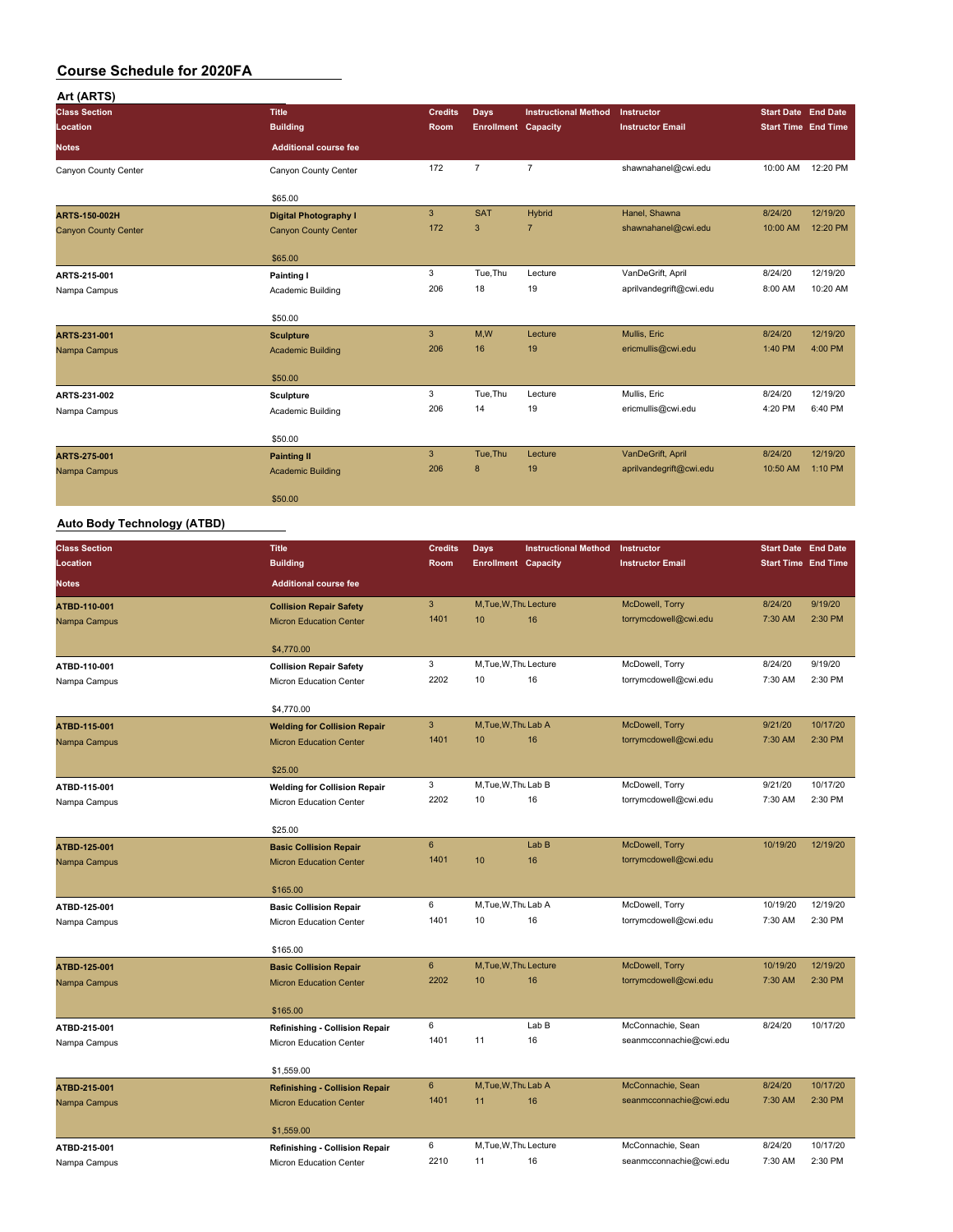### **Auto Body Technology (ATBD)**

| <b>Title</b>                         | <b>Credits</b> |    |       |                                                                                                             |                                       |                                                          |
|--------------------------------------|----------------|----|-------|-------------------------------------------------------------------------------------------------------------|---------------------------------------|----------------------------------------------------------|
| <b>Building</b>                      | Room           |    |       |                                                                                                             |                                       |                                                          |
| <b>Additional course fee</b>         |                |    |       |                                                                                                             |                                       |                                                          |
|                                      |                |    |       |                                                                                                             |                                       |                                                          |
| \$1,559.00                           |                |    |       |                                                                                                             |                                       |                                                          |
| <b>Adv Collision Repair/Refinish</b> | 6              |    | Lab B | McConnachie, Sean                                                                                           | 10/19/20                              | 12/19/20                                                 |
| <b>Micron Education Center</b>       | 1401           | 11 | 16    | seanmcconnachie@cwi.edu                                                                                     |                                       |                                                          |
|                                      |                |    |       |                                                                                                             |                                       |                                                          |
| \$100.00                             |                |    |       |                                                                                                             |                                       |                                                          |
| <b>Adv Collision Repair/Refinish</b> | 6              |    |       | McConnachie, Sean                                                                                           | 10/19/20                              | 12/19/20                                                 |
| Micron Education Center              | 1401           | 11 | 16    | seanmcconnachie@cwi.edu                                                                                     | 7:30 AM                               | 2:30 PM                                                  |
|                                      |                |    |       |                                                                                                             |                                       |                                                          |
| \$100.00                             |                |    |       |                                                                                                             |                                       |                                                          |
| <b>Adv Collision Repair/Refinish</b> | 6              |    |       | McConnachie, Sean                                                                                           | 10/19/20                              | 12/19/20                                                 |
| <b>Micron Education Center</b>       | 2210           | 11 | 16    | seanmcconnachie@cwi.edu                                                                                     | 7:30 AM                               | 2:30 PM                                                  |
|                                      |                |    |       |                                                                                                             |                                       |                                                          |
| \$100.00                             |                |    |       |                                                                                                             |                                       |                                                          |
|                                      |                |    | Days  | <b>Instructional Method</b><br><b>Enrollment Capacity</b><br>M, Tue, W, Thu Lab A<br>M, Tue, W, Thu Lecture | Instructor<br><b>Instructor Email</b> | <b>Start Date End Date</b><br><b>Start Time End Time</b> |

#### **Automotive Technology (AUTO)**

| <b>Class Section</b> | <b>Title</b>                                 | <b>Credits</b>          | <b>Days</b>                 | <b>Instructional Method</b> | Instructor                     | <b>Start Date End Date</b> |                     |
|----------------------|----------------------------------------------|-------------------------|-----------------------------|-----------------------------|--------------------------------|----------------------------|---------------------|
| Location             | <b>Building</b>                              | Room                    | <b>Enrollment Capacity</b>  |                             | <b>Instructor Email</b>        | <b>Start Time End Time</b> |                     |
| <b>Notes</b>         | <b>Additional course fee</b>                 |                         |                             |                             |                                |                            |                     |
| AUTO-111-001         | <b>Auto Tech Fundamentls &amp; Safety</b>    | $\overline{2}$          | M, Tue, W, Thu Lecture      |                             | Anderson, Eric                 | 8/24/20                    | 10/17/20            |
| Nampa Campus         | <b>Micron Education Center</b>               | 1201                    | 9                           | 16                          | ericanderson@cwi.edu           | 7:00 AM                    | 7:50 AM             |
|                      | \$0.00                                       |                         |                             |                             |                                |                            |                     |
| AUTO-111-001         | Auto Tech Fundamentls & Safety               | $\overline{2}$          | M, Tue, W, Thu Lecture      |                             | Anderson, Eric                 | 8/24/20                    | 10/17/20            |
| Nampa Campus         | Micron Education Center                      | 1206                    | 9                           | 16                          | ericanderson@cwi.edu           | 7:00 AM                    | 7:50 AM             |
|                      | \$0.00                                       |                         |                             |                             |                                |                            |                     |
| AUTO-111-002         | <b>Auto Tech Fundamentls &amp; Safety</b>    | $\overline{2}$          | M, Tue, W, Thu Lecture      |                             | Proehl, Brian                  | 8/24/20                    | 10/17/20            |
| Nampa Campus         | <b>Micron Education Center</b>               | 1201                    | 12                          | 16                          | brianproehl@cwi.edu            | 5:30 PM                    | 6:20 PM             |
|                      | \$0.00                                       |                         |                             |                             |                                |                            |                     |
| AUTO-111-002         | Auto Tech Fundamentls & Safety               | $\overline{\mathbf{c}}$ | M, Tue, W, Thu Lecture      |                             | Proehl, Brian                  | 8/24/20                    | 10/17/20            |
| Nampa Campus         | Micron Education Center                      | 1206                    | 12                          | 16                          | brianproehl@cwi.edu            | 5:30 PM                    | 6:20 PM             |
|                      |                                              |                         |                             |                             |                                |                            |                     |
|                      | \$0.00                                       |                         |                             |                             |                                |                            |                     |
| AUTO-114-001         | <b>Maintenance &amp; Lght Repair Fund</b>    | 6                       | M, Tue, W, Thu Lecture      |                             | Anderson, Eric                 | 8/24/20                    | 10/17/20            |
| Nampa Campus         | <b>Micron Education Center</b>               | 1201                    | 9                           | 16                          | ericanderson@cwi.edu           | 8:00 AM                    | 12:00 PM            |
|                      | \$6,640.00                                   |                         |                             |                             |                                |                            |                     |
| AUTO-114-001         | Maintenance & Lght Repair Fund               | 6                       | M, Tue, W, Thu Lecture      |                             | Anderson, Eric                 | 8/24/20                    | 10/17/20            |
| Nampa Campus         | Micron Education Center                      | 1206                    | 9                           | 16                          | ericanderson@cwi.edu           | 8:00 AM                    | 12:00 PM            |
|                      | \$6,640.00                                   |                         |                             |                             |                                |                            |                     |
| AUTO-114-002         | Maintenance & Lght Repair Fund               | 6                       | M, Tue, W, Thu Lecture      |                             | Proehl, Brian                  | 8/24/20                    | 10/17/20            |
| Nampa Campus         | <b>Micron Education Center</b>               | 1201                    | 12                          | 16                          | brianproehl@cwi.edu            | 6:30 PM                    | 10:00 PM            |
|                      |                                              |                         |                             |                             |                                |                            |                     |
| AUTO-114-002         | \$6,640.00<br>Maintenance & Lght Repair Fund | 6                       | M, Tue, W, Thu Lecture      |                             | Proehl, Brian                  | 8/24/20                    | 10/17/20            |
| Nampa Campus         | Micron Education Center                      | 1206                    | 12                          | 16                          | brianproehl@cwi.edu            | 6:30 PM                    | 10:00 PM            |
|                      |                                              |                         |                             |                             |                                |                            |                     |
|                      | \$6,640.00                                   |                         |                             |                             |                                |                            |                     |
| <b>AUTO-121-001</b>  | <b>Electrical Systems</b>                    | $\overline{3}$          | M, Tue, W, Thu Lecture      |                             | Law, Scott                     | 11/16/20                   | 12/19/20            |
| Nampa Campus         | <b>Micron Education Center</b>               | 1208                    | 10                          | 16                          | scottlaw@cwi.edu               | 7:00 AM                    | 12:00 PM            |
|                      | \$50.00                                      |                         |                             |                             |                                |                            |                     |
| AUTO-121-002         | <b>Electrical Systems</b>                    | 3                       | M, Tue, W, Thu Lecture      |                             | Weaver, Gary                   | 10/19/20                   | 11/14/20            |
| Nampa Campus         | Micron Education Center                      | 1201                    | 11                          | 16                          | garyweaver@cwi.edu             | 5:30 PM                    | 10:00 PM            |
|                      | \$50.00                                      |                         |                             |                             |                                |                            |                     |
| AUTO-121-002         | <b>Electrical Systems</b>                    | $\mathbf{3}$            | M, Tue, W, Thu Lecture      |                             | Weaver, Gary                   | 10/19/20                   | 11/14/20            |
| Nampa Campus         | <b>Micron Education Center</b>               | 1208                    | 11                          | 16                          | garyweaver@cwi.edu             | 5:30 PM                    | 10:00 PM            |
|                      |                                              |                         |                             |                             |                                |                            |                     |
|                      | \$50.00                                      |                         |                             |                             |                                |                            |                     |
| AUTO-125-001         | <b>Automotive Elec Systems 2</b>             | 3<br>1208               | M, Tue, W, Thu Lecture<br>9 | 16                          | Law, Scott<br>scottlaw@cwi.edu | 8/24/20<br>7:00 AM         | 9/19/20<br>12:00 PM |
| Nampa Campus         | Micron Education Center                      |                         |                             |                             |                                |                            |                     |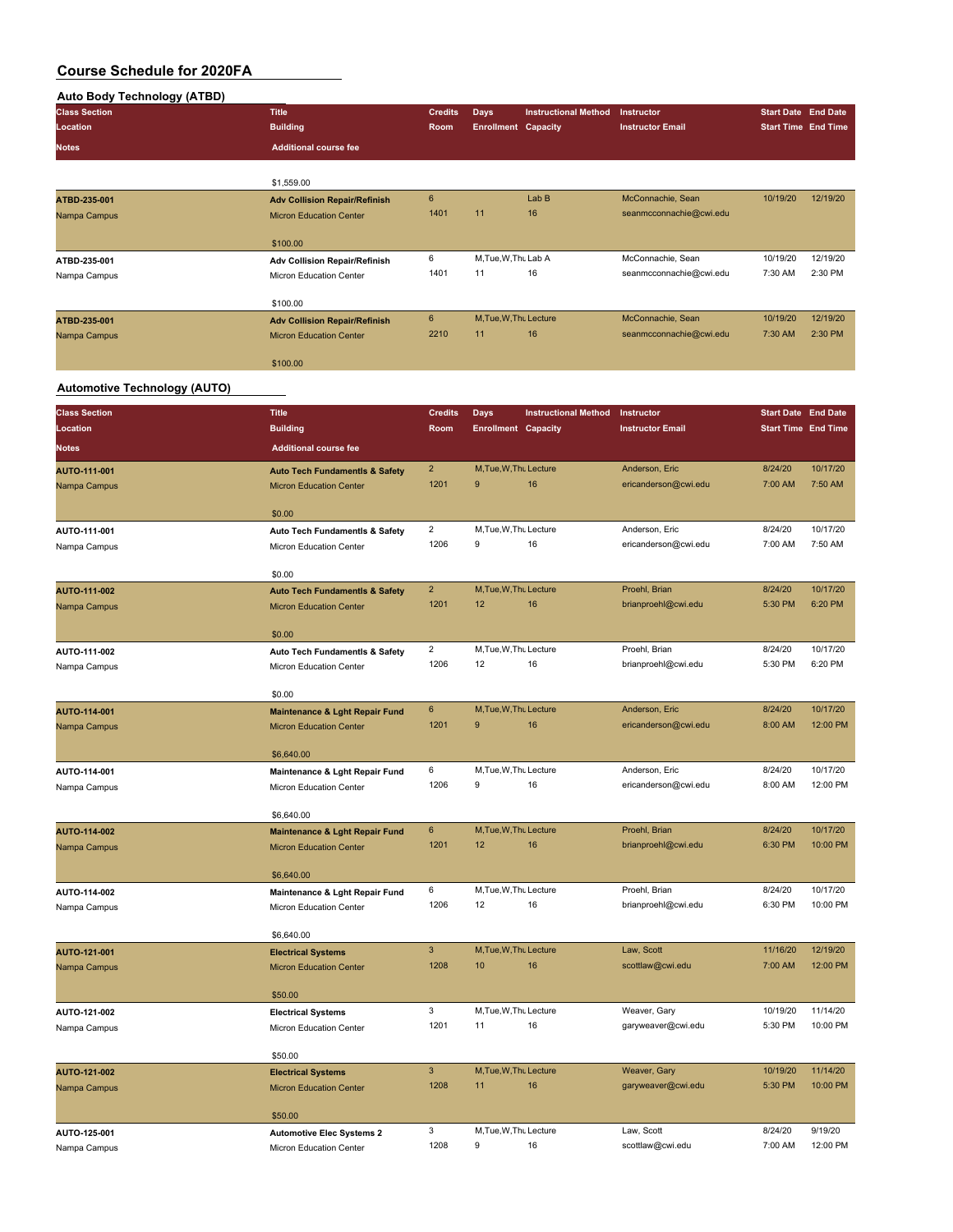**Automotive Technology (AUTO)**

| Automotive Technology (AUTO)     |                                                 |                        |                             |                             |                                       |                            |                      |
|----------------------------------|-------------------------------------------------|------------------------|-----------------------------|-----------------------------|---------------------------------------|----------------------------|----------------------|
| <b>Class Section</b><br>Location | <b>Title</b>                                    | <b>Credits</b><br>Room | <b>Days</b>                 | <b>Instructional Method</b> | Instructor<br><b>Instructor Email</b> | <b>Start Date End Date</b> |                      |
|                                  | <b>Building</b>                                 |                        | <b>Enrollment Capacity</b>  |                             |                                       | <b>Start Time End Time</b> |                      |
| Notes                            | <b>Additional course fee</b>                    |                        |                             |                             |                                       |                            |                      |
|                                  |                                                 |                        |                             |                             |                                       |                            |                      |
|                                  | \$40.00                                         | $\mathbf{3}$           | M, Tue, W, Thu Lecture      |                             | Anderson, Eric                        | 10/19/20                   | 11/14/20             |
| AUTO-131-001<br>Nampa Campus     | <b>Brakes</b><br><b>Micron Education Center</b> | 1201                   | 8                           | 16                          | ericanderson@cwi.edu                  | 7:00 AM                    | 12:00 PM             |
|                                  |                                                 |                        |                             |                             |                                       |                            |                      |
|                                  | \$30.00                                         |                        |                             |                             |                                       |                            |                      |
| AUTO-131-001                     | <b>Brakes</b>                                   | 3                      | M, Tue, W, Thu Lecture      |                             | Anderson, Eric                        | 10/19/20                   | 11/14/20             |
| Nampa Campus                     | Micron Education Center                         | 1206                   | 8                           | 16                          | ericanderson@cwi.edu                  | 7:00 AM                    | 12:00 PM             |
|                                  | \$30.00                                         |                        |                             |                             |                                       |                            |                      |
| AUTO-135-001                     | <b>Suspension and Steering</b>                  | 3                      | M, Tue, W, Thu Lecture      |                             | Anderson, Eric                        | 11/16/20                   | 12/19/20             |
| Nampa Campus                     | <b>Micron Education Center</b>                  | 1201                   | 8                           | 16                          | ericanderson@cwi.edu                  | 7:00 AM                    | 12:00 PM             |
|                                  |                                                 |                        |                             |                             |                                       |                            |                      |
|                                  | \$20.00                                         |                        |                             |                             |                                       |                            |                      |
| AUTO-135-001                     | <b>Suspension and Steering</b>                  | 3<br>1206              | M, Tue, W, Thu Lecture<br>8 |                             | Anderson, Eric                        | 11/16/20                   | 12/19/20<br>12:00 PM |
| Nampa Campus                     | Micron Education Center                         |                        |                             | 16                          | ericanderson@cwi.edu                  | 7:00 AM                    |                      |
|                                  | \$20.00                                         |                        |                             |                             |                                       |                            |                      |
| AUTO-141-001                     | <b>Engine Repair</b>                            | 3                      | M, Tue, W, Thu Lab A        |                             | Thompson, JohnD                       | 10/19/20                   | 11/14/20             |
| Nampa Campus                     | <b>Micron Education Center</b>                  | 1207                   | 10                          | 16                          | johndthompson@cwi.edu                 | 7:00 AM                    | 12:00 PM             |
|                                  |                                                 |                        |                             |                             |                                       |                            |                      |
|                                  | \$20.00                                         | 3                      | M, Tue, W, Thu Lecture      |                             | Thompson, JohnD                       | 10/19/20                   | 11/14/20             |
| AUTO-141-001<br>Nampa Campus     | <b>Engine Repair</b><br>Micron Education Center | 1210                   | 10                          | 16                          | johndthompson@cwi.edu                 | 7:00 AM                    | 12:00 PM             |
|                                  |                                                 |                        |                             |                             |                                       |                            |                      |
|                                  | \$20.00                                         |                        |                             |                             |                                       |                            |                      |
| AUTO-141-002                     | <b>Engine Repair</b>                            | 3                      | M.Tue.W.Thu Lecture         |                             | Weaver, Gary                          | 11/16/20                   | 12/19/20             |
| Nampa Campus                     | <b>Micron Education Center</b>                  | 1207                   | 11                          | 16                          | garyweaver@cwi.edu                    | 5:30 PM                    | 10:00 PM             |
|                                  | \$20.00                                         |                        |                             |                             |                                       |                            |                      |
| AUTO-141-002                     | <b>Engine Repair</b>                            | 3                      | M, Tue, W, Thu Lecture      |                             | Weaver, Gary                          | 11/16/20                   | 12/19/20             |
| Nampa Campus                     | Micron Education Center                         | 1210                   | 11                          | 16                          | garyweaver@cwi.edu                    | 5:30 PM                    | 10:00 PM             |
|                                  |                                                 |                        |                             |                             |                                       |                            |                      |
|                                  | \$20.00                                         |                        |                             |                             |                                       |                            |                      |
| AUTO-145-001                     | <b>Manual Drivetrain and Axles</b>              | 3                      | M, Tue, W, Thu Lecture      |                             | Thompson, JohnD                       | 9/21/20                    | 10/17/20             |
| Nampa Campus                     | <b>Micron Education Center</b>                  | 1207                   | 8                           | 16                          | johndthompson@cwi.edu                 | 7:00 AM                    | 12:00 PM             |
|                                  | \$100.00                                        |                        |                             |                             |                                       |                            |                      |
| AUTO-145-001                     | <b>Manual Drivetrain and Axles</b>              | 3                      | M, Tue, W, Thu Lecture      |                             | Thompson, JohnD                       | 9/21/20                    | 10/17/20             |
| Nampa Campus                     | Micron Education Center                         | 1210                   | 8                           | 16                          | johndthompson@cwi.edu                 | 7:00 AM                    | 12:00 PM             |
|                                  |                                                 |                        |                             |                             |                                       |                            |                      |
|                                  | \$100.00                                        |                        |                             |                             |                                       |                            |                      |
| AUTO-250-001                     | <b>Engine Management Systems 1</b>              | 3<br>1208              | M, Tue, W, Thu Lab A<br>12  | 16                          | Law, Scott<br>scottlaw@cwi.edu        | 9/21/20<br>7:00 AM         | 10/17/20<br>12:00 PM |
| Nampa Campus                     | <b>Micron Education Center</b>                  |                        |                             |                             |                                       |                            |                      |
|                                  | \$15.00                                         |                        |                             |                             |                                       |                            |                      |
| AUTO-250-002                     | <b>Engine Management Systems 1</b>              | 3                      | M, Tue, W, Thu Lecture      |                             | Thompson, JohnD                       | 10/19/20                   | 11/14/20             |
| Nampa Campus                     | Micron Education Center                         | 1201                   | 10                          | 16                          | johndthompson@cwi.edu                 | 5:30 PM                    | 10:00 PM             |
|                                  | \$15.00                                         |                        |                             |                             |                                       |                            |                      |
| AUTO-250-002                     | <b>Engine Management Systems 1</b>              | $\mathbf{3}$           | M, Tue, W, Thu Lecture      |                             | Thompson, JohnD                       | 10/19/20                   | 11/14/20             |
| Nampa Campus                     | <b>Micron Education Center</b>                  | 1208                   | 10                          | 16                          | johndthompson@cwi.edu                 | 5:30 PM                    | 10:00 PM             |
|                                  |                                                 |                        |                             |                             |                                       |                            |                      |
|                                  | \$15.00                                         |                        |                             |                             |                                       |                            |                      |
| AUTO-255-001                     | <b>Engine Management Systems 2</b>              | 3                      | M, Tue, W, Thu Lecture      |                             | Law, Scott                            | 10/19/20                   | 11/14/20             |
| Nampa Campus                     | Micron Education Center                         | 1208                   | 12                          | 16                          | scottlaw@cwi.edu                      | 7:00 AM                    | 12:00 PM             |
|                                  | \$50.00                                         |                        |                             |                             |                                       |                            |                      |
| AUTO-255-002                     | <b>Engine Management Systems 2</b>              | 3                      | M, Tue, W, Thu Lecture      |                             | Thompson, JohnD                       | 11/16/20                   | 12/19/20             |
| Nampa Campus                     | <b>Micron Education Center</b>                  | 1201                   | 10                          | 16                          | johndthompson@cwi.edu                 | 5:30 PM                    | 10:00 PM             |
|                                  |                                                 |                        |                             |                             |                                       |                            |                      |
|                                  | \$50.00                                         |                        |                             |                             |                                       |                            |                      |
| AUTO-255-002                     | <b>Engine Management Systems 2</b>              | 3                      | M, Tue, W, Thu Lecture      |                             | Thompson, JohnD                       | 11/16/20                   | 12/19/20             |
| Nampa Campus                     | Micron Education Center                         | 1208                   | 10                          | 16                          | johndthompson@cwi.edu                 | 5:30 PM                    | 10:00 PM             |
|                                  | \$50.00                                         |                        |                             |                             |                                       |                            |                      |
| AUTO-260-001                     | <b>Automtc Transmission/Transaxle</b>           | 3                      | M, Tue, W, Thu Lecture      |                             | Thompson, JohnD                       | 11/16/20                   | 12/19/20             |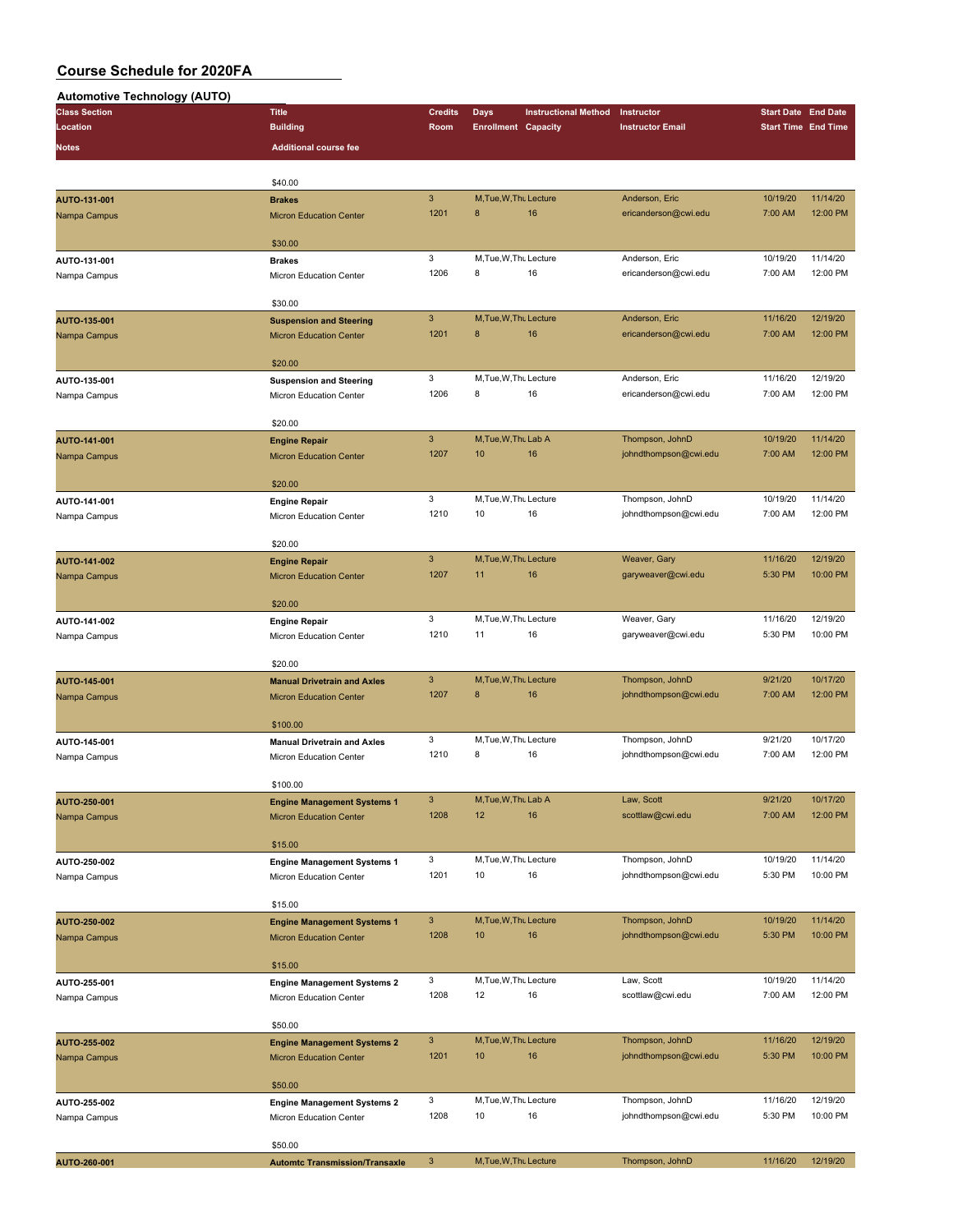### **Automotive Technology (AUTO)**

| <br><b>Class Section</b>     | <b>Title</b>                                                          | <b>Credits</b> | <b>Days</b>                  | <b>Instructional Method</b> | Instructor              | <b>Start Date End Date</b> |                      |
|------------------------------|-----------------------------------------------------------------------|----------------|------------------------------|-----------------------------|-------------------------|----------------------------|----------------------|
| Location                     | <b>Building</b>                                                       | Room           | <b>Enrollment Capacity</b>   |                             | <b>Instructor Email</b> | <b>Start Time End Time</b> |                      |
| <b>Notes</b>                 | <b>Additional course fee</b>                                          |                |                              |                             |                         |                            |                      |
| Nampa Campus                 | <b>Micron Education Center</b>                                        | 1207           | 12                           | 16                          | johndthompson@cwi.edu   | 7:00 AM                    | 12:00 PM             |
|                              |                                                                       |                |                              |                             |                         |                            |                      |
|                              | \$50.00                                                               |                |                              |                             |                         |                            |                      |
| AUTO-260-001                 | <b>Automtc Transmission/Transaxle</b>                                 | 3              | M, Tue, W, Thu Lecture       |                             | Thompson, JohnD         | 11/16/20                   | 12/19/20             |
| Nampa Campus                 | Micron Education Center                                               | 1210           | 12                           | 16                          | johndthompson@cwi.edu   | 7:00 AM                    | 12:00 PM             |
|                              | \$50.00                                                               |                |                              |                             |                         |                            |                      |
| AUTO-260-002                 | <b>Automtc Transmission/Transaxle</b>                                 | $\mathbf{3}$   | M, Tue, W, Thu Lecture       |                             | Weaver, Gary            | 9/21/20                    | 10/17/20             |
| Nampa Campus                 | <b>Micron Education Center</b>                                        | 1207           | 10                           | 16                          | garyweaver@cwi.edu      | 5:30 PM                    | 10:00 PM             |
|                              |                                                                       |                |                              |                             |                         |                            |                      |
|                              | \$50.00                                                               |                |                              |                             |                         |                            |                      |
| AUTO-260-002                 | <b>Automtc Transmission/Transaxle</b>                                 | 3<br>1210      | M, Tue, W, Thu Lecture<br>10 | 16                          | Weaver, Gary            | 9/21/20<br>5:30 PM         | 10/17/20<br>10:00 PM |
| Nampa Campus                 | Micron Education Center                                               |                |                              |                             | garyweaver@cwi.edu      |                            |                      |
|                              | \$50.00                                                               |                |                              |                             |                         |                            |                      |
| AUTO-265-001                 | <b>Heating and Air Conditioning</b>                                   | 3              | M, Tue, W, Thu Lecture       |                             | Thompson, JohnD         | 8/24/20                    | 9/19/20              |
| Nampa Campus                 | <b>Micron Education Center</b>                                        | 1207           | 12                           | 16                          | johndthompson@cwi.edu   | 7:00 AM                    | 12:00 PM             |
|                              |                                                                       |                |                              |                             |                         |                            |                      |
| AUTO-265-001                 | \$65.00                                                               | 3              | M, Tue, W, Thu Lecture       |                             | Thompson, JohnD         | 8/24/20                    | 9/19/20              |
| Nampa Campus                 | <b>Heating and Air Conditioning</b><br>Micron Education Center        | 1210           | 12                           | 16                          | johndthompson@cwi.edu   | 7:00 AM                    | 12:00 PM             |
|                              |                                                                       |                |                              |                             |                         |                            |                      |
|                              | \$65.00                                                               |                |                              |                             |                         |                            |                      |
| <b>AUTO-265-002</b>          | <b>Heating and Air Conditioning</b>                                   | 3              | M, Tue, W, Thu Lecture       |                             | Weaver, Gary            | 8/24/20                    | 9/19/20              |
| Nampa Campus                 | <b>Micron Education Center</b>                                        | 1207           | 10                           | 16                          | garyweaver@cwi.edu      | 5:30 PM                    | 10:00 PM             |
|                              | \$65.00                                                               |                |                              |                             |                         |                            |                      |
| AUTO-265-002                 | <b>Heating and Air Conditioning</b>                                   | 3              | M, Tue, W, Thu Lecture       |                             | Weaver, Gary            | 8/24/20                    | 9/19/20              |
| Nampa Campus                 | Micron Education Center                                               | 1210           | 10                           | 16                          | garyweaver@cwi.edu      | 5:30 PM                    | 10:00 PM             |
|                              |                                                                       |                |                              |                             |                         |                            |                      |
| AUTO-267-001                 | \$65.00                                                               | 4              | M, Tue, W, Thu Lab A         |                             | Proehl, Brian           | 8/24/20                    | 9/26/20              |
| Nampa Campus                 | <b>Light-Duty Diesel Technology</b><br><b>Micron Education Center</b> | 1207           | $6\phantom{1}6$              | 16                          | brianproehl@cwi.edu     | 7:00 AM                    | 12:00 PM             |
|                              |                                                                       |                |                              |                             |                         |                            |                      |
|                              | \$0.00                                                                |                |                              |                             |                         |                            |                      |
| AUTO-267-001                 | <b>Light-Duty Diesel Technology</b>                                   | 4              | M.Tue.W.Tht Lecture          |                             | Proehl, Brian           | 8/24/20                    | 9/26/20              |
| Nampa Campus                 | Micron Education Center                                               | 1704           | 6                            | 16                          | brianproehl@cwi.edu     | 7:00 AM                    | 12:00 PM             |
|                              | \$0.00                                                                |                |                              |                             |                         |                            |                      |
| AUTO-269-001                 | <b>Hybrid Technology</b>                                              | $\overline{4}$ | M.Tue.W.Thu Lab A            |                             | Proehl, Brian           | 9/28/20                    | 10/31/20             |
| Nampa Campus                 | <b>Micron Education Center</b>                                        | 1207           | $6\phantom{1}$               | 16                          | brianproehl@cwi.edu     | 7:00 AM                    | 12:00 PM             |
|                              |                                                                       |                |                              |                             |                         |                            |                      |
|                              | \$0.00                                                                | 4              | M, Tue, W, Thu Lecture       |                             | Proehl, Brian           | 9/28/20                    | 10/31/20             |
| AUTO-269-001<br>Nampa Campus | <b>Hybrid Technology</b><br>Micron Education Center                   | 1704           | 6                            | 16                          | brianproehl@cwi.edu     | 7:00 AM                    | 12:00 PM             |
|                              |                                                                       |                |                              |                             |                         |                            |                      |
|                              | \$0.00                                                                |                |                              |                             |                         |                            |                      |
| AUTO-290-001                 | <b>Automotive Technology Capstone</b>                                 | $\overline{4}$ | M, Tue, W, Thu Lab A         |                             | Proehl, Brian           | 11/2/20                    | 12/12/20             |
| Nampa Campus                 | <b>Micron Education Center</b>                                        | 1207           | 6                            | 14                          | brianproehl@cwi.edu     | 7:00 AM                    | 12:00 PM             |
|                              | \$0.00                                                                |                |                              |                             |                         |                            |                      |
|                              |                                                                       |                |                              |                             |                         |                            |                      |

### **Biology (BIOL)**

| <b>Class Section</b><br>Location | <b>Title</b><br><b>Building</b> | <b>Credits</b><br><b>Room</b> | Days<br><b>Enrollment Capacity</b> | <b>Instructional Method</b> | <b>Instructor</b><br><b>Instructor Email</b> | <b>Start Date End Date</b><br><b>Start Time End Time</b> |          |
|----------------------------------|---------------------------------|-------------------------------|------------------------------------|-----------------------------|----------------------------------------------|----------------------------------------------------------|----------|
| <b>Notes</b>                     | <b>Additional course fee</b>    |                               |                                    |                             |                                              |                                                          |          |
| <b>BIOL-100-001W</b>             | <b>Concepts of Biology</b>      | 3                             |                                    | On-Line                     | Vargas, Micaela                              | 8/24/20                                                  | 12/19/20 |
| Online                           | Online                          | ONL                           | 35                                 | 35                          | micaelavargas@cwi.edu                        |                                                          |          |
|                                  | \$115.00                        |                               |                                    |                             |                                              |                                                          |          |
| BIOL-100-002W                    | <b>Concepts of Biology</b>      | 3                             |                                    | On-Line                     | Vargas, Micaela                              | 8/24/20                                                  | 12/19/20 |
| Online                           | Online                          | ONL                           | 22                                 | 35                          | micaelavargas@cwi.edu                        |                                                          |          |
|                                  | \$115.00                        |                               |                                    |                             |                                              |                                                          |          |
| <b>BIOL-100-006</b>              | <b>Concepts of Biology</b>      | 3                             | M,W                                | Lecture                     | Perkins, Dusty                               | 8/24/20                                                  | 12/19/20 |
| Nampa Campus                     | <b>Academic Building</b>        | 102E                          | 14                                 | 45                          | dustyperkins@cwi.edu                         | 8:30 AM                                                  | 9:45 AM  |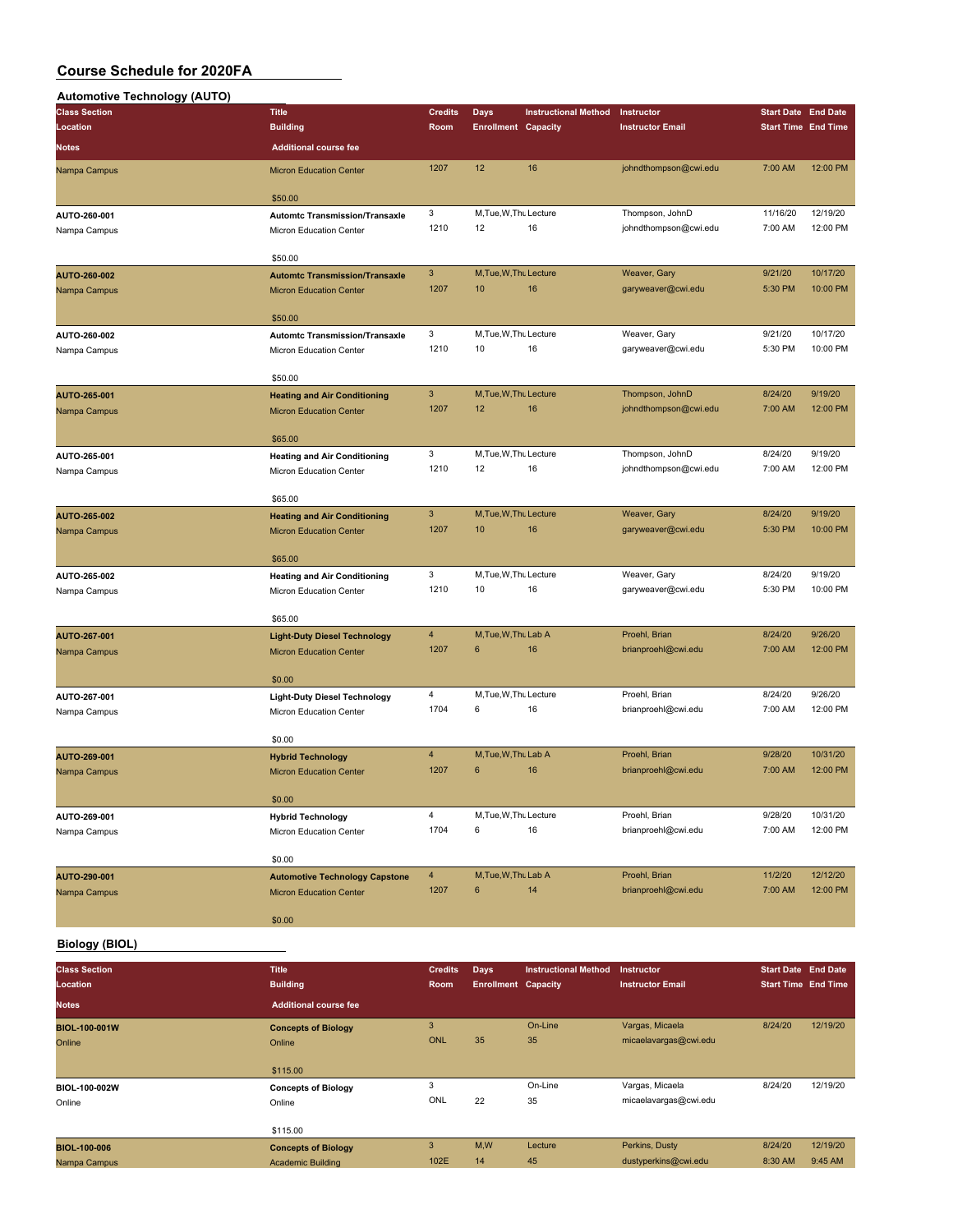| <b>Biology (BIOL)</b>    |                                |                |                            |                             |                         |                            |                            |
|--------------------------|--------------------------------|----------------|----------------------------|-----------------------------|-------------------------|----------------------------|----------------------------|
| <b>Class Section</b>     | <b>Title</b>                   | <b>Credits</b> | <b>Days</b>                | <b>Instructional Method</b> | Instructor              | <b>Start Date End Date</b> |                            |
| Location                 | <b>Building</b>                | Room           | <b>Enrollment Capacity</b> |                             | <b>Instructor Email</b> |                            | <b>Start Time End Time</b> |
|                          |                                |                |                            |                             |                         |                            |                            |
| <b>Notes</b>             | <b>Additional course fee</b>   |                |                            |                             |                         |                            |                            |
|                          |                                |                |                            |                             |                         |                            |                            |
|                          | \$85.00                        |                |                            |                             |                         |                            |                            |
| BIOL-100-007             | <b>Concepts of Biology</b>     | 3              | Tue, Thu                   | Lecture                     | Trapp, James            | 8/24/20                    | 12/19/20                   |
| Ada County Campus        | Mallard Place Building         | 1135           | 15                         | 42                          | jimtrapp@cwi.edu        | 2:30 PM                    | 3:45 PM                    |
|                          |                                |                |                            |                             |                         |                            |                            |
|                          | \$85.00                        |                |                            |                             |                         |                            |                            |
| <b>BIOL-100L-002W</b>    | <b>Concepts of Biology Lab</b> | $\mathbf{1}$   |                            | On-Line                     | Moore, Christina        | 8/24/20                    | 12/19/20                   |
| Online                   | Online                         | <b>ONL</b>     | 35                         | 35                          | christinamoore2@cwi.edu |                            |                            |
|                          |                                |                |                            |                             |                         |                            |                            |
|                          | \$44.50                        |                |                            |                             |                         |                            |                            |
| BIOL-100L-003W           | <b>Concepts of Biology Lab</b> | $\mathbf{1}$   |                            | On-Line                     | Moore, Christina        | 8/24/20                    | 12/19/20                   |
| Online                   | Online                         | ONL            | 18                         | 35                          | christinamoore2@cwi.edu |                            |                            |
|                          |                                |                |                            |                             |                         |                            |                            |
|                          | \$44.50                        |                |                            |                             |                         |                            |                            |
| BIOL-100L-005H           | <b>Concepts of Biology Lab</b> | $\mathbf{1}$   | W                          | Hybrid                      | Burkholder, Kasey       | 8/24/20                    | 12/19/20                   |
| <b>Ada County Campus</b> | <b>Mallard Place Building</b>  | 1109           | 12                         | 12                          | kaseyburkholder@cwi.edu | 2:30 PM                    | 4:30 PM                    |
|                          |                                |                |                            |                             |                         |                            |                            |
|                          | \$39.50                        |                |                            |                             |                         |                            |                            |
| BIOL-100L-006H           | <b>Concepts of Biology Lab</b> | $\mathbf{1}$   | Tue                        | Hybrid                      | Trapp, James            | 8/24/20                    | 12/19/20                   |
| Ada County Campus        | Mallard Place Building         | 1109           | 13                         | 12                          | jimtrapp@cwi.edu        | 12:00 PM                   | 2:00 PM                    |
|                          |                                |                |                            |                             |                         |                            |                            |
|                          | \$39.50                        |                |                            |                             |                         |                            |                            |
| BIOL-100L-008H           | <b>Concepts of Biology Lab</b> | $\mathbf{1}$   | Thu                        | Hybrid                      | Trapp, James            | 8/24/20                    | 12/19/20                   |
|                          | <b>Mallard Place Building</b>  | 1109           | $\sqrt{5}$                 | 12                          | jimtrapp@cwi.edu        | 4:00 PM                    | 6:00 PM                    |
| <b>Ada County Campus</b> |                                |                |                            |                             |                         |                            |                            |
|                          | \$39.50                        |                |                            |                             |                         |                            |                            |
| BIOL-111-001             |                                | 3              | M, W                       | Lecture                     | Heller, Gary            | 8/24/20                    | 12/19/20                   |
|                          | <b>Biology I</b>               | 108            | 33                         | 32                          | garyheller@cwi.edu      | 10:00 AM                   | 11:15 AM                   |
| Nampa Campus             | Aspen Classroom Building       |                |                            |                             |                         |                            |                            |
|                          | \$106.75                       |                |                            |                             |                         |                            |                            |
| BIOL-111-002H            |                                | $\mathbf{3}$   | W                          | <b>Hybrid</b>               | Beckman, Daniel         | 8/24/20                    | 12/19/20                   |
|                          | <b>Biology I</b>               | 320            | 21                         | 35                          | danielbeckman@cwi.edu   | 5:30 PM                    | 6:45 PM                    |
| Nampa Campus             | <b>Academic Building</b>       |                |                            |                             |                         |                            |                            |
|                          | \$121.75                       |                |                            |                             |                         |                            |                            |
|                          |                                | 3              | Tue, Thu                   | Lecture                     | Heller, Gary            | 8/24/20                    | 12/19/20                   |
| BIOL-111-003             | <b>Biology I</b>               | 1135           | 33                         | 41                          |                         | 11:30 AM                   | 12:45 PM                   |
| Ada County Campus        | Mallard Place Building         |                |                            |                             | garyheller@cwi.edu      |                            |                            |
|                          | \$106.75                       |                |                            |                             |                         |                            |                            |
|                          |                                | $\mathbf{3}$   |                            | On-Line                     |                         | 8/24/20                    | 12/19/20                   |
| <b>BIOL-111-005W</b>     | <b>Biology I</b>               | <b>ONL</b>     | 34                         | 35                          | Lysne, Steven           |                            |                            |
| Online                   | Online                         |                |                            |                             | stevelysne@cwi.edu      |                            |                            |
|                          |                                |                |                            |                             |                         |                            |                            |
|                          | \$136.75                       |                |                            |                             |                         |                            |                            |
| BIOL-111-006W            | <b>Biology I</b>               | 3              |                            | On-Line                     | Lysne, Steven           | 8/24/20                    | 12/19/20                   |
| Online                   | Online                         | ONL            | 34                         | 35                          | stevelysne@cwi.edu      |                            |                            |
|                          |                                |                |                            |                             |                         |                            |                            |
|                          | \$136.75                       |                |                            |                             |                         |                            |                            |
| <b>BIOL-111-007W</b>     | <b>Biology I</b>               | $\mathbf{3}$   |                            | On-Line                     | Barber, Jessica         | 8/24/20                    | 12/19/20                   |
| Online                   | Online                         | <b>ONL</b>     | 22                         | 35                          | jessicabarber@cwi.edu   |                            |                            |
|                          |                                |                |                            |                             |                         |                            |                            |
|                          | \$136.75                       |                |                            |                             |                         |                            |                            |
| BIOL-111-009             | <b>Biology I</b>               | 3              | Tue, Thu                   | Lecture                     | Lysne, Steven           | 8/24/20                    | 12/19/20                   |
| Nampa Campus             | Academic Building              | 106            | 21                         | 44                          | stevelysne@cwi.edu      | 1:00 PM                    | 2:15 PM                    |
|                          |                                |                |                            |                             |                         |                            |                            |
|                          | \$106.75                       |                |                            |                             |                         |                            |                            |
| BIOL-111-010             | <b>Biology I</b>               | $\mathbf{3}$   | M,W                        | Lecture                     | Chambers, David         | 8/24/20                    | 12/19/20                   |
| Nampa Campus             | <b>Academic Building</b>       | 320            | $\bf 8$                    | 45                          | davidchambers@cwi.edu   | 4:00 PM                    | 5:15 PM                    |
|                          |                                |                |                            |                             |                         |                            |                            |
|                          | \$106.75                       |                |                            |                             |                         |                            |                            |
| BIOL-111L-002H           | <b>Biology I Lab</b>           | $\mathbf{1}$   | W                          | Hybrid                      | Faculty, General        | 8/24/20                    | 12/19/20                   |
| Nampa Campus             | Academic Building              | 325            | 16                         | 16                          |                         | 2:00 PM                    | 4:00 PM                    |
|                          |                                |                |                            |                             |                         |                            |                            |
|                          | \$35.00                        |                |                            |                             |                         |                            |                            |
| BIOL-111L-003H           | <b>Biology I Lab</b>           | $\mathbf{1}$   | ${\sf W}$                  | <b>Hybrid</b>               | Faculty, General        | 8/24/20                    | 12/19/20                   |
| Nampa Campus             | <b>Academic Building</b>       | 325            | 16                         | 16                          |                         | 7:00 PM                    | 9:00 PM                    |
|                          |                                |                |                            |                             |                         |                            |                            |
|                          | \$35.00                        |                |                            |                             |                         |                            |                            |
| BIOL-111L-004H           | <b>Biology I Lab</b>           | $\mathbf{1}$   | Thu                        | Hybrid                      | Faculty, General        | 8/24/20                    | 12/19/20                   |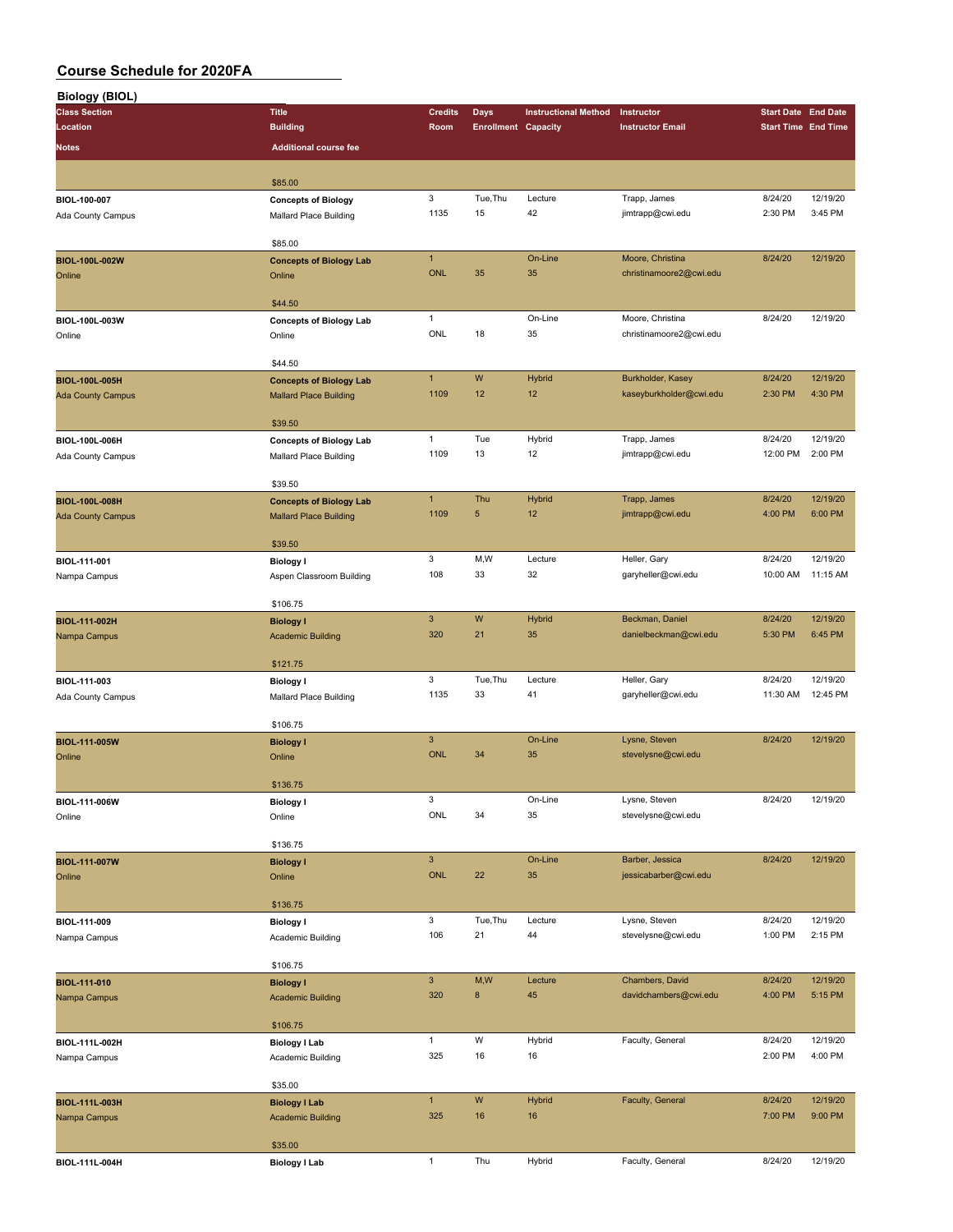| <b>Biology (BIOL)</b> |                                     |                           |                            |                             |                                            |                            |                     |
|-----------------------|-------------------------------------|---------------------------|----------------------------|-----------------------------|--------------------------------------------|----------------------------|---------------------|
| <b>Class Section</b>  | <b>Title</b>                        | <b>Credits</b>            | Days                       | <b>Instructional Method</b> | Instructor                                 | <b>Start Date End Date</b> |                     |
| Location              | <b>Building</b>                     | Room                      | <b>Enrollment Capacity</b> |                             | <b>Instructor Email</b>                    | <b>Start Time End Time</b> |                     |
| Notes                 | <b>Additional course fee</b>        |                           |                            |                             |                                            |                            |                     |
|                       |                                     |                           |                            |                             |                                            |                            |                     |
| Nampa Campus          | Academic Building                   | 325                       | 16                         | 16                          |                                            | 9:00 AM                    | 11:00 AM            |
|                       |                                     |                           |                            |                             |                                            |                            |                     |
|                       | \$35.00                             |                           |                            |                             |                                            |                            |                     |
| BIOL-111L-005H        | <b>Biology I Lab</b>                | $\mathbf{1}$              | Thu                        | Hybrid                      | Faculty, General                           | 8/24/20                    | 12/19/20            |
| Nampa Campus          | <b>Academic Building</b>            | 325                       | $\overline{7}$             | 16                          |                                            | 7:00 PM                    | 9:00 PM             |
|                       |                                     |                           |                            |                             |                                            |                            |                     |
|                       | \$35.00                             |                           |                            |                             |                                            |                            |                     |
| BIOL-111L-006H        | <b>Biology I Lab</b>                | $\mathbf{1}$              | F                          | Hybrid                      | Faculty, General                           | 8/24/20                    | 12/19/20            |
| Nampa Campus          | Academic Building                   | 325                       | 16                         | 16                          |                                            | 11:30 AM                   | 1:30 PM             |
|                       |                                     |                           |                            |                             |                                            |                            |                     |
|                       | \$35.00                             |                           |                            |                             |                                            |                            |                     |
| <b>BIOL-111L-007H</b> | <b>Biology I Lab</b>                | $\mathbf{1}$              | <b>SAT</b>                 | Hybrid                      | Faculty, General                           | 8/24/20                    | 12/19/20            |
| Nampa Campus          | <b>Academic Building</b>            | 325                       | 3                          | 16                          |                                            | 11:00 AM                   | 1:00 PM             |
|                       |                                     |                           |                            |                             |                                            |                            |                     |
|                       | \$35.00                             |                           |                            |                             |                                            |                            |                     |
| BIOL-111L-008W        | <b>Biology I Lab</b>                | $\mathbf{1}$              |                            | On-Line                     | Barber, Jessica                            | 8/24/20                    | 12/19/20            |
| Online                | Online                              | ONL                       | 35                         | 35                          | jessicabarber@cwi.edu                      |                            |                     |
|                       |                                     |                           |                            |                             |                                            |                            |                     |
|                       | \$10.00                             |                           |                            |                             |                                            |                            |                     |
| BIOL-111L-009W        | <b>Biology I Lab</b>                | $\mathbf{1}$              |                            | On-Line                     | Barber, Jessica                            | 8/24/20                    | 12/19/20            |
| Online                | Online                              | <b>ONL</b>                | 34                         | 35                          | jessicabarber@cwi.edu                      |                            |                     |
|                       |                                     |                           |                            |                             |                                            |                            |                     |
|                       | \$10.00                             |                           |                            |                             |                                            |                            |                     |
| BIOL-111L-010W        | <b>Biology I Lab</b>                | $\mathbf{1}$              |                            | On-Line                     | Barber, Jessica                            | 8/24/20                    | 12/19/20            |
| Online                | Online                              | ONL                       | 5                          | 35                          | jessicabarber@cwi.edu                      |                            |                     |
|                       |                                     |                           |                            |                             |                                            |                            |                     |
|                       | \$10.00                             |                           |                            |                             |                                            |                            |                     |
| BIOL-112-001          | <b>Biology II</b>                   | $\mathbf{3}$              | M,W                        | Lecture                     | Lysne, Steven                              | 8/24/20                    | 12/19/20            |
| Nampa Campus          | <b>Aspen Classroom Building</b>     | 108                       | 17                         | 32                          | stevelysne@cwi.edu                         | 11:30 AM                   | 12:45 PM            |
|                       |                                     |                           |                            |                             |                                            |                            |                     |
|                       | \$0.00                              |                           |                            |                             |                                            |                            |                     |
| BIOL-112-002W         | <b>Biology II</b>                   | $\mathbf 3$               |                            | On-Line                     | Lysne, Steven                              | 8/24/20                    | 12/19/20            |
| Online                | Online                              | ONL                       | 27                         | 35                          | stevelysne@cwi.edu                         |                            |                     |
|                       |                                     |                           |                            |                             |                                            |                            |                     |
|                       | \$30.00                             |                           |                            |                             |                                            |                            |                     |
| BIOL-112L-001         | <b>Biology II Lab</b>               | $\mathbf{1}$              | W                          | Lab A                       | Striluk, Miranda                           | 8/24/20                    | 12/19/20            |
| Nampa Campus          | <b>Academic Building</b>            | 217                       | 4                          | 16                          | mirandastriluk@cwi.edu                     | 7:00 AM                    | 9:45 AM             |
|                       |                                     |                           |                            |                             |                                            |                            |                     |
|                       | \$15.00                             |                           |                            |                             |                                            |                            |                     |
| BIOL-112L-002         | <b>Biology II Lab</b>               | $\mathbf{1}$              | М                          | Lab A                       | Striluk, Miranda                           | 8/24/20                    | 12/19/20<br>3:45 PM |
| Nampa Campus          | Academic Building                   | 220                       | 16                         | 16                          | mirandastriluk@cwi.edu                     | 1:00 PM                    |                     |
|                       |                                     |                           |                            |                             |                                            |                            |                     |
|                       | \$15.00                             |                           |                            |                             |                                            |                            |                     |
| BIOL-112L-003         | <b>Biology II Lab</b>               | $\mathbf{1}$              | W                          | Lab A                       | Striluk, Miranda<br>mirandastriluk@cwi.edu | 8/24/20                    | 12/19/20            |
| Nampa Campus          | <b>Academic Building</b>            | 217                       | 9                          | 12                          |                                            | 1:00 PM                    | 3:45 PM             |
|                       |                                     |                           |                            |                             |                                            |                            |                     |
|                       | \$15.00                             |                           |                            |                             |                                            |                            |                     |
| BIOL-112L-004         | <b>Biology II Lab</b>               | $\mathbf{1}$              | М                          | Lab A                       | Striluk, Miranda                           | 8/24/20                    | 12/19/20            |
| Nampa Campus          | Academic Building                   | 217                       | 12                         | 12                          | mirandastriluk@cwi.edu                     | 4:00 PM                    | 6:45 PM             |
|                       |                                     |                           |                            |                             |                                            |                            |                     |
|                       | \$15.00                             |                           |                            |                             |                                            |                            |                     |
| BIOL-112L-005         | <b>Biology II Lab</b>               | $\mathbf{1}$              | M                          | Lab A                       | Striluk, Miranda                           | 8/24/20                    | 12/19/20            |
| Nampa Campus          | <b>Academic Building</b>            | 220                       | $\ensuremath{\mathsf{3}}$  | 16                          | mirandastriluk@cwi.edu                     | 8:00 AM                    | 10:45 AM            |
|                       |                                     |                           |                            |                             |                                            |                            |                     |
|                       | \$15.00                             |                           |                            |                             |                                            |                            |                     |
| BIOL-127-001          | Human Structure and Function        | 3                         | Tue, Thu                   | Lecture                     | Oppenheimer, Suzanne                       | 8/24/20                    | 12/19/20            |
| Ada County Campus     | Pintail Center                      | 1210                      | 24                         | 32                          | suzanneoppenheimer@cwi.edu                 | 1:00 PM                    | 2:15 PM             |
|                       |                                     |                           |                            |                             |                                            |                            |                     |
|                       | \$84.50                             |                           |                            |                             |                                            |                            |                     |
| BIOL-127-002W         | <b>Human Structure and Function</b> | $\ensuremath{\mathsf{3}}$ |                            | On-Line                     | Moore, Christina                           | 8/24/20                    | 12/19/20            |
| Online                | Online                              | ONL                       | 35                         | 35                          | christinamoore2@cwi.edu                    |                            |                     |
|                       |                                     |                           |                            |                             |                                            |                            |                     |
|                       | \$114.50                            |                           |                            |                             |                                            |                            |                     |
| BIOL-127-003W         | Human Structure and Function        | 3                         |                            | On-Line                     | Leggett, Jennifer                          | 8/24/20                    | 12/19/20            |
| Online                | Online                              | ONL                       | 8                          | 35                          | jenniferleggett@cwi.edu                    |                            |                     |
|                       |                                     |                           |                            |                             |                                            |                            |                     |
|                       | \$114.50                            |                           |                            |                             |                                            |                            |                     |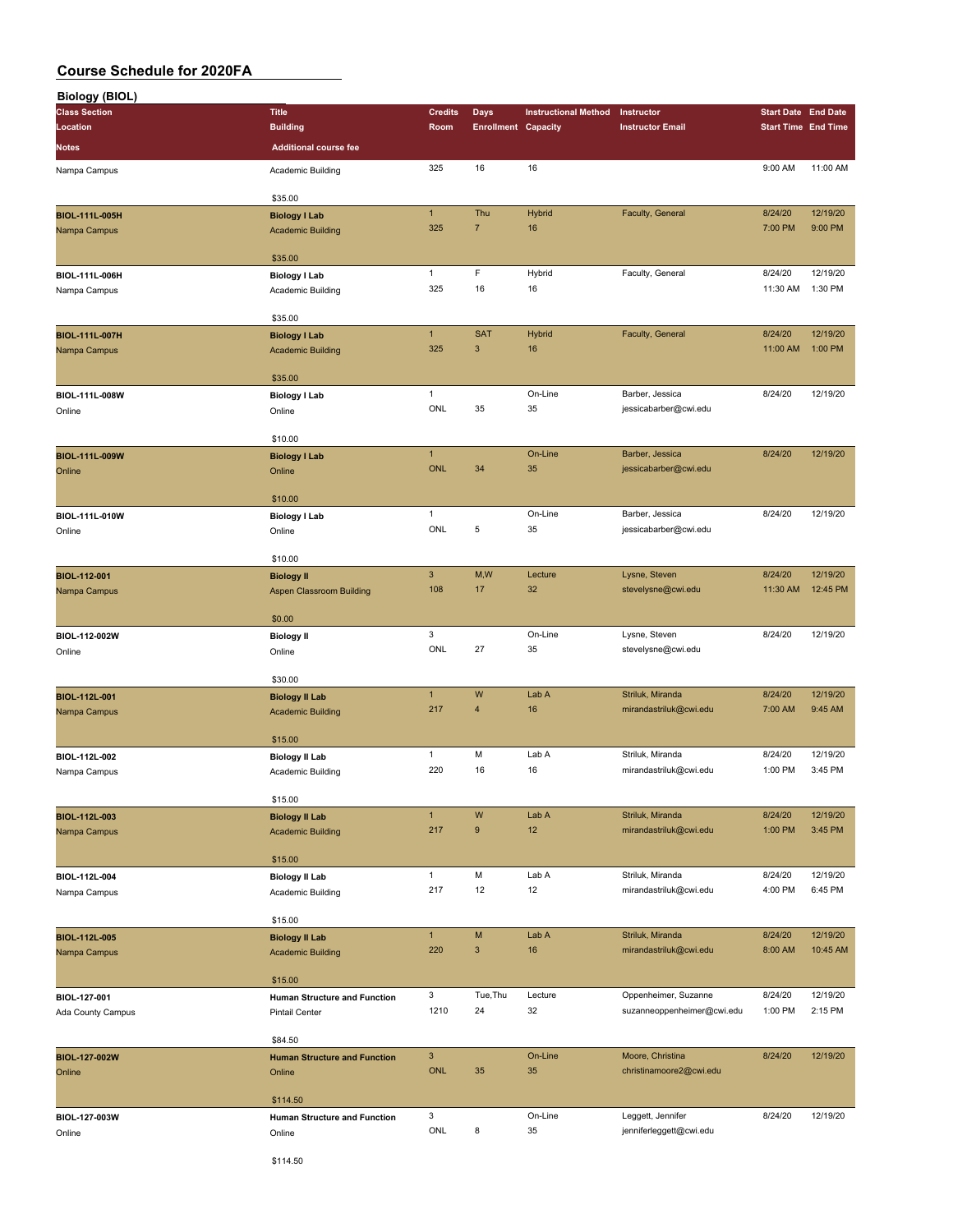| <b>Biology (BIOL)</b>                       |                                                             |                |                            |                             |                                          |                            |                     |
|---------------------------------------------|-------------------------------------------------------------|----------------|----------------------------|-----------------------------|------------------------------------------|----------------------------|---------------------|
| <b>Class Section</b>                        | <b>Title</b>                                                | <b>Credits</b> | <b>Days</b>                | <b>Instructional Method</b> | Instructor                               | <b>Start Date End Date</b> |                     |
| Location                                    | <b>Building</b>                                             | Room           | <b>Enrollment Capacity</b> |                             | <b>Instructor Email</b>                  | <b>Start Time End Time</b> |                     |
| <b>Notes</b>                                | <b>Additional course fee</b>                                |                |                            |                             |                                          |                            |                     |
| BIOL-127L-001                               | <b>Human Structure &amp; Function Lab</b>                   | $\mathbf{1}$   | Tue                        | Lab A                       | Oppenheimer, Suzanne                     | 8/24/20                    | 12/19/20            |
| <b>Ada County Campus</b>                    | <b>Mallard Place Building</b>                               | 1109           | 11                         | 12                          | suzanneoppenheimer@cwi.edu               | 9:00 AM                    | 11:45 AM            |
|                                             |                                                             |                |                            |                             |                                          |                            |                     |
|                                             | \$15.00                                                     |                |                            |                             |                                          |                            |                     |
| BIOL-127L-002                               | Human Structure & Function Lab                              | $\mathbf{1}$   | Thu                        | Lab A                       | Oppenheimer, Suzanne                     | 8/24/20                    | 12/19/20            |
| Ada County Campus                           | Mallard Place Building                                      | 1109           | 12                         | 12                          | suzanneoppenheimer@cwi.edu               | 10:00 AM                   | 12:45 PM            |
|                                             | \$15.00                                                     |                |                            |                             |                                          |                            |                     |
| BIOL-127L-003W                              | <b>Human Structure &amp; Function Lab</b>                   | $\mathbf{1}$   |                            | On-Line                     | Nelson, Marianne                         | 8/24/20                    | 12/19/20            |
| Online                                      | Online                                                      | <b>ONL</b>     | 29                         | 35                          | mariannenelson@cwi.edu                   |                            |                     |
|                                             |                                                             |                |                            |                             |                                          |                            |                     |
|                                             | \$10.00                                                     |                |                            |                             |                                          |                            |                     |
| BIOL-127L-004W                              | Human Structure & Function Lab                              | 1              |                            | On-Line                     | Nelson, Marianne                         | 8/24/20                    | 12/19/20            |
| Online                                      | Online                                                      | ONL            | $\overline{2}$             | 35                          | mariannenelson@cwi.edu                   |                            |                     |
|                                             |                                                             |                |                            |                             |                                          |                            |                     |
|                                             | \$10.00                                                     | $\mathbf{1}$   | F                          |                             |                                          |                            | 12/19/20            |
| BIOL-127L-006                               | <b>Human Structure &amp; Function Lab</b>                   | 1109           | $\overline{\mathbf{4}}$    | Lab A<br>12                 | Michas, Stephen<br>stephenmichas@cwi.edu | 8/24/20<br>1:00 PM         | 3:45 PM             |
| <b>Ada County Campus</b>                    | <b>Mallard Place Building</b>                               |                |                            |                             |                                          |                            |                     |
|                                             | \$15.00                                                     |                |                            |                             |                                          |                            |                     |
| BIOL-127L-007                               | Human Structure & Function Lab                              | 1              | W                          | Lab A                       | Michas, Stephen                          | 8/24/20                    | 12/19/20            |
| Ada County Campus                           | Mallard Place Building                                      | 1109           | 4                          | 12                          | stephenmichas@cwi.edu                    | 8:30 AM                    | 11:15 AM            |
|                                             |                                                             |                |                            |                             |                                          |                            |                     |
|                                             | \$15.00                                                     |                |                            |                             |                                          |                            |                     |
| BIOL-227-001                                | <b>Human Anat and Phys I</b>                                | $\mathbf{3}$   | M,W                        | Lecture                     | Oppenheimer, Suzanne                     | 8/24/20                    | 12/19/20            |
| <b>Ada County Campus</b>                    | <b>Quail Court Building</b>                                 | 2209           | 26                         | 25                          | suzanneoppenheimer@cwi.edu               | 1:00 PM                    | 2:15 PM             |
|                                             | \$70.50                                                     |                |                            |                             |                                          |                            |                     |
| BIOL-227-002                                |                                                             | 3              | Tue, Thu                   | Lecture                     | Dahl, N                                  | 8/24/20                    | 12/19/20            |
| Canyon County Center                        | Human Anat and Phys I<br>Canyon County Center               | 220            | 31                         | 32                          | ericdahl@cwi.edu                         | 1:00 PM                    | 2:15 PM             |
|                                             |                                                             |                |                            |                             |                                          |                            |                     |
|                                             | \$70.50                                                     |                |                            |                             |                                          |                            |                     |
| BIOL-227-003W                               | <b>Human Anat and Phys I</b>                                | 3              |                            | On-Line                     | Leavitt, Hollie                          | 8/24/20                    | 12/19/20            |
| Online                                      | Online                                                      | <b>ONL</b>     | 35                         | 35                          | hollieleavitt6@cwi.edu                   |                            |                     |
|                                             |                                                             |                |                            |                             |                                          |                            |                     |
|                                             | \$100.50                                                    |                |                            |                             |                                          |                            |                     |
| BIOL-227-004H                               | Human Anat and Phys I                                       | 3<br>220       | Tue<br>13                  | Hybrid<br>32                | Faculty, General                         | 8/24/20<br>2:30 PM         | 12/19/20<br>3:45 PM |
| Canyon County Center                        | Canyon County Center                                        |                |                            |                             |                                          |                            |                     |
|                                             | \$85.50                                                     |                |                            |                             |                                          |                            |                     |
| BIOL-227-005H                               | <b>Human Anat and Phys I</b>                                | 3              | Thu                        | Hybrid                      | Leavitt, Hollie                          | 8/24/20                    | 12/19/20            |
| Canyon County Center                        | <b>Canyon County Center</b>                                 | 220            | 32                         | 32                          | hollieleavitt6@cwi.edu                   | 10:00 AM                   | 11:15 AM            |
|                                             |                                                             |                |                            |                             |                                          |                            |                     |
|                                             | \$85.50                                                     |                |                            |                             |                                          |                            |                     |
| BIOL-227-006W                               | Human Anat and Phys I                                       | 3              |                            | On-Line                     | Leavitt, Hollie                          | 8/24/20                    | 12/19/20            |
| Online                                      | Online                                                      | <b>ONL</b>     | 35                         | 35                          | hollieleavitt6@cwi.edu                   |                            |                     |
|                                             |                                                             |                |                            |                             |                                          |                            |                     |
|                                             | \$100.50                                                    | $\mathbf{3}$   | M,W                        | Lecture                     | Michas, Stephen                          | 8/24/20                    | 12/19/20            |
| BIOL-227-007<br><b>Canyon County Center</b> | <b>Human Anat and Phys I</b><br><b>Canyon County Center</b> | 220            | 30                         | 32                          | stephenmichas@cwi.edu                    | 5:30 PM                    | 6:45 PM             |
|                                             |                                                             |                |                            |                             |                                          |                            |                     |
|                                             | \$70.50                                                     |                |                            |                             |                                          |                            |                     |
| BIOL-227-008W                               | Human Anat and Phys I                                       | 3              |                            | On-Line                     | Leavitt, Hollie                          | 8/24/20                    | 12/19/20            |
| Online                                      | Online                                                      | ONL            | 29                         | 35                          | hollieleavitt6@cwi.edu                   |                            |                     |
|                                             |                                                             |                |                            |                             |                                          |                            |                     |
|                                             | \$100.50                                                    |                |                            |                             |                                          |                            |                     |
| BIOL-227L-002H                              | <b>Human Anat and Phys I Lab</b>                            | 1              | Tue                        | <b>Hybrid</b>               | Faculty, General                         | 8/24/20                    | 12/19/20            |
| <b>Canyon County Center</b>                 | <b>Canyon County Center</b>                                 | 226            | 15                         | 16                          |                                          | 4:30 PM                    | 6:30 PM             |
|                                             | \$69.00                                                     |                |                            |                             |                                          |                            |                     |
| BIOL-227L-003H                              | Human Anat and Phys I Lab                                   | $\mathbf{1}$   | Tue                        | Hybrid                      | Faculty, General                         | 8/24/20                    | 12/19/20            |
| Canyon County Center                        | Canyon County Center                                        | 226            | 9                          | 16                          |                                          | 7:00 PM                    | 9:00 PM             |
|                                             |                                                             |                |                            |                             |                                          |                            |                     |
|                                             | \$69.00                                                     |                |                            |                             |                                          |                            |                     |
| BIOL-227L-004H                              | <b>Human Anat and Phys I Lab</b>                            | $\mathbf{1}$   | Thu                        | <b>Hybrid</b>               | Dahl, N                                  | 8/24/20                    | 12/19/20            |
| <b>Canyon County Center</b>                 | <b>Canyon County Center</b>                                 | 226            | 16                         | 16                          | ericdahl@cwi.edu                         | 2:30 PM                    | 4:30 PM             |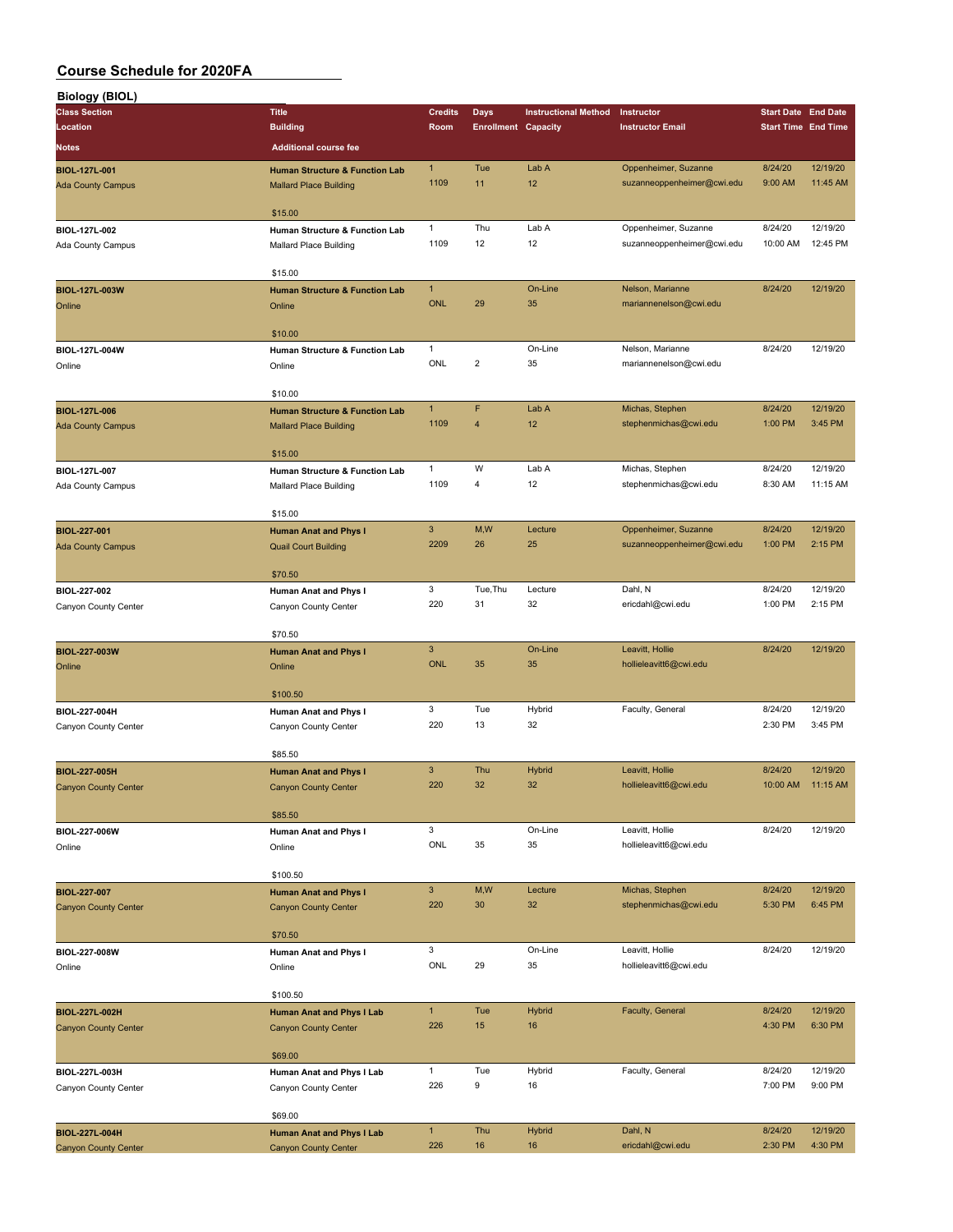| <b>Biology (BIOL)</b>          |                                   |                |                            |                             |                         |                            |          |
|--------------------------------|-----------------------------------|----------------|----------------------------|-----------------------------|-------------------------|----------------------------|----------|
| <b>Class Section</b>           | <b>Title</b>                      | <b>Credits</b> | Days                       | <b>Instructional Method</b> | Instructor              | <b>Start Date End Date</b> |          |
| Location                       | <b>Building</b>                   | Room           | <b>Enrollment Capacity</b> |                             | <b>Instructor Email</b> | <b>Start Time End Time</b> |          |
| Notes                          | <b>Additional course fee</b>      |                |                            |                             |                         |                            |          |
|                                |                                   |                |                            |                             |                         |                            |          |
|                                | \$69.00                           |                |                            |                             |                         |                            |          |
|                                |                                   | $\mathbf{1}$   | F                          | Hybrid                      | Faculty, General        | 8/24/20                    | 12/19/20 |
| BIOL-227L-005H                 | Human Anat and Phys I Lab         | 226            | 16                         | 16                          |                         | 10:00 AM                   | 12:00 PM |
| Canyon County Center           | Canyon County Center              |                |                            |                             |                         |                            |          |
|                                | \$69.00                           |                |                            |                             |                         |                            |          |
| BIOL-227L-006H                 |                                   | $\mathbf{1}$   | <b>SAT</b>                 | <b>Hybrid</b>               | Craven, Nicolas         | 8/24/20                    | 12/19/20 |
|                                | <b>Human Anat and Phys I Lab</b>  | 226            | 8                          | 16                          | nicolascraven@cwi.edu   | 9:00 AM                    | 11:00 AM |
| <b>Canyon County Center</b>    | <b>Canyon County Center</b>       |                |                            |                             |                         |                            |          |
|                                | \$69.00                           |                |                            |                             |                         |                            |          |
| BIOL-227L-007H                 | Human Anat and Phys I Lab         | $\mathbf{1}$   | SAT                        | Hybrid                      | Craven, Nicolas         | 8/24/20                    | 12/19/20 |
| Canyon County Center           | Canyon County Center              | 226            | 13                         | 16                          | nicolascraven@cwi.edu   | 11:30 AM                   | 1:30 PM  |
|                                |                                   |                |                            |                             |                         |                            |          |
|                                | \$69.00                           |                |                            |                             |                         |                            |          |
| BIOL-227L-008W                 | <b>Human Anat and Phys I Lab</b>  | $\mathbf{1}$   |                            | On-Line                     | Nelson, Marianne        | 8/24/20                    | 12/19/20 |
| Online                         | Online                            | <b>ONL</b>     | 35                         | 35                          | mariannenelson@cwi.edu  |                            |          |
|                                |                                   |                |                            |                             |                         |                            |          |
|                                | \$10.00                           |                |                            |                             |                         |                            |          |
| BIOL-227L-009W                 | Human Anat and Phys I Lab         | $\mathbf{1}$   |                            | On-Line                     | Nelson, Marianne        | 8/24/20                    | 12/19/20 |
| Online                         | Online                            | ONL            | 35                         | 35                          | mariannenelson@cwi.edu  |                            |          |
|                                |                                   |                |                            |                             |                         |                            |          |
|                                | \$10.00                           |                |                            |                             |                         |                            |          |
| <b>BIOL-227L-010W</b>          | Human Anat and Phys I Lab         | $\mathbf{1}$   |                            | On-Line                     | Nelson, Marianne        | 8/24/20                    | 12/19/20 |
| Online                         | Online                            | <b>ONL</b>     | 35                         | 35                          | mariannenelson@cwi.edu  |                            |          |
|                                |                                   |                |                            |                             |                         |                            |          |
|                                | \$10.00                           |                |                            |                             |                         |                            |          |
| BIOL-228-001                   | Human Anat and Phys II            | 3              | W,F                        | Lecture                     | Jensen, Andrew          | 8/24/20                    | 12/19/20 |
| Canyon County Center           | Canyon County Center              | 220            | 28                         | 32                          | andyjensen@cwi.edu      | 8:30 AM                    | 9:45 AM  |
|                                |                                   |                |                            |                             |                         |                            |          |
|                                | \$70.50                           |                |                            |                             |                         |                            |          |
| <b>BIOL-228-002</b>            | <b>Human Anat and Phys II</b>     | $\mathbf{3}$   | Tue, Thu                   | Lecture                     | Jensen, Andrew          | 8/24/20                    | 12/19/20 |
| <b>Canyon County Center</b>    | <b>Canyon County Center</b>       | 220            | 30                         | 32                          | andyjensen@cwi.edu      | 4:00 PM                    | 5:15 PM  |
|                                |                                   |                |                            |                             |                         |                            |          |
|                                | \$70.50                           |                |                            |                             |                         |                            |          |
| BIOL-228-003H                  | Human Anat and Phys II            | 3              | Tue                        | Hybrid                      | Leavitt, Hollie         | 8/24/20                    | 12/19/20 |
| Canyon County Center           | Canyon County Center              | 220            | 31                         | 32                          | hollieleavitt6@cwi.edu  | 10:00 AM                   | 11:15 AM |
|                                | \$85.50                           |                |                            |                             |                         |                            |          |
|                                |                                   | $\mathbf{3}$   |                            | On-Line                     | Koob, Marilyn           | 8/24/20                    | 12/19/20 |
| <b>BIOL-228-004W</b><br>Online | <b>Human Anat and Phys II</b>     | <b>ONL</b>     | 35                         | 35                          | melkoob@cwi.edu         |                            |          |
|                                | Online                            |                |                            |                             |                         |                            |          |
|                                | \$100.50                          |                |                            |                             |                         |                            |          |
| BIOL-228-005W                  | Human Anat and Phys II            | 3              |                            | On-Line                     | Koob, Marilyn           | 8/24/20                    | 12/19/20 |
| Online                         | Online                            | ONL            | 35                         | 35                          | melkoob@cwi.edu         |                            |          |
|                                |                                   |                |                            |                             |                         |                            |          |
|                                | \$100.50                          |                |                            |                             |                         |                            |          |
| BIOL-228-006W                  | <b>Human Anat and Phys II</b>     | $\mathbf{3}$   |                            | On-Line                     | Koob, Marilyn           | 8/24/20                    | 12/19/20 |
| Online                         | Online                            | ONL            | $\boldsymbol{9}$           | 35                          | melkoob@cwi.edu         |                            |          |
|                                |                                   |                |                            |                             |                         |                            |          |
|                                | \$100.50                          |                |                            |                             |                         |                            |          |
| BIOL-228-007                   | Human Anat and Phys II            | 3              | Tue, Thu                   | Lecture                     | Michas, Stephen         | 8/24/20                    | 12/19/20 |
| Ada County Campus              | Mallard Place Building            | 1135           | 40                         | 40                          | stephenmichas@cwi.edu   | 1:00 PM                    | 2:15 PM  |
|                                |                                   |                |                            |                             |                         |                            |          |
|                                | \$70.50                           |                |                            |                             |                         |                            |          |
| BIOL-228L-002H                 | <b>Human Anat and Phys II Lab</b> | $\mathbf{1}$   | W                          | <b>Hybrid</b>               | Faculty, General        | 8/24/20                    | 12/19/20 |
| <b>Canyon County Center</b>    | <b>Canyon County Center</b>       | 229            | 12                         | 12                          |                         | 10:00 AM                   | 12:00 PM |
|                                |                                   |                |                            |                             |                         |                            |          |
|                                | \$65.00                           |                |                            |                             |                         |                            |          |
| BIOL-228L-003H                 | Human Anat and Phys II Lab        | $\mathbf{1}$   | Thu                        | Hybrid                      | McNamara, Brian         | 8/24/20                    | 12/19/20 |
| Canyon County Center           | Canyon County Center              | 229            | 12                         | 12                          | brianmcnamara@cwi.edu   | 5:30 PM                    | 7:30 PM  |
|                                |                                   |                |                            |                             |                         |                            |          |
|                                | \$65.00                           |                |                            |                             |                         |                            |          |
| BIOL-228L-004H                 | <b>Human Anat and Phys II Lab</b> | $\mathbf{1}$   | F                          | <b>Hybrid</b>               | Gage, Samuel            | 8/24/20                    | 12/19/20 |
| <b>Canyon County Center</b>    | <b>Canyon County Center</b>       | 229            | 12                         | 12                          | samuelgage@cwi.edu      | 10:00 AM                   | 12:00 PM |
|                                |                                   |                |                            |                             |                         |                            |          |
|                                | \$65.00                           |                |                            |                             |                         |                            |          |
| BIOL-228L-005H                 | Human Anat and Phys II Lab        | $\mathbf{1}$   | F                          | Hybrid                      | Gage, Samuel            | 8/24/20                    | 12/19/20 |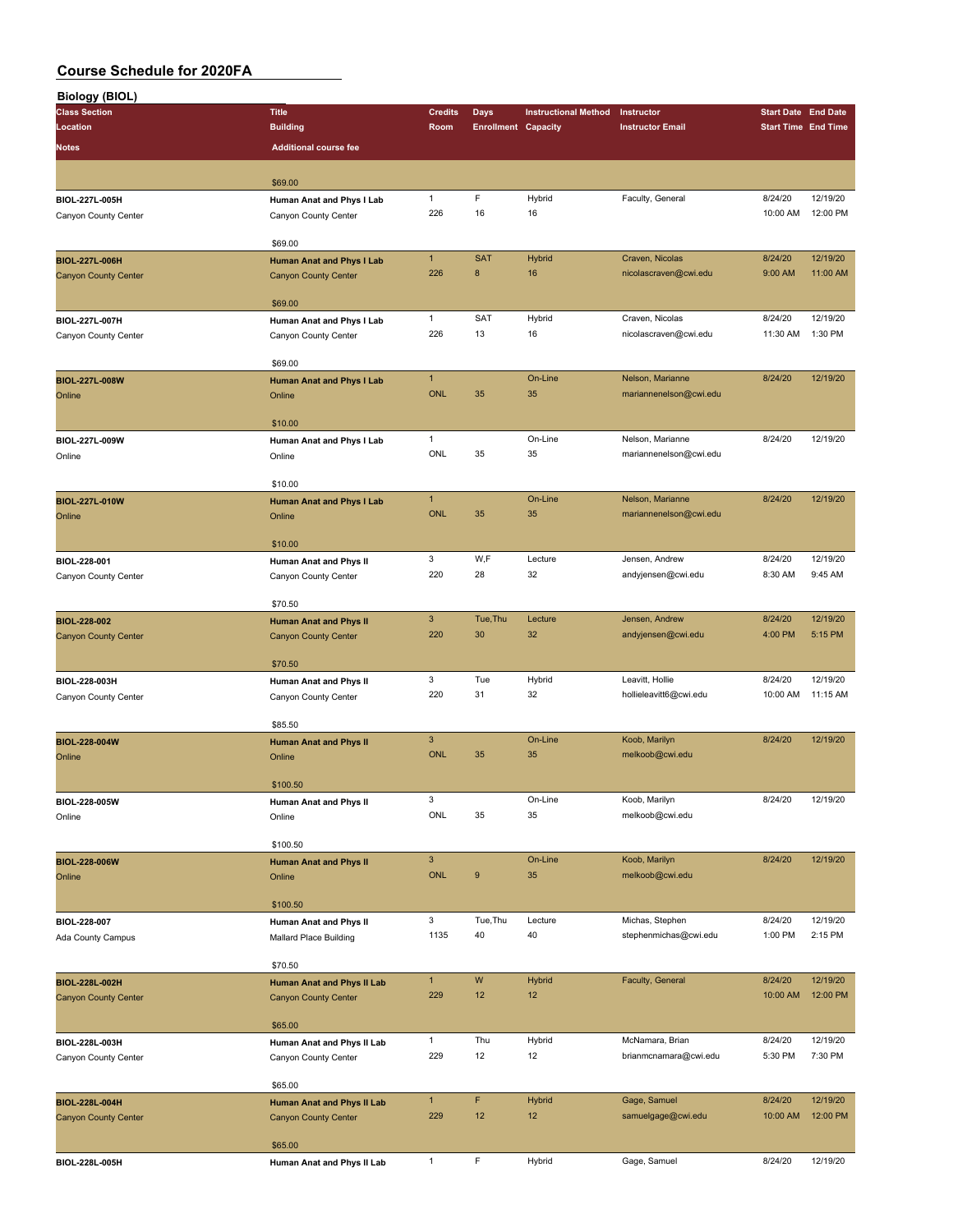| <b>Biology (BIOL)</b>       |                                   |                |                            |                             |                            |                            |                            |
|-----------------------------|-----------------------------------|----------------|----------------------------|-----------------------------|----------------------------|----------------------------|----------------------------|
| <b>Class Section</b>        | <b>Title</b>                      | <b>Credits</b> | <b>Days</b>                | <b>Instructional Method</b> | Instructor                 | <b>Start Date End Date</b> |                            |
| Location                    | <b>Building</b>                   | Room           | <b>Enrollment Capacity</b> |                             | <b>Instructor Email</b>    |                            | <b>Start Time End Time</b> |
| Notes                       | <b>Additional course fee</b>      |                |                            |                             |                            |                            |                            |
| Canyon County Center        | Canyon County Center              | 229            | 12                         | 12                          | samuelgage@cwi.edu         | 12:30 PM                   | 2:30 PM                    |
|                             | \$65.00                           |                |                            |                             |                            |                            |                            |
| BIOL-228L-006H              | <b>Human Anat and Phys II Lab</b> | $\mathbf{1}$   | F                          | <b>Hybrid</b>               | Gage, Samuel               | 8/24/20                    | 12/19/20                   |
| <b>Canyon County Center</b> | <b>Canyon County Center</b>       | 229            | $\mathbf{3}$               | 12                          | samuelgage@cwi.edu         | 3:00 PM                    | 5:00 PM                    |
|                             | \$65.00                           |                |                            |                             |                            |                            |                            |
| BIOL-228L-007H              | Human Anat and Phys II Lab        | $\mathbf{1}$   | SAT                        | Hybrid                      | McNamara, Brian            | 8/24/20                    | 12/19/20                   |
| Canyon County Center        | Canyon County Center              | 229            | 9                          | 12                          | brianmcnamara@cwi.edu      | 9:00 AM                    | 11:00 AM                   |
|                             | \$65.00                           |                |                            |                             |                            |                            |                            |
| BIOL-228L-008W              | Human Anat and Phys II Lab        | $\mathbf{1}$   |                            | On-Line                     | Moore, Christina           | 8/24/20                    | 12/19/20                   |
| Online                      | Online                            | <b>ONL</b>     | 35                         | 35                          | christinamoore2@cwi.edu    |                            |                            |
|                             | \$10.00                           |                |                            |                             |                            |                            |                            |
| BIOL-228L-009W              | Human Anat and Phys II Lab        | $\mathbf{1}$   |                            | On-Line                     | Moore, Christina           | 8/24/20                    | 12/19/20                   |
| Online                      | Online                            | ONL            | 35                         | 35                          | christinamoore2@cwi.edu    |                            |                            |
|                             | \$10.00                           |                |                            |                             |                            |                            |                            |
| BIOL-228L-010W              | Human Anat and Phys II Lab        | $\mathbf{1}$   |                            | On-Line                     | Moore, Christina           | 8/24/20                    | 12/19/20                   |
| Online                      | Online                            | <b>ONL</b>     | 11                         | 35                          | christinamoore2@cwi.edu    |                            |                            |
|                             | \$10.00                           |                |                            |                             |                            |                            |                            |
| BIOL-280-001                | Pathophysiology                   | $\overline{4}$ | F                          | Lecture                     | Oppenheimer, Suzanne       | 8/24/20                    | 12/19/20                   |
| Ada County Campus           | <b>Pintail Center</b>             | 1210           | 36                         | 36                          | suzanneoppenheimer@cwi.edu | 11:00 AM                   | 3:00 PM                    |
|                             | \$0.00                            |                |                            |                             |                            |                            |                            |
| BIOL-280-002W               | Pathophysiology                   | $\overline{4}$ |                            | On-Line                     | Jensen, Andrew             | 8/24/20                    | 12/19/20                   |
| Online                      | Online                            | <b>ONL</b>     | 34                         | 35                          | andyjensen@cwi.edu         |                            |                            |
|                             | \$40.00                           |                |                            |                             |                            |                            |                            |
| BIOL-280-003W               | Pathophysiology                   | $\overline{4}$ |                            | On-Line                     | Jensen, Andrew             | 8/24/20                    | 12/19/20                   |
| Online                      | Online                            | ONL            | 35                         | 35                          | andyjensen@cwi.edu         |                            |                            |
|                             | \$40.00                           |                |                            |                             |                            |                            |                            |
| <b>BIOL-280-004W</b>        | Pathophysiology                   | $\overline{4}$ |                            | On-Line                     | Grimason-Westcott, Sarah   | 8/24/20                    | 12/19/20                   |
| Online                      | Online                            | <b>ONL</b>     | 35                         | 35                          | sarahwestcott@cwi.edu      |                            |                            |
|                             | \$40.00                           |                |                            |                             |                            |                            |                            |
| BIOL-293-002                | <b>Biology Internship</b>         | $\overline{2}$ |                            | Lab A                       | Oppenheimer, Suzanne       | 8/24/20                    | 12/19/20                   |
| Community Locations         | Community Location                | <b>CMTY</b>    | $\mathbf{1}$               | $\mathbf{1}$                | suzanneoppenheimer@cwi.edu |                            |                            |
|                             | \$0.00                            |                |                            |                             |                            |                            |                            |

#### **Bookkeeping & Accnting (BOOK)**

| <b>Class Section</b>     | <b>Title</b>                                    | <b>Credits</b> | <b>Days</b>                | <b>Instructional Method</b> | Instructor              | <b>Start Date End Date</b> |          |
|--------------------------|-------------------------------------------------|----------------|----------------------------|-----------------------------|-------------------------|----------------------------|----------|
| Location                 | <b>Building</b>                                 | Room           | <b>Enrollment Capacity</b> |                             | <b>Instructor Email</b> | <b>Start Time End Time</b> |          |
| <b>Notes</b>             | <b>Additional course fee</b>                    |                |                            |                             |                         |                            |          |
| BOOK-151-001H            | <b>Fundamental Accountng</b><br><b>Concepts</b> | 3              | W                          | Hybrid                      | Boldt, Michell          | 8/24/20                    | 12/19/20 |
| <b>Ada County Campus</b> | <b>Pintail Center</b>                           | 1204           | 5                          | 24                          | michellboldt@cwi.edu    | 11:30 AM                   | 12:45 PM |
|                          | \$25.00                                         |                |                            |                             |                         |                            |          |
| BOOK-151-002W            | <b>Fundamental Accountng</b><br>Concepts        | 3              |                            | On-Line                     | Boldt, Michell          | 8/24/20                    | 12/19/20 |
| Online                   | Online                                          | ONL            | 18                         | 30                          | michellboldt@cwi.edu    |                            |          |
|                          | \$40.00                                         |                |                            |                             |                         |                            |          |
| BOOK-252-001H            | <b>Applied Accounting 1</b>                     | 3              | W                          | Hybrid                      | Boldt, Michell          | 8/24/20                    | 12/19/20 |
| <b>Ada County Campus</b> | <b>Pintail Center</b>                           | 1207           | 14                         | 16                          | michellboldt@cwi.edu    | 10:00 AM                   | 11:15 AM |
|                          | \$147.50                                        |                |                            |                             |                         |                            |          |
| BOOK-255-001H            | <b>Computerized Accounting</b>                  | 3              | M                          | Hybrid                      | Boldt, Michell          | 8/24/20                    | 12/19/20 |
| Ada County Campus        | Pintail Center                                  | 1207           | 14                         | 14                          | michellboldt@cwi.edu    | 10:00 AM                   | 11:15 AM |

\$81.00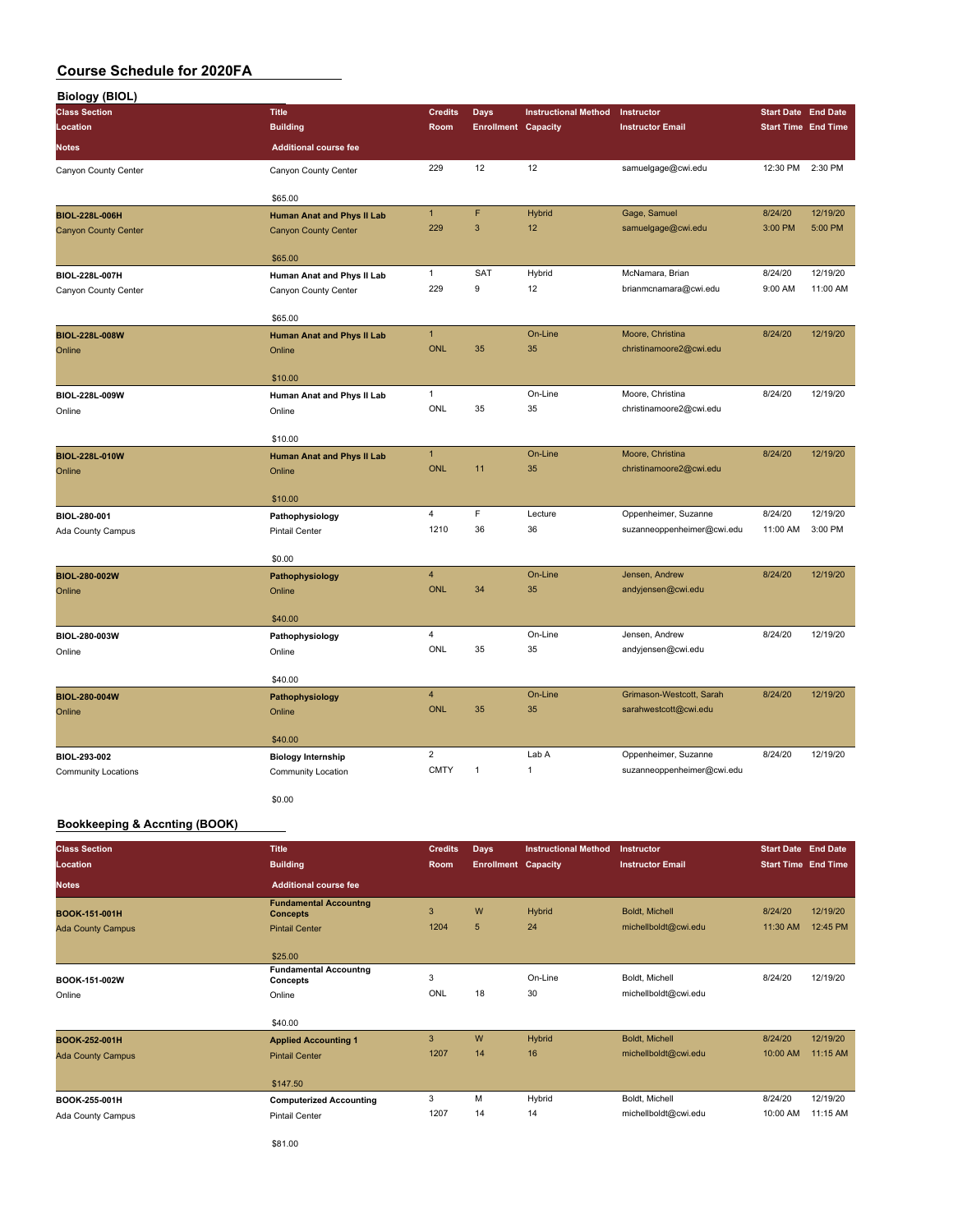| <b>Business (BUSA)</b>                  |                                       |                           |                            |                             |                         |                            |          |
|-----------------------------------------|---------------------------------------|---------------------------|----------------------------|-----------------------------|-------------------------|----------------------------|----------|
| <b>Class Section</b>                    | <b>Title</b>                          | <b>Credits</b>            | <b>Days</b>                | <b>Instructional Method</b> | Instructor              | <b>Start Date End Date</b> |          |
| Location                                | <b>Building</b>                       | Room                      | <b>Enrollment Capacity</b> |                             | <b>Instructor Email</b> | <b>Start Time End Time</b> |          |
| <b>Notes</b>                            | <b>Additional course fee</b>          |                           |                            |                             |                         |                            |          |
|                                         |                                       |                           |                            |                             |                         |                            |          |
| <b>BUSA-101-001</b>                     | <b>Introduction to Business</b>       | $\mathbf{3}$              | M,W                        | Lecture                     | Johns, Darcia           | 8/24/20                    | 12/19/20 |
| Nampa Campus                            | Aspen Classroom Building              | 106                       | 20                         | 32                          | darciajohns@cwi.edu     | 8:30 AM                    | 9:45 AM  |
|                                         |                                       |                           |                            |                             |                         |                            |          |
|                                         | \$142.00                              |                           |                            |                             |                         |                            |          |
| BUSA-101-002                            | <b>Introduction to Business</b>       | 3                         | Tue, Thu                   | Lecture                     | Wallgren, Lindsey       | 8/24/20                    | 12/19/20 |
| Nampa Campus                            | Aspen Classroom Building              | 101                       | 25                         | 29                          | lindseywallgren@cwi.edu | 11:30 AM                   | 12:45 PM |
|                                         |                                       |                           |                            |                             |                         |                            |          |
|                                         | \$142.00                              |                           |                            |                             |                         |                            |          |
| <b>BUSA-101-004</b>                     | <b>Introduction to Business</b>       | $\mathbf{3}$              | Tue, Thu                   | Lecture                     | McGuinness, Keith       | 8/24/20                    | 12/19/20 |
| <b>Ada County Campus</b>                | <b>Pintail Center</b>                 | 1320                      | 22                         | 24                          | keithmcguinness@cwi.edu | 11:30 AM                   | 12:45 PM |
|                                         |                                       |                           |                            |                             |                         |                            |          |
|                                         | \$142.00                              |                           |                            |                             |                         |                            |          |
| BUSA-101-005W                           | <b>Introduction to Business</b>       | 3                         |                            | On-Line                     | Russell-Simmons, Kimber | 8/24/20                    | 12/19/20 |
| Online                                  | Online                                | ONL                       | 30                         | 30                          | kimberrussell@cwi.edu   |                            |          |
|                                         |                                       |                           |                            |                             |                         |                            |          |
|                                         | \$172.00                              |                           |                            |                             |                         |                            |          |
| <b>BUSA-101-007W</b>                    | <b>Introduction to Business</b>       | $\ensuremath{\mathsf{3}}$ |                            | On-Line                     | Randall, Gary           | 8/24/20                    | 12/19/20 |
| Online                                  | Online                                | <b>ONL</b>                | 30                         | 30                          | craigrandall@cwi.edu    |                            |          |
|                                         |                                       |                           |                            |                             |                         |                            |          |
|                                         | \$172.00                              |                           |                            |                             |                         |                            |          |
| BUSA-101-008H                           | <b>Introduction to Business</b>       | 3                         | Tue                        | Hybrid                      | McEwen, David           | 8/24/20                    | 12/19/20 |
| Ada County Campus                       | <b>Pintail Center</b>                 | 1208                      | 19                         | 24                          | davemcewen@cwi.edu      | 4:00 PM                    | 5:15 PM  |
|                                         |                                       |                           |                            |                             |                         |                            |          |
|                                         | \$157.00                              |                           |                            |                             |                         |                            |          |
| <b>BUSA-101-011W</b>                    | <b>Introduction to Business</b>       | $\mathbf{3}$              |                            | On-Line                     | Wallgren, Lindsey       | 8/24/20                    | 12/19/20 |
| Online                                  | Online                                | <b>ONL</b>                | 30                         | 30                          | lindseywallgren@cwi.edu |                            |          |
|                                         |                                       |                           |                            |                             |                         |                            |          |
|                                         | \$172.00                              |                           |                            |                             |                         |                            |          |
| BUSA-120-001                            | <b>Business Software Applications</b> | 3                         | M,W                        | Lecture                     | Wallgren, Lindsey       | 8/24/20                    | 12/19/20 |
|                                         |                                       | 126                       | 22                         | 22                          | lindseywallgren@cwi.edu | 2:30 PM                    | 3:45 PM  |
| Nampa Campus                            | Aspen Classroom Building              |                           |                            |                             |                         |                            |          |
|                                         | \$136.00                              |                           |                            |                             |                         |                            |          |
|                                         |                                       | $\mathbf{3}$              | Tue, Thu                   | Lecture                     | McGuinness, Keith       | 8/24/20                    | 12/19/20 |
| <b>BUSA-120-002</b>                     | <b>Business Software Applications</b> |                           |                            | 12                          |                         |                            |          |
| <b>Ada County Campus</b>                | <b>Pintail Center</b>                 | 1205                      | 13                         |                             | keithmcguinness@cwi.edu | 1:00 PM                    | 2:15 PM  |
|                                         |                                       |                           |                            |                             |                         |                            |          |
| Hybrid course - has an online component | \$151.00                              |                           |                            |                             |                         |                            |          |
| BUSA-120-003H                           | <b>Business Software Applications</b> | 3                         | W                          | Hybrid                      | Duley, Alanna           | 8/24/20                    | 12/19/20 |
| Ada County Campus                       | <b>Pintail Center</b>                 | 1207                      | 12                         | 12                          | lanaduley@cwi.edu       | 7:00 PM                    | 8:15 PM  |
|                                         |                                       |                           |                            |                             |                         |                            |          |
|                                         | \$151.00                              |                           |                            |                             |                         |                            |          |
| <b>BUSA-120-004H</b>                    | <b>Business Software Applications</b> | $\mathbf{3}$              | Thu                        | Hybrid                      | Duley, Alanna           | 8/24/20                    | 12/19/20 |
| <b>Ada County Campus</b>                | <b>Pintail Center</b>                 | 1205                      | 12                         | 12                          | lanaduley@cwi.edu       | 4:00 PM                    | 5:15 PM  |
|                                         |                                       |                           |                            |                             |                         |                            |          |
|                                         | \$151.00                              |                           |                            |                             |                         |                            |          |
| BUSA-120-005H                           | <b>Business Software Applications</b> | 3                         | Tue                        | Hybrid                      | McEwen, David           | 8/24/20                    | 12/19/20 |
| Nampa Campus                            | Academic Building                     | 201                       | 18                         | 18                          | davemcewen@cwi.edu      | 1:00 PM                    | 2:15 PM  |
|                                         |                                       |                           |                            |                             |                         |                            |          |
|                                         | \$151.00                              |                           |                            |                             |                         |                            |          |
| <b>BUSA-120-006W</b>                    | <b>Business Software Applications</b> | $\mathbf{3}$              |                            | On-Line                     | Wallgren, Lindsey       | 8/24/20                    | 12/19/20 |
| Online                                  | Online                                | <b>ONL</b>                | 30                         | 30                          | lindseywallgren@cwi.edu |                            |          |
|                                         |                                       |                           |                            |                             |                         |                            |          |
|                                         | \$166.00                              |                           |                            |                             |                         |                            |          |
| BUSA-120-007W                           | <b>Business Software Applications</b> | 3                         |                            | On-Line                     | Anderson, Michael       | 8/24/20                    | 12/19/20 |
| Online                                  | Online                                | ONL                       | 17                         | 30                          | mikeanderson4@cwi.edu   |                            |          |
|                                         |                                       |                           |                            |                             |                         |                            |          |
|                                         | \$166.00                              |                           |                            |                             |                         |                            |          |
| <b>BUSA-120-010W</b>                    | <b>Business Software Applications</b> | $\mathbf{3}$              |                            | On-Line                     | Boldt, Michell          | 8/24/20                    | 12/19/20 |
| Online                                  | Online                                | <b>ONL</b>                | 30                         | 30                          | michellboldt@cwi.edu    |                            |          |
|                                         |                                       |                           |                            |                             |                         |                            |          |
|                                         | \$166.00                              |                           |                            |                             |                         |                            |          |
| BUSA-120-011W                           | <b>Business Software Applications</b> | 3                         |                            | On-Line                     | Randall, Gary           | 8/24/20                    | 12/19/20 |
|                                         |                                       | ONL                       | 20                         | 30                          | craigrandall@cwi.edu    |                            |          |
| Online                                  | Online                                |                           |                            |                             |                         |                            |          |
|                                         | \$166.00                              |                           |                            |                             |                         |                            |          |
|                                         | <b>Business Comm &amp;</b>            |                           |                            |                             |                         |                            |          |
| <b>BUSA-201-001</b>                     | Professionalsm                        | $\mathbf{3}$              | Tue, Thu                   | Lecture                     | Hanson, Ryan            | 8/24/20                    | 12/19/20 |
| Nampa Campus                            | <b>Aspen Classroom Building</b>       | 106                       | 18                         | 25                          | ryanhanson@cwi.edu      | 1:00 PM                    | 2:15 PM  |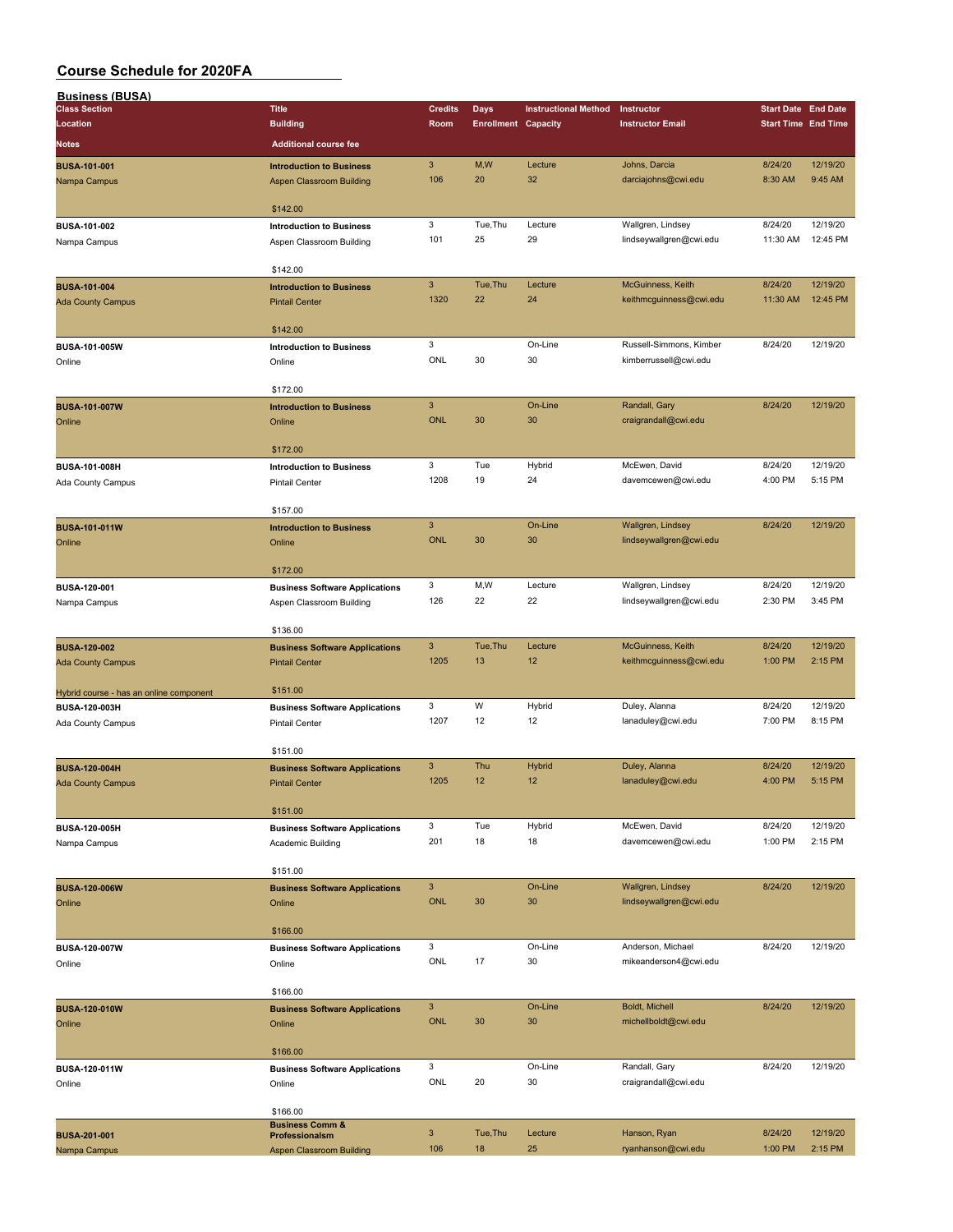| <b>Business (BUSA)</b> |                                              |                           |                            |                             |                         |                            |                     |
|------------------------|----------------------------------------------|---------------------------|----------------------------|-----------------------------|-------------------------|----------------------------|---------------------|
| <b>Class Section</b>   | <b>Title</b>                                 | <b>Credits</b>            | Days                       | <b>Instructional Method</b> | Instructor              | <b>Start Date End Date</b> |                     |
| Location               | <b>Building</b>                              | Room                      | <b>Enrollment Capacity</b> |                             | <b>Instructor Email</b> | <b>Start Time End Time</b> |                     |
| Notes                  | <b>Additional course fee</b>                 |                           |                            |                             |                         |                            |                     |
|                        |                                              |                           |                            |                             |                         |                            |                     |
|                        | \$100.00                                     |                           |                            |                             |                         |                            |                     |
|                        | <b>Business Comm &amp;</b>                   |                           |                            |                             |                         |                            |                     |
| BUSA-201-002           | Professionalsm                               | 3                         | Tue, Thu                   | Lecture                     | Rensink, Kevin          | 8/24/20                    | 12/19/20            |
| Ada County Campus      | <b>Pintail Center</b>                        | 1230                      | 12                         | 18                          | kevinrensink@cwi.edu    | 5:30 PM                    | 6:45 PM             |
|                        |                                              |                           |                            |                             |                         |                            |                     |
|                        | \$100.00<br><b>Business Comm &amp;</b>       |                           |                            |                             |                         |                            |                     |
| <b>BUSA-201-003W</b>   | Professionalsm                               | $\sqrt{3}$                |                            | On-Line                     | Smith, Kristy           | 8/24/20                    | 12/19/20            |
| Online                 | Online                                       | <b>ONL</b>                | 25                         | 25                          | brookesmith@cwi.edu     |                            |                     |
|                        |                                              |                           |                            |                             |                         |                            |                     |
|                        | \$130.00                                     |                           |                            |                             |                         |                            |                     |
| BUSA-201-004W          | <b>Business Comm &amp;</b><br>Professionalsm | 3                         |                            | On-Line                     | Smith, Kristy           | 8/24/20                    | 12/19/20            |
| Online                 | Online                                       | ONL                       | 25                         | 25                          | brookesmith@cwi.edu     |                            |                     |
|                        |                                              |                           |                            |                             |                         |                            |                     |
|                        | \$130.00                                     |                           |                            |                             |                         |                            |                     |
|                        | <b>Business Comm &amp;</b>                   |                           |                            |                             |                         |                            |                     |
| <b>BUSA-201-005W</b>   | Professionalsm                               | $\mathbf{3}$              |                            | On-Line                     | Smith, Kristy           | 8/24/20                    | 12/19/20            |
| Online                 | Online                                       | <b>ONL</b>                | 22                         | 25                          | brookesmith@cwi.edu     |                            |                     |
|                        |                                              |                           |                            |                             |                         |                            |                     |
|                        | \$130.00                                     | 3                         |                            | Lecture                     |                         | 8/24/20                    |                     |
| BUSA-207-001           | <b>Bus Stats - Decision Making I</b>         | 126                       | M,W<br>9                   |                             | Hanson, Ryan            | 1:00 PM                    | 12/19/20<br>2:15 PM |
| Nampa Campus           | Aspen Classroom Building                     |                           |                            | 22                          | ryanhanson@cwi.edu      |                            |                     |
|                        | \$137.00                                     |                           |                            |                             |                         |                            |                     |
| <b>BUSA-207-002</b>    |                                              | $\ensuremath{\mathsf{3}}$ | Tue, Thu                   | Lecture                     | Hanson, Ryan            | 8/24/20                    | 12/19/20            |
|                        | <b>Bus Stats - Decision Making I</b>         | 126                       | 19                         | 22                          | ryanhanson@cwi.edu      | 10:00 AM                   | 11:15 AM            |
| Nampa Campus           | <b>Aspen Classroom Building</b>              |                           |                            |                             |                         |                            |                     |
|                        | \$137.00                                     |                           |                            |                             |                         |                            |                     |
| <b>BUSA-207-003</b>    | <b>Bus Stats - Decision Making I</b>         | 3                         | Tue, Thu                   | Lecture                     | Phelps, Cody            | 8/24/20                    | 12/19/20            |
| Ada County Campus      | <b>Pintail Center</b>                        | 1205                      | $\overline{7}$             | 12                          | codyphelps@cwi.edu      | 5:30 PM                    | 6:45 PM             |
|                        |                                              |                           |                            |                             |                         |                            |                     |
|                        | \$137.00                                     |                           |                            |                             |                         |                            |                     |
| <b>BUSA-207-004W</b>   | <b>Bus Stats - Decision Making I</b>         | $\mathbf{3}$              |                            | On-Line                     | Hanson, Ryan            | 8/24/20                    | 12/19/20            |
| Online                 | Online                                       | <b>ONL</b>                | 25                         | 25                          | ryanhanson@cwi.edu      |                            |                     |
|                        |                                              |                           |                            |                             |                         |                            |                     |
|                        | \$167.00                                     |                           |                            |                             |                         |                            |                     |
| <b>BUSA-207-005W</b>   | <b>Bus Stats - Decision Making I</b>         | 3                         |                            | On-Line                     | Hanson, Ryan            | 8/24/20                    | 12/19/20            |
| Online                 | Online                                       | ONL                       | 25                         | 25                          | ryanhanson@cwi.edu      |                            |                     |
|                        |                                              |                           |                            |                             |                         |                            |                     |
|                        | \$167.00                                     |                           |                            |                             |                         |                            |                     |
| <b>BUSA-208-001</b>    | <b>Bus Stats - Decision Making II</b>        | $\ensuremath{\mathsf{3}}$ | M,W                        | Lecture                     | Moore, Michelle         | 8/24/20                    | 12/19/20            |
| Nampa Campus           | Aspen Classroom Building                     | 126                       | 20                         | 22                          | shellymoore@cwi.edu     | 11:30 AM                   | 12:45 PM            |
|                        |                                              |                           |                            |                             |                         |                            |                     |
|                        | \$0.00                                       |                           |                            |                             |                         |                            |                     |
| BUSA-208-002W          | <b>Bus Stats - Decision Making II</b>        | 3                         |                            | On-Line                     | Hanson, Ryan            | 8/24/20                    | 12/19/20            |
| Online                 | Online                                       | ONL                       | 0                          | 25                          | ryanhanson@cwi.edu      |                            |                     |
|                        |                                              |                           |                            |                             |                         |                            |                     |
|                        | \$30.00                                      |                           |                            |                             |                         |                            |                     |
| <b>BUSA-208-005W</b>   | <b>Bus Stats - Decision Making II</b>        | $\mathbf{3}$              |                            | On-Line                     | Hanson, Ryan            | 8/24/20                    | 12/19/20            |
| Online                 | Online                                       | <b>ONL</b>                | 28                         | 25                          | ryanhanson@cwi.edu      |                            |                     |
|                        | \$30.00                                      |                           |                            |                             |                         |                            |                     |
| BUSA-220-001H          |                                              | 3                         | Thu                        | Hybrid                      | McCarver, Debra         | 8/24/20                    | 12/19/20            |
|                        | <b>Entrepreneurial Strategy</b>              | 205                       | 5                          | 25                          | debramccarver@cwi.edu   | 7:00 PM                    | 9:00 PM             |
| Nampa Campus           | Multipurpose Classroom Bldg                  |                           |                            |                             |                         |                            |                     |
|                        | \$15.00                                      |                           |                            |                             |                         |                            |                     |
| <b>BUSA-220-002W</b>   | <b>Entrepreneurial Strategy</b>              | $\ensuremath{\mathsf{3}}$ |                            | On-Line                     | McCarver, Debra         | 8/24/20                    | 12/19/20            |
| Online                 | Online                                       | <b>ONL</b>                | 14                         | 30                          | debramccarver@cwi.edu   |                            |                     |
|                        |                                              |                           |                            |                             |                         |                            |                     |
|                        | \$30.00                                      |                           |                            |                             |                         |                            |                     |
| BUSA-250-002W          | <b>Principles of Marketing</b>               | 3                         |                            | On-Line                     | Harvey, John            | 8/24/20                    | 12/19/20            |
| Online                 | Online                                       | ONL                       | 14                         | 30                          | johnharvey@cwi.edu      |                            |                     |
|                        |                                              |                           |                            |                             |                         |                            |                     |
|                        | \$132.00                                     |                           |                            |                             |                         |                            |                     |
| <b>BUSA-255-001W</b>   | <b>Leadership Development Skills</b>         | $\mathbf{3}$              |                            | On-Line                     | Harvey, John            | 8/24/20                    | 12/19/20            |
| Online                 | Online                                       | <b>ONL</b>                | 19                         | 30                          | johnharvey@cwi.edu      |                            |                     |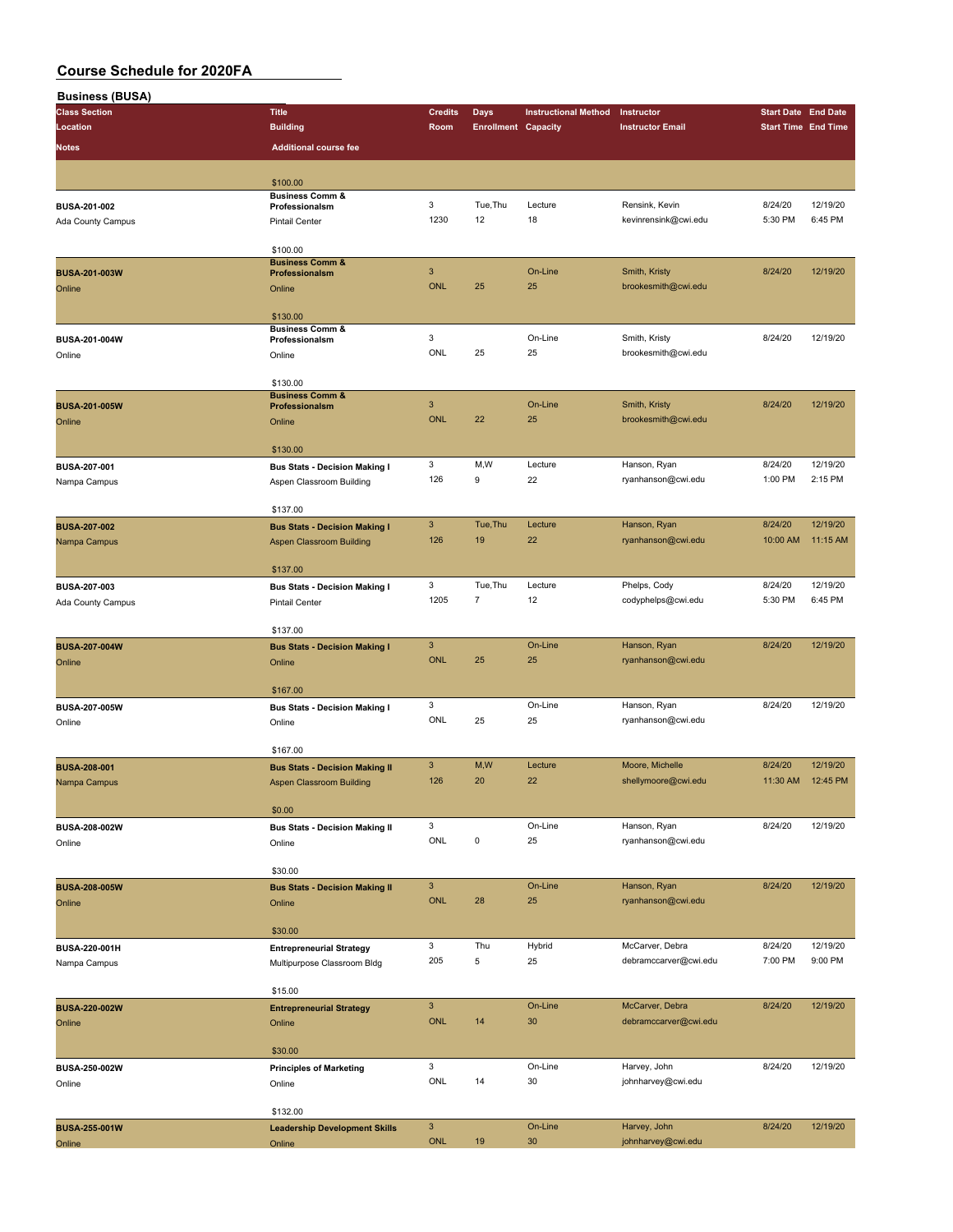| <b>Business (BUSA)</b>     |                                  |                           |                            |                             |                         |                            |                      |
|----------------------------|----------------------------------|---------------------------|----------------------------|-----------------------------|-------------------------|----------------------------|----------------------|
| <b>Class Section</b>       | <b>Title</b>                     | <b>Credits</b>            | Days                       | <b>Instructional Method</b> | Instructor              | <b>Start Date End Date</b> |                      |
| Location                   | <b>Building</b>                  | Room                      | <b>Enrollment Capacity</b> |                             | <b>Instructor Email</b> | <b>Start Time End Time</b> |                      |
| <b>Notes</b>               | <b>Additional course fee</b>     |                           |                            |                             |                         |                            |                      |
|                            |                                  |                           |                            |                             |                         |                            |                      |
|                            | \$125.00                         |                           |                            |                             |                         |                            |                      |
| BUSA-256-001W              | <b>International Business</b>    | 3                         |                            | On-Line                     | Rensink, Kevin          | 8/24/20                    | 12/19/20             |
| Online                     | Online                           | ONL                       | 30                         | 30                          | kevinrensink@cwi.edu    |                            |                      |
|                            |                                  |                           |                            |                             |                         |                            |                      |
| <b>BUSA-256-002W</b>       | \$172.00                         | $\ensuremath{\mathsf{3}}$ |                            | On-Line                     | Ritter, Wallace         | 8/24/20                    | 12/19/20             |
| Online                     | <b>International Business</b>    | <b>ONL</b>                | $\mathbf{1}$               | 30                          | wallaceritter@cwi.edu   |                            |                      |
|                            | Online                           |                           |                            |                             |                         |                            |                      |
|                            | \$172.00                         |                           |                            |                             |                         |                            |                      |
| BUSA-256-003H              | <b>International Business</b>    | 3                         | Thu                        | Hybrid                      | Rensink, Kevin          | 8/24/20                    | 12/19/20             |
| Ada County Campus          | <b>Pintail Center</b>            | 1302                      | $\boldsymbol{9}$           | 24                          | kevinrensink@cwi.edu    | 7:00 PM                    | 8:15 PM              |
|                            |                                  |                           |                            |                             |                         |                            |                      |
|                            | \$157.00                         | $\overline{3}$            |                            |                             |                         |                            |                      |
| <b>BUSA-265-001</b>        | <b>Business Law</b>              | 102                       | Tue, Thu<br>28             | Lecture<br>30               | Welker, Joseph          | 8/24/20<br>11:30 AM        | 12/19/20<br>12:45 PM |
| Nampa Campus               | <b>Aspen Classroom Building</b>  |                           |                            |                             | joewelker@cwi.edu       |                            |                      |
|                            | \$0.00                           |                           |                            |                             |                         |                            |                      |
| BUSA-265-003               | <b>Business Law</b>              | 3                         | Tue, Thu                   | Lecture                     | Michaelson, Kerry       | 8/24/20                    | 12/19/20             |
| Ada County Campus          | <b>Pintail Center</b>            | 1302                      | 14                         | 24                          | kerrymichaelson@cwi.edu | 5:30 PM                    | 6:45 PM              |
|                            |                                  |                           |                            |                             |                         |                            |                      |
|                            | \$0.00                           |                           |                            |                             |                         |                            |                      |
| <b>BUSA-265-004W</b>       | <b>Business Law</b>              | $\ensuremath{\mathsf{3}}$ |                            | On-Line                     | Harvey, John            | 8/24/20                    | 12/19/20             |
| Online                     | Online                           | <b>ONL</b>                | 28                         | 30                          | johnharvey@cwi.edu      |                            |                      |
|                            | \$30.00                          |                           |                            |                             |                         |                            |                      |
| <b>BUSA-265-005W</b>       | <b>Business Law</b>              | 3                         |                            | On-Line                     | Harvey, John            | 8/24/20                    | 12/19/20             |
| Online                     | Online                           | ONL                       | 30                         | 30                          | johnharvey@cwi.edu      |                            |                      |
|                            |                                  |                           |                            |                             |                         |                            |                      |
|                            | \$30.00                          |                           |                            |                             |                         |                            |                      |
| <b>BUSA-290-001W</b>       | <b>Business Capstone</b>         | $\mathbf{1}$              |                            | On-Line                     | Nordstrom, John         | 8/24/20                    | 12/19/20             |
| Online                     | Online                           | <b>ONL</b>                | 19                         | 20                          | johnnordstrom@cwi.edu   |                            |                      |
|                            | \$30.00                          |                           |                            |                             |                         |                            |                      |
| BUSA-290-002W              | <b>Business Capstone</b>         | $\mathbf{1}$              |                            | On-Line                     | Nordstrom, John         | 8/24/20                    | 12/19/20             |
| Online                     | Online                           | ONL                       | 19                         | 20                          | johnnordstrom@cwi.edu   |                            |                      |
|                            |                                  |                           |                            |                             |                         |                            |                      |
|                            | \$30.00                          |                           |                            |                             |                         |                            |                      |
| <b>BUSA-293-001</b>        | <b>Business Internship</b>       | $\mathbf{1}$              |                            | Lab A                       | Moore, Michelle         | 8/24/20                    | 12/19/20             |
| <b>Community Locations</b> | <b>Community Location</b>        | <b>CMTY</b>               | $\pmb{0}$                  | $\mathbf{1}$                | shellymoore@cwi.edu     |                            |                      |
|                            |                                  |                           |                            |                             |                         |                            |                      |
|                            | \$0.00                           |                           |                            |                             |                         |                            |                      |
| <b>Chemistry (CHEM)</b>    |                                  |                           |                            |                             |                         |                            |                      |
| <b>Class Section</b>       | <b>Title</b>                     | <b>Credits</b>            | <b>Days</b>                | <b>Instructional Method</b> | Instructor              | <b>Start Date End Date</b> |                      |
| Location                   | <b>Building</b>                  | Room                      | <b>Enrollment Capacity</b> |                             | <b>Instructor Email</b> | <b>Start Time End Time</b> |                      |
|                            |                                  |                           |                            |                             |                         |                            |                      |
| <b>Notes</b>               | <b>Additional course fee</b>     |                           |                            |                             |                         |                            |                      |
| CHEM-100-001W              | <b>Concepts of Chemistry</b>     | $\ensuremath{\mathsf{3}}$ |                            | On-Line                     | Cox, Carole             | 8/24/20                    | 12/19/20             |
| Online                     | Online                           | ONL                       | 14                         | 35                          | carolecox@cwi.edu       |                            |                      |
|                            | \$30.00                          |                           |                            |                             |                         |                            |                      |
| CHEM-100L-001W             | <b>Concepts of Chemistry Lab</b> | $\mathbf{1}$              |                            | On-Line                     | Cox, Carole             | 8/24/20                    | 12/19/20             |
| Online                     | Online                           | ONL                       | 14                         | 35                          | carolecox@cwi.edu       |                            |                      |
|                            |                                  |                           |                            |                             |                         |                            |                      |
|                            | \$10.00                          |                           |                            |                             |                         |                            |                      |

| CHEM-101-001           | <b>Intro to Chemistry</b> | 3    | Tue.Thu    | Lecture | Flock, Rebecca       | 8/24/20  | 12/19/20 |
|------------------------|---------------------------|------|------------|---------|----------------------|----------|----------|
| Nampa Campus           | <b>Academic Building</b>  | 106  | 42         | 36      | rebeccaflock@cwi.edu | 11:30 AM | 12:45 PM |
|                        |                           |      |            |         |                      |          |          |
|                        | \$139.00                  |      |            |         |                      |          |          |
| CHEM-101-002           | Intro to Chemistry        | 3    | <b>SAT</b> | Lecture | Shaskus, John        | 8/24/20  | 12/19/20 |
| Nampa Campus           | Academic Building         | 102E | 12         | 36      | johnshaskus@cwi.edu  | 9:00 AM  | 11:45 AM |
|                        |                           |      |            |         |                      |          |          |
| Corequisite: CHEM 101L | \$139.00                  |      |            |         |                      |          |          |
| CHEM-101-003           | <b>Intro to Chemistry</b> | 3    | W,F        | Lecture | Shaskus, John        | 8/24/20  | 12/19/20 |
| Nampa Campus           | <b>Academic Building</b>  | 102E | 17         | 36      | johnshaskus@cwi.edu  | 10:00 AM | 11:15 AM |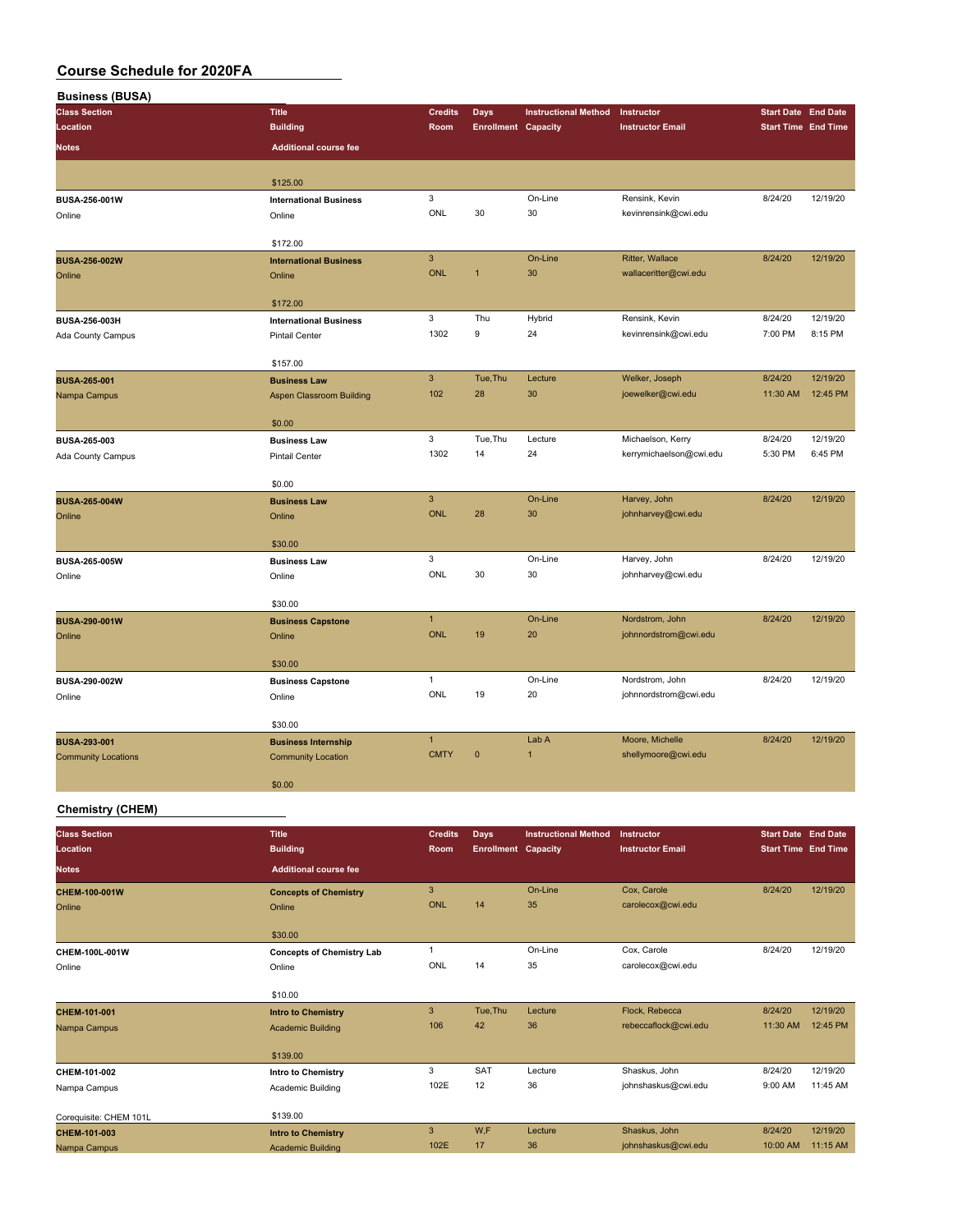| Chemistry (CHEM)                       |                                         |                |                            |                             |                         |                            |          |
|----------------------------------------|-----------------------------------------|----------------|----------------------------|-----------------------------|-------------------------|----------------------------|----------|
| <b>Class Section</b>                   | <b>Title</b>                            | <b>Credits</b> | Days                       | <b>Instructional Method</b> | Instructor              | <b>Start Date End Date</b> |          |
| Location                               | <b>Building</b>                         | Room           | <b>Enrollment Capacity</b> |                             | <b>Instructor Email</b> | <b>Start Time End Time</b> |          |
| <b>Notes</b>                           | <b>Additional course fee</b>            |                |                            |                             |                         |                            |          |
|                                        |                                         |                |                            |                             |                         |                            |          |
|                                        |                                         |                |                            |                             |                         |                            |          |
| Corequisite: CHEM 101L                 | \$139.00                                |                |                            |                             |                         |                            |          |
| CHEM-101-004                           | Intro to Chemistry                      | 3              | Tue                        | Lecture                     | Kusterer, James         | 8/24/20                    | 12/19/20 |
| Nampa Campus                           | Academic Building                       | 102E           | 36                         | 36                          | jimkusterer@cwi.edu     | 7:00 PM                    | 9:45 PM  |
|                                        |                                         |                |                            |                             |                         |                            |          |
| Corequisite: CHEM 101L                 | \$139.00                                |                |                            |                             |                         |                            |          |
| CHEM-101-005W                          | <b>Intro to Chemistry</b>               | $\mathbf{3}$   |                            | On-Line                     | Flock, Rebecca          | 8/24/20                    | 12/19/20 |
| Online                                 | Online                                  | ONL            | 30                         | 30                          | rebeccaflock@cwi.edu    |                            |          |
|                                        |                                         |                |                            |                             |                         |                            |          |
|                                        | \$169.00                                |                |                            |                             |                         |                            |          |
|                                        |                                         | 3              |                            | On-Line                     | Flock, Rebecca          | 8/24/20                    | 12/19/20 |
| CHEM-101-006W                          | Intro to Chemistry                      | ONL            |                            |                             |                         |                            |          |
| Online                                 | Online                                  |                | 14                         | 30                          | rebeccaflock@cwi.edu    |                            |          |
|                                        |                                         |                |                            |                             |                         |                            |          |
|                                        | \$169.00                                |                |                            |                             |                         |                            |          |
| CHEM-101L-001                          | <b>Intro to Chemistry Lab</b>           | $\mathbf{1}$   | F                          | Lab A                       | McClain, Brian          | 8/24/20                    | 12/19/20 |
| Nampa Campus                           | <b>Academic Building</b>                | 216            | 16                         | 12                          | brianmcclain@cwi.edu    | 11:30 AM                   | 2:15 PM  |
|                                        |                                         |                |                            |                             |                         |                            |          |
|                                        | \$20.00                                 |                |                            |                             |                         |                            |          |
| CHEM-101L-002                          | Intro to Chemistry Lab                  | 1              | SAT                        | Lab A                       | Shaskus, John           | 8/24/20                    | 12/19/20 |
| Nampa Campus                           | Academic Building                       | 216            | 12                         | 12                          | johnshaskus@cwi.edu     | 12:30 PM                   | 3:15 PM  |
|                                        |                                         |                |                            |                             |                         |                            |          |
|                                        | \$20.00                                 |                |                            |                             |                         |                            |          |
| Corequisite: CHEM 101<br>CHEM-101L-003 |                                         | $\mathbf{1}$   | Tue                        | Lab A                       | Fisher, Michael         | 8/24/20                    | 12/19/20 |
|                                        | <b>Intro to Chemistry Lab</b>           | 216            | 23                         | 12                          | mikefisher@cwi.edu      | 1:00 PM                    | 3:45 PM  |
| Nampa Campus                           | <b>Academic Building</b>                |                |                            |                             |                         |                            |          |
|                                        |                                         |                |                            |                             |                         |                            |          |
| Corequisite: CHEM 101                  | \$20.00                                 |                |                            |                             |                         |                            |          |
| CHEM-101L-004                          | Intro to Chemistry Lab                  | 1              | W                          | Lab A                       | Fisher, Michael         | 8/24/20                    | 12/19/20 |
| Nampa Campus                           | Academic Building                       | 216            | 12                         | 12                          | mikefisher@cwi.edu      | 1:00 PM                    | 3:45 PM  |
|                                        |                                         |                |                            |                             |                         |                            |          |
| Corequisite: CHEM 101                  | \$20.00                                 |                |                            |                             |                         |                            |          |
| CHEM-101L-005                          | <b>Intro to Chemistry Lab</b>           | $\overline{1}$ | Thu                        | Lab A                       | Fisher, Michael         | 8/24/20                    | 12/19/20 |
| Nampa Campus                           | <b>Academic Building</b>                | 216            | 12                         | 12                          | mikefisher@cwi.edu      | 1:00 PM                    | 3:45 PM  |
|                                        |                                         |                |                            |                             |                         |                            |          |
|                                        | \$20.00                                 |                |                            |                             |                         |                            |          |
| Corequisite: CHEM 101                  |                                         | 1              | Thu                        | Lab A                       | Kusterer, James         | 8/24/20                    | 12/19/20 |
| CHEM-101L-006                          | Intro to Chemistry Lab                  |                |                            |                             |                         |                            |          |
| Nampa Campus                           | Academic Building                       | 216            | 23                         | 12                          | jimkusterer@cwi.edu     | 7:00 PM                    | 9:45 PM  |
|                                        |                                         |                |                            |                             |                         |                            |          |
| Corequisite: CHEM 101                  | \$20.00                                 |                |                            |                             |                         |                            |          |
| CHEM-101L-007                          | Intro to Chemistry Lab                  | $\mathbf{1}$   | Tue                        | Lab A                       | Potter, Shelley         | 8/24/20                    | 12/19/20 |
| Nampa Campus                           | <b>Academic Building</b>                | 216            | 11                         | 12                          | shelleypotter@cwi.edu   | 4:00 PM                    | 6:45 PM  |
|                                        |                                         |                |                            |                             |                         |                            |          |
| Corequisite: CHEM 101                  | \$20.00                                 |                |                            |                             |                         |                            |          |
| CHEM-101L-008                          | Intro to Chemistry Lab                  | $\mathbf{1}$   | W                          | Lab A                       | Walling, Kory           | 8/24/20                    | 12/19/20 |
| Nampa Campus                           | Academic Building                       | 216            | 11                         | 12                          | korywalling@cwi.edu     | 4:00 PM                    | 6:45 PM  |
|                                        |                                         |                |                            |                             |                         |                            |          |
|                                        | \$20.00                                 |                |                            |                             |                         |                            |          |
| Corequisite: CHEM 101                  |                                         | $\mathbf{1}$   | ${\sf W}$                  | Lab A                       | McClain, Brian          | 8/24/20                    | 12/19/20 |
| CHEM-101L-009                          | <b>Intro to Chemistry Lab</b>           |                |                            |                             |                         |                            |          |
| Nampa Campus                           | <b>Academic Building</b>                | 216            | 12                         | 12                          | brianmcclain@cwi.edu    | 9:00 AM                    | 11:45 AM |
|                                        |                                         |                |                            |                             |                         |                            |          |
|                                        | \$20.00                                 |                |                            |                             |                         |                            |          |
| CHEM-101L-010                          | Intro to Chemistry Lab                  | $\mathbf{1}$   | F                          | Lab A                       | Lenn, Nancy             | 8/24/20                    | 12/19/20 |
| Nampa Campus                           | Academic Building                       | 216            | 9                          | 12                          | nancylenn@cwi.edu       | 2:30 PM                    | 5:15 PM  |
|                                        |                                         |                |                            |                             |                         |                            |          |
|                                        | \$20.00                                 |                |                            |                             |                         |                            |          |
| CHEM-101L-011                          | <b>Intro to Chemistry Lab</b>           | $\mathbf{1}$   | M                          | Lab A                       | Lenn, Nancy             | 8/24/20                    | 12/19/20 |
| Nampa Campus                           | <b>Academic Building</b>                | 216            | 4                          | 12                          | nancylenn@cwi.edu       | 7:00 PM                    | 9:45 PM  |
|                                        |                                         |                |                            |                             |                         |                            |          |
|                                        | \$20.00                                 |                |                            |                             |                         |                            |          |
|                                        |                                         |                |                            |                             |                         |                            |          |
| CHEM-101L-012                          | Intro to Chemistry Lab                  | $\mathbf{1}$   | W                          | Lab A                       | Watt, Devan             | 8/24/20                    | 12/19/20 |
| Nampa Campus                           | Academic Building                       | 216            | $\mathbf{1}$               | 12                          | devanwatt@cwi.edu       | 7:00 PM                    | 9:45 PM  |
|                                        |                                         |                |                            |                             |                         |                            |          |
|                                        | \$20.00                                 |                |                            |                             |                         |                            |          |
| CHEM-101L-013                          | <b>Intro to Chemistry Lab</b>           | $\mathbf{1}$   | M                          | Lab A                       | Potter, Shelley         | 8/24/20                    | 12/19/20 |
| Nampa Campus                           | <b>Academic Building</b>                | 216            | 5                          | 12                          | shelleypotter@cwi.edu   | 1:00 PM                    | 3:45 PM  |
|                                        |                                         |                |                            |                             |                         |                            |          |
|                                        | \$20.00                                 |                |                            |                             |                         |                            |          |
|                                        |                                         | $\overline{4}$ | M,W                        | Lecture                     | Flock, Rebecca          | 8/24/20                    | 12/19/20 |
| CHEM-102-001                           | <b>Essntls of Organic &amp; Biochem</b> |                |                            |                             |                         |                            |          |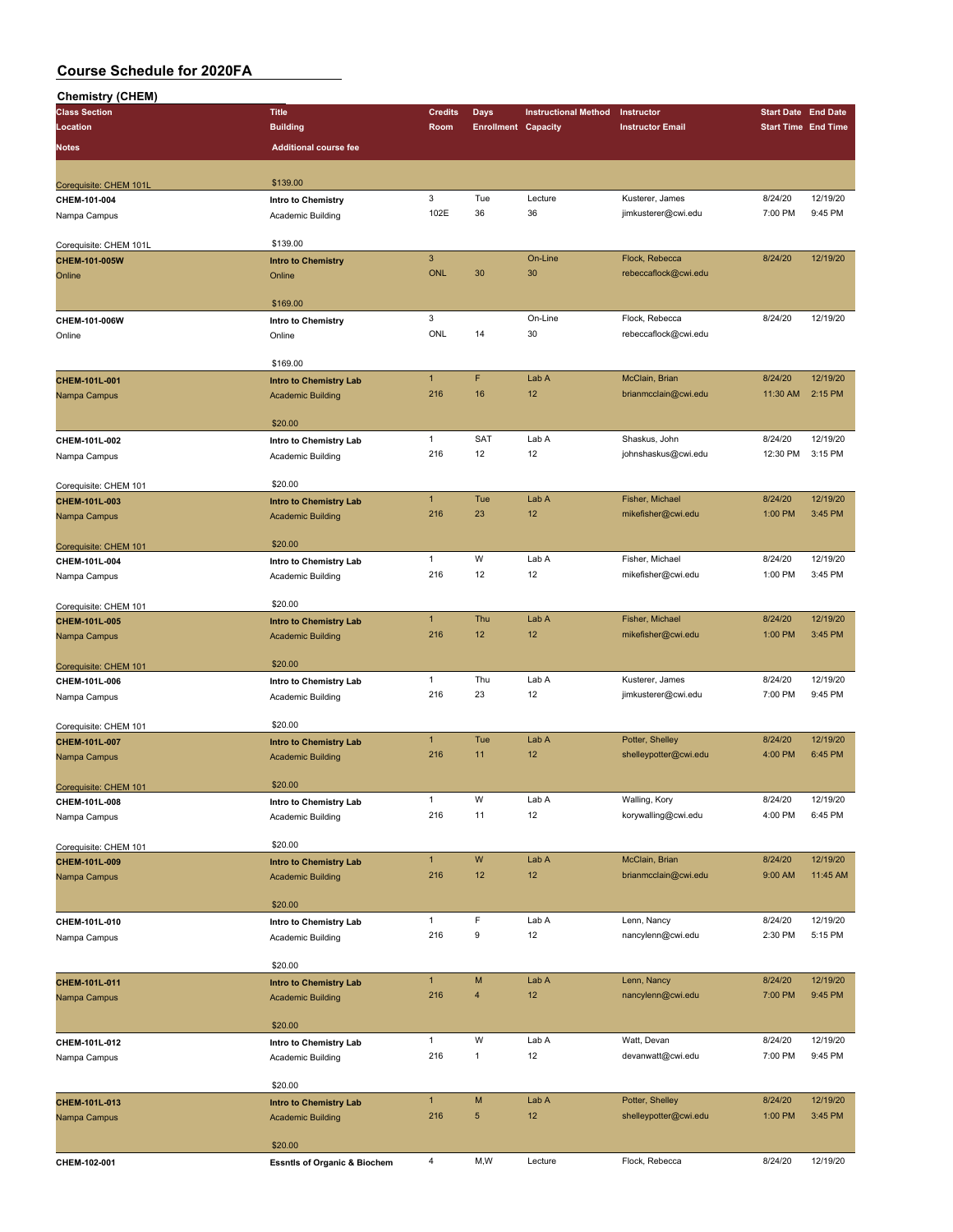| <b>Chemistry (CHEM)</b>                  |                                           |                      |                            |                             |                         |                            |                     |
|------------------------------------------|-------------------------------------------|----------------------|----------------------------|-----------------------------|-------------------------|----------------------------|---------------------|
| <b>Class Section</b>                     | <b>Title</b>                              | <b>Credits</b>       | <b>Days</b>                | <b>Instructional Method</b> | Instructor              | <b>Start Date End Date</b> |                     |
| Location                                 | <b>Building</b>                           | Room                 | <b>Enrollment Capacity</b> |                             | <b>Instructor Email</b> | <b>Start Time End Time</b> |                     |
| Notes                                    | <b>Additional course fee</b>              |                      |                            |                             |                         |                            |                     |
| Nampa Campus                             | Academic Building                         | 322                  | 15                         | 24                          | rebeccaflock@cwi.edu    | 10:00 AM                   | 11:50 AM            |
|                                          |                                           |                      |                            |                             |                         |                            |                     |
| Corequisite: CHEM 102L                   | \$112.50                                  |                      |                            |                             |                         |                            |                     |
| CHEM-102L-001                            | <b>EsstI of Organic &amp; Biochem Lab</b> | $\mathbf{1}$         | M                          | Lab A                       | Flock, Rebecca          | 8/24/20                    | 12/19/20            |
| Nampa Campus                             | <b>Academic Building</b>                  | 319                  | $9$                        | 12                          | rebeccaflock@cwi.edu    | 1:00 PM                    | 3:45 PM             |
|                                          |                                           |                      |                            |                             |                         |                            |                     |
|                                          | \$35.00                                   |                      |                            |                             |                         |                            |                     |
| CHEM-102L-002                            | Esstl of Organic & Biochem Lab            | $\mathbf{1}$         | W                          | Lab A                       | Flock, Rebecca          | 8/24/20                    | 12/19/20            |
| Nampa Campus                             | Academic Building                         | 319                  | 6                          | 12                          | rebeccaflock@cwi.edu    | 1:00 PM                    | 3:45 PM             |
|                                          |                                           |                      |                            |                             |                         |                            |                     |
| Corequisite: CHEM 102                    | \$35.00                                   |                      |                            |                             |                         |                            |                     |
| CHEM-111-001                             | <b>General Chemistry I</b>                | $\mathbf{3}$<br>102E | W,F<br>30                  | Lecture<br>36               | McClain, Brian          | 8/24/20<br>2:30 PM         | 12/19/20<br>3:45 PM |
| Nampa Campus                             | <b>Academic Building</b>                  |                      |                            |                             | brianmcclain@cwi.edu    |                            |                     |
| Corequisite: CHEM 111L                   | \$0.00                                    |                      |                            |                             |                         |                            |                     |
| CHEM-111-002                             | <b>General Chemistry I</b>                | 3                    | Tue, Thu                   | Lecture                     | Fisher, Michael         | 8/24/20                    | 12/19/20            |
| Nampa Campus                             | Academic Building                         | 106                  | 35                         | 36                          | mikefisher@cwi.edu      | 5:30 PM                    | 6:45 PM             |
|                                          |                                           |                      |                            |                             |                         |                            |                     |
| Corequisite: CHEM 111L                   | \$0.00                                    |                      |                            |                             |                         |                            |                     |
| <b>CHEM-111L-001</b>                     | <b>General Chemistry I Lab</b>            | $\mathbf{1}$         | W                          | Lab A                       | Fisher, Michael         | 8/24/20                    | 12/19/20            |
| Nampa Campus                             | <b>Academic Building</b>                  | 319                  | 12                         | 12                          | mikefisher@cwi.edu      | 10:00 AM                   | 12:45 PM            |
|                                          |                                           |                      |                            |                             |                         |                            |                     |
| Corequisite: CHEM 111                    | \$20.00                                   |                      |                            |                             |                         |                            |                     |
| CHEM-111L-002                            | <b>General Chemistry I Lab</b>            | $\mathbf{1}$         | W                          | Lab A                       | Potter, Shelley         | 8/24/20                    | 12/19/20            |
| Nampa Campus                             | Academic Building                         | 319                  | 22                         | 12                          | shelleypotter@cwi.edu   | 4:00 PM                    | 6:45 PM             |
|                                          | \$20.00                                   |                      |                            |                             |                         |                            |                     |
| Corequisite: CHEM 111                    |                                           | $\mathbf{1}$         | F                          | Lab A                       | Fisher, Michael         | 8/24/20                    | 12/19/20            |
| CHEM-111L-003                            | <b>General Chemistry I Lab</b>            | 319                  | $\overline{4}$             | 12                          | mikefisher@cwi.edu      | 11:30 AM                   | 2:15 PM             |
| Nampa Campus                             | <b>Academic Building</b>                  |                      |                            |                             |                         |                            |                     |
|                                          | \$20.00                                   |                      |                            |                             |                         |                            |                     |
| CHEM-111L-004                            | <b>General Chemistry I Lab</b>            | $\mathbf{1}$         | Thu                        | Lab A                       | Fisher, Michael         | 8/24/20                    | 12/19/20            |
| Nampa Campus                             | Academic Building                         | 319                  | 22                         | 12                          | mikefisher@cwi.edu      | 7:00 PM                    | 9:45 PM             |
|                                          |                                           |                      |                            |                             |                         |                            |                     |
| Corequisite: CHEM 111                    | \$20.00                                   |                      |                            |                             |                         |                            |                     |
| CHEM-111L-005                            | <b>General Chemistry I Lab</b>            | $\mathbf{1}$         | W                          | Lab A                       | Walling, Kory           | 8/24/20                    | 12/19/20            |
| Nampa Campus                             | <b>Academic Building</b>                  | 319                  | 5                          | 12                          | korywalling@cwi.edu     | 7:00 PM                    | 9:45 PM             |
|                                          |                                           |                      |                            |                             |                         |                            |                     |
|                                          | \$20.00                                   | 3                    | Tue, Thu                   | Lecture                     | McClain, Brian          | 8/24/20                    | 12/19/20            |
| CHEM-112-001                             | <b>General Chemistry II</b>               | 102E                 | 24                         | 24                          | brianmcclain@cwi.edu    | 8:30 AM                    | 9:45 AM             |
| Nampa Campus                             | Academic Building                         |                      |                            |                             |                         |                            |                     |
| Corequisite: CHEM 112L                   | \$0.00                                    |                      |                            |                             |                         |                            |                     |
| CHEM-112L-001                            | <b>General Chemistry II Lab</b>           | $\overline{2}$       | Tue, Thu                   | Lab A                       | McClain, Brian          | 8/24/20                    | 12/19/20            |
| Nampa Campus                             | <b>Academic Building</b>                  | 319                  | 19                         | 12                          | brianmcclain@cwi.edu    | 10:00 AM                   | 12:45 PM            |
|                                          |                                           |                      |                            |                             |                         |                            |                     |
| Corequisite: CHEM 112                    | \$30.00                                   |                      |                            |                             |                         |                            |                     |
| CHEM-112L-002                            | <b>General Chemistry II Lab</b>           | $\overline{a}$       | Tue, Thu                   | Lab A                       | Watt, Devan             | 8/24/20                    | 12/19/20            |
| Nampa Campus                             | Academic Building                         | 319                  | 5                          | 12                          | devanwatt@cwi.edu       | 4:00 PM                    | 6:45 PM             |
|                                          |                                           |                      |                            |                             |                         |                            |                     |
| Corequisite: CHEM 112                    | \$30.00                                   |                      |                            |                             |                         |                            |                     |
| CHEM-190-001                             | <b>Math Skills for Chemistry</b>          | $\mathbf{1}$         | F                          | Lecture                     | Shaskus, John           | 8/24/20                    | 10/17/20            |
| Nampa Campus                             | <b>Academic Building</b>                  | 218                  | 1                          | 25                          | johnshaskus@cwi.edu     | 12:30 PM                   | 2:15 PM             |
|                                          | \$0.00                                    |                      |                            |                             |                         |                            |                     |
| CHEM-298-001                             | <b>Organic Chemistry I</b>                | 3                    | Tue, Thu                   | Lecture                     | Shaskus, John           | 8/24/20                    | 12/19/20            |
| Nampa Campus                             | Academic Building                         | 102E                 | 12                         | 24                          | johnshaskus@cwi.edu     | 5:30 PM                    | 6:45 PM             |
|                                          |                                           |                      |                            |                             |                         |                            |                     |
| Corequisite: CHEM 298L                   | \$0.00                                    |                      |                            |                             |                         |                            |                     |
| CHEM-298L-001                            | <b>Organic Chemistry I Lab</b>            | $\mathbf{1}$         | Tue                        | Lab A                       | Shaskus, John           | 8/24/20                    | 12/19/20            |
| Nampa Campus                             | <b>Academic Building</b>                  | 319                  | 12                         | 12                          | johnshaskus@cwi.edu     | 7:00 PM                    | 9:45 PM             |
|                                          |                                           |                      |                            |                             |                         |                            |                     |
| Corequisite: CHEM 298                    | \$50.00                                   |                      |                            |                             |                         |                            |                     |
| <b>Cisco Ntwrk &amp; Security (CNST)</b> |                                           |                      |                            |                             |                         |                            |                     |

| <b>Class Section</b> | <b>Title</b>    | <b>Credits</b> Days |                                 | Instructional Method Instructor |                  |                            | <b>Start Date End Date</b> |
|----------------------|-----------------|---------------------|---------------------------------|---------------------------------|------------------|----------------------------|----------------------------|
| Location             | <b>Building</b> |                     | <b>Room</b> Enrollment Capacity |                                 | Instructor Email | <b>Start Time End Time</b> |                            |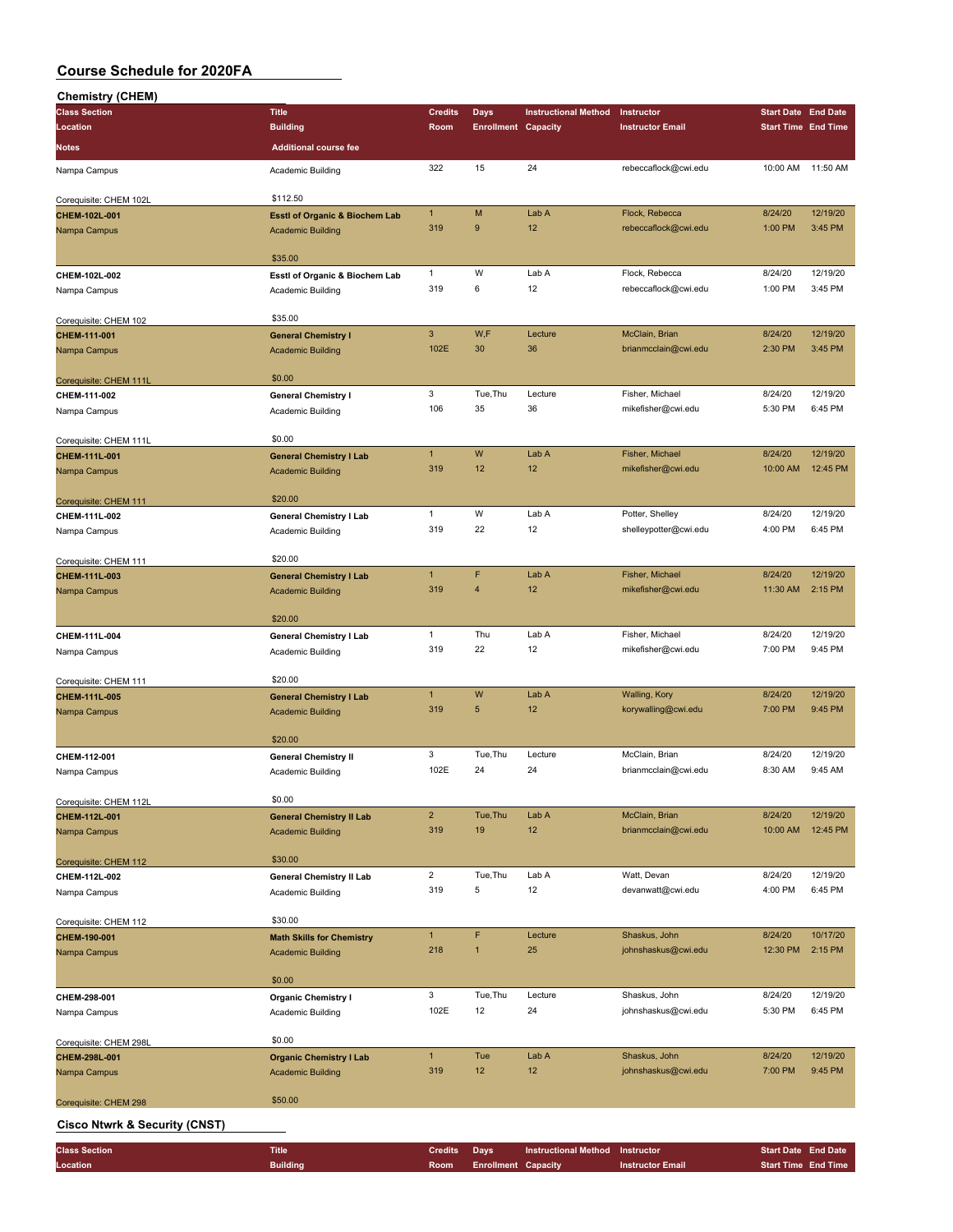#### **Cisco Ntwrk & Security (CNST)**

| Notes                                                                                    | <b>Additional course fee</b>         |                |                |                        |                         |         |            |
|------------------------------------------------------------------------------------------|--------------------------------------|----------------|----------------|------------------------|-------------------------|---------|------------|
| CNST-122-001                                                                             | <b>Windows Client and PC Support</b> | $\overline{4}$ | F              | Lecture                | Mattingly, Brian        | 8/24/20 | 9/26/20    |
| <b>Ada County Campus</b>                                                                 | <b>Pintail Center</b>                | 1332           | 10             | 14                     | brianmattingly@cwi.edu  | 9:00 AM | $11:00$ AM |
|                                                                                          | \$45.00                              |                |                |                        |                         |         |            |
| CNST-122-001                                                                             | <b>Windows Client and PC Support</b> | $\overline{4}$ |                | M.Tue, W.Th. Lecture   | Mattingly, Brian        | 8/24/20 | 9/26/20    |
| Ada County Campus                                                                        | <b>Pintail Center</b>                | 1332           | 10             | 14                     | brianmattingly@cwi.edu  | 9:00 AM | 1:00 PM    |
|                                                                                          | \$45.00                              |                |                |                        |                         |         |            |
| <b>CNST-123-001</b>                                                                      | <b>Network Fundamentals</b>          | $\overline{4}$ | F              | Lecture                | Mattingly, Brian        | 9/28/20 | 10/31/20   |
| <b>Ada County Campus</b>                                                                 | <b>Pintail Center</b>                | 1332           | 10             | 14                     | brianmattingly@cwi.edu  | 9:00 AM | 11:00 AM   |
| For Cisco Networking and Security Technologies<br>students only. COREQUISITE: CNST 125   | \$50.00                              |                |                |                        |                         |         |            |
| <b>CNST-123-001</b>                                                                      | <b>Network Fundamentals</b>          | 4              |                | M.Tue, W.Th. Lecture   | Mattingly, Brian        | 9/28/20 | 10/31/20   |
| Ada County Campus                                                                        | <b>Pintail Center</b>                | 1332           | 10             | 14                     | brianmattingly@cwi.edu  | 9:00 AM | 1:00 PM    |
| For Cisco Networking and Security Technologies<br>students only. COREQUISITE: CNST 125   | \$50.00                              |                |                |                        |                         |         |            |
| CNST-125-001                                                                             | <b>Basic Routing &amp; Switching</b> | $\overline{4}$ | F              | Lecture                | Mattingly, Brian        | 11/2/20 | 12/12/20   |
| <b>Ada County Campus</b>                                                                 | <b>Pintail Center</b>                | 1332           | 10             | 14                     | brianmattingly@cwi.edu  | 9:00 AM | 11:00 AM   |
| For Cisco Networking and Securities Technologies<br>students only. COREQUISITE: CNST 123 | \$0.00                               |                |                |                        |                         |         |            |
| CNST-125-001                                                                             | <b>Basic Routing &amp; Switching</b> | 4              |                | M, Tue, W, Thu Lecture | Mattingly, Brian        | 11/2/20 | 12/12/20   |
| Ada County Campus                                                                        | <b>Pintail Center</b>                | 1332           | 10             | 14                     | brianmattingly@cwi.edu  | 9:00 AM | 1:00 PM    |
| For Cisco Networking and Securities Technologies<br>students only. COREQUISITE: CNST 123 | \$0.00                               |                |                |                        |                         |         |            |
| <b>CNST-230-001</b>                                                                      | <b>Linux Essentials</b>              | $\overline{4}$ | W              | Lecture                | Alworth, William        | 8/24/20 | 12/19/20   |
| <b>Ada County Campus</b>                                                                 | <b>Pintail Center</b>                | 1332           | $\overline{7}$ | 20                     | williamalworth@cwi.edu  | 4:00 PM | 7:50 PM    |
| For Cisco Networking and Securities Technology<br>students only                          | \$0.00                               |                |                |                        |                         |         |            |
| CNST-231-001                                                                             | <b>Network Security</b>              | 4              | Tue            | Lecture                | Snodgrass, Nathen       | 8/24/20 | 12/19/20   |
| Ada County Campus                                                                        | <b>Pintail Center</b>                | 1332           | $\overline{7}$ | 20                     | nathensnodgrass@cwi.edu | 4:00 PM | 7:50 PM    |
| For Cisco Networking and Security Technologies<br>students only                          | \$0.00                               |                |                |                        |                         |         |            |
| <b>CNST-238-001</b>                                                                      | <b>CCNA Cyber Ops</b>                | 4              | Thu            | Lecture                | Mattingly, Brian        | 8/24/20 | 12/19/20   |
| <b>Ada County Campus</b>                                                                 | <b>Pintail Center</b>                | 1332           | $\overline{7}$ | 20                     | brianmattingly@cwi.edu  | 4:00 PM | 7:50 PM    |
|                                                                                          | \$0.00                               |                |                |                        |                         |         |            |

#### **Communication (COMM)**

| <b>Class Section</b><br>Location | <b>Title</b><br><b>Building</b>   | <b>Credits</b><br>Room | <b>Days</b><br><b>Enrollment Capacity</b> | <b>Instructional Method</b> | Instructor<br><b>Instructor Email</b> | <b>Start Date End Date</b><br><b>Start Time End Time</b> |          |
|----------------------------------|-----------------------------------|------------------------|-------------------------------------------|-----------------------------|---------------------------------------|----------------------------------------------------------|----------|
| <b>Notes</b>                     | <b>Additional course fee</b>      |                        |                                           |                             |                                       |                                                          |          |
| COMM-100-001                     | <b>Communication Matters</b>      | $\overline{2}$         | Tue, Thu                                  | Lecture                     | Woozley, L                            | 8/24/20                                                  | 12/19/20 |
| Nampa Campus                     | <b>Micron Education Center</b>    | 1303                   | 9                                         | 24                          | theresewoozley@cwi.edu                | 5:30 PM                                                  | 6:20 PM  |
|                                  | \$62.75                           |                        |                                           |                             |                                       |                                                          |          |
| COMM-100-002H                    | <b>Communication Matters</b>      | $\overline{2}$         | Thu                                       | Hybrid                      | Poston, James                         | 8/24/20                                                  | 12/19/20 |
| Ada County Campus                | <b>Pintail Center</b>             | 1208                   | 11                                        | 24                          | jimposton@cwi.edu                     | 10:00 AM                                                 | 10:50 AM |
|                                  | \$72.75                           |                        |                                           |                             |                                       |                                                          |          |
| COMM-100-003                     | <b>Communication Matters</b>      | $\overline{2}$         | Tue, Thu                                  | Lecture                     | Woozley, L                            | 8/24/20                                                  | 12/19/20 |
| Nampa Campus                     | <b>Academic Building</b>          | 301                    | $\overline{1}$                            | 24                          | theresewoozley@cwi.edu                | 7:00 PM                                                  | 7:50 PM  |
|                                  | \$62.75                           |                        |                                           |                             |                                       |                                                          |          |
| COMM-100-005W                    | <b>Communication Matters</b>      | $\overline{2}$         |                                           | On-Line                     | Woozley, L                            | 8/24/20                                                  | 12/19/20 |
| Online                           | Online                            | ONL                    | 32                                        | 33                          | theresewoozley@cwi.edu                |                                                          |          |
|                                  | \$82.75                           |                        |                                           |                             |                                       |                                                          |          |
| <b>COMM-100-006W</b>             | <b>Communication Matters</b>      | $\overline{2}$         |                                           | On-Line                     | Griffin, Kayla                        | 8/24/20                                                  | 12/19/20 |
| Online                           | Online                            | <b>ONL</b>             | $\mathbf{3}$                              | 33                          | kaylagriffin1@cwi.edu                 |                                                          |          |
|                                  | \$82.75                           |                        |                                           |                             |                                       |                                                          |          |
| COMM-101-001H                    | <b>Fund of Oral Communication</b> | 3                      | Thu                                       | Hybrid                      | Kunz, Teresa                          | 8/24/20                                                  | 12/19/20 |
| Nampa Campus                     | Academic Building                 | 105                    | 29                                        | 30                          | teresakunz@cwi.edu                    | 10:00 AM                                                 | 11:15 AM |
|                                  | \$93.75                           |                        |                                           |                             |                                       |                                                          |          |
| COMM-101-002                     | <b>Fund of Oral Communication</b> | 3                      | M,W                                       | Lecture                     | Bennett, Julia                        | 8/24/20                                                  | 12/19/20 |
| Nampa Campus                     | <b>Academic Building</b>          | 105                    | 30                                        | 30                          | juliabennett@cwi.edu                  | 1:00 PM                                                  | 2:15 PM  |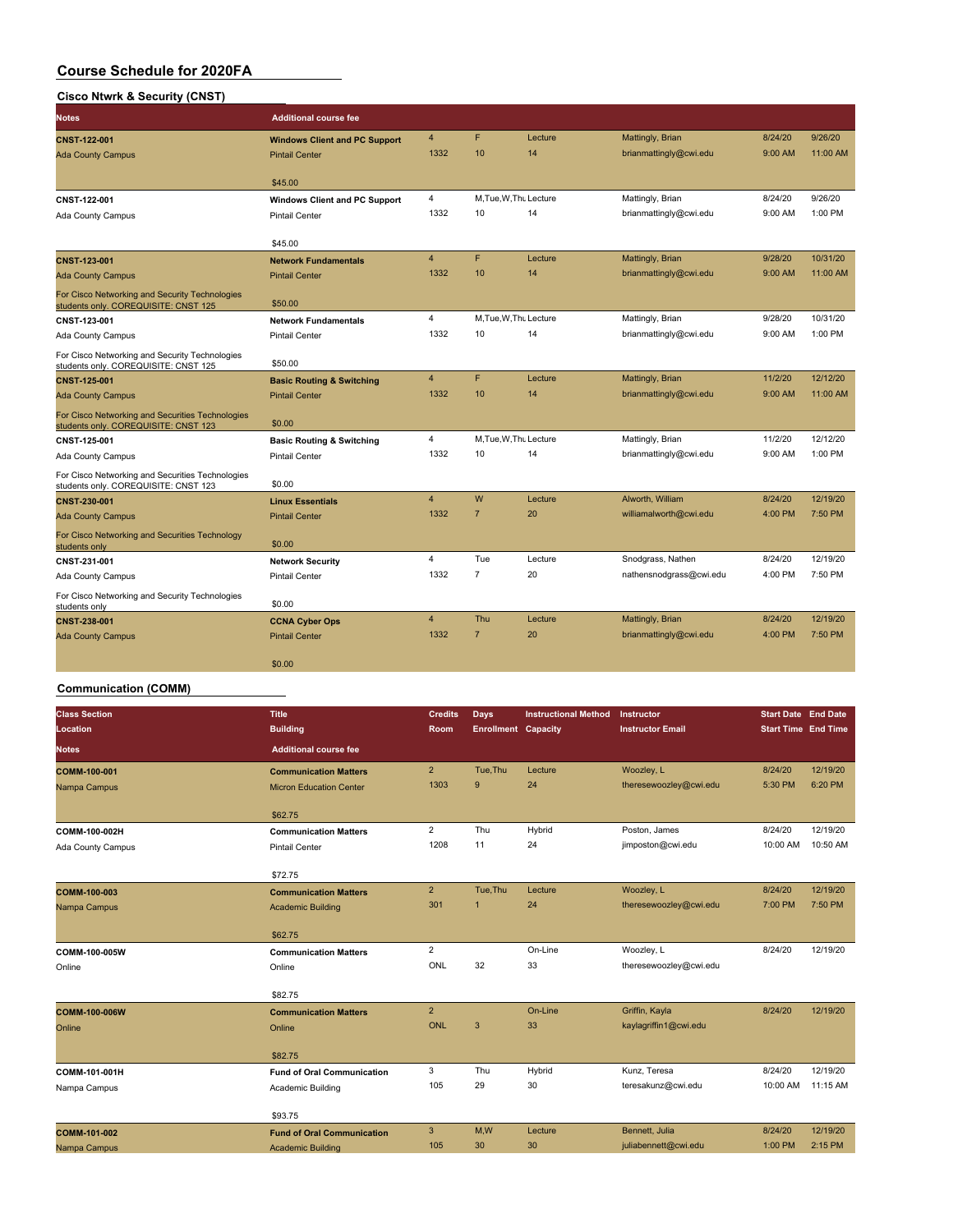| Communication (COMM)        |                                   |                |                            |                             |                                    |                                                                                                                                                                                                                                                                                                                |          |
|-----------------------------|-----------------------------------|----------------|----------------------------|-----------------------------|------------------------------------|----------------------------------------------------------------------------------------------------------------------------------------------------------------------------------------------------------------------------------------------------------------------------------------------------------------|----------|
| <b>Class Section</b>        | <b>Title</b>                      | <b>Credits</b> | <b>Days</b>                | <b>Instructional Method</b> | Instructor                         |                                                                                                                                                                                                                                                                                                                |          |
| Location                    | <b>Building</b>                   | Room           | <b>Enrollment Capacity</b> |                             | <b>Instructor Email</b>            |                                                                                                                                                                                                                                                                                                                |          |
| Notes                       | <b>Additional course fee</b>      |                |                            |                             |                                    |                                                                                                                                                                                                                                                                                                                |          |
|                             |                                   |                |                            |                             |                                    | <b>Start Date End Date</b><br><b>Start Time End Time</b><br>8/24/20<br>1:00 PM<br>8/24/20<br>8:30 AM<br>8/24/20<br>11:30 AM<br>8/24/20<br>11:30 AM<br>8/24/20<br>1:00 PM<br>8/24/20<br>11:30 AM<br>8/24/20<br>10:00 AM<br>8/24/20<br>4:00 PM<br>8/24/20<br>8/24/20<br>2:30 PM<br>8/24/20<br>8/24/20<br>2:30 PM |          |
|                             |                                   |                |                            |                             |                                    |                                                                                                                                                                                                                                                                                                                |          |
|                             | \$78.75                           |                |                            |                             |                                    |                                                                                                                                                                                                                                                                                                                |          |
| COMM-101-003                | <b>Fund of Oral Communication</b> | 3              | M,W                        | Lecture                     | Broadhead, Kay                     |                                                                                                                                                                                                                                                                                                                | 12/19/20 |
| Ada County Campus           | <b>Pintail Center</b>             | 1302           | 24                         | 24                          | kaylynnbroadhead@cwi.edu           |                                                                                                                                                                                                                                                                                                                | 2:15 PM  |
|                             |                                   |                |                            |                             |                                    |                                                                                                                                                                                                                                                                                                                |          |
|                             | \$78.75                           |                |                            |                             |                                    |                                                                                                                                                                                                                                                                                                                |          |
| COMM-101-004                | <b>Fund of Oral Communication</b> | 3              | Tue, Thu                   | Lecture                     | Poston, James                      |                                                                                                                                                                                                                                                                                                                | 12/19/20 |
| <b>Ada County Campus</b>    | <b>Pintail Center</b>             | 1302           | 24                         | 24                          | jimposton@cwi.edu                  |                                                                                                                                                                                                                                                                                                                | 9:45 AM  |
|                             |                                   |                |                            |                             |                                    |                                                                                                                                                                                                                                                                                                                |          |
|                             | \$78.75                           |                |                            |                             |                                    |                                                                                                                                                                                                                                                                                                                |          |
| COMM-101-005                | <b>Fund of Oral Communication</b> | 3              | M,W                        | Lecture                     | Daniel, Gary                       |                                                                                                                                                                                                                                                                                                                | 12/19/20 |
| Nampa Campus                | Academic Building                 | 105            | 30                         | 30                          | garydaniel@cwi.edu                 |                                                                                                                                                                                                                                                                                                                | 12:45 PM |
|                             |                                   |                |                            |                             |                                    |                                                                                                                                                                                                                                                                                                                |          |
|                             | \$78.75                           |                |                            |                             |                                    |                                                                                                                                                                                                                                                                                                                |          |
| COMM-101-006H               | <b>Fund of Oral Communication</b> | $\mathbf{3}$   | Tue                        | Hybrid                      | Rowing, Johnny                     |                                                                                                                                                                                                                                                                                                                | 12/19/20 |
| Nampa Campus                | <b>Academic Building</b>          | 320            | 30                         | 30                          | johnnyrowing@cwi.edu               |                                                                                                                                                                                                                                                                                                                | 12:45 PM |
|                             |                                   |                |                            |                             |                                    |                                                                                                                                                                                                                                                                                                                |          |
|                             | \$93.75                           |                | SAT                        |                             | Lundy, Jonathon                    |                                                                                                                                                                                                                                                                                                                | 12/19/20 |
| COMM-101-007H               | <b>Fund of Oral Communication</b> | 3              |                            | Hybrid                      |                                    |                                                                                                                                                                                                                                                                                                                |          |
| Nampa Campus                | Academic Building                 | 301            | 12                         | 24                          | jonathonlundy@cwi.edu              |                                                                                                                                                                                                                                                                                                                | 2:15 PM  |
|                             |                                   |                |                            |                             |                                    |                                                                                                                                                                                                                                                                                                                |          |
|                             | \$93.75                           | $\mathsf 3$    | Thu                        |                             |                                    |                                                                                                                                                                                                                                                                                                                | 12/19/20 |
| COMM-101-008H               | <b>Fund of Oral Communication</b> | 320            | 11                         | Hybrid<br>30                | Rowing, Johnny                     |                                                                                                                                                                                                                                                                                                                | 12:45 PM |
| Nampa Campus                | <b>Academic Building</b>          |                |                            |                             | johnnyrowing@cwi.edu               |                                                                                                                                                                                                                                                                                                                |          |
|                             | \$93.75                           |                |                            |                             |                                    |                                                                                                                                                                                                                                                                                                                |          |
|                             |                                   | 3              | Tue, Thu                   | Lecture                     |                                    |                                                                                                                                                                                                                                                                                                                | 12/19/20 |
| COMM-101-009                | <b>Fund of Oral Communication</b> | 1206           | 23                         | 24                          | Daniel, Gary<br>garydaniel@cwi.edu |                                                                                                                                                                                                                                                                                                                | 11:15 AM |
| Ada County Campus           | <b>Pintail Center</b>             |                |                            |                             |                                    |                                                                                                                                                                                                                                                                                                                |          |
|                             | \$78.75                           |                |                            |                             |                                    |                                                                                                                                                                                                                                                                                                                |          |
|                             |                                   | $\mathbf{3}$   | M,W                        | Lecture                     | Woozley, L                         |                                                                                                                                                                                                                                                                                                                | 12/19/20 |
| COMM-101-010                | <b>Fund of Oral Communication</b> | 230            | 9                          | 30                          | theresewoozley@cwi.edu             |                                                                                                                                                                                                                                                                                                                | 5:15 PM  |
| <b>Canyon County Center</b> | <b>Canyon County Center</b>       |                |                            |                             |                                    |                                                                                                                                                                                                                                                                                                                |          |
|                             | \$78.75                           |                |                            |                             |                                    |                                                                                                                                                                                                                                                                                                                |          |
|                             |                                   | 3              |                            | On-Line                     | Gatfield, James                    |                                                                                                                                                                                                                                                                                                                | 12/19/20 |
| COMM-101-011W               | <b>Fund of Oral Communication</b> | ONL            | 32                         | 33                          | jimgatfield@cwi.edu                |                                                                                                                                                                                                                                                                                                                |          |
| Online                      | Online                            |                |                            |                             |                                    |                                                                                                                                                                                                                                                                                                                |          |
|                             | \$108.75                          |                |                            |                             |                                    |                                                                                                                                                                                                                                                                                                                |          |
| COMM-101-012                | <b>Fund of Oral Communication</b> | $\mathbf{3}$   | M,W                        | Lecture                     | Gamboa, Anna                       |                                                                                                                                                                                                                                                                                                                | 12/19/20 |
|                             | <b>Pintail Center</b>             | 1302           | 14                         | 24                          | annagamboa@cwi.edu                 |                                                                                                                                                                                                                                                                                                                | 3:45 PM  |
| <b>Ada County Campus</b>    |                                   |                |                            |                             |                                    |                                                                                                                                                                                                                                                                                                                |          |
|                             | \$78.75                           |                |                            |                             |                                    |                                                                                                                                                                                                                                                                                                                |          |
| COMM-101-013W               | <b>Fund of Oral Communication</b> | 3              |                            | On-Line                     | Bennett, Michelle                  |                                                                                                                                                                                                                                                                                                                | 12/19/20 |
| Online                      | Online                            | ONL            | 33                         | 33                          | michellebennett@cwi.edu            |                                                                                                                                                                                                                                                                                                                |          |
|                             |                                   |                |                            |                             |                                    |                                                                                                                                                                                                                                                                                                                |          |
|                             | \$108.75                          |                |                            |                             |                                    |                                                                                                                                                                                                                                                                                                                |          |
| COMM-101-014                | <b>Fund of Oral Communication</b> | $\mathbf{3}$   | M,W                        | Lecture                     | Woozley, L                         |                                                                                                                                                                                                                                                                                                                | 12/19/20 |
| <b>Canyon County Center</b> | <b>Canyon County Center</b>       | 230            | $\overline{7}$             | 30                          | theresewoozley@cwi.edu             |                                                                                                                                                                                                                                                                                                                | 3:45 PM  |
|                             |                                   |                |                            |                             |                                    |                                                                                                                                                                                                                                                                                                                |          |
|                             | \$78.75                           |                |                            |                             |                                    |                                                                                                                                                                                                                                                                                                                |          |
| COMM-101-015W               | <b>Fund of Oral Communication</b> | 3              |                            | On-Line                     | Rowing, Johnny                     | 8/24/20                                                                                                                                                                                                                                                                                                        | 12/19/20 |
| Online                      | Online                            | ONL            | 33                         | 33                          | johnnyrowing@cwi.edu               |                                                                                                                                                                                                                                                                                                                |          |
|                             |                                   |                |                            |                             |                                    |                                                                                                                                                                                                                                                                                                                |          |
|                             | \$108.75                          |                |                            |                             |                                    |                                                                                                                                                                                                                                                                                                                |          |
| COMM-101-016W               | <b>Fund of Oral Communication</b> | $\mathbf{3}$   |                            | On-Line                     | Rowing, Johnny                     | 8/24/20                                                                                                                                                                                                                                                                                                        | 12/19/20 |
| Online                      | Online                            | <b>ONL</b>     | 33                         | 33                          | johnnyrowing@cwi.edu               |                                                                                                                                                                                                                                                                                                                |          |
|                             |                                   |                |                            |                             |                                    |                                                                                                                                                                                                                                                                                                                |          |
|                             | \$108.75                          |                |                            |                             |                                    |                                                                                                                                                                                                                                                                                                                |          |
| COMM-101-017W               | <b>Fund of Oral Communication</b> | 3              |                            | On-Line                     | Yeates, Luke                       | 8/24/20                                                                                                                                                                                                                                                                                                        | 12/19/20 |
| Online                      | Online                            | ONL            | 33                         | 33                          | lukeyeates@cwi.edu                 |                                                                                                                                                                                                                                                                                                                |          |
|                             |                                   |                |                            |                             |                                    |                                                                                                                                                                                                                                                                                                                |          |
|                             | \$108.75                          |                |                            |                             |                                    |                                                                                                                                                                                                                                                                                                                |          |
| COMM-101-018H               | <b>Fund of Oral Communication</b> | $\mathbf{3}$   | ${\sf M}$                  | <b>Hybrid</b>               | Bennett, Julia                     | 8/24/20                                                                                                                                                                                                                                                                                                        | 12/19/20 |
| Nampa Campus                | <b>Academic Building</b>          | 320            | 16                         | 30                          | juliabennett@cwi.edu               | 11:30 AM                                                                                                                                                                                                                                                                                                       | 12:45 PM |
|                             |                                   |                |                            |                             |                                    |                                                                                                                                                                                                                                                                                                                |          |
|                             | \$93.75                           |                |                            |                             |                                    |                                                                                                                                                                                                                                                                                                                |          |
| COMM-101-019                | <b>Fund of Oral Communication</b> | 3              | M,W                        | Lecture                     | Broadhead, Kay                     | 8/24/20                                                                                                                                                                                                                                                                                                        | 12/19/20 |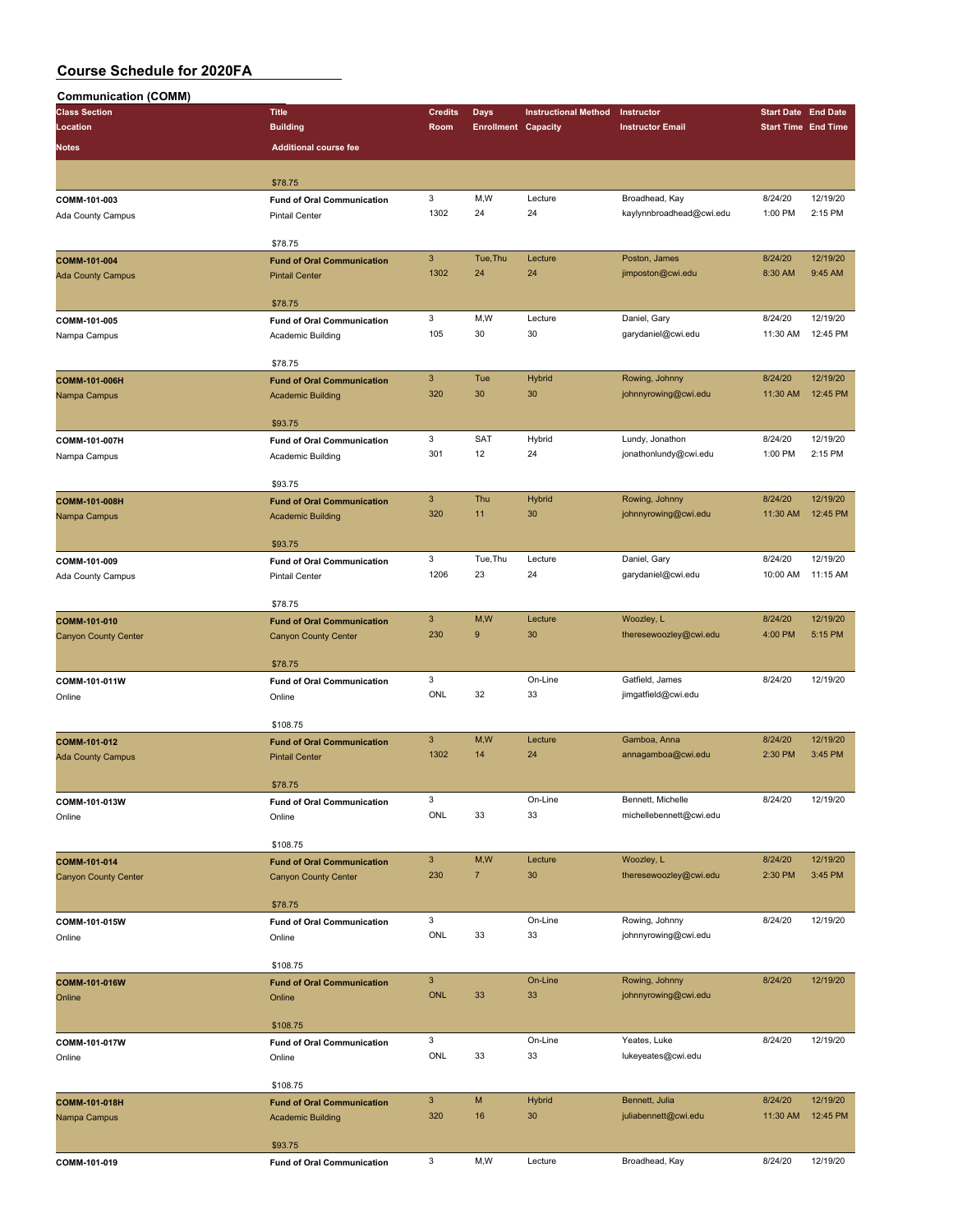| <b>Communication (COMM)</b>             |                                             |                           |                            |                             |                                        |                            |                            |
|-----------------------------------------|---------------------------------------------|---------------------------|----------------------------|-----------------------------|----------------------------------------|----------------------------|----------------------------|
| <b>Class Section</b>                    | <b>Title</b>                                | <b>Credits</b>            | Days                       | <b>Instructional Method</b> | Instructor                             | <b>Start Date End Date</b> |                            |
| Location                                | <b>Building</b>                             | Room                      | <b>Enrollment Capacity</b> |                             | <b>Instructor Email</b>                |                            | <b>Start Time End Time</b> |
| <b>Notes</b>                            | <b>Additional course fee</b>                |                           |                            |                             |                                        |                            |                            |
|                                         |                                             |                           | 6                          |                             |                                        |                            |                            |
| Nampa Campus                            | Micron Education Center                     | 1303                      |                            | 24                          | kaylynnbroadhead@cwi.edu               | 5:30 PM                    | 6:45 PM                    |
|                                         | \$78.75                                     |                           |                            |                             |                                        |                            |                            |
| COMM-101-020                            | <b>Fund of Oral Communication</b>           | $\ensuremath{\mathsf{3}}$ | Tue                        | Lecture                     | Broadhead, Kay                         | 8/24/20                    | 12/19/20                   |
| <b>Ada County Campus</b>                | <b>Pintail Center</b>                       | 1302                      | 9                          | 24                          | kaylynnbroadhead@cwi.edu               | 7:00 PM                    | 9:45 PM                    |
|                                         |                                             |                           |                            |                             |                                        |                            |                            |
|                                         | \$78.75                                     |                           |                            |                             |                                        |                            |                            |
| COMM-101-021                            | <b>Fund of Oral Communication</b>           | 3                         | Tue, Thu                   | Lecture                     | Sass, Margaret                         | 8/24/20                    | 12/19/20                   |
| Ada County Campus                       | <b>Pintail Center</b>                       | 1302                      | 20                         | 24                          | margaretsass@cwi.edu                   | 11:30 AM                   | 12:45 PM                   |
|                                         |                                             |                           |                            |                             |                                        |                            |                            |
|                                         | \$78.75                                     |                           |                            |                             |                                        |                            |                            |
| COMM-101-022                            | <b>Fund of Oral Communication</b>           | $\mathbf{3}$              | M,W                        | Lecture                     | Daniel, Gary                           | 8/24/20                    | 12/19/20                   |
| <b>Ada County Campus</b>                | <b>Pintail Center</b>                       | 1211                      | 9                          | 18                          | garydaniel@cwi.edu                     | 4:00 PM                    | 5:15 PM                    |
|                                         |                                             |                           |                            |                             |                                        |                            |                            |
|                                         | \$78.75                                     |                           | W                          |                             |                                        |                            | 12/19/20                   |
| COMM-101-023H                           | <b>Fund of Oral Communication</b>           | 3<br>320                  | $\overline{7}$             | Hybrid<br>30                | Bennett, Julia<br>juliabennett@cwi.edu | 8/24/20<br>11:30 AM        | 12:45 PM                   |
| Nampa Campus                            | Academic Building                           |                           |                            |                             |                                        |                            |                            |
|                                         | \$93.75                                     |                           |                            |                             |                                        |                            |                            |
| COMM-101-024                            | <b>Fund of Oral Communication</b>           | $\mathbf{3}$              | M,W                        | Lecture                     | Poston, James                          | 8/24/20                    | 12/19/20                   |
| <b>Ada County Campus</b>                | <b>Pintail Center</b>                       | 1302                      | 3                          | 24                          | jimposton@cwi.edu                      | 8:30 AM                    | 9:45 AM                    |
|                                         |                                             |                           |                            |                             |                                        |                            |                            |
|                                         | \$78.75                                     |                           |                            |                             |                                        |                            |                            |
| COMM-101-025W                           | <b>Fund of Oral Communication</b>           | 3                         |                            | On-Line                     | Vanderboegh, Matthew                   | 8/24/20                    | 12/19/20                   |
| Online                                  | Online                                      | ONL                       | 33                         | 33                          | mattvanderboegh@cwi.edu                |                            |                            |
|                                         |                                             |                           |                            |                             |                                        |                            |                            |
|                                         | \$108.75                                    |                           |                            |                             |                                        |                            |                            |
| COMM-101-026W                           | <b>Fund of Oral Communication</b>           | $\ensuremath{\mathsf{3}}$ |                            | On-Line                     | Bennett, Michelle                      | 8/24/20                    | 12/19/20                   |
| Online                                  | Online                                      | <b>ONL</b>                | 33                         | 33                          | michellebennett@cwi.edu                |                            |                            |
|                                         |                                             |                           |                            |                             |                                        |                            |                            |
|                                         | \$108.75                                    | $\mathbf 3$               | Tue, Thu                   | Lecture                     | Poston, James                          | 8/24/20                    | 12/19/20                   |
| COMM-101-027                            | <b>Fund of Oral Communication</b>           | 1302                      | 11                         | 24                          | jimposton@cwi.edu                      | 1:00 PM                    | 2:15 PM                    |
| Ada County Campus                       | <b>Pintail Center</b>                       |                           |                            |                             |                                        |                            |                            |
|                                         | \$78.75                                     |                           |                            |                             |                                        |                            |                            |
| COMM-101-028                            | <b>Fund of Oral Communication</b>           | $\mathbf{3}$              | M, W                       | Lecture                     | Gamboa, Anna                           | 8/24/20                    | 12/19/20                   |
| <b>Ada County Campus</b>                | <b>Pintail Center</b>                       | 1302                      | 11                         | 24                          | annagamboa@cwi.edu                     | 11:30 AM                   | 12:45 PM                   |
|                                         |                                             |                           |                            |                             |                                        |                            |                            |
|                                         | \$78.75                                     |                           |                            |                             |                                        |                            |                            |
| COMM-101-029                            | <b>Fund of Oral Communication</b>           | 3                         | Tue, Thu                   | Lecture                     | Lundy, Jonathon                        | 8/24/20                    | 12/19/20                   |
| Nampa Campus                            | Academic Building                           | 320                       | 18                         | 30                          | jonathonlundy@cwi.edu                  | 1:00 PM                    | 2:15 PM                    |
|                                         |                                             |                           |                            |                             |                                        |                            |                            |
|                                         | \$78.75                                     |                           |                            |                             |                                        |                            |                            |
| COMM-101-030W                           | <b>Fund of Oral Communication</b>           | $\ensuremath{\mathsf{3}}$ |                            | On-Line                     | Burns, Kimberly                        | 8/24/20                    | 12/19/20                   |
| Online                                  | Online                                      | <b>ONL</b>                | 8                          | 33                          | kimberlyburns@cwi.edu                  |                            |                            |
|                                         | \$108.75                                    |                           |                            |                             |                                        |                            |                            |
|                                         |                                             | $\mathbf 3$               |                            | On-Line                     | Cremer, Christie                       | 8/24/20                    | 12/19/20                   |
| COMM-101-031W                           | <b>Fund of Oral Communication</b><br>Online | ONL                       | 20                         | 33                          | christiecremer@cwi.edu                 |                            |                            |
| Online                                  |                                             |                           |                            |                             |                                        |                            |                            |
|                                         | \$108.75                                    |                           |                            |                             |                                        |                            |                            |
| COMM-101-033W                           | <b>Fund of Oral Communication</b>           | $\ensuremath{\mathsf{3}}$ |                            | On-Line                     | Vanderboegh, Matthew                   | 8/24/20                    | 12/19/20                   |
| Online                                  | Online                                      | ONL                       | 10                         | 33                          | mattvanderboegh@cwi.edu                |                            |                            |
|                                         |                                             |                           |                            |                             |                                        |                            |                            |
|                                         | \$108.75                                    |                           |                            |                             |                                        |                            |                            |
| COMM-101-036W                           | <b>Fund of Oral Communication</b>           | 3                         |                            | On-Line                     | Griffin, Kayla                         | 8/24/20                    | 12/19/20                   |
| Online                                  | Online                                      | ONL                       | 10                         | 33                          | kaylagriffin1@cwi.edu                  |                            |                            |
|                                         |                                             |                           |                            |                             |                                        |                            |                            |
|                                         | \$108.75                                    |                           |                            |                             |                                        |                            |                            |
| COMM-101-037W                           | <b>Fund of Oral Communication</b>           | $\ensuremath{\mathsf{3}}$ |                            | On-Line                     | Sass, Margaret                         | 8/24/20                    | 12/19/20                   |
| Online                                  | Online                                      | ONL                       | $\overline{4}$             | 33                          | margaretsass@cwi.edu                   |                            |                            |
|                                         |                                             |                           |                            |                             |                                        |                            |                            |
|                                         | \$108.75                                    | 3                         | Tue                        |                             | Kunz, Teresa                           | 8/24/20                    | 12/19/20                   |
| COMM-101-501H                           | <b>Fund of Oral Communication</b>           | 106                       | 8                          | Hybrid<br>24                | teresakunz@cwi.edu                     | 8:30 AM                    | 9:45 AM                    |
| Nampa Campus                            | Academic Building                           |                           |                            |                             |                                        |                            |                            |
| Hybrid course - has an online component | \$93.75                                     |                           |                            |                             |                                        |                            |                            |
|                                         |                                             |                           |                            |                             |                                        |                            |                            |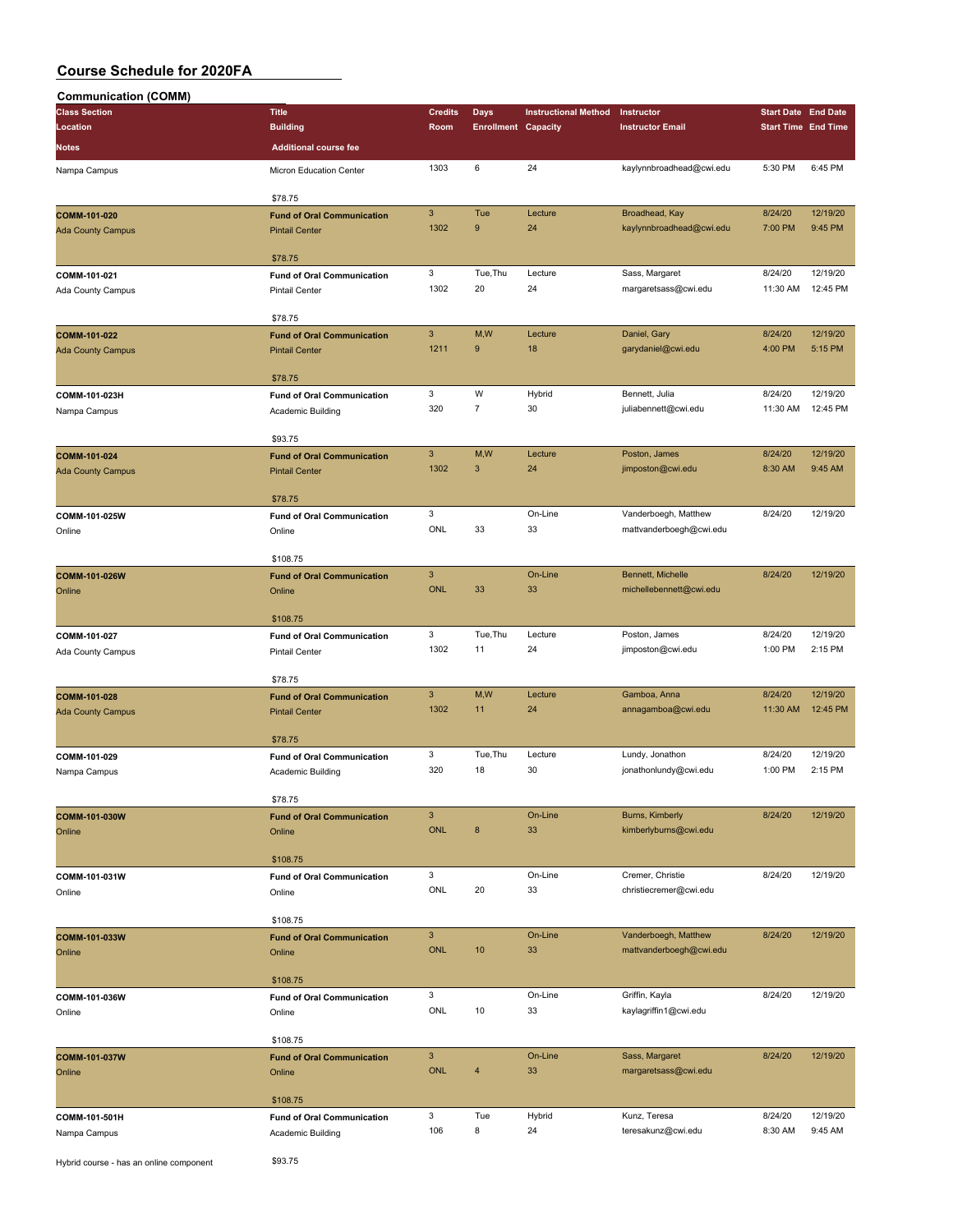| <b>Communication (COMM)</b>                              |                                           |                |                            |                             |                         |                            |                     |
|----------------------------------------------------------|-------------------------------------------|----------------|----------------------------|-----------------------------|-------------------------|----------------------------|---------------------|
| <b>Class Section</b>                                     | <b>Title</b>                              | <b>Credits</b> | Days                       | <b>Instructional Method</b> | Instructor              | <b>Start Date End Date</b> |                     |
| Location                                                 | <b>Building</b>                           | Room           | <b>Enrollment Capacity</b> |                             | <b>Instructor Email</b> | <b>Start Time End Time</b> |                     |
| <b>Notes</b>                                             | <b>Additional course fee</b>              |                |                            |                             |                         |                            |                     |
|                                                          |                                           |                |                            |                             |                         |                            |                     |
| COMM-101-502H                                            | <b>Fund of Oral Communication</b>         | $\sqrt{3}$     | Thu                        | <b>Hybrid</b>               | Sass, Margaret          | 8/24/20                    | 12/19/20            |
| <b>Ada County Campus</b>                                 | <b>Pintail Center</b>                     | 1204           | 3                          | 24                          | margaretsass@cwi.edu    | 10:00 AM                   | 11:15 AM            |
|                                                          |                                           |                |                            |                             |                         |                            |                     |
| Hybrid course - has an online component                  | \$93.75                                   |                |                            |                             |                         |                            |                     |
| COMM-101-503H                                            | <b>Fund of Oral Communication</b>         | 3<br>106       | Thu<br>$\mathbf{1}$        | Hybrid<br>24                | Kunz, Teresa            | 8/24/20<br>8:30 AM         | 12/19/20<br>9:45 AM |
| Nampa Campus                                             | Academic Building                         |                |                            |                             | teresakunz@cwi.edu      |                            |                     |
|                                                          | \$93.75                                   |                |                            |                             |                         |                            |                     |
| Hybrid course - has an online component<br>COMM-101-504H | <b>Fund of Oral Communication</b>         | $\mathbf{3}$   | Tue                        | <b>Hybrid</b>               | Bennett, Julia          | 8/24/20                    | 12/19/20            |
| <b>Ada County Campus</b>                                 | <b>Pintail Center</b>                     | 1204           | $\mathbf{1}$               | 24                          | juliabennett@cwi.edu    | 10:00 AM                   | 11:15 AM            |
|                                                          |                                           |                |                            |                             |                         |                            |                     |
| Hybrid course - has an online component                  | \$93.75                                   |                |                            |                             |                         |                            |                     |
| COMM-112-001                                             | <b>Argumentation and Debate</b>           | 3              | M,W                        | Lecture                     | Yeates, Luke            | 8/24/20                    | 12/19/20            |
| Ada County Campus                                        | <b>Pintail Center</b>                     | 1320           | 17                         | 24                          | lukeyeates@cwi.edu      | 1:00 PM                    | 2:15 PM             |
|                                                          |                                           |                |                            |                             |                         |                            |                     |
|                                                          | \$0.00                                    |                |                            |                             |                         |                            |                     |
| COMM-112-002                                             | <b>Argumentation and Debate</b>           | $\mathbf{3}$   | W                          | Lecture                     | Yeates, Luke            | 8/24/20                    | 12/19/20            |
| Nampa Campus                                             | <b>Academic Building</b>                  | 320            | 8                          | 32                          | lukeyeates@cwi.edu      | 7:00 PM                    | 9:45 PM             |
|                                                          |                                           |                |                            |                             |                         |                            |                     |
|                                                          | \$0.00                                    |                |                            |                             |                         |                            |                     |
| COMM-114-001                                             | Intrcollegiate Speech & Debate            | 3              | F                          | Lecture                     | Yeates, Luke            | 8/24/20                    | 12/19/20            |
| Nampa Campus                                             | Academic Building                         | 320            | $\overline{7}$             | 14                          | lukeyeates@cwi.edu      | 11:00 AM                   | 5:00 PM             |
|                                                          |                                           |                |                            |                             |                         |                            |                     |
|                                                          | \$100.00                                  |                |                            |                             |                         |                            |                     |
| COMM-114-002                                             | <b>Intrcollegiate Speech &amp; Debate</b> | $\mathbf{3}$   | F                          | Lecture                     | Bennett, Julia          | 8/24/20                    | 12/19/20            |
| Nampa Campus                                             | <b>Academic Building</b>                  | 322            | $\overline{4}$             | 14                          | juliabennett@cwi.edu    | 11:00 AM                   | 5:00 PM             |
|                                                          |                                           |                |                            |                             |                         |                            |                     |
|                                                          | \$100.00                                  |                |                            |                             |                         |                            |                     |
| COMM-150-001H                                            | Digital Photography I                     | 3              | F                          | Hybrid                      | Hanel, Shawna           | 8/24/20                    | 12/19/20            |
| Canyon County Center                                     | Canyon County Center                      | 172            | 6                          | $\overline{7}$              | shawnahanel@cwi.edu     | 10:00 AM                   | 12:20 PM            |
|                                                          |                                           |                |                            |                             |                         |                            |                     |
|                                                          | \$65.00                                   |                |                            |                             |                         |                            |                     |
| COMM-150-002H                                            | <b>Digital Photography I</b>              | $\mathbf{3}$   | <b>SAT</b>                 | <b>Hybrid</b>               | Hanel, Shawna           | 8/24/20                    | 12/19/20            |
| <b>Canyon County Center</b>                              | <b>Canyon County Center</b>               | 172            | 3                          | $\overline{7}$              | shawnahanel@cwi.edu     | 10:00 AM                   | 12:20 PM            |
|                                                          | \$65.00                                   |                |                            |                             |                         |                            |                     |
| COMM-160-001                                             | <b>Communication and Culture</b>          | 3              | M,W                        | Lecture                     | Rowing, Johnny          | 8/24/20                    | 12/19/20            |
|                                                          |                                           | 320            | 11                         | 30                          | johnnyrowing@cwi.edu    | 2:30 PM                    | 3:45 PM             |
| Nampa Campus                                             | Academic Building                         |                |                            |                             |                         |                            |                     |
|                                                          | \$0.00                                    |                |                            |                             |                         |                            |                     |
| COMM-160-002                                             | <b>Communication and Culture</b>          | 3              | Tue, Thu                   | Lecture                     | Gatfield, James         | 8/24/20                    | 12/19/20            |
| Ada County Campus                                        | <b>Pintail Center</b>                     | 1320           | 15                         | 24                          | jimgatfield@cwi.edu     | 4:00 PM                    | 5:15 PM             |
|                                                          |                                           |                |                            |                             |                         |                            |                     |
|                                                          | \$0.00                                    |                |                            |                             |                         |                            |                     |
| COMM-221-001H                                            | <b>Interpersonal Communication</b>        | 3              | Tue                        | Hybrid                      | Bennett, Julia          | 8/24/20                    | 12/19/20            |
| Ada County Campus                                        | <b>Pintail Center</b>                     | 1318           | 15                         | 33                          | juliabennett@cwi.edu    | 5:30 PM                    | 6:45 PM             |
|                                                          |                                           |                |                            |                             |                         |                            |                     |
|                                                          | \$140.00                                  |                |                            |                             |                         |                            |                     |
| COMM-231-001                                             | <b>Public Speaking</b>                    | $\mathbf{3}$   | Tue                        | Lecture                     | Yeates, Luke            | 8/24/20                    | 12/19/20            |
| <b>Ada County Campus</b>                                 | <b>Pintail Center</b>                     | 1208           | 12 <sup>2</sup>            | 24                          | lukeyeates@cwi.edu      | 7:00 PM                    | 9:45 PM             |
|                                                          |                                           |                |                            |                             |                         |                            |                     |
|                                                          | \$97.50                                   |                |                            |                             |                         |                            |                     |
| COMM-259-001W                                            | <b>Communicating Thru Web Design</b>      | 3              |                            | On-Line                     | Wallgren, Lindsey       | 8/24/20                    | 12/19/20            |
| Online                                                   | Online                                    | ONL            | 28                         | 30                          | lindseywallgren@cwi.edu |                            |                     |
|                                                          |                                           |                |                            |                             |                         |                            |                     |
|                                                          | \$80.00                                   |                |                            |                             |                         |                            |                     |
| COMM-259-002W                                            | <b>Communicating Thru Web Design</b>      | $\mathbf{3}$   |                            | On-Line                     | Gamboa, Anna            | 8/24/20                    | 12/19/20            |
| Online                                                   | Online                                    | <b>ONL</b>     | 10                         | 30                          | annagamboa@cwi.edu      |                            |                     |
|                                                          |                                           |                |                            |                             |                         |                            |                     |
|                                                          | \$80.00                                   |                |                            |                             |                         |                            |                     |
| COMM-261-001H                                            | <b>Multimedia Storytelling</b>            | 3<br>172       | Thu                        | Hybrid                      | Garrity, Daniel         | 8/24/20                    | 12/19/20<br>6:45 PM |
| Canyon County Center                                     | Canyon County Center                      |                | 11                         | 14                          | dangarrity@cwi.edu      | 5:30 PM                    |                     |
|                                                          | \$15.00                                   |                |                            |                             |                         |                            |                     |
| COMM-268-001                                             | <b>Intro to Video Production</b>          | $\mathbf{3}$   | Tue                        | Lecture                     | Garrity, Daniel         | 8/24/20                    | 12/19/20            |
| <b>Canyon County Center</b>                              | <b>Canyon County Center</b>               | 172            | 13                         | 14                          | dangarrity@cwi.edu      | 7:00 PM                    | 9:45 PM             |
|                                                          |                                           |                |                            |                             |                         |                            |                     |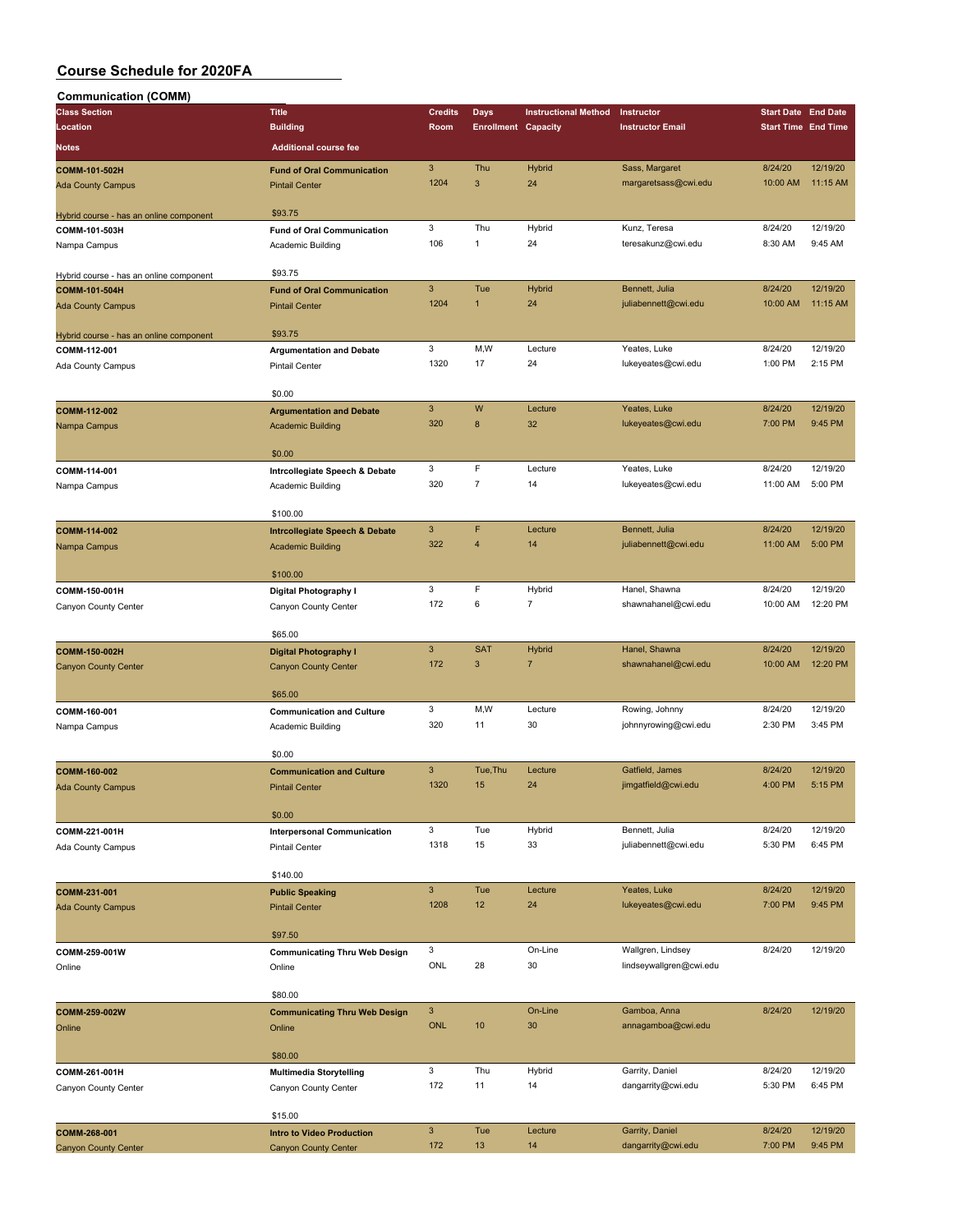| <b>Communication (COMM)</b> |                                                  |                |                            |                             |                         |                            |          |
|-----------------------------|--------------------------------------------------|----------------|----------------------------|-----------------------------|-------------------------|----------------------------|----------|
| <b>Class Section</b>        | <b>Title</b>                                     | <b>Credits</b> | <b>Days</b>                | <b>Instructional Method</b> | Instructor              | <b>Start Date End Date</b> |          |
| Location                    | <b>Building</b>                                  | Room           | <b>Enrollment Capacity</b> |                             | <b>Instructor Email</b> | <b>Start Time End Time</b> |          |
| Notes                       | <b>Additional course fee</b>                     |                |                            |                             |                         |                            |          |
|                             |                                                  |                |                            |                             |                         |                            |          |
|                             | \$125.00                                         |                |                            |                             |                         |                            |          |
| COMM-268-002                | Intro to Video Production                        | 3              | Thu                        | Lecture                     | Garrity, Daniel         | 8/24/20                    | 12/19/20 |
| Canyon County Center        | Canyon County Center                             | 172            | 14                         | 14                          | dangarrity@cwi.edu      | 10:00 AM                   | 12:45 PM |
|                             |                                                  |                |                            |                             |                         |                            |          |
|                             | \$125.00                                         | $\overline{3}$ | W                          | Lecture                     | Rowing, Johnny          | 8/24/20                    | 12/19/20 |
| COMM-269-001                | <b>Intro to Audio Production</b>                 | 184            | 10                         | 24                          | johnnyrowing@cwi.edu    | 7:00 PM                    | 9:45 PM  |
| <b>Canyon County Center</b> | <b>Canyon County Center</b>                      |                |                            |                             |                         |                            |          |
|                             | \$0.00                                           |                |                            |                             |                         |                            |          |
| COMM-271-001W               | <b>Introduction to Mass Media</b>                | 3              |                            | On-Line                     | Gamboa, Anna            | 8/24/20                    | 12/19/20 |
| Online                      | Online                                           | ONL            | 14                         | 33                          | annagamboa@cwi.edu      |                            |          |
|                             |                                                  |                |                            |                             |                         |                            |          |
|                             | \$74.00                                          | $\overline{3}$ | Tue, Thu                   | Lecture                     | Yeates, Luke            | 8/24/20                    | 12/19/20 |
| COMM-271-002                | <b>Introduction to Mass Media</b>                | 1302           | 12                         | 24                          | lukeyeates@cwi.edu      | 2:30 PM                    | 3:45 PM  |
| <b>Ada County Campus</b>    | <b>Pintail Center</b>                            |                |                            |                             |                         |                            |          |
|                             | \$44.00                                          |                |                            |                             |                         |                            |          |
| COMM-273-001W               | <b>Media News Writing &amp; Reporting</b>        | 3              |                            | On-Line                     | Gamboa, Anna            | 8/24/20                    | 12/19/20 |
| Online                      | Online                                           | ONL            | 26                         | 26                          | annagamboa@cwi.edu      |                            |          |
|                             |                                                  |                |                            |                             |                         |                            |          |
|                             | \$30.00                                          | $\overline{3}$ |                            | On-Line                     | Wallgren, Lindsey       | 8/24/20                    | 12/19/20 |
| COMM-275-001W<br>Online     | <b>Digital Design and Publishing</b><br>Online   | <b>ONL</b>     | 33                         | 33                          | lindseywallgren@cwi.edu |                            |          |
|                             |                                                  |                |                            |                             |                         |                            |          |
|                             | \$80.00                                          |                |                            |                             |                         |                            |          |
| COMM-278-001H               | <b>Principles of Public Relations</b>            | 3              | W                          | Hybrid                      | Gamboa, Anna            | 8/24/20                    | 12/19/20 |
| Canyon County Center        | Canyon County Center                             | 207            | 28                         | 28                          | annagamboa@cwi.edu      | 5:30 PM                    | 6:45 PM  |
|                             |                                                  |                |                            |                             |                         |                            |          |
| COMM-278-002H               | \$15.00<br><b>Principles of Public Relations</b> | $\overline{3}$ | M                          | <b>Hybrid</b>               | Gamboa, Anna            | 8/24/20                    | 12/19/20 |
| <b>Ada County Campus</b>    | <b>Pintail Center</b>                            | 1318           | $\overline{7}$             | 28                          | annagamboa@cwi.edu      | 5:30 PM                    | 6:45 PM  |
|                             |                                                  |                |                            |                             |                         |                            |          |
|                             | \$15.00                                          |                |                            |                             |                         |                            |          |
| COMM-290-001W               | <b>Communication Capstone</b>                    | $\overline{2}$ |                            | On-Line                     | Gatfield, James         | 8/24/20                    | 12/19/20 |
| Online                      | Online                                           | ONL            | 9                          | 30                          | jimgatfield@cwi.edu     |                            |          |
|                             | \$20.00                                          |                |                            |                             |                         |                            |          |
| COMM-293-001                | <b>Communication Internship</b>                  | $\mathbf{1}$   |                            | Lab A                       | Gamboa, Anna            | 8/24/20                    | 12/19/20 |
| <b>Community Locations</b>  | <b>Community Location</b>                        | <b>CMTY</b>    | $\mathbf{0}$               | $\overline{5}$              | annagamboa@cwi.edu      |                            |          |
|                             |                                                  |                |                            |                             |                         |                            |          |
|                             | \$0.00                                           |                |                            |                             |                         |                            |          |
| COMM-293-002                | <b>Communication Internship</b>                  | $\overline{2}$ |                            | Lab A                       | Gamboa, Anna            | 8/24/20                    | 12/19/20 |
| <b>Community Locations</b>  | Community Location                               | <b>CMTY</b>    | $\mathsf 0$                | $\mathbf{1}$                | annagamboa@cwi.edu      |                            |          |
|                             |                                                  |                |                            |                             |                         |                            |          |
|                             | \$0.00                                           |                |                            |                             |                         |                            |          |

#### **Computer Science (CPSC)**

| <b>Building</b><br><b>Start Time End Time</b><br>Room<br><b>Enrollment Capacity</b><br><b>Instructor Email</b><br><b>Additional course fee</b><br>M,W<br>8/24/20<br>$\overline{4}$<br>Lecture<br>Sevigny, Lawrence<br>12/19/20<br><b>Computer Science I</b><br>4:00 PM<br>1425<br>lawrencesevigny@cwi.edu<br>1:00 PM<br>12<br>12<br><b>Pintail Center</b><br>\$0.00<br>M,W<br>8/24/20<br>12/19/20<br>Lecture<br>Sevigny, Lawrence<br>4<br><b>Computer Science I</b><br>11<br>12<br>1203<br>12:00 PM<br>lawrencesevigny@cwi.edu<br>9:00 AM<br><b>Pintail Center</b><br>\$0.00<br>3<br>Tue, Thu<br>8/24/20<br>12/19/20<br>Sevigny, Lawrence<br>Lecture<br><b>ST: Swift App Development I</b><br>5:00 PM<br>1406<br>$\mathbf{0}$<br>15<br>lawrencesevigny@cwi.edu<br>3:00 PM<br><b>Pintail Center</b><br>\$0.00<br>3<br>M,W<br>Guay, Randall<br>8/24/20<br>12/19/20<br>Lecture<br>ST: Swift App Development II<br>1205<br>15<br>12:00 PM<br>randyguay@cwi.edu<br>10:00 AM<br><b>Pintail Center</b> | <b>Class Section</b>     | <b>Title</b> | <b>Credits</b> | <b>Days</b> | <b>Instructional Method</b> | Instructor | <b>Start Date End Date</b> |  |
|-------------------------------------------------------------------------------------------------------------------------------------------------------------------------------------------------------------------------------------------------------------------------------------------------------------------------------------------------------------------------------------------------------------------------------------------------------------------------------------------------------------------------------------------------------------------------------------------------------------------------------------------------------------------------------------------------------------------------------------------------------------------------------------------------------------------------------------------------------------------------------------------------------------------------------------------------------------------------------------------------|--------------------------|--------------|----------------|-------------|-----------------------------|------------|----------------------------|--|
|                                                                                                                                                                                                                                                                                                                                                                                                                                                                                                                                                                                                                                                                                                                                                                                                                                                                                                                                                                                                 | Location                 |              |                |             |                             |            |                            |  |
|                                                                                                                                                                                                                                                                                                                                                                                                                                                                                                                                                                                                                                                                                                                                                                                                                                                                                                                                                                                                 | <b>Notes</b>             |              |                |             |                             |            |                            |  |
|                                                                                                                                                                                                                                                                                                                                                                                                                                                                                                                                                                                                                                                                                                                                                                                                                                                                                                                                                                                                 | CPSC-121-001             |              |                |             |                             |            |                            |  |
|                                                                                                                                                                                                                                                                                                                                                                                                                                                                                                                                                                                                                                                                                                                                                                                                                                                                                                                                                                                                 | <b>Ada County Campus</b> |              |                |             |                             |            |                            |  |
|                                                                                                                                                                                                                                                                                                                                                                                                                                                                                                                                                                                                                                                                                                                                                                                                                                                                                                                                                                                                 |                          |              |                |             |                             |            |                            |  |
|                                                                                                                                                                                                                                                                                                                                                                                                                                                                                                                                                                                                                                                                                                                                                                                                                                                                                                                                                                                                 | CPSC-121-002             |              |                |             |                             |            |                            |  |
|                                                                                                                                                                                                                                                                                                                                                                                                                                                                                                                                                                                                                                                                                                                                                                                                                                                                                                                                                                                                 | Ada County Campus        |              |                |             |                             |            |                            |  |
|                                                                                                                                                                                                                                                                                                                                                                                                                                                                                                                                                                                                                                                                                                                                                                                                                                                                                                                                                                                                 |                          |              |                |             |                             |            |                            |  |
|                                                                                                                                                                                                                                                                                                                                                                                                                                                                                                                                                                                                                                                                                                                                                                                                                                                                                                                                                                                                 | CPSC-199-001             |              |                |             |                             |            |                            |  |
|                                                                                                                                                                                                                                                                                                                                                                                                                                                                                                                                                                                                                                                                                                                                                                                                                                                                                                                                                                                                 | <b>Ada County Campus</b> |              |                |             |                             |            |                            |  |
|                                                                                                                                                                                                                                                                                                                                                                                                                                                                                                                                                                                                                                                                                                                                                                                                                                                                                                                                                                                                 |                          |              |                |             |                             |            |                            |  |
|                                                                                                                                                                                                                                                                                                                                                                                                                                                                                                                                                                                                                                                                                                                                                                                                                                                                                                                                                                                                 | CPSC-199-002             |              |                |             |                             |            |                            |  |
|                                                                                                                                                                                                                                                                                                                                                                                                                                                                                                                                                                                                                                                                                                                                                                                                                                                                                                                                                                                                 | Ada County Campus        |              |                |             |                             |            |                            |  |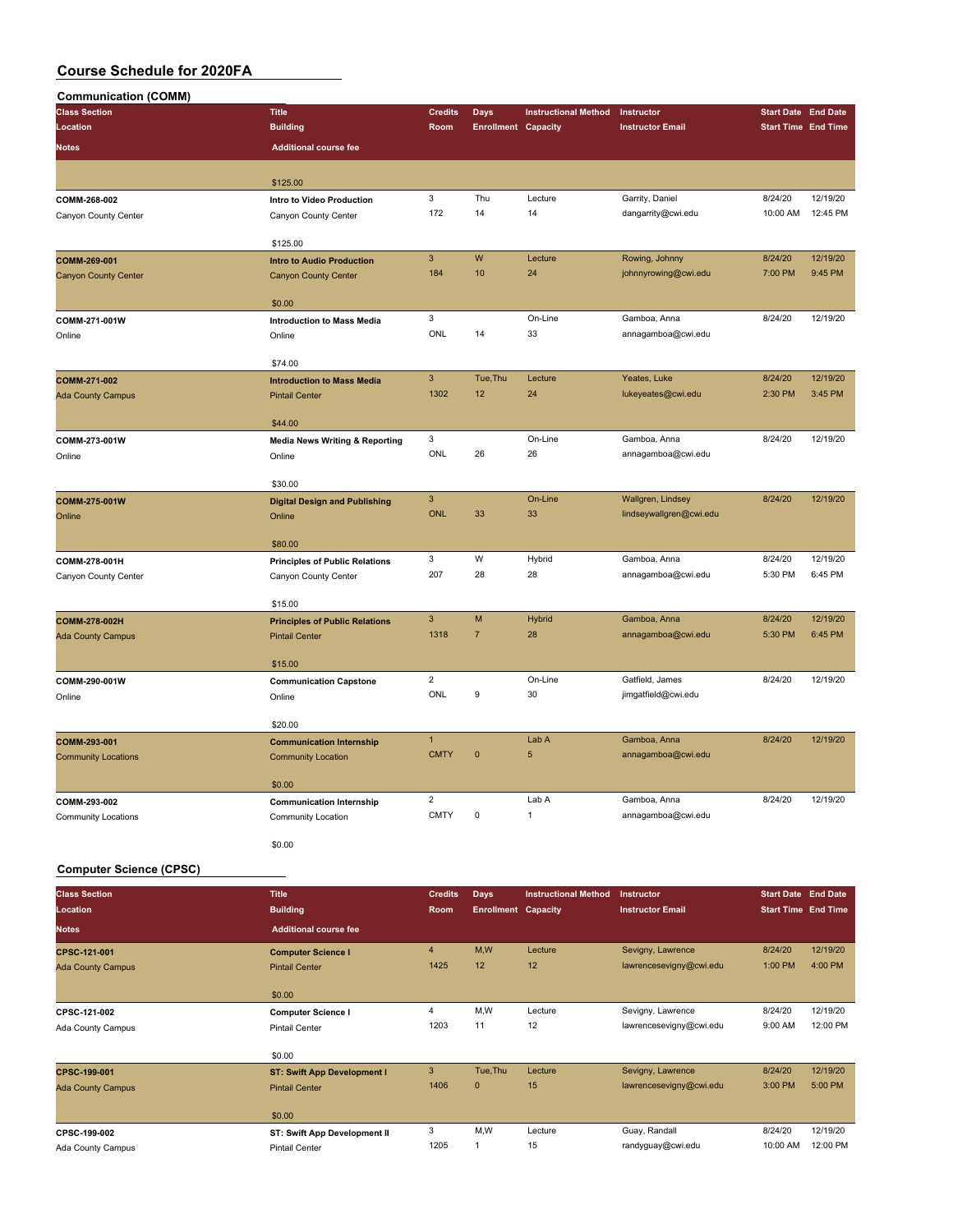| <b>Computer Science (CPSC)</b> |                               |                |                            |                             |                         |                            |          |
|--------------------------------|-------------------------------|----------------|----------------------------|-----------------------------|-------------------------|----------------------------|----------|
| <b>Class Section</b>           | <b>Title</b>                  | <b>Credits</b> | <b>Days</b>                | <b>Instructional Method</b> | <b>Instructor</b>       | <b>Start Date End Date</b> |          |
| Location                       | <b>Building</b>               | Room           | <b>Enrollment Capacity</b> |                             | <b>Instructor Email</b> | <b>Start Time End Time</b> |          |
| <b>Notes</b>                   | <b>Additional course fee</b>  |                |                            |                             |                         |                            |          |
|                                |                               |                |                            |                             |                         |                            |          |
|                                | \$0.00                        |                |                            |                             |                         |                            |          |
| CPSC-199-003                   | <b>St: Python Programming</b> | 3              | Tue, Thu                   | Lecture                     | Wokersien, Virginia     | 8/24/20                    | 12/19/20 |
| <b>Ada County Campus</b>       | <b>Pintail Center</b>         | 1207           | $\mathbf{1}$               | 15                          | jennywokersien@cwi.edu  | 1:30 PM                    | 3:30 PM  |
|                                | \$0.00                        |                |                            |                             |                         |                            |          |
| CPSC-221-001                   | <b>Computer Science II</b>    | 3              | Tue, Thu                   | Lecture                     | Sevigny, Lawrence       | 8/24/20                    | 12/19/20 |
| Ada County Campus              | <b>Pintail Center</b>         | 1332           | 17                         | 18                          | lawrencesevigny@cwi.edu | 1:00 PM                    | 3:00 PM  |
|                                | \$0.00                        |                |                            |                             |                         |                            |          |

### **Computer Support Spec (CSSP)**

| <b>Class Section</b>                                                                    | <b>Title</b>                          | <b>Credits</b> | <b>Days</b>                | <b>Instructional Method</b> | Instructor              | <b>Start Date End Date</b> |          |
|-----------------------------------------------------------------------------------------|---------------------------------------|----------------|----------------------------|-----------------------------|-------------------------|----------------------------|----------|
| Location                                                                                | <b>Building</b>                       | Room           | <b>Enrollment Capacity</b> |                             | <b>Instructor Email</b> | <b>Start Time End Time</b> |          |
| Notes                                                                                   | <b>Additional course fee</b>          |                |                            |                             |                         |                            |          |
| CSSP-103-001                                                                            | <b>Customer Service for Help Desk</b> | $\overline{2}$ | F                          | Lecture                     | Noyes, Jeremy           | 8/24/20                    | 12/19/20 |
| <b>Ada County Campus</b>                                                                | <b>Pintail Center</b>                 | 1425           | 12                         | 12                          | jeremynoyes@cwi.edu     | 10:00 AM                   | 12:00 PM |
| For Computer Support Specialist Majors only.<br>COREQUISITE: CSSP 104, 106, 108         | \$0.00                                |                |                            |                             |                         |                            |          |
| CSSP-104-001                                                                            | <b>Technical Fundamentals</b>         | $\overline{4}$ | F                          | Lecture                     | Noyes, Jeremy           | 8/24/20                    | 9/26/20  |
| Ada County Campus                                                                       | <b>Pintail Center</b>                 | 1425           | 12                         | 12                          | jeremynoyes@cwi.edu     | 8:00 AM                    | 9:50 AM  |
| For Computer Support Specialist Majors only.<br>COREQUISITE: CSSP 103, 106, 108         | \$298.00                              |                |                            |                             |                         |                            |          |
| CSSP-104-001                                                                            | <b>Technical Fundamentals</b>         | $\overline{4}$ | M, Tue, W, Thu Lecture     |                             | Noyes, Jeremy           | 8/24/20                    | 9/26/20  |
| <b>Ada County Campus</b>                                                                | <b>Pintail Center</b>                 | 1425           | 12                         | 12                          | jeremynoyes@cwi.edu     | 8:00 AM                    | 12:00 PM |
| For Computer Support Specialist Majors only.<br><u> COREQUISITE: CSSP 103, 106, 108</u> | \$298.00                              |                |                            |                             |                         |                            |          |
| CSSP-106-001                                                                            | <b>Surv Peripheral Technologies</b>   | 4              | $\mathsf F$                | Lecture                     | Noyes, Jeremy           | 9/28/20                    | 10/31/20 |
| Ada County Campus                                                                       | <b>Pintail Center</b>                 | 1425           | 12                         | 12                          | jeremynoyes@cwi.edu     | 8:00 AM                    | 9:50 AM  |
| For Computer Support Specialist Majors only.<br>COREQUISITE: CNST 103, 104, 108         | \$15.00                               |                |                            |                             |                         |                            |          |
| CSSP-106-001                                                                            | <b>Surv Peripheral Technologies</b>   | $\overline{4}$ | M, Tue, W, Thu Lecture     |                             | Noyes, Jeremy           | 9/28/20                    | 10/31/20 |
| Ada County Campus                                                                       | <b>Pintail Center</b>                 | 1425           | 12                         | 12                          | jeremynoyes@cwi.edu     | 8:00 AM                    | 12:00 PM |
| For Computer Support Specialist Majors only.<br>COREQUISITE: CNST 103, 104, 108         | \$15.00                               |                |                            |                             |                         |                            |          |
| CSSP-108-001                                                                            | <b>Adv Peripheral Technologies</b>    | $\sqrt{4}$     | F                          | Lecture                     | Noyes, Jeremy           | 11/2/20                    | 12/12/20 |
| Ada County Campus                                                                       | <b>Pintail Center</b>                 | 1425           | 12                         | 12                          | jeremynoyes@cwi.edu     | 8:00 AM                    | 9:50 AM  |
| For Computer Support Specialist Majors only.<br>COREQUISITE: CNST 103, 104, 106         | \$0.00                                |                |                            |                             |                         |                            |          |
| CSSP-108-001                                                                            | <b>Adv Peripheral Technologies</b>    | $\overline{4}$ | M, Tue, W, Thu Lecture     |                             | Noyes, Jeremy           | 11/2/20                    | 12/12/20 |
| <b>Ada County Campus</b>                                                                | <b>Pintail Center</b>                 | 1425           | 12                         | 12                          | jeremynoyes@cwi.edu     | 8:00 AM                    | 12:00 PM |
| For Computer Support Specialist Majors only.<br>COREQUISITE: CNST 103, 104, 106         | \$0.00                                |                |                            |                             |                         |                            |          |
| CSSP-210-001                                                                            | <b>Principles of Networking</b>       | 4              | F                          | Lecture                     | Anderson, Bartt         | 8/24/20                    | 9/26/20  |
| Ada County Campus                                                                       | <b>Pintail Center</b>                 | 1406           | 15                         | 12                          | barttanderson@cwi.edu   | 8:00 AM                    | 10:00 AM |
|                                                                                         | \$129.00                              |                |                            |                             |                         |                            |          |
| CSSP-210-001                                                                            | <b>Principles of Networking</b>       | $\overline{4}$ | M, Tue, W, Thu Lecture     |                             | Anderson, Bartt         | 8/24/20                    | 9/26/20  |
| <b>Ada County Campus</b>                                                                | <b>Pintail Center</b>                 | 1406           | 15                         | 12                          | barttanderson@cwi.edu   | 8:00 AM                    | 12:00 PM |
|                                                                                         | \$129.00                              |                |                            |                             |                         |                            |          |
| CSSP-212-001                                                                            | <b>Advanced Networking</b>            | $\overline{4}$ | F                          | Lecture                     | Anderson, Bartt         | 9/28/20                    | 10/31/20 |
| Ada County Campus                                                                       | <b>Pintail Center</b>                 | 1406           | 15                         | 12                          | barttanderson@cwi.edu   | 8:00 AM                    | 10:00 AM |
|                                                                                         | \$0.00                                |                |                            |                             |                         |                            |          |
| <b>CSSP-212-001</b>                                                                     | <b>Advanced Networking</b>            | $\overline{4}$ | M, Tue, W, Thu Lecture     |                             | Anderson, Bartt         | 9/28/20                    | 10/31/20 |
| <b>Ada County Campus</b>                                                                | <b>Pintail Center</b>                 | 1406           | 15                         | 12                          | barttanderson@cwi.edu   | 8:00 AM                    | 12:00 PM |
|                                                                                         | \$0.00                                |                |                            |                             |                         |                            |          |
| CSSP-214-001                                                                            | <b>Network Troubleshooting</b>        | 4              | E                          | Lecture                     | Anderson, Bartt         | 11/2/20                    | 12/12/20 |
| Ada County Campus                                                                       | <b>Pintail Center</b>                 | 1406           | 15                         | 12                          | barttanderson@cwi.edu   | 8:00 AM                    | 10:00 AM |
|                                                                                         | \$174.00                              |                |                            |                             |                         |                            |          |
| CSSP-214-001                                                                            | <b>Network Troubleshooting</b>        | $\overline{4}$ | M, Tue, W, Thu Lecture     |                             | Anderson, Bartt         | 11/2/20                    | 12/12/20 |
| <b>Ada County Campus</b>                                                                | <b>Pintail Center</b>                 | 1406           | 15                         | 12                          | barttanderson@cwi.edu   | 8:00 AM                    | 12:00 PM |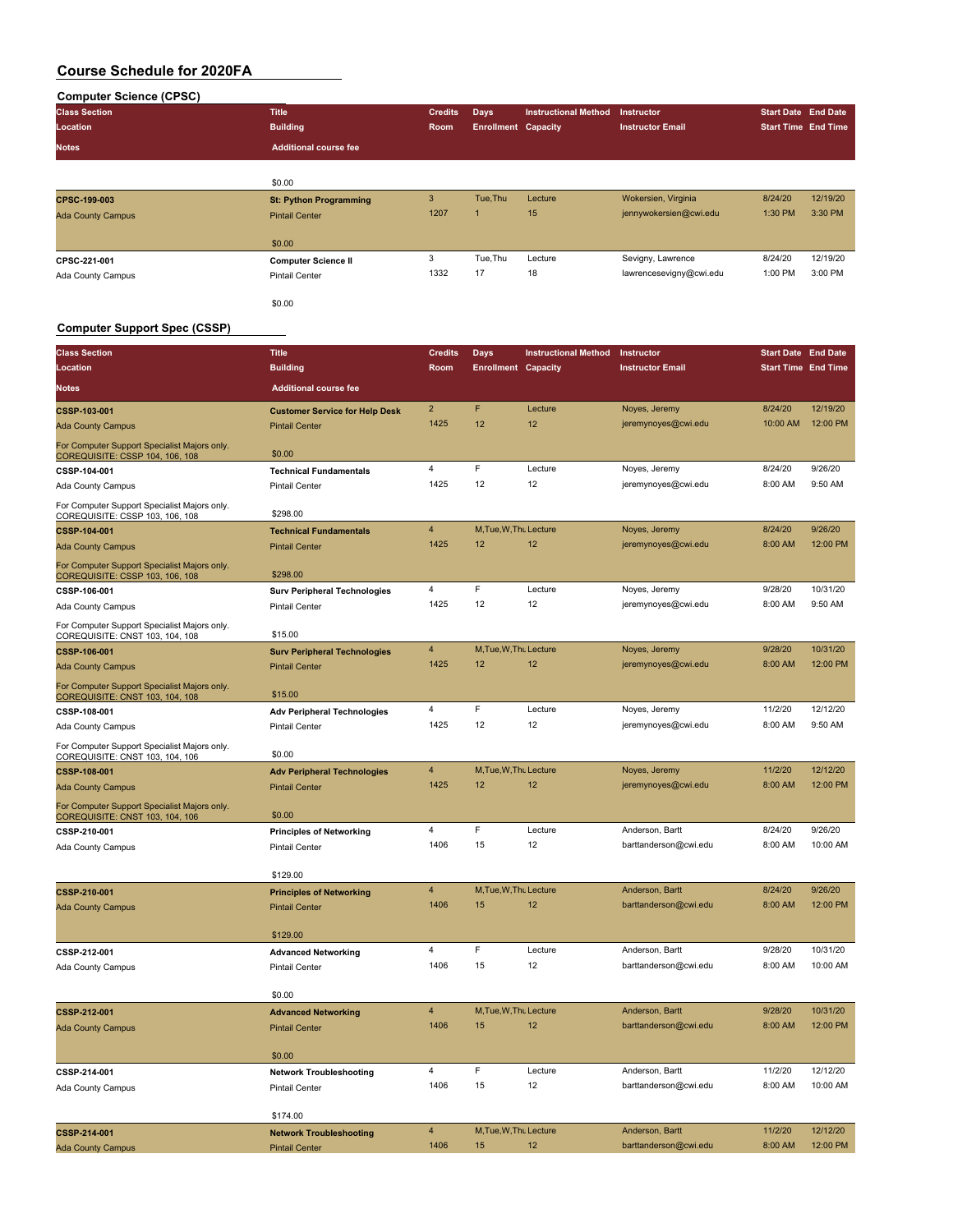#### **Computer Support Spec (CSSP)**

| sompater support opee (ssor ) |                              |                |                            |                                 |                         |                            |                            |
|-------------------------------|------------------------------|----------------|----------------------------|---------------------------------|-------------------------|----------------------------|----------------------------|
| <b>Class Section</b>          | <b>Title</b>                 | <b>Credits</b> | <b>Days</b>                | Instructional Method Instructor |                         | <b>Start Date End Date</b> |                            |
| Location                      | <b>Building</b>              | Room           | <b>Enrollment Capacity</b> |                                 | <b>Instructor Email</b> |                            | <b>Start Time End Time</b> |
| <b>Notes</b>                  | <b>Additional course fee</b> |                |                            |                                 |                         |                            |                            |
|                               |                              |                |                            |                                 |                         |                            |                            |
|                               | \$174.00                     |                |                            |                                 |                         |                            |                            |
|                               |                              |                |                            |                                 |                         |                            |                            |

### **Connecting With Ideas (CWI)**

| <b>Class Section</b>                                                                                                                                                                                                                                                                                                                                                                                                                                                                                                                                                                                                                                                                                                                                                                                                                                                                                                                                                                                                                           | <b>Title</b>                                                | <b>Credits</b> | <b>Days</b>                | <b>Instructional Method</b> | Instructor                             | <b>Start Date End Date</b> |                      |
|------------------------------------------------------------------------------------------------------------------------------------------------------------------------------------------------------------------------------------------------------------------------------------------------------------------------------------------------------------------------------------------------------------------------------------------------------------------------------------------------------------------------------------------------------------------------------------------------------------------------------------------------------------------------------------------------------------------------------------------------------------------------------------------------------------------------------------------------------------------------------------------------------------------------------------------------------------------------------------------------------------------------------------------------|-------------------------------------------------------------|----------------|----------------------------|-----------------------------|----------------------------------------|----------------------------|----------------------|
| Location                                                                                                                                                                                                                                                                                                                                                                                                                                                                                                                                                                                                                                                                                                                                                                                                                                                                                                                                                                                                                                       | <b>Building</b>                                             | Room           | <b>Enrollment Capacity</b> |                             | <b>Instructor Email</b>                | <b>Start Time End Time</b> |                      |
| Notes                                                                                                                                                                                                                                                                                                                                                                                                                                                                                                                                                                                                                                                                                                                                                                                                                                                                                                                                                                                                                                          | <b>Additional course fee</b>                                |                |                            |                             |                                        |                            |                      |
| CWI-101-002H<br>Nampa Campus<br>Using Design Thinking to Build a Life You Love<br>Many of us want to be creative and often work to<br>find creative outlets, but most people have yet to<br>examine how to use the creative process<br>purposefully. This course will focus on applying<br>design thinking to harness our creativity and make<br>it part of a process we can use to achieve<br>important things and tackle challenges. Design<br>thinking is-as discussed in the book Designing<br>Your Life: How to Live a Well-Lived, Joyful Life-a<br>method of solving difficult and complex problems<br>through thinking creatively and testing ideas. We<br>will focus on how to use design thinking to build<br>possibilities for your future education, career, and                                                                                                                                                                                                                                                                    | <b>Build a Life You Love</b><br><b>Academic Building</b>    | 3<br>309       | Thu<br>25                  | Hybrid<br>25                | Fisher, Brenda<br>brendafisher@cwi.edu | 8/24/20<br>11:30 AM        | 12/19/20<br>12:45 PM |
| life. Hybrid course: has an online component                                                                                                                                                                                                                                                                                                                                                                                                                                                                                                                                                                                                                                                                                                                                                                                                                                                                                                                                                                                                   | \$15.00                                                     | 3              | W                          | Hybrid                      | Long, Elizabeth                        | 8/24/20                    | 12/19/20             |
| CWI-101-003H<br>Nampa Campus<br>You Are What You Eat: Exploring Our<br>Relationships with Food This course explores the<br>complicated relationship between humans and<br>their diet, using Michael Pollan's The Omnivore's<br>Dilemma as a guide. In 21st century America, we<br>have nearly limitless choices about what to eat. But<br>those choices come with hidden costs. What we<br>choose to eat affects everything from our personal<br>physical and mental health to our communities to<br>the global environment. Our diet may reflect deeply<br>held ethical or religious beliefs. It may indicate our<br>economic status or our cultural background. Or it<br>may represent a mindful choice designed to fuel a<br>healthy lifestyle. In this course, we will learn where<br>our food comes from, how diet impacts our health,<br>and what our individual diet choices mean within a<br>global context. We will also learn practical tools<br>and strategies to promote success in college and in                                 | You Are What You Eat<br>Aspen Classroom Building            | 101            | 25                         | 25                          | lizalong@cwi.edu                       | 10:00 AM                   | 11:15 AM             |
| life. Hybrid course - has an online component<br>CWI-101-004H                                                                                                                                                                                                                                                                                                                                                                                                                                                                                                                                                                                                                                                                                                                                                                                                                                                                                                                                                                                  | \$15.00                                                     | $\mathbf{3}$   | Tue                        | Hybrid                      | Schumaker, Andrea                      | 8/24/20                    | 12/19/20             |
| Nampa Campus<br>You Are What You Eat: Exploring Our<br>Relationships with Food This course explores the<br>complicated relationship between humans and<br>their diet, using Michael Pollan's The Omnivore's<br>Dilemma as a guide. In 21st century America, we<br>have nearly limitless choices about what to eat. But<br>those choices come with hidden costs. What we<br>choose to eat affects everything from our personal<br>physical and mental health to our communities to<br>the global environment. Our diet may reflect deeply<br>held ethical or religious beliefs. It may indicate our<br>economic status or our cultural background. Or it<br>may represent a mindful choice designed to fuel a<br>healthy lifestyle. In this course, we will learn where<br>our food comes from, how diet impacts our health,<br>and what our individual diet choices mean within a<br>global context. We will also learn practical tools<br>and strategies to promote success in college and in<br>life. Hybrid course: has an online component | You Are What You Eat<br><b>Academic Building</b><br>\$15.00 | 105<br>3       | 26<br>Tue                  | 25<br>Hybrid                | andreaschumaker@cwi.edu<br>Hart, Brent | 11:30 AM<br>8/24/20        | 12:45 PM<br>12/19/20 |
| CWI-101-005H                                                                                                                                                                                                                                                                                                                                                                                                                                                                                                                                                                                                                                                                                                                                                                                                                                                                                                                                                                                                                                   | Myths/Legends Spanish World                                 | 309            | 25                         | 25                          | brenthart@cwi.edu                      | 2:30 PM                    | 3:45 PM              |
| Nampa Campus<br>Myths and Legends of the Spanish World In this<br>class we will discuss a variety of Spanish Myths<br>and Legends. Does La Llorona live in the water<br>ready to gobble up unsuspecting children? Will the<br>Chupacabra ever be caught? What are the origins<br>of these and other legends and what can we learn<br>about the cultural/historical context in which they<br>originated? How do they compare with other<br>legends we are familiar with? In this course we will<br>investigate legends and the countries where they<br>first appeared, and develop a variety of academic<br>skills to allow us to think critically about the<br>connection between history, culture, and literature.<br>Format will include reading, writing, discussion,<br>and presentations. Hybrid course: has an online                                                                                                                                                                                                                    | Academic Building                                           |                |                            |                             |                                        |                            |                      |
| component<br>CWI-101-006H                                                                                                                                                                                                                                                                                                                                                                                                                                                                                                                                                                                                                                                                                                                                                                                                                                                                                                                                                                                                                      | \$15.00                                                     | $\mathbf{3}$   | M                          | <b>Hybrid</b>               | Daugharthy, Marianne                   | 8/24/20                    | 12/19/20             |
| Nampa Campus                                                                                                                                                                                                                                                                                                                                                                                                                                                                                                                                                                                                                                                                                                                                                                                                                                                                                                                                                                                                                                   | <b>Media/Art of Lying</b><br><b>Academic Building</b>       | 309            | 22                         | 25                          | mariannedaugharthy@cwi.edu             | 7:00 PM                    | 8:15 PM              |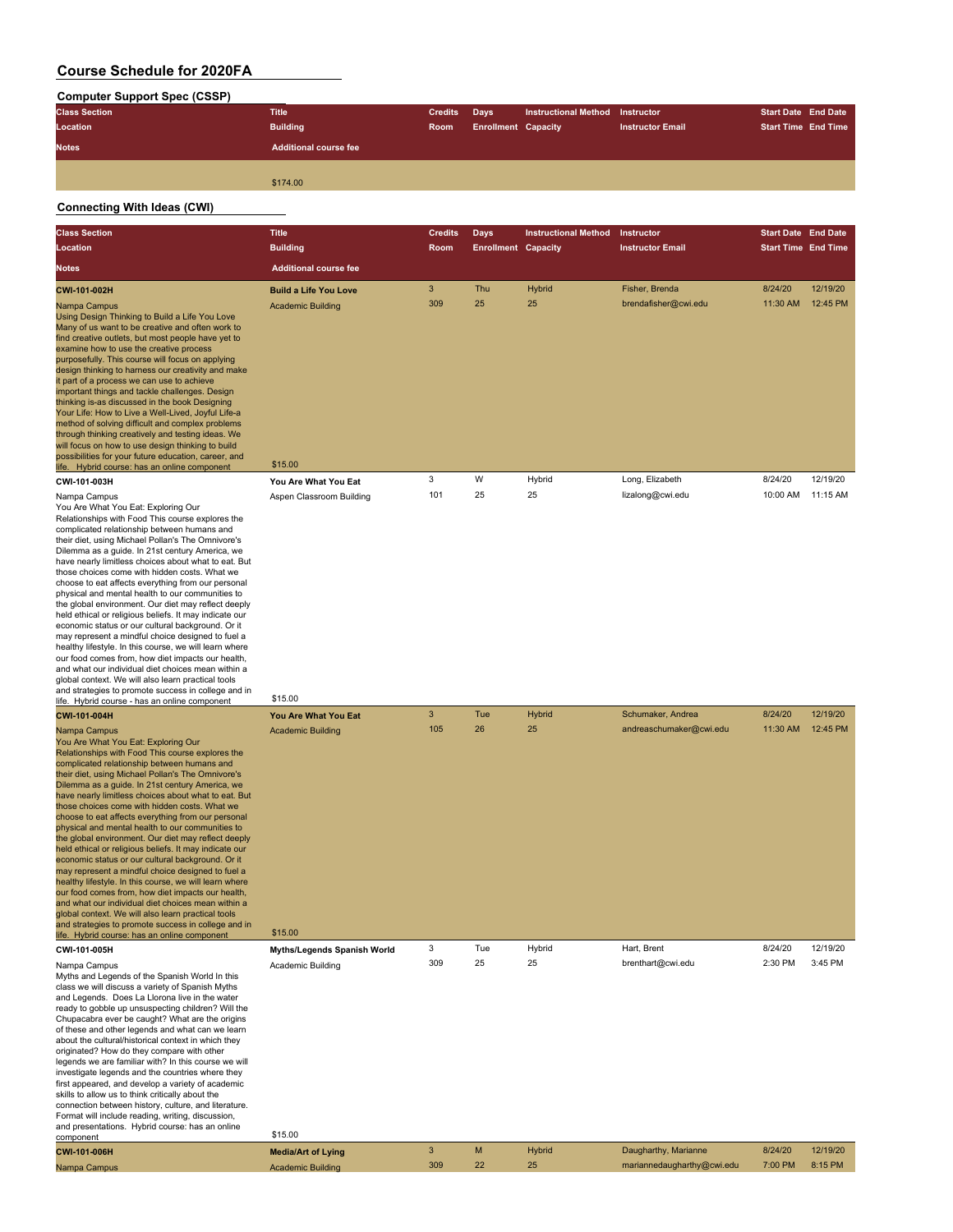| <b>Connecting With Ideas (CWI)</b>                                                                                                                                                                                                                                                                                                                                                                                                                                                                                                                                                                                                                                                                                                                                                                                                                                                                                                                                                                                                                                                               |                                       |                            |                            |                             |                                           |                            |          |
|--------------------------------------------------------------------------------------------------------------------------------------------------------------------------------------------------------------------------------------------------------------------------------------------------------------------------------------------------------------------------------------------------------------------------------------------------------------------------------------------------------------------------------------------------------------------------------------------------------------------------------------------------------------------------------------------------------------------------------------------------------------------------------------------------------------------------------------------------------------------------------------------------------------------------------------------------------------------------------------------------------------------------------------------------------------------------------------------------|---------------------------------------|----------------------------|----------------------------|-----------------------------|-------------------------------------------|----------------------------|----------|
| <b>Class Section</b>                                                                                                                                                                                                                                                                                                                                                                                                                                                                                                                                                                                                                                                                                                                                                                                                                                                                                                                                                                                                                                                                             | <b>Title</b>                          | <b>Credits</b>             | <b>Days</b>                | <b>Instructional Method</b> | Instructor                                | <b>Start Date End Date</b> |          |
| Location                                                                                                                                                                                                                                                                                                                                                                                                                                                                                                                                                                                                                                                                                                                                                                                                                                                                                                                                                                                                                                                                                         | <b>Building</b>                       | Room                       | <b>Enrollment Capacity</b> |                             | <b>Instructor Email</b>                   | <b>Start Time End Time</b> |          |
| <b>Notes</b>                                                                                                                                                                                                                                                                                                                                                                                                                                                                                                                                                                                                                                                                                                                                                                                                                                                                                                                                                                                                                                                                                     | <b>Additional course fee</b>          |                            |                            |                             |                                           |                            |          |
| Media and the Art of Lying Media and advertising<br>companies pour millions of dollars into video<br>content designed to engage and entice viewers.<br>Are the designers' tactics sincere and honest? Or<br>is there another side to this explosion of video<br>content? What is the real effect of media on our<br>thoughts and decisions? This course will take a<br>look at the methods used to sell the individual and<br>society products and ideas. Students will learn to<br>analyze and evaluate various types of media and<br>become more conscious viewers. Ultimately<br>participants will learn how to make educated<br>decisions and to use those same analytical skills to<br>be more successful in college. Hybrid course: has<br>an online component                                                                                                                                                                                                                                                                                                                             | \$15.00                               |                            |                            |                             |                                           |                            |          |
| CWI-101-007H                                                                                                                                                                                                                                                                                                                                                                                                                                                                                                                                                                                                                                                                                                                                                                                                                                                                                                                                                                                                                                                                                     | <b>History of Animation</b>           | 3                          | W                          | Hybrid                      | Fazil, Goran                              | 8/24/20                    | 12/19/20 |
| Nampa Campus<br>History of Animation Animation is a popular<br>medium in our contemporary world and it has been<br>for hundreds of years. During this time animated<br>movies have made a huge impact on our popular<br>culture. This course will explore the origins of<br>animation and its history. We will look into various<br>different genres, styles, media, and techniques in<br>regards to animated movies and their evolution<br>over time. Animation is an international global<br>medium, and therefore in this class we will<br>examine various different leading practitioners from<br>all over the world. Through the examination of<br>animated movies we will gain an insight into<br>various social and cultural contexts in which these<br>movies were created. Hybrid course: has an                                                                                                                                                                                                                                                                                        | Academic Building                     | 218                        | 15                         | 25                          | goranfazil@cwi.edu                        | 2:30 PM                    | 3:45 PM  |
| online component                                                                                                                                                                                                                                                                                                                                                                                                                                                                                                                                                                                                                                                                                                                                                                                                                                                                                                                                                                                                                                                                                 | \$15.00                               |                            |                            |                             |                                           |                            |          |
| CWI-101-008W<br>Online<br>TED-CWI: Lessons Worth Learning TED, which<br>stands for Technology, Entertainment, and Design,<br>is an organization famous for its "ideas worth<br>sharing" in the form of 20-minute video<br>presentations. Many are familiar with TED Talks<br>and have probably watched a few, such as (insert<br>example of popular talk?). TED uses ideas to<br>inspire change in attitudes, lives, and ultimately,<br>the world. Using Ted Talks and Ted-Ed(ucation) as<br>our platform, this course will provide strategies to<br>be successful in college while simultaneously<br>sparking and celebrating your own ideas about<br>learning and how to apply those ideas to your<br>education. The final project of this course will allow<br>you to showcase your innovation and skills through<br>the creation of your own TED-Ed Lesson on<br>student success skills. NOTE: Online sections of<br>CWI are designed for students in fully online<br>degrees. Students who are taking any face-to-face<br>classes should select a face-to-face or hybrid<br>section of CWI. | <b>Ted Talks</b><br>Online<br>\$30.00 | $\mathbf{3}$<br><b>ONL</b> | 27                         | On-Line<br>27               | Scheffer, Kimberly<br>kimscheffer@cwi.edu | 8/24/20                    | 12/19/20 |
| <b>CWI-101-009</b>                                                                                                                                                                                                                                                                                                                                                                                                                                                                                                                                                                                                                                                                                                                                                                                                                                                                                                                                                                                                                                                                               | <b>Fantastical Futures</b>            | 3                          | Tue, Thu                   | Lecture                     | Della Badia, Carl                         | 8/24/20                    | 12/19/20 |
| Ada County Campus<br>Fantastical Futures and What They Teach Us<br>Science fiction is a genre that explores not only a                                                                                                                                                                                                                                                                                                                                                                                                                                                                                                                                                                                                                                                                                                                                                                                                                                                                                                                                                                           | <b>Pintail Center</b>                 | 1204                       | 13                         | 24                          | carldellabadia@cwi.edu                    | 8:30 AM                    | 9:45 AM  |
| fantastical future or alternative present, but it also<br>plays a pivotal role in critically examining our<br>current societies. Through literature and film, we<br>will investigate the larger questions of what it<br>means to exist on earth today. How are science<br>and technology shaping our societies? What are<br>humanity's greatest challenges? What role can<br>science fiction play in helping us understand our                                                                                                                                                                                                                                                                                                                                                                                                                                                                                                                                                                                                                                                                   |                                       |                            |                            |                             |                                           |                            |          |
| own communities and ourselves, and ultimately,<br>what it means to be human?<br>CWI-101-010W                                                                                                                                                                                                                                                                                                                                                                                                                                                                                                                                                                                                                                                                                                                                                                                                                                                                                                                                                                                                     | \$0.00<br><b>Heroes and Villains</b>  | $\ensuremath{\mathsf{3}}$  |                            | On-Line                     | Bennett, Michelle                         | 8/24/20                    | 12/19/20 |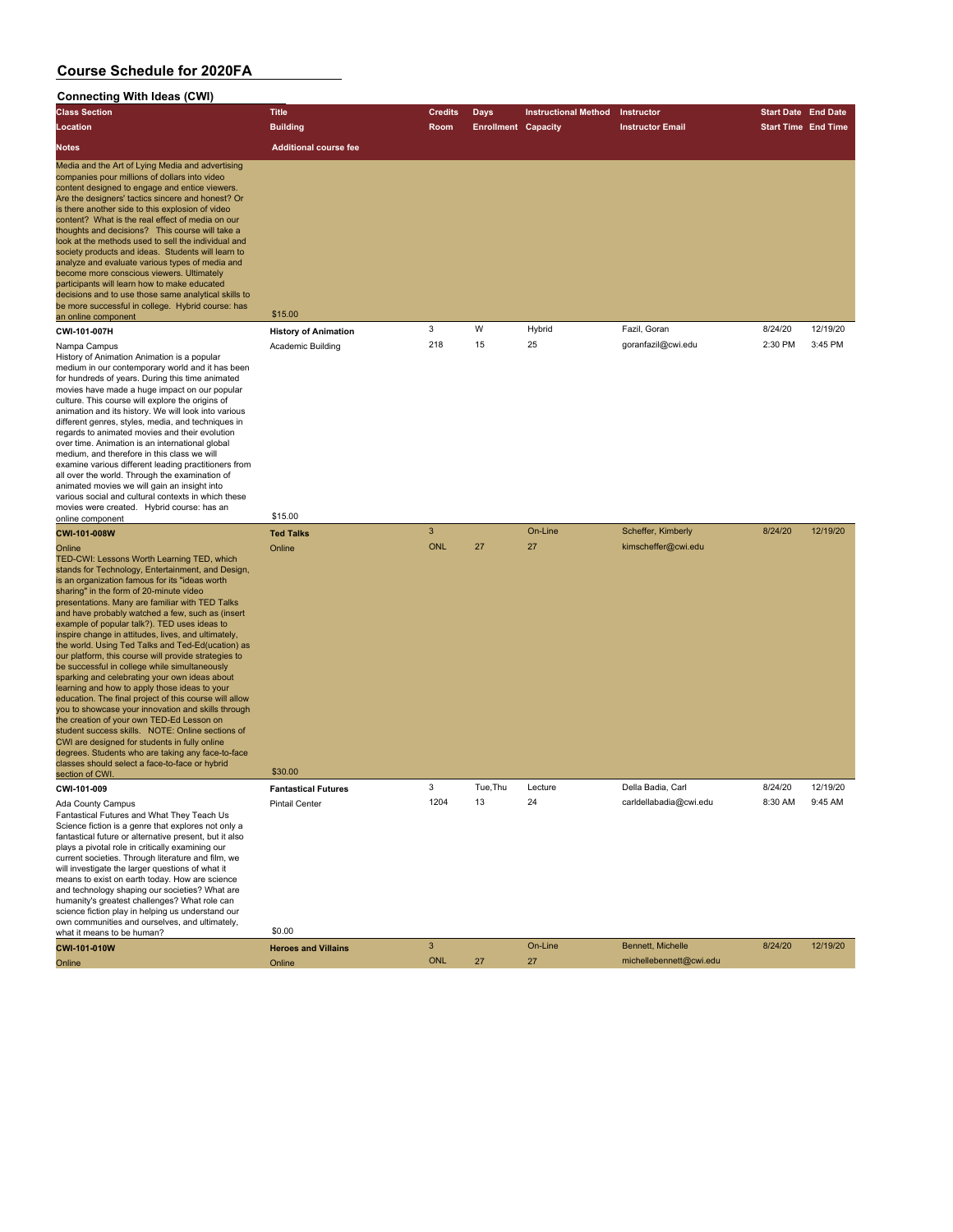| <b>Connecting With Ideas (CWI)</b>                                                                                                                                                                                                                                                                                                                                                                                                                                                                                                                                                                                                                                                                                                                                                                                                                                                                                                                                                                                                                            |                                            |                            |                            |                             |                                    |                            |                     |
|---------------------------------------------------------------------------------------------------------------------------------------------------------------------------------------------------------------------------------------------------------------------------------------------------------------------------------------------------------------------------------------------------------------------------------------------------------------------------------------------------------------------------------------------------------------------------------------------------------------------------------------------------------------------------------------------------------------------------------------------------------------------------------------------------------------------------------------------------------------------------------------------------------------------------------------------------------------------------------------------------------------------------------------------------------------|--------------------------------------------|----------------------------|----------------------------|-----------------------------|------------------------------------|----------------------------|---------------------|
| <b>Class Section</b>                                                                                                                                                                                                                                                                                                                                                                                                                                                                                                                                                                                                                                                                                                                                                                                                                                                                                                                                                                                                                                          | <b>Title</b>                               | <b>Credits</b>             | Days                       | <b>Instructional Method</b> | Instructor                         | <b>Start Date End Date</b> |                     |
| Location                                                                                                                                                                                                                                                                                                                                                                                                                                                                                                                                                                                                                                                                                                                                                                                                                                                                                                                                                                                                                                                      | <b>Building</b>                            | Room                       | <b>Enrollment Capacity</b> |                             | <b>Instructor Email</b>            | <b>Start Time End Time</b> |                     |
| <b>Notes</b>                                                                                                                                                                                                                                                                                                                                                                                                                                                                                                                                                                                                                                                                                                                                                                                                                                                                                                                                                                                                                                                  | <b>Additional course fee</b>               |                            |                            |                             |                                    |                            |                     |
| Heroes and Villains What does it mean to be a<br>hero or a villain? We will consider both famous<br>and obscure examples of unique individuals and<br>their circumstances. Heroic stories can inspire us<br>to be persistent and resilient in the face of trials,<br>whereas stories of villains can serve as a warning<br>and strengthen our resolve. What factors lead to<br>an individual's success or failure? Various case<br>studies will be examined relating to topics such as<br>culture, opportunity, personality, genius,<br>persistence, and achievement. This is an<br>interdisciplinary course, primarily drawing from<br>sociology, psychology and history. You will be able<br>to develop practical tools to define your own<br>personal and professional goals and determine<br>how you can overcome obstacles to achieve your<br>goals. NOTE: Online sections of CWI are<br>designed for students in fully online degrees.<br>Students who are taking any face-to-face classes<br>should select a face-to-face or hybrid section of<br>CWI. | \$30.00                                    |                            |                            |                             |                                    |                            |                     |
| CWI-101-012H                                                                                                                                                                                                                                                                                                                                                                                                                                                                                                                                                                                                                                                                                                                                                                                                                                                                                                                                                                                                                                                  | Idaho Rivers: Whitewater                   | 3                          | Tue                        | Hybrid                      | Hudson, Megan                      | 8/24/20                    | 12/19/20            |
| Ada County Campus<br>Idaho is considered the "whitewater playground"<br>for river enthusiasts. The state boasts numerous<br>whitewater river trips that are easily accessible for<br>day or multiday trips. River adventures will provide<br>an experience you will never forget. How you<br>remember the trip completely depends on your<br>planning, preparedness and appreciating the force<br>of Mother Nature. Those who take the time to<br>understand, respect and utilize the energy of the<br>river will undoubtedly return time and again to<br>create memories that last a lifetime. This course<br>will compare the enthusiasm of whitewater rafting<br>to the enthusiasm of higher education learning.<br>Both fields require extensive research, planning,<br>goal setting, mentoring, first-hand experience,<br>support and navigation to have a positive,<br>successful experience. Each concept of whitewater<br>rafting preparation will parallel a concept of<br>preparing for and being successful in college.                            | <b>Pintail Center</b>                      | 1320                       | $\overline{7}$             | 24                          | meganhudson@cwi.edu                | 7:00 PM                    | 8:15 PM             |
| Hybrid course: has an online component                                                                                                                                                                                                                                                                                                                                                                                                                                                                                                                                                                                                                                                                                                                                                                                                                                                                                                                                                                                                                        | \$15.00                                    |                            |                            |                             |                                    |                            |                     |
| CWI-101-013W<br>Online<br>Media and Self: Shaping Our Beliefs Media<br>sources are central to culture and contribute daily<br>to our communication, socialization, and core<br>beliefs. The "ubiquitous assimilation" of information<br>characterizes the 21st Century. Our beliefs about<br>gender, race, and the consumption of good from<br>food to clothing to dwellings are influenced by a<br>constant stream of media messages, oftentimes<br>without our conscious awareness. In this course,<br>we will explore these messages and their desired<br>effects and develop ways to discern truth from<br>propaganda, effectively analyze media messages<br>for function, intent and bias, and understand how<br>this information contributes meaning to the lives of<br>individuals and to society as a whole. Hybrid<br>course: has an online component                                                                                                                                                                                                | <b>Media and Self</b><br>Online<br>\$30.00 | $\mathbf{3}$<br><b>ONL</b> | 9                          | On-Line<br>27               | Shue, Aaron<br>maxshue@cwi.edu     | 8/24/20                    | 12/19/20            |
| CWI-101-014W                                                                                                                                                                                                                                                                                                                                                                                                                                                                                                                                                                                                                                                                                                                                                                                                                                                                                                                                                                                                                                                  | YOLO: Exist/Modern World                   | 3                          |                            | On-Line                     | Wilson, Harold                     | 8/24/20                    | 12/19/20            |
| Online<br>YOLO: Existing in the Modern World "You only live<br>once" is a popular tag line of our modern society.<br>While some say it just started with a rap song,<br>Soren Kierkegaard, a dusty old Dane who lived<br>more than 150 years ago, had some ideas that<br>look remarkably like the phrase we use today.<br>Through a study of some of his main themes of<br>philosophy such as "passionate inwardness,"<br>"subjectivity," "the individual," and "the leap of<br>faith," we will go on a cultural treasure hunt to see<br>these very popular themes reflected in the movies,<br>music, and short stories that are all around us. By<br>the time you have finished this course, you will be<br>able to decide for yourself if Kierkegaard was<br>indeed the first one to claim YOLO. NOTE: Online<br>sections of CWI are designed for students in fully<br>online degrees. Students who are taking any face-<br>to-face classes should select a face-to-face or                                                                                 | Online                                     | ONL                        | 1                          | 27                          | gregwilson@cwi.edu                 |                            |                     |
| hybrid section of CWI.                                                                                                                                                                                                                                                                                                                                                                                                                                                                                                                                                                                                                                                                                                                                                                                                                                                                                                                                                                                                                                        | \$30.00                                    |                            |                            |                             |                                    |                            |                     |
| CWI-101-016H                                                                                                                                                                                                                                                                                                                                                                                                                                                                                                                                                                                                                                                                                                                                                                                                                                                                                                                                                                                                                                                  | <b>Harness our Creativity</b>              | $\mathbf{3}$<br>1302       | F<br>13                    | <b>Hybrid</b><br>24         | Mullis, Eric<br>ericmullis@cwi.edu | 8/24/20<br>2:30 PM         | 12/19/20<br>3:45 PM |
| <b>Ada County Campus</b>                                                                                                                                                                                                                                                                                                                                                                                                                                                                                                                                                                                                                                                                                                                                                                                                                                                                                                                                                                                                                                      | <b>Pintail Center</b>                      |                            |                            |                             |                                    |                            |                     |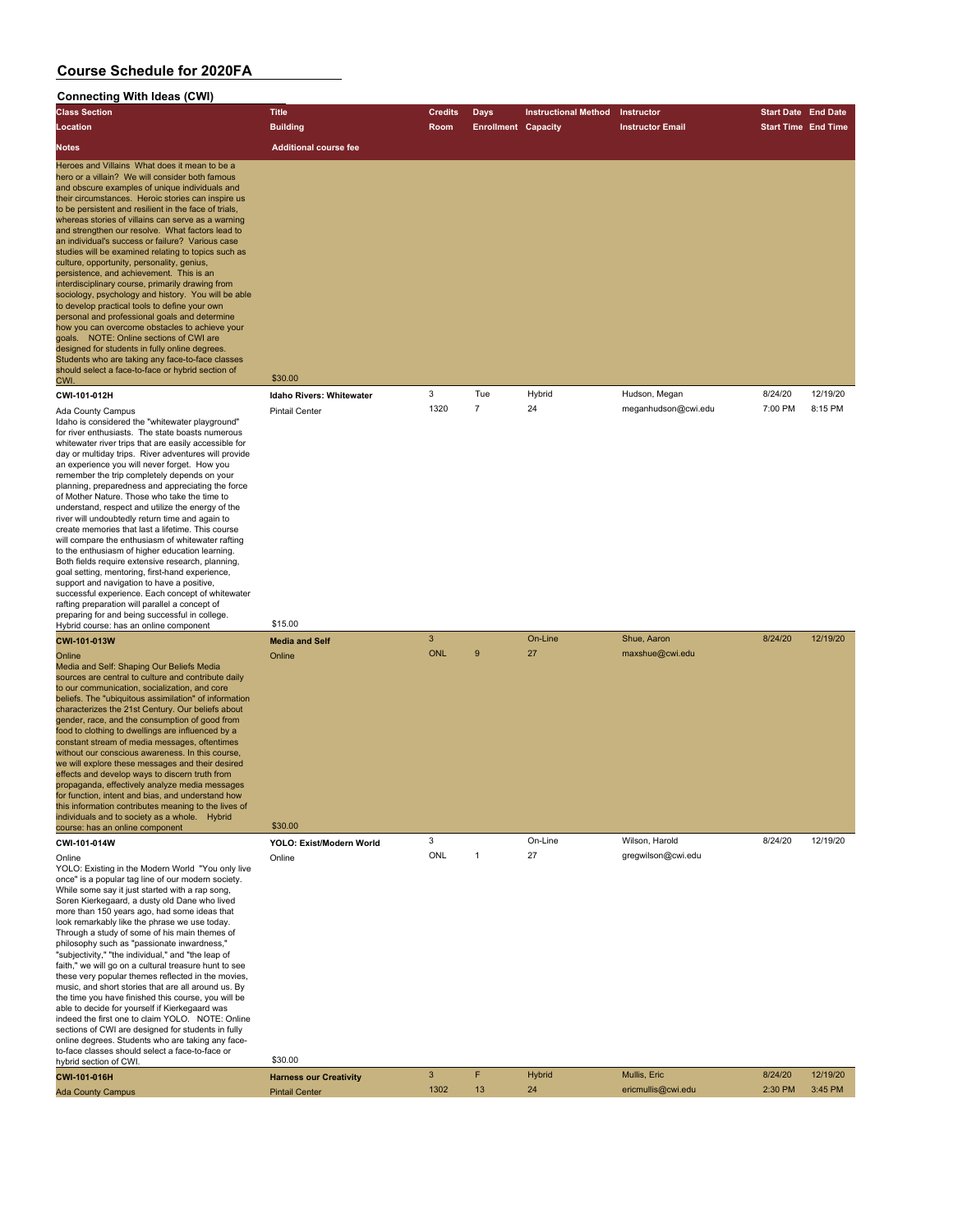#### **Connecting With Ideas (CWI) Class Section Title Credits Days Instructional Method Instructor Start Date End Date Location Building Room Enrollment Capacity Instructor Email Start Time End Time Notes Additional course fee** Harnessing Our Creativity, Designing Our Future Many of us want to be creative and often work to find creative outlets, but most people have yet to examine what creativity really is and how to use it purposefully. This course will focus on design thinking to harness our creativity and make is part of a process we can use to achieve important things. Design thinking is-as discussed in the book Designing Your Life: How to Live a Well-Lived, Joyful Life-a method of solving difficult and complex problems through thinking creatively and testing ideas. We will focus on how to use design thinking to build possibilities for your future education, career, and life. Hybrid course: has an online component \$15.00 **CWI-101-017H Determined Destination** 3 W Hybrid Rensink, Kevin 8/24/20 12/19/20 Nampa Campus Academic Building 218 8 25 kevinrensink@cwi.edu 7:00 PM 8:15 PM Determined Destination This course will provide guidance in career choice and job-searching skills. Students will use career planning tools to find an

answer to the question, "What do I do now?" We will learn to avoid roadblocks on the path to a wellchosen career, increase motivation, and build selfawareness, self-confidence, and patience. We will also discuss how to turn rejections into successes, write resumes and cover letters, and how to plan an education to best match a future career. Students will also learn to navigate Microsoft Office and goal-setting tools. Hybrid course: has an online component \$15.00

Angela Davis said, "You have to act as if it were

begin your college journey, and this class will examine what that transformation can look like.

and thinking critically about the stories we tell

share their voices through oral storytelling and

look like when it's rooted in interdependence,

**CWI-101-018H Transformative Storytelling** 3 Tue Hybrid Collins, Malia 8/24/20 12/19/20 Ada County Campus Pintail Center 1206 11 24 maliacollins@cwi.edu 8:30 AM 9:45 AM Transformative Storytelling: Shift Your World View possible to radically transform the world. And you have to do it all the time." What does it mean to transform the world? It's an idea you'll hear as you We'll start building our classroom community by telling the stories of ourselves and our people; we will connect with each other by listening, reflecting ourselves and the world around us. Students will creative writing, and examine what the world can resilience, and regeneration. Hybrid course: has an online component \$15.00 **CWI-101-019H Modern Romance** 3 W Hybrid Long, Howard 8/24/20 12/19/20 Nampa Campus Academic Building 320 16 25 howielong@cwi.edu 8:30 AM 9:45 AM

Modern Romance Find love and happiness in this class! In our modern world you need to have skills with mobile technology and the internet along with the communication tools to find your true love and win their heart. In this class we will develop the written and verbal communication skills used in romance. In this course, we will learn to learn from current research and your personal experiences to explore how to search for love and keep building true love from your continued learning that will last after the in-love experience has run its course. Moreover, we will learn how to "fight fair" making cultural connections in relationship and how to solve the problem of getting over someone without losing your cool. The college years are when many people meet their significant other. Additionally, there is a necessity in college to make and develop relationships that will use the same type of tools (yet not so intense) as do romantic relationships. With this class you'll better understand all relationships in general and specifically LOVE. You will come away with a game

| game plan for success! Hybrid course: has an |                         |      |     |               |                     |         |          |
|----------------------------------------------|-------------------------|------|-----|---------------|---------------------|---------|----------|
| onlince component                            | \$15.00                 |      |     |               |                     |         |          |
| CWI-101-020H                                 | <b>Idaho Whitewater</b> |      | Thu | <b>Hybrid</b> | Hudson, Megan       | 8/24/20 | 12/19/20 |
| <b>Ada County Campus</b>                     | <b>Pintail Center</b>   | 1230 |     |               | meganhudson@cwi.edu | 7:00 PM | 8:15 PM  |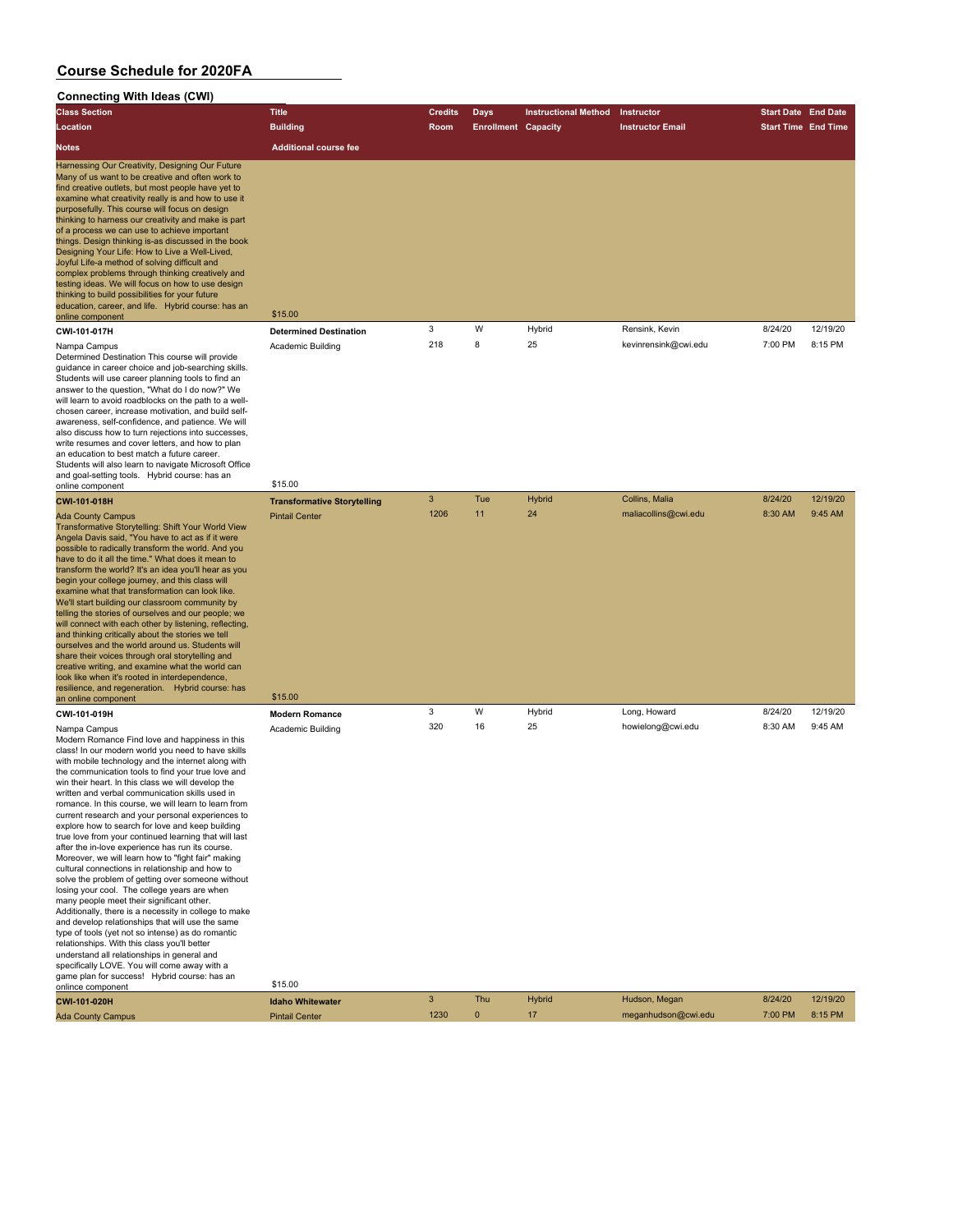#### **Connecting With Ideas (CWI) Class Section Title Credits Days Instructional Method Instructor Start Date End Date Location Building Room Enrollment Capacity Instructor Email Start Time End Time Notes Additional course fee** Reading and Navigating through Idaho Whitewater Idaho is considered the "whitewater playground" for river enthusiasts. The state boasts numerous whitewater river trips that are easily accessible for day or multiday trips. River adventures will provide an experience you will never forget. How you remember the trip completely depends on your planning, preparedness and appreciating the force of Mother Nature. Those who take the time to understand, respect and utilize the energy of the river will undoubtedly return time and again to create memories that last a lifetime. This course will compare the enthusiasm of whitewater rafting to the enthusiasm of higher education learning. Both fields require extensive research, planning, goal setting, mentoring, first-hand experience, support and navigation to have a positive. successful experience. Each concept of whitewater rafting preparation will parallel a concept of preparing for and being successful in college. Hybrid course: has an online component \$15.00 **CWI-101-022W Scary Diseases** 3 On-Line Rich, Teresa 8/24/20 12/19/20 Online Online ONL 27 27 teresarich@cwi.edu Scary Diseases: Understanding Epidemics & New Diseases in Today's Society We are living in extraordinary times during this COVID-19 pandemic. Since March 2020, we have learned the meaning of 'social distancing', masks are in demand, and healthcare workers have become heroes. Up to 19 companies are racing to develop a vaccine. Have you wondered why social distancing became the new normal and why a vaccine will, hopefully, return society to normal? Is this pandemic worse than the Great Influenza of 1917 - 1918 or the Black Death? This CWI course will take a scientific look at historical pandemics and compare them to the current COVID-19 pandemic. We will also discuss attempts, successful and unsuccessful, at controlling disease. Students will learn thinking and learning strategies that will help them to be more confident students as well as to have a better understanding of science behind disease. NOTE: Online sections of CWI are designed for students in fully online degrees. Students who are taking any faceto-face classes should select a face-to-face or hybrid section of CWI. \$30.00 **CWI-101-023W How Not to Die** 3 On-Line Nelson, Marianne 8/24/20 12/19/20 Online Online ONL 27 27 mariannenelson@cwi.edu How Not to Die; Surviving the Extremes Why is it so hard to breathe at the top of Mt. Everest and why can't a scuba diver race to the surface from 90 feet underwater? We will explore those topics as well as the extreme survival conditions in the esert and out at sea. How does the human body adapt physiologically to maintain homeostasis when we are challenged to survive? Similarly, how an you survive and thrive as a college student? Let's explore all the ways to make smart decisions in conditions you will face in and out of a classroom. NOTE: Online sections of CWI are designed for students in fully online degrees. Students who are taking any face-to-face classes should select a face-to-face or hybrid section of CWI. \$30.00 **CWI-101-024H You Are What You Eat** 3 Thu Hybrid Schumaker, Andrea 8/24/20 12/19/20 Nampa Campus **Aspen Classroom Building** 101 13 25 andreaschumaker@cwi.edu 1:00 PM 2:15 PM You Are What You Eat: Exploring Our Relationships with Food This course explores the complicated relationship between humans and their diet, using Michael Pollan's The Omnivore's Dilemma as a guide. In 21st century America, we have nearly limitless choices about what to eat. But those choices come with hidden costs. What we choose to eat affects everything from our personal physical and mental health to our communities to the global environment. Our diet may reflect deeply held ethical or religious beliefs. It may indicate our economic status or our cultural background. Or it may represent a mindful choice designed to fuel a healthy lifestyle. In this course, we will learn where our food comes from, how diet impacts our health and what our individual diet choices mean within a global context. We will also learn practical tools and strategies to promote success in college and in life. Hybrid course: has an online component \$15.00 **CWI-101-025H Backpacker's Guide to Life** 3 SAT Hybrid Pack, Edward 8/24/20 12/19/20

Nampa Campus Academic Building 301 6 24 edpack@cwi.edu 11:30 AM 12:45 PM 12:45 PM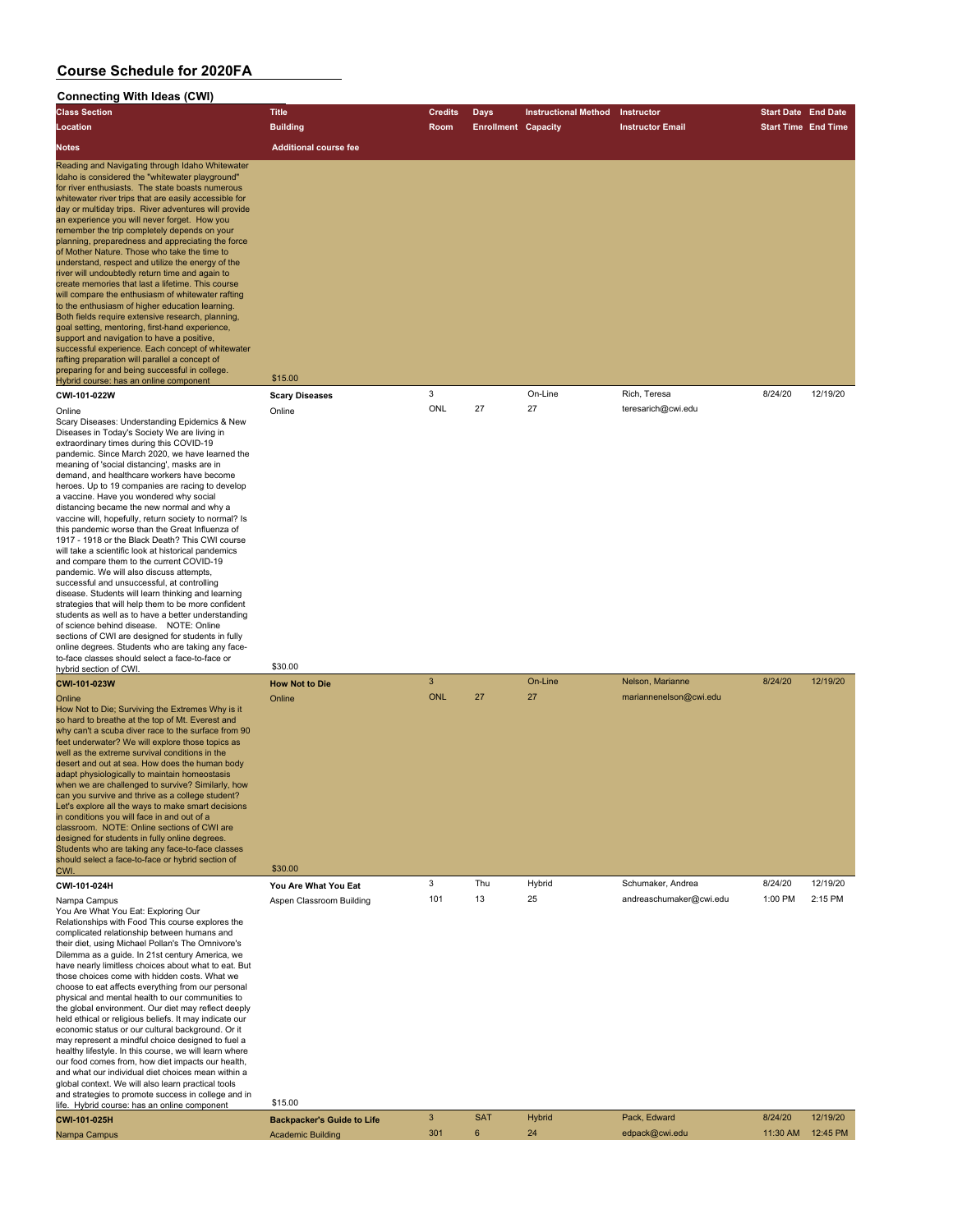#### **Connecting With Ideas (CWI) Class Section Title Credits Days Instructional Method Instructor Start Date End Date Location Building Room Enrollment Capacity Instructor Email Start Time End Time Notes Additional course fee** The Backpacker's Guide to Life: Reaching Your School, Career, and Life Goals With the ultimate backpacking adventure, a climb of Mount Everest as its theme, this course explores the complicated relationship between humans and their interactions with nature and each other. How do setting our goals, sometimes too high (literally and figuratively) help or hinder our work and life relationships. We will research and discuss the dynamics of amwork and working with others, recognizing the strengths and weaknesses of ourselves and those we are with. We will also define and apply critical and creative thinking skills, realizing that is sometimes acceptable to modify goals and actions that can change with our personal situation and life circumstances. Hybrid course - has an online component **CWI-101-026H What are the Chances?** 3 M Hybrid Thomas, Gary 8/24/20 12/19/20<br>
Ada County Campus Pintail Center 1230 12 17 garythomas@cwi.edu 8:30 AM 9:45 AM Ada County Campus Pintail Center 1230 12 17 garythomas@cwi.edu 8:30 AM 9:45 AM What Are the Chances? Newspapers love to splash big headlines about death by shark, but did you realize that you are more likely to be killed by a statistician than by a shark? This topic will take a light-hearted but rigorous approach to probability, giving students the opportunity to exercise some simple mathematical operations while thinking about complex ideas. The theme will be approached from a variety of disciplines, looking not only at the mathematical concepts of probability, but also at its historical and philosophical underpinnings. Don't be afraid to sign up just because your math background is shaky! All calculations will be done with calculators, and nothing is more complex than simple addition, subtraction, multiplication, and division. About twothirds of the material in this course is not covered in any other math course at CWI. Hybrid course has an online component \$15.00 **CWI-101-027W Really Good Bad Guys** 3 On-Line Petersen, Jeffrey 8/24/20 12/19/20<br>Coline Coline Petersen@cwiedu Online Online ONL 8 27 jeffreypetersen@cwi.edu Really Good Bad Guys From the beginning of western theatre, we see characters who think they are doing the right thing, but as an audience we can see their actions as evil or treacherous. In this CWID class students will look at plays and literature showcasing protagonists with fatal, tragic flaws that turn "good guys" into "bad guys." We will be exploring how the ideas of a hero/antihero in theatre and in modern entertainment has shifted and how our own perceptions of what a protagonist should be has changed drastically in the last one hundred years. While learning about how the role and expectations of a hero have changed over time, students will also be learning strategies for being successful learners in college and beyond. NOTE: Online sections of CWI are designed for students in fully online degrees. Students who are taking any face-to-face classes should select a face-to-face or hybrid section of CWI. \$30.00 **CWI-101-028H The Art of Influence** 3 M Hybrid Colby Bond, Courtney 8/24/20 12/19/20 Ada County Campus Pintail Center 1208 5 24 courtneybond@cwi.edu 5:30 PM 6:45 PM<br>The Art of Influence "I haven't the slightest idea how to change people, but still I keep a long list of prospective candidates just in case I should ever figure it out." ? David Sedaris, Naked. This course will assess the elements necessary to create

lasting and meaningful change in yourself and the world around you. We will delve into the topic of what makes change happen and how the world around us is uniquely designed to influence our behaviors. Using this knowledge, you will create unique projects of influence and change intended to make a positive difference in your life. Hybrid course - has an online component \$15.00

**CWI-101-029W Fake News/Real World** 3 On-Line Reed, Kimberly 8/24/20 12/19/20 Online Online ONL 8 27 kimreed@cwi.edu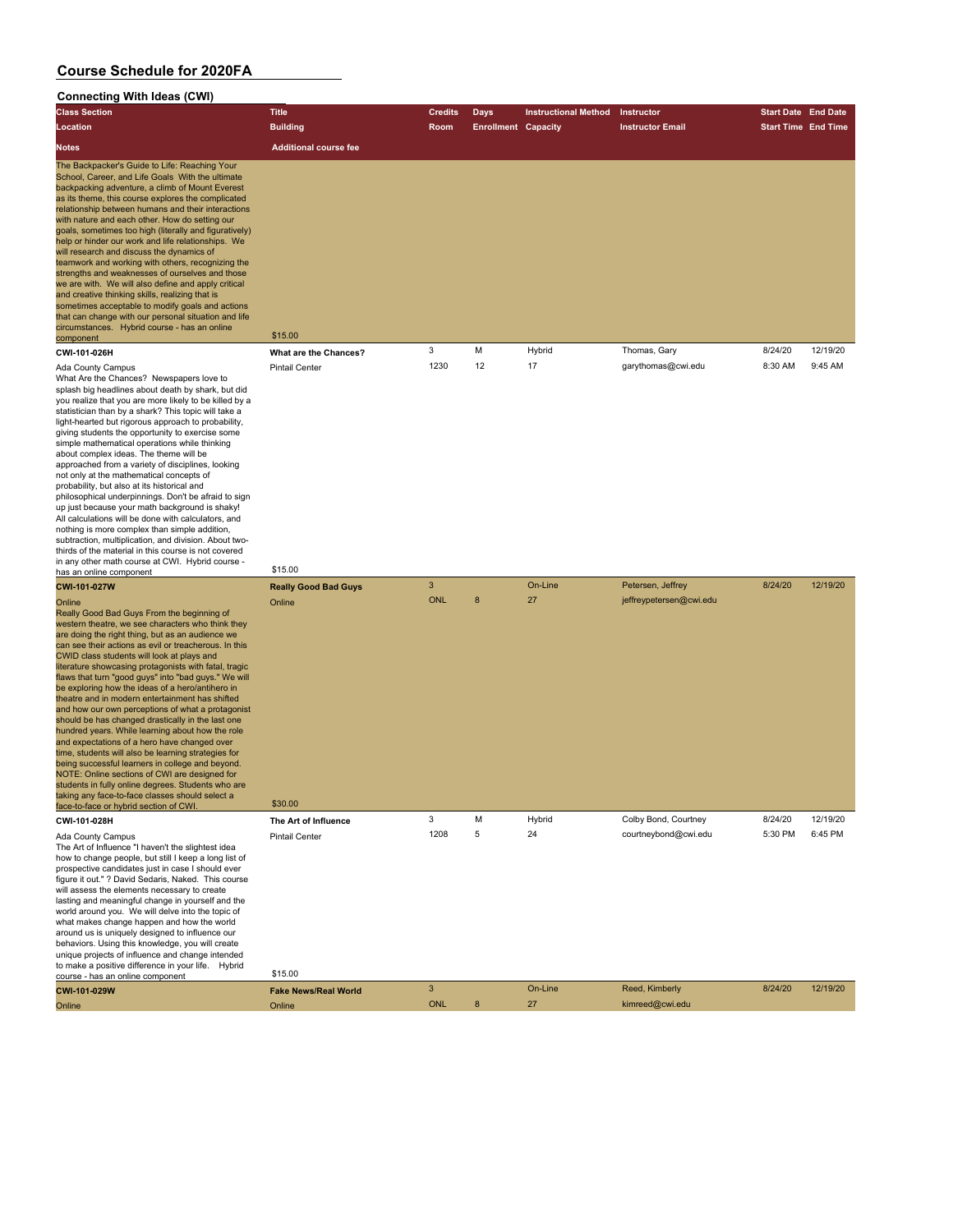| <b>Connecting With Ideas (CWI)</b> |  |
|------------------------------------|--|
|------------------------------------|--|

| <b>Connecting With Ideas (CWI)</b>                                                                                                                                                                                                                                                                                                                                                                                                                                                                                                                                                                                                                                                                                                                                                                                                                                                                                                                                                                                                                                                                                                                                                     |                                                                   |                 |                            |                             |                                      |                            |                     |
|----------------------------------------------------------------------------------------------------------------------------------------------------------------------------------------------------------------------------------------------------------------------------------------------------------------------------------------------------------------------------------------------------------------------------------------------------------------------------------------------------------------------------------------------------------------------------------------------------------------------------------------------------------------------------------------------------------------------------------------------------------------------------------------------------------------------------------------------------------------------------------------------------------------------------------------------------------------------------------------------------------------------------------------------------------------------------------------------------------------------------------------------------------------------------------------|-------------------------------------------------------------------|-----------------|----------------------------|-----------------------------|--------------------------------------|----------------------------|---------------------|
| <b>Class Section</b>                                                                                                                                                                                                                                                                                                                                                                                                                                                                                                                                                                                                                                                                                                                                                                                                                                                                                                                                                                                                                                                                                                                                                                   | <b>Title</b>                                                      | <b>Credits</b>  | Days                       | <b>Instructional Method</b> | Instructor                           | <b>Start Date End Date</b> |                     |
| Location                                                                                                                                                                                                                                                                                                                                                                                                                                                                                                                                                                                                                                                                                                                                                                                                                                                                                                                                                                                                                                                                                                                                                                               | <b>Building</b>                                                   | Room            | <b>Enrollment Capacity</b> |                             | <b>Instructor Email</b>              | <b>Start Time End Time</b> |                     |
| Notes                                                                                                                                                                                                                                                                                                                                                                                                                                                                                                                                                                                                                                                                                                                                                                                                                                                                                                                                                                                                                                                                                                                                                                                  | <b>Additional course fee</b>                                      |                 |                            |                             |                                      |                            |                     |
| Fake News in the Real World Is your news fake?<br>When information is available on demand in every<br>imaginable format, how can you tell what's credible<br>and what's made up to influence, mislead, or make<br>a buck? In this class we will apply a critical thinking<br>lens to the way we evaluate and share information<br>as a foundation for how we understand the world<br>around us. From fake news to satire, biased<br>reporting, editorial, and fact-based journalism, we<br>will learn about the different types of news sources<br>and their roles in informing or misinforming<br>readers. We will further explore the way human<br>psychology, social media, and the "echo chamber"<br>effect contribute to the fake news phenomenon.<br>This is an interdisciplinary course drawing primarily<br>from information science, media studies, and<br>psychology. You will learn practical strategies for<br>assessing and evaluating everyday information,<br>whether to write a paper, buy a car, understand a<br>medical condition, or decide how to vote in the next<br>election. NOTE: Online sections of CWI are<br>designed for students in fully online degrees. |                                                                   |                 |                            |                             |                                      |                            |                     |
| Students who are taking any face-to-face classes                                                                                                                                                                                                                                                                                                                                                                                                                                                                                                                                                                                                                                                                                                                                                                                                                                                                                                                                                                                                                                                                                                                                       |                                                                   |                 |                            |                             |                                      |                            |                     |
| should select a face-to-face or hybrid section of<br>CWI.                                                                                                                                                                                                                                                                                                                                                                                                                                                                                                                                                                                                                                                                                                                                                                                                                                                                                                                                                                                                                                                                                                                              | \$30.00                                                           |                 |                            |                             |                                      |                            |                     |
| CWI-101-030H                                                                                                                                                                                                                                                                                                                                                                                                                                                                                                                                                                                                                                                                                                                                                                                                                                                                                                                                                                                                                                                                                                                                                                           | <b>Becoming a Master Student</b>                                  | 3               | Thu                        | Hybrid                      | Lung, Janice                         | 8/24/20                    | 12/19/20            |
| Ada County Campus                                                                                                                                                                                                                                                                                                                                                                                                                                                                                                                                                                                                                                                                                                                                                                                                                                                                                                                                                                                                                                                                                                                                                                      | <b>Pintail Center</b>                                             | 1208            | 8                          | 24                          | janicelung@cwi.edu                   | 4:00 PM                    | 5:15 PM             |
|                                                                                                                                                                                                                                                                                                                                                                                                                                                                                                                                                                                                                                                                                                                                                                                                                                                                                                                                                                                                                                                                                                                                                                                        |                                                                   |                 |                            |                             |                                      |                            |                     |
| Hybrid course - has an online component                                                                                                                                                                                                                                                                                                                                                                                                                                                                                                                                                                                                                                                                                                                                                                                                                                                                                                                                                                                                                                                                                                                                                | \$15.00                                                           |                 |                            |                             |                                      |                            |                     |
| CWI-101-032W<br>Online<br>TED-CWI: Lessons Worth Learning TED, which<br>stands for Technology, Entertainment, and Design,<br>is an organization famous for its "ideas worth<br>sharing" in the form of 20-minute video<br>presentations. Many are familiar with TED Talks<br>and have probably watched a few, such as (insert<br>example of popular talk?). TED uses ideas to<br>inspire change in attitudes, lives, and ultimately,<br>the world. Using Ted Talks and Ted-Ed(ucation) as<br>our platform, this course will provide strategies to<br>be successful in college while simultaneously<br>sparking and celebrating your own ideas about<br>learning and how to apply those ideas to your<br>education. The final project of this course will allow<br>you to showcase your innovation and skills through<br>the creation of your own TED-Ed Lesson on<br>student success skills. NOTE: Online sections of<br>CWI are designed for students in fully online<br>degrees. Students who are taking any face-to-face<br>classes should select a face-to-face or hybrid<br>section of CWI                                                                                        | <b>Ted Talks</b><br>Online<br>\$30.00                             | 3<br><b>ONL</b> | 16                         | On-Line<br>27               | Olson, Daren<br>darenolson@cwi.edu   | 8/24/20                    | 12/19/20            |
| CWI-101-033H                                                                                                                                                                                                                                                                                                                                                                                                                                                                                                                                                                                                                                                                                                                                                                                                                                                                                                                                                                                                                                                                                                                                                                           | <b>Build a Life You Love</b>                                      | 3               | Tue                        | Hybrid                      | Fisher, Brenda                       | 8/24/20                    | 12/19/20            |
| Nampa Campus<br>Using Design Thinking to Build a Life You Love<br>Many of us want to be creative and often work to<br>find creative outlets, but most people have yet to<br>examine how to use the creative process<br>purposefully. This course will focus on applying<br>design thinking to harness our creativity and make<br>it part of a process we can use to achieve<br>important things and tackle challenges. Design<br>thinking is-as discussed in the book Designing<br>Your Life: How to Live a Well-Lived, Joyful Life-a<br>method of solving difficult and complex problems<br>through thinking creatively and testing ideas. We<br>will focus on how to use design thinking to build<br>possibilities for your future education, career, and                                                                                                                                                                                                                                                                                                                                                                                                                            | Aspen Classroom Building                                          | 101             | 8                          | 25                          | brendafisher@cwi.edu                 | 1:00 PM                    | 2:15 PM             |
| life. Hybrid course - has an online component                                                                                                                                                                                                                                                                                                                                                                                                                                                                                                                                                                                                                                                                                                                                                                                                                                                                                                                                                                                                                                                                                                                                          | \$15.00                                                           |                 |                            |                             |                                      |                            |                     |
| CWI-101-034H<br>Nampa Campus<br><b>Fantastical Futures and What They Teach Us</b><br>Science fiction is a genre that explores not only a<br>fantastical future or alternative present, but it also<br>plays a pivotal role in critically examining our<br>current societies. Through literature and film, we<br>will investigate the larger questions of what it<br>means to exist on earth today. How are science<br>and technology shaping our societies? What are<br>humanity's greatest challenges? What role can<br>science fiction play in helping us understand our<br>own communities and ourselves, and ultimately,<br>what it means to be human? Hybrid course - has                                                                                                                                                                                                                                                                                                                                                                                                                                                                                                         | <b>Fantastical Futures</b><br><b>Academic Building</b><br>\$15.00 | 3<br>218        | M<br>12                    | <b>Hybrid</b><br>25         | Tucker, Lynne<br>lynnetucker@cwi.edu | 8/24/20<br>2:30 PM         | 12/19/20<br>3:45 PM |
| an online component<br>CWI-101-036H                                                                                                                                                                                                                                                                                                                                                                                                                                                                                                                                                                                                                                                                                                                                                                                                                                                                                                                                                                                                                                                                                                                                                    | <b>Modern Romance</b>                                             | 3               | Tue                        | Hybrid                      | Long, Howard                         | 8/24/20                    | 12/19/20            |
| <b>Ada County Campus</b>                                                                                                                                                                                                                                                                                                                                                                                                                                                                                                                                                                                                                                                                                                                                                                                                                                                                                                                                                                                                                                                                                                                                                               | <b>Pintail Center</b>                                             | 1204            | 11                         | 24                          | howielong@cwi.edu                    | 11:30 AM                   | 12:45 PM            |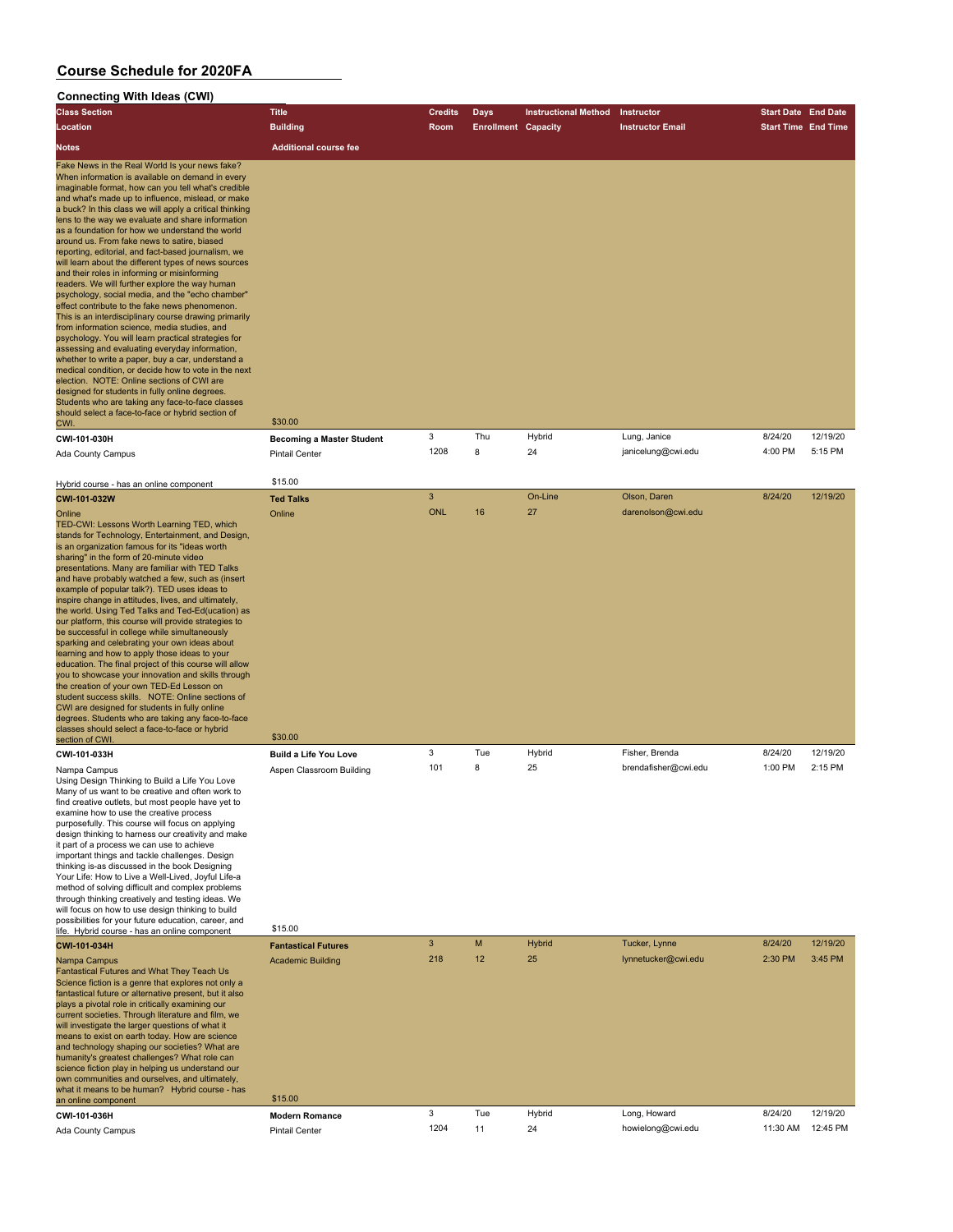| <b>Connecting With Ideas (CWI)</b>                                                                                                                                                                                                                                                                                                                                                                                                                                                                                                                                                                                                                                                                                                                                                                                                                                                                                                                                                                                                                                                                                                                                                                                                                       |                                  |                |                            |                             |                          |                            |          |
|----------------------------------------------------------------------------------------------------------------------------------------------------------------------------------------------------------------------------------------------------------------------------------------------------------------------------------------------------------------------------------------------------------------------------------------------------------------------------------------------------------------------------------------------------------------------------------------------------------------------------------------------------------------------------------------------------------------------------------------------------------------------------------------------------------------------------------------------------------------------------------------------------------------------------------------------------------------------------------------------------------------------------------------------------------------------------------------------------------------------------------------------------------------------------------------------------------------------------------------------------------|----------------------------------|----------------|----------------------------|-----------------------------|--------------------------|----------------------------|----------|
| <b>Class Section</b>                                                                                                                                                                                                                                                                                                                                                                                                                                                                                                                                                                                                                                                                                                                                                                                                                                                                                                                                                                                                                                                                                                                                                                                                                                     | <b>Title</b>                     | <b>Credits</b> | <b>Days</b>                | <b>Instructional Method</b> | Instructor               | <b>Start Date End Date</b> |          |
| Location                                                                                                                                                                                                                                                                                                                                                                                                                                                                                                                                                                                                                                                                                                                                                                                                                                                                                                                                                                                                                                                                                                                                                                                                                                                 | <b>Building</b>                  | Room           | <b>Enrollment Capacity</b> |                             | <b>Instructor Email</b>  | <b>Start Time End Time</b> |          |
| Notes                                                                                                                                                                                                                                                                                                                                                                                                                                                                                                                                                                                                                                                                                                                                                                                                                                                                                                                                                                                                                                                                                                                                                                                                                                                    | <b>Additional course fee</b>     |                |                            |                             |                          |                            |          |
| Modern Romance Find love and happiness in this<br>class! In our modern world you need to have skills<br>with mobile technology and the internet along with<br>the communication tools to find your true love and<br>win their heart. In this class we will develop the<br>written and verbal communication skills used in<br>romance. In this course, we will learn to learn from<br>current research and your personal experiences to<br>explore how to search for love and keep building<br>true love from your continued learning that will last<br>after the in-love experience has run its course.<br>Moreover, we will learn how to "fight fair" making<br>cultural connections in relationship and how to<br>solve the problem of getting over someone without<br>losing your cool. The college years are when<br>many people meet their significant other.<br>Additionally, there is a necessity in college to make<br>and develop relationships that will use the same<br>type of tools (yet not so intense) as do romantic<br>relationships. With this class you'll better<br>understand all relationships in general and<br>specifically LOVE. You will come away with a<br>game plan for success! Hybrid course - has an<br>online component | \$15.00                          |                |                            |                             |                          |                            |          |
| CWI-101-037H                                                                                                                                                                                                                                                                                                                                                                                                                                                                                                                                                                                                                                                                                                                                                                                                                                                                                                                                                                                                                                                                                                                                                                                                                                             | <b>Wrestling with Culture</b>    | 3              | Thu                        | Hybrid                      | Gatfield, James          | 8/24/20                    | 12/19/20 |
| <b>Ada County Campus</b><br>Wrestling With Culture From carnival origins to an<br>industry worth billions, professional wrestling is a<br>firmly embedded fixture in the entertainment world.<br>Whether American WWE-style, Japanese<br>puroresu, or Mexican lucha libre, professional<br>wrestling explores age-old tales through the<br>theatrical combat of the "squared circle." In this<br>course, students will explore professional wrestling<br>as a lens for understanding culture. Specific focus<br>will be placed on fan culture, the connection<br>between wrestling styles and cultural values, and<br>the role masculinity plays in all of it. Part wrestling<br>history class, part cultural studies course, "CWI<br>101: Wrestling with Culture" will guide students<br>through their first semester at CWI while providing<br>them with the tools to better understand the role<br>culture plays in our entertainment. Hybrid course -                                                                                                                                                                                                                                                                                                | <b>Pintail Center</b><br>\$15.00 | 1206           | $\mathbf{1}$               | 24                          | jimgatfield@cwi.edu      | 11:30 AM                   | 12:45 PM |
| has an online component<br>CWI-101-038W                                                                                                                                                                                                                                                                                                                                                                                                                                                                                                                                                                                                                                                                                                                                                                                                                                                                                                                                                                                                                                                                                                                                                                                                                  | <b>Build a Life You Love</b>     | 3              |                            | On-Line                     | Purvis Aldrich, Jennifer | 8/24/20                    | 12/19/20 |
| Online<br>Using Design Thinking to Build a Life You Love<br>Many of us want to be creative and often work to<br>find creative outlets, but most people have yet to<br>examine how to use the creative process<br>purposefully. This course will focus on applying<br>design thinking to harness our creativity and make<br>it part of a process we can use to achieve<br>important things and tackle challenges. Design<br>thinking is-as discussed in the book Designing<br>Your Life: How to Live a Well-Lived, Joyful Life-a<br>method of solving difficult and complex problems<br>through thinking creatively and testing ideas. We<br>will focus on how to use design thinking to build<br>possibilities for your future education, career, and<br>life. NOTE: Online sections of CWI are designed<br>for students in fully online degrees. Students who<br>are taking any face-to-face classes should select a<br>face-to-face or hybrid section of CWI.                                                                                                                                                                                                                                                                                          | Online<br>\$30.00                | ONL            | 20                         | 27                          | christianaldrich@cwi.edu |                            |          |
| CWI-101-039W                                                                                                                                                                                                                                                                                                                                                                                                                                                                                                                                                                                                                                                                                                                                                                                                                                                                                                                                                                                                                                                                                                                                                                                                                                             | <b>Discover the World</b>        | $\overline{3}$ |                            | On-Line                     | Yadlin, Michal           | 8/24/20                    | 12/19/20 |
| Online<br>Discover the World; Discover Yourself This course<br>is designed for students to become active and<br>engaged members of the CWI community and also<br>the world. By virtually traveling the world, learning<br>about word cultures through their mythology,<br>music, geography, religion, literature, and food. As<br>we critically analyze how a culture operates, we will<br>reflect on the diversity of the world and the<br>connections that draw us together as a global<br>community. We will consider how the world<br>operates while understanding how we, as CWI<br>students, can operate in our local community. We<br>will discover and utilize our campus resources and<br>engage in the community around us. We will finish<br>the semester by creating a blueprint for our own<br>individual culture and our place in the world.<br>NOTE: Online sections of CWI are designed for<br>students in fully online degrees. Students who are<br>taking any face-to-face classes should select a<br>face-to-face or hybrid section of CWI                                                                                                                                                                                            | Online<br>\$30.00                | <b>ONL</b>     | 8                          | 27                          | michalyadlin@cwi.edu     |                            |          |
| CWI-101-040W                                                                                                                                                                                                                                                                                                                                                                                                                                                                                                                                                                                                                                                                                                                                                                                                                                                                                                                                                                                                                                                                                                                                                                                                                                             | <b>Build a Life You Love</b>     | 3              |                            | On-Line                     | Purvis Aldrich, Jennifer | 8/24/20                    | 12/19/20 |
|                                                                                                                                                                                                                                                                                                                                                                                                                                                                                                                                                                                                                                                                                                                                                                                                                                                                                                                                                                                                                                                                                                                                                                                                                                                          |                                  | <b>ONL</b>     | 10                         | 27                          | christianaldrich@cwi.edu |                            |          |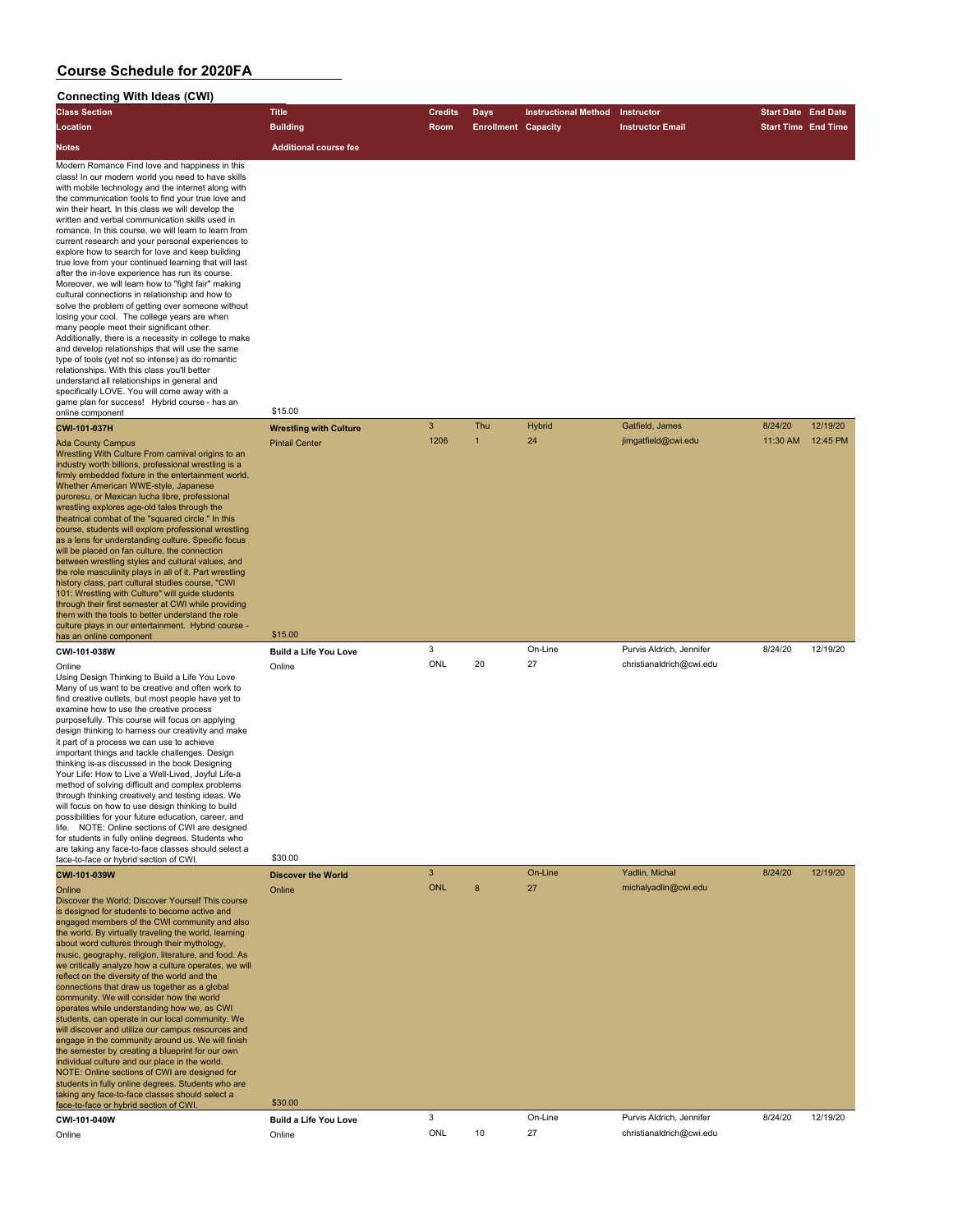#### **Connecting With Ideas (CWI) Class Section Title Credits Days Instructional Method Instructor Start Date End Date Location Building Room Enrollment Capacity Instructor Email Start Time End Time Notes Additional course fee** Using Design Thinking to Build a Life You Love Many of us want to be creative and often work to find creative outlets, but most people have yet to examine how to use the creative process purposefully. This course will focus on applying design thinking to harness our creativity and make it part of a process we can use to achieve important things and tackle challenges. Design thinking is-as discussed in the book Designing Your Life: How to Live a Well-Lived, Joyful Life-a method of solving difficult and complex problems through thinking creatively and testing ideas. We will focus on how to use design thinking to build possibilities for your future education, career, and life. NOTE: Online sections of CWI are designed for students in fully online degrees. Students who are taking any face-to-face classes should select a face-to-face or hybrid section of CWI. \$30.00 **CWI-101-041W Heroes and Villains** 3 **CWI-101-041W Bennett, Michelle 8/24/20 12/19/20** Online Online ONL 8 27 michellebennett@cwi.edu Heroes and Villains What does it mean to be a hero or a villain? We will consider both famous and obscure examples of unique individuals and their circumstances. Heroic stories can inspire us to be persistent and resilient in the face of trials, whereas stories of villains can serve as a warning and strengthen our resolve. What factors lead to an individual's success or failure? Various case studies will be examined relating to topics such as culture, opportunity, personality, genius, persistence, and achievement. This is an interdisciplinary course, primarily drawing from sociology, psychology and history. You will be able to develop practical tools to define your own personal and professional goals and determine how you can overcome obstacles to achieve your goals. NOTE: Online sections of CWI are designed for students in fully online degrees. Students who are taking any face-to-face classes should select a face-to-face or hybrid section of CWI. \$30.00 **CWI-101-043H Modern Romance** 3 M Hybrid Long, Howard 8/24/20 12/19/20 Ada County Campus Pintail Center 1206 10 24 howielong@cwi.edu 1:00 PM 2:15 PM Modern Romance Find love and happiness in this class! In our modern world you need to have skills with mobile technology and the internet along with the communication tools to find your true love and win their heart. In this class we will develop the written and verbal communication skills used in romance. In this course, we will learn to learn from current research and your personal experiences to explore how to search for love and keep building true love from your continued learning that will last after the in-love experience has run its course. Moreover, we will learn how to "fight fair" making cultural connections in relationship and how to solve the problem of getting over someone without losing your cool. The college years are when many people meet their significant other. Additionally, there is a necessity in college to make and develop relationships that will use the same type of tools (yet not so intense) as do romantic relationships. With this class you'll better understand all relationships in general and specifically LOVE. You will come away with a game plan for success! Hybrid course - has an State plan for success. Typing course Thus and S15.00 **CWI-101-044W TED Talks** 3 On-Line Olson, Daren 8/24/20 12/19/20 Online Online ONL 2 27 darenolson@cwi.edu TED-CWI: Lessons Worth Learning TED, which stands for Technology, Entertainment, and Design, is an organization famous for its "ideas worth sharing" in the form of 20-minute video presentations. Many are familiar with TED Talks and have probably watched a few, such as (insert example of popular talk?). TED uses ideas to inspire change in attitudes, lives, and ultimately, the world. Using Ted Talks and Ted-Ed(ucation) as our platform, this course will provide strategies to be successful in college while simultaneously sparking and celebrating your own ideas about learning and how to apply those ideas to your education. The final project of this course will allow you to showcase your innovation and skills through the creation of your own TED-Ed Lesson on student success skills. NOTE: Online sections of CWI are designed for students in fully online degrees. Students who are taking any face-to-face classes should select a face-to-face or hybrid section of CWI. \$30.00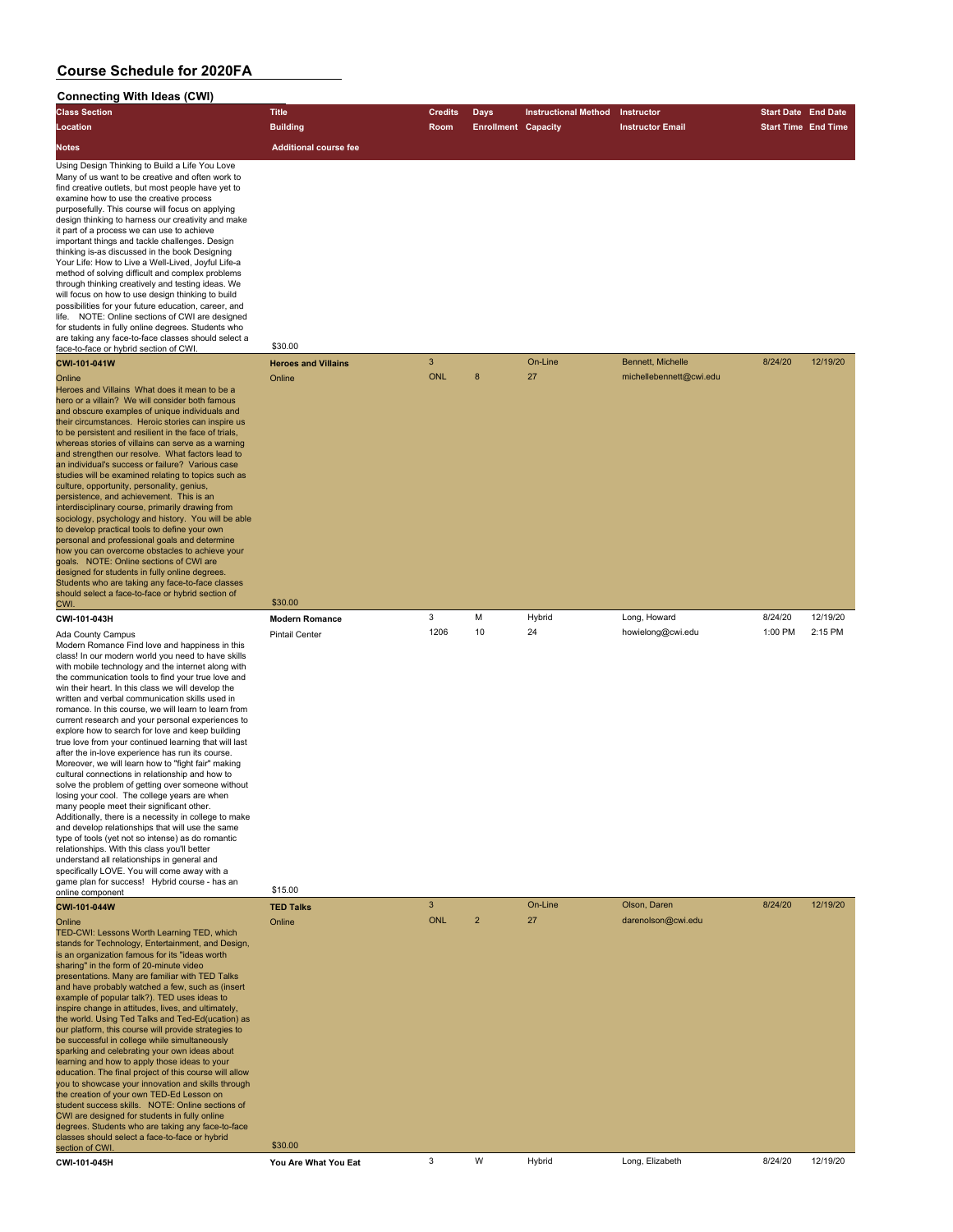#### **Connecting With Ideas (CWI) Class Section Title Credits Days Instructional Method Instructor Start Date End Date Location Building Room Enrollment Capacity Instructor Email Start Time End Time Notes Additional course fee** Nampa Campus Academic Building 218 25 lizalong@cwi.edu 1:00 PM 2:15 PM You Are What You Eat: Exploring Our Relationships with Food This course explores the complicated relationship between humans and their diet, using Michael Pollan's The Omnivore's Dilemma as a guide. In 21st century America, we have nearly limitless choices about what to eat. But those choices come with hidden costs. What we choose to eat affects everything from our personal physical and mental health to our communities to the global environment. Our diet may reflect deeply held ethical or religious beliefs. It may indicate our economic status or our cultural background. Or it may represent a mindful choice designed to fuel a healthy lifestyle. In this course, we will learn where our food comes from, how diet impacts our health and what our individual diet choices mean within a global context. We will also learn practical tools and strategies to promote success in college and in life. Hybrid course - has an online component \$15.00 **CWI-101-046H Transformative Storytelling** 3 Tue Hybrid Collins, Malia 8/24/20 12/19/20 Ada County Campus Pintail Center 1302 3 24 maliacollins@cwi.edu 10:00 AM 11:15 AM Transformative Storytelling: Shift Your World View Angela Davis said, "You have to act as if it were possible to radically transform the world. And you have to do it all the time." What does it mean to transform the world? It's an idea you'll hear as you begin your college journey, and this class will examine what that transformation can look like. We'll start building our classroom community by telling the stories of ourselves and our people; we will connect with each other by listening, reflecting, and thinking critically about the stories we tell ourselves and the world around us. Students will share their voices through oral storytelling and creative writing, and examine what the world can look like when it's rooted in interdependence, resilience, and regeneration. Hybrid course - has<br>an online component \$15.00 **CWI-101-047H Backpacker's Guide to Life** 3 W Hybrid Pack, Edward 8/24/20 12/19/20 Nampa Campus Academic Building 201 4 22 edpack@cwi.edu 10:00 AM 11:15 AM The Backpacker's Guide to Life: Reaching Your School, Career, and Life Goals, With the ultimate backpacking adventure, a climb of Mount Everest as its theme, this course explores the complicated relationship between humans and their interactions with nature and each other. How do setting our goals, sometimes too high (literally and figuratively) help or hinder our work and life relationships. We will research and discuss the dynamics of teamwork and working with others, recognizing the strengths and weaknesses of ourselves and those we are with. We will also define and apply critical and creative thinking skills, realizing that is sometimes acceptable to modify goals and actions that can change with our personal situation and life circumstances. Hybrid course - has an online component \$15.00 **CWI-101-048W Movies that Move Us** 3 On-Line Straub, Scott 8/24/20 12/19/20 Online Online ONL 12 27 scottstraub@cwi.edu Movies and Documentaries that Move Us Do you like films and documentaries that are inspiring uplifting, and intriguing? Do you wonder whether they can move people to action? The classroom, with all its inherent drama, conflict, and diversity, has provided the perfect setting for many books and movies in our culture. In this course we'll explore how education portrayed in cinema and lerature compares to the real world, and we'll have some fun along the way. Additionally, we'll discuss how adults learn, in both a traditional and online environment. Students completing this course will be better prepared to succeed in college and in life. Whether you are just curious about how movies and documentaries influence our lives or perhaps you are considering a caree in teaching, join us to uncover the tips and tricks to achievement in school, and beyond. NOTE: Online sections of CWI are designed for students in fully online degrees. Students who are taking any face-to-face classes should select a face-toface or hybrid section of CWI. \$30.00

**CWI-101-049W Psychology of Thinking** 3 On-Line Hyde, Monty 8/24/20 12/19/20 Online Online ONL 27 27 montyhyde@cwi.edu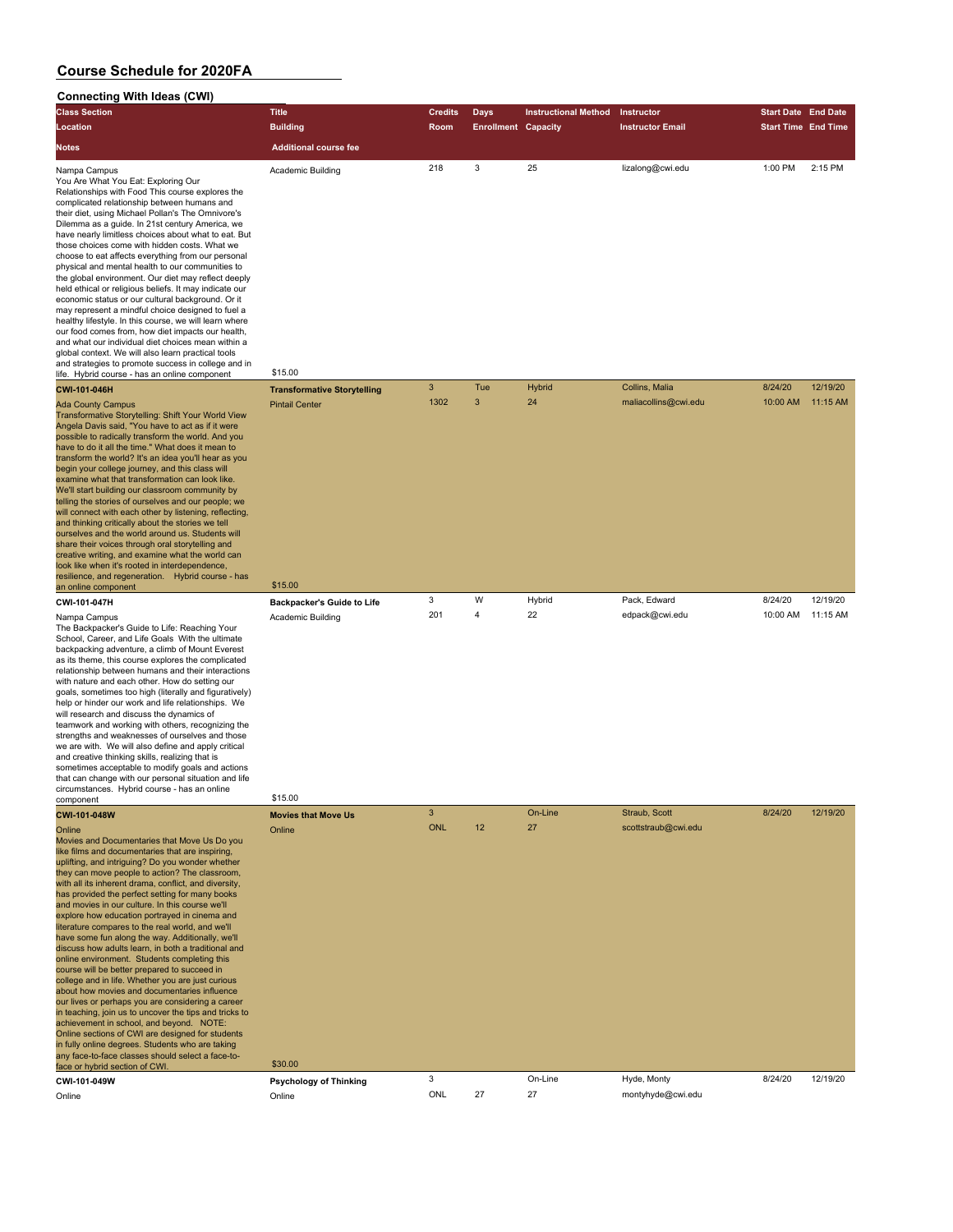| <b>Connecting With Ideas (CWI)</b>                                                                                                                                                                                                                                                                                                                                                                                                                                                                                                                                                                                                                                                                                                                                                                                                                                                                                                                                                                                                                                                                                                                                                                                                                   |                                  |                |                            |                             |                         |                            |          |
|------------------------------------------------------------------------------------------------------------------------------------------------------------------------------------------------------------------------------------------------------------------------------------------------------------------------------------------------------------------------------------------------------------------------------------------------------------------------------------------------------------------------------------------------------------------------------------------------------------------------------------------------------------------------------------------------------------------------------------------------------------------------------------------------------------------------------------------------------------------------------------------------------------------------------------------------------------------------------------------------------------------------------------------------------------------------------------------------------------------------------------------------------------------------------------------------------------------------------------------------------|----------------------------------|----------------|----------------------------|-----------------------------|-------------------------|----------------------------|----------|
| <b>Class Section</b>                                                                                                                                                                                                                                                                                                                                                                                                                                                                                                                                                                                                                                                                                                                                                                                                                                                                                                                                                                                                                                                                                                                                                                                                                                 | <b>Title</b>                     | Credits        | <b>Days</b>                | <b>Instructional Method</b> | Instructor              | <b>Start Date End Date</b> |          |
| Location                                                                                                                                                                                                                                                                                                                                                                                                                                                                                                                                                                                                                                                                                                                                                                                                                                                                                                                                                                                                                                                                                                                                                                                                                                             | <b>Building</b>                  | Room           | <b>Enrollment Capacity</b> |                             | <b>Instructor Email</b> | <b>Start Time End Time</b> |          |
| <b>Notes</b>                                                                                                                                                                                                                                                                                                                                                                                                                                                                                                                                                                                                                                                                                                                                                                                                                                                                                                                                                                                                                                                                                                                                                                                                                                         | <b>Additional course fee</b>     |                |                            |                             |                         |                            |          |
| The Psychology of Everyday Thinking: Think<br>Better, Do Better How can you make better<br>choices? Why do you believe in weird things? Can<br>stereotypes be beneficial? In this class, we will<br>examine these questions and factors influencing<br>how we perceive the world around us through<br>various thinking patterns. You will learn tools<br>based on psychological research that will allow you<br>to better understand the "why" behind our thoughts<br>and behavior. This knowledge will be beneficial in<br>your college life in facilitating successful<br>interactions with teachers and fellow students by<br>better understanding behavior of self and others.<br>NOTE: Online sections of CWI are designed for<br>students in fully online degrees. Students who are<br>taking any face-to-face classes should select a<br>face-to-face or hybrid section of CWI.                                                                                                                                                                                                                                                                                                                                                               | \$30.00                          |                |                            |                             |                         |                            |          |
| CWI-101-050H                                                                                                                                                                                                                                                                                                                                                                                                                                                                                                                                                                                                                                                                                                                                                                                                                                                                                                                                                                                                                                                                                                                                                                                                                                         | You Are What You Eat             | $\overline{3}$ | <b>SAT</b>                 | Hybrid                      | Cook, Elizabeth         | 8/24/20                    | 12/19/20 |
| <b>Ada County Campus</b><br>You Are What You Eat: Exploring Our<br>Relationships with Food This course explores the<br>complicated relationship between humans and<br>their diet, using Michael Pollan's The Omnivore's<br>Dilemma as a guide. In 21st century America, we<br>have nearly limitless choices about what to eat. But<br>those choices come with hidden costs. What we<br>choose to eat affects everything from our personal<br>physical and mental health to our communities to<br>the global environment. Our diet may reflect deeply<br>held ethical or religious beliefs. It may indicate our<br>economic status or our cultural background. Or it<br>may represent a mindful choice designed to fuel a<br>healthy lifestyle. In this course, we will learn where<br>our food comes from, how diet impacts our health,<br>and what our individual diet choices mean within a<br>global context. We will also learn practical tools<br>and strategies to promote success in college and in<br>life. Hybrid course - has an online component                                                                                                                                                                                          | <b>Pintail Center</b><br>\$15.00 | 1208           | $\overline{7}$             | 24                          | elizabethcook@cwi.edu   | 8:30 AM                    | 9:45 AM  |
| CWI-101-052H                                                                                                                                                                                                                                                                                                                                                                                                                                                                                                                                                                                                                                                                                                                                                                                                                                                                                                                                                                                                                                                                                                                                                                                                                                         | Your Life Story                  | 3              | W                          | Hybrid                      | Miner, Eric             | 8/24/20                    | 12/19/20 |
| Ada County Campus<br>Be the Author of Your Life Story Do you love<br>stories? If you do, you're in good company! Stories<br>have fascinated humans for thousands of years;<br>guidance, enlightenment, and inspiration await us<br>there. But what about the most important story you<br>will ever encounter the story of your own life? Is<br>your life story one of power and accomplishment or<br>one of confusion and impotence? Is that story<br>soundly plotted or does it muddle along unguided?<br>Is it written well, so that you and others can benefit<br>from it? Most importantly, who is the author of your<br>life story? Are you its plot master or is someone<br>else penning the words while you just try to keep<br>up? In this class, we will explore what story is, how<br>stories are constructed, and what makes a story<br>good. By sharing a few great stories we will<br>buttress our understanding. And you will write a<br>story of your own life - both the past you have<br>already lived and the potential you want to fulfill.<br>Join us, pick up the pen, enhance your literary and<br>academic skills, and become the author of your<br>own success at CWI and beyond! Hybrid course -<br>has an online component | Pintail Center<br>\$15.00        | 1230           | 14                         | 17                          | ericminer@cwi.edu       | 11:30 AM                   | 12:45 PM |
| CWI-101-053H                                                                                                                                                                                                                                                                                                                                                                                                                                                                                                                                                                                                                                                                                                                                                                                                                                                                                                                                                                                                                                                                                                                                                                                                                                         | <b>What Are the Chances?</b>     | 3              | Tue                        | <b>Hybrid</b>               | Thomas, Gary            | 8/24/20                    | 12/19/20 |
| <b>Ada County Campus</b><br>What Are the Chances? Newspapers love to<br>splash big headlines about death by shark, but did<br>you realize that you are more likely to be killed by a<br>statistician than by a shark? This topic will take a<br>light-hearted but rigorous approach to probability,<br>giving students the opportunity to exercise some<br>simple mathematical operations while thinking<br>about complex ideas. The theme will be<br>approached from a variety of disciplines, looking<br>not only at the mathematical concepts of<br>probability, but also at its historical and<br>philosophical underpinnings. Don't be afraid to sign<br>up just because your math background is shaky!<br>All calculations will be done with calculators, and<br>nothing is more complex than simple addition,<br>subtraction, multiplication, and division. About two-<br>thirds of the material in this course is not covered<br>in any other math course at CWI. Hybrid course -                                                                                                                                                                                                                                                            | <b>Pintail Center</b><br>\$15.00 | 1208           | 5                          | 24                          | garythomas@cwi.edu      | 10:00 AM                   | 11:15 AM |
| has an online component<br>CWI-101-054W                                                                                                                                                                                                                                                                                                                                                                                                                                                                                                                                                                                                                                                                                                                                                                                                                                                                                                                                                                                                                                                                                                                                                                                                              | The Science of Speed             | 3              |                            | On-Line                     | Heller, Ashley          | 8/24/20                    | 12/19/20 |
| Online                                                                                                                                                                                                                                                                                                                                                                                                                                                                                                                                                                                                                                                                                                                                                                                                                                                                                                                                                                                                                                                                                                                                                                                                                                               | Online                           | ONL            | 4                          | 27                          | ashleyheller@cwi.edu    |                            |          |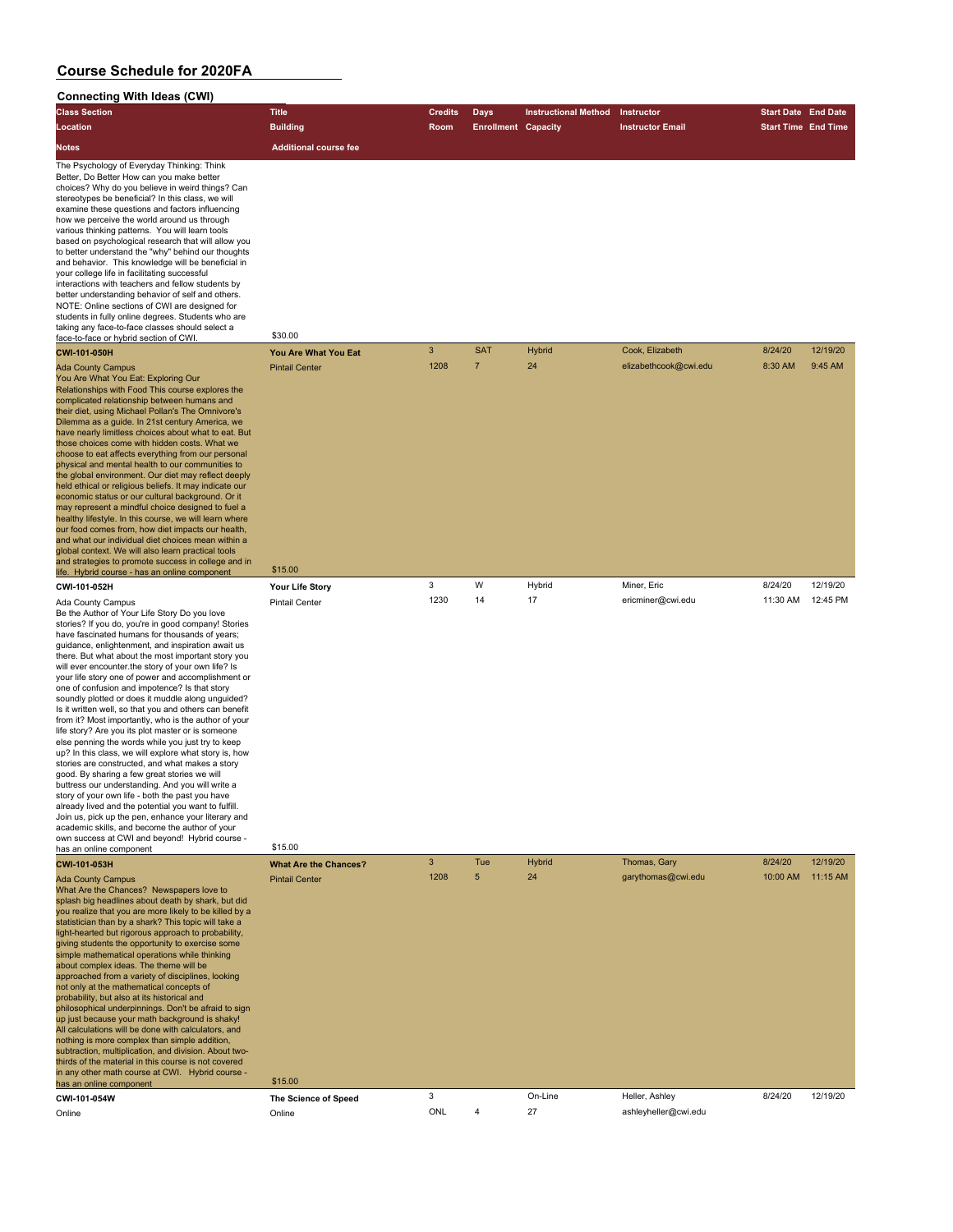#### **Connecting With Ideas (CWI) Class Section Title Credits Days Instructional Method Instructor Start Date End Date Location Building Room Enrollment Capacity Instructor Email Start Time End Time Notes Additional course fee** The Science of Speed Have you ever wondered what makes Usain Bolt the fastest man on Earth? How did Chris Johnson run a 4.24 second 40 yard dash? Why and how did Lance Armstrong cheat? What goes into creating an elite athlete or being the best team in the world? Science and lots of it!! Science plays a key role in how athletes train, how they compete, what they eat, and, unfortunately, how they cheat. Throughout the term this course explores a range of topics in the world of science in sports including, sports nutrition, sports performance, sport injury and doping in sport. In addition to all these topics students will be able to have several first hand experiences in the CWI Human Performance and Health Lab to perform certain sport specific tests to see where they stand when compared to the best athletes in the world. NOTE: Online sections of CWI are designed for students in fully online degrees. Students who are taking any face-to-face classes should select a face-to-face or hybrid section of CWI. \$30.00 **CWI-101-055H Modern Romance** 3 Tue Hybrid Long, Howard 8/24/20 12/19/20 Nampa Campus Aspen Classroom Building 101 2 25 howielong@cwi.edu 4:00 PM 5:15 PM Modern Romance Find love and happiness in this class! In our modern world you need to have skills with mobile technology and the internet along with the communication tools to find your true love and win their heart. In this class we will develop the written and verbal communication skills used in romance. In this course, we will learn to learn from current research and your personal experiences to explore how to search for love and keep building true love from your continued learning that will last after the in-love experience has run its course. Moreover, we will learn how to "fight fair" making cultural connections in relationship and how to solve the problem of getting over someone without losing your cool. The college years are when many people meet their significant other. Additionally, there is a necessity in college to make and develop relationships that will use the same type of tools (yet not so intense) as do romantic **relationships. With this class you'll better** understand all relationships in general and specifically LOVE. You will come away with a ame plan for success! Hybrid course - has an online component \$15.00 **CWI-101-056H Backpacker's Guide to Life** 3 Thu Hybrid Pack, Edward 8/24/20 12/19/20 Ada County Campus Pintail Center 1208 3 24 edpack@cwi.edu 5:30 PM 6:45 PM The Backpacker's Guide to Life: Reaching Your School, Career, and Life Goals, With the ultimate backpacking adventure, a climb of Mount Everest as its theme, this course explores the complicated relationship between humans and their interactions with nature and each other. How do setting our goals, sometimes too high (literally and figuratively) help or hinder our work and life relationships. We will research and discuss the dynamics of teamwork and working with others, recognizing the strengths and weaknesses of ourselves and those we are with. We will also define and apply critical and creative thinking skills, realizing that is sometimes acceptable to modify goals and actions that can change with our personal situation and life circumstances. Hybrid course - has an online component \$15.00 **CWI-101-057H Idaho Authors & the West** 3 Tue Hybrid Nicholas, David 8/24/20 12/19/20 Ada County Campus Photos Pintail Center 1206 0 25 davenicholas@cwi.edu 11:30 AM 12:45 PM Idaho Authors and the West Course content will deal with the American West. The American West conjures images of cowboys and outlaws, gold mines and uncharted wilderness, Wild West shows and Hollywood, vast, empty spaces and suburban sprawl. It has long been viewed as rugged territory where the hearty, the visionary, and the brave can claim fortune, freedom, and fame. It is a land as much myth as reality, full of contradiction and complexity. Literature has played its role creating, perpetuating, and debunking these myths. This course will introduce you to various Idaho writers and their writings. Through their fiction, non-fiction, and poetry-much of it set in the state of Idaho, we will explore the ever-changing West and analyze its many meanings. How do these writers and writings envision the West, and how do these visions fit with your own, as a College of Western Idaho student? Inspired by what we read, we will use our own Western experiences as material for the newest wave of Idaho-authored stories, memoirs and poems. Hybrid course - has an online

component \$15.00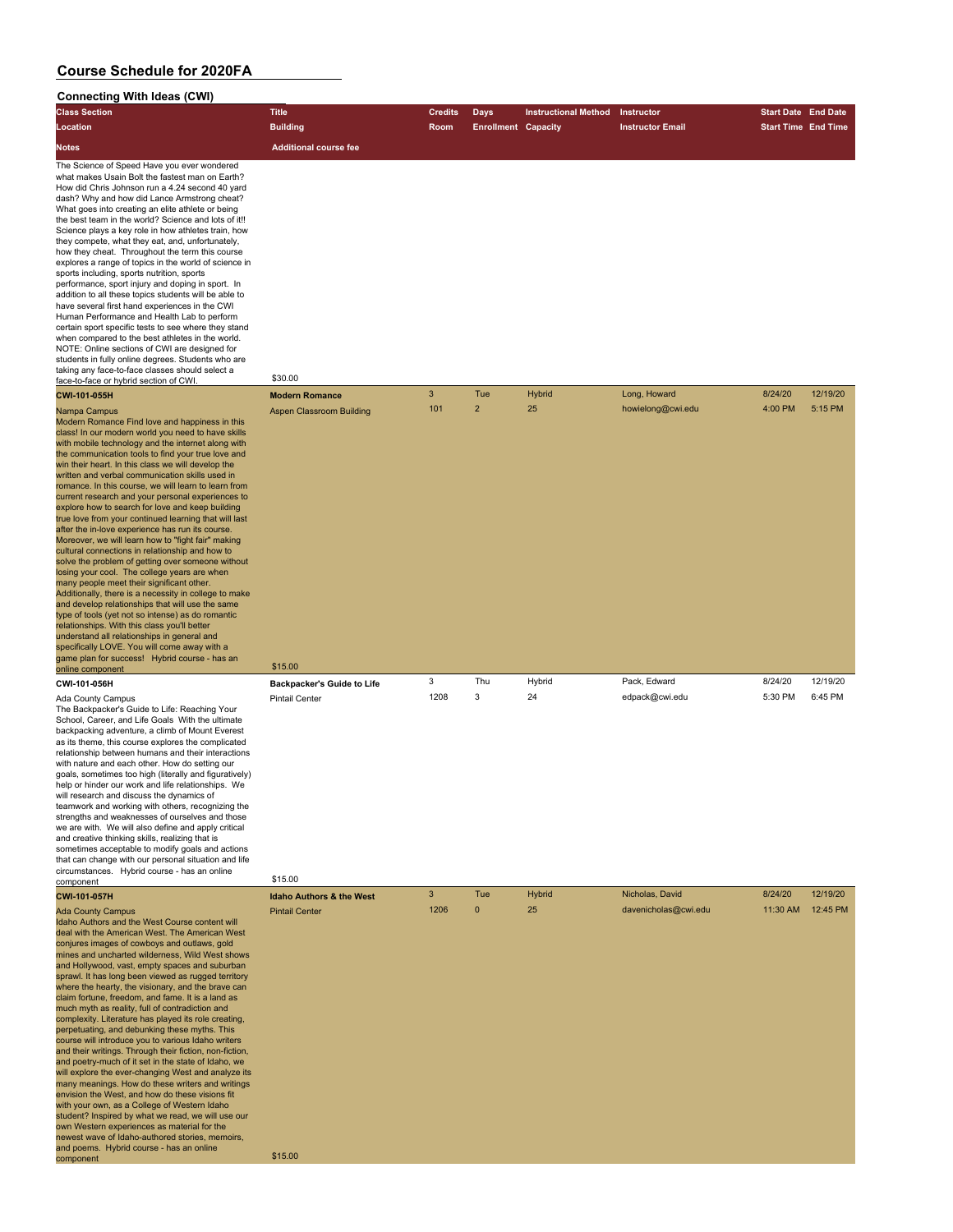| Connecting With Ideas (CWI)                                                                                                                                                                                                                                                                                                                                                                                                                                                                                                                                                                                                                                                                                                                                                                                                                                                                                                                                                                                                                                                                                                                                                                                                                     |                                            |              |                            |                             |                         |                            |          |
|-------------------------------------------------------------------------------------------------------------------------------------------------------------------------------------------------------------------------------------------------------------------------------------------------------------------------------------------------------------------------------------------------------------------------------------------------------------------------------------------------------------------------------------------------------------------------------------------------------------------------------------------------------------------------------------------------------------------------------------------------------------------------------------------------------------------------------------------------------------------------------------------------------------------------------------------------------------------------------------------------------------------------------------------------------------------------------------------------------------------------------------------------------------------------------------------------------------------------------------------------|--------------------------------------------|--------------|----------------------------|-----------------------------|-------------------------|----------------------------|----------|
| <b>Class Section</b>                                                                                                                                                                                                                                                                                                                                                                                                                                                                                                                                                                                                                                                                                                                                                                                                                                                                                                                                                                                                                                                                                                                                                                                                                            | <b>Title</b>                               | Credits      | <b>Days</b>                | <b>Instructional Method</b> | Instructor              | <b>Start Date End Date</b> |          |
| Location                                                                                                                                                                                                                                                                                                                                                                                                                                                                                                                                                                                                                                                                                                                                                                                                                                                                                                                                                                                                                                                                                                                                                                                                                                        | <b>Building</b>                            | Room         | <b>Enrollment Capacity</b> |                             | <b>Instructor Email</b> | <b>Start Time End Time</b> |          |
| Notes                                                                                                                                                                                                                                                                                                                                                                                                                                                                                                                                                                                                                                                                                                                                                                                                                                                                                                                                                                                                                                                                                                                                                                                                                                           | <b>Additional course fee</b>               |              |                            |                             |                         |                            |          |
| CWI-101-058W                                                                                                                                                                                                                                                                                                                                                                                                                                                                                                                                                                                                                                                                                                                                                                                                                                                                                                                                                                                                                                                                                                                                                                                                                                    | <b>Heroes and Villains</b>                 | 3            |                            | On-Line                     | Molitor, Allison        | 8/24/20                    | 12/19/20 |
| Online<br>Heroes and Villains What does it mean to be a<br>hero or a villain? We will consider both famous<br>and obscure examples of unique individuals and<br>their circumstances. Heroic stories can inspire us<br>to be persistent and resilient in the face of trials,<br>whereas stories of villains can serve as a warning<br>and strengthen our resolve. What factors lead to<br>an individual's success or failure? Various case<br>studies will be examined relating to topics such as<br>culture, opportunity, personality, genius,<br>persistence, and achievement. This is an<br>interdisciplinary course, primarily drawing from<br>sociology, psychology and history. You will be able<br>to develop practical tools to define your own<br>personal and professional goals and determine<br>how you can overcome obstacles to achieve your<br>goals. NOTE: Online sections of CWI are<br>designed for students in fully online degrees.<br>Students who are taking any face-to-face classes<br>should select a face-to-face or hybrid section of<br>CWI.                                                                                                                                                                         | Online<br>\$30.00                          | ONL          | $\overline{2}$             | 27                          | allisonmolitor@cwi.edu  |                            |          |
| CWI-101-059H                                                                                                                                                                                                                                                                                                                                                                                                                                                                                                                                                                                                                                                                                                                                                                                                                                                                                                                                                                                                                                                                                                                                                                                                                                    | <b>Your Life Story</b>                     | $\mathbf{3}$ | Tue                        | Hybrid                      | Miner, Eric             | 8/24/20                    | 12/19/20 |
| Nampa Campus<br>Be the Author of Your Life Story Do you love<br>stories? If you do, you're in good company! Stories<br>have fascinated humans for thousands of years;<br>guidance, enlightenment, and inspiration await us<br>there. But what about the most important story you<br>will ever encounter the story of your own life? Is<br>your life story one of power and accomplishment or<br>one of confusion and impotence? Is that story<br>soundly plotted or does it muddle along unguided?<br>Is it written well, so that you and others can benefit<br>from it? Most importantly, who is the author of your<br>life story? Are you its plot master or is someone<br>else penning the words while you just try to keep<br>up? In this class, we will explore what story is, how<br>stories are constructed, and what makes a story<br>good. By sharing a few great stories we will<br>buttress our understanding. And you will write a<br>story of your own life - both the past you have<br>already lived and the potential you want to fulfill.<br>Join us, pick up the pen, enhance your literary and<br>academic skills, and become the author of your<br>own success at CWI and beyond! Hybrid course -<br>has an online component | <b>Aspen Classroom Building</b><br>\$15.00 | 102          | 5                          | 25                          | ericminer@cwi.edu       | 4:00 PM                    | 5:15 PM  |
| CWI-101-060H                                                                                                                                                                                                                                                                                                                                                                                                                                                                                                                                                                                                                                                                                                                                                                                                                                                                                                                                                                                                                                                                                                                                                                                                                                    | You Are What You Eat                       | 3            | W                          | Hybrid                      | Cook, Elizabeth         | 8/24/20                    | 12/19/20 |
| Nampa Campus<br>You Are What You Eat: Exploring Our<br>Relationships with Food This course explores the<br>complicated relationship between humans and<br>their diet, using Michael Pollan's The Omnivore's<br>Dilemma as a quide. In 21st century America, we<br>have nearly limitless choices about what to eat. But<br>those choices come with hidden costs. What we<br>choose to eat affects everything from our personal<br>physical and mental health to our communities to<br>the global environment. Our diet may reflect deeply<br>held ethical or religious beliefs. It may indicate our<br>economic status or our cultural background. Or it<br>may represent a mindful choice designed to fuel a<br>healthy lifestyle. In this course, we will learn where<br>our food comes from, how diet impacts our health,<br>and what our individual diet choices mean within a<br>global context. We will also learn practical tools<br>and strategies to promote success in college and in<br>life. Hybrid course - has an online component                                                                                                                                                                                                 | Academic Building<br>\$15.00               | 218          | $\overline{7}$             | 25                          | elizabethcook@cwi.edu   | 8:30 AM                    | 9:45 AM  |
| CWI-101-063W                                                                                                                                                                                                                                                                                                                                                                                                                                                                                                                                                                                                                                                                                                                                                                                                                                                                                                                                                                                                                                                                                                                                                                                                                                    | <b>Goal Setting to Success</b>             | $\mathbf{3}$ |                            | On-Line                     | Stauffer, Kelly         | 8/24/20                    | 12/19/20 |
| Online                                                                                                                                                                                                                                                                                                                                                                                                                                                                                                                                                                                                                                                                                                                                                                                                                                                                                                                                                                                                                                                                                                                                                                                                                                          | Online                                     | <b>ONL</b>   | 6                          | 27                          | kellystauffer@cwi.edu   |                            |          |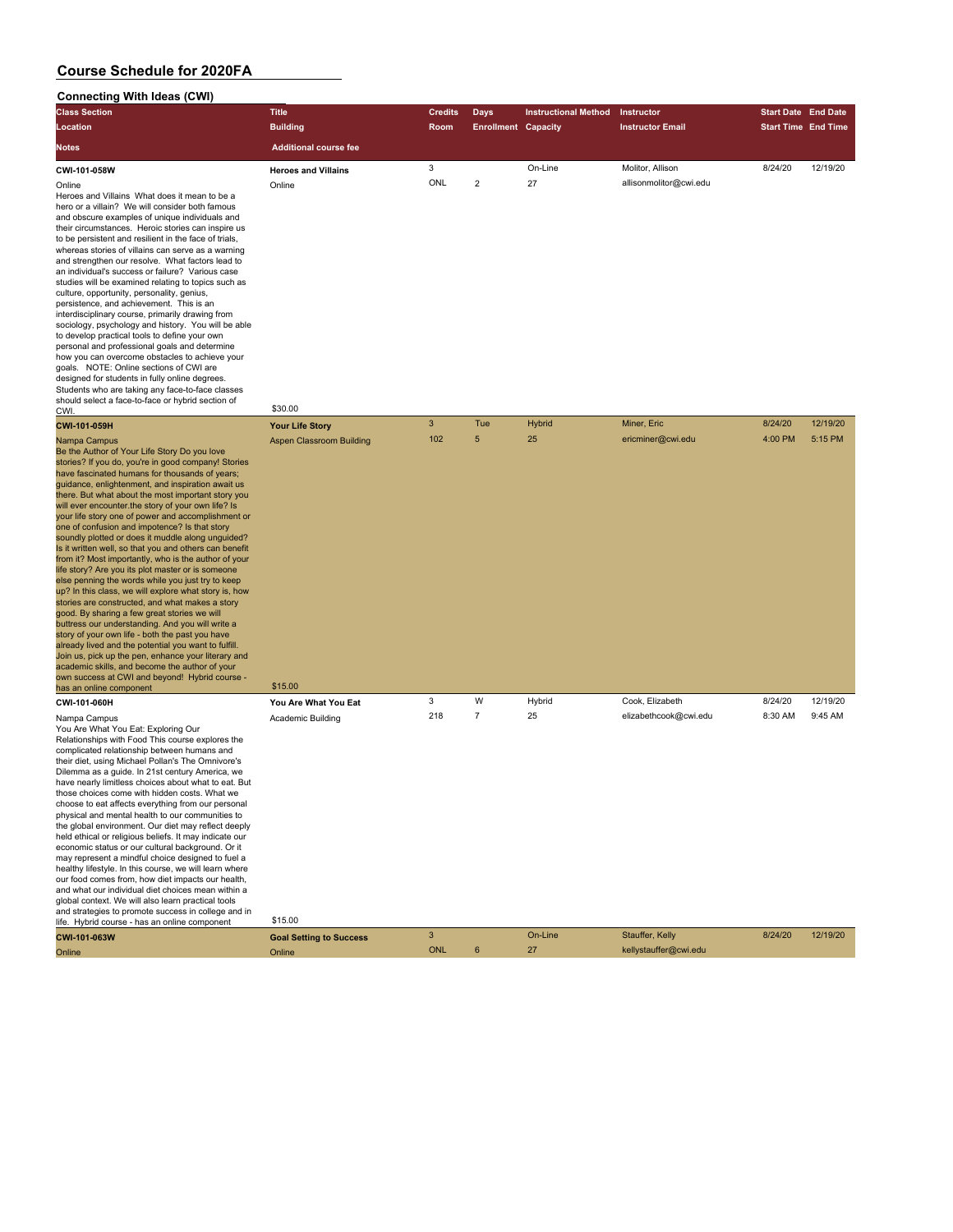| <b>Connecting With Ideas (CWI)</b>                                                                                                                                                                                                                                                                                                                                                                                                                                                                                                                                                                                                                                                                                                                                                                                                                                                                                                                                                                                                                                                                                                                                                                                                                                                                                                    |                                              |                     |                            |                             |                                   |                            |          |
|---------------------------------------------------------------------------------------------------------------------------------------------------------------------------------------------------------------------------------------------------------------------------------------------------------------------------------------------------------------------------------------------------------------------------------------------------------------------------------------------------------------------------------------------------------------------------------------------------------------------------------------------------------------------------------------------------------------------------------------------------------------------------------------------------------------------------------------------------------------------------------------------------------------------------------------------------------------------------------------------------------------------------------------------------------------------------------------------------------------------------------------------------------------------------------------------------------------------------------------------------------------------------------------------------------------------------------------|----------------------------------------------|---------------------|----------------------------|-----------------------------|-----------------------------------|----------------------------|----------|
| <b>Class Section</b>                                                                                                                                                                                                                                                                                                                                                                                                                                                                                                                                                                                                                                                                                                                                                                                                                                                                                                                                                                                                                                                                                                                                                                                                                                                                                                                  | <b>Title</b>                                 | <b>Credits</b>      | <b>Days</b>                | <b>Instructional Method</b> | Instructor                        | <b>Start Date End Date</b> |          |
| Location                                                                                                                                                                                                                                                                                                                                                                                                                                                                                                                                                                                                                                                                                                                                                                                                                                                                                                                                                                                                                                                                                                                                                                                                                                                                                                                              | <b>Building</b>                              | Room                | <b>Enrollment Capacity</b> |                             | <b>Instructor Email</b>           | <b>Start Time End Time</b> |          |
| Notes                                                                                                                                                                                                                                                                                                                                                                                                                                                                                                                                                                                                                                                                                                                                                                                                                                                                                                                                                                                                                                                                                                                                                                                                                                                                                                                                 | <b>Additional course fee</b>                 |                     |                            |                             |                                   |                            |          |
| Goal Setting: Key to Success Do you often sit back<br>and aspire to do something big or challenging, to<br>only shift your focus to those potential setbacks.<br>This course will provide the knowledge and skills<br>needed to design and implement attainable goals<br>into one's life, while focusing on motivation<br>strategies, time-management, planning skills, and<br>behavioral adaptations. All of these learned tools<br>will assist with becoming a successful member of<br>the academic community at College of Western<br>Idaho by instilling the needed tools to think critically<br>and creatively with writing, discussion,<br>collaborating and academic exploration. College<br>resources and services will be introduced<br>throughout this course in order to provide a strong<br>foundation for success in the academic<br>environment. NOTE: Online sections of CWI are<br>designed for students in fully online degrees.<br>Students who are taking any face-to-face classes<br>should select a face-to-face or hybrid section of<br>CWI.                                                                                                                                                                                                                                                                    | \$30.00                                      |                     |                            |                             |                                   |                            |          |
| CWI-101-064W                                                                                                                                                                                                                                                                                                                                                                                                                                                                                                                                                                                                                                                                                                                                                                                                                                                                                                                                                                                                                                                                                                                                                                                                                                                                                                                          | <b>TED Talks</b>                             | 3                   |                            | On-Line                     | Scheffer, Kimberly                | 8/24/20                    | 12/19/20 |
| Online<br>TED-CWI: Lessons Worth Learning TED, which<br>stands for Technology, Entertainment, and Design,<br>is an organization famous for its "ideas worth<br>sharing" in the form of 20-minute video<br>presentations. Many are familiar with TED Talks<br>and have probably watched a few, such as (insert<br>example of popular talk?). TED uses ideas to<br>inspire change in attitudes, lives, and ultimately,<br>the world. Using Ted Talks and Ted-Ed(ucation) as<br>our platform, this course will provide strategies to<br>be successful in college while simultaneously<br>sparking and celebrating your own ideas about<br>learning and how to apply those ideas to your<br>education. The final project of this course will allow<br>you to showcase your innovation and skills through<br>the creation of your own TED-Ed Lesson on<br>student success skills. NOTE: Online sections of<br>CWI are designed for students in fully online<br>degrees. Students who are taking any face-to-face<br>classes should select a face-to-face or hybrid                                                                                                                                                                                                                                                                         | Online                                       | ONL                 | 3                          | 27                          | kimscheffer@cwi.edu               |                            |          |
| section of CWI<br>CWI-101-065H                                                                                                                                                                                                                                                                                                                                                                                                                                                                                                                                                                                                                                                                                                                                                                                                                                                                                                                                                                                                                                                                                                                                                                                                                                                                                                        | \$30.00<br><b>Media and the Art of Lying</b> | 3                   | Thu                        | <b>Hybrid</b>               | Daugharthy, Marianne              | 8/24/20                    | 12/19/20 |
| Nampa Campus<br>Media and the Art of Lying Media and advertising<br>companies pour millions of dollars into video<br>content designed to engage and entice viewers.<br>Are the designers' tactics sincere and honest? Or<br>is there another side to this explosion of video<br>content? What is the real effect of media on our<br>thoughts and decisions? This course will take a<br>look at the methods used to sell the individual and<br>society products and ideas. Students will learn to<br>analyze and evaluate various types of media and<br>become more conscious viewers. Ultimately<br>participants will learn how to make educated<br>decisions and to use those same analytical skills to<br>be more successful in college. Hybrid course - has<br>an online component                                                                                                                                                                                                                                                                                                                                                                                                                                                                                                                                                 | <b>Aspen Classroom Building</b><br>\$15.00   | 106                 | $\mathbf{1}$               | 25                          | mariannedaugharthy@cwi.edu        | 7:00 PM                    | 8:15 PM  |
| CWI-101-069W                                                                                                                                                                                                                                                                                                                                                                                                                                                                                                                                                                                                                                                                                                                                                                                                                                                                                                                                                                                                                                                                                                                                                                                                                                                                                                                          | Fake News/Real World                         | 3                   |                            | On-Line                     | Reed, Kimberly                    | 8/24/20                    | 12/19/20 |
| Online<br>Fake News in the Real World Is your news fake?<br>When information is available on demand in every<br>imaginable format, how can you tell what's credible<br>and what's made up to influence, mislead, or make<br>a buck? In this class we will apply a critical thinking<br>lens to the way we evaluate and share information<br>as a foundation for how we understand the world<br>around us. From fake news to satire, biased<br>reporting, editorial, and fact-based journalism, we<br>will learn about the different types of news sources<br>and their roles in informing or misinforming<br>readers. We will further explore the way human<br>psychology, social media, and the "echo chamber"<br>effect contribute to the fake news phenomenon.<br>This is an interdisciplinary course drawing primarily<br>from information science, media studies, and<br>psychology. You will learn practical strategies for<br>assessing and evaluating everyday information,<br>whether to write a paper, buy a car, understand a<br>medical condition, or decide how to vote in the next<br>election. NOTE: Online sections of CWI are<br>designed for students in fully online degrees.<br>Students who are taking any face-to-face classes<br>should select a face-to-face or hybrid section of<br>CWI.<br>CIALL 404 0701AL | Online<br>\$30.00                            | ONL<br>$\mathbf{R}$ | 3                          | 27<br>$On-I$ ine            | kimreed@cwi.edu<br>Stauffer Kelly | R/24/20                    | 12/19/20 |

| <b>CWI-101-070W</b> | <b>Goal Setting to Success</b> |            |    | On-Line | Stauffer, Kelly       | 8/24/20 | 12/19/20 |
|---------------------|--------------------------------|------------|----|---------|-----------------------|---------|----------|
| Online              | <b>Online</b>                  | <b>ONL</b> | 10 | $\sim$  | kellystauffer@cwi.edu |         |          |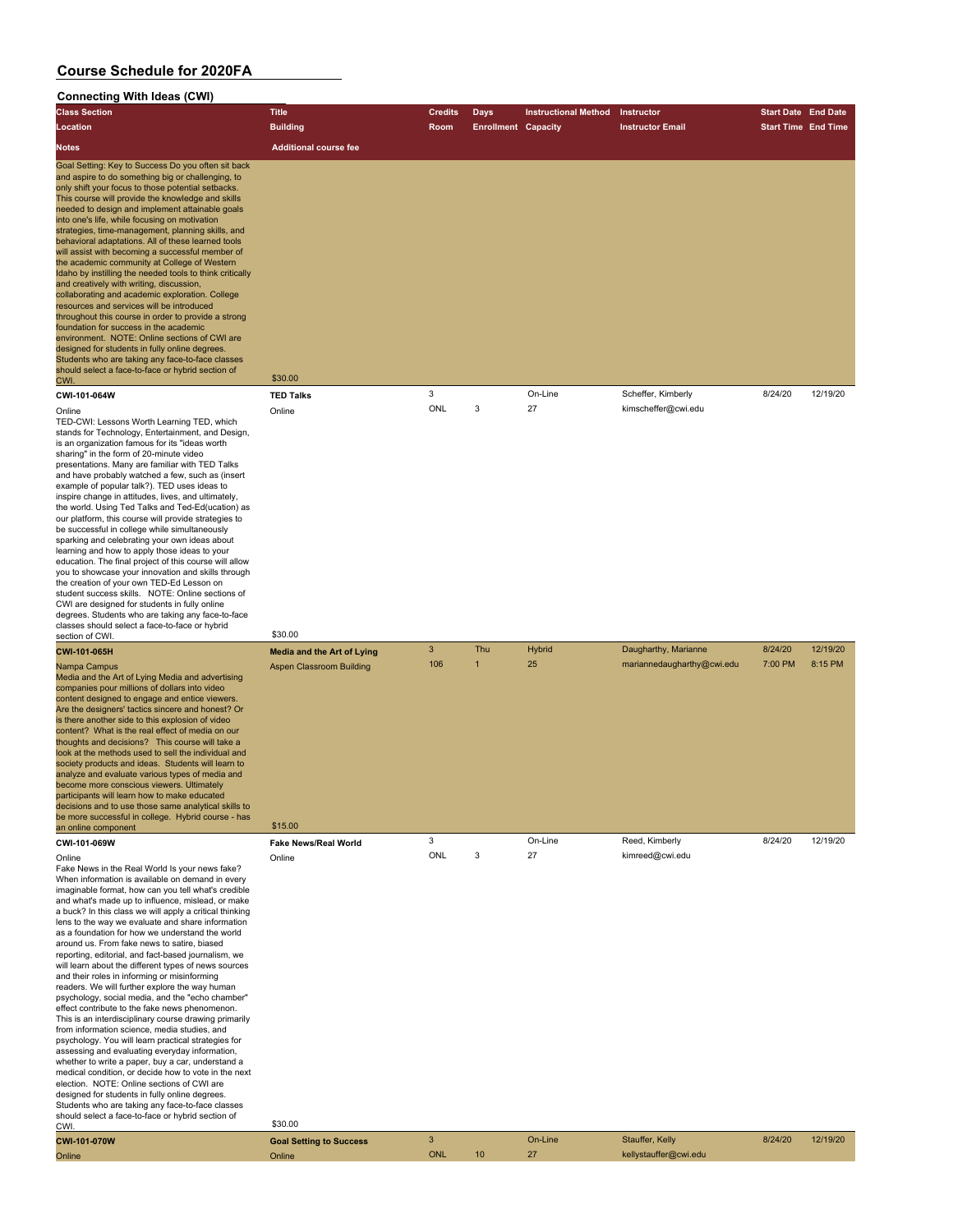#### **Connecting With Ideas (CWI) Class Section Title Credits Days Instructional Method Instructor Start Date End Date Location Building Room Enrollment Capacity Instructor Email Start Time End Time Notes Additional course fee** Goal Setting: Key to Success Do you often sit back and aspire to do something big or challenging, to only shift your focus to those potential setbacks. This course will provide the knowledge and skills needed to design and implement attainable goals into one's life, while focusing on motivation strategies, time-management, planning skills, and behavioral adaptations. All of these learned tools will assist with becoming a successful member of the academic community at College of Western Idaho by instilling the needed tools to think critically and creatively with writing, discussion, collaborating and academic exploration. College resources and services will be introduced throughout this course in order to provide a strong foundation for success in the academic environment. NOTE: Online sections of CWI are designed for students in fully online degrees. Students who are taking any face-to-face classes should select a face-to-face or hybrid section of CWI. \$30.00 **CWI-101-072W Media and Self** 3 On-Line Holt, Janel 8/24/20 12/19/20 Online Online ONL 4 27 janelholt@cwi.edu Media and Self: Shaping Our Beliefs Media sources are central to culture and contribute daily to our communication, socialization, and core beliefs. The "ubiquitous assimilation" of information characterizes the 21st Century. Our beliefs about gender, race, and the consumption of good from food to clothing to dwellings are influenced by a constant stream of media messages, oftentimes without our conscious awareness. In this course, we will explore these messages and their desired effects and develop ways to discern truth from propaganda, effectively analyze media messages for function, intent and bias, and understand how this information contributes meaning to the lives of individuals and to society as a whole. NOTE: Online sections of CWI are designed for students in fully online degrees. Students who are taking any face-to-face classes should select a face-toface or hybrid section of CWI. \$30.00 **CWI-101-073H Your Life Story** 3 W Hybrid Miner, Eric 8/24/20 12/19/20 Ada County Campus Photos Ada County Campus Pintail Center 1208 3 24 ericminer@cwi.edu 7:00 AM 8:15 AM 8:15 AM Be the Author of Your Life Story Do you love stories? If you do, you're in good company! Stories have fascinated humans for thousands of years; guidance, enlightenment, and inspiration await us there. But what about the most important story you will ever encounter.the story of your own life? Is your life story one of power and accomplishment or one of confusion and impotence? Is that story soundly plotted or does it muddle along unguided? Is it written well, so that you and others can benefit from it? Most importantly, who is the author of your life story? Are you its plot master or is someone else penning the words while you just try to keep up? In this class, we will explore what story is, how stories are constructed, and what makes a story good. By sharing a few great stories we will buttress our understanding. And you will write a story of your own life - both the past you have already lived and the potential you want to fulfill. Join us, pick up the pen, enhance your literary and academic skills, and become the author of your own success at CWI and beyond! Hybrid course has an online component \$15.00 **CWI-101-075H Language and Identity** 3 W Hybrid Vassar, Amy 8/24/20 12/19/20 Nampa Campus Academic Building 218 25 amyvassar@cwi.edu 11:30 AM 12:45 PM Language and Identity How literate are you? What parts of your life does literacy affect? What role does a person's speech and writing play in first impressions and stereotypes? Does your lexicon determine whether or not you get a job? A date? Should it? What causes linguistic stereotypes, such as French being the language of love and German the language of war? These questions and more will be addressed through movies, social media and literature. We will explore how the basic building blocks of language affect communication and how language and culture impacts a person's identity and their perspective of the world. Students will learn how an awareness of language and

identity can help them to better navigate and participate in a multilingual world. Hybrid course has an online component \$15.00

| <b>CWI-101-076W</b> | The Dead and the Undead |            | On-Line | Wolford, Abigail    | 8/24/20 | 12/19/20 |
|---------------------|-------------------------|------------|---------|---------------------|---------|----------|
| Online              | <b>Online</b>           | <b>ONL</b> |         | abbywolford@cwi.edu |         |          |
|                     |                         |            |         |                     |         |          |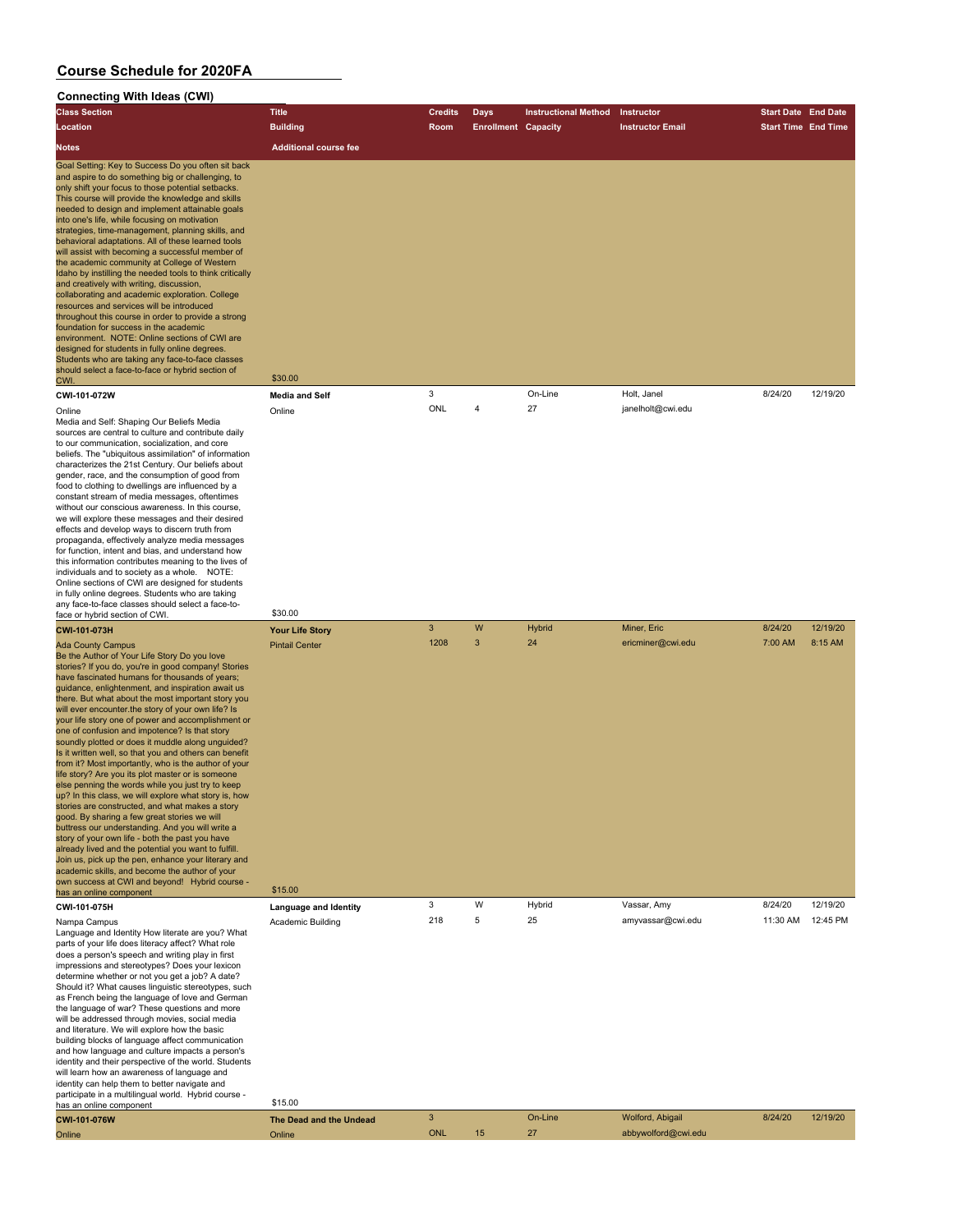| Connecting With Ideas (CWI)                                                                                                                                                                                                                                                                                                                                                                                                                                                                                                                                                                                                                                                                                                                                                                                                                                                                                                                                                                                                                                                                                                     |                                                               |                      |                            |                             |                                            |                            |                     |
|---------------------------------------------------------------------------------------------------------------------------------------------------------------------------------------------------------------------------------------------------------------------------------------------------------------------------------------------------------------------------------------------------------------------------------------------------------------------------------------------------------------------------------------------------------------------------------------------------------------------------------------------------------------------------------------------------------------------------------------------------------------------------------------------------------------------------------------------------------------------------------------------------------------------------------------------------------------------------------------------------------------------------------------------------------------------------------------------------------------------------------|---------------------------------------------------------------|----------------------|----------------------------|-----------------------------|--------------------------------------------|----------------------------|---------------------|
| <b>Class Section</b>                                                                                                                                                                                                                                                                                                                                                                                                                                                                                                                                                                                                                                                                                                                                                                                                                                                                                                                                                                                                                                                                                                            | <b>Title</b>                                                  | Credits              | <b>Days</b>                | <b>Instructional Method</b> | Instructor                                 | <b>Start Date End Date</b> |                     |
| Location                                                                                                                                                                                                                                                                                                                                                                                                                                                                                                                                                                                                                                                                                                                                                                                                                                                                                                                                                                                                                                                                                                                        | <b>Building</b>                                               | Room                 | <b>Enrollment Capacity</b> |                             | <b>Instructor Email</b>                    | <b>Start Time End Time</b> |                     |
| Notes                                                                                                                                                                                                                                                                                                                                                                                                                                                                                                                                                                                                                                                                                                                                                                                                                                                                                                                                                                                                                                                                                                                           | <b>Additional course fee</b>                                  |                      |                            |                             |                                            |                            |                     |
|                                                                                                                                                                                                                                                                                                                                                                                                                                                                                                                                                                                                                                                                                                                                                                                                                                                                                                                                                                                                                                                                                                                                 |                                                               |                      |                            |                             |                                            |                            |                     |
| The Dead and the Undead Do you love The<br>Walking Dead? Do you know how you would<br>survive a zombie apocalypse? Are you obsessed<br>with Dracula or Twilight? Have you ever thought<br>about why we love zombies and vampires? This<br>course will examine our fascination with zombies<br>and vampires and what that reveals about our<br>culture and ourselves. We will also look at<br>traditions and beliefs surrounding death,<br>particularly in American culture, but also<br>throughout the world. Examining our cultural<br>beliefs about death and our fascination with the<br>undead will lead to examining other parts of our<br>culture through a more critical lens, which will<br>benefit students in all parts of their education,<br>regardless of their primary area of study. This<br>course will culminate in students showcasing<br>analysis and research on a zombie specific area of<br>interest. NOTE: Online sections of CWI are<br>designed for students in fully online degrees.<br>Students who are taking any face-to-face classes<br>should select a face-to-face or hybrid section of<br>CWI. | \$30.00                                                       |                      |                            |                             |                                            |                            |                     |
| CWI-101-078W                                                                                                                                                                                                                                                                                                                                                                                                                                                                                                                                                                                                                                                                                                                                                                                                                                                                                                                                                                                                                                                                                                                    | <b>The American Story</b>                                     | 3                    |                            | On-Line                     | Compton, Erica                             | 8/24/20                    | 12/19/20            |
| Online<br>The American Story The United States is a nation<br>from various backgrounds including those of early<br>colonizers, immigrants, indigenous populations,<br>enslaved, Latinx, and refugees. This<br>interdisciplinary course will give students an<br>opportunity to explore the themes that have<br>resulted in The American Story: culture, heritage,<br>and historical context. This course will provide you<br>with both practical successful student strategies<br>and better awareness and understanding of<br>America's rich diversity. NOTE: Online sections<br>of CWI are designed for students in fully online<br>degrees. Students who are taking any face-to-face<br>classes should select a face-to-face or hybrid                                                                                                                                                                                                                                                                                                                                                                                       | Online<br>\$30.00                                             | ONL                  | $\overline{7}$             | 27                          | ericacompton@cwi.edu                       |                            |                     |
| section of CWI                                                                                                                                                                                                                                                                                                                                                                                                                                                                                                                                                                                                                                                                                                                                                                                                                                                                                                                                                                                                                                                                                                                  |                                                               |                      |                            |                             |                                            |                            |                     |
| CWI-101-081H<br><b>Ada County Campus</b><br>Beyond the Academy Awards: Movies and Culture<br>Most Americans, by the time they're eighteen, have<br>watched more than a thousand movies. They can<br>quote lines from Batman Returns and sing the<br>entire sound track from Frozen. But do movies<br>simply reflect our culture, or are they much more<br>powerful, influencing the way we think, the choices<br>we make, and how other people treat us? The<br>purpose of this class is to examine these questions<br>using a variety of contemporary American films,<br>both narrative and documentary, as records of<br>social attitudes and as a means for self-reflection<br>and decision-making. Hybrid course - has an<br>online component                                                                                                                                                                                                                                                                                                                                                                               | <b>Movies and Culture</b><br><b>Pintail Center</b><br>\$15.00 | $\mathbf{3}$<br>1206 | W<br>19                    | Hybrid<br>20                | McMorrow, Sharon<br>sharonmcmorrow@cwi.edu | 8/24/20<br>1:00 PM         | 12/19/20<br>2:15 PM |
| CWI-101-501H                                                                                                                                                                                                                                                                                                                                                                                                                                                                                                                                                                                                                                                                                                                                                                                                                                                                                                                                                                                                                                                                                                                    | Language and Identity                                         | 3                    | Tue                        | Hybrid                      | Vassar, Amy                                | 8/24/20                    | 12/19/20            |
| Nampa Campus<br>Language and Identity How literate are you? What<br>parts of your life does literacy affect? What role<br>does a person's speech and writing play in first<br>impressions and stereotypes? Does your lexicon<br>determine whether or not you get a job? A date?<br>Should it? What causes linguistic stereotypes, such<br>as French being the language of love and German<br>the language of war? These questions and more<br>will be addressed through movies, social media<br>and literature. We will explore how the basic<br>building blocks of language affect communication<br>and how language and culture impacts a person's<br>identity and their perspective of the world. Students<br>will learn how an awareness of language and<br>identity can help them to better navigate and<br>participate in a multilingual world. Hybrid course -                                                                                                                                                                                                                                                           | Academic Building                                             | 320                  | 9                          | 25                          | amyvassar@cwi.edu                          | 10:00 AM 11:15 AM          |                     |
| has an online component                                                                                                                                                                                                                                                                                                                                                                                                                                                                                                                                                                                                                                                                                                                                                                                                                                                                                                                                                                                                                                                                                                         | \$15.00                                                       |                      |                            |                             |                                            |                            |                     |
| CWI-101-503H                                                                                                                                                                                                                                                                                                                                                                                                                                                                                                                                                                                                                                                                                                                                                                                                                                                                                                                                                                                                                                                                                                                    | <b>Build a Life You Love</b>                                  | $\mathbf{3}$         | Thu                        | <b>Hybrid</b>               | Palmer, Cynthia                            | 8/24/20                    | 12/19/20            |
| Nampa Campus                                                                                                                                                                                                                                                                                                                                                                                                                                                                                                                                                                                                                                                                                                                                                                                                                                                                                                                                                                                                                                                                                                                    | <b>Academic Building</b>                                      | 320                  | $\mathbf{1}$               | 25                          | joypalmer@cwi.edu                          | 10:00 AM                   | 11:15 AM            |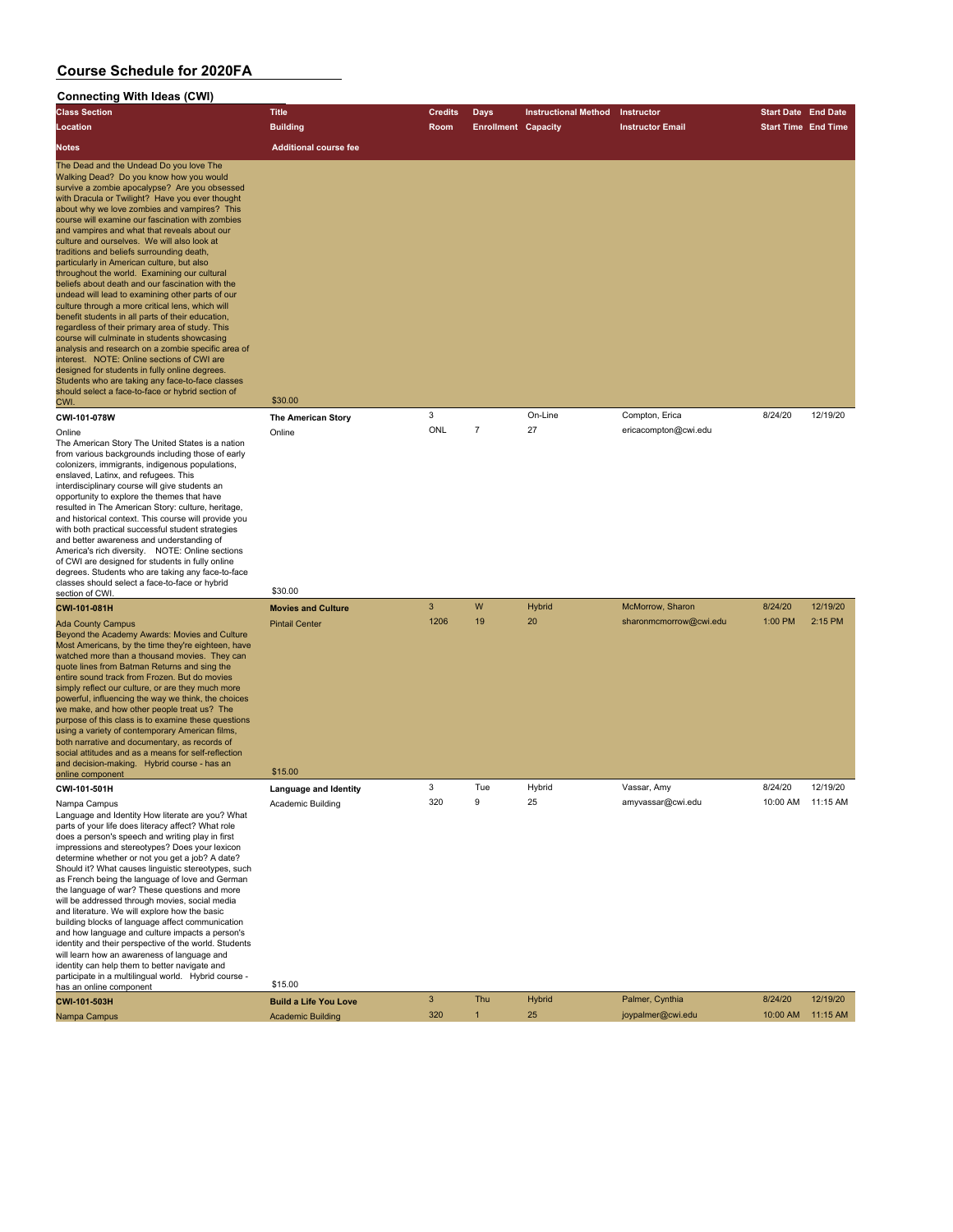### **Connecting With Ideas (CWI)**

| <b>Class Section</b>                                                                                                                                                                                                                                                                                                                                                                                                                                                                                                                                                                                                                                                                                                                                                                         | <b>Title</b>                 | <b>Credits</b> | <b>Days</b>                | <b>Instructional Method</b> | Instructor              | <b>Start Date End Date</b> |          |
|----------------------------------------------------------------------------------------------------------------------------------------------------------------------------------------------------------------------------------------------------------------------------------------------------------------------------------------------------------------------------------------------------------------------------------------------------------------------------------------------------------------------------------------------------------------------------------------------------------------------------------------------------------------------------------------------------------------------------------------------------------------------------------------------|------------------------------|----------------|----------------------------|-----------------------------|-------------------------|----------------------------|----------|
| Location                                                                                                                                                                                                                                                                                                                                                                                                                                                                                                                                                                                                                                                                                                                                                                                     | <b>Building</b>              | Room           | <b>Enrollment Capacity</b> |                             | <b>Instructor Email</b> | <b>Start Time End Time</b> |          |
| <b>Notes</b>                                                                                                                                                                                                                                                                                                                                                                                                                                                                                                                                                                                                                                                                                                                                                                                 | <b>Additional course fee</b> |                |                            |                             |                         |                            |          |
| Using Design Thinking to Build a Life You Love<br>Many of us want to be creative and often work to<br>find creative outlets, but most people have yet to<br>examine how to use the creative process<br>purposefully. This course will focus on applying<br>design thinking to harness our creativity and make<br>it part of a process we can use to achieve<br>important things and tackle challenges. Design<br>thinking is-as discussed in the book Designing<br>Your Life: How to Live a Well-Lived, Joyful Life-a<br>method of solving difficult and complex problems<br>through thinking creatively and testing ideas. We<br>will focus on how to use design thinking to build<br>possibilities for your future education, career, and<br>life. Hybrid course - has an online component | \$15.00                      |                |                            |                             |                         |                            |          |
| CWI-290-001W                                                                                                                                                                                                                                                                                                                                                                                                                                                                                                                                                                                                                                                                                                                                                                                 | <b>Liberal Arts Capstone</b> |                |                            | On-Line                     | Ascuena, Andrea         | 8/24/20                    | 12/19/20 |
| Online                                                                                                                                                                                                                                                                                                                                                                                                                                                                                                                                                                                                                                                                                                                                                                                       | Online                       | ONL            | 20                         | 20                          | andreaascuena@cwi.edu   |                            |          |
|                                                                                                                                                                                                                                                                                                                                                                                                                                                                                                                                                                                                                                                                                                                                                                                              | \$10.00                      |                |                            |                             |                         |                            |          |
| CWI-290-002W                                                                                                                                                                                                                                                                                                                                                                                                                                                                                                                                                                                                                                                                                                                                                                                 | <b>Liberal Arts Capstone</b> |                |                            | On-Line                     | Vassar, Amy             | 8/24/20                    | 12/19/20 |
| Online                                                                                                                                                                                                                                                                                                                                                                                                                                                                                                                                                                                                                                                                                                                                                                                       | Online                       | ONL            | 5                          | 20                          | amyvassar@cwi.edu       |                            |          |
|                                                                                                                                                                                                                                                                                                                                                                                                                                                                                                                                                                                                                                                                                                                                                                                              | \$10.00                      |                |                            |                             |                         |                            |          |
| CWI-290-003W                                                                                                                                                                                                                                                                                                                                                                                                                                                                                                                                                                                                                                                                                                                                                                                 | <b>Liberal Arts Capstone</b> |                |                            | On-Line                     | Della Badia, Carl       | 8/24/20                    | 12/19/20 |
| Online                                                                                                                                                                                                                                                                                                                                                                                                                                                                                                                                                                                                                                                                                                                                                                                       | Online                       | ONL            | 4                          | 20                          | carldellabadia@cwi.edu  |                            |          |

\$10.00

#### **Criminal Justice (CRIJ)**

| <b>Class Section</b>        | <b>Title</b>                        | <b>Credits</b> | <b>Days</b>                | <b>Instructional Method</b> | Instructor                | <b>Start Date End Date</b> |          |
|-----------------------------|-------------------------------------|----------------|----------------------------|-----------------------------|---------------------------|----------------------------|----------|
| Location                    | <b>Building</b>                     | Room           | <b>Enrollment Capacity</b> |                             | <b>Instructor Email</b>   | <b>Start Time End Time</b> |          |
| <b>Notes</b>                | <b>Additional course fee</b>        |                |                            |                             |                           |                            |          |
| CRIJ-101-001                | <b>Intro to Criminal Justice</b>    | $\mathbf{3}$   | Tue, Thu                   | Lecture                     | Gooch, Victoria           | 8/24/20                    | 12/19/20 |
| <b>Canyon County Center</b> | <b>Canyon County Center</b>         | 230            | 24                         | 32                          | vickiegooch@cwi.edu       | 4:00 PM                    | 5:15 PM  |
|                             | \$0.00                              |                |                            |                             |                           |                            |          |
| CRIJ-101-003W               | <b>Intro to Criminal Justice</b>    | 3              |                            | On-Line                     | Taylor, Gary              | 8/24/20                    | 12/19/20 |
| Online                      | Online                              | ONL            | 31                         | 35                          | garytaylor@cwi.edu        |                            |          |
|                             |                                     |                |                            |                             |                           |                            |          |
|                             | \$30.00                             |                |                            |                             |                           |                            |          |
| CRIJ-101-004W               | <b>Intro to Criminal Justice</b>    | $\mathbf{3}$   |                            | On-Line                     | Taylor, Gary              | 8/24/20                    | 12/19/20 |
| Online                      | Online                              | <b>ONL</b>     | $\overline{4}$             | 35                          | garytaylor@cwi.edu        |                            |          |
|                             | \$30.00                             |                |                            |                             |                           |                            |          |
| CRIJ-102-001H               | <b>Introduction to Policing</b>     | 3              | Tue                        | Hybrid                      | Gooch, Victoria           | 8/24/20                    | 12/19/20 |
| Canyon County Center        | Canyon County Center                | 230            | 11                         | 32                          | vickiegooch@cwi.edu       | 5:30 PM                    | 6:45 PM  |
|                             |                                     |                |                            |                             |                           |                            |          |
|                             | \$15.00                             |                |                            |                             |                           |                            |          |
| CRIJ-102-003W               | <b>Introduction to Policing</b>     | 3              |                            | On-Line                     | Taylor, Gary              | 8/24/20                    | 12/19/20 |
| Online                      | Online                              | <b>ONL</b>     | 20                         | 35                          | garytaylor@cwi.edu        |                            |          |
|                             | \$30.00                             |                |                            |                             |                           |                            |          |
| CRIJ-103-002H               | Intro to Law & Justice              | 3              | W                          | Hybrid                      | Ritchie Breach, Stephanie | 8/24/20                    | 12/19/20 |
| Ada County Campus           | <b>Pintail Center</b>               | 1210           | 16                         | 40                          | stephaniebreach@cwi.edu   | 11:30 AM                   | 12:45 PM |
|                             |                                     |                |                            |                             |                           |                            |          |
|                             | \$15.00                             |                |                            |                             |                           |                            |          |
| CRIJ-103-003W               | Intro to Law & Justice              | 3              |                            | On-Line                     | Huskey, Molly             | 8/24/20                    | 12/19/20 |
| Online                      | Online                              | <b>ONL</b>     | 25                         | 35                          | mollyhuskey@cwi.edu       |                            |          |
|                             | \$30.00                             |                |                            |                             |                           |                            |          |
| CRIJ-104-001H               | <b>Intro to Corrections</b>         | 3              | Thu                        | Hybrid                      | Ritchie Breach, Stephanie | 8/24/20                    | 12/19/20 |
| Canyon County Center        | Canyon County Center                | 230            | 6                          | 32                          | stephaniebreach@cwi.edu   | 2:30 PM                    | 3:45 PM  |
|                             |                                     |                |                            |                             |                           |                            |          |
|                             | \$15.00                             |                |                            |                             |                           |                            |          |
| CRIJ-104-002W               | <b>Intro to Corrections</b>         | 3              |                            | On-Line                     | Romero, Leahann           | 8/24/20                    | 12/19/20 |
| Online                      | Online                              | <b>ONL</b>     | 13                         | 35                          | leahannromero@cwi.edu     |                            |          |
|                             | \$30.00                             |                |                            |                             |                           |                            |          |
| CRIJ-190-001W               | <b>Writing for Criminal Justice</b> | 3              |                            | On-Line                     | Huskey, Molly             | 8/24/20                    | 12/19/20 |
| Online                      | Online                              | ONL            | 27                         | 27                          | mollyhuskey@cwi.edu       |                            |          |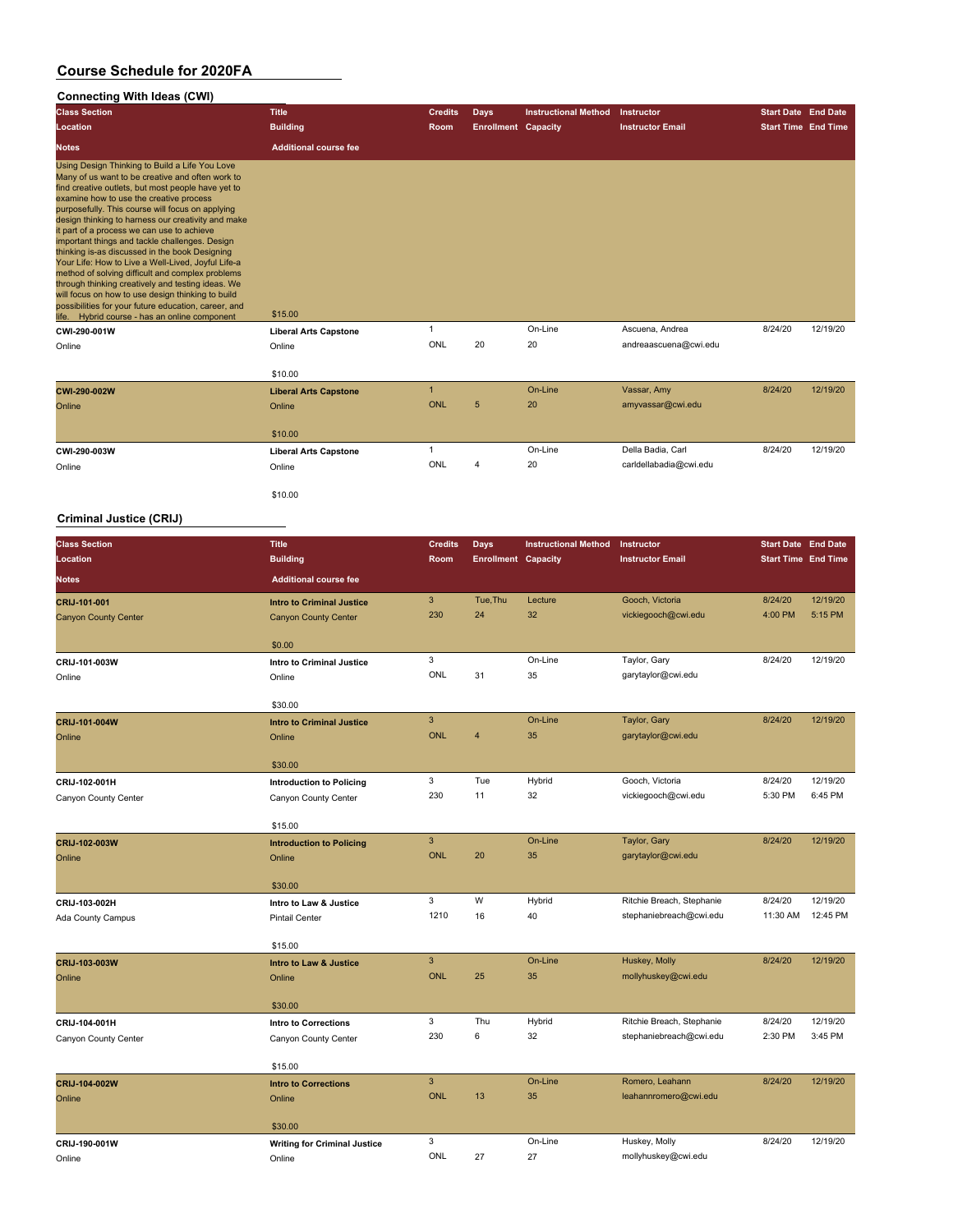| <b>Criminal Justice (CRIJ)</b> |                                     |                |                            |                             |                           |                            |          |
|--------------------------------|-------------------------------------|----------------|----------------------------|-----------------------------|---------------------------|----------------------------|----------|
| <b>Class Section</b>           | <b>Title</b>                        | <b>Credits</b> | Days                       | <b>Instructional Method</b> | Instructor                | <b>Start Date End Date</b> |          |
| Location                       | <b>Building</b>                     | <b>Room</b>    | <b>Enrollment Capacity</b> |                             | <b>Instructor Email</b>   | <b>Start Time End Time</b> |          |
| <b>Notes</b>                   | <b>Additional course fee</b>        |                |                            |                             |                           |                            |          |
|                                |                                     |                |                            |                             |                           |                            |          |
|                                | \$30.00                             |                |                            |                             |                           |                            |          |
| CRIJ-190-002W                  | <b>Writing for Criminal Justice</b> | $\mathbf{3}$   |                            | On-Line                     | Howell, Dawn              | 8/24/20                    | 12/19/20 |
| Online                         | Online                              | <b>ONL</b>     | 13                         | 27                          | dawnhowell@cwi.edu        |                            |          |
|                                | \$30.00                             |                |                            |                             |                           |                            |          |
| CRIJ-270-001W                  | Criminology                         | 3              |                            | On-Line                     | Cozzolino, Christopher    | 8/24/20                    | 12/19/20 |
| Online                         | Online                              | ONL            | 35                         | 35                          | chriscozzolino@cwi.edu    |                            |          |
|                                | \$30.00                             |                |                            |                             |                           |                            |          |
| CRIJ-270-002W                  | Criminology                         | $\mathbf{3}$   |                            | On-Line                     | Cozzolino, Christopher    | 8/24/20                    | 12/19/20 |
| Online                         | Online                              | <b>ONL</b>     | 24                         | 35                          | chriscozzolino@cwi.edu    |                            |          |
|                                | \$30.00                             |                |                            |                             |                           |                            |          |
| CRIJ-280-001W                  | Victimology                         | 3              |                            | On-Line                     | Cozzolino, Christopher    | 8/24/20                    | 12/19/20 |
| Online                         | Online                              | ONL            | 35                         | 35                          | chriscozzolino@cwi.edu    |                            |          |
|                                | \$30.00                             |                |                            |                             |                           |                            |          |
| CRIJ-280-002W                  | <b>Victimology</b>                  | $\mathbf{3}$   |                            | On-Line                     | Cozzolino, Christopher    | 8/24/20                    | 12/19/20 |
| Online                         | Online                              | <b>ONL</b>     | 20                         | 35                          | chriscozzolino@cwi.edu    |                            |          |
|                                | \$30.00                             |                |                            |                             |                           |                            |          |
| CRIJ-280-003W                  | Victimology                         | 3              |                            | On-Line                     | Cozzolino, Christopher    | 8/24/20                    | 12/19/20 |
| Online                         | Online                              | ONL            | 3                          | 35                          | chriscozzolino@cwi.edu    |                            |          |
|                                | \$30.00                             |                |                            |                             |                           |                            |          |
| CRIJ-290-001W                  | <b>Criminal Justice Capstone</b>    | $\mathbf{3}$   |                            | On-Line                     | Ritchie Breach, Stephanie | 8/24/20                    | 12/19/20 |
| Online                         | Online                              | <b>ONL</b>     | 20                         | 20                          | stephaniebreach@cwi.edu   |                            |          |
|                                | \$30.00                             |                |                            |                             |                           |                            |          |

#### **Cybersecurity (CSEC)**

| <b>Class Section</b>     | <b>Title</b>                              | <b>Credits</b> | Days                       | <b>Instructional Method</b> | Instructor              | <b>Start Date End Date</b> |          |
|--------------------------|-------------------------------------------|----------------|----------------------------|-----------------------------|-------------------------|----------------------------|----------|
| Location                 | <b>Building</b>                           | Room           | <b>Enrollment Capacity</b> |                             | <b>Instructor Email</b> | <b>Start Time End Time</b> |          |
| <b>Notes</b>             | <b>Additional course fee</b>              |                |                            |                             |                         |                            |          |
| CSEC-110-001             | <b>Hardware &amp; Client Oper Systems</b> | $\overline{4}$ | M                          | Lecture                     | Otto, Linda             | 8/24/20                    | 9/26/20  |
| <b>Ada County Campus</b> | <b>Pintail Center</b>                     | 1411           | 21                         | 21                          | lindaotto@cwi.edu       | 8:00 AM                    | 10:00 AM |
|                          | \$24.00                                   |                |                            |                             |                         |                            |          |
| CSEC-110-001             | <b>Hardware &amp; Client Oper Systems</b> | 4              | Tue, W, Thu, F Lecture     |                             | Otto, Linda             | 8/24/20                    | 9/26/20  |
| Ada County Campus        | <b>Pintail Center</b>                     | 1411           | 21                         | 21                          | lindaotto@cwi.edu       | 8:00 AM                    | 12:00 PM |
|                          | \$24.00                                   |                |                            |                             |                         |                            |          |
| <b>CSEC-123-001H</b>     | <b>Network Fundamentals</b>               | $\overline{4}$ | Tue, Thu                   | Hybrid                      | Otto, Linda             | 9/28/20                    | 10/31/20 |
| <b>Ada County Campus</b> | <b>Pintail Center</b>                     | 1411           | 21                         | 21                          | lindaotto@cwi.edu       | 8:00 AM                    | 12:00 PM |
|                          |                                           |                |                            |                             |                         |                            |          |
|                          | \$78.75                                   |                |                            |                             |                         |                            |          |
| <b>CSEC-125-001H</b>     | <b>Basic Network Routing</b>              | $\overline{4}$ | Tue, Thu                   | Hybrid                      | Otto, Linda             | 11/2/20                    | 12/12/20 |
| Ada County Campus        | <b>Pintail Center</b>                     | 1411           | 21                         | 21                          | lindaotto@cwi.edu       | 8:00 AM                    | 12:00 PM |
|                          | \$40.00                                   |                |                            |                             |                         |                            |          |
| <b>CSEC-131-002</b>      | <b>Intro to Information Security</b>      | $\overline{4}$ | F                          | Lab <sub>B</sub>            | Taylor, Troy            | 8/24/20                    | 9/19/20  |
| <b>Ada County Campus</b> | <b>Pintail Center</b>                     | 1411           | 8                          | 21                          | troytaylor@cwi.edu      | 5:00 PM                    | 9:00 PM  |
|                          | \$20.00                                   |                |                            |                             |                         |                            |          |
| CSEC-131-002             | <b>Intro to Information Security</b>      | 4              | M.Tue, W.Thu Lecture       |                             | Taylor, Troy            | 8/24/20                    | 9/19/20  |
| Ada County Campus        | <b>Pintail Center</b>                     | 1411           | 8                          | 21                          | troytaylor@cwi.edu      | 5:00 PM                    | 10:00 PM |
|                          |                                           |                |                            |                             |                         |                            |          |
|                          | \$20.00                                   |                |                            |                             |                         |                            |          |
| <b>CSEC-246-001H</b>     | <b>Securing Directory Serv Infras</b>     | $\overline{4}$ | Tue, Thu                   | Lecture                     | Bowers, Donald          | 8/24/20                    | 9/26/20  |
| <b>Ada County Campus</b> | <b>Pintail Center</b>                     | 1411           | 17                         | 21                          | donbowers@cwi.edu       | 12:30 PM                   | 4:30 PM  |
|                          | \$20.00                                   |                |                            |                             |                         |                            |          |
| CSEC-246-002             | <b>Securing Directory Serv Infras</b>     | $\overline{4}$ | F                          | Lab B                       | Taylor, Troy            | 9/21/20                    | 10/17/20 |
| Ada County Campus        | <b>Pintail Center</b>                     | 1411           | 10                         | 21                          | troytaylor@cwi.edu      | 5:00 PM                    | 9:00 PM  |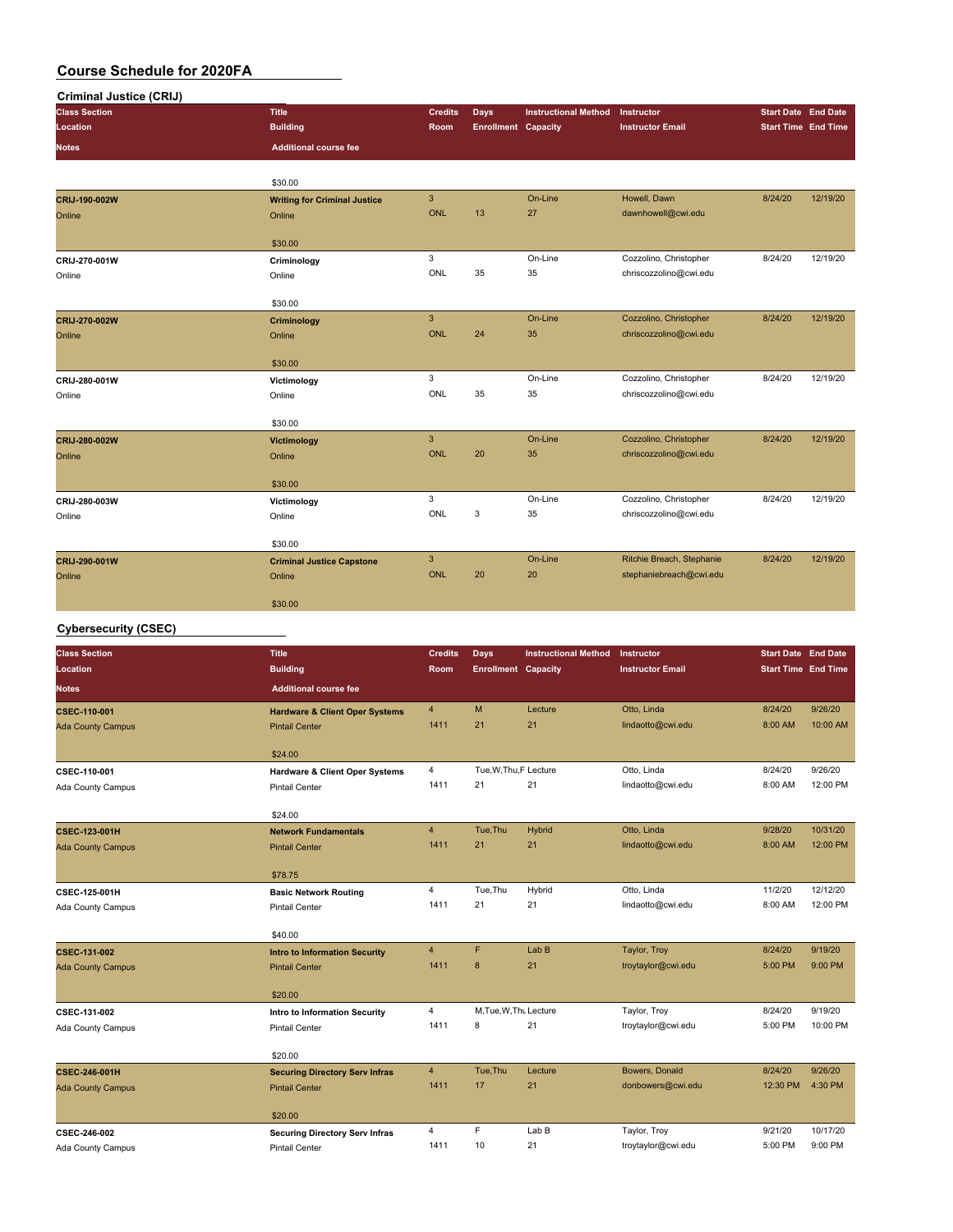| <b>Cybersecurity (CSEC)</b>       |                                                               |                |                            |                             |                         |                            |          |
|-----------------------------------|---------------------------------------------------------------|----------------|----------------------------|-----------------------------|-------------------------|----------------------------|----------|
| <b>Class Section</b>              | <b>Title</b>                                                  | <b>Credits</b> | <b>Days</b>                | <b>Instructional Method</b> | Instructor              | <b>Start Date End Date</b> |          |
| Location                          | <b>Building</b>                                               | Room           | <b>Enrollment Capacity</b> |                             | <b>Instructor Email</b> | <b>Start Time End Time</b> |          |
| <b>Notes</b>                      | <b>Additional course fee</b>                                  |                |                            |                             |                         |                            |          |
|                                   | \$0.00                                                        |                |                            |                             |                         |                            |          |
| CSEC-246-002                      | <b>Securing Directory Serv Infras</b>                         | $\overline{4}$ | M, Tue, W, Thu Lecture     |                             | Taylor, Troy            | 9/21/20                    | 10/17/20 |
| <b>Ada County Campus</b>          | <b>Pintail Center</b>                                         | 1411           | 10                         | 21                          | troytaylor@cwi.edu      | 5:00 PM                    | 10:00 PM |
|                                   | \$0.00                                                        |                |                            |                             |                         |                            |          |
| CSEC-248-001                      | <b>Advanced Cybersecurity</b>                                 | $\overline{4}$ | M                          | Lecture                     | Bowers, Donald          | 9/28/20                    | 10/31/20 |
| Ada County Campus                 | <b>Pintail Center</b>                                         | 1411           | 17                         | 21                          | donbowers@cwi.edu       | 12:30 PM                   | 2:30 PM  |
|                                   | \$0.00                                                        |                |                            |                             |                         |                            |          |
| CSEC-248-001                      | <b>Advanced Cybersecurity</b>                                 | $\overline{4}$ | Tue, W, Thu, F Lecture     |                             | Bowers, Donald          | 9/28/20                    | 10/31/20 |
| <b>Ada County Campus</b>          | <b>Pintail Center</b>                                         | 1411           | 17                         | 21                          | donbowers@cwi.edu       | 12:30 PM                   | 4:30 PM  |
|                                   | \$0.00                                                        |                |                            |                             |                         |                            |          |
| CSEC-248-002                      | <b>Advanced Cybersecurity</b>                                 | $\overline{4}$ | E                          | Lab B                       | Taylor, Troy            | 10/19/20                   | 11/14/20 |
| Ada County Campus                 | <b>Pintail Center</b>                                         | 1411           | 10                         | 21                          | troytaylor@cwi.edu      | 5:00 PM                    | 9:00 PM  |
|                                   | \$0.00                                                        |                |                            |                             |                         |                            |          |
| CSEC-248-002                      | <b>Advanced Cybersecurity</b>                                 | $\overline{4}$ | M.Tue.W.Thu Lecture        |                             | Taylor, Troy            | 10/19/20                   | 11/14/20 |
| <b>Ada County Campus</b>          | <b>Pintail Center</b>                                         | 1411           | 10                         | 21                          | troytaylor@cwi.edu      | 5:00 PM                    | 10:00 PM |
|                                   | \$0.00                                                        |                |                            |                             |                         |                            |          |
| CSEC-252-001                      | <b>Programming for Cybersecurity</b>                          | $\overline{4}$ | M                          | Lecture                     | Bowers, Donald          | 11/2/20                    | 12/12/20 |
| Ada County Campus                 | <b>Pintail Center</b>                                         | 1411           | 17                         | 21                          | donbowers@cwi.edu       | 12:30 PM                   | 2:30 PM  |
|                                   | \$0.00                                                        |                |                            |                             |                         |                            |          |
| CSEC-252-001                      | <b>Programming for Cybersecurity</b>                          | $\overline{4}$ | Tue, W, Thu, F Lecture     |                             | Bowers, Donald          | 11/2/20                    | 12/12/20 |
| <b>Ada County Campus</b>          | <b>Pintail Center</b>                                         | 1411           | 17                         | 21                          | donbowers@cwi.edu       | 12:30 PM                   | 4:30 PM  |
|                                   | \$0.00                                                        |                |                            |                             |                         |                            |          |
|                                   |                                                               | $\overline{4}$ | F                          | Lab B                       | Taylor, Troy            | 11/16/20                   | 12/19/20 |
| CSEC-252-002<br>Ada County Campus | <b>Programming for Cybersecurity</b><br><b>Pintail Center</b> | 1411           | 9                          | 21                          | troytaylor@cwi.edu      | 5:00 PM                    | 9:00 PM  |
|                                   |                                                               |                |                            |                             |                         |                            |          |
|                                   | \$0.00                                                        |                |                            |                             |                         |                            |          |
| CSEC-252-002                      | <b>Programming for Cybersecurity</b>                          | $\overline{4}$ | M.Tue.W.Thu Lecture        |                             | Taylor, Troy            | 11/16/20                   | 12/19/20 |
| <b>Ada County Campus</b>          | <b>Pintail Center</b>                                         | 1411           | 9                          | 21                          | troytaylor@cwi.edu      | 5:00 PM                    | 10:00 PM |
|                                   | \$0.00                                                        |                |                            |                             |                         |                            |          |

#### **Dental Assisting (DENT)**

| <b>Class Section</b><br>Location | <b>Title</b><br><b>Building</b>          | <b>Credits</b><br>Room | <b>Days</b><br><b>Enrollment Capacity</b> | <b>Instructional Method</b> | Instructor<br><b>Instructor Email</b> | <b>Start Date End Date</b><br><b>Start Time End Time</b> |          |
|----------------------------------|------------------------------------------|------------------------|-------------------------------------------|-----------------------------|---------------------------------------|----------------------------------------------------------|----------|
| <b>Notes</b>                     | <b>Additional course fee</b>             |                        |                                           |                             |                                       |                                                          |          |
| <b>DENT-101-001</b>              | <b>Dental Materials &amp; Procedures</b> | $\mathbf{1}$           | M                                         | Lecture                     | Nickels, Carol                        | 8/24/20                                                  | 12/19/20 |
| <b>Ada County Campus</b>         | <b>Quail Court Building</b>              | 2209                   | 13                                        | 24                          | carolleenickels@cwi.edu               | 11:00 AM                                                 | 12:00 PM |
|                                  | \$175.00                                 |                        |                                           |                             |                                       |                                                          |          |
| DENT-101L-001                    | <b>Dental Matris &amp; Procdrs Lab</b>   | 1                      | W                                         | Lab A                       | Holmes, Elaine                        | 8/24/20                                                  | 12/19/20 |
| Ada County Campus                | <b>Quail Court Building</b>              | 1100                   | $\overline{\mathbf{4}}$                   | 6                           | elaineholmes@cwi.edu                  | 8:00 AM                                                  | 11:00 AM |
|                                  | \$0.00                                   |                        |                                           |                             |                                       |                                                          |          |
| <b>DENT-101L-002</b>             | <b>Dental Matris &amp; Procdrs Lab</b>   | $\mathbf{1}$           | W                                         | Lab A                       | Nickels, Carol                        | 8/24/20                                                  | 12/19/20 |
| <b>Ada County Campus</b>         | <b>Quail Court Building</b>              | 1100                   | 3                                         | 6                           | carolleenickels@cwi.edu               | 12:00 PM                                                 | 3:00 PM  |
|                                  | \$0.00                                   |                        |                                           |                             |                                       |                                                          |          |
| DENT-101L-003                    | <b>Dental Matris &amp; Procdrs Lab</b>   | $\mathbf{1}$           | M                                         | Lab A                       | Nickels, Carol                        | 8/24/20                                                  | 12/19/20 |
| Ada County Campus                | <b>Quail Court Building</b>              | 1100                   | 6                                         | 6                           | carolleenickels@cwi.edu               | 1:00 PM                                                  | 4:00 PM  |
|                                  | \$0.00                                   |                        |                                           |                             |                                       |                                                          |          |
| <b>DENT-102-001</b>              | <b>Dental Clinical Skills 1</b>          | $\overline{2}$         | Tue, Thu                                  | Lecture                     | Nickels, Carol                        | 8/24/20                                                  | 10/17/20 |
| <b>Ada County Campus</b>         | <b>Quail Court Building</b>              | 2210                   | 13                                        | 24                          | carolleenickels@cwi.edu               | 8:00 AM                                                  | 9:40 AM  |
|                                  | \$0.00                                   |                        |                                           |                             |                                       |                                                          |          |
| DENT-102L-001                    | <b>Dental Clinical Skills 1 Lab</b>      | 1                      | Tue                                       | Lab A                       | Nickels, Carol                        | 10/19/20                                                 | 12/19/20 |
| Ada County Campus                | <b>Quail Court Building</b>              | 1100                   | 6                                         | 6                           | carolleenickels@cwi.edu               | 8:00 AM                                                  | 12:00 PM |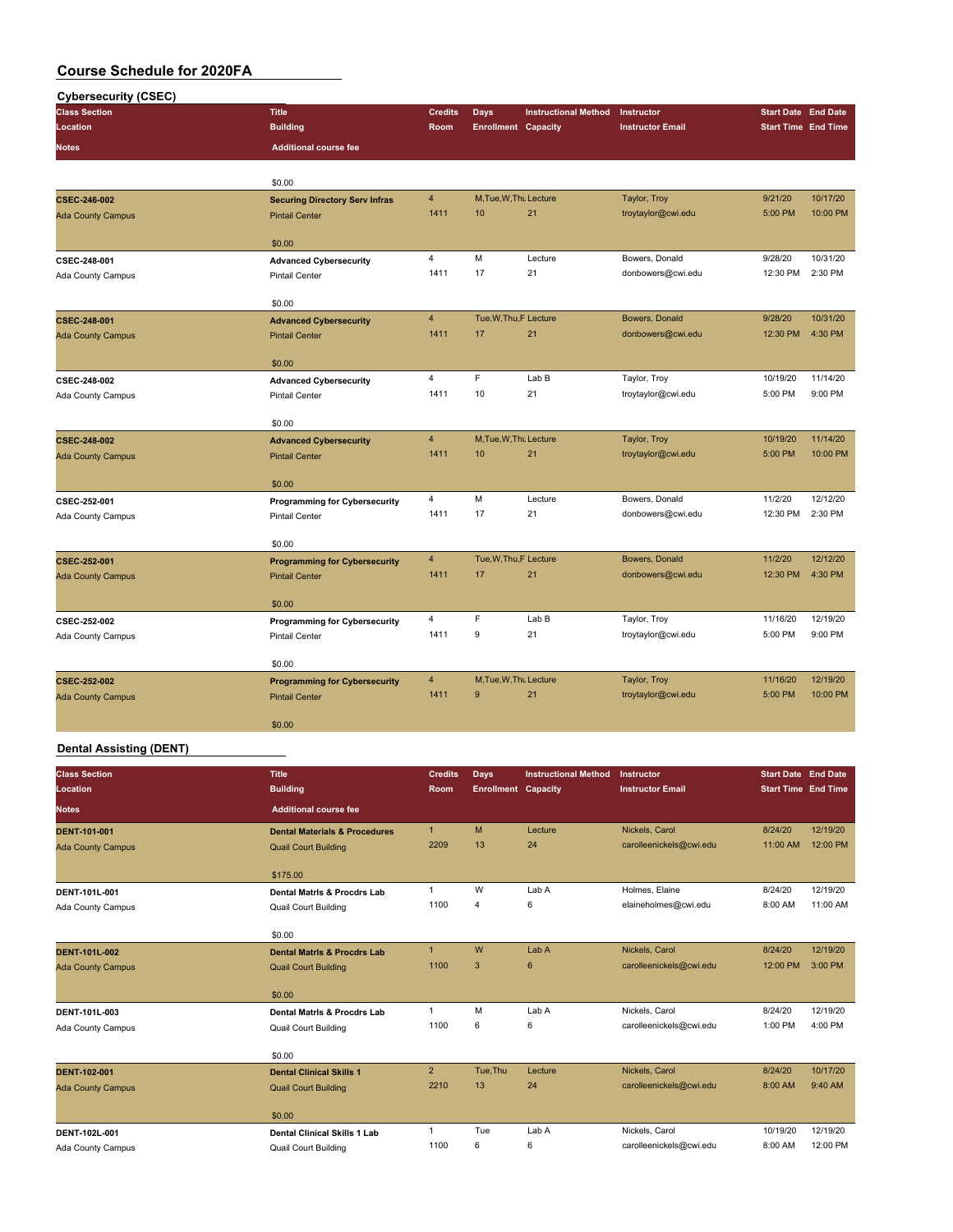| <b>Dental Assisting (DENT)</b> |                                     |                |                            |                             |                         |                            |          |
|--------------------------------|-------------------------------------|----------------|----------------------------|-----------------------------|-------------------------|----------------------------|----------|
| <b>Class Section</b>           | <b>Title</b>                        | <b>Credits</b> | Days                       | <b>Instructional Method</b> | Instructor              | <b>Start Date End Date</b> |          |
| Location                       | <b>Building</b>                     | Room           | <b>Enrollment Capacity</b> |                             | <b>Instructor Email</b> | <b>Start Time End Time</b> |          |
| Notes                          | <b>Additional course fee</b>        |                |                            |                             |                         |                            |          |
|                                |                                     |                |                            |                             |                         |                            |          |
|                                | \$0.00                              |                |                            |                             |                         |                            |          |
| DENT-102L-002                  | <b>Dental Clinical Skills 1 Lab</b> | $\mathbf{1}$   | Thu                        | Lab A                       | Nickels, Carol          | 10/19/20                   | 12/19/20 |
| <b>Ada County Campus</b>       | <b>Quail Court Building</b>         | 1100           | 3                          | $6\phantom{1}$              | carolleenickels@cwi.edu | 8:00 AM                    | 12:00 PM |
|                                | \$0.00                              |                |                            |                             |                         |                            |          |
| DENT-102L-003                  | <b>Dental Clinical Skills 1 Lab</b> | $\mathbf{1}$   | Tue                        | Lab A                       | Nickels, Carol          | 10/19/20                   | 12/19/20 |
| Ada County Campus              | <b>Quail Court Building</b>         | 1100           | $\overline{4}$             | 6                           | carolleenickels@cwi.edu | 1:00 PM                    | 5:00 PM  |
|                                |                                     |                |                            |                             |                         |                            |          |
|                                | \$0.00                              |                |                            |                             |                         |                            |          |
| <b>DENT-104-001W</b>           | <b>Dental Radiography</b>           | $\overline{2}$ | M                          | On-Line                     | Holmes, Elaine          | 8/24/20                    | 12/19/20 |
| Online                         | Online                              | <b>ONL</b>     | 11                         | 24                          | elaineholmes@cwi.edu    | 8:00 AM                    | 9:40 AM  |
|                                | \$20.00                             |                |                            |                             |                         |                            |          |
| DENT-104L-001                  | Dental Radiography Lab              | $\mathbf{1}$   | M                          | Lab A                       | Holmes, Elaine          | 8/24/20                    | 12/19/20 |
| Ada County Campus              | Quail Court Building                | 1100           | 6                          | 6                           | elaineholmes@cwi.edu    | 8:00 AM                    | 11:00 AM |
|                                |                                     |                |                            |                             |                         |                            |          |
|                                | \$0.00                              |                |                            |                             |                         |                            |          |
| <b>DENT-104L-002</b>           | <b>Dental Radiography Lab</b>       | $\mathbf{1}$   | M                          | Lab A                       | Holmes, Elaine          | 8/24/20                    | 12/19/20 |
| <b>Ada County Campus</b>       | <b>Quail Court Building</b>         | 1100           | $\overline{4}$             | 5                           | elaineholmes@cwi.edu    | 12:00 PM                   | 3:00 PM  |
|                                | \$0.00                              |                |                            |                             |                         |                            |          |
| DENT-104L-004                  | <b>Dental Radiography Lab</b>       | $\mathbf{1}$   | W                          | Lab A                       | Holmes, Elaine          | 8/24/20                    | 12/19/20 |
| Ada County Campus              | <b>Quail Court Building</b>         | 1100           | 3                          | 6                           | elaineholmes@cwi.edu    | 12:00 PM                   | 3:00 PM  |
|                                |                                     |                |                            |                             |                         |                            |          |
|                                | \$0.00                              |                |                            |                             |                         |                            |          |
| <b>DENT-108-001</b>            | <b>Dental Office Management</b>     | $\overline{2}$ | M                          | Lecture                     | Nickels, Carol          | 8/24/20                    | 12/19/20 |
| <b>Ada County Campus</b>       | <b>Pintail Center</b>               | 1205           | $\overline{4}$             | 20                          | carolleenickels@cwi.edu | 8:00 AM                    | 9:40 AM  |
|                                | \$0.00                              |                |                            |                             |                         |                            |          |
| DENT-109-001                   | Public Health & Dental Hygiene      | $\mathbf{1}$   | Thu                        | Lecture                     | Nickels, Carol          | 8/24/20                    | 10/17/20 |
| Ada County Campus              | <b>Quail Court Building</b>         | 2209           | 13                         | 24                          | carolleenickels@cwi.edu | 10:00 AM                   | 11:40 AM |
|                                |                                     |                |                            |                             |                         |                            |          |
|                                | \$0.00                              |                |                            |                             |                         |                            |          |
| <b>DENT-151-001W</b>           | <b>Dental Theory 1</b>              | $\mathbf{3}$   |                            | On-Line                     | Holmes, Elaine          | 8/24/20                    | 12/19/20 |
| Online                         | Online                              | ONL            | 13                         | 24                          | elaineholmes@cwi.edu    |                            |          |
|                                | \$30.00                             |                |                            |                             |                         |                            |          |
| DENT-152-001H                  | Dental Theory 2                     | $\overline{2}$ | Tue                        | Hybrid                      | Nickels, Carol          | 8/24/20                    | 12/19/20 |
| Ada County Campus              | Quail Court Building                | 2210           | 13                         | 24                          | carolleenickels@cwi.edu | 10:00 AM                   | 10:50 AM |
|                                |                                     |                |                            |                             |                         |                            |          |
|                                | \$10.00                             |                |                            |                             |                         |                            |          |

#### **Drafting Technology (DRFT)**

| <b>Class Section</b> | <b>Title</b>                           | <b>Credits</b> | <b>Days</b>                | <b>Instructional Method</b> | Instructor              | <b>Start Date End Date</b> |          |
|----------------------|----------------------------------------|----------------|----------------------------|-----------------------------|-------------------------|----------------------------|----------|
| Location             | <b>Building</b>                        | <b>Room</b>    | <b>Enrollment Capacity</b> |                             | <b>Instructor Email</b> | <b>Start Time End Time</b> |          |
| <b>Notes</b>         | <b>Additional course fee</b>           |                |                            |                             |                         |                            |          |
| DRFT-100-001         | <b>Const Materials &amp; Processes</b> | 3              | M,W                        | Lecture                     | Wilcox, John            | 8/24/20                    | 12/19/20 |
| Nampa Campus         | <b>Micron Education Center</b>         | 2131           | 14                         | 14                          | johnwilcox1@cwi.edu     | 12:00 PM                   | 1:15 PM  |
|                      | \$0.00                                 |                |                            |                             |                         |                            |          |
| DRFT-115-001         | <b>Drafting Basics</b>                 | $\overline{4}$ | M,Tue                      | Lecture                     | Wilcox, John            | 8/24/20                    | 12/19/20 |
| Nampa Campus         | <b>Micron Education Center</b>         | 2131           | 14                         | 14                          | johnwilcox1@cwi.edu     | 8:00 AM                    | 10:40 AM |
|                      | \$0.00                                 |                |                            |                             |                         |                            |          |
| DRFT-119-001         | <b>Introduction to AutoCAD</b>         | $\overline{4}$ | W.Thu                      | Lecture                     | Wilcox, John            | 8/24/20                    | 12/19/20 |
| Nampa Campus         | <b>Micron Education Center</b>         | 2131           | 14                         | 14                          | johnwilcox1@cwi.edu     | 8:00 AM                    | 11:00 AM |
|                      | \$30.00                                |                |                            |                             |                         |                            |          |
| DRFT-139-001         | <b>Applied Math for Drafting</b>       | 3              | Tue, Thu                   | Lecture                     | Green, Robert           | 8/24/20                    | 12/19/20 |
| Nampa Campus         | <b>Micron Education Center</b>         | 2131           | 14                         | 14                          | robgreen@cwi.edu        | 12:00 PM                   | 1:15 PM  |
|                      | \$0.00                                 |                |                            |                             |                         |                            |          |
| DRFT-211-001         | <b>Civil Drafting and Math</b>         | $\overline{4}$ | M, Tue, Thu                | Lecture                     | Wilcox, John            | 8/24/20                    | 12/19/20 |
| Nampa Campus         | <b>Micron Education Center</b>         | 2124           | 21                         | 24                          | johnwilcox1@cwi.edu     | 12:00 PM                   | 2:00 PM  |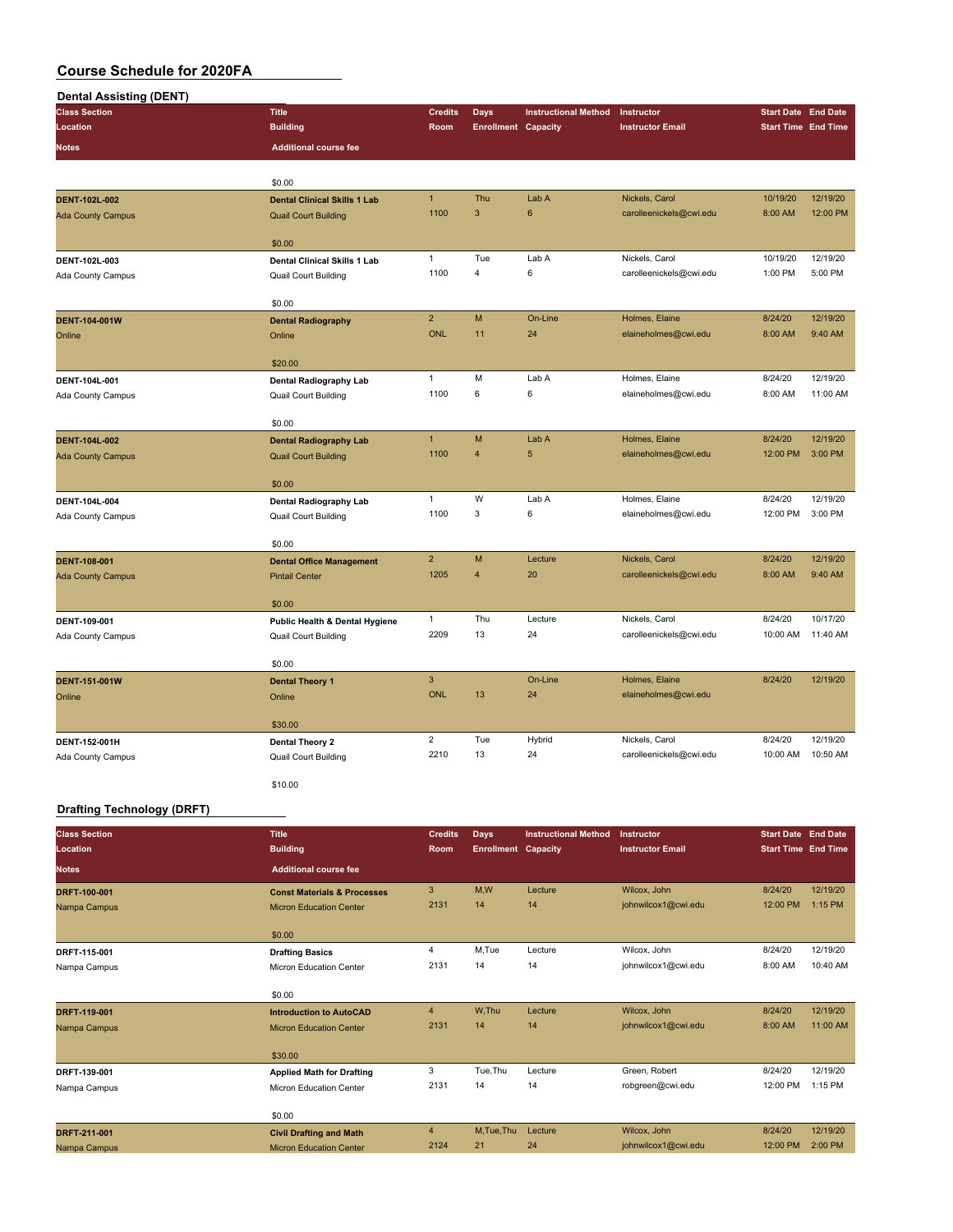# **Drafting Technology (DRFT)**

| <b>Class Section</b> | <b>Title</b>                        | <b>Credits</b> | <b>Days</b>                | <b>Instructional Method</b> | <b>Instructor</b>       | <b>Start Date End Date</b> |          |
|----------------------|-------------------------------------|----------------|----------------------------|-----------------------------|-------------------------|----------------------------|----------|
| Location             | <b>Building</b>                     | Room           | <b>Enrollment Capacity</b> |                             | <b>Instructor Email</b> | <b>Start Time End Time</b> |          |
| <b>Notes</b>         | <b>Additional course fee</b>        |                |                            |                             |                         |                            |          |
|                      |                                     |                |                            |                             |                         |                            |          |
|                      | \$0.00                              |                |                            |                             |                         |                            |          |
| DRFT-212-001         | <b>Structural and HVAC Drafting</b> | 5              | W.Thu                      | Lecture                     | Green, Robert           | 8/24/20                    | 12/19/20 |
| Nampa Campus         | Micron Education Center             | 2124           | 21                         | 24                          | robgreen@cwi.edu        | 8:00 AM                    | 11:30 AM |
|                      | \$0.00                              |                |                            |                             |                         |                            |          |
| DRFT-213-001         | <b>Machine Drafting and Design</b>  | $\overline{4}$ | M,Tue                      | Lecture                     | Green, Robert           | 8/24/20                    | 12/19/20 |
| Nampa Campus         | <b>Micron Education Center</b>      | 2124           | 21                         | 24                          | robgreen@cwi.edu        | 8:00 AM                    | 11:00 AM |
|                      | \$35.00                             |                |                            |                             |                         |                            |          |

## **Early Childhood Educ (ECED)**

| <b>Class Section</b>                                                                                        | <b>Title</b>                            | <b>Credits</b>               | Days                       | <b>Instructional Method</b> | Instructor                           | <b>Start Date End Date</b> |          |
|-------------------------------------------------------------------------------------------------------------|-----------------------------------------|------------------------------|----------------------------|-----------------------------|--------------------------------------|----------------------------|----------|
| Location                                                                                                    | <b>Building</b>                         | Room                         | <b>Enrollment Capacity</b> |                             | <b>Instructor Email</b>              | <b>Start Time End Time</b> |          |
| <b>Notes</b>                                                                                                | <b>Additional course fee</b>            |                              |                            |                             |                                      |                            |          |
|                                                                                                             |                                         |                              |                            |                             |                                      |                            |          |
| ECED-100-001W                                                                                               | Intro to Early Childhood Educ           | $\overline{3}$<br><b>ONL</b> | 13                         | On-Line<br>22               | Lauer, Sherri<br>sherrilauer@cwi.edu | 8/24/20                    | 12/19/20 |
| Online<br>Prereq: Compass Writing Score of 70 or ENGL<br>101 Instructor Permission Required Hybrid course - | Online<br>\$30.00                       |                              |                            |                             |                                      |                            |          |
| 1 hour of online component<br>ECED-101-001W                                                                 | <b>Child Development &amp; Guidance</b> | 3                            |                            | On-Line                     | Lauer, Sherri                        | 8/24/20                    | 12/19/20 |
| Online                                                                                                      | Online                                  | ONL                          | 17                         | 23                          | sherrilauer@cwi.edu                  |                            |          |
|                                                                                                             |                                         |                              |                            |                             |                                      |                            |          |
| Prereg/Coreg: ECED 100                                                                                      | \$30.00                                 |                              |                            |                             |                                      |                            |          |
| ECED-105-001W                                                                                               | <b>Teaching Young Children 1</b>        | $\mathbf{1}$                 |                            | On-Line                     | Griffin, Mary                        | 8/24/20                    | 12/19/20 |
| Online                                                                                                      | Online                                  | <b>ONL</b>                   | 6                          | 8                           | marygriffin@cwi.edu                  |                            |          |
| Prereq/Coreq: ECED 100. Instructor permission<br>required. Includes 6 hours weekly practicum                | \$10.00                                 |                              |                            |                             |                                      |                            |          |
| ECED-105L-001                                                                                               | <b>Teaching Young Children 1 Lab</b>    | 3                            |                            | Lab B                       | Griffin, Mary                        | 8/24/20                    | 12/19/20 |
| Nampa Campus                                                                                                | Community Location                      | <b>CMTY</b>                  | 4                          | $\overline{\mathbf{4}}$     | marygriffin@cwi.edu                  |                            |          |
|                                                                                                             | \$0.00                                  |                              |                            |                             |                                      |                            |          |
| ECED-105L-001                                                                                               | <b>Teaching Young Children 1 Lab</b>    | 3                            |                            | Lab B                       | Griffin, Mary                        | 8/24/20                    | 12/19/20 |
| Nampa Campus                                                                                                | Multipurpose Classroom Bldg             | 101                          | $\overline{\mathbf{4}}$    | $\overline{\mathbf{4}}$     | marygriffin@cwi.edu                  | 12:30 PM                   | 3:30 PM  |
|                                                                                                             |                                         |                              |                            |                             |                                      |                            |          |
|                                                                                                             | \$0.00                                  |                              |                            |                             |                                      |                            |          |
| ECED-105L-002                                                                                               | <b>Teaching Young Children 1 Lab</b>    | 3                            |                            | Lab B                       | Jones, Megan                         | 8/24/20                    | 12/19/20 |
| Nampa Campus                                                                                                | Community Location                      | <b>CMTY</b>                  | $\overline{2}$             | $\overline{4}$              | meganjones1@cwi.edu                  |                            |          |
|                                                                                                             | \$0.00                                  |                              |                            |                             |                                      |                            |          |
| ECED-105L-002                                                                                               | <b>Teaching Young Children 1 Lab</b>    | 3                            |                            | Lab B                       | Jones, Megan                         | 8/24/20                    | 12/19/20 |
| Nampa Campus                                                                                                | Multipurpose Classroom Bldg             | 101                          | $\overline{2}$             | $\overline{4}$              | meganjones1@cwi.edu                  | 8:45 AM                    | 11:45 AM |
|                                                                                                             |                                         |                              |                            |                             |                                      |                            |          |
|                                                                                                             | \$0.00                                  |                              |                            |                             |                                      |                            |          |
| ECED-106-001                                                                                                | <b>Teaching Young Children 2</b>        | $\mathbf{1}$                 | Thu                        | Lecture                     | Griffin, Mary                        | 8/24/20                    | 12/19/20 |
| Nampa Campus                                                                                                | Multipurpose Classroom Bldg             | 205                          | 6                          | 8                           | marygriffin@cwi.edu                  | 5:00 PM                    | 6:00 PM  |
| Prereq/Coreq: ECED 100. Instructor permission<br>required. Includes 6 hours weekly practicum                | \$0.00                                  |                              |                            |                             |                                      |                            |          |
| ECED-106L-001                                                                                               | <b>Teaching Young Children 2 Lab</b>    | 3                            |                            | Lab B                       | Jones, Megan                         | 8/24/20                    | 12/19/20 |
| Nampa Campus                                                                                                | <b>Community Location</b>               | <b>CMTY</b>                  | $\overline{2}$             | $\overline{4}$              | meganjones1@cwi.edu                  |                            |          |
|                                                                                                             | \$0.00                                  |                              |                            |                             |                                      |                            |          |
| ECED-106L-001                                                                                               | Teaching Young Children 2 Lab           | 3                            |                            | Lab B                       | Jones, Megan                         | 8/24/20                    | 12/19/20 |
| Nampa Campus                                                                                                | Multipurpose Classroom Bldg             | 101                          | $\overline{2}$             | 4                           | meganjones1@cwi.edu                  | 8:45 AM                    | 11:45 AM |
|                                                                                                             |                                         |                              |                            |                             |                                      |                            |          |
|                                                                                                             | \$0.00                                  |                              |                            |                             |                                      |                            |          |
| ECED-106L-002                                                                                               | <b>Teaching Young Children 2 Lab</b>    | 3                            |                            | Lab B                       | Griffin, Mary                        | 8/24/20                    | 12/19/20 |
| Nampa Campus                                                                                                | <b>Community Location</b>               | <b>CMTY</b>                  | $\overline{4}$             | $\overline{\mathbf{4}}$     | marygriffin@cwi.edu                  |                            |          |
|                                                                                                             | \$0.00                                  |                              |                            |                             |                                      |                            |          |
| ECED-106L-002                                                                                               | Teaching Young Children 2 Lab           | 3                            |                            | Lab B                       | Griffin, Mary                        | 8/24/20                    | 12/19/20 |
| Nampa Campus                                                                                                | Multipurpose Classroom Bldg             | 101                          | 4                          | 4                           | marygriffin@cwi.edu                  | 12:30 PM                   | 3:30 PM  |
|                                                                                                             |                                         |                              |                            |                             |                                      |                            |          |
|                                                                                                             | \$0.00                                  |                              |                            |                             |                                      |                            |          |
| ECED-141-001W                                                                                               | Health, Safety, & Nutrition             | $\ensuremath{\mathsf{3}}$    |                            | On-Line                     | Jones, Megan                         | 8/24/20                    | 12/19/20 |
| Online                                                                                                      | Online                                  | <b>ONL</b>                   | 15                         | 22                          | meganjones1@cwi.edu                  |                            |          |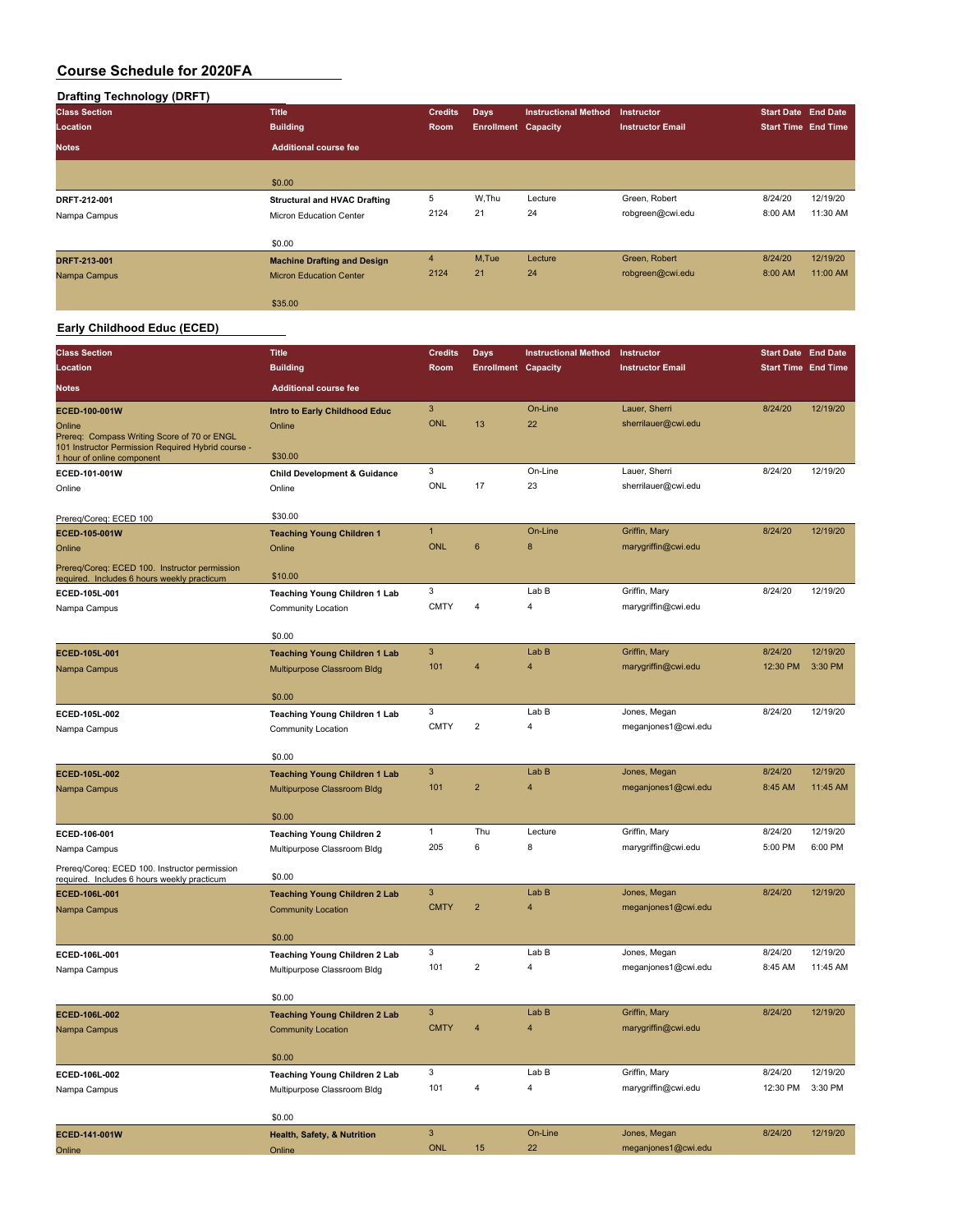#### **Early Childhood Educ (ECED)**

| <b>Class Section</b>                                                                              | <b>Title</b>                          | <b>Credits</b> | Days                       | <b>Instructional Method</b> | <b>Instructor</b>       | <b>Start Date End Date</b> |          |
|---------------------------------------------------------------------------------------------------|---------------------------------------|----------------|----------------------------|-----------------------------|-------------------------|----------------------------|----------|
| Location                                                                                          | <b>Building</b>                       | Room           | <b>Enrollment Capacity</b> |                             | <b>Instructor Email</b> | <b>Start Time End Time</b> |          |
| <b>Notes</b>                                                                                      | <b>Additional course fee</b>          |                |                            |                             |                         |                            |          |
|                                                                                                   |                                       |                |                            |                             |                         |                            |          |
|                                                                                                   | \$30.00                               |                |                            |                             |                         |                            |          |
| ECED-171-001H                                                                                     | Early Childhood Curriculum 1          | 3              | W                          | Hybrid                      | Griffin, Mary           | 8/24/20                    | 12/19/20 |
| Nampa Campus<br>Prereg/coreg: ECED 100. 1 hour online<br>component. Hybrid course - has an online | Multipurpose Classroom Bldg           | 205            | 5                          | 20                          | marygriffin@cwi.edu     | 4:00 PM                    | 5:45 PM  |
| component                                                                                         | \$15.00                               |                |                            |                             |                         |                            |          |
| ECED-202-001H                                                                                     | <b>Child Growth &amp; Development</b> | $\overline{4}$ | M                          | Hybrid                      | Lauer, Sherri           | 8/24/20                    | 12/19/20 |
| Nampa Campus                                                                                      | Multipurpose Classroom Bldg           | 205            | 11                         | 20                          | sherrilauer@cwi.edu     | 4:00 PM                    | 6:30 PM  |
| Prereq: ECED 100. Hybrid course - 1 hour of<br>online component;                                  | \$20.00                               |                |                            |                             |                         |                            |          |
| ECED-203-001W                                                                                     | Early Childhood Ed Practicum          | $\mathbf{1}$   |                            | On-Line                     | Lauer, Sherri           | 8/24/20                    | 12/19/20 |
| Online                                                                                            | Online                                | ONL            | 5                          | 10                          | sherrilauer@cwi.edu     |                            |          |
|                                                                                                   | \$27.00                               |                |                            |                             |                         |                            |          |
| ECED-203L-001                                                                                     | <b>Early Childhood Ed Pract Lab</b>   | 5              |                            | Lab <sub>B</sub>            | Jones, Megan            | 8/24/20                    | 12/19/20 |
| Nampa Campus                                                                                      | <b>Community Location</b>             | <b>CMTY</b>    | $\overline{2}$             | 5                           | meganjones1@cwi.edu     |                            |          |
|                                                                                                   | \$0.00                                |                |                            |                             |                         |                            |          |
| ECED-203L-001                                                                                     | Early Childhood Ed Pract Lab          | 5              |                            | Lab B                       | Jones, Megan            | 8/24/20                    | 12/19/20 |
| Nampa Campus                                                                                      | Multipurpose Classroom Bldg           | 101            | $\overline{2}$             | 5                           | meganjones1@cwi.edu     | 8:45 AM                    | 11:45 AM |
|                                                                                                   | \$0.00                                |                |                            |                             |                         |                            |          |
| ECED-203L-002                                                                                     | <b>Early Childhood Ed Pract Lab</b>   | 5              |                            | Lab <sub>B</sub>            | Griffin, Mary           | 8/24/20                    | 12/19/20 |
| Nampa Campus                                                                                      | <b>Community Location</b>             | <b>CMTY</b>    | 3                          | 5                           | marygriffin@cwi.edu     |                            |          |
|                                                                                                   | \$0.00                                |                |                            |                             |                         |                            |          |
| ECED-203L-002                                                                                     | Early Childhood Ed Pract Lab          | 5              |                            | Lab B                       | Griffin, Mary           | 8/24/20                    | 12/19/20 |
| Nampa Campus                                                                                      | Multipurpose Classroom Bldg           | 101            | 3                          | 5                           | marygriffin@cwi.edu     | 12:30 PM                   | 3:30 PM  |
|                                                                                                   | \$0.00                                |                |                            |                             |                         |                            |          |

#### **Economics (ECON)**

| <b>Class Section</b> | <b>Title</b>                        | <b>Credits</b> | Days                       | <b>Instructional Method</b> | Instructor              | <b>Start Date End Date</b> |          |
|----------------------|-------------------------------------|----------------|----------------------------|-----------------------------|-------------------------|----------------------------|----------|
| Location             | <b>Building</b>                     | <b>Room</b>    | <b>Enrollment Capacity</b> |                             | <b>Instructor Email</b> | <b>Start Time End Time</b> |          |
| <b>Notes</b>         | <b>Additional course fee</b>        |                |                            |                             |                         |                            |          |
| ECON-201-001         | <b>Principles of Macroeconomics</b> | 3              | M,W                        | Lecture                     | Nordstrom, John         | 8/24/20                    | 12/19/20 |
| Nampa Campus         | <b>Aspen Classroom Building</b>     | 127            | 16                         | 30                          | johnnordstrom@cwi.edu   | 8:30 AM                    | 9:45 AM  |
|                      | \$73.00                             |                |                            |                             |                         |                            |          |
| ECON-201-003         | <b>Principles of Macroeconomics</b> | 3              | Thu                        | Lecture                     | Phelps, Cody            | 8/24/20                    | 12/19/20 |
| Ada County Campus    | <b>Pintail Center</b>               | 1210           | 22                         | 30                          | codyphelps@cwi.edu      | 7:00 PM                    | 9:45 PM  |
|                      |                                     |                |                            |                             |                         |                            |          |
|                      | \$73.00                             |                |                            |                             |                         |                            |          |
| ECON-201-004         | <b>Principles of Macroeconomics</b> | $\mathbf{3}$   | Tue, Thu                   | Lecture                     | Nordstrom, John         | 8/24/20                    | 12/19/20 |
| Nampa Campus         | <b>Aspen Classroom Building</b>     | 102            | 22                         | 30                          | johnnordstrom@cwi.edu   | 1:00 PM                    | 2:15 PM  |
|                      |                                     |                |                            |                             |                         |                            |          |
|                      | \$73.00                             |                |                            |                             |                         |                            |          |
| ECON-201-005         | <b>Principles of Macroeconomics</b> | 3              | M, W                       | Lecture                     | Nordstrom, John         | 8/24/20                    | 12/19/20 |
| Nampa Campus         | Aspen Classroom Building            | 127            | 14                         | 30                          | johnnordstrom@cwi.edu   | 10:00 AM                   | 11:15 AM |
|                      | \$73.00                             |                |                            |                             |                         |                            |          |
| ECON-201-009W        | <b>Principles of Macroeconomics</b> | $\mathbf{3}$   |                            | On-Line                     | Root, Skye              | 8/24/20                    | 12/19/20 |
| Online               | Online                              | <b>ONL</b>     | 29                         | 30                          | skyeroot@cwi.edu        |                            |          |
|                      |                                     |                |                            |                             |                         |                            |          |
|                      | \$103.00                            |                |                            |                             |                         |                            |          |
| ECON-201-010W        | <b>Principles of Macroeconomics</b> | 3              |                            | On-Line                     | Root, Skye              | 8/24/20                    | 12/19/20 |
| Online               | Online                              | <b>ONL</b>     | 29                         | 30                          | skyeroot@cwi.edu        |                            |          |
|                      |                                     |                |                            |                             |                         |                            |          |
|                      | \$103.00                            |                |                            |                             |                         |                            |          |
| ECON-201-012W        | <b>Principles of Macroeconomics</b> | $\mathbf{3}$   |                            | On-Line                     | Ackerman, Stephen       | 8/24/20                    | 12/19/20 |
| Online               | Online                              | <b>ONL</b>     | 19                         | 30                          | steveackerman@cwi.edu   |                            |          |
|                      | \$103.00                            |                |                            |                             |                         |                            |          |
| ECON-202-001         | <b>Principles of Microeconomics</b> | 3              | M, W                       | Lecture                     | Nordstrom, John         | 8/24/20                    | 12/19/20 |
| Nampa Campus         | Aspen Classroom Building            | 102            | 20                         | 30                          | johnnordstrom@cwi.edu   | 1:00 PM                    | 2:15 PM  |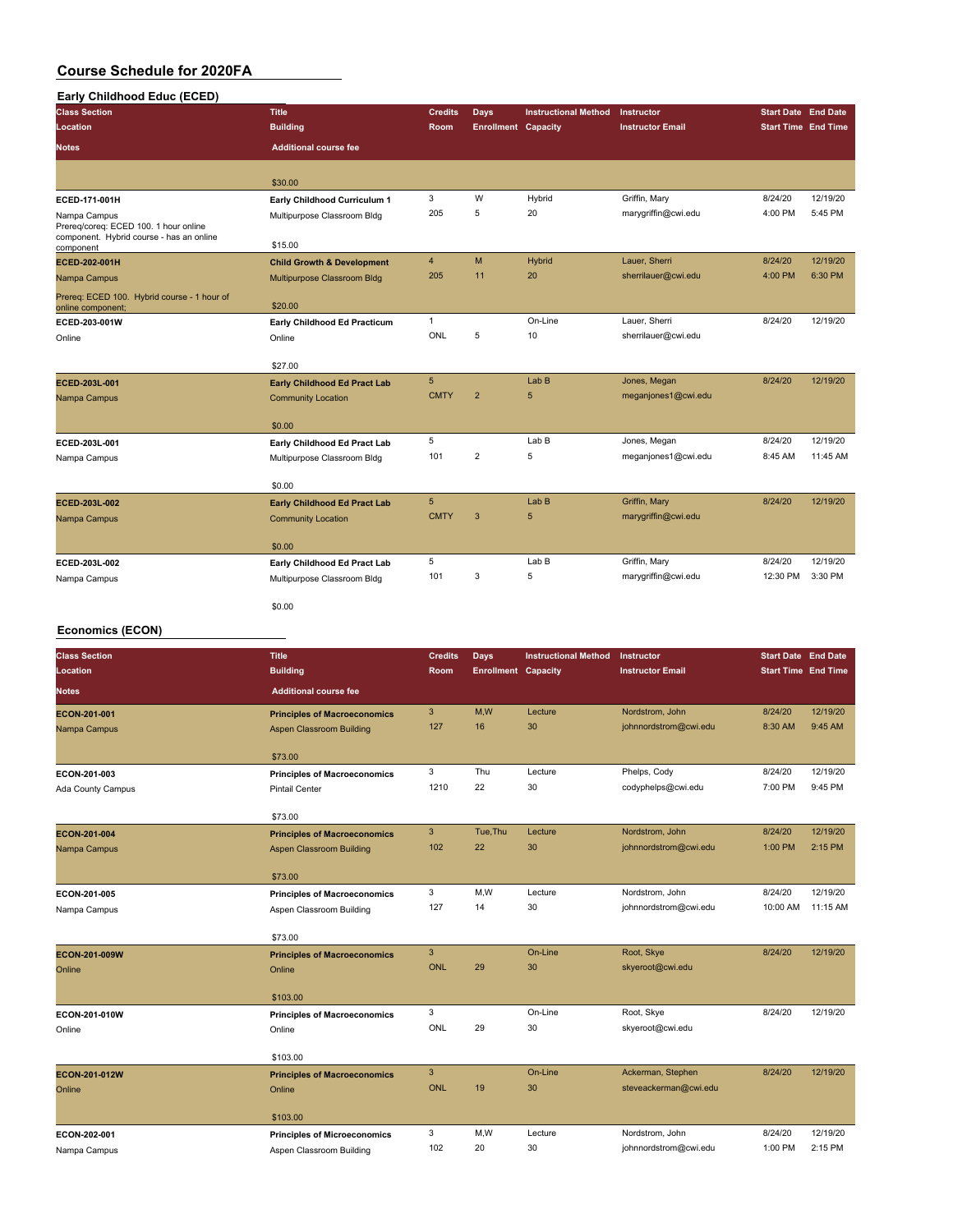| <b>Economics (ECON)</b>                 |                                                                |                |                            |                             |                                            |                            |          |
|-----------------------------------------|----------------------------------------------------------------|----------------|----------------------------|-----------------------------|--------------------------------------------|----------------------------|----------|
| <b>Class Section</b>                    | <b>Title</b>                                                   | <b>Credits</b> | Days                       | <b>Instructional Method</b> | Instructor                                 | <b>Start Date End Date</b> |          |
| Location                                | <b>Building</b>                                                | Room           | <b>Enrollment Capacity</b> |                             | <b>Instructor Email</b>                    | <b>Start Time End Time</b> |          |
| <b>Notes</b>                            | <b>Additional course fee</b>                                   |                |                            |                             |                                            |                            |          |
|                                         |                                                                |                |                            |                             |                                            |                            |          |
| ECON-202-002                            | \$73.00<br><b>Principles of Microeconomics</b>                 | 3              | Tue, Thu                   | Lecture                     | Nordstrom, John                            | 8/24/20                    | 12/19/20 |
| Nampa Campus                            | Aspen Classroom Building                                       | 104            | 10                         | 30                          | johnnordstrom@cwi.edu                      | 2:30 PM                    | 3:45 PM  |
|                                         |                                                                |                |                            |                             |                                            |                            |          |
|                                         | \$73.00                                                        |                |                            |                             |                                            |                            |          |
| ECON-202-006W                           | <b>Principles of Microeconomics</b>                            | 3<br>ONL       | 30                         | On-Line<br>30               | Ronk, Megan<br>meganronk@cwi.edu           | 8/24/20                    | 12/19/20 |
| Online                                  | Online                                                         |                |                            |                             |                                            |                            |          |
|                                         | \$103.00                                                       |                |                            |                             |                                            |                            |          |
| ECON-202-007W                           | <b>Principles of Microeconomics</b>                            | 3              |                            | On-Line                     | Ronk, Megan                                | 8/24/20                    | 12/19/20 |
| Online                                  | Online                                                         | <b>ONL</b>     | 21                         | 30                          | meganronk@cwi.edu                          |                            |          |
|                                         | \$103.00                                                       |                |                            |                             |                                            |                            |          |
| <b>Education (EDUC)</b>                 |                                                                |                |                            |                             |                                            |                            |          |
| <b>Class Section</b>                    | <b>Title</b>                                                   | <b>Credits</b> | <b>Days</b>                | <b>Instructional Method</b> | Instructor                                 | <b>Start Date End Date</b> |          |
| Location                                | <b>Building</b>                                                | Room           | <b>Enrollment Capacity</b> |                             | <b>Instructor Email</b>                    | <b>Start Time End Time</b> |          |
| <b>Notes</b>                            | <b>Additional course fee</b>                                   |                |                            |                             |                                            |                            |          |
|                                         |                                                                | 3              | Tue, Thu                   | Lecture                     | Rapley, Douglas                            | 8/24/20                    | 12/19/20 |
| EDUC-120-001<br>Nampa Campus            | <b>Foundations of Education</b><br>Multipurpose Classroom Bldg | 205            | 25                         | 30                          | dougrapley@cwi.edu                         | 1:00 PM                    | 2:15 PM  |
|                                         |                                                                |                |                            |                             |                                            |                            |          |
|                                         | \$0.00                                                         |                |                            |                             |                                            |                            |          |
| EDUC-120-002W                           | <b>Foundations of Education</b>                                | 3              |                            | On-Line                     | Wight, Damaris                             | 8/24/20                    | 12/19/20 |
| Online                                  | Online                                                         | ONL            | 30                         | 30                          | damariswight@cwi.edu                       |                            |          |
|                                         | \$30.00                                                        |                |                            |                             |                                            |                            |          |
| EDUC-120-003W                           | <b>Foundations of Education</b>                                | $\overline{3}$ |                            | On-Line                     | Wight, Damaris                             | 8/24/20                    | 12/19/20 |
| Online                                  | Online                                                         | <b>ONL</b>     | 25                         | 30                          | damariswight@cwi.edu                       |                            |          |
|                                         | \$30.00                                                        |                |                            |                             |                                            |                            |          |
| EDUC-120-004W                           | <b>Foundations of Education</b>                                | 3              |                            | On-Line                     | Wight, Damaris                             | 8/24/20                    | 12/19/20 |
| Online                                  | Online                                                         | ONL            | $\overline{4}$             | 30                          | damariswight@cwi.edu                       |                            |          |
|                                         |                                                                |                |                            |                             |                                            |                            |          |
| EDUC-150-001W                           | \$30.00                                                        | 3              |                            | On-Line                     | Straub, Scott                              | 8/24/20                    | 12/19/20 |
| Online                                  | <b>Educational Technology I</b><br>Online                      | <b>ONL</b>     | 30                         | 30                          | scottstraub@cwi.edu                        |                            |          |
|                                         |                                                                |                |                            |                             |                                            |                            |          |
|                                         | \$30.00                                                        |                |                            |                             |                                            |                            |          |
| EDUC-200-001H                           | <b>Education Around the World</b>                              | 3              | Tue<br>28                  | Hybrid                      | Straub, Scott                              | 8/24/20                    | 12/19/20 |
| Nampa Campus                            | Multipurpose Classroom Bldg                                    | 205            |                            | 28                          | scottstraub@cwi.edu                        | 11:30 AM  12:45 PM         |          |
| Hybrid course - has an online component | \$15.00                                                        |                |                            |                             |                                            |                            |          |
| EDUC-200-002W                           | <b>Education Around the World</b>                              | $\mathbf{3}$   |                            | On-Line                     | Straub, Scott                              | 8/24/20                    | 12/19/20 |
| Online                                  | Online                                                         | ONL            | 11                         | 30                          | scottstraub@cwi.edu                        |                            |          |
|                                         | \$30.00                                                        |                |                            |                             |                                            |                            |          |
| EDUC-220-001W                           | Diversity in the Schools                                       | 3              |                            | On-Line                     | Etheridge, Bevin                           | 8/24/20                    | 12/19/20 |
| Online                                  | Online                                                         | ONL            | 30                         | 30                          | bevinetheridge@cwi.edu                     |                            |          |
|                                         |                                                                |                |                            |                             |                                            |                            |          |
| EDUC-220-002W                           | \$30.00<br><b>Diversity in the Schools</b>                     | $\mathbf{3}$   |                            | On-Line                     | Etheridge, Bevin                           | 8/24/20                    | 12/19/20 |
| Online                                  | Online                                                         | ONL            | 30                         | 30                          | bevinetheridge@cwi.edu                     |                            |          |
|                                         |                                                                |                |                            |                             |                                            |                            |          |
|                                         | \$30.00                                                        |                |                            |                             |                                            |                            |          |
| EDUC-220-003W                           | Diversity in the Schools                                       | 3<br>ONL       | $\boldsymbol{7}$           | On-Line<br>30               | Etheridge, Bevin<br>bevinetheridge@cwi.edu | 8/24/20                    | 12/19/20 |
| Online                                  | Online                                                         |                |                            |                             |                                            |                            |          |

|                                         | \$30.00                               |     |     |         |                      |         |          |
|-----------------------------------------|---------------------------------------|-----|-----|---------|----------------------|---------|----------|
| EDUC-230-001H                           | <b>Intro to Special Education</b>     |     | Tue | Hybrid  | Raass, Natalie       | 8/24/20 | 12/19/20 |
| Nampa Campus                            | Aspen Classroom Building              | 106 | 32  | 32      | natalieraass@cwi.edu | 4:00 PM | 5:15 PM  |
|                                         |                                       |     |     |         |                      |         |          |
| Hybrid course - has an online component | \$15.00                               |     |     |         |                      |         |          |
| EDUC-255-001W                           | <b>Educational and Assistive Tech</b> |     |     | On-Line | Raass, Natalie       | 8/24/20 | 12/19/20 |
|                                         |                                       | ONL | 14  | 30      | natalieraass@cwi.edu |         |          |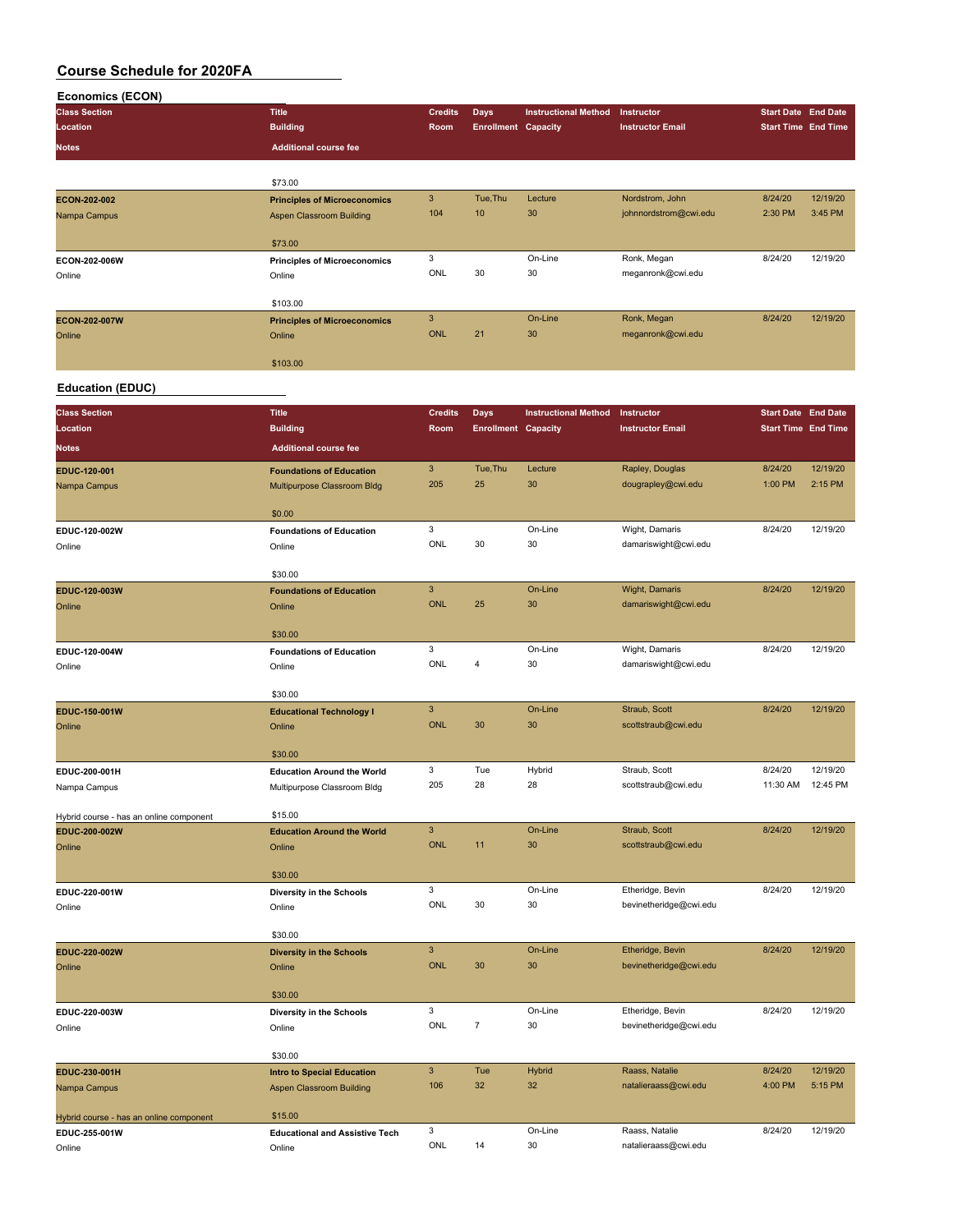|--|

| <b>Class Section</b> | <b>Title</b>                           | <b>Credits</b> | <b>Days</b>                | <b>Instructional Method</b> | <b>Instructor</b>       | <b>Start Date End Date</b> |          |
|----------------------|----------------------------------------|----------------|----------------------------|-----------------------------|-------------------------|----------------------------|----------|
| Location             | <b>Building</b>                        | Room           | <b>Enrollment Capacity</b> |                             | <b>Instructor Email</b> | <b>Start Time End Time</b> |          |
| <b>Notes</b>         | <b>Additional course fee</b>           |                |                            |                             |                         |                            |          |
|                      |                                        |                |                            |                             |                         |                            |          |
|                      | \$30.00                                |                |                            |                             |                         |                            |          |
| EDUC-280-001         | <b>Teaching &amp; Field Experience</b> | $\overline{2}$ | Tue                        | Lecture                     | Straub, Scott           | 8/24/20                    | 12/19/20 |
| Nampa Campus         | Multipurpose Classroom Bldg            | 205            | 26                         | 26                          | scottstraub@cwi.edu     | 2:30 PM                    | 3:20 PM  |
|                      | \$0.00                                 |                |                            |                             |                         |                            |          |
| EDUC-290-001W        | <b>Education Capstone</b>              |                |                            | On-Line                     | Rapley, Douglas         | 8/24/20                    | 12/19/20 |
| Online               | Online                                 | ONL            | 15                         | 30                          | dougrapley@cwi.edu      |                            |          |
|                      | \$10.00                                |                |                            |                             |                         |                            |          |

#### **Engineering (ENGR)**

| <b>Class Section</b> | <b>Title</b>                          | <b>Credits</b> | <b>Days</b>                | <b>Instructional Method</b> | Instructor              | <b>Start Date End Date</b> |          |
|----------------------|---------------------------------------|----------------|----------------------------|-----------------------------|-------------------------|----------------------------|----------|
| Location             | <b>Building</b>                       | Room           | <b>Enrollment Capacity</b> |                             | <b>Instructor Email</b> | <b>Start Time End Time</b> |          |
| <b>Notes</b>         | <b>Additional course fee</b>          |                |                            |                             |                         |                            |          |
| <b>ENGR-120-001</b>  | <b>Intro to Engineering</b>           | 3              | M,W                        | Lecture                     | Kusterer, James         | 8/24/20                    | 12/19/20 |
| Nampa Campus         | <b>Micron Education Center</b>        | 2130           | 26                         | 26                          | jimkusterer@cwi.edu     | 12:30 PM                   | 1:45 PM  |
|                      | \$0.00                                |                |                            |                             |                         |                            |          |
| ENGR-210-001         | <b>Engineering Mechanics -Statics</b> | 3              | Tue, Thu                   | Lecture                     | Pack, Willard           | 8/24/20                    | 12/19/20 |
| Nampa Campus         | Micron Education Center               | 2130           | 3                          | 28                          | willardpack@cwi.edu     | 1:00 PM                    | 2:15 PM  |
|                      | \$0.00                                |                |                            |                             |                         |                            |          |
| ENGR-220-001         | <b>Engineering Mechanics-Dynamics</b> | 3              | Tue, Thu                   | Lecture                     | Murray, Paul            | 8/24/20                    | 12/19/20 |
| Nampa Campus         | <b>Micron Education Center</b>        | 2130           | 3                          | 28                          | paulmurray@cwi.edu      | 11:30 AM                   | 12:45 PM |
|                      | \$0.00                                |                |                            |                             |                         |                            |          |
| ENGR-290-001         | <b>Engineering Capstone</b>           | $\overline{2}$ | F.                         | Lecture                     | Pack, Willard           | 8/24/20                    | 12/19/20 |
| Nampa Campus         | Micron Education Center               | 2130           | 8                          | 28                          | willardpack@cwi.edu     | 1:00 PM                    | 2:40 PM  |
|                      | \$0.00                                |                |                            |                             |                         |                            |          |

#### **English as Second Lang (ENGS)**

| <b>Class Section</b>     | <b>Title</b>                      | <b>Credits</b> | Days                       | <b>Instructional Method</b> | <b>Instructor</b>       | <b>Start Date End Date</b> |          |
|--------------------------|-----------------------------------|----------------|----------------------------|-----------------------------|-------------------------|----------------------------|----------|
| Location                 | <b>Building</b>                   | Room           | <b>Enrollment Capacity</b> |                             | <b>Instructor Email</b> | <b>Start Time End Time</b> |          |
| <b>Notes</b>             | <b>Additional course fee</b>      |                |                            |                             |                         |                            |          |
| <b>ENGS-103-001</b>      | <b>ESL Reading and Writing I</b>  | 3              | Tue.Thu                    | Lecture                     | Holt, Janel             | 8/24/20                    | 12/19/20 |
| <b>Ada County Campus</b> | <b>Pintail Center</b>             | 1211           |                            | 9                           | janelholt@cwi.edu       | 10:00 AM                   | 11:15 AM |
|                          |                                   |                |                            |                             |                         |                            |          |
|                          | \$0.00                            |                |                            |                             |                         |                            |          |
| ENGS-104-001             | <b>ESL Reading and Writing II</b> | 3              | Tue, Thu                   | Lecture                     | Holt, Janel             | 8/24/20                    | 12/19/20 |
| Ada County Campus        | <b>Pintail Center</b>             | 1211           | 2                          | 9                           | janelholt@cwi.edu       | 10:00 AM                   | 11:15 AM |
|                          |                                   |                |                            |                             |                         |                            |          |
|                          | \$0.00                            |                |                            |                             |                         |                            |          |

#### **English (ENGL)**

| <b>Class Section</b>     | <b>Title</b>                     | <b>Credits</b> | <b>Days</b>                | <b>Instructional Method</b> | Instructor              | <b>Start Date End Date</b> |          |
|--------------------------|----------------------------------|----------------|----------------------------|-----------------------------|-------------------------|----------------------------|----------|
| Location                 | <b>Building</b>                  | Room           | <b>Enrollment Capacity</b> |                             | <b>Instructor Email</b> | <b>Start Time End Time</b> |          |
| <b>Notes</b>             | <b>Additional course fee</b>     |                |                            |                             |                         |                            |          |
| ENGL-100-001             | <b>Writing and Rhetoric Plus</b> | $\overline{2}$ | Tue, Thu                   | Lecture                     | Wood, Jonathan          | 8/24/20                    | 12/19/20 |
| Nampa Campus             | <b>Academic Building</b>         | 303            | 10                         | 10                          | jonwood@cwi.edu         | 10:00 AM                   | 10:50 AM |
|                          | \$0.00                           |                |                            |                             |                         |                            |          |
| ENGL-100-002             | <b>Writing and Rhetoric Plus</b> | 2              | Tue, Thu                   | Lecture                     | Tucker, Lynne           | 8/24/20                    | 12/19/20 |
| Nampa Campus             | Academic Building                | 303            | 10                         | 10                          | lynnetucker@cwi.edu     | 11:30 AM                   | 12:20 PM |
|                          | \$0.00                           |                |                            |                             |                         |                            |          |
| <b>ENGL-100-004</b>      | <b>Writing and Rhetoric Plus</b> | $\overline{2}$ | M,W                        | Lecture                     | Collins, Malia          | 8/24/20                    | 12/19/20 |
| <b>Ada County Campus</b> | <b>Pintail Center</b>            | 1414           | 9                          | 9                           | maliacollins@cwi.edu    | 1:00 PM                    | 1:50 PM  |
|                          | \$0.00                           |                |                            |                             |                         |                            |          |
| ENGL-100-005             | <b>Writing and Rhetoric Plus</b> | $\overline{2}$ | M,W                        | Lecture                     | Nicholas, David         | 8/24/20                    | 12/19/20 |
| Ada County Campus        | <b>Pintail Center</b>            | 1414           | 8                          | 9                           | davenicholas@cwi.edu    | 2:30 PM                    | 3:20 PM  |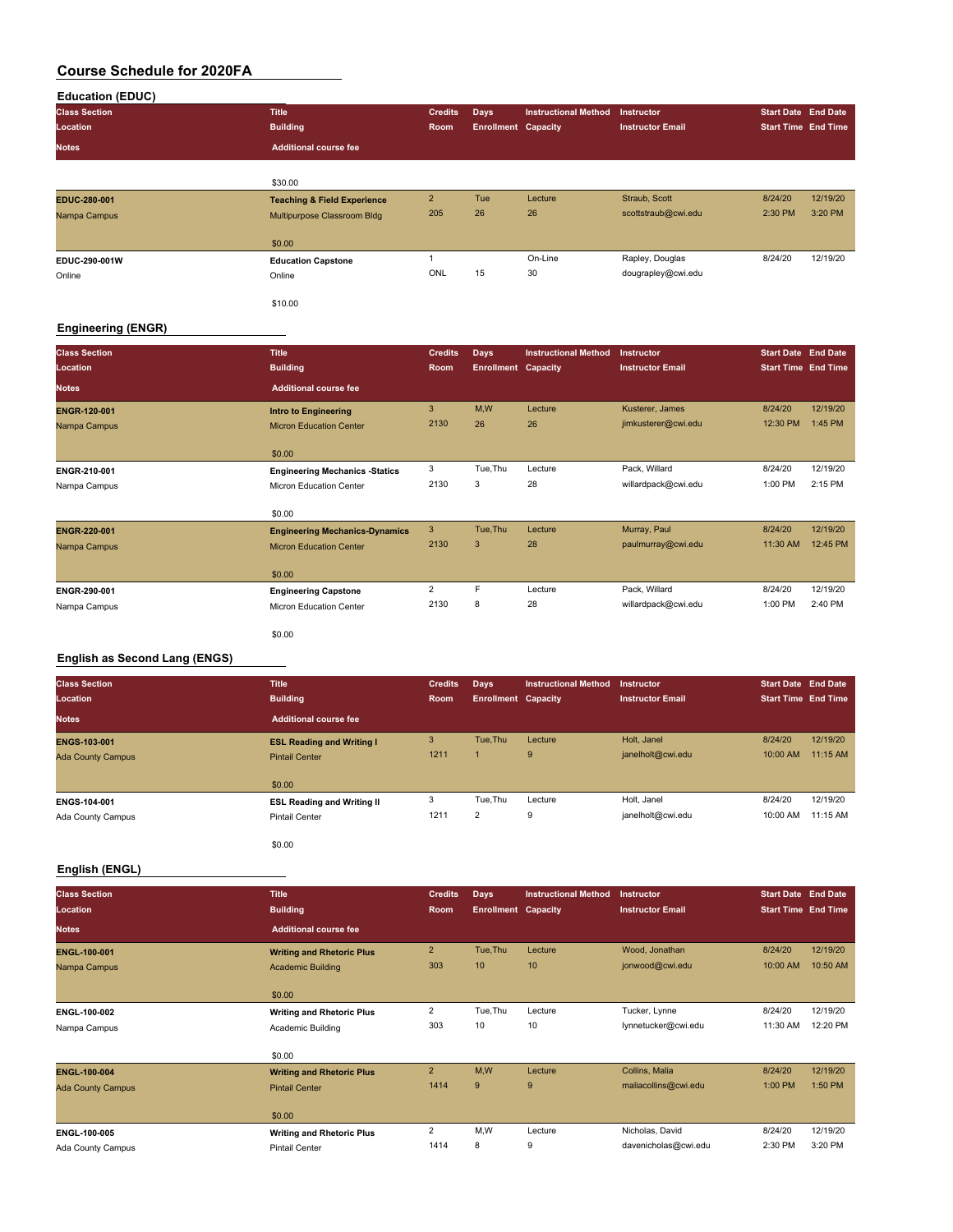| English (ENGL)                                                                                          |                                  |                |                            |                             |                                          |                            |                     |
|---------------------------------------------------------------------------------------------------------|----------------------------------|----------------|----------------------------|-----------------------------|------------------------------------------|----------------------------|---------------------|
| <b>Class Section</b>                                                                                    | <b>Title</b>                     | <b>Credits</b> | <b>Days</b>                | <b>Instructional Method</b> | Instructor                               | <b>Start Date End Date</b> |                     |
| Location                                                                                                | <b>Building</b>                  | Room           | <b>Enrollment Capacity</b> |                             | <b>Instructor Email</b>                  | <b>Start Time End Time</b> |                     |
| Notes                                                                                                   | <b>Additional course fee</b>     |                |                            |                             |                                          |                            |                     |
|                                                                                                         |                                  |                |                            |                             |                                          |                            |                     |
|                                                                                                         |                                  |                |                            |                             |                                          |                            |                     |
|                                                                                                         | \$0.00                           | $\overline{2}$ |                            |                             |                                          |                            | 12/19/20            |
| ENGL-100-006                                                                                            | <b>Writing and Rhetoric Plus</b> | 1414           | M,W<br>9                   | Lecture<br>9                | Nicholas, David                          | 8/24/20                    | 12:20 PM            |
| <b>Ada County Campus</b>                                                                                | <b>Pintail Center</b>            |                |                            |                             | davenicholas@cwi.edu                     | 11:30 AM                   |                     |
|                                                                                                         | \$0.00                           |                |                            |                             |                                          |                            |                     |
| ENGL-100-007                                                                                            | <b>Writing and Rhetoric Plus</b> | $\overline{c}$ | M,W                        | Lecture                     | Ascuena, Andrea                          | 8/24/20                    | 12/19/20            |
|                                                                                                         |                                  | 303            | 10                         | 10                          | andreaascuena@cwi.edu                    | 11:30 AM                   | 12:20 PM            |
| Nampa Campus                                                                                            | Academic Building                |                |                            |                             |                                          |                            |                     |
|                                                                                                         | \$0.00                           |                |                            |                             |                                          |                            |                     |
| ENGL-100-008                                                                                            | <b>Writing and Rhetoric Plus</b> | $\overline{2}$ | M,W                        | Lecture                     | Purvis Aldrich, Jennifer                 | 8/24/20                    | 12/19/20            |
| Nampa Campus                                                                                            | <b>Academic Building</b>         | 303            | 10                         | 10                          | christianaldrich@cwi.edu                 | 10:00 AM                   | 10:50 AM            |
|                                                                                                         |                                  |                |                            |                             |                                          |                            |                     |
|                                                                                                         | \$0.00                           |                |                            |                             |                                          |                            |                     |
| ENGL-100-009                                                                                            | <b>Writing and Rhetoric Plus</b> | $\overline{2}$ | M, W                       | Lecture                     | Ascuena, Andrea                          | 8/24/20                    | 12/19/20            |
| Nampa Campus                                                                                            | Academic Building                | 303            | 3                          | 10                          | andreaascuena@cwi.edu                    | 8:30 AM                    | 9:20 AM             |
|                                                                                                         |                                  |                |                            |                             |                                          |                            |                     |
|                                                                                                         | \$0.00                           |                |                            |                             |                                          |                            |                     |
| ENGL-100-010                                                                                            | <b>Writing and Rhetoric Plus</b> | $\overline{2}$ | Tue, Thu                   | Lecture                     | Tucker, Lynne                            | 8/24/20                    | 12/19/20            |
| Nampa Campus                                                                                            | <b>Academic Building</b>         | 303            | $9$                        | 10                          | lynnetucker@cwi.edu                      | 4:00 PM                    | 4:50 PM             |
|                                                                                                         |                                  |                |                            |                             |                                          |                            |                     |
|                                                                                                         | \$0.00                           |                |                            |                             |                                          |                            |                     |
| ENGL-100-011                                                                                            | <b>Writing and Rhetoric Plus</b> | $\overline{2}$ | Tue, Thu                   | Lecture                     | Newberry, Christina                      | 8/24/20                    | 12/19/20            |
| Ada County Campus                                                                                       | <b>Pintail Center</b>            | 1414           | 6                          | 9                           | meagannewberry@cwi.edu                   | 11:30 AM                   | 12:20 PM            |
|                                                                                                         |                                  |                |                            |                             |                                          |                            |                     |
|                                                                                                         | \$0.00                           |                |                            |                             |                                          |                            |                     |
| ENGL-100-012                                                                                            | <b>Writing and Rhetoric Plus</b> | $\overline{2}$ | Tue, Thu                   | Lecture                     | Wolford, Abigail                         | 8/24/20                    | 12/19/20            |
| <b>Ada County Campus</b>                                                                                | <b>Pintail Center</b>            | 1414           | $\bf 6$                    | 9                           | abbywolford@cwi.edu                      | 10:00 AM                   | 10:50 AM            |
|                                                                                                         | \$0.00                           |                |                            |                             |                                          |                            |                     |
|                                                                                                         |                                  | $\overline{2}$ | Tue, Thu                   | Lecture                     | Wood, Jonathan                           | 8/24/20                    | 12/19/20            |
| ENGL-100-013                                                                                            | <b>Writing and Rhetoric Plus</b> | 303            | 9                          | 10                          | jonwood@cwi.edu                          | 1:00 PM                    | 1:50 PM             |
| Nampa Campus                                                                                            | Academic Building                |                |                            |                             |                                          |                            |                     |
|                                                                                                         | \$0.00                           |                |                            |                             |                                          |                            |                     |
| ENGL-100-014                                                                                            | <b>Writing and Rhetoric Plus</b> | $\overline{2}$ | M,W                        | Lecture                     | Witt, Ryan                               | 8/24/20                    | 12/19/20            |
| Nampa Campus                                                                                            | <b>Academic Building</b>         | 303            | $\overline{4}$             | 10                          | ryanwitt@cwi.edu                         | 2:30 PM                    | 3:20 PM             |
|                                                                                                         |                                  |                |                            |                             |                                          |                            |                     |
|                                                                                                         | \$0.00                           |                |                            |                             |                                          |                            |                     |
| ENGL-100-015                                                                                            | <b>Writing and Rhetoric Plus</b> | $\overline{2}$ | M,W                        | Lecture                     | Purvis Aldrich, Jennifer                 | 8/24/20                    | 12/19/20            |
| Nampa Campus                                                                                            | Academic Building                | 303            | $\mathbf{1}$               | 10                          | christianaldrich@cwi.edu                 | 1:00 PM                    | 1:50 PM             |
|                                                                                                         |                                  |                |                            |                             |                                          |                            |                     |
|                                                                                                         | \$0.00                           |                |                            |                             |                                          |                            |                     |
| ENGL-100-016                                                                                            | <b>Writing and Rhetoric Plus</b> | $\overline{a}$ | Tue, Thu                   | Lecture                     | Della Badia, Carl                        | 8/24/20                    | 12/19/20            |
| <b>Ada County Campus</b>                                                                                | <b>Pintail Center</b>            | 1414           | 5                          | 9                           | carldellabadia@cwi.edu                   | 1:00 PM                    | 1:50 PM             |
|                                                                                                         |                                  |                |                            |                             |                                          |                            |                     |
|                                                                                                         | \$0.00                           |                |                            |                             |                                          |                            |                     |
| ENGL-100-017                                                                                            | <b>Writing and Rhetoric Plus</b> | $\overline{2}$ | Tue, Thu                   | Lecture                     | Newberry, Christina                      | 8/24/20                    | 12/19/20<br>3:20 PM |
| <b>Ada County Campus</b>                                                                                | Pintail Center                   | 1414           | 8                          | 9                           | meagannewberry@cwi.edu                   | 2:30 PM                    |                     |
|                                                                                                         | \$0.00                           |                |                            |                             |                                          |                            |                     |
| ENGL-100-019                                                                                            | <b>Writing and Rhetoric Plus</b> | $\overline{2}$ | Tue, Thu                   | Lecture                     | Gross, Christian                         | 8/24/20                    | 12/19/20            |
| Nampa Campus                                                                                            | <b>Academic Building</b>         | 303            | $\overline{2}$             | 10                          | christiangross@cwi.edu                   | 7:00 PM                    | 7:50 PM             |
|                                                                                                         |                                  |                |                            |                             |                                          |                            |                     |
|                                                                                                         | \$0.00                           |                |                            |                             |                                          |                            |                     |
| ENGL-100-020                                                                                            | <b>Writing and Rhetoric Plus</b> | $\overline{2}$ | M,W                        | Lecture                     | Franklin, Kelly                          | 8/24/20                    | 12/19/20            |
| Ada County Campus                                                                                       | <b>Pintail Center</b>            | 1414           | $\pmb{0}$                  | 9                           | kellyfranklin@cwi.edu                    | 5:30 PM                    | 6:20 PM             |
|                                                                                                         |                                  |                |                            |                             |                                          |                            |                     |
|                                                                                                         | \$0.00                           |                |                            |                             |                                          |                            |                     |
| ENGL-100-021W                                                                                           | <b>Writing and Rhetoric Plus</b> | $\overline{2}$ |                            | On-Line                     | Ascuena, Andrea                          | 8/24/20                    | 12/19/20            |
| Online                                                                                                  | Online                           | <b>ONL</b>     | $\boldsymbol{9}$           | 10                          | andreaascuena@cwi.edu                    |                            |                     |
| This section requires Student Success Advisor                                                           |                                  |                |                            |                             |                                          |                            |                     |
| approval to register. English 100/101P are best<br>suited for in-person instruction. These fully online |                                  |                |                            |                             |                                          |                            |                     |
| sections are reserved for students who cannot                                                           | \$20.00                          |                |                            |                             |                                          |                            |                     |
| come on campus.                                                                                         |                                  | $\overline{2}$ | M,W                        | Lecture                     |                                          | 8/24/20                    | 12/19/20            |
| ENGL-100-022                                                                                            | <b>Writing and Rhetoric Plus</b> | 1414           | 5                          | 9                           | Franklin, Kelly<br>kellyfranklin@cwi.edu | 10:00 AM                   | 10:50 AM            |
| Ada County Campus                                                                                       | <b>Pintail Center</b>            |                |                            |                             |                                          |                            |                     |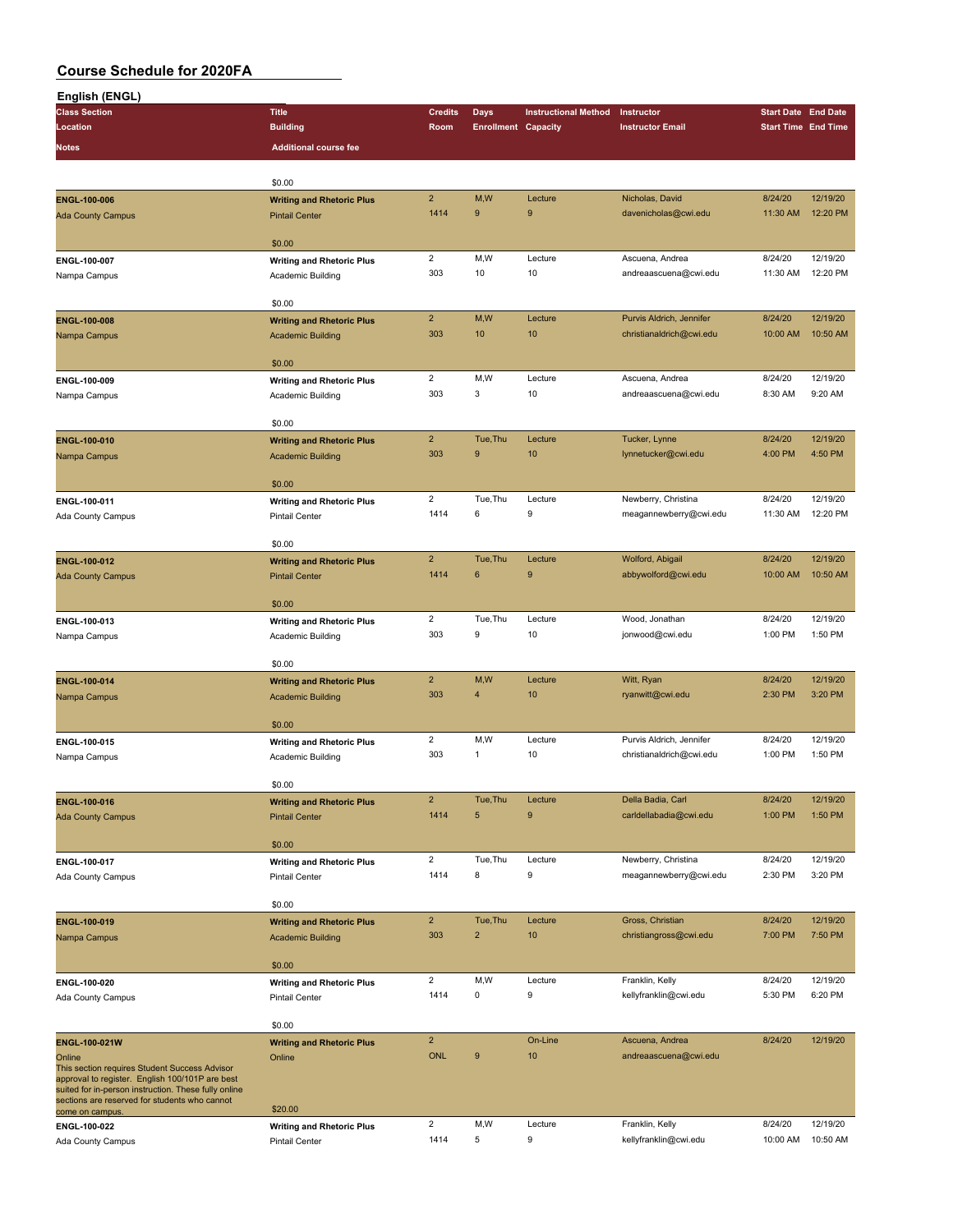| English (ENGL)                                                                                   |                                                    |                         |                            |                             |                                        |                            |                     |
|--------------------------------------------------------------------------------------------------|----------------------------------------------------|-------------------------|----------------------------|-----------------------------|----------------------------------------|----------------------------|---------------------|
| <b>Class Section</b>                                                                             | <b>Title</b>                                       | <b>Credits</b>          | Days                       | <b>Instructional Method</b> | Instructor                             | <b>Start Date End Date</b> |                     |
| Location                                                                                         | <b>Building</b>                                    | Room                    | <b>Enrollment Capacity</b> |                             | <b>Instructor Email</b>                | <b>Start Time End Time</b> |                     |
| Notes                                                                                            | <b>Additional course fee</b>                       |                         |                            |                             |                                        |                            |                     |
|                                                                                                  |                                                    |                         |                            |                             |                                        |                            |                     |
|                                                                                                  | \$0.00                                             |                         |                            |                             |                                        |                            |                     |
| ENGL-100-025W                                                                                    | <b>Writing and Rhetoric Plus</b>                   | $\overline{2}$          |                            | On-Line                     | Purvis Aldrich, Jennifer               | 8/24/20                    | 12/19/20            |
| Online                                                                                           | Online                                             | <b>ONL</b>              | 5                          | 10                          | christianaldrich@cwi.edu               |                            |                     |
| This section requires Student Success Advisor<br>approval to register. English 100/101P are best |                                                    |                         |                            |                             |                                        |                            |                     |
| suited for in-person instruction. These fully online                                             |                                                    |                         |                            |                             |                                        |                            |                     |
| sections are reserved for students who cannot<br>come on campus                                  | \$20.00                                            |                         |                            |                             |                                        |                            |                     |
| ENGL-100-032                                                                                     | <b>Writing and Rhetoric Plus</b>                   | $\overline{2}$          | Tue, Thu                   | Lecture                     | Havlina, Natalie                       | 8/24/20                    | 12/19/20            |
| Ada County Campus                                                                                | <b>Pintail Center</b>                              | 1414                    | $\mathbf{1}$               | 9                           | nataliehavlina@cwi.edu                 | 8:30 AM                    | 9:20 AM             |
|                                                                                                  |                                                    |                         |                            |                             |                                        |                            |                     |
|                                                                                                  | \$0.00                                             |                         |                            |                             |                                        |                            |                     |
| ENGL-100-034                                                                                     | <b>Writing and Rhetoric Plus</b>                   | $\overline{2}$          | M,W                        | Lecture                     | Berg, Paul                             | 8/24/20                    | 12/19/20            |
| <b>Ada County Campus</b>                                                                         | <b>Pintail Center</b>                              | 1414                    | 1                          | 9                           | paulberg@cwi.edu                       | 7:00 PM                    | 7:50 PM             |
|                                                                                                  |                                                    |                         |                            |                             |                                        |                            |                     |
|                                                                                                  | \$0.00                                             | $\overline{2}$          | Tue, Thu                   | Lecture                     | Berg, Amelia                           | 8/24/20                    | 12/19/20            |
| ENGL-100-036<br>Ada County Campus                                                                | <b>Writing and Rhetoric Plus</b><br>Pintail Center | 1414                    | $\overline{2}$             | 9                           | ameliaberg@cwi.edu                     | 8:30 PM                    | 9:20 PM             |
|                                                                                                  |                                                    |                         |                            |                             |                                        |                            |                     |
|                                                                                                  | \$0.00                                             |                         |                            |                             |                                        |                            |                     |
| <b>ENGL-100-048</b>                                                                              | <b>Writing and Rhetoric Plus</b>                   | $\overline{2}$          | Tue, Thu                   | Lecture                     | Witt, Ryan                             | 8/24/20                    | 12/19/20            |
| Nampa Campus                                                                                     | <b>Academic Building</b>                           | 303                     | $\overline{2}$             | 10                          | ryanwitt@cwi.edu                       | 5:30 PM                    | 6:20 PM             |
|                                                                                                  |                                                    |                         |                            |                             |                                        |                            |                     |
|                                                                                                  | \$0.00                                             |                         |                            |                             |                                        |                            |                     |
| ENGL-100-053                                                                                     | <b>Writing and Rhetoric Plus</b>                   | $\overline{\mathbf{c}}$ | M,W                        | Lecture                     | Morrell, Karen                         | 8/24/20                    | 12/19/20            |
| Nampa Campus                                                                                     | Academic Building                                  | 303                     | 0                          | 10                          | karenmorrell@cwi.edu                   | 4:00 PM                    | 4:50 PM             |
|                                                                                                  | \$0.00                                             |                         |                            |                             |                                        |                            |                     |
|                                                                                                  |                                                    | $\overline{2}$          | M,W                        | Lecture                     | Berg, Paul                             | 8/24/20                    | 12/19/20            |
| ENGL-100-057                                                                                     | <b>Writing and Rhetoric Plus</b>                   | 1414                    | $\overline{2}$             | 9                           | paulberg@cwi.edu                       | 4:00 PM                    | 4:50 PM             |
| <b>Ada County Campus</b>                                                                         | <b>Pintail Center</b>                              |                         |                            |                             |                                        |                            |                     |
|                                                                                                  | \$0.00                                             |                         |                            |                             |                                        |                            |                     |
| ENGL-100-059                                                                                     | <b>Writing and Rhetoric Plus</b>                   | $\overline{2}$          | Tue, Thu                   | Lecture                     | Della Badia, Carl                      | 8/24/20                    | 12/19/20            |
| Ada County Campus                                                                                | <b>Pintail Center</b>                              | 1414                    | 1                          | 9                           | carldellabadia@cwi.edu                 | 4:00 PM                    | 4:50 PM             |
|                                                                                                  |                                                    |                         |                            |                             |                                        |                            |                     |
|                                                                                                  | \$0.00                                             |                         |                            |                             |                                        |                            |                     |
| ENGL-100-063                                                                                     | <b>Writing and Rhetoric Plus</b>                   | $\overline{2}$          | M,W                        | Lecture                     | Morrell, Karen                         | 8/24/20                    | 12/19/20            |
| Nampa Campus                                                                                     | <b>Academic Building</b>                           | 303                     | $\mathbf{3}$               | 10                          | karenmorrell@cwi.edu                   | 7:00 PM                    | 7:50 PM             |
|                                                                                                  | \$0.00                                             |                         |                            |                             |                                        |                            |                     |
| ENGL-100-068                                                                                     | <b>Writing and Rhetoric Plus</b>                   | $\overline{2}$          | Tue, Thu                   | Lecture                     | Berg, Amelia                           | 8/24/20                    | 12/19/20            |
| Ada County Campus                                                                                | <b>Pintail Center</b>                              | 1414                    | $\mathbf{1}$               | 9                           | ameliaberg@cwi.edu                     | 5:30 PM                    | 6:20 PM             |
|                                                                                                  |                                                    |                         |                            |                             |                                        |                            |                     |
|                                                                                                  | \$0.00                                             |                         |                            |                             |                                        |                            |                     |
| ENGL-100-501H                                                                                    | <b>Writing and Rhetoric Plus</b>                   | $\overline{2}$          | Tue                        | <b>Hybrid</b>               | Gladd, Joel                            | 8/24/20                    | 12/19/20            |
| Nampa Campus                                                                                     | <b>Academic Building</b>                           | 303                     | $\overline{1}$             | 10                          | joelgladd@cwi.edu                      | 2:30 PM                    | 3:45 PM             |
|                                                                                                  |                                                    |                         |                            |                             |                                        |                            |                     |
| Hybrid course - has an online component                                                          | \$10.00                                            |                         |                            |                             |                                        |                            |                     |
| ENGL-100-503H                                                                                    | <b>Writing and Rhetoric Plus</b>                   | $\overline{2}$<br>303   | Thu<br>$\mathsf 0$         | Hybrid<br>10                | Gladd, Joel<br>joelgladd@cwi.edu       | 8/24/20<br>2:30 PM         | 12/19/20<br>3:45 PM |
| Nampa Campus                                                                                     | Academic Building                                  |                         |                            |                             |                                        |                            |                     |
| Hybrid course - has an online component                                                          | \$10.00                                            |                         |                            |                             |                                        |                            |                     |
| ENGL-101-001                                                                                     | <b>Writing and Rhetoric I</b>                      | $\mathsf 3$             | Tue, Thu                   | Lecture                     | Wood, Jonathan                         | 8/24/20                    | 12/19/20            |
| Nampa Campus                                                                                     | <b>Academic Building</b>                           | 301                     | 14                         | 14                          | jonwood@cwi.edu                        | 8:30 AM                    | 9:45 AM             |
|                                                                                                  |                                                    |                         |                            |                             |                                        |                            |                     |
|                                                                                                  | \$0.00                                             |                         |                            |                             |                                        |                            |                     |
| ENGL-101-002                                                                                     | <b>Writing and Rhetoric I</b>                      | 3                       | Tue, Thu                   | Lecture                     | Tucker, Lynne                          | 8/24/20                    | 12/19/20            |
| Nampa Campus                                                                                     | Academic Building                                  | 301                     | 14                         | 14                          | lynnetucker@cwi.edu                    | 10:00 AM                   | 11:15 AM            |
|                                                                                                  |                                                    |                         |                            |                             |                                        |                            |                     |
|                                                                                                  | \$0.00                                             |                         |                            |                             |                                        |                            | 12/19/20            |
| ENGL-101-004                                                                                     | <b>Writing and Rhetoric I</b>                      | $\mathbf{3}$<br>1416    | M,W<br>12                  | Lecture<br>9                | Collins, Malia<br>maliacollins@cwi.edu | 8/24/20<br>11:30 AM        | 12:45 PM            |
| <b>Ada County Campus</b>                                                                         | <b>Pintail Center</b>                              |                         |                            |                             |                                        |                            |                     |
|                                                                                                  | \$0.00                                             |                         |                            |                             |                                        |                            |                     |
| ENGL-101-005                                                                                     | <b>Writing and Rhetoric I</b>                      | 3                       | M,W                        | Lecture                     | Nicholas, David                        | 8/24/20                    | 12/19/20            |
| Ada County Campus                                                                                | Pintail Center                                     | 1416                    | 9                          | 9                           | davenicholas@cwi.edu                   | 1:00 PM                    | 2:15 PM             |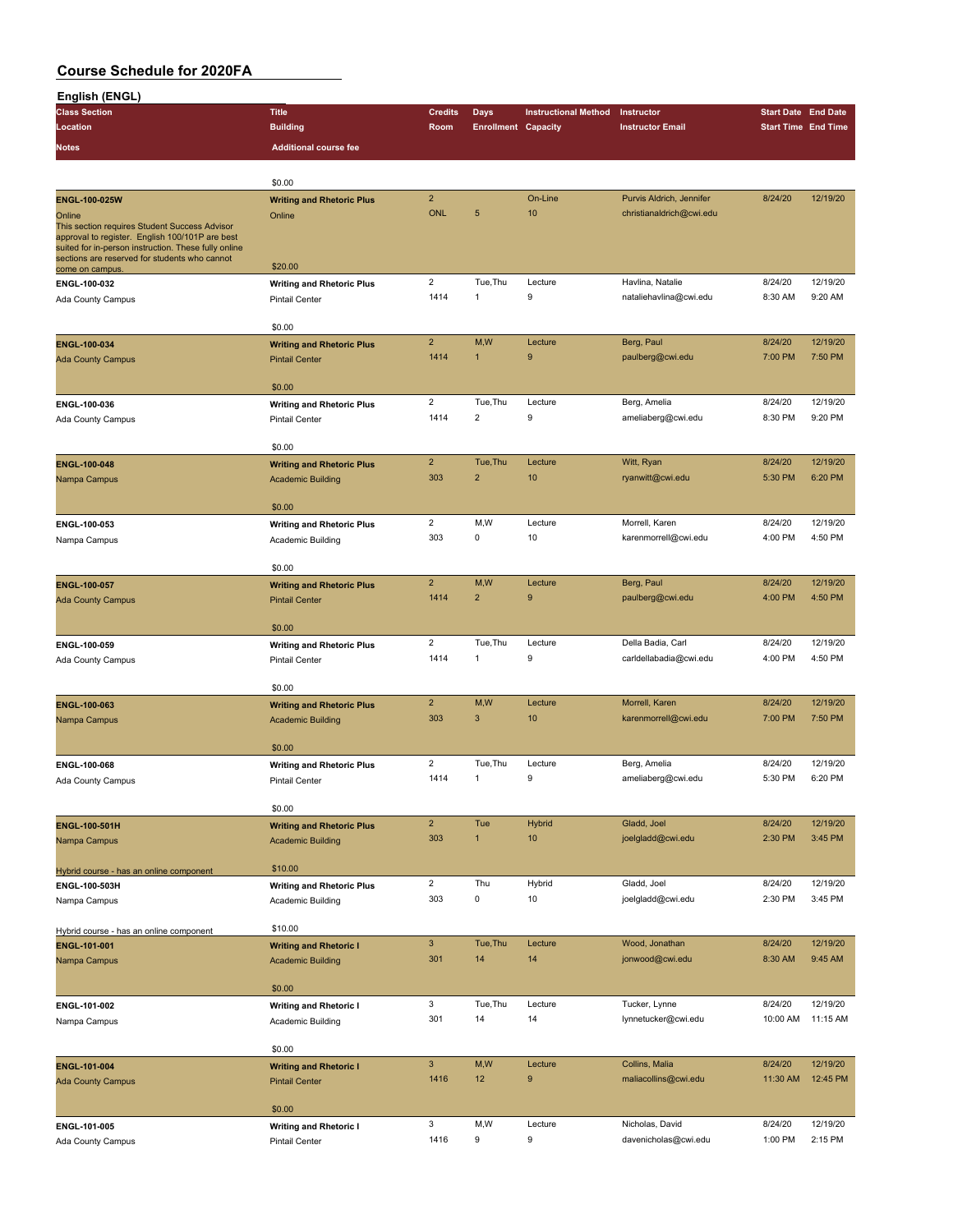| English (ENGL)           |                                                    |                           |                            |                             |                          |                            |                            |
|--------------------------|----------------------------------------------------|---------------------------|----------------------------|-----------------------------|--------------------------|----------------------------|----------------------------|
| <b>Class Section</b>     | <b>Title</b>                                       | <b>Credits</b>            | <b>Days</b>                | <b>Instructional Method</b> | Instructor               | <b>Start Date End Date</b> |                            |
| Location                 | <b>Building</b>                                    | Room                      | <b>Enrollment Capacity</b> |                             | <b>Instructor Email</b>  |                            | <b>Start Time End Time</b> |
| Notes                    | <b>Additional course fee</b>                       |                           |                            |                             |                          |                            |                            |
|                          |                                                    |                           |                            |                             |                          |                            |                            |
|                          |                                                    |                           |                            |                             |                          |                            |                            |
|                          | \$0.00                                             | $\mathbf{3}$              | M,W                        | Lecture                     | Nicholas, David          | 8/24/20                    | 12/19/20                   |
| ENGL-101-006             | <b>Writing and Rhetoric I</b>                      |                           | 10                         | 9                           |                          |                            |                            |
| <b>Ada County Campus</b> | <b>Pintail Center</b>                              | 1416                      |                            |                             | davenicholas@cwi.edu     | 10:00 AM                   | 11:15 AM                   |
|                          | \$0.00                                             |                           |                            |                             |                          |                            |                            |
|                          |                                                    | 3                         | M,W                        | Lecture                     | Ascuena, Andrea          | 8/24/20                    | 12/19/20                   |
| ENGL-101-007             | <b>Writing and Rhetoric I</b>                      | 301                       | 14                         | 14                          | andreaascuena@cwi.edu    | 10:00 AM                   | 11:15 AM                   |
| Nampa Campus             | Academic Building                                  |                           |                            |                             |                          |                            |                            |
|                          | \$0.00                                             |                           |                            |                             |                          |                            |                            |
|                          |                                                    | $\mathbf{3}$              | M,W                        | Lecture                     | Purvis Aldrich, Jennifer | 8/24/20                    | 12/19/20                   |
| ENGL-101-008             | <b>Writing and Rhetoric I</b>                      | 301                       | 14                         | 14                          | christianaldrich@cwi.edu | 8:30 AM                    | 9:45 AM                    |
| Nampa Campus             | <b>Academic Building</b>                           |                           |                            |                             |                          |                            |                            |
|                          | \$0.00                                             |                           |                            |                             |                          |                            |                            |
| ENGL-101-009             |                                                    | 3                         | M,W                        | Lecture                     | Ascuena, Andrea          | 8/24/20                    | 12/19/20                   |
|                          | <b>Writing and Rhetoric I</b><br>Academic Building | 301                       | 9                          | 14                          | andreaascuena@cwi.edu    | 7:00 AM                    | 8:15 AM                    |
| Nampa Campus             |                                                    |                           |                            |                             |                          |                            |                            |
|                          | \$0.00                                             |                           |                            |                             |                          |                            |                            |
| ENGL-101-010             |                                                    | $\mathbf{3}$              | Tue, Thu                   | Lecture                     | Tucker, Lynne            | 8/24/20                    | 12/19/20                   |
|                          | <b>Writing and Rhetoric I</b>                      | 301                       | 14                         | 14                          | lynnetucker@cwi.edu      | 2:30 PM                    | 3:45 PM                    |
| Nampa Campus             | <b>Academic Building</b>                           |                           |                            |                             |                          |                            |                            |
|                          | \$0.00                                             |                           |                            |                             |                          |                            |                            |
|                          |                                                    | 3                         | Tue, Thu                   | Lecture                     | Newberry, Christina      | 8/24/20                    | 12/19/20                   |
| ENGL-101-011             | <b>Writing and Rhetoric I</b>                      | 1416                      | 14                         | 9                           | meagannewberry@cwi.edu   | 10:00 AM                   | 11:15 AM                   |
| Ada County Campus        | <b>Pintail Center</b>                              |                           |                            |                             |                          |                            |                            |
|                          | \$0.00                                             |                           |                            |                             |                          |                            |                            |
| ENGL-101-012             |                                                    | $\mathbf{3}$              | Tue, Thu                   | Lecture                     | Wolford, Abigail         | 8/24/20                    | 12/19/20                   |
|                          | <b>Writing and Rhetoric I</b>                      | 1416                      | $\bf 8$                    | 9                           | abbywolford@cwi.edu      | 8:30 AM                    | 9:45 AM                    |
| <b>Ada County Campus</b> | <b>Pintail Center</b>                              |                           |                            |                             |                          |                            |                            |
|                          | \$0.00                                             |                           |                            |                             |                          |                            |                            |
| ENGL-101-013             |                                                    | 3                         | Tue, Thu                   | Lecture                     | Wood, Jonathan           | 8/24/20                    | 12/19/20                   |
|                          | <b>Writing and Rhetoric I</b>                      | 301                       | 14                         | 14                          | jonwood@cwi.edu          | 11:30 AM                   | 12:45 PM                   |
| Nampa Campus             | Academic Building                                  |                           |                            |                             |                          |                            |                            |
|                          | \$0.00                                             |                           |                            |                             |                          |                            |                            |
|                          |                                                    | $\mathbf{3}$              | M,W                        | Lecture                     | Witt, Ryan               | 8/24/20                    | 12/19/20                   |
| ENGL-101-014             | <b>Writing and Rhetoric I</b>                      | 301                       | 14                         | 14                          | ryanwitt@cwi.edu         | 1:00 PM                    | 2:15 PM                    |
| Nampa Campus             | <b>Academic Building</b>                           |                           |                            |                             |                          |                            |                            |
|                          | \$0.00                                             |                           |                            |                             |                          |                            |                            |
|                          |                                                    | 3                         | M,W                        | Lecture                     | Purvis Aldrich, Jennifer | 8/24/20                    | 12/19/20                   |
| ENGL-101-015             | <b>Writing and Rhetoric I</b>                      | 301                       | 14                         | 14                          | christianaldrich@cwi.edu | 11:30 AM                   | 12:45 PM                   |
| Nampa Campus             | Academic Building                                  |                           |                            |                             |                          |                            |                            |
|                          | \$0.00                                             |                           |                            |                             |                          |                            |                            |
|                          |                                                    | $\mathbf{3}$              | Tue, Thu                   | Lecture                     | Della Badia, Carl        | 8/24/20                    | 12/19/20                   |
| ENGL-101-016             | <b>Writing and Rhetoric I</b>                      | 1416                      | $\bf 8$                    | 9                           | carldellabadia@cwi.edu   | 11:30 AM                   | 12:45 PM                   |
| <b>Ada County Campus</b> | <b>Pintail Center</b>                              |                           |                            |                             |                          |                            |                            |
|                          | \$0.00                                             |                           |                            |                             |                          |                            |                            |
|                          |                                                    | 3                         | Tue, Thu                   | Lecture                     | Newberry, Christina      | 8/24/20                    | 12/19/20                   |
| ENGL-101-017             | <b>Writing and Rhetoric I</b>                      | 1416                      | 9                          | 9                           | meagannewberry@cwi.edu   | 1:00 PM                    | 2:15 PM                    |
| Ada County Campus        | Pintail Center                                     |                           |                            |                             |                          |                            |                            |
|                          | \$0.00                                             |                           |                            |                             |                          |                            |                            |
|                          |                                                    | $\mathbf{3}$              | Tue, Thu                   | Lecture                     | Gross, Christian         | 8/24/20                    | 12/19/20                   |
| ENGL-101-019             | <b>Writing and Rhetoric I</b>                      | 301                       | $\overline{4}$             | 14                          | christiangross@cwi.edu   | 5:30 PM                    | 6:45 PM                    |
| Nampa Campus             | <b>Academic Building</b>                           |                           |                            |                             |                          |                            |                            |
|                          | \$0.00                                             |                           |                            |                             |                          |                            |                            |
|                          |                                                    | 3                         | M,W                        | Lecture                     | Franklin, Kelly          | 8/24/20                    | 12/19/20                   |
| ENGL-101-020             | <b>Writing and Rhetoric I</b>                      | 1416                      | 8                          | 9                           | kellyfranklin@cwi.edu    | 4:00 PM                    | 5:15 PM                    |
| Ada County Campus        | Pintail Center                                     |                           |                            |                             |                          |                            |                            |
|                          | \$0.00                                             |                           |                            |                             |                          |                            |                            |
|                          |                                                    | $\mathbf{3}$              |                            | On-Line                     | Ascuena, Andrea          | 8/24/20                    | 12/19/20                   |
| ENGL-101-021W            | <b>Writing and Rhetoric I</b>                      | <b>ONL</b>                | 14                         | 14                          | andreaascuena@cwi.edu    |                            |                            |
| Online                   | Online                                             |                           |                            |                             |                          |                            |                            |
|                          | \$30.00                                            |                           |                            |                             |                          |                            |                            |
|                          |                                                    | 3                         | M,W                        | Lecture                     | Franklin, Kelly          | 8/24/20                    | 12/19/20                   |
| ENGL-101-022             | <b>Writing and Rhetoric I</b>                      | 1416                      | 8                          | 9                           | kellyfranklin@cwi.edu    | 8:30 AM                    | 9:45 AM                    |
| <b>Ada County Campus</b> | <b>Pintail Center</b>                              |                           |                            |                             |                          |                            |                            |
|                          | \$0.00                                             |                           |                            |                             |                          |                            |                            |
|                          |                                                    | $\ensuremath{\mathsf{3}}$ |                            | On-Line                     | Fehrer, Amanda           | 8/24/20                    | 12/19/20                   |
| ENGL-101-023W            | <b>Writing and Rhetoric I</b>                      |                           |                            |                             |                          |                            |                            |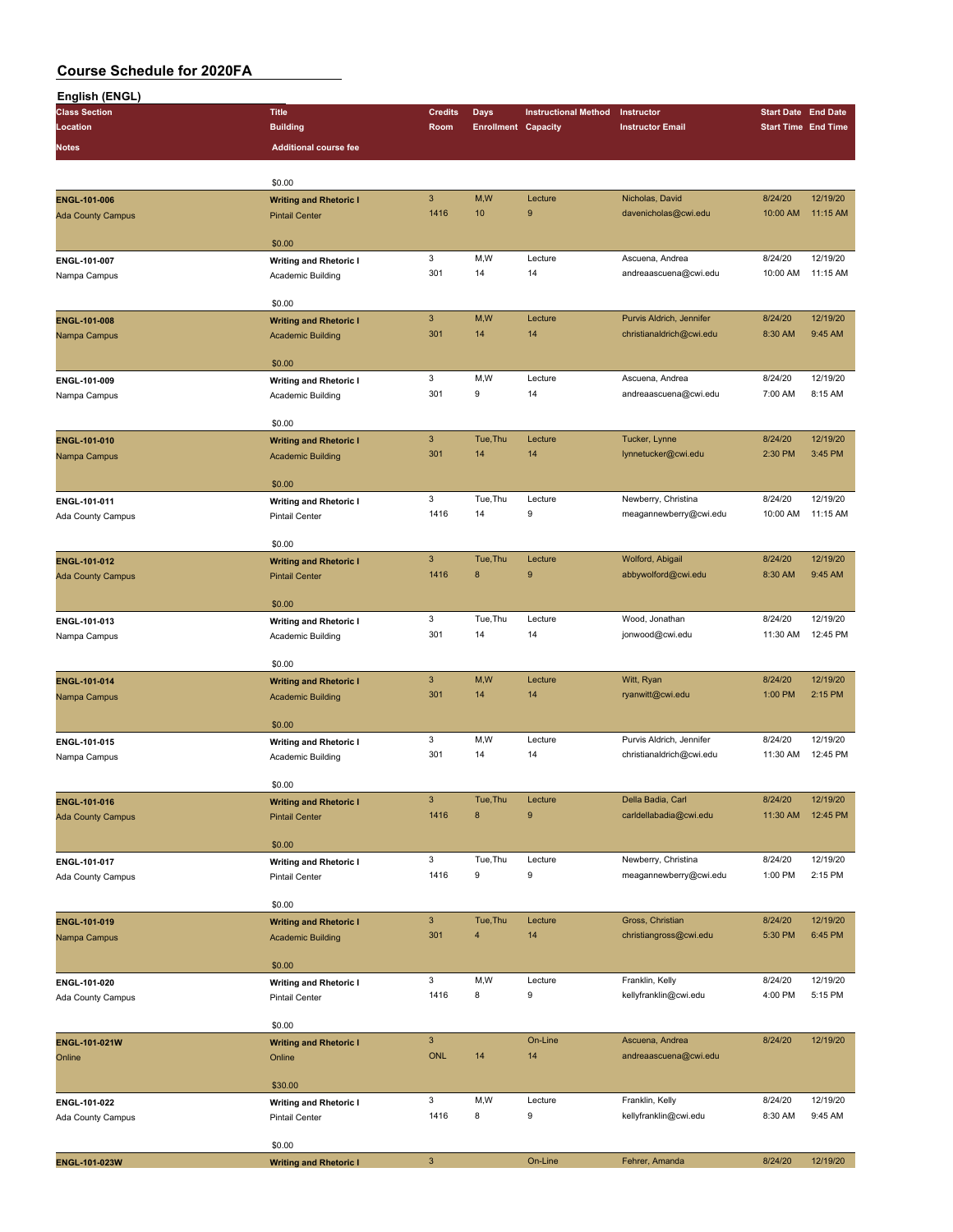| English (ENGL)                           |                                                        |                           |                            |                             |                                    |                            |                     |
|------------------------------------------|--------------------------------------------------------|---------------------------|----------------------------|-----------------------------|------------------------------------|----------------------------|---------------------|
| <b>Class Section</b>                     | <b>Title</b>                                           | <b>Credits</b>            | <b>Days</b>                | <b>Instructional Method</b> | Instructor                         | <b>Start Date End Date</b> |                     |
| Location                                 | <b>Building</b>                                        | Room                      | <b>Enrollment Capacity</b> |                             | <b>Instructor Email</b>            | <b>Start Time End Time</b> |                     |
| <b>Notes</b>                             | <b>Additional course fee</b>                           |                           |                            |                             |                                    |                            |                     |
| Online                                   | Online                                                 | <b>ONL</b>                | 24                         | 24                          | amandafehrer@cwi.edu               |                            |                     |
|                                          |                                                        |                           |                            |                             |                                    |                            |                     |
|                                          | \$30.00                                                |                           |                            |                             |                                    |                            |                     |
| ENGL-101-025W                            | <b>Writing and Rhetoric I</b>                          | 3                         |                            | On-Line                     | Purvis Aldrich, Jennifer           | 8/24/20                    | 12/19/20            |
| Online                                   | Online                                                 | ONL                       | 13                         | 14                          | christianaldrich@cwi.edu           |                            |                     |
|                                          | \$30.00                                                |                           |                            |                             |                                    |                            |                     |
| ENGL-101-026W                            | <b>Writing and Rhetoric I</b>                          | $\ensuremath{\mathsf{3}}$ |                            | On-Line                     | Barr, Susannah                     | 8/24/20                    | 12/19/20            |
| Online                                   | Online                                                 | <b>ONL</b>                | 24                         | 24                          | susannahbarr@cwi.edu               |                            |                     |
|                                          |                                                        |                           |                            |                             |                                    |                            |                     |
|                                          | \$30.00                                                |                           |                            |                             |                                    |                            |                     |
| ENGL-101-027W                            | <b>Writing and Rhetoric I</b>                          | 3<br>ONL                  | 24                         | On-Line<br>24               | Novotny, Janet                     | 8/24/20                    | 12/19/20            |
| Online                                   | Online                                                 |                           |                            |                             | janetnovotny@cwi.edu               |                            |                     |
|                                          | \$30.00                                                |                           |                            |                             |                                    |                            |                     |
| ENGL-101-028W                            | <b>Writing and Rhetoric I</b>                          | $\mathbf{3}$              |                            | On-Line                     | Hitesman, Tiffany                  | 8/24/20                    | 12/19/20            |
| Online                                   | Online                                                 | <b>ONL</b>                | 24                         | 24                          | tiffanyhitesman@cwi.edu            |                            |                     |
|                                          |                                                        |                           |                            |                             |                                    |                            |                     |
|                                          | \$30.00                                                | 3                         |                            | On-Line                     | Roehr, Elizabeth                   | 8/24/20                    | 12/19/20            |
| ENGL-101-029W<br>Online                  | <b>Writing and Rhetoric I</b><br>Online                | ONL                       | 12                         | 24                          | tinaroehr@cwi.edu                  |                            |                     |
|                                          |                                                        |                           |                            |                             |                                    |                            |                     |
|                                          | \$30.00                                                |                           |                            |                             |                                    |                            |                     |
| ENGL-101-032                             | <b>Writing and Rhetoric I</b>                          | $\mathbf{3}$              | Tue, Thu                   | Lecture                     | Havlina, Natalie                   | 8/24/20                    | 12/19/20            |
| <b>Ada County Campus</b>                 | <b>Pintail Center</b>                                  | 1416                      | $\sqrt{5}$                 | 9                           | nataliehavlina@cwi.edu             | 7:00 AM                    | 8:15 AM             |
|                                          | \$0.00                                                 |                           |                            |                             |                                    |                            |                     |
| ENGL-101-033                             | <b>Writing and Rhetoric I</b>                          | 3                         | M,W                        | Lecture                     | Rippy, Sean                        | 8/24/20                    | 12/19/20            |
| Nampa Campus                             | Academic Building                                      | 320                       | 8                          | 24                          | seanrippy@cwi.edu                  | 10:00 AM                   | 11:15 AM            |
|                                          |                                                        |                           |                            |                             |                                    |                            |                     |
|                                          | \$0.00                                                 |                           |                            |                             |                                    |                            |                     |
| ENGL-101-034                             | <b>Writing and Rhetoric I</b>                          | $\mathbf{3}$              | M,W                        | Lecture                     | Berg, Paul                         | 8/24/20                    | 12/19/20            |
| <b>Ada County Campus</b>                 | <b>Pintail Center</b>                                  | 1416                      | $\overline{4}$             | $\boldsymbol{9}$            | paulberg@cwi.edu                   | 5:30 PM                    | 6:45 PM             |
|                                          | \$0.00                                                 |                           |                            |                             |                                    |                            |                     |
| ENGL-101-035W                            | <b>Writing and Rhetoric I</b>                          | 3                         |                            | On-Line                     | Feeley, Melanie                    | 8/24/20                    | 12/19/20            |
| Online                                   | Online                                                 | ONL                       | 24                         | 24                          | melaniefeeley@cwi.edu              |                            |                     |
|                                          |                                                        |                           |                            |                             |                                    |                            |                     |
|                                          | \$30.00                                                | $\mathbf{3}$              | Tue, Thu                   |                             |                                    |                            | 12/19/20            |
| ENGL-101-036<br><b>Ada County Campus</b> | <b>Writing and Rhetoric I</b><br><b>Pintail Center</b> | 1416                      | $\mathbf{0}$               | Lecture<br>9                | Berg, Amelia<br>ameliaberg@cwi.edu | 8/24/20<br>7:00 PM         | 8:15 PM             |
|                                          |                                                        |                           |                            |                             |                                    |                            |                     |
|                                          | \$0.00                                                 |                           |                            |                             |                                    |                            |                     |
| ENGL-101-037W                            | <b>Writing and Rhetoric I</b>                          | 3                         |                            | On-Line                     | Hutton, Jessica                    | 8/24/20                    | 12/19/20            |
| Online                                   | Online                                                 | ONL                       | $\overline{7}$             | 24                          | jessicahutton@cwi.edu              |                            |                     |
|                                          | \$30.00                                                |                           |                            |                             |                                    |                            |                     |
| ENGL-101-038W                            | <b>Writing and Rhetoric I</b>                          | $\mathbf{3}$              |                            | On-Line                     | Knife, David                       | 8/24/20                    | 12/19/20            |
| Online                                   | Online                                                 | <b>ONL</b>                | $\pmb{0}$                  | 24                          | davidknife@cwi.edu                 |                            |                     |
|                                          |                                                        |                           |                            |                             |                                    |                            |                     |
|                                          | \$30.00                                                |                           |                            |                             |                                    |                            |                     |
| ENGL-101-041W                            | <b>Writing and Rhetoric I</b>                          | 3                         |                            | On-Line                     | Fehrer, Amanda                     | 8/24/20                    | 12/19/20            |
| Online                                   | Online                                                 | ONL                       | 3                          | 24                          | amandafehrer@cwi.edu               |                            |                     |
|                                          | \$30.00                                                |                           |                            |                             |                                    |                            |                     |
| ENGL-101-046W                            | <b>Writing and Rhetoric I</b>                          | $\mathbf{3}$              |                            | On-Line                     | Fehrer, Amanda                     | 8/24/20                    | 12/19/20            |
| Online                                   | Online                                                 | <b>ONL</b>                | $\overline{4}$             | 24                          | amandafehrer@cwi.edu               |                            |                     |
|                                          |                                                        |                           |                            |                             |                                    |                            |                     |
|                                          | \$30.00                                                |                           |                            |                             |                                    |                            |                     |
| ENGL-101-048                             | <b>Writing and Rhetoric I</b>                          | 3<br>301                  | Tue, Thu<br>$\overline{4}$ | Lecture<br>14               | Witt, Ryan<br>ryanwitt@cwi.edu     | 8/24/20<br>4:00 PM         | 12/19/20<br>5:15 PM |
| Nampa Campus                             | Academic Building                                      |                           |                            |                             |                                    |                            |                     |
|                                          | \$0.00                                                 |                           |                            |                             |                                    |                            |                     |
| ENGL-101-053                             | <b>Writing and Rhetoric I</b>                          | $\mathsf 3$               | M,W                        | Lecture                     | Morrell, Karen                     | 8/24/20                    | 12/19/20            |
| Nampa Campus                             | <b>Academic Building</b>                               | 301                       | $\mathbf 0$                | 14                          | karenmorrell@cwi.edu               | 2:30 PM                    | 3:45 PM             |
|                                          |                                                        |                           |                            |                             |                                    |                            |                     |
|                                          | \$0.00                                                 |                           |                            |                             |                                    |                            |                     |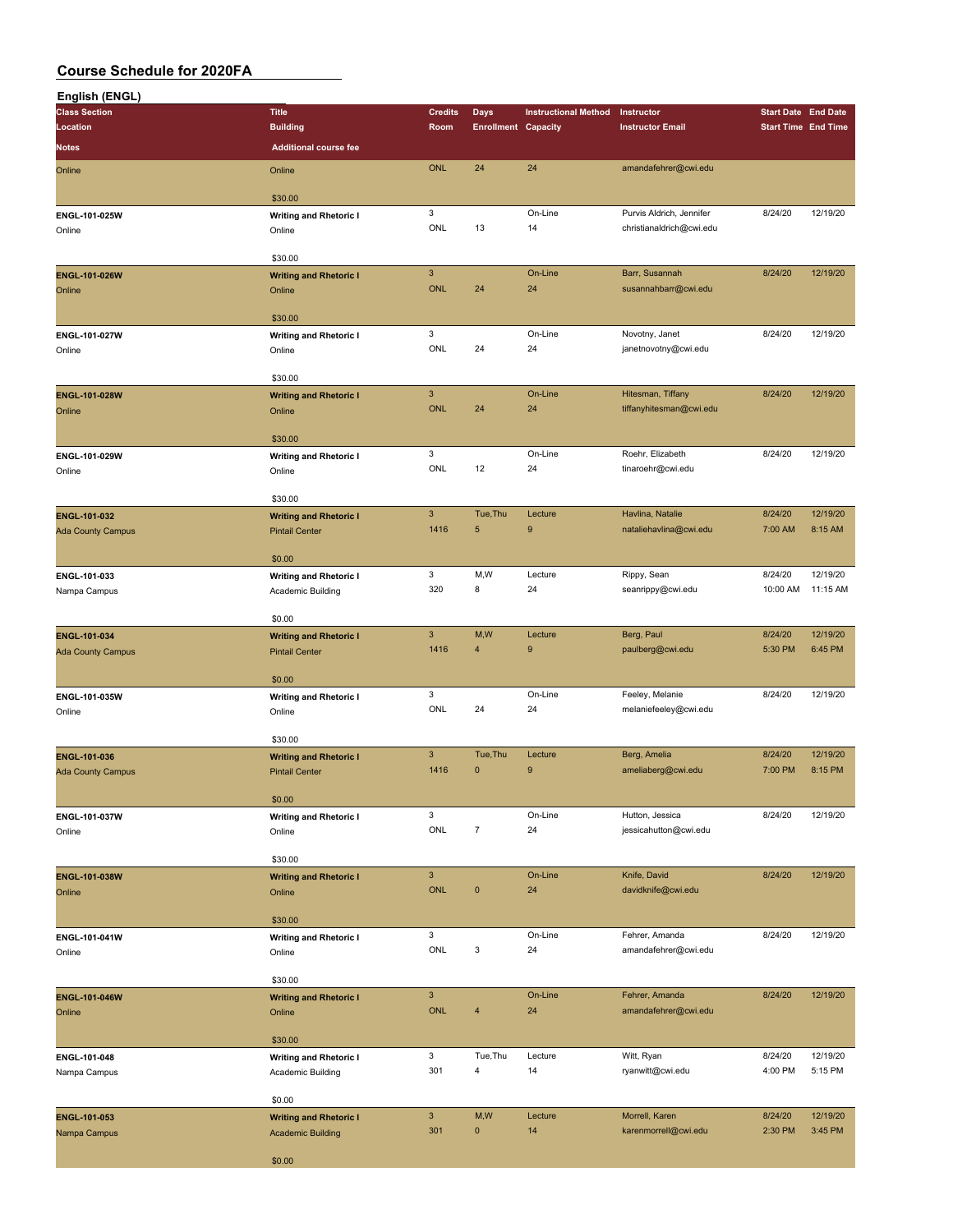| English (ENGL)                                                                              |                                                    |                           |                            |                             |                                                      |                            |          |
|---------------------------------------------------------------------------------------------|----------------------------------------------------|---------------------------|----------------------------|-----------------------------|------------------------------------------------------|----------------------------|----------|
| <b>Class Section</b>                                                                        | <b>Title</b>                                       | <b>Credits</b>            | Days                       | <b>Instructional Method</b> | Instructor                                           | <b>Start Date End Date</b> |          |
| Location                                                                                    | <b>Building</b>                                    | Room                      | <b>Enrollment Capacity</b> |                             | <b>Instructor Email</b>                              | <b>Start Time End Time</b> |          |
| Notes                                                                                       | <b>Additional course fee</b>                       |                           |                            |                             |                                                      |                            |          |
|                                                                                             |                                                    | 3                         | M,W                        | Lecture                     | Rippy, Sean                                          | 8/24/20                    | 12/19/20 |
| ENGL-101-054                                                                                | <b>Writing and Rhetoric I</b><br>Academic Building | 301                       | 3                          | 24                          | seanrippy@cwi.edu                                    | 4:00 PM                    | 5:15 PM  |
| Nampa Campus                                                                                |                                                    |                           |                            |                             |                                                      |                            |          |
|                                                                                             | \$0.00                                             |                           |                            |                             |                                                      |                            |          |
| <b>ENGL-101-057</b>                                                                         | <b>Writing and Rhetoric I</b>                      | $\ensuremath{\mathsf{3}}$ | M,W                        | Lecture                     | Berg, Paul                                           | 8/24/20                    | 12/19/20 |
| <b>Ada County Campus</b>                                                                    | <b>Pintail Center</b>                              | 1416                      | 8                          | 9                           | paulberg@cwi.edu                                     | 2:30 PM                    | 3:45 PM  |
|                                                                                             |                                                    |                           |                            |                             |                                                      |                            |          |
|                                                                                             | \$0.00                                             |                           |                            |                             |                                                      |                            |          |
| ENGL-101-059                                                                                | <b>Writing and Rhetoric I</b>                      | 3                         | Tue, Thu                   | Lecture                     | Della Badia, Carl                                    | 8/24/20                    | 12/19/20 |
| Ada County Campus                                                                           | <b>Pintail Center</b>                              | 1416                      | 5                          | 9                           | carldellabadia@cwi.edu                               | 2:30 PM                    | 3:45 PM  |
|                                                                                             |                                                    |                           |                            |                             |                                                      |                            |          |
|                                                                                             | \$0.00                                             |                           |                            |                             |                                                      |                            |          |
| ENGL-101-063                                                                                | <b>Writing and Rhetoric I</b>                      | $\mathbf{3}$              | M,W                        | Lecture                     | Morrell, Karen                                       | 8/24/20                    | 12/19/20 |
| Nampa Campus                                                                                | <b>Academic Building</b>                           | 301                       | 3                          | 14                          | karenmorrell@cwi.edu                                 | 5:30 PM                    | 6:45 PM  |
|                                                                                             |                                                    |                           |                            |                             |                                                      |                            |          |
|                                                                                             | \$0.00                                             | 3                         | Tue, Thu                   |                             |                                                      |                            | 12/19/20 |
| ENGL-101-068                                                                                | <b>Writing and Rhetoric I</b>                      | 1416                      | $\overline{2}$             | Lecture<br>9                | Berg, Amelia                                         | 8/24/20<br>4:00 PM         | 5:15 PM  |
| Ada County Campus                                                                           | <b>Pintail Center</b>                              |                           |                            |                             | ameliaberg@cwi.edu                                   |                            |          |
|                                                                                             | \$0.00                                             |                           |                            |                             |                                                      |                            |          |
| ENGL-101-501H                                                                               | <b>Writing and Rhetoric I</b>                      | $\ensuremath{\mathsf{3}}$ | Tue                        | Hybrid                      | Gladd, Joel                                          | 8/24/20                    | 12/19/20 |
| Nampa Campus                                                                                | <b>Academic Building</b>                           | 301                       | $\overline{7}$             | 14                          | joelgladd@cwi.edu                                    | 1:00 PM                    | 2:15 PM  |
|                                                                                             |                                                    |                           |                            |                             |                                                      |                            |          |
| Hybrid course - has an online component                                                     | \$15.00                                            |                           |                            |                             |                                                      |                            |          |
| ENGL-101-503H                                                                               | <b>Writing and Rhetoric I</b>                      | 3                         | Thu                        | Hybrid                      | Gladd, Joel                                          | 8/24/20                    | 12/19/20 |
| Nampa Campus                                                                                | Academic Building                                  | 301                       | 1                          | 14                          | joelgladd@cwi.edu                                    | 1:00 PM                    | 2:15 PM  |
|                                                                                             |                                                    |                           |                            |                             |                                                      |                            |          |
| Hybrid course - has an online component                                                     | \$15.00                                            |                           |                            |                             |                                                      |                            |          |
| ENGL-101-900                                                                                | <b>Writing and Rhetoric I</b>                      | $\mathbf{3}$              | Thu                        | Lecture                     | Terry, Michael                                       | 8/24/20                    | 12/19/20 |
| <b>Ada County Campus</b>                                                                    | <b>Pintail Center</b>                              | 1211                      | 3                          | 15                          | michaelterry@cwi.edu                                 | 6:00 PM                    | 8:45 PM  |
| Class held at Micron Technology in Boise. Security<br>clearance required. Contact Micron at |                                                    |                           |                            |                             |                                                      |                            |          |
| eaprogram@micron.com                                                                        | \$0.00                                             |                           |                            |                             |                                                      |                            |          |
| ENGL-101P-001                                                                               | <b>Writing and Rhetoric I</b>                      | 3                         | Tue, Thu                   | Lecture                     | Wood, Jonathan                                       | 8/24/20                    | 12/19/20 |
| Nampa Campus                                                                                | Academic Building                                  | 301                       | 10                         | 10                          | jonwood@cwi.edu                                      | 8:30 AM                    | 9:45 AM  |
|                                                                                             |                                                    |                           |                            |                             |                                                      |                            |          |
|                                                                                             | \$0.00                                             |                           |                            |                             |                                                      |                            |          |
| ENGL-101P-002                                                                               | <b>Writing and Rhetoric I</b>                      | $\mathbf{3}$<br>301       | Tue, Thu                   | Lecture                     | Tucker, Lynne                                        | 8/24/20                    | 12/19/20 |
| Nampa Campus                                                                                | <b>Academic Building</b>                           |                           | 10                         | 10                          | lynnetucker@cwi.edu                                  | 10:00 AM                   | 11:15 AM |
|                                                                                             | \$0.00                                             |                           |                            |                             |                                                      |                            |          |
| ENGL-101P-004                                                                               |                                                    | 3                         | M,W                        | Lecture                     | Collins, Malia                                       | 8/24/20                    | 12/19/20 |
| Ada County Campus                                                                           | <b>Writing and Rhetoric I</b><br>Pintail Center    | 1416                      | 9                          | 9                           | maliacollins@cwi.edu                                 | 11:30 AM                   | 12:45 PM |
|                                                                                             |                                                    |                           |                            |                             |                                                      |                            |          |
|                                                                                             | \$0.00                                             |                           |                            |                             |                                                      |                            |          |
| <b>ENGL-101P-005</b>                                                                        | <b>Writing and Rhetoric I</b>                      | $\mathbf{3}$              | M,W                        | Lecture                     | Nicholas, David                                      | 8/24/20                    | 12/19/20 |
| <b>Ada County Campus</b>                                                                    | <b>Pintail Center</b>                              | 1416                      | $\bf8$                     | 9                           | davenicholas@cwi.edu                                 | 1:00 PM                    | 2:15 PM  |
|                                                                                             |                                                    |                           |                            |                             |                                                      |                            |          |
|                                                                                             | \$0.00                                             |                           |                            |                             |                                                      |                            |          |
| ENGL-101P-006                                                                               | <b>Writing and Rhetoric I</b>                      | 3                         | M,W                        | Lecture                     | Nicholas, David                                      | 8/24/20                    | 12/19/20 |
| Ada County Campus                                                                           | Pintail Center                                     | 1416                      | 9                          | 9                           | davenicholas@cwi.edu                                 | 10:00 AM                   | 11:15 AM |
|                                                                                             |                                                    |                           |                            |                             |                                                      |                            |          |
|                                                                                             | \$0.00                                             |                           |                            |                             |                                                      |                            |          |
| <b>ENGL-101P-007</b>                                                                        | <b>Writing and Rhetoric I</b>                      | $\mathbf{3}$              | M,W                        | Lecture                     | Ascuena, Andrea                                      | 8/24/20                    | 12/19/20 |
| Nampa Campus                                                                                | <b>Academic Building</b>                           | 301                       | 10                         | 10                          | andreaascuena@cwi.edu                                | 10:00 AM                   | 11:15 AM |
|                                                                                             |                                                    |                           |                            |                             |                                                      |                            |          |
|                                                                                             | \$0.00                                             | 3                         | M,W                        | Lecture                     |                                                      | 8/24/20                    | 12/19/20 |
| ENGL-101P-008                                                                               | <b>Writing and Rhetoric I</b>                      | 301                       | 10                         | 10                          | Purvis Aldrich, Jennifer<br>christianaldrich@cwi.edu | 8:30 AM                    | 9:45 AM  |
| Nampa Campus                                                                                | Academic Building                                  |                           |                            |                             |                                                      |                            |          |
|                                                                                             | \$0.00                                             |                           |                            |                             |                                                      |                            |          |
| ENGL-101P-009                                                                               | <b>Writing and Rhetoric I</b>                      | $\mathbf{3}$              | M,W                        | Lecture                     | Ascuena, Andrea                                      | 8/24/20                    | 12/19/20 |
| Nampa Campus                                                                                | <b>Academic Building</b>                           | 301                       | $\ensuremath{\mathsf{3}}$  | 10                          | andreaascuena@cwi.edu                                | 7:00 AM                    | 8:15 AM  |
|                                                                                             |                                                    |                           |                            |                             |                                                      |                            |          |
|                                                                                             | \$0.00                                             |                           |                            |                             |                                                      |                            |          |
| ENGL-101P-010                                                                               | <b>Writing and Rhetoric I</b>                      | 3                         | Tue, Thu                   | Lecture                     | Tucker, Lynne                                        | 8/24/20                    | 12/19/20 |
| Nampa Campus                                                                                | Academic Building                                  | 301                       | 9                          | $10$                        | lynnetucker@cwi.edu                                  | 2:30 PM                    | 3:45 PM  |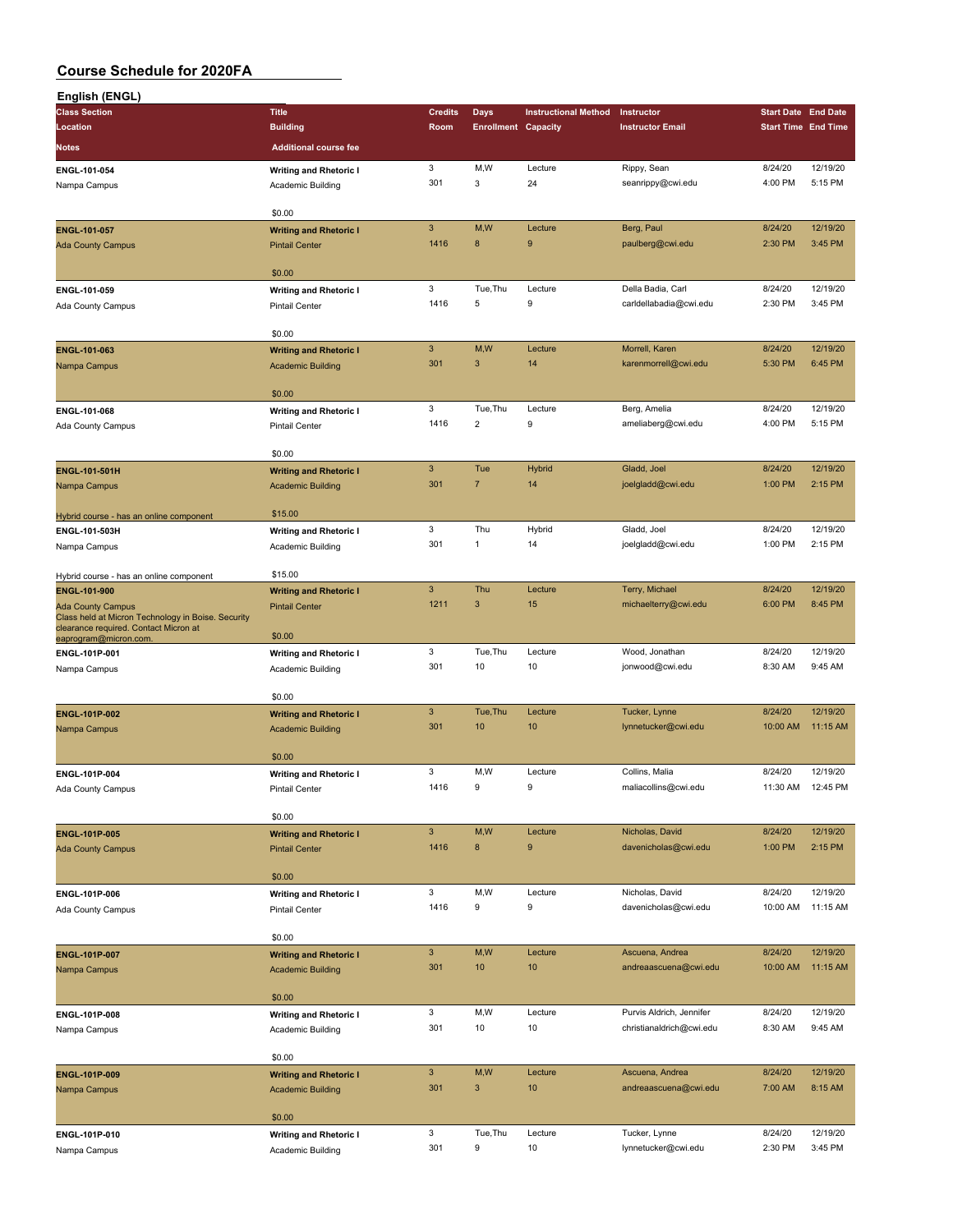| English (ENGL)                                                                                          |                               |                           |                            |                             |                          |                            |                     |
|---------------------------------------------------------------------------------------------------------|-------------------------------|---------------------------|----------------------------|-----------------------------|--------------------------|----------------------------|---------------------|
| <b>Class Section</b>                                                                                    | <b>Title</b>                  | <b>Credits</b>            | <b>Days</b>                | <b>Instructional Method</b> | Instructor               | <b>Start Date End Date</b> |                     |
| Location                                                                                                | <b>Building</b>               | Room                      | <b>Enrollment Capacity</b> |                             | <b>Instructor Email</b>  | <b>Start Time End Time</b> |                     |
| <b>Notes</b>                                                                                            | <b>Additional course fee</b>  |                           |                            |                             |                          |                            |                     |
|                                                                                                         |                               |                           |                            |                             |                          |                            |                     |
|                                                                                                         | \$0.00                        |                           |                            |                             |                          |                            |                     |
| ENGL-101P-011                                                                                           | <b>Writing and Rhetoric I</b> | $\mathsf 3$               | Tue, Thu                   | Lecture                     | Newberry, Christina      | 8/24/20                    | 12/19/20            |
| <b>Ada County Campus</b>                                                                                | <b>Pintail Center</b>         | 1416                      | 6                          | 9                           | meagannewberry@cwi.edu   | 10:00 AM                   | 11:15 AM            |
|                                                                                                         |                               |                           |                            |                             |                          |                            |                     |
|                                                                                                         | \$0.00                        | 3                         | Tue, Thu                   | Lecture                     | Wolford, Abigail         | 8/24/20                    | 12/19/20            |
| ENGL-101P-012                                                                                           | <b>Writing and Rhetoric I</b> | 1416                      | 6                          | 9                           | abbywolford@cwi.edu      | 8:30 AM                    | 9:45 AM             |
| Ada County Campus                                                                                       | <b>Pintail Center</b>         |                           |                            |                             |                          |                            |                     |
|                                                                                                         | \$0.00                        |                           |                            |                             |                          |                            |                     |
| ENGL-101P-013                                                                                           | <b>Writing and Rhetoric I</b> | $\ensuremath{\mathsf{3}}$ | Tue, Thu                   | Lecture                     | Wood, Jonathan           | 8/24/20                    | 12/19/20            |
| Nampa Campus                                                                                            | <b>Academic Building</b>      | 301                       | $\boldsymbol{9}$           | 10                          | jonwood@cwi.edu          | 11:30 AM                   | 12:45 PM            |
|                                                                                                         |                               |                           |                            |                             |                          |                            |                     |
|                                                                                                         | \$0.00                        |                           |                            |                             |                          |                            |                     |
| ENGL-101P-014                                                                                           | <b>Writing and Rhetoric I</b> | 3<br>301                  | M,W<br>4                   | Lecture<br>10               | Witt, Ryan               | 8/24/20<br>1:00 PM         | 12/19/20<br>2:15 PM |
| Nampa Campus                                                                                            | Academic Building             |                           |                            |                             | ryanwitt@cwi.edu         |                            |                     |
|                                                                                                         | \$0.00                        |                           |                            |                             |                          |                            |                     |
| ENGL-101P-015                                                                                           | <b>Writing and Rhetoric I</b> | $\mathbf{3}$              | M,W                        | Lecture                     | Purvis Aldrich, Jennifer | 8/24/20                    | 12/19/20            |
| Nampa Campus                                                                                            | <b>Academic Building</b>      | 301                       | $\mathbf{1}$               | 10                          | christianaldrich@cwi.edu | 11:30 AM                   | 12:45 PM            |
|                                                                                                         |                               |                           |                            |                             |                          |                            |                     |
|                                                                                                         | \$0.00                        |                           |                            |                             |                          |                            |                     |
| ENGL-101P-016                                                                                           | <b>Writing and Rhetoric I</b> | 3                         | Tue, Thu                   | Lecture                     | Della Badia, Carl        | 8/24/20                    | 12/19/20            |
| Ada County Campus                                                                                       | <b>Pintail Center</b>         | 1416                      | 5                          | 9                           | carldellabadia@cwi.edu   | 11:30 AM                   | 12:45 PM            |
|                                                                                                         | \$0.00                        |                           |                            |                             |                          |                            |                     |
| ENGL-101P-017                                                                                           | <b>Writing and Rhetoric I</b> | $\mathbf{3}$              | Tue, Thu                   | Lecture                     | Newberry, Christina      | 8/24/20                    | 12/19/20            |
| <b>Ada County Campus</b>                                                                                | <b>Pintail Center</b>         | 1416                      | 8                          | 9                           | meagannewberry@cwi.edu   | 1:00 PM                    | 2:15 PM             |
|                                                                                                         |                               |                           |                            |                             |                          |                            |                     |
|                                                                                                         | \$0.00                        |                           |                            |                             |                          |                            |                     |
| ENGL-101P-019                                                                                           | <b>Writing and Rhetoric I</b> | 3                         | Tue, Thu                   | Lecture                     | Gross, Christian         | 8/24/20                    | 12/19/20            |
| Nampa Campus                                                                                            | Academic Building             | 301                       | $\overline{2}$             | 10                          | christiangross@cwi.edu   | 5:30 PM                    | 6:45 PM             |
|                                                                                                         | \$0.00                        |                           |                            |                             |                          |                            |                     |
| ENGL-101P-020                                                                                           | <b>Writing and Rhetoric I</b> | $\mathbf{3}$              | M,W                        | Lecture                     | Franklin, Kelly          | 8/24/20                    | 12/19/20            |
| <b>Ada County Campus</b>                                                                                | <b>Pintail Center</b>         | 1416                      | $\mathbf{0}$               | 9                           | kellyfranklin@cwi.edu    | 4:00 PM                    | 5:15 PM             |
|                                                                                                         |                               |                           |                            |                             |                          |                            |                     |
|                                                                                                         | \$0.00                        |                           |                            |                             |                          |                            |                     |
| ENGL-101P-021W                                                                                          | <b>Writing and Rhetoric I</b> | 3                         |                            | On-Line                     | Ascuena, Andrea          | 8/24/20                    | 12/19/20            |
| Online<br>This section requires Student Success Advisor                                                 | Online                        | ONL                       | 9                          | 10                          | andreaascuena@cwi.edu    |                            |                     |
| approval to register. English 100/101P are best                                                         |                               |                           |                            |                             |                          |                            |                     |
| suited for in-person instruction. These fully online<br>sections are reserved for students who cannot   |                               |                           |                            |                             |                          |                            |                     |
| come on campus.                                                                                         | \$30.00                       |                           |                            |                             |                          |                            |                     |
| ENGL-101P-022                                                                                           | <b>Writing and Rhetoric I</b> | $\mathbf{3}$              | M,W                        | Lecture                     | Franklin, Kelly          | 8/24/20                    | 12/19/20            |
| <b>Ada County Campus</b>                                                                                | <b>Pintail Center</b>         | 1416                      | 5                          | 9                           | kellyfranklin@cwi.edu    | 8:30 AM                    | 9:45 AM             |
|                                                                                                         | \$0.00                        |                           |                            |                             |                          |                            |                     |
| ENGL-101P-025W                                                                                          | <b>Writing and Rhetoric I</b> | 3                         |                            | On-Line                     | Purvis Aldrich, Jennifer | 8/24/20                    | 12/19/20            |
| Online                                                                                                  | Online                        | ONL                       | 5                          | 10                          | christianaldrich@cwi.edu |                            |                     |
| This section requires Student Success Advisor                                                           |                               |                           |                            |                             |                          |                            |                     |
| approval to register. English 100/101P are best<br>suited for in-person instruction. These fully online |                               |                           |                            |                             |                          |                            |                     |
| sections are reserved for students who cannot                                                           | \$30.00                       |                           |                            |                             |                          |                            |                     |
| come on campus.<br>ENGL-101P-032                                                                        | <b>Writing and Rhetoric I</b> | $\ensuremath{\mathsf{3}}$ | Tue, Thu                   | Lecture                     | Havlina, Natalie         | 8/24/20                    | 12/19/20            |
| <b>Ada County Campus</b>                                                                                | <b>Pintail Center</b>         | 1416                      | $\mathbf{1}$               | 9                           | nataliehavlina@cwi.edu   | 7:00 AM                    | 8:15 AM             |
|                                                                                                         |                               |                           |                            |                             |                          |                            |                     |
|                                                                                                         | \$0.00                        |                           |                            |                             |                          |                            |                     |
| ENGL-101P-034                                                                                           | <b>Writing and Rhetoric I</b> | 3                         | M,W                        | Lecture                     | Berg, Paul               | 8/24/20                    | 12/19/20            |
| Ada County Campus                                                                                       | Pintail Center                | 1416                      | $\mathbf{1}$               | 9                           | paulberg@cwi.edu         | 5:30 PM                    | 6:45 PM             |
|                                                                                                         | \$0.00                        |                           |                            |                             |                          |                            |                     |
| ENGL-101P-036                                                                                           | <b>Writing and Rhetoric I</b> | $\mathbf{3}$              | Tue, Thu                   | Lecture                     | Berg, Amelia             | 8/24/20                    | 12/19/20            |
| <b>Ada County Campus</b>                                                                                | <b>Pintail Center</b>         | 1416                      | $\overline{2}$             | 9                           | ameliaberg@cwi.edu       | 7:00 PM                    | 8:15 PM             |
|                                                                                                         |                               |                           |                            |                             |                          |                            |                     |
|                                                                                                         | \$0.00                        |                           |                            |                             |                          |                            |                     |
| ENGL-101P-048                                                                                           | <b>Writing and Rhetoric I</b> | 3                         | Tue, Thu                   | Lecture                     | Witt, Ryan               | 8/24/20                    | 12/19/20            |
| Nampa Campus                                                                                            | Academic Building             | 301                       | $\mathbf{1}$               | 10                          | ryanwitt@cwi.edu         | 4:00 PM                    | 5:15 PM             |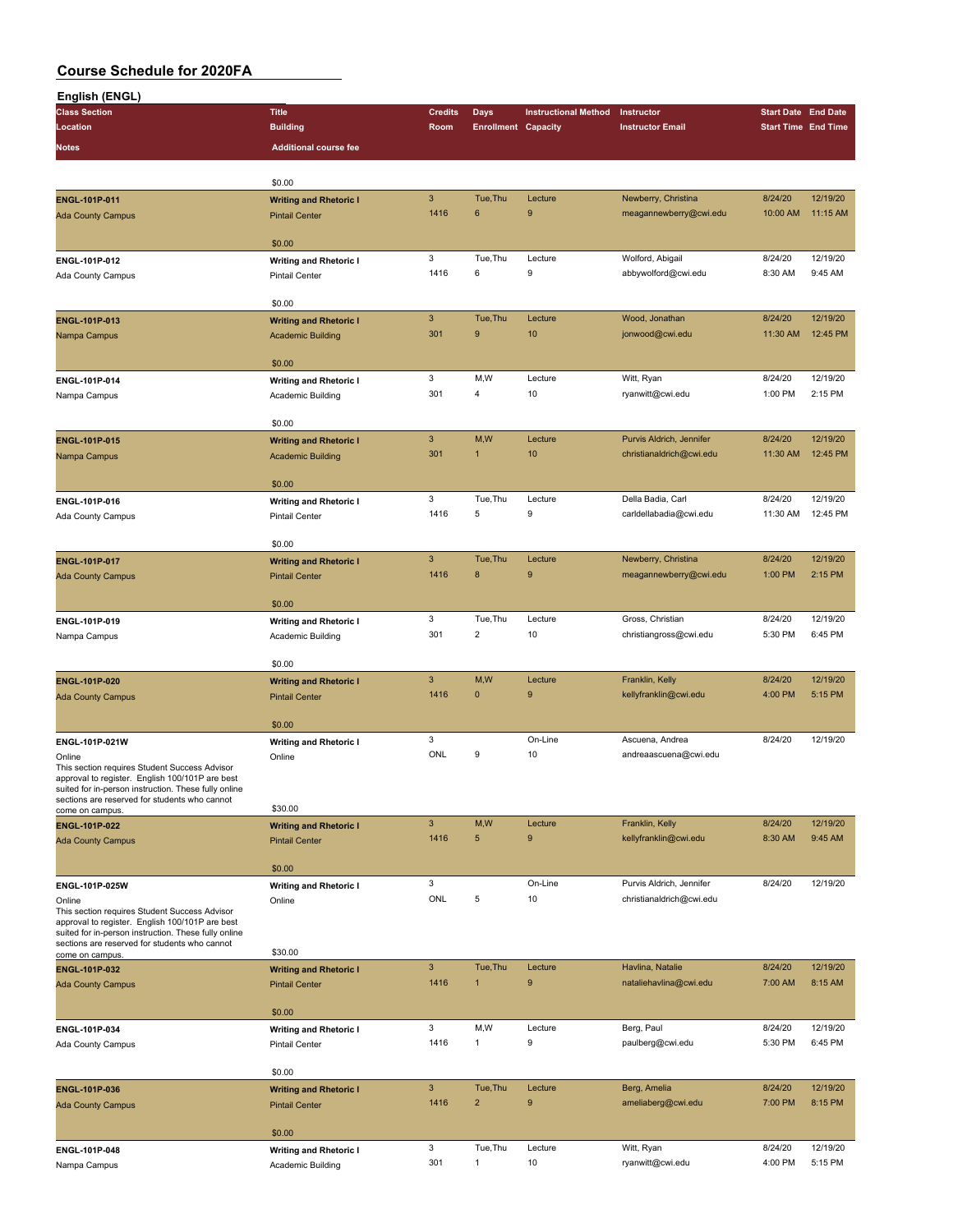| English (ENGL)                          |                                |                |                            |                             |                         |                            |                     |
|-----------------------------------------|--------------------------------|----------------|----------------------------|-----------------------------|-------------------------|----------------------------|---------------------|
| <b>Class Section</b>                    | <b>Title</b>                   | <b>Credits</b> | Days                       | <b>Instructional Method</b> | Instructor              | <b>Start Date End Date</b> |                     |
| Location                                | <b>Building</b>                | Room           | <b>Enrollment Capacity</b> |                             | <b>Instructor Email</b> | <b>Start Time End Time</b> |                     |
| Notes                                   | <b>Additional course fee</b>   |                |                            |                             |                         |                            |                     |
|                                         |                                |                |                            |                             |                         |                            |                     |
|                                         | \$0.00                         |                |                            |                             |                         |                            |                     |
| ENGL-101P-053                           | <b>Writing and Rhetoric I</b>  | $\mathbf{3}$   | M,W                        | Lecture                     | Morrell, Karen          | 8/24/20                    | 12/19/20            |
| Nampa Campus                            | <b>Academic Building</b>       | 301            | $\mathbf 0$                | 10                          | karenmorrell@cwi.edu    | 2:30 PM                    | 3:45 PM             |
|                                         |                                |                |                            |                             |                         |                            |                     |
|                                         | \$0.00                         |                |                            |                             |                         |                            |                     |
| ENGL-101P-057                           | <b>Writing and Rhetoric I</b>  | 3              | M,W                        | Lecture                     | Berg, Paul              | 8/24/20                    | 12/19/20            |
| Ada County Campus                       | <b>Pintail Center</b>          | 1416           | $\overline{2}$             | 9                           | paulberg@cwi.edu        | 2:30 PM                    | 3:45 PM             |
|                                         |                                |                |                            |                             |                         |                            |                     |
|                                         | \$0.00                         |                |                            |                             |                         |                            |                     |
| ENGL-101P-059                           | <b>Writing and Rhetoric I</b>  | $\mathbf{3}$   | Tue, Thu                   | Lecture                     | Della Badia, Carl       | 8/24/20                    | 12/19/20            |
| <b>Ada County Campus</b>                | <b>Pintail Center</b>          | 1416           | 1                          | 9                           | carldellabadia@cwi.edu  | 2:30 PM                    | 3:45 PM             |
|                                         | \$0.00                         |                |                            |                             |                         |                            |                     |
| ENGL-101P-063                           | <b>Writing and Rhetoric I</b>  | 3              | M,W                        | Lecture                     | Morrell, Karen          | 8/24/20                    | 12/19/20            |
| Nampa Campus                            | Academic Building              | 301            | 3                          | 10                          | karenmorrell@cwi.edu    | 5:30 PM                    | 6:45 PM             |
|                                         |                                |                |                            |                             |                         |                            |                     |
|                                         | \$0.00                         |                |                            |                             |                         |                            |                     |
| <b>ENGL-101P-068</b>                    | <b>Writing and Rhetoric I</b>  | $\mathbf{3}$   | Tue, Thu                   | Lecture                     | Berg, Amelia            | 8/24/20                    | 12/19/20            |
| <b>Ada County Campus</b>                | <b>Pintail Center</b>          | 1416           | 1                          | 9                           | ameliaberg@cwi.edu      | 4:00 PM                    | 5:15 PM             |
|                                         |                                |                |                            |                             |                         |                            |                     |
|                                         | \$0.00                         |                |                            |                             |                         |                            |                     |
| ENGL-101P-501H                          | <b>Writing and Rhetoric I</b>  | 3              | Tue                        | Hybrid                      | Gladd, Joel             | 8/24/20                    | 12/19/20            |
| Nampa Campus                            | Academic Building              | 301            | $\mathbf{1}$               | 10                          | joelgladd@cwi.edu       | 1:00 PM                    | 2:15 PM             |
|                                         |                                |                |                            |                             |                         |                            |                     |
| Hybrid course - has an online component | \$15.00                        |                |                            |                             |                         |                            |                     |
| ENGL-101P-503H                          | <b>Writing and Rhetoric I</b>  | $\mathbf{3}$   | Thu                        | Hybrid                      | Gladd, Joel             | 8/24/20                    | 12/19/20            |
| Nampa Campus                            | <b>Academic Building</b>       | 301            | $\pmb{0}$                  | 10                          | joelgladd@cwi.edu       | 1:00 PM                    | 2:15 PM             |
|                                         |                                |                |                            |                             |                         |                            |                     |
| Hybrid course - has an online component | \$15.00                        |                |                            |                             |                         |                            |                     |
| ENGL-102-001                            | <b>Writing and Rhetoric II</b> | 3              | Tue, Thu                   | Lecture                     | Schwilling, Taryn       | 8/24/20                    | 12/19/20<br>9:45 AM |
| Nampa Campus                            | Aspen Classroom Building       | 101            | 24                         | 24                          | tarynschwilling@cwi.edu | 8:30 AM                    |                     |
|                                         | \$0.00                         |                |                            |                             |                         |                            |                     |
| ENGL-102-002H                           | <b>Writing and Rhetoric II</b> | $\mathbf{3}$   | Thu                        | <b>Hybrid</b>               | Long, Elizabeth         | 8/24/20                    | 12/19/20            |
| Nampa Campus                            | <b>Academic Building</b>       | 201            | 22                         | 22                          | lizalong@cwi.edu        | 10:00 AM                   | 11:15 AM            |
|                                         |                                |                |                            |                             |                         |                            |                     |
| Hybrid course - has an online component | \$15.00                        |                |                            |                             |                         |                            |                     |
| ENGL-102-003H                           | <b>Writing and Rhetoric II</b> | 3              | Tue                        | Hybrid                      | Palmer, Cynthia         | 8/24/20                    | 12/19/20            |
| Nampa Campus                            | Academic Building              | 201            | 22                         | 22                          | joypalmer@cwi.edu       | 10:00 AM                   | 11:15 AM            |
|                                         |                                |                |                            |                             |                         |                            |                     |
| Hybrid course - has an online component | \$15.00                        |                |                            |                             |                         |                            |                     |
| ENGL-102-006                            | <b>Writing and Rhetoric II</b> | $\mathbf{3}$   | M,W                        | Lecture                     | Roseburg, Sandra        | 8/24/20                    | 12/19/20            |
| <b>Ada County Campus</b>                | <b>Pintail Center</b>          | 1211           | 23                         | 18                          | sandraroseburg@cwi.edu  | 8:30 AM                    | 9:45 AM             |
|                                         |                                |                |                            |                             |                         |                            |                     |
|                                         | \$0.00                         |                |                            |                             |                         |                            |                     |
| ENGL-102-008                            | <b>Writing and Rhetoric II</b> | 3              | SAT                        | Lecture                     | Terry, Michael          | 8/24/20                    | 12/19/20            |
| Ada County Campus                       | Pintail Center                 | 1320           | 23                         | 24                          | michaelterry@cwi.edu    | 11:00 AM                   | 1:45 PM             |
|                                         | \$0.00                         |                |                            |                             |                         |                            |                     |
|                                         |                                | $\mathbf{3}$   |                            | On-Line                     | Hughes, Stewart         | 8/24/20                    | 12/19/20            |
| ENGL-102-011W                           | <b>Writing and Rhetoric II</b> | <b>ONL</b>     | 24                         | 24                          | collinhughes@cwi.edu    |                            |                     |
| Online                                  | Online                         |                |                            |                             |                         |                            |                     |
|                                         | \$30.00                        |                |                            |                             |                         |                            |                     |
| ENGL-102-012W                           | <b>Writing and Rhetoric II</b> | 3              |                            | On-Line                     | Lowry, Jennifer         | 8/24/20                    | 12/19/20            |
| Online                                  | Online                         | ONL            | 24                         | 24                          | jennylowry@cwi.edu      |                            |                     |
|                                         |                                |                |                            |                             |                         |                            |                     |
|                                         | \$30.00                        |                |                            |                             |                         |                            |                     |
| ENGL-102-013W                           | <b>Writing and Rhetoric II</b> | $\mathsf 3$    |                            | On-Line                     | Lowry, Jennifer         | 8/24/20                    | 12/19/20            |
| Online                                  | Online                         | <b>ONL</b>     | 24                         | 24                          | jennylowry@cwi.edu      |                            |                     |
|                                         |                                |                |                            |                             |                         |                            |                     |
|                                         | \$30.00                        |                |                            |                             |                         |                            |                     |
| ENGL-102-014W                           | <b>Writing and Rhetoric II</b> | 3              |                            | On-Line                     | Feeley, Melanie         | 8/24/20                    | 12/19/20            |
| Online                                  | Online                         | ONL            | 24                         | 24                          | melaniefeeley@cwi.edu   |                            |                     |
|                                         |                                |                |                            |                             |                         |                            |                     |
|                                         | \$30.00                        |                |                            |                             |                         |                            |                     |
| ENGL-102-015W                           | <b>Writing and Rhetoric II</b> | $\mathbf{3}$   |                            | On-Line                     | Feeley, Melanie         | 8/24/20                    | 12/19/20            |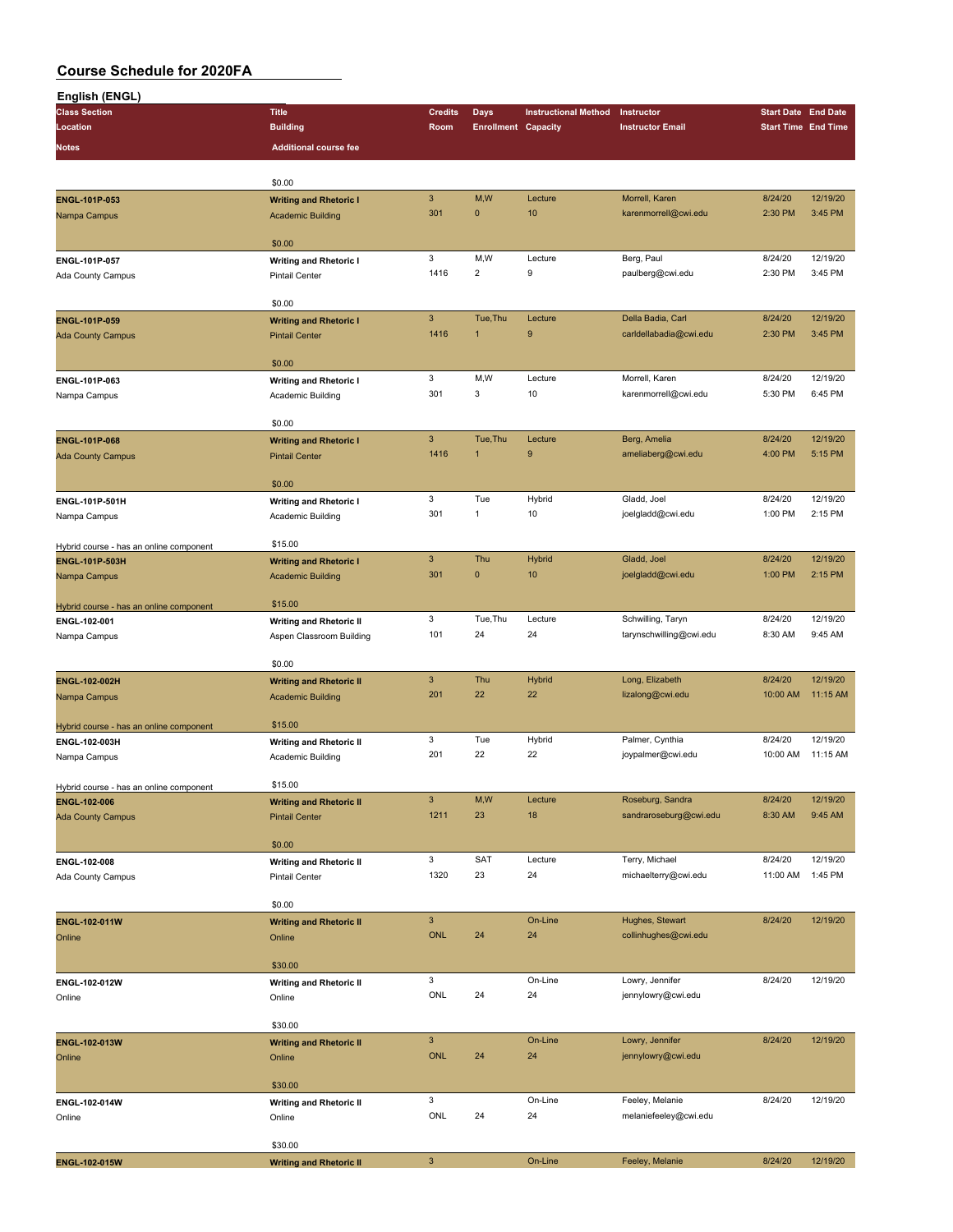| English (ENGL)                          |                                |                |                            |                             |                         |                            |          |
|-----------------------------------------|--------------------------------|----------------|----------------------------|-----------------------------|-------------------------|----------------------------|----------|
| <b>Class Section</b>                    | <b>Title</b>                   | <b>Credits</b> | <b>Days</b>                | <b>Instructional Method</b> | Instructor              | <b>Start Date End Date</b> |          |
| Location                                | <b>Building</b>                | Room           | <b>Enrollment Capacity</b> |                             | <b>Instructor Email</b> | <b>Start Time End Time</b> |          |
| <b>Notes</b>                            | <b>Additional course fee</b>   |                |                            |                             |                         |                            |          |
|                                         |                                |                |                            |                             |                         |                            |          |
| Online                                  | Online                         | <b>ONL</b>     | 24                         | 24                          | melaniefeeley@cwi.edu   |                            |          |
|                                         |                                |                |                            |                             |                         |                            |          |
|                                         | \$30.00                        |                |                            |                             |                         |                            |          |
| ENGL-102-016H                           | <b>Writing and Rhetoric II</b> | 3              | M                          | Hybrid                      | Watson, Jaren           | 8/24/20                    | 12/19/20 |
| Nampa Campus                            | Academic Building              | 201            | 22                         | 22                          | jarenwatson@cwi.edu     | 2:30 PM                    | 3:45 PM  |
|                                         |                                |                |                            |                             |                         |                            |          |
|                                         | \$15.00                        |                |                            |                             |                         |                            |          |
| <b>ENGL-102-017H</b>                    | <b>Writing and Rhetoric II</b> | $\mathbf{3}$   | Tue                        | Hybrid                      | Kyle, Catherine         | 8/24/20                    | 12/19/20 |
| <b>Ada County Campus</b>                | <b>Pintail Center</b>          | 1320           | 24                         | 24                          | catherinekyle@cwi.edu   | 10:00 AM                   | 11:15 AM |
|                                         |                                |                |                            |                             |                         |                            |          |
|                                         | \$15.00                        |                |                            |                             |                         |                            |          |
| Hybrid course - has an online component |                                | 3              |                            | On-Line                     | Hughes, Stewart         | 8/24/20                    | 12/19/20 |
| ENGL-102-018W                           | <b>Writing and Rhetoric II</b> | ONL            | 24                         | 24                          |                         |                            |          |
| Online                                  | Online                         |                |                            |                             | collinhughes@cwi.edu    |                            |          |
|                                         |                                |                |                            |                             |                         |                            |          |
|                                         | \$30.00                        |                |                            |                             |                         |                            |          |
| ENGL-102-020W                           | <b>Writing and Rhetoric II</b> | $\mathsf 3$    |                            | On-Line                     | Lowry, Jennifer         | 8/24/20                    | 12/19/20 |
| Online                                  | Online                         | <b>ONL</b>     | 24                         | 24                          | jennylowry@cwi.edu      |                            |          |
|                                         |                                |                |                            |                             |                         |                            |          |
|                                         | \$30.00                        |                |                            |                             |                         |                            |          |
| ENGL-102-021                            | <b>Writing and Rhetoric II</b> | 3              | $\mathsf F$                | Lecture                     | Roseburg, Sandra        | 8/24/20                    | 12/19/20 |
| Nampa Campus                            | Academic Building              | 303            | 17                         | 24                          | sandraroseburg@cwi.edu  | 11:00 AM                   | 1:45 PM  |
|                                         |                                |                |                            |                             |                         |                            |          |
|                                         | \$0.00                         |                |                            |                             |                         |                            |          |
| ENGL-102-022W                           |                                | $\mathbf{3}$   |                            | On-Line                     | Hughes, Stewart         | 8/24/20                    | 12/19/20 |
|                                         | <b>Writing and Rhetoric II</b> | <b>ONL</b>     | 24                         | 24                          | collinhughes@cwi.edu    |                            |          |
| Online                                  | Online                         |                |                            |                             |                         |                            |          |
|                                         |                                |                |                            |                             |                         |                            |          |
|                                         | \$30.00                        |                |                            |                             |                         |                            |          |
| ENGL-102-023H                           | <b>Writing and Rhetoric II</b> | 3              | M                          | Hybrid                      | Bohling, Alisa          | 8/24/20                    | 12/19/20 |
| Ada County Campus                       | Pintail Center                 | 1204           | 11                         | 24                          | alisabohling@cwi.edu    | 1:00 PM                    | 2:15 PM  |
|                                         |                                |                |                            |                             |                         |                            |          |
|                                         | \$15.00                        |                |                            |                             |                         |                            |          |
| ENGL-102-024W                           | <b>Writing and Rhetoric II</b> | $\overline{3}$ |                            | On-Line                     | Lowry, Jennifer         | 8/24/20                    | 12/19/20 |
| Online                                  | Online                         | <b>ONL</b>     | 24                         | 24                          | jennylowry@cwi.edu      |                            |          |
|                                         |                                |                |                            |                             |                         |                            |          |
|                                         | \$30.00                        |                |                            |                             |                         |                            |          |
| ENGL-102-025H                           | <b>Writing and Rhetoric II</b> | 3              | W                          | Hybrid                      | Wolford, Abigail        | 8/24/20                    | 12/19/20 |
| Ada County Campus                       | Mallard Place Building         | 1114           | 18                         | 18                          | abbywolford@cwi.edu     | 1:00 PM                    | 2:15 PM  |
|                                         |                                |                |                            |                             |                         |                            |          |
|                                         | \$15.00                        |                |                            |                             |                         |                            |          |
|                                         |                                | $\mathbf{3}$   |                            | On-Line                     | Heald, Denise           | 8/24/20                    | 12/19/20 |
| ENGL-102-027W                           | <b>Writing and Rhetoric II</b> | <b>ONL</b>     |                            |                             | deniseheald@cwi.edu     |                            |          |
| Online                                  | Online                         |                | 21                         | 24                          |                         |                            |          |
|                                         |                                |                |                            |                             |                         |                            |          |
|                                         | \$30.00                        |                |                            |                             |                         |                            |          |
| ENGL-102-030W                           | <b>Writing and Rhetoric II</b> | 3              |                            | On-Line                     | Heald, Denise           | 8/24/20                    | 12/19/20 |
| Online                                  | Online                         | ONL            | 8                          | 24                          | deniseheald@cwi.edu     |                            |          |
|                                         |                                |                |                            |                             |                         |                            |          |
|                                         | \$30.00                        |                |                            |                             |                         |                            |          |
| ENGL-102-035                            | <b>Writing and Rhetoric II</b> | $\mathbf{3}$   | F                          | Lecture                     | Watson, Jaren           | 8/24/20                    | 12/19/20 |
| <b>Ada County Campus</b>                | <b>Pintail Center</b>          | 1302           | $\overline{4}$             | 24                          | jarenwatson@cwi.edu     | 8:00 AM                    | 10:45 AM |
|                                         |                                |                |                            |                             |                         |                            |          |
|                                         | \$0.00                         |                |                            |                             |                         |                            |          |
| ENGL-102-038                            | <b>Writing and Rhetoric II</b> | 3              | Tue, Thu                   | Lecture                     | Schwilling, Taryn       | 8/24/20                    | 12/19/20 |
| Nampa Campus                            | Aspen Classroom Building       | 101            | 10                         | 24                          | tarynschwilling@cwi.edu | 7:00 AM                    | 8:15 AM  |
|                                         |                                |                |                            |                             |                         |                            |          |
|                                         | \$0.00                         |                |                            |                             |                         |                            |          |
|                                         |                                | $\mathbf{3}$   | W                          |                             |                         |                            |          |
| ENGL-102-048H                           | <b>Writing and Rhetoric II</b> |                |                            | Hybrid                      | Bohling, Alisa          | 8/24/20                    | 12/19/20 |
| Nampa Campus                            | <b>Academic Building</b>       | 201            | 21                         | 22                          | alisabohling@cwi.edu    | 2:30 PM                    | 3:45 PM  |
|                                         |                                |                |                            |                             |                         |                            |          |
| Hybrid course - has an online component | \$15.00                        |                |                            |                             |                         |                            |          |
| ENGL-102-055                            | <b>Writing and Rhetoric II</b> | 3              | Tue, Thu                   | Lecture                     | Watson, Jaren           | 8/24/20                    | 12/19/20 |
| Ada County Campus                       | Mallard Place Building         | 1114           | 18                         | 18                          | jarenwatson@cwi.edu     | 2:30 PM                    | 3:45 PM  |
|                                         |                                |                |                            |                             |                         |                            |          |
|                                         | \$0.00                         |                |                            |                             |                         |                            |          |
| ENGL-102-059H                           | <b>Writing and Rhetoric II</b> | $\mathbf{3}$   | W                          | <b>Hybrid</b>               | Kyle, Catherine         | 8/24/20                    | 12/19/20 |
| <b>Ada County Campus</b>                | <b>Pintail Center</b>          | 1302           | 19                         | 24                          | catherinekyle@cwi.edu   | 10:00 AM                   | 11:15 AM |
|                                         |                                |                |                            |                             |                         |                            |          |
|                                         | \$15.00                        |                |                            |                             |                         |                            |          |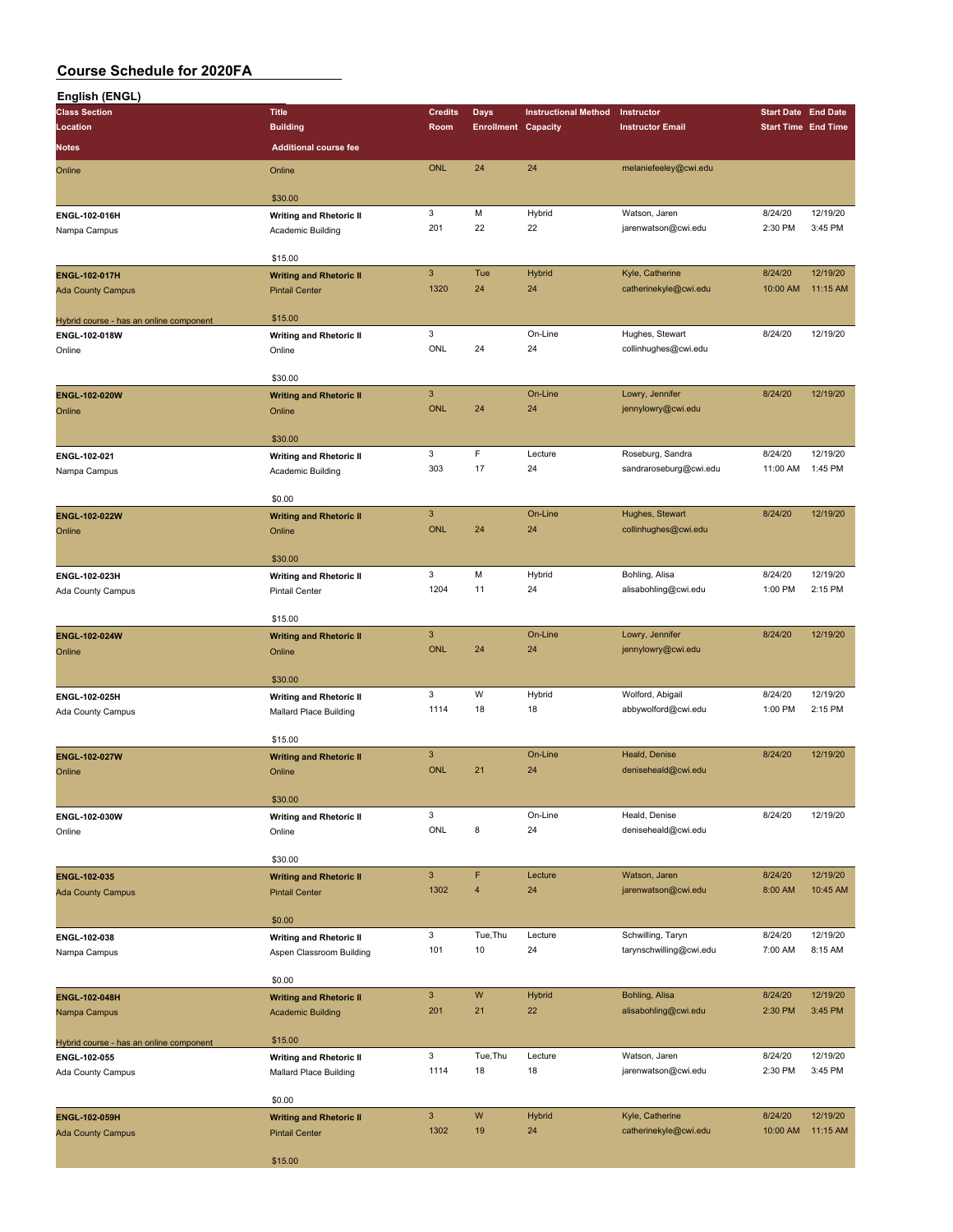| English (ENGL)                                                                              |                                           |                |                            |                             |                                         |                            |          |
|---------------------------------------------------------------------------------------------|-------------------------------------------|----------------|----------------------------|-----------------------------|-----------------------------------------|----------------------------|----------|
| <b>Class Section</b>                                                                        | <b>Title</b>                              | <b>Credits</b> | <b>Days</b>                | <b>Instructional Method</b> | Instructor                              | <b>Start Date End Date</b> |          |
| Location                                                                                    | <b>Building</b>                           | Room           | <b>Enrollment Capacity</b> |                             | <b>Instructor Email</b>                 | <b>Start Time End Time</b> |          |
| <b>Notes</b>                                                                                | <b>Additional course fee</b>              |                |                            |                             |                                         |                            |          |
|                                                                                             |                                           | 3              | Thu                        | Hybrid                      | Long, Elizabeth                         | 8/24/20                    | 12/19/20 |
| ENGL-102-064H                                                                               | <b>Writing and Rhetoric II</b>            | 201            | 18                         | 22                          | lizalong@cwi.edu                        | 11:30 AM                   | 12:45 PM |
| Nampa Campus                                                                                | Academic Building                         |                |                            |                             |                                         |                            |          |
| Hybrid course - has an online component                                                     | \$15.00                                   |                |                            |                             |                                         |                            |          |
| <b>ENGL-102-065H</b>                                                                        | <b>Writing and Rhetoric II</b>            | $\mathsf 3$    | Thu                        | Hybrid                      | Kyle, Catherine                         | 8/24/20                    | 12/19/20 |
| <b>Ada County Campus</b>                                                                    | <b>Pintail Center</b>                     | 1320           | 6                          | 24                          | catherinekyle@cwi.edu                   | 10:00 AM                   | 11:15 AM |
|                                                                                             |                                           |                |                            |                             |                                         |                            |          |
| Hybrid course - has an online component                                                     | \$15.00                                   |                |                            |                             |                                         |                            |          |
| ENGL-102-900                                                                                | <b>Writing and Rhetoric II</b>            | 3              | Tue                        | Lecture                     | Terry, Michael                          | 8/24/20                    | 12/19/20 |
| Ada County Campus                                                                           | <b>Pintail Center</b>                     | 1211           | 8                          | 15                          | michaelterry@cwi.edu                    | 6:00 PM                    | 8:45 PM  |
| Class held at Micron Technology in Boise. Security<br>clearance required. Contact Micron at |                                           |                |                            |                             |                                         |                            |          |
| eaprogram@micron.com.                                                                       | \$0.00                                    |                |                            |                             |                                         |                            |          |
| ENGL-115-001                                                                                | <b>Rhetoric and Popular Culture</b>       | 3              | Tue, Thu                   | Lecture                     | Witt, Ryan                              | 8/24/20                    | 12/19/20 |
| Nampa Campus                                                                                | Aspen Classroom Building                  | 104            | 10                         | 30                          | ryanwitt@cwi.edu                        | 11:30 AM                   | 12:45 PM |
|                                                                                             |                                           |                |                            |                             |                                         |                            |          |
|                                                                                             | \$0.00                                    |                |                            |                             |                                         |                            |          |
| ENGL-175-001W                                                                               | <b>Literature and Ideas</b>               | 3<br>ONL       | 22                         | On-Line                     | Kyle, Catherine                         | 8/24/20                    | 12/19/20 |
| Online                                                                                      | Online                                    |                |                            | 27                          | catherinekyle@cwi.edu                   |                            |          |
|                                                                                             | \$30.00                                   |                |                            |                             |                                         |                            |          |
| ENGL-190-001W                                                                               | <b>Intro to Literary Studies</b>          | $\mathbf{3}$   |                            | On-Line                     | Tucker, Lynne                           | 8/24/20                    | 12/19/20 |
| Online                                                                                      | Online                                    | <b>ONL</b>     | $6\phantom{1}6$            | 27                          | lynnetucker@cwi.edu                     |                            |          |
|                                                                                             |                                           |                |                            |                             |                                         |                            |          |
|                                                                                             | \$30.00                                   |                |                            |                             |                                         |                            |          |
| ENGL-201-001W                                                                               | <b>Persuasive Writing</b>                 | 3              |                            | On-Line                     | Witt, Ryan                              | 8/24/20                    | 12/19/20 |
| Online                                                                                      | Online                                    | ONL            | $\overline{2}$             | 26                          | ryanwitt@cwi.edu                        |                            |          |
|                                                                                             |                                           |                |                            |                             |                                         |                            |          |
|                                                                                             | \$30.00                                   |                |                            |                             |                                         |                            |          |
| ENGL-202-001W                                                                               | <b>Technical Communication</b>            | 3              |                            | On-Line                     | Von Der Ehe, Karl                       | 8/24/20                    | 12/19/20 |
| Online                                                                                      | Online                                    | <b>ONL</b>     | 27                         | 27                          | karlvonderehe@cwi.edu                   |                            |          |
|                                                                                             |                                           |                |                            |                             |                                         |                            |          |
|                                                                                             | \$30.00                                   |                |                            |                             |                                         |                            |          |
| ENGL-202-002H                                                                               | <b>Technical Communication</b>            | 3              | Thu                        | Hybrid                      | Havlina, Natalie                        | 8/24/20                    | 12/19/20 |
| Ada County Campus                                                                           | <b>Pintail Center</b>                     | 1318           | 6                          | 27                          | nataliehavlina@cwi.edu                  | 10:00 AM                   | 11:15 AM |
|                                                                                             | \$15.00                                   |                |                            |                             |                                         |                            |          |
| ENGL-202-003W                                                                               | <b>Technical Communication</b>            | 3              |                            | On-Line                     | Von Der Ehe, Karl                       | 8/24/20                    | 12/19/20 |
| Online                                                                                      | Online                                    | <b>ONL</b>     | 24                         | 27                          | karlvonderehe@cwi.edu                   |                            |          |
|                                                                                             |                                           |                |                            |                             |                                         |                            |          |
|                                                                                             | \$30.00                                   |                |                            |                             |                                         |                            |          |
| ENGL-211-001                                                                                | <b>Literary Analysis</b>                  | 3              | Tue, Thu                   | Lecture                     | Long, Elizabeth                         | 8/24/20                    | 12/19/20 |
| Nampa Campus                                                                                | Academic Building                         | 218            | 23                         | 27                          | lizalong@cwi.edu                        | 1:00 PM                    | 2:15 PM  |
|                                                                                             |                                           |                |                            |                             |                                         |                            |          |
|                                                                                             | \$0.00                                    |                |                            |                             |                                         |                            |          |
| ENGL-215-001W                                                                               | <b>Survey of World Mythology</b>          | $\mathbf{3}$   |                            | On-Line                     | Hughes, Stewart                         | 8/24/20                    | 12/19/20 |
| Online                                                                                      | Online                                    | ONL            | 27                         | 27                          | collinhughes@cwi.edu                    |                            |          |
|                                                                                             |                                           |                |                            |                             |                                         |                            |          |
|                                                                                             | \$30.00                                   |                |                            |                             |                                         |                            |          |
| ENGL-241-001W                                                                               | <b>Creative Writing Poetry</b>            | $\mathbf{3}$   |                            | On-Line                     | Wolford, Abigail                        | 8/24/20                    | 12/19/20 |
| Online                                                                                      | Online                                    | ONL            | 24                         | 24                          | abbywolford@cwi.edu                     |                            |          |
|                                                                                             | \$30.00                                   |                |                            |                             |                                         |                            |          |
|                                                                                             |                                           | $\mathbf{3}$   |                            | On-Line                     | Kyle, Catherine                         | 8/24/20                    | 12/19/20 |
| ENGL-242-001W<br>Online                                                                     | <b>Creative Writing Fiction</b><br>Online | <b>ONL</b>     | $\mathbf{1}$               | 17                          | catherinekyle@cwi.edu                   |                            |          |
|                                                                                             |                                           |                |                            |                             |                                         |                            |          |
|                                                                                             | \$30.00                                   |                |                            |                             |                                         |                            |          |
| ENGL-242-002W                                                                               | <b>Creative Writing Fiction</b>           | 3              |                            | On-Line                     | Nicholas, David                         | 8/24/20                    | 12/19/20 |
| Online                                                                                      | Online                                    | ONL            | 21                         | 24                          | davenicholas@cwi.edu                    |                            |          |
|                                                                                             |                                           |                |                            |                             |                                         |                            |          |
|                                                                                             | \$30.00                                   |                |                            |                             |                                         |                            |          |
| ENGL-243-001                                                                                | <b>Creative Writing Nonfiction</b>        | $\mathbf{3}$   | M,W                        | Lecture                     | Collins, Malia                          | 8/24/20                    | 12/19/20 |
| <b>Ada County Campus</b>                                                                    | <b>Pintail Center</b>                     | 1204           | 11                         | 24                          | maliacollins@cwi.edu                    | 10:00 AM                   | 11:15 AM |
|                                                                                             |                                           |                |                            |                             |                                         |                            |          |
|                                                                                             | \$0.00                                    |                |                            |                             |                                         |                            |          |
| ENGL-267-001W                                                                               | Survey of British Literature I            | 3              |                            | On-Line                     | Wolford, Abigail<br>abbywolford@cwi.edu | 8/24/20                    | 12/19/20 |
| Online                                                                                      | Online                                    | ONL            | 27                         | 27                          |                                         |                            |          |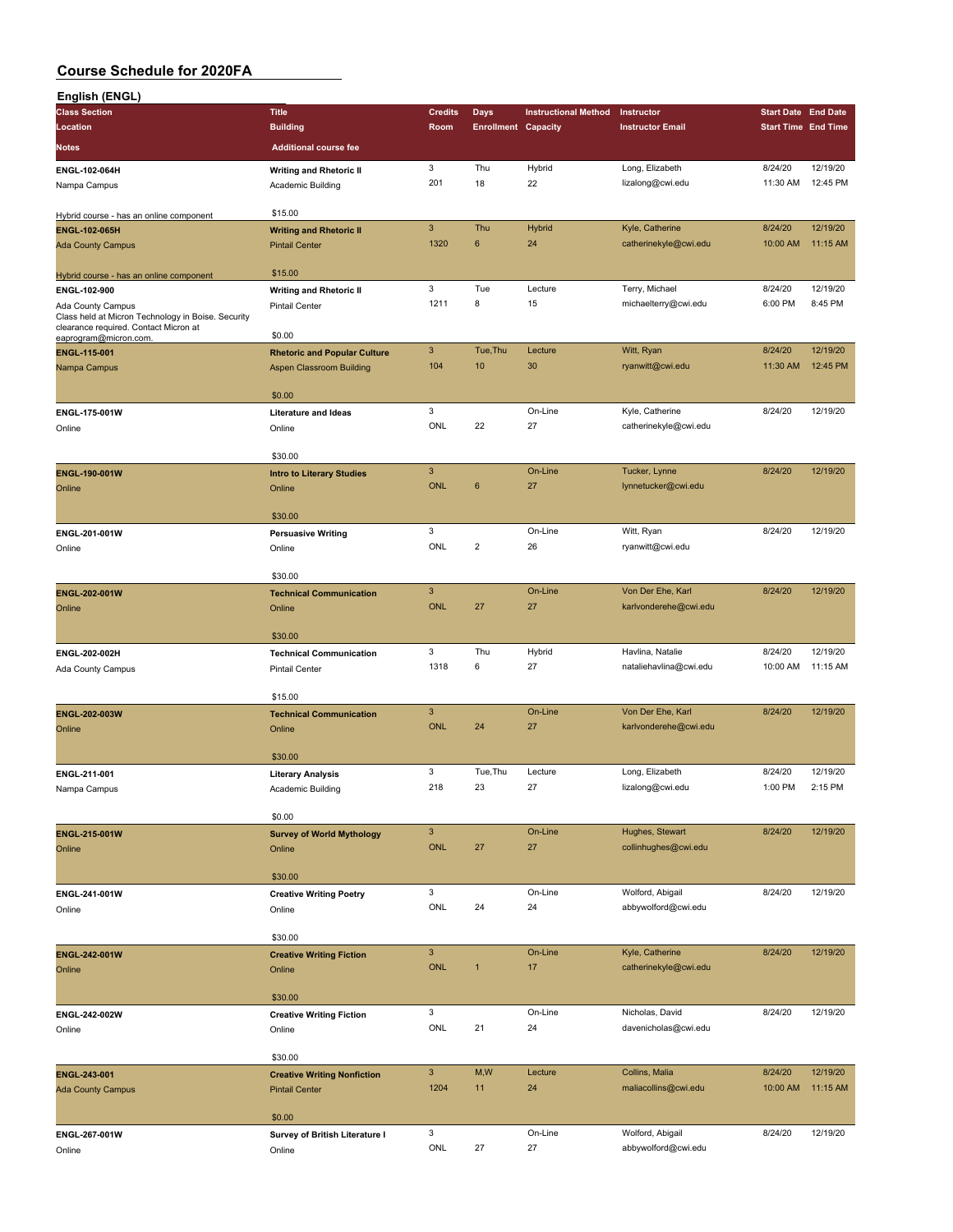| English (ENGL)           |                                 |                |                            |                             |                         |                            |          |
|--------------------------|---------------------------------|----------------|----------------------------|-----------------------------|-------------------------|----------------------------|----------|
| <b>Class Section</b>     | <b>Title</b>                    | <b>Credits</b> | <b>Days</b>                | <b>Instructional Method</b> | <b>Instructor</b>       | Start Date End Date        |          |
| Location                 | <b>Building</b>                 | Room           | <b>Enrollment Capacity</b> |                             | <b>Instructor Email</b> | <b>Start Time End Time</b> |          |
| <b>Notes</b>             | <b>Additional course fee</b>    |                |                            |                             |                         |                            |          |
|                          |                                 |                |                            |                             |                         |                            |          |
|                          | \$30.00                         |                |                            |                             |                         |                            |          |
| <b>ENGL-277-001</b>      | <b>Survey of American Lit I</b> | 3              | F                          | Lecture                     | Gladd, Joel             | 8/24/20                    | 12/19/20 |
| <b>Ada County Campus</b> | <b>Pintail Center</b>           | 1204           | 19                         | 30                          | joelgladd@cwi.edu       | 11:00 AM                   | 1:45 PM  |
|                          | \$0.00                          |                |                            |                             |                         |                            |          |
| ENGL-290-001W            | <b>English Capstone</b>         |                |                            | On-Line                     | Wolford, Abigail        | 8/24/20                    | 12/19/20 |
| Online                   | Online                          | ONL            | 6                          | 15                          | abbywolford@cwi.edu     |                            |          |
|                          | \$10.00                         |                |                            |                             |                         |                            |          |

### **Environmental Sciences (ENVI)**

| <b>Class Section</b>                | <b>Title</b>                     | <b>Credits</b>            | <b>Days</b>                | <b>Instructional Method</b>            | Instructor                         | <b>Start Date End Date</b> |                     |
|-------------------------------------|----------------------------------|---------------------------|----------------------------|----------------------------------------|------------------------------------|----------------------------|---------------------|
| Location                            | <b>Building</b>                  | Room                      | <b>Enrollment Capacity</b> |                                        | <b>Instructor Email</b>            | <b>Start Time End Time</b> |                     |
| <b>Notes</b>                        | <b>Additional course fee</b>     |                           |                            |                                        |                                    |                            |                     |
| ENVI-100-001W                       | <b>Environmental Science</b>     | $\ensuremath{\mathsf{3}}$ |                            | On-Line                                | Leavitt, Hollie                    | 8/24/20                    | 12/19/20            |
| Online                              | Online                           | <b>ONL</b>                | 35                         | 35                                     | hollieleavitt6@cwi.edu             |                            |                     |
|                                     |                                  |                           |                            |                                        |                                    |                            |                     |
|                                     | \$115.00                         |                           |                            |                                        |                                    |                            |                     |
| ENVI-100-002W                       | <b>Environmental Science</b>     | 3                         |                            | On-Line                                | Barber, Jessica                    | 8/24/20                    | 12/19/20            |
| Online                              | Online                           | ONL                       | 35                         | 35                                     | jessicabarber@cwi.edu              |                            |                     |
|                                     | \$115.00                         |                           |                            |                                        |                                    |                            |                     |
| ENVI-100-003                        | <b>Environmental Science</b>     | 3                         | M, W                       | Lecture                                | Heller, Gary                       | 8/24/20                    | 12/19/20            |
| Nampa Campus                        | <b>Academic Building</b>         | 102E                      | 37                         | 45                                     | garyheller@cwi.edu                 | 4:00 PM                    | 5:15 PM             |
|                                     |                                  |                           |                            |                                        |                                    |                            |                     |
|                                     | \$85.00                          |                           |                            |                                        |                                    |                            |                     |
| ENVI-100-004W                       | <b>Environmental Science</b>     | 3                         |                            | On-Line                                | Shoemaker, Jeretta                 | 8/24/20                    | 12/19/20            |
| Online                              | Online                           | ONL                       | 15                         | 35                                     | jerettashoemaker@cwi.edu           |                            |                     |
|                                     | \$115.00                         |                           |                            |                                        |                                    |                            |                     |
| ENVI-100L-001W                      | <b>Environmental Science Lab</b> | $\mathbf{1}$              |                            | On-Line                                | Burkholder, Kasey                  | 8/24/20                    | 12/19/20            |
| Online                              | Online                           | <b>ONL</b>                | 35                         | 35                                     | kaseyburkholder@cwi.edu            |                            |                     |
|                                     |                                  |                           |                            |                                        |                                    |                            |                     |
|                                     | \$10.00                          |                           |                            |                                        |                                    |                            |                     |
| ENVI-100L-002W                      | <b>Environmental Science Lab</b> | $\mathbf{1}$              |                            | On-Line                                | Burkholder, Kasey                  | 8/24/20                    | 12/19/20            |
| Online                              | Online                           | ONL                       | 35                         | 35                                     | kaseyburkholder@cwi.edu            |                            |                     |
|                                     |                                  |                           |                            |                                        |                                    |                            |                     |
|                                     | \$10.00                          |                           |                            |                                        |                                    |                            |                     |
| ENVI-100L-003                       | <b>Environmental Science Lab</b> | $\mathbf{1}$<br>220       | Tue<br>21                  | Lab A<br>18                            | Heller, Gary<br>garyheller@cwi.edu | 8/24/20<br>4:00 PM         | 12/19/20<br>6:45 PM |
| Nampa Campus                        | <b>Academic Building</b>         |                           |                            |                                        |                                    |                            |                     |
|                                     | \$25.00                          |                           |                            |                                        |                                    |                            |                     |
| ENVI-100L-004W                      | <b>Environmental Science Lab</b> | $\mathbf{1}$              |                            | On-Line                                | Burkholder, Kasey                  | 8/24/20                    | 12/19/20            |
| Online                              | Online                           | ONL                       | 13                         | 35                                     | kaseyburkholder@cwi.edu            |                            |                     |
|                                     |                                  |                           |                            |                                        |                                    |                            |                     |
|                                     | \$10.00                          |                           |                            |                                        |                                    |                            |                     |
| ENVI-100L-005                       | <b>Environmental Science Lab</b> | 1                         | Thu                        | Lab A                                  | Faculty, General                   | 8/24/20                    | 12/19/20            |
| Nampa Campus                        | <b>Academic Building</b>         | 220                       | $\sqrt{5}$                 | 18                                     |                                    | 4:30 PM                    | 7:15 PM             |
|                                     | \$25.00                          |                           |                            |                                        |                                    |                            |                     |
| ENVI-260-001                        | <b>General Ecology</b>           | 3                         | Tue, Thu                   | Lecture                                | Perkins, Dusty                     | 8/24/20                    | 12/19/20            |
| Canyon County Center                | Canyon County Center             | 184                       | 23                         | 25                                     | dustyperkins@cwi.edu               | 11:30 AM                   | 12:45 PM            |
|                                     |                                  |                           |                            |                                        |                                    |                            |                     |
|                                     | \$0.00                           |                           |                            |                                        |                                    |                            |                     |
| ENVI-260L-001                       | <b>General Ecology Lab</b>       | $\mathbf{1}$              | Tue                        | Lab A                                  | Perkins, Dusty                     | 8/24/20                    | 12/19/20            |
| <b>Canyon County Center</b>         | <b>Canyon County Center</b>      | 172                       | 23                         | 25                                     | dustyperkins@cwi.edu               | 8:30 AM                    | 11:15 AM            |
|                                     |                                  |                           |                            |                                        |                                    |                            |                     |
|                                     | \$45.00                          |                           |                            |                                        |                                    |                            |                     |
| <b>Exercise Sci-Academic (EXHS)</b> |                                  |                           |                            |                                        |                                    |                            |                     |
| <b>Class Section</b>                | <b>Title</b>                     | <b>Credits</b>            | Days                       | <b>Instructional Method Instructor</b> |                                    | <b>Start Date End Date</b> |                     |
| Location                            | <b>Building</b>                  | Room                      | <b>Enrollment Capacity</b> |                                        | <b>Instructor Email</b>            | <b>Start Time End Time</b> |                     |
| <b>Notes</b>                        | <b>Additional course fee</b>     |                           |                            |                                        |                                    |                            |                     |
|                                     |                                  | $\ensuremath{\mathsf{3}}$ | M,W                        | Lecture                                | Curry, Timothy                     | 8/24/20                    | 12/19/20            |
| <b>EXHS-155-001</b>                 | <b>Health and Wellness</b>       |                           |                            |                                        |                                    |                            |                     |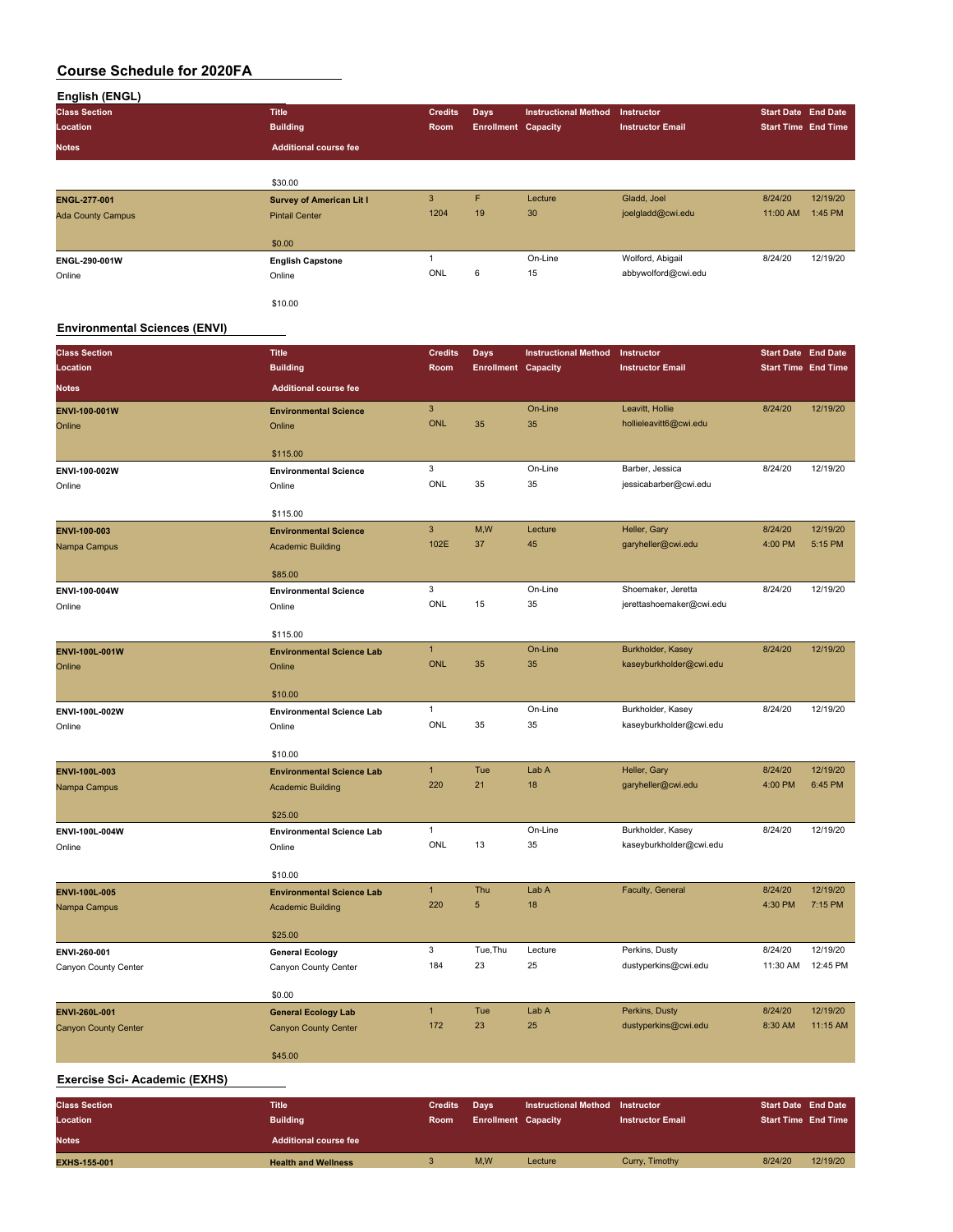| <b>Title</b><br><b>Credits</b><br>Days<br><b>Instructional Method</b><br><b>Start Date End Date</b><br>Instructor<br><b>Building</b><br><b>Start Time End Time</b><br><b>Location</b><br>Room<br><b>Enrollment Capacity</b><br><b>Instructor Email</b><br><b>Additional course fee</b><br>101<br>24<br>35<br>timcurry@cwi.edu<br>1:00 PM<br>$2:15$ PM<br><b>Aspen Classroom Building</b><br>\$128.00<br>3<br>On-Line<br>8/24/20<br>12/19/20<br>Heller, Ashley<br><b>Health and Wellness</b><br>ONL<br>33<br>33<br>ashleyheller@cwi.edu<br>Online<br>\$133.00<br>$\mathbf{3}$<br>On-Line<br>Noble, Lauren<br>12/19/20<br>8/24/20<br><b>Health and Wellness</b><br><b>ONL</b><br>33<br>33<br>laurennoble@cwi.edu<br>Online<br>\$133.00<br>3<br>On-Line<br>8/24/20<br>12/19/20<br>Heller, Ashley<br><b>Health and Wellness</b><br>ONL<br>9<br>33<br>ashleyheller@cwi.edu<br>Online<br>\$133.00<br>$\overline{3}$<br>On-Line<br>8/24/20<br>12/19/20<br>von Lindern, Aaron<br><b>EXHS-155-005W</b><br><b>Health and Wellness</b><br><b>ONL</b><br>33<br>33<br>aaronvonlindern@cwi.edu<br>Online<br>Online<br>\$133.00<br>Hybrid course - has an online component<br>3<br>8/24/20<br>12/19/20<br>On-Line<br>Stauffer, Kelly<br>EXHS-155-007W<br><b>Health and Wellness</b><br>ONL<br>17<br>33<br>kellystauffer@cwi.edu<br>Online<br>Online<br>\$133.00<br>$\overline{3}$<br>Harwood, Kristin<br>8/24/20<br>12/19/20<br>On-Line<br><b>Health and Wellness</b><br><b>ONL</b><br>6<br>33<br>kristinharwood@cwi.edu<br>Online | <b>Exercise Sci-Academic (EXHS)</b> |  |  |  |  |
|---------------------------------------------------------------------------------------------------------------------------------------------------------------------------------------------------------------------------------------------------------------------------------------------------------------------------------------------------------------------------------------------------------------------------------------------------------------------------------------------------------------------------------------------------------------------------------------------------------------------------------------------------------------------------------------------------------------------------------------------------------------------------------------------------------------------------------------------------------------------------------------------------------------------------------------------------------------------------------------------------------------------------------------------------------------------------------------------------------------------------------------------------------------------------------------------------------------------------------------------------------------------------------------------------------------------------------------------------------------------------------------------------------------------------------------------------------------------------------------------------------------------|-------------------------------------|--|--|--|--|
|                                                                                                                                                                                                                                                                                                                                                                                                                                                                                                                                                                                                                                                                                                                                                                                                                                                                                                                                                                                                                                                                                                                                                                                                                                                                                                                                                                                                                                                                                                                     | <b>Class Section</b>                |  |  |  |  |
|                                                                                                                                                                                                                                                                                                                                                                                                                                                                                                                                                                                                                                                                                                                                                                                                                                                                                                                                                                                                                                                                                                                                                                                                                                                                                                                                                                                                                                                                                                                     |                                     |  |  |  |  |
|                                                                                                                                                                                                                                                                                                                                                                                                                                                                                                                                                                                                                                                                                                                                                                                                                                                                                                                                                                                                                                                                                                                                                                                                                                                                                                                                                                                                                                                                                                                     | <b>Notes</b>                        |  |  |  |  |
|                                                                                                                                                                                                                                                                                                                                                                                                                                                                                                                                                                                                                                                                                                                                                                                                                                                                                                                                                                                                                                                                                                                                                                                                                                                                                                                                                                                                                                                                                                                     | Nampa Campus                        |  |  |  |  |
|                                                                                                                                                                                                                                                                                                                                                                                                                                                                                                                                                                                                                                                                                                                                                                                                                                                                                                                                                                                                                                                                                                                                                                                                                                                                                                                                                                                                                                                                                                                     |                                     |  |  |  |  |
|                                                                                                                                                                                                                                                                                                                                                                                                                                                                                                                                                                                                                                                                                                                                                                                                                                                                                                                                                                                                                                                                                                                                                                                                                                                                                                                                                                                                                                                                                                                     | EXHS-155-002W                       |  |  |  |  |
|                                                                                                                                                                                                                                                                                                                                                                                                                                                                                                                                                                                                                                                                                                                                                                                                                                                                                                                                                                                                                                                                                                                                                                                                                                                                                                                                                                                                                                                                                                                     | Online                              |  |  |  |  |
|                                                                                                                                                                                                                                                                                                                                                                                                                                                                                                                                                                                                                                                                                                                                                                                                                                                                                                                                                                                                                                                                                                                                                                                                                                                                                                                                                                                                                                                                                                                     |                                     |  |  |  |  |
|                                                                                                                                                                                                                                                                                                                                                                                                                                                                                                                                                                                                                                                                                                                                                                                                                                                                                                                                                                                                                                                                                                                                                                                                                                                                                                                                                                                                                                                                                                                     |                                     |  |  |  |  |
|                                                                                                                                                                                                                                                                                                                                                                                                                                                                                                                                                                                                                                                                                                                                                                                                                                                                                                                                                                                                                                                                                                                                                                                                                                                                                                                                                                                                                                                                                                                     | EXHS-155-003W                       |  |  |  |  |
|                                                                                                                                                                                                                                                                                                                                                                                                                                                                                                                                                                                                                                                                                                                                                                                                                                                                                                                                                                                                                                                                                                                                                                                                                                                                                                                                                                                                                                                                                                                     | Online                              |  |  |  |  |
|                                                                                                                                                                                                                                                                                                                                                                                                                                                                                                                                                                                                                                                                                                                                                                                                                                                                                                                                                                                                                                                                                                                                                                                                                                                                                                                                                                                                                                                                                                                     |                                     |  |  |  |  |
|                                                                                                                                                                                                                                                                                                                                                                                                                                                                                                                                                                                                                                                                                                                                                                                                                                                                                                                                                                                                                                                                                                                                                                                                                                                                                                                                                                                                                                                                                                                     |                                     |  |  |  |  |
|                                                                                                                                                                                                                                                                                                                                                                                                                                                                                                                                                                                                                                                                                                                                                                                                                                                                                                                                                                                                                                                                                                                                                                                                                                                                                                                                                                                                                                                                                                                     | EXHS-155-004W                       |  |  |  |  |
|                                                                                                                                                                                                                                                                                                                                                                                                                                                                                                                                                                                                                                                                                                                                                                                                                                                                                                                                                                                                                                                                                                                                                                                                                                                                                                                                                                                                                                                                                                                     | Online                              |  |  |  |  |
|                                                                                                                                                                                                                                                                                                                                                                                                                                                                                                                                                                                                                                                                                                                                                                                                                                                                                                                                                                                                                                                                                                                                                                                                                                                                                                                                                                                                                                                                                                                     |                                     |  |  |  |  |
|                                                                                                                                                                                                                                                                                                                                                                                                                                                                                                                                                                                                                                                                                                                                                                                                                                                                                                                                                                                                                                                                                                                                                                                                                                                                                                                                                                                                                                                                                                                     |                                     |  |  |  |  |
|                                                                                                                                                                                                                                                                                                                                                                                                                                                                                                                                                                                                                                                                                                                                                                                                                                                                                                                                                                                                                                                                                                                                                                                                                                                                                                                                                                                                                                                                                                                     |                                     |  |  |  |  |
|                                                                                                                                                                                                                                                                                                                                                                                                                                                                                                                                                                                                                                                                                                                                                                                                                                                                                                                                                                                                                                                                                                                                                                                                                                                                                                                                                                                                                                                                                                                     |                                     |  |  |  |  |
|                                                                                                                                                                                                                                                                                                                                                                                                                                                                                                                                                                                                                                                                                                                                                                                                                                                                                                                                                                                                                                                                                                                                                                                                                                                                                                                                                                                                                                                                                                                     |                                     |  |  |  |  |
|                                                                                                                                                                                                                                                                                                                                                                                                                                                                                                                                                                                                                                                                                                                                                                                                                                                                                                                                                                                                                                                                                                                                                                                                                                                                                                                                                                                                                                                                                                                     |                                     |  |  |  |  |
|                                                                                                                                                                                                                                                                                                                                                                                                                                                                                                                                                                                                                                                                                                                                                                                                                                                                                                                                                                                                                                                                                                                                                                                                                                                                                                                                                                                                                                                                                                                     |                                     |  |  |  |  |
|                                                                                                                                                                                                                                                                                                                                                                                                                                                                                                                                                                                                                                                                                                                                                                                                                                                                                                                                                                                                                                                                                                                                                                                                                                                                                                                                                                                                                                                                                                                     |                                     |  |  |  |  |
|                                                                                                                                                                                                                                                                                                                                                                                                                                                                                                                                                                                                                                                                                                                                                                                                                                                                                                                                                                                                                                                                                                                                                                                                                                                                                                                                                                                                                                                                                                                     |                                     |  |  |  |  |
|                                                                                                                                                                                                                                                                                                                                                                                                                                                                                                                                                                                                                                                                                                                                                                                                                                                                                                                                                                                                                                                                                                                                                                                                                                                                                                                                                                                                                                                                                                                     | <b>EXHS-155-008W</b>                |  |  |  |  |
|                                                                                                                                                                                                                                                                                                                                                                                                                                                                                                                                                                                                                                                                                                                                                                                                                                                                                                                                                                                                                                                                                                                                                                                                                                                                                                                                                                                                                                                                                                                     | Online                              |  |  |  |  |
|                                                                                                                                                                                                                                                                                                                                                                                                                                                                                                                                                                                                                                                                                                                                                                                                                                                                                                                                                                                                                                                                                                                                                                                                                                                                                                                                                                                                                                                                                                                     |                                     |  |  |  |  |
| \$133.00                                                                                                                                                                                                                                                                                                                                                                                                                                                                                                                                                                                                                                                                                                                                                                                                                                                                                                                                                                                                                                                                                                                                                                                                                                                                                                                                                                                                                                                                                                            |                                     |  |  |  |  |
| 3<br>8/24/20<br>12/19/20<br>On-Line<br>von Lindern, Aaron<br><b>Foundations of Physical Actvty</b>                                                                                                                                                                                                                                                                                                                                                                                                                                                                                                                                                                                                                                                                                                                                                                                                                                                                                                                                                                                                                                                                                                                                                                                                                                                                                                                                                                                                                  | EXHS-201-001W                       |  |  |  |  |
| ONL<br>33<br>33<br>aaronvonlindern@cwi.edu<br>Online                                                                                                                                                                                                                                                                                                                                                                                                                                                                                                                                                                                                                                                                                                                                                                                                                                                                                                                                                                                                                                                                                                                                                                                                                                                                                                                                                                                                                                                                | Online                              |  |  |  |  |
|                                                                                                                                                                                                                                                                                                                                                                                                                                                                                                                                                                                                                                                                                                                                                                                                                                                                                                                                                                                                                                                                                                                                                                                                                                                                                                                                                                                                                                                                                                                     |                                     |  |  |  |  |
| \$30.00                                                                                                                                                                                                                                                                                                                                                                                                                                                                                                                                                                                                                                                                                                                                                                                                                                                                                                                                                                                                                                                                                                                                                                                                                                                                                                                                                                                                                                                                                                             |                                     |  |  |  |  |
| $\mathbf{3}$<br>M,W<br>Lecture<br>von Lindern, Aaron<br>8/24/20<br>12/19/20<br><b>Motor Learning</b>                                                                                                                                                                                                                                                                                                                                                                                                                                                                                                                                                                                                                                                                                                                                                                                                                                                                                                                                                                                                                                                                                                                                                                                                                                                                                                                                                                                                                | EXHS-270-001                        |  |  |  |  |
| 101<br>19<br>25<br>aaronvonlindern@cwi.edu<br>11:30 AM<br>12:45 PM<br>Aspen Classroom Building                                                                                                                                                                                                                                                                                                                                                                                                                                                                                                                                                                                                                                                                                                                                                                                                                                                                                                                                                                                                                                                                                                                                                                                                                                                                                                                                                                                                                      | Nampa Campus                        |  |  |  |  |
|                                                                                                                                                                                                                                                                                                                                                                                                                                                                                                                                                                                                                                                                                                                                                                                                                                                                                                                                                                                                                                                                                                                                                                                                                                                                                                                                                                                                                                                                                                                     |                                     |  |  |  |  |
| \$0.00                                                                                                                                                                                                                                                                                                                                                                                                                                                                                                                                                                                                                                                                                                                                                                                                                                                                                                                                                                                                                                                                                                                                                                                                                                                                                                                                                                                                                                                                                                              |                                     |  |  |  |  |
| $\mathbf{1}$<br>M, W<br>Lab B<br>12/19/20<br>von Lindern, Aaron<br>8/24/20<br><b>Motor Learning Lab</b>                                                                                                                                                                                                                                                                                                                                                                                                                                                                                                                                                                                                                                                                                                                                                                                                                                                                                                                                                                                                                                                                                                                                                                                                                                                                                                                                                                                                             | EXHS-270L-001                       |  |  |  |  |
| 100<br>19<br>25<br>1:00 PM<br>2:15 PM<br>aaronvonlindern@cwi.edu<br>Aspen Classroom Building                                                                                                                                                                                                                                                                                                                                                                                                                                                                                                                                                                                                                                                                                                                                                                                                                                                                                                                                                                                                                                                                                                                                                                                                                                                                                                                                                                                                                        | Nampa Campus                        |  |  |  |  |
| \$0.00                                                                                                                                                                                                                                                                                                                                                                                                                                                                                                                                                                                                                                                                                                                                                                                                                                                                                                                                                                                                                                                                                                                                                                                                                                                                                                                                                                                                                                                                                                              |                                     |  |  |  |  |

#### **Exercise Sci- Activity (EXHA)**

| <b>Class Section</b><br>Location   | <b>Title</b><br><b>Building</b> | <b>Credits</b><br>Room | <b>Days</b><br><b>Enrollment Capacity</b> | <b>Instructional Method</b> | Instructor<br><b>Instructor Email</b> | <b>Start Date End Date</b><br><b>Start Time End Time</b> |          |
|------------------------------------|---------------------------------|------------------------|-------------------------------------------|-----------------------------|---------------------------------------|----------------------------------------------------------|----------|
| <b>Notes</b>                       | <b>Additional course fee</b>    |                        |                                           |                             |                                       |                                                          |          |
| <b>EXHA-102-001W</b>               | Couch to 10K                    | $\mathbf{1}$           |                                           | On-Line                     | von Lindern, Aaron                    | 8/24/20                                                  | 12/19/20 |
| Online                             | Online                          | <b>ONL</b>             | 11                                        | 40                          | aaronvonlindern@cwi.edu               |                                                          |          |
|                                    | \$10.00                         |                        |                                           |                             |                                       |                                                          |          |
| EXHA-103-001W                      | <b>Stress Management</b>        | 1                      |                                           | On-Line                     | Heller, Ashley                        | 8/24/20                                                  | 12/19/20 |
| Online                             | Online                          | ONL                    | 13                                        | 40                          | ashleyheller@cwi.edu                  |                                                          |          |
|                                    | \$10.00                         |                        |                                           |                             |                                       |                                                          |          |
| <b>EXHA-104-001W</b>               | <b>Stay Active, Live Well!</b>  | $\overline{1}$         |                                           | On-Line                     | Pennington, Lisa                      | 8/24/20                                                  | 12/19/20 |
| Online                             | Online                          | <b>ONL</b>             | 12                                        | 40                          | lisapennington@cwi.edu                |                                                          |          |
|                                    | \$10.00                         |                        |                                           |                             |                                       |                                                          |          |
| EXHA-105-001W                      | Walking for Health and Fitness  | 1                      |                                           | On-Line                     | Harris, Barbara                       | 8/24/20                                                  | 12/19/20 |
| Online                             | Online                          | ONL                    | 17                                        | 40                          | barbaraharris@cwi.edu                 |                                                          |          |
|                                    | \$10.00                         |                        |                                           |                             |                                       |                                                          |          |
| <b>Fermentation Science (FERM)</b> |                                 |                        |                                           |                             |                                       |                                                          |          |

**Class Section Title Credits Days Instructional Method Instructor Start Date End Date Location Building Room Enrollment Capacity Instructor Email Start Time End Time Notes Additional course fee**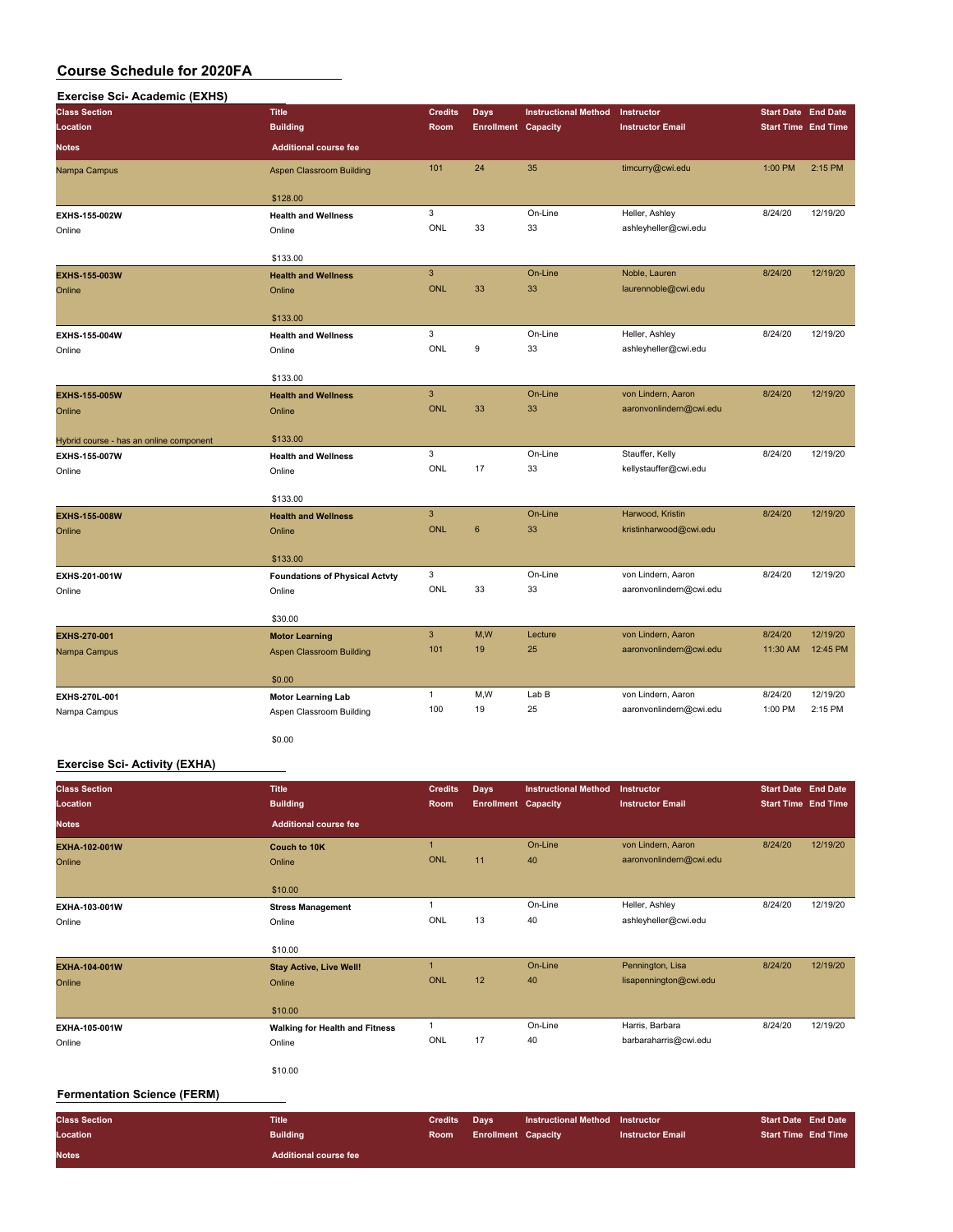| <b>Fermentation Science (FERM)</b> |                                           |                |                            |                             |                         |                            |          |
|------------------------------------|-------------------------------------------|----------------|----------------------------|-----------------------------|-------------------------|----------------------------|----------|
| <b>Class Section</b>               | <b>Title</b>                              | <b>Credits</b> | <b>Days</b>                | <b>Instructional Method</b> | Instructor              | <b>Start Date End Date</b> |          |
| Location                           | <b>Building</b>                           | Room           | <b>Enrollment Capacity</b> |                             | <b>Instructor Email</b> | <b>Start Time End Time</b> |          |
| <b>Notes</b>                       | <b>Additional course fee</b>              |                |                            |                             |                         |                            |          |
| <b>FERM-110-001W</b>               | <b>Grapes &amp; Hops- Specialty Crops</b> | 3              |                            | On-Line                     | Horner, Amy             | 8/24/20                    | 12/19/20 |
| Online                             | Online                                    | <b>ONL</b>     | 5                          | 35                          | amyhorner@cwi.edu       |                            |          |
|                                    | \$30.00                                   |                |                            |                             |                         |                            |          |
| FERM-120-001H                      | Introduction to Fermented Food            | 3              | Thu                        | Hybrid                      | Schumaker, Andrea       | 8/24/20                    | 12/19/20 |
| Nampa Campus                       | Aspen Classroom Building                  | 127            | 13                         | 18                          | andreaschumaker@cwi.edu | 2:30 PM                    | 3:45 PM  |
|                                    | \$25.00                                   |                |                            |                             |                         |                            |          |
| <b>FERM-120-002H</b>               | <b>Introduction to Fermented Food</b>     | 3              | Tue                        | Hybrid                      | Schumaker, Andrea       | 8/24/20                    | 12/19/20 |
| Nampa Campus                       | <b>Aspen Classroom Building</b>           | 127            | 9                          | 18                          | andreaschumaker@cwi.edu | 2:30 PM                    | 3:45 PM  |
|                                    | \$25.00                                   |                |                            |                             |                         |                            |          |
|                                    |                                           |                |                            |                             |                         |                            |          |

#### **Finance (FINA)**

| <b>Class Section</b><br>Location | <b>Title</b><br><b>Building</b>           | <b>Credits</b><br>Room | Days<br><b>Enrollment Capacity</b> | <b>Instructional Method</b> | Instructor<br><b>Instructor Email</b> | <b>Start Date End Date</b><br><b>Start Time End Time</b> |          |
|----------------------------------|-------------------------------------------|------------------------|------------------------------------|-----------------------------|---------------------------------------|----------------------------------------------------------|----------|
| <b>Notes</b>                     | <b>Additional course fee</b>              |                        |                                    |                             |                                       |                                                          |          |
| FINA-109-001H                    | <b>Persni Finance &amp; Business Math</b> | 3                      | Thu                                | Hybrid                      | Batali, Jorene                        | 8/24/20                                                  | 12/19/20 |
| <b>Ada County Campus</b>         | <b>Pintail Center</b>                     | 1320                   | $6\phantom{1}$                     | 24                          | jorenebatali@cwi.edu                  | 7:00 PM                                                  | 8:15 PM  |
|                                  | \$135.00                                  |                        |                                    |                             |                                       |                                                          |          |
| FINA-109-002H                    | <b>Persni Finance &amp; Business Math</b> | 3                      | W                                  | Hybrid                      | Batali, Jorene                        | 8/24/20                                                  | 12/19/20 |
| Nampa Campus                     | Aspen Classroom Building                  | 108                    | 18                                 | 30                          | jorenebatali@cwi.edu                  | 4:00 PM                                                  | 5:15 PM  |
|                                  | \$135.00                                  |                        |                                    |                             |                                       |                                                          |          |
| FINA-109-003W                    | <b>Persni Finance &amp; Business Math</b> | 3                      |                                    | On-Line                     | Wallgren, Lindsey                     | 8/24/20                                                  | 12/19/20 |
| Online                           | Online                                    | <b>ONL</b>             | 25                                 | 25                          | lindseywallgren@cwi.edu               |                                                          |          |
|                                  | \$150.00                                  |                        |                                    |                             |                                       |                                                          |          |
| FINA-109-004W                    | <b>Persni Finance &amp; Business Math</b> | 3                      |                                    | On-Line                     | Root, Skye                            | 8/24/20                                                  | 12/19/20 |
| Online                           | Online                                    | <b>ONL</b>             | 25                                 | 25                          | skyeroot@cwi.edu                      |                                                          |          |
|                                  | \$150.00                                  |                        |                                    |                             |                                       |                                                          |          |
| FINA-109-005W                    | <b>Persni Finance &amp; Business Math</b> | 3                      |                                    | On-Line                     | Ritter, Wallace                       | 8/24/20                                                  | 12/19/20 |
| Online                           | Online                                    | <b>ONL</b>             | 17                                 | 25                          | wallaceritter@cwi.edu                 |                                                          |          |
|                                  | \$150.00                                  |                        |                                    |                             |                                       |                                                          |          |

#### **Fire Service (FIRE)**

| <b>Class Section</b><br>Location | <b>Title</b><br><b>Building</b>       | <b>Credits</b><br>Room | Days<br><b>Enrollment Capacity</b> | <b>Instructional Method</b> | Instructor<br><b>Instructor Email</b> | <b>Start Date End Date</b><br><b>Start Time End Time</b> |          |
|----------------------------------|---------------------------------------|------------------------|------------------------------------|-----------------------------|---------------------------------------|----------------------------------------------------------|----------|
| <b>Notes</b>                     | <b>Additional course fee</b>          |                        |                                    |                             |                                       |                                                          |          |
| FIRE-100-001                     | <b>Fire Training Technology</b>       | 48                     |                                    | Lecture                     | Platts, Kevin                         | 8/24/20                                                  | 12/19/20 |
| <b>Community Locations</b>       | <b>Community Location</b>             | <b>CMTY</b>            | $\overline{0}$                     | $\overline{2}$              | kevinplatts@cwi.edu                   |                                                          |          |
|                                  | \$480.00                              |                        |                                    |                             |                                       |                                                          |          |
| FIRE-101-001                     | <b>Fire Fighter</b>                   | 12                     | M.Tue, W.Thu Lecture               |                             | Raskopf, Darrin                       | 8/24/20                                                  | 12/19/20 |
| <b>Community Locations</b>       | Community Location                    | <b>CMTY</b>            | 14                                 | 25                          | darrinraskopf@cwi.edu                 | 7:30 AM                                                  | 5:00 PM  |
|                                  | \$2,600.00                            |                        |                                    |                             |                                       |                                                          |          |
| FIRE-110-001                     | <b>Physical Fitness- Firefighters</b> | $\mathbf{1}$           | M,W                                | Lab A                       | Raskopf, Darrin                       | 8/24/20                                                  | 12/19/20 |
| <b>Community Locations</b>       | <b>Community Location</b>             | <b>CMTY</b>            | 14                                 | 25                          | darrinraskopf@cwi.edu                 | 7:30 AM                                                  | 8:30 PM  |
|                                  | \$250.00                              |                        |                                    |                             |                                       |                                                          |          |
| FIRE-120-001                     | <b>Principles Emergency Services</b>  | 3                      | Tue, Thu                           | Lecture                     | Carico, Richard                       | 8/24/20                                                  | 12/19/20 |
| Canyon County Center             | Canyon County Center                  | 231                    | 0                                  | 25                          | richardcarico@cwi.edu                 | 10:00 AM                                                 | 11:15 AM |
|                                  | \$0.00                                |                        |                                    |                             |                                       |                                                          |          |
| FIRE-150-001                     | <b>Fire Officer</b>                   | 6                      | Tue.Thu                            | Lecture                     | Fedrizzi, Kevin                       | 8/24/20                                                  | 12/19/20 |
| <b>Canyon County Center</b>      | <b>Canyon County Center</b>           | 231                    | $\mathbf{0}$                       | 25                          | kevinfedrizzi@cwi.edu                 | 1:00 PM                                                  | 3:45 PM  |
|                                  | \$0.00                                |                        |                                    |                             |                                       |                                                          |          |
| FIRE-150-001                     | <b>Fire Officer</b>                   | 6                      | Tue, Thu                           | Lecture                     | Landry, Nicholas                      | 8/24/20                                                  | 12/19/20 |
| Canyon County Center             | Canyon County Center                  | 231                    | 0                                  | 25                          | nicklandry@cwi.edu                    | 1:00 PM                                                  | 3:45 PM  |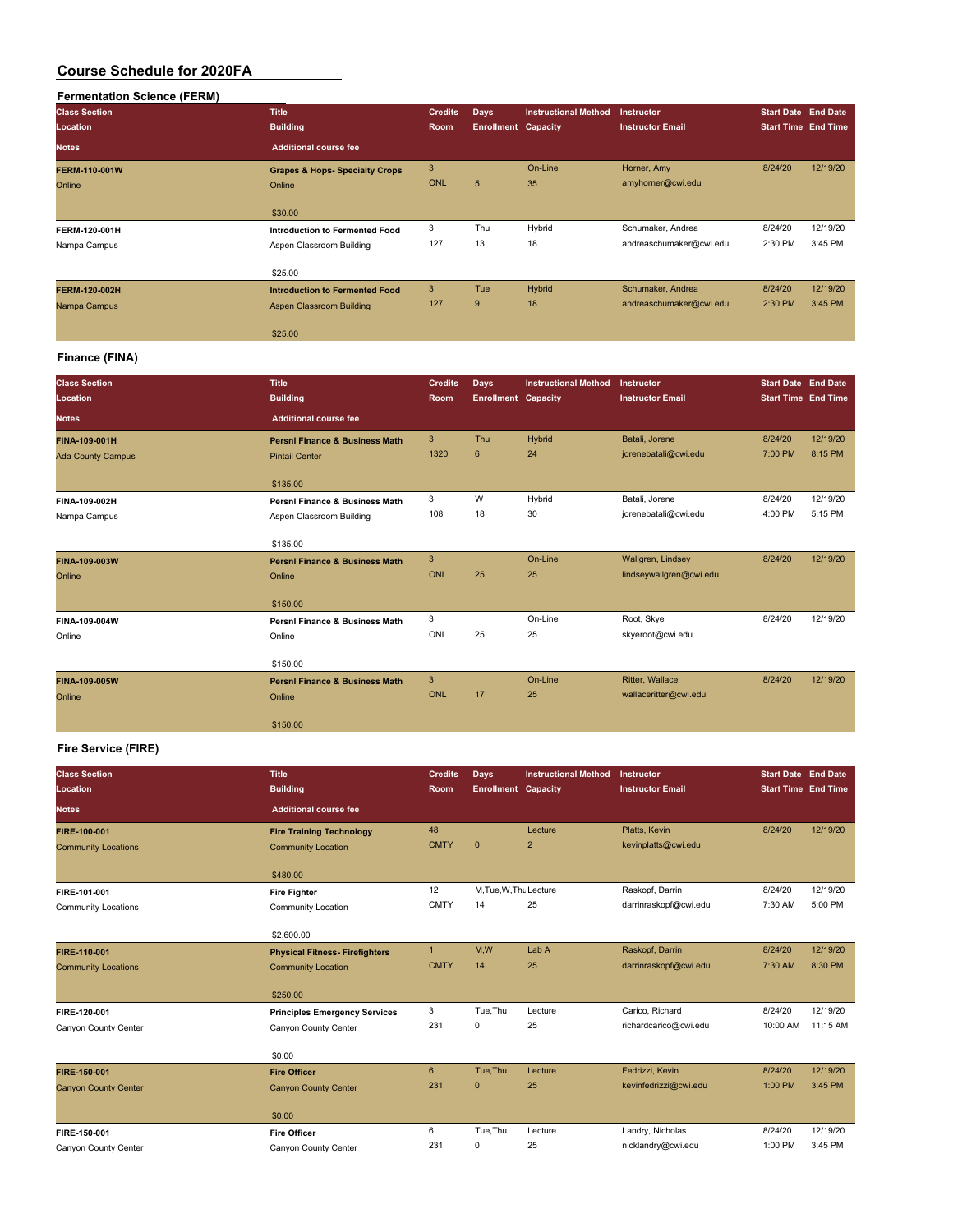|  | <b>Fire Service (FIRE)</b> |
|--|----------------------------|

| Fire Service (FIRE)         |                                       |                |                            |                             |                         |                            |          |
|-----------------------------|---------------------------------------|----------------|----------------------------|-----------------------------|-------------------------|----------------------------|----------|
| <b>Class Section</b>        | <b>Title</b>                          | <b>Credits</b> | <b>Days</b>                | <b>Instructional Method</b> | Instructor              | <b>Start Date End Date</b> |          |
| Location                    | <b>Building</b>                       | Room           | <b>Enrollment Capacity</b> |                             | <b>Instructor Email</b> | <b>Start Time End Time</b> |          |
| <b>Notes</b>                | <b>Additional course fee</b>          |                |                            |                             |                         |                            |          |
|                             | \$0.00                                |                |                            |                             |                         |                            |          |
| FIRE-200-001                | <b>Building Construction for Fire</b> | 3              | Tue, Thu                   | Lecture                     | Perry, Alan             | 8/24/20                    | 12/19/20 |
| <b>Canyon County Center</b> | <b>Canyon County Center</b>           | 231            | $\mathbf{0}$               | 25                          | alanperry@cwi.edu       | 8:30 AM                    | 9:45 AM  |
|                             | \$0.00                                |                |                            |                             |                         |                            |          |
| FIRE-230-001                | <b>Fire Prevention</b>                | 3              | Tue, Thu                   | Lecture                     | Callahan, Todd          | 8/24/20                    | 12/19/20 |
| Canyon County Center        | Canyon County Center                  | 231            | 1                          | 25                          | toddcallahan@cwi.edu    | 11:30 AM                   | 12:45 PM |
|                             | \$0.00                                |                |                            |                             |                         |                            |          |
| French (FREN)               |                                       |                |                            |                             |                         |                            |          |
| <b>Class Section</b>        | <b>Title</b>                          | <b>Credits</b> | <b>Days</b>                | <b>Instructional Method</b> | Instructor              | <b>Start Date End Date</b> |          |
| Location                    | <b>Building</b>                       | Room           | <b>Enrollment Capacity</b> |                             | <b>Instructor Email</b> | <b>Start Time End Time</b> |          |
| <b>Notes</b>                | <b>Additional course fee</b>          |                |                            |                             |                         |                            |          |
| FREN-101-001                | <b>Elementary French I</b>            | 4              | M,W                        | Lecture                     | Horning, Andrew         | 8/24/20                    | 12/19/20 |
| Nampa Campus                | <b>Academic Building</b>              | 322            | $\overline{7}$             | 29                          | andrewhorning@cwi.edu   | 6:00 PM                    | 7:50 PM  |
|                             | \$112.50                              |                |                            |                             |                         |                            |          |

| Online               | Online                | ONL        | 29 | 29      | andrewhorning@cwi.edu |         |          |
|----------------------|-----------------------|------------|----|---------|-----------------------|---------|----------|
|                      | \$152.50              |            |    |         |                       |         |          |
| <b>FREN-201-001W</b> | Intermediate French I |            |    | On-Line | Horning, Andrew       | 8/24/20 | 12/19/20 |
| Online               | Online                | <b>ONL</b> | 3  | 29      | andrewhorning@cwi.edu |         |          |
|                      | \$40.00               |            |    |         |                       |         |          |

**FREN-101-002W Elementary French I** 4 On-Line Horning, Andrew 8/24/20 12/19/20

#### **Geographic Info Systems (GIS)**

| <b>Class Section</b><br>Location | <b>Title</b><br><b>Building</b>     | <b>Credits</b><br>Room | Days<br><b>Enrollment Capacity</b> | <b>Instructional Method</b> | Instructor<br><b>Instructor Email</b> | <b>Start Date End Date</b><br><b>Start Time End Time</b> |          |
|----------------------------------|-------------------------------------|------------------------|------------------------------------|-----------------------------|---------------------------------------|----------------------------------------------------------|----------|
| <b>Notes</b>                     | <b>Additional course fee</b>        |                        |                                    |                             |                                       |                                                          |          |
| GIS-125-001W                     | <b>Mapping and Spatial Thinking</b> | $\mathbf{3}$           |                                    | On-Line                     | Krouse, Bryan                         | 8/24/20                                                  | 12/19/20 |
| Online                           | Online                              | ONL                    | 15                                 | 30                          | bryankrouse@cwi.edu                   |                                                          |          |
|                                  | \$30.00                             |                        |                                    |                             |                                       |                                                          |          |
| GIS-126-001W                     | <b>Fundamentals of GIS</b>          | 3                      |                                    | On-Line                     | Krouse, Bryan                         | 8/24/20                                                  | 12/19/20 |
| Online                           | Online                              | ONL                    | 34                                 | 34                          | bryankrouse@cwi.edu                   |                                                          |          |
|                                  | \$30.00                             |                        |                                    |                             |                                       |                                                          |          |
| GIS-220-001W                     | Cartography                         | 3                      |                                    | On-Line                     | Krouse, Bryan                         | 8/24/20                                                  | 12/19/20 |
| Online                           | Online                              | <b>ONL</b>             | $5\phantom{.0}$                    | 35                          | bryankrouse@cwi.edu                   |                                                          |          |
|                                  | \$30.00                             |                        |                                    |                             |                                       |                                                          |          |
| GIS-240-001W                     | <b>Python Scripting for GIS</b>     | 3                      |                                    | On-Line                     | Faculty, General                      | 8/24/20                                                  | 12/19/20 |
| Online                           | Online                              | ONL                    | 6                                  | 30                          |                                       |                                                          |          |
|                                  | \$30.00                             |                        |                                    |                             |                                       |                                                          |          |

#### **Geography (GEOG)**

| <b>Class Section</b>        | <b>Title</b>                  | <b>Credits</b> | Days                       | <b>Instructional Method</b> | <b>Instructor</b>        | Start Date End Date        |          |
|-----------------------------|-------------------------------|----------------|----------------------------|-----------------------------|--------------------------|----------------------------|----------|
| Location                    | <b>Building</b>               | <b>Room</b>    | <b>Enrollment Capacity</b> |                             | <b>Instructor Email</b>  | <b>Start Time End Time</b> |          |
| <b>Notes</b>                | <b>Additional course fee</b>  |                |                            |                             |                          |                            |          |
| GEOG-100-001W               | <b>Physical Geography</b>     | 3              |                            | On-Line                     | Williams, Patricia       | 8/24/20                    | 12/19/20 |
| Online                      | Online                        | <b>ONL</b>     | 28                         | 35                          | patriciawilliams@cwi.edu |                            |          |
|                             |                               |                |                            |                             |                          |                            |          |
| Coreguisite: GEOG 100L 001W | \$30.00                       |                |                            |                             |                          |                            |          |
| GEOG-100L-001W              | <b>Physical Geography Lab</b> |                |                            | On-Line                     | Williams, Patricia       | 8/24/20                    | 12/19/20 |
| Online                      | Online                        | ONL            | 28                         | 35                          | patriciawilliams@cwi.edu |                            |          |
|                             |                               |                |                            |                             |                          |                            |          |
| Corequisite: GEOG 100 001W  | \$10.00                       |                |                            |                             |                          |                            |          |
| GEOG-102-001W               | <b>Cultural Geography</b>     | 3              |                            | On-Line                     | Krouse, Bryan            | 8/24/20                    | 12/19/20 |
| Online                      | Online                        | <b>ONL</b>     | 18                         | 35                          | bryankrouse@cwi.edu      |                            |          |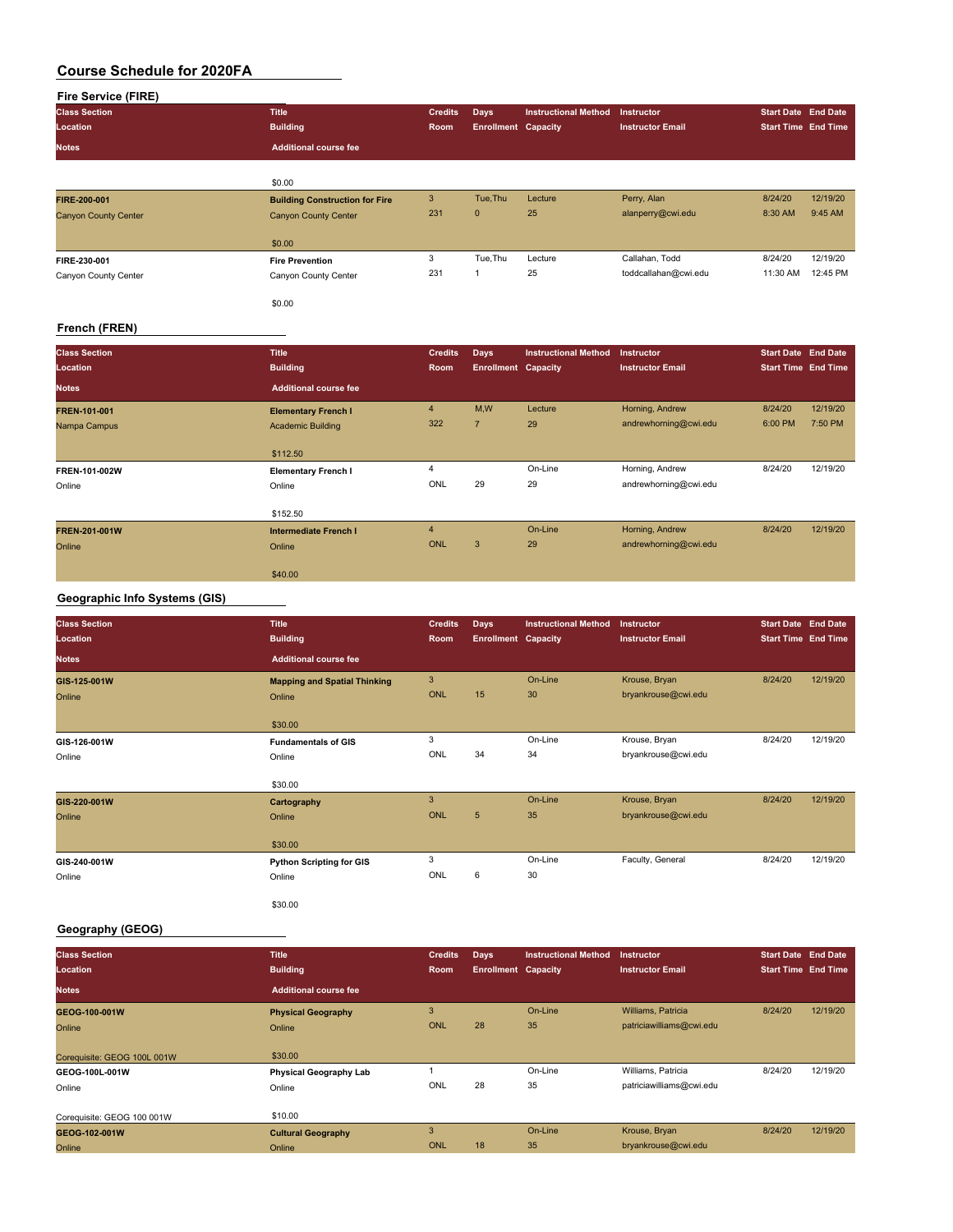#### **Geography (GEOG)**

| <b>Class Section</b> | <b>Title</b>                    | <b>Credits</b> | <b>Days</b>                | <b>Instructional Method</b> | <b>Instructor</b>       | <b>Start Date End Date</b> |          |
|----------------------|---------------------------------|----------------|----------------------------|-----------------------------|-------------------------|----------------------------|----------|
| Location             | <b>Building</b>                 | Room           | <b>Enrollment Capacity</b> |                             | <b>Instructor Email</b> | <b>Start Time End Time</b> |          |
| <b>Notes</b>         | <b>Additional course fee</b>    |                |                            |                             |                         |                            |          |
|                      |                                 |                |                            |                             |                         |                            |          |
|                      | \$30.00                         |                |                            |                             |                         |                            |          |
| GEOG-200-001W        | <b>World Regional Geography</b> | 3              |                            | On-Line                     | Krouse, Bryan           | 8/24/20                    | 12/19/20 |
| Online               | Online                          | ONL            | 11                         | 35                          | bryankrouse@cwi.edu     |                            |          |
|                      | \$30.00                         |                |                            |                             |                         |                            |          |
| GEOG-270-001W        | <b>Global Climate Change</b>    | 3              |                            | On-Line                     | Rapley, Douglas         | 8/24/20                    | 12/19/20 |
| Online               | Online                          | <b>ONL</b>     | 16                         | 26                          | dougrapley@cwi.edu      |                            |          |
|                      | \$30.00                         |                |                            |                             |                         |                            |          |

# **Geology (GEOL)**

| <b>Class Section</b>         | <b>Title</b>                            | <b>Credits</b>            | <b>Days</b>                | <b>Instructional Method</b> | Instructor                             | <b>Start Date End Date</b> |          |
|------------------------------|-----------------------------------------|---------------------------|----------------------------|-----------------------------|----------------------------------------|----------------------------|----------|
| Location                     | <b>Building</b>                         | Room                      | <b>Enrollment Capacity</b> |                             | <b>Instructor Email</b>                | <b>Start Time End Time</b> |          |
| <b>Notes</b>                 | <b>Additional course fee</b>            |                           |                            |                             |                                        |                            |          |
| GEOL-101-001                 | <b>Physical Geology</b>                 | 3                         | M,W                        | Lecture                     | Sundell, Ander                         | 8/24/20                    | 12/19/20 |
| Nampa Campus                 | <b>Academic Building</b>                | 102E                      | 14                         | 16                          | andersundell@cwi.edu                   | 11:30 AM                   | 12:45 PM |
|                              |                                         |                           |                            |                             |                                        |                            |          |
| Corequisite: GEOL 101L       | \$125.00                                |                           |                            |                             |                                        |                            |          |
| GEOL-101-002                 | <b>Physical Geology</b>                 | 3                         | Tue, Thu                   | Lecture                     | Sundell, Ander                         | 8/24/20                    | 12/19/20 |
| Ada County Campus            | <b>Pintail Center</b>                   | 1208                      | 14                         | 18                          | andersundell@cwi.edu                   | 11:30 AM                   | 12:45 PM |
| Corequisite: GEOL 101L       | \$125.00                                |                           |                            |                             |                                        |                            |          |
| GEOL-101-003W                | <b>Physical Geology</b>                 | $\mathbf{3}$              |                            | On-Line                     | McCutcheon, Ryan                       | 8/24/20                    | 12/19/20 |
| Online                       | Online                                  | <b>ONL</b>                | 3                          | 18                          | ryanmccutcheon@cwi.edu                 |                            |          |
|                              |                                         |                           |                            |                             |                                        |                            |          |
|                              | \$155.00                                |                           |                            |                             |                                        |                            |          |
| GEOL-101L-001                | <b>Physical Geology Lab</b>             | 1                         | W                          | Lab B                       | Sundell, Ander                         | 8/24/20                    | 12/19/20 |
| Nampa Campus                 | Academic Building                       | 220                       | 16                         | 16                          | andersundell@cwi.edu                   | 1:00 PM                    | 2:45 PM  |
| Corequisite: GEOL 101        | \$20.00                                 |                           |                            |                             |                                        |                            |          |
| GEOL-101L-002                | <b>Physical Geology Lab</b>             | $\mathbf{1}$              | Thu                        | Lab B                       | Boyland, Gabriela                      | 8/24/20                    | 12/19/20 |
| <b>Ada County Campus</b>     | <b>Mallard Place Building</b>           | 1128                      | 10                         | 10                          | gabrielaboyland@cwi.edu                | 1:00 PM                    | 2:45 PM  |
|                              |                                         |                           |                            |                             |                                        |                            |          |
| Corequisite: GEOL 101        | \$20.00                                 |                           |                            |                             |                                        |                            |          |
| GEOL-101L-003                | <b>Physical Geology Lab</b>             | 1                         | Tue                        | Lab B                       | Boyland, Gabriela                      | 8/24/20                    | 12/19/20 |
| Ada County Campus            | Mallard Place Building                  | 1128                      | 5                          | 10                          | gabrielaboyland@cwi.edu                | 1:00 PM                    | 2:45 PM  |
|                              | \$20.00                                 |                           |                            |                             |                                        |                            |          |
| GEOL-104-001W                | <b>Natural Disasters &amp; Env Geol</b> | 3                         |                            | On-Line                     | Boyland, Gabriela                      | 8/24/20                    | 12/19/20 |
| Online                       | Online                                  | <b>ONL</b>                | 13                         | 30                          | gabrielaboyland@cwi.edu                |                            |          |
|                              |                                         |                           |                            |                             |                                        |                            |          |
| Corequisite: GEOL 104L 002W  | \$30.00                                 |                           |                            |                             |                                        |                            |          |
| GEOL-104L-001W               | Nat Disasters & Env Geol Lab            | 1                         |                            | On-Line                     | Boyland, Gabriela                      | 8/24/20                    | 12/19/20 |
| Online                       | Online                                  | ONL                       | 13                         | 30                          | gabrielaboyland@cwi.edu                |                            |          |
| Corequisite: GEOL 104 002W   | \$10.00                                 |                           |                            |                             |                                        |                            |          |
| GEOL-105-001H                | <b>Earth's Natural Resources</b>        | 3                         | Tue                        | <b>Hybrid</b>               | Sundell, Ander                         | 8/24/20                    | 12/19/20 |
| <b>Ada County Campus</b>     | <b>Mallard Place Building</b>           | 1111                      | $\overline{7}$             | 19                          | andersundell@cwi.edu                   | 2:30 PM                    | 3:45 PM  |
|                              |                                         |                           |                            |                             |                                        |                            |          |
|                              | \$40.00                                 |                           |                            |                             |                                        |                            |          |
| GEOL-105-003W                | <b>Earth's Natural Resources</b>        | 3<br>ONL                  | 22                         | On-Line<br>30               | Sundell, Ander<br>andersundell@cwi.edu | 8/24/20                    | 12/19/20 |
| Online                       | Online                                  |                           |                            |                             |                                        |                            |          |
|                              | \$30.00                                 |                           |                            |                             |                                        |                            |          |
| GEOL-275-001                 | <b>Field Geology</b>                    | 4                         | F                          | Lecture                     | Sundell, Ander                         | 8/24/20                    | 12/19/20 |
| Nampa Campus                 | <b>Academic Building</b>                | 309                       | 8                          | 20                          | andersundell@cwi.edu                   | 11:00 AM                   | 5:00 PM  |
|                              |                                         |                           |                            |                             |                                        |                            |          |
|                              | \$25.00                                 |                           |                            |                             |                                        |                            |          |
| <b>Health Science (HLTH)</b> |                                         |                           |                            |                             |                                        |                            |          |
| <b>Class Section</b>         | <b>Title</b>                            | <b>Credits</b>            | <b>Days</b>                | <b>Instructional Method</b> | Instructor                             | <b>Start Date End Date</b> |          |
| Location                     | <b>Building</b>                         | Room                      | <b>Enrollment Capacity</b> |                             | <b>Instructor Email</b>                | <b>Start Time End Time</b> |          |
| <b>Notes</b>                 | <b>Additional course fee</b>            |                           |                            |                             |                                        |                            |          |
| <b>HLTH-101-001W</b>         | <b>Medical Terminology</b>              | $\ensuremath{\mathsf{3}}$ |                            | On-Line                     | Bobrowski, Thomas                      | 8/24/20                    | 12/19/20 |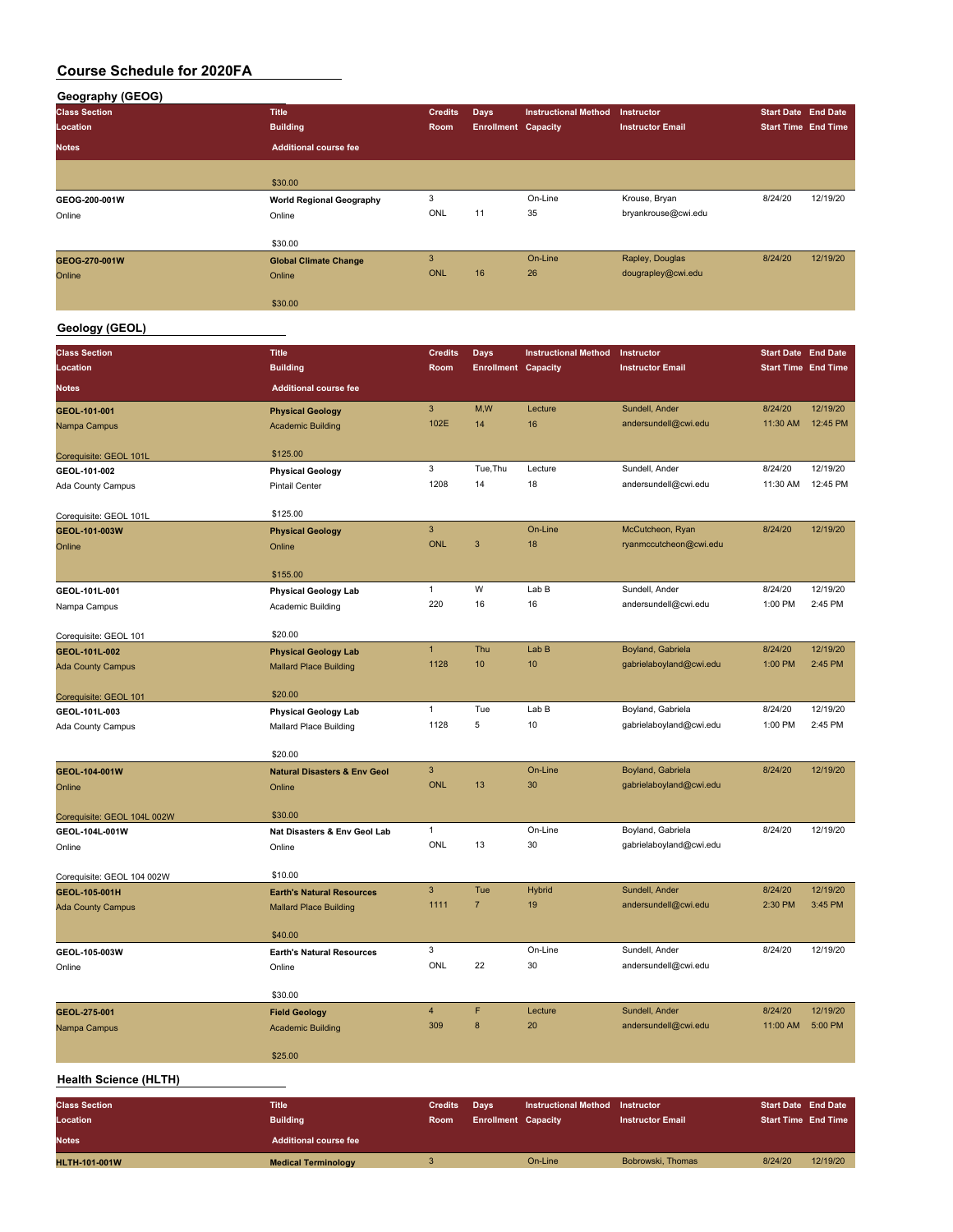| <b>Health Science (HLTH)</b>            |                                                 |                           |                            |                             |                          |                            |                            |
|-----------------------------------------|-------------------------------------------------|---------------------------|----------------------------|-----------------------------|--------------------------|----------------------------|----------------------------|
| <b>Class Section</b>                    | <b>Title</b>                                    | <b>Credits</b>            | Days                       | <b>Instructional Method</b> | Instructor               | <b>Start Date End Date</b> |                            |
| Location                                | <b>Building</b>                                 | Room                      | <b>Enrollment Capacity</b> |                             | <b>Instructor Email</b>  |                            | <b>Start Time End Time</b> |
| Notes                                   | <b>Additional course fee</b>                    |                           |                            |                             |                          |                            |                            |
| Online                                  | Online                                          | <b>ONL</b>                | 49                         | 50                          | tombobrowski@cwi.edu     |                            |                            |
|                                         |                                                 |                           |                            |                             |                          |                            |                            |
|                                         | \$134.00                                        |                           |                            |                             |                          |                            |                            |
| HLTH-101-002W                           | <b>Medical Terminology</b>                      | 3                         |                            | On-Line                     | Krouse, Rhonna           | 8/24/20                    | 12/19/20                   |
| Online                                  | Online                                          | ONL                       | 49                         | 50                          | rhonnakrouse@cwi.edu     |                            |                            |
|                                         |                                                 |                           |                            |                             |                          |                            |                            |
|                                         | \$134.00                                        |                           |                            |                             |                          |                            |                            |
| <b>HLTH-101-003W</b>                    | <b>Medical Terminology</b>                      | $\mathsf 3$               |                            | On-Line                     | Krouse, Rhonna           | 8/24/20                    | 12/19/20                   |
| Online                                  | Online                                          | <b>ONL</b>                | 50                         | 50                          | rhonnakrouse@cwi.edu     |                            |                            |
|                                         |                                                 |                           |                            |                             |                          |                            |                            |
|                                         | \$134.00                                        |                           |                            |                             |                          |                            |                            |
| HLTH-101-004W                           | <b>Medical Terminology</b>                      | 3                         |                            | On-Line                     | Smit, Melody             | 8/24/20                    | 12/19/20                   |
| Online                                  | Online                                          | ONL                       | 49                         | 50                          | melodysmit@cwi.edu       |                            |                            |
|                                         |                                                 |                           |                            |                             |                          |                            |                            |
|                                         | \$134.00                                        |                           |                            |                             |                          |                            |                            |
| <b>HLTH-101-005W</b>                    | <b>Medical Terminology</b>                      | $\mathbf{3}$              |                            | On-Line                     | Adams, Austin            | 8/24/20                    | 12/19/20                   |
| Online                                  | Online                                          | <b>ONL</b>                | 14                         | 50                          | austinadams@cwi.edu      |                            |                            |
|                                         | \$134.00                                        |                           |                            |                             |                          |                            |                            |
|                                         |                                                 | 3                         |                            | On-Line                     | Freeman, Tina            | 8/24/20                    | 12/19/20                   |
| HLTH-202-001W                           | <b>Introduction to Health Systems</b><br>Online | ONL                       | 32                         | 33                          | tinafreeman@cwi.edu      |                            |                            |
| Online                                  |                                                 |                           |                            |                             |                          |                            |                            |
|                                         | \$30.00                                         |                           |                            |                             |                          |                            |                            |
| <b>HLTH-202-002W</b>                    | <b>Introduction to Health Systems</b>           | $\mathbf{3}$              |                            | On-Line                     | Rosenberg, James         | 8/24/20                    | 12/19/20                   |
| Online                                  | Online                                          | ONL                       | 32                         | 33                          | jamesrosenberg@cwi.edu   |                            |                            |
|                                         |                                                 |                           |                            |                             |                          |                            |                            |
|                                         | \$30.00                                         |                           |                            |                             |                          |                            |                            |
| HLTH-220-001W                           | <b>Fundamentals of Nutrition</b>                | 3                         |                            | On-Line                     | Syndergaard, Sarah       | 8/24/20                    | 12/19/20                   |
| Online                                  | Online                                          | ONL                       | 33                         | 33                          | sarahsyndergaard@cwi.edu |                            |                            |
|                                         |                                                 |                           |                            |                             |                          |                            |                            |
|                                         | \$132.00                                        |                           |                            |                             |                          |                            |                            |
| <b>HLTH-220-002W</b>                    | <b>Fundamentals of Nutrition</b>                | $\ensuremath{\mathsf{3}}$ |                            | On-Line                     | Krouse, Rhonna           | 8/24/20                    | 12/19/20                   |
| Online                                  | Online                                          | <b>ONL</b>                | 33                         | 33                          | rhonnakrouse@cwi.edu     |                            |                            |
|                                         |                                                 |                           |                            |                             |                          |                            |                            |
|                                         | \$132.00                                        |                           |                            |                             |                          |                            |                            |
| HLTH-220-003W                           | <b>Fundamentals of Nutrition</b>                | 3                         |                            | On-Line                     | Syndergaard, Sarah       | 8/24/20                    | 12/19/20                   |
| Online                                  | Online                                          | ONL                       | 33                         | 33                          | sarahsyndergaard@cwi.edu |                            |                            |
|                                         | \$132.00                                        |                           |                            |                             |                          |                            |                            |
|                                         |                                                 | $\mathbf{3}$              |                            | On-Line                     | Tigue, Jaime             | 8/24/20                    | 12/19/20                   |
| <b>HLTH-220-004W</b>                    | <b>Fundamentals of Nutrition</b>                | ONL                       | 33                         | 33                          | jaimetigue@cwi.edu       |                            |                            |
| Online                                  | Online                                          |                           |                            |                             |                          |                            |                            |
|                                         | \$132.00                                        |                           |                            |                             |                          |                            |                            |
| HLTH-220-005W                           | <b>Fundamentals of Nutrition</b>                | 3                         |                            | On-Line                     | Tigue, Jaime             | 8/24/20                    | 12/19/20                   |
| Online                                  | Online                                          | ONL                       | 33                         | 33                          | jaimetigue@cwi.edu       |                            |                            |
|                                         |                                                 |                           |                            |                             |                          |                            |                            |
| Hybrid course - has an online component | \$132.00                                        |                           |                            |                             |                          |                            |                            |
| <b>HLTH-220-006W</b>                    | <b>Fundamentals of Nutrition</b>                | $\mathbf{3}$              |                            | On-Line                     | Albertazzi, Teri         | 8/24/20                    | 12/19/20                   |
| Online                                  | Online                                          | <b>ONL</b>                | 32                         | 33                          | terialbertazzi@cwi.edu   |                            |                            |
|                                         |                                                 |                           |                            |                             |                          |                            |                            |
|                                         | \$132.00                                        |                           |                            |                             |                          |                            |                            |
| HLTH-220-007W                           | <b>Fundamentals of Nutrition</b>                | 3                         |                            | On-Line                     | Krouse, Rhonna           | 8/24/20                    | 12/19/20                   |
| Online                                  | Online                                          | ONL                       | 28                         | 33                          | rhonnakrouse@cwi.edu     |                            |                            |
|                                         |                                                 |                           |                            |                             |                          |                            |                            |
|                                         | \$132.00                                        |                           |                            |                             |                          |                            |                            |
| <b>HLTH-220-008W</b>                    | <b>Fundamentals of Nutrition</b>                | $\mathbf{3}$              |                            | On-Line                     | Albertazzi, Teri         | 8/24/20                    | 12/19/20                   |
| Online                                  | Online                                          | <b>ONL</b>                | 12                         | 33                          | terialbertazzi@cwi.edu   |                            |                            |
|                                         |                                                 |                           |                            |                             |                          |                            |                            |
|                                         | \$132.00                                        |                           |                            |                             |                          |                            |                            |
| HLTH-280-001W                           | <b>Global Health</b>                            | 3                         |                            | On-Line                     | Curry, Timothy           | 8/24/20                    | 12/19/20                   |
| Online                                  | Online                                          | ONL                       | 32                         | 33                          | timcurry@cwi.edu         |                            |                            |
|                                         |                                                 |                           |                            |                             |                          |                            |                            |
|                                         | \$30.00                                         | $\mathsf 3$               |                            |                             |                          |                            |                            |
| <b>HLTH-280-002W</b>                    | <b>Global Health</b>                            | ONL                       | 28                         | On-Line                     | Curry, Timothy           | 8/24/20                    | 12/19/20                   |
| Online                                  | Online                                          |                           |                            | 33                          | timcurry@cwi.edu         |                            |                            |
|                                         | \$30.00                                         |                           |                            |                             |                          |                            |                            |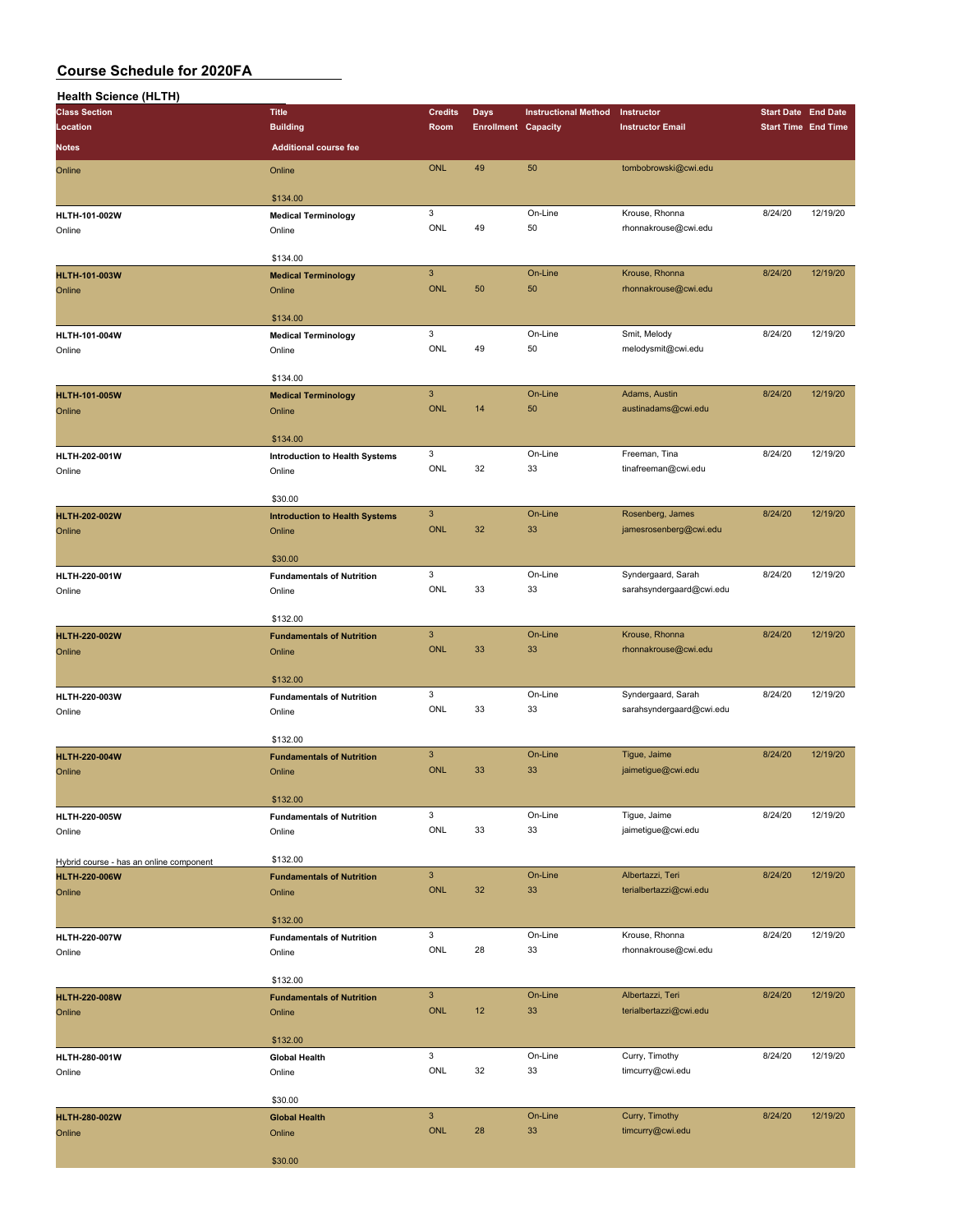| <b>Health Science (HLTH)</b> |                                           |                |                            |                             |                         |                            |                            |
|------------------------------|-------------------------------------------|----------------|----------------------------|-----------------------------|-------------------------|----------------------------|----------------------------|
| <b>Class Section</b>         | <b>Title</b>                              | <b>Credits</b> | <b>Days</b>                | <b>Instructional Method</b> | Instructor              | <b>Start Date End Date</b> |                            |
| Location                     | <b>Building</b>                           | Room           | <b>Enrollment Capacity</b> |                             | <b>Instructor Email</b> |                            | <b>Start Time End Time</b> |
| <b>Notes</b>                 | <b>Additional course fee</b>              |                |                            |                             |                         |                            |                            |
| HLTH-280-003W                | <b>Global Health</b>                      | 3              |                            | On-Line                     | Curry, Timothy          | 8/24/20                    | 12/19/20                   |
| Online                       | Online                                    | ONL            | 32                         | 33                          | timcurry@cwi.edu        |                            |                            |
|                              | \$30.00                                   |                |                            |                             |                         |                            |                            |
| <b>HLTH-280-004W</b>         | <b>Global Health</b>                      | 3              |                            | On-Line                     | Curry, Timothy          | 8/24/20                    | 12/19/20                   |
| Online                       | Online                                    | <b>ONL</b>     | 11                         | 33                          | timcurry@cwi.edu        |                            |                            |
|                              | \$30.00                                   |                |                            |                             |                         |                            |                            |
| HLTH-290-001W                | <b>Exrcse &amp; Hith Science Capstone</b> | $\overline{2}$ |                            | On-Line                     | Krouse, Rhonna          | 8/24/20                    | 12/19/20                   |
| Online                       | Online                                    | ONL            | 15                         | 33                          | rhonnakrouse@cwi.edu    |                            |                            |
|                              | \$20.00                                   |                |                            |                             |                         |                            |                            |

#### **Heavy Duty Truck Tech (TTEC)**

 $\overline{\phantom{a}}$ 

| <b>Class Section</b>                             | <b>Title</b>                             | <b>Credits</b>                  | Days                        | <b>Instructional Method</b> | Instructor                            | <b>Start Date End Date</b> |                     |
|--------------------------------------------------|------------------------------------------|---------------------------------|-----------------------------|-----------------------------|---------------------------------------|----------------------------|---------------------|
| Location                                         | <b>Building</b>                          | Room                            | <b>Enrollment Capacity</b>  |                             | <b>Instructor Email</b>               | <b>Start Time End Time</b> |                     |
| <b>Notes</b>                                     | <b>Additional course fee</b>             |                                 |                             |                             |                                       |                            |                     |
| <b>TTEC-100-001H</b>                             | <b>Safety &amp; Intro Shop Practices</b> | $\overline{2}$                  | M, Tue, W, Thu Hybrid       |                             | Church, Donald                        | 8/24/20                    | 9/26/20             |
| Nampa Campus                                     | <b>Micron Education Center</b>           | 1802                            | 11                          | 16                          | rockychurch@cwi.edu                   | 9:30 AM                    | 11:30 AM            |
|                                                  |                                          |                                 |                             |                             |                                       |                            |                     |
|                                                  | \$5,610.00                               |                                 |                             |                             |                                       |                            |                     |
| TTEC-100-001H                                    | <b>Safety &amp; Intro Shop Practices</b> | $\overline{\mathbf{c}}$<br>1804 | M, Tue, W, Thu Hybrid<br>11 | 16                          | Church, Donald<br>rockychurch@cwi.edu | 8/24/20<br>9:30 AM         | 9/26/20<br>11:30 AM |
| Nampa Campus                                     | Micron Education Center                  |                                 |                             |                             |                                       |                            |                     |
|                                                  | \$5,610.00                               |                                 |                             |                             |                                       |                            |                     |
| TTEC-101-001                                     | <b>Safety and Shop Practices Lab</b>     | $\overline{2}$                  | M, Tue, W, Thu Lab A        |                             | Church, Donald                        | 8/24/20                    | 9/26/20             |
| Nampa Campus                                     | <b>Micron Education Center</b>           | 1802                            | 11                          | 16                          | rockychurch@cwi.edu                   | 12:00 PM                   | 2:30 PM             |
|                                                  |                                          |                                 |                             |                             |                                       |                            |                     |
| Heavy Duty Truck Technician students only        | \$0.00                                   | $\overline{c}$                  | M, Tue, W, Thu Lab A        |                             | Church, Donald                        | 8/24/20                    | 9/26/20             |
| TTEC-101-001                                     | <b>Safety and Shop Practices Lab</b>     | 1804                            | 11                          | 16                          | rockychurch@cwi.edu                   | 12:00 PM                   | 2:30 PM             |
| Nampa Campus                                     | Micron Education Center                  |                                 |                             |                             |                                       |                            |                     |
| Heavy Duty Truck Technician students only        | \$0.00                                   |                                 |                             |                             |                                       |                            |                     |
| <b>TTEC-104-001H</b>                             | <b>Introduction to Electrical</b>        | $\mathbf{1}$                    | M, Tue, W, Thu Hybrid       |                             | Conradson, Bruce                      | 9/28/20                    | 10/31/20            |
| Nampa Campus                                     | <b>Micron Education Center</b>           | 1802                            | 12                          | 16                          | bruceconradson@cwi.edu                | 9:30 AM                    | 11:00 AM            |
|                                                  |                                          |                                 |                             |                             |                                       |                            |                     |
|                                                  | \$5.00                                   |                                 |                             |                             |                                       |                            |                     |
| TTEC-104-001H                                    | <b>Introduction to Electrical</b>        | $\mathbf{1}$                    | M, Tue, W, Thu Hybrid       |                             | Conradson, Bruce                      | 9/28/20                    | 10/31/20            |
| Nampa Campus                                     | Micron Education Center                  | 1804                            | 12                          | 16                          | bruceconradson@cwi.edu                | 9:30 AM                    | 11:00 AM            |
|                                                  | \$5.00                                   |                                 |                             |                             |                                       |                            |                     |
| TTEC-105-001                                     | <b>Electrical Systems</b>                | $\ensuremath{\mathsf{3}}$       | M, Tue, W, Thu Lab A        |                             | Conradson, Bruce                      | 9/28/20                    | 10/31/20            |
| Nampa Campus                                     | <b>Micron Education Center</b>           | 1804                            | 12                          | 16                          | bruceconradson@cwi.edu                | 11:30 AM                   | 2:30 PM             |
| Heavy Duty Truck Technician Students Only        | \$0.00                                   |                                 |                             |                             |                                       |                            |                     |
| TTEC-105-001                                     | <b>Electrical Systems</b>                | 3                               | M.Tue, W.Thu Lecture        |                             | Conradson, Bruce                      | 9/28/20                    | 10/31/20            |
| Nampa Campus                                     | Micron Education Center                  | 1802                            | 12                          | 16                          | bruceconradson@cwi.edu                | 11:30 AM                   | 2:30 PM             |
|                                                  |                                          |                                 |                             |                             |                                       |                            |                     |
| <b>Heavy Duty Truck Technician Students Only</b> | \$0.00                                   |                                 |                             |                             |                                       |                            |                     |
| <b>TTEC-110-001H</b>                             | <b>Engines/Engine Controls</b>           | $\overline{4}$                  | M, Tue, W, Thu Hybrid       |                             | Church, Donald                        | 11/2/20                    | 12/12/20            |
| Nampa Campus                                     | <b>Micron Education Center</b>           | 1802                            | 11                          | 16                          | rockychurch@cwi.edu                   | 9:30 AM                    | 2:30 PM             |
|                                                  | \$20.00                                  |                                 |                             |                             |                                       |                            |                     |
| TTEC-110-001H                                    | <b>Engines/Engine Controls</b>           | 4                               | M, Tue, W, Thu Hybrid       |                             | Church, Donald                        | 11/2/20                    | 12/12/20            |
| Nampa Campus                                     | Micron Education Center                  | 1804                            | 11                          | 16                          | rockychurch@cwi.edu                   | 9:30 AM                    | 2:30 PM             |
|                                                  |                                          |                                 |                             |                             |                                       |                            |                     |
|                                                  | \$20.00                                  |                                 |                             |                             |                                       |                            |                     |
| TTEC-220-001                                     | <b>Advanced Electrical Systems</b>       | $\overline{\mathbf{4}}$         | M, Tue, W, Thu Lecture      |                             | Conradson, Bruce                      | 8/24/20                    | 9/26/20             |
| Nampa Campus                                     | <b>Micron Education Center</b>           | 1802                            | $\overline{7}$              | 16                          | bruceconradson@cwi.edu                | 7:30 AM                    | 12:00 PM            |
| <b>Heavy Duty Truck Technician students only</b> | \$10.00                                  |                                 |                             |                             |                                       |                            |                     |
| TTEC-220-001                                     | <b>Advanced Electrical Systems</b>       | 4                               | M, Tue, W, Thu Lecture      |                             | Conradson, Bruce                      | 8/24/20                    | 9/26/20             |
| Nampa Campus                                     | <b>Micron Education Center</b>           | 1804                            | $\overline{7}$              | 16                          | bruceconradson@cwi.edu                | 7:30 AM                    | 12:00 PM            |
|                                                  |                                          |                                 |                             |                             |                                       |                            |                     |
| Heavy Duty Truck Technician students only        | \$10.00                                  |                                 |                             |                             |                                       |                            |                     |
| TTEC-230-001                                     | <b>Adv Engine/Eng Controls</b>           | $\overline{\mathbf{4}}$         | M, Tue, W, Thu Lecture      |                             | Church, Donald                        | 9/28/20                    | 10/31/20            |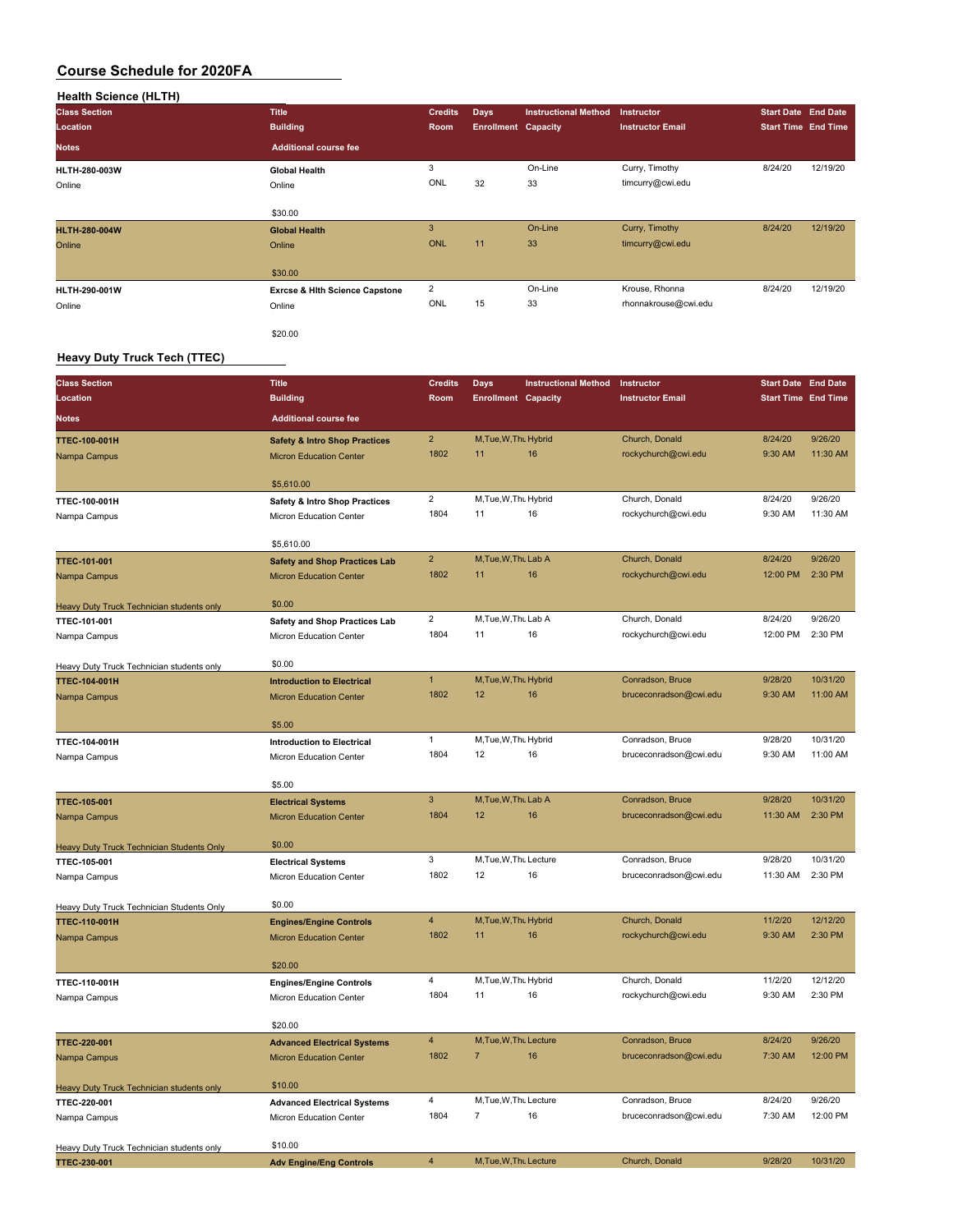## **Heavy Duty Truck Tech (TTEC)**

| <b>Class Section</b>                      | <b>Title</b>                          | <b>Credits</b> | <b>Days</b>                | <b>Instructional Method</b> | Instructor              | <b>Start Date End Date</b> |          |
|-------------------------------------------|---------------------------------------|----------------|----------------------------|-----------------------------|-------------------------|----------------------------|----------|
| Location                                  | <b>Building</b>                       | <b>Room</b>    | <b>Enrollment Capacity</b> |                             | <b>Instructor Email</b> | <b>Start Time End Time</b> |          |
| <b>Notes</b>                              | <b>Additional course fee</b>          |                |                            |                             |                         |                            |          |
| Nampa Campus                              | <b>Micron Education Center</b>        | 1802           | $\overline{7}$             | 16                          | rockychurch@cwi.edu     | 7:30 AM                    | 12:00 PM |
| Heavy Duty Truck Technician students only | \$10.00                               |                |                            |                             |                         |                            |          |
| TTEC-230-001                              | <b>Adv Engine/Eng Controls</b>        | 4              | M.Tue, W.Thu Lecture       |                             | Church, Donald          | 9/28/20                    | 10/31/20 |
| Nampa Campus                              | Micron Education Center               | 1804           |                            | 16                          | rockychurch@cwi.edu     | 7:30 AM                    | 12:00 PM |
|                                           |                                       |                |                            |                             |                         |                            |          |
| Heavy Duty Truck Technician students only | \$10.00                               |                |                            |                             |                         |                            |          |
| <b>TTEC-240-001</b>                       | <b>Advanced Drivetrains</b>           | $\overline{4}$ | M, Tue, W, Thu Lecture     |                             | Conradson, Bruce        | 11/2/20                    | 12/12/20 |
| Nampa Campus                              | <b>Micron Education Center</b>        | 1802           | $\overline{7}$             | 16                          | bruceconradson@cwi.edu  | 7:30 AM                    | 12:00 PM |
|                                           |                                       |                |                            |                             |                         |                            |          |
| Heavy Duty Truck Technician Students Only | \$0.00                                |                |                            |                             |                         |                            |          |
| TTEC-240-001                              | <b>Advanced Drivetrains</b>           | 4              | M, Tue, W, Thu Lecture     |                             | Conradson, Bruce        | 11/2/20                    | 12/12/20 |
| Nampa Campus                              | <b>Micron Education Center</b>        | 1804           | 7                          | 16                          | bruceconradson@cwi.edu  | 7:30 AM                    | 12:00 PM |
|                                           |                                       |                |                            |                             |                         |                            |          |
| Heavy Duty Truck Technician Students Only | \$0.00                                |                |                            |                             |                         |                            |          |
| <b>TTEC-290-001</b>                       | <b>Heavy Duty Truck Tech Capstone</b> | $\overline{4}$ | M, Tue, W, Thu Lab A       |                             | Faculty, General        | 11/2/20                    | 12/12/20 |
| Nampa Campus                              | <b>Micron Education Center</b>        | 1804           | $\mathbf{0}$               | 16                          |                         | 7:30 AM                    | 12:00 PM |
|                                           |                                       |                |                            |                             |                         |                            |          |
|                                           | \$35.00                               |                |                            |                             |                         |                            |          |
|                                           |                                       |                |                            |                             |                         |                            |          |

#### **Heavy Equipment Tech (HTEC)**

| <b>Class Section</b>                     | <b>Title</b>                             | <b>Credits</b> | Days                       | <b>Instructional Method</b> | Instructor              | <b>Start Date End Date</b> |          |
|------------------------------------------|------------------------------------------|----------------|----------------------------|-----------------------------|-------------------------|----------------------------|----------|
| Location                                 | <b>Building</b>                          | Room           | <b>Enrollment Capacity</b> |                             | <b>Instructor Email</b> | <b>Start Time End Time</b> |          |
| <b>Notes</b>                             | <b>Additional course fee</b>             |                |                            |                             |                         |                            |          |
| HTEC-100-001H                            | <b>Safety &amp; Intro Shop Practices</b> | $\overline{2}$ | M, Tue, W, Thu Hybrid      |                             | Kendall, Andrew         | 8/24/20                    | 9/26/20  |
| Nampa Campus                             | <b>Micron Education Center</b>           | 1801           | 6                          | 16                          | andrewkendall@cwi.edu   | 9:30 AM                    | 11:30 AM |
| Hybrid course - has an online component  | \$5,610.00                               |                |                            |                             |                         |                            |          |
| HTEC-100-001H                            | <b>Safety &amp; Intro Shop Practices</b> | $\overline{2}$ | M, Tue, W, Thu Hybrid      |                             | Kendall, Andrew         | 8/24/20                    | 9/26/20  |
| Nampa Campus                             | Micron Education Center                  | 1803           | 6                          | 16                          | andrewkendall@cwi.edu   | 9:30 AM                    | 11:30 AM |
| Hybrid course - has an online component  | \$5,610.00                               |                |                            |                             |                         |                            |          |
| HTEC-101-001                             | <b>Safety and Shop Practices Lab</b>     | $\overline{2}$ | M, Tue, W, Thu Lab A       |                             | Kendall, Andrew         | 8/24/20                    | 9/26/20  |
| Nampa Campus                             | <b>Micron Education Center</b>           | 1801           | 6                          | 16                          | andrewkendall@cwi.edu   | 12:00 PM                   | 2:30 PM  |
|                                          | \$0.00                                   |                |                            |                             |                         |                            |          |
| HTEC-101-001                             | Safety and Shop Practices Lab            | $\overline{2}$ | M, Tue, W, Thu Lab A       |                             | Kendall, Andrew         | 8/24/20                    | 9/26/20  |
| Nampa Campus                             | Micron Education Center                  | 1803           | 6                          | 16                          | andrewkendall@cwi.edu   | 12:00 PM                   | 2:30 PM  |
|                                          | \$0.00                                   |                |                            |                             |                         |                            |          |
| <b>HTEC-104-001H</b>                     | <b>Introduction to Electrical</b>        | $\mathbf{1}$   | M, Tue, W, Thu Hybrid      |                             | Turner, George          | 11/2/20                    | 12/12/20 |
| Nampa Campus                             | <b>Micron Education Center</b>           | 1801           | $\overline{7}$             | 16                          | georgeturner@cwi.edu    | 9:30 AM                    | 11:00 AM |
| Hybrid course - has an online component  | \$5.00                                   |                |                            |                             |                         |                            |          |
| HTEC-104-001H                            | <b>Introduction to Electrical</b>        | $\mathbf{1}$   | M, Tue, W, Thu Hybrid      |                             | Turner, George          | 11/2/20                    | 12/12/20 |
| Nampa Campus                             | Micron Education Center                  | 1803           | $\overline{7}$             | 16                          | georgeturner@cwi.edu    | 9:30 AM                    | 11:00 AM |
| Hybrid course - has an online component  | \$5.00                                   |                |                            |                             |                         |                            |          |
| <b>HTEC-105-001</b>                      | <b>Electrical Systems</b>                | 3              | M, Tue, W, Thu Lecture     |                             | Turner, George          | 11/2/20                    | 12/12/20 |
| Nampa Campus                             | <b>Micron Education Center</b>           | 1801           | $\overline{7}$             | 16                          | georgeturner@cwi.edu    | 12:00 PM                   | 2:30 PM  |
| Heavy Equipment Technician students only | \$0.00                                   |                |                            |                             |                         |                            |          |
| HTEC-105-001                             | <b>Electrical Systems</b>                | 3              | M, Tue, W, Thu Lecture     |                             | Turner, George          | 11/2/20                    | 12/12/20 |
| Nampa Campus                             | Micron Education Center                  | 1803           | $\overline{7}$             | 16                          | georgeturner@cwi.edu    | 12:00 PM                   | 2:30 PM  |
| Heavy Equipment Technician students only | \$0.00                                   |                |                            |                             |                         |                            |          |
| <b>HTEC-110-001</b>                      | <b>Engines/Engine Controls</b>           | $\overline{4}$ | M.Tue.W.Thu Lab A          |                             | Turner, George          | 9/28/20                    | 10/31/20 |
| Nampa Campus                             | <b>Micron Education Center</b>           | 1801           | 6                          | 16                          | georgeturner@cwi.edu    | 9:30 AM                    | 2:30 PM  |
| Heavy Equipment Technician students only | \$0.00                                   |                |                            |                             |                         |                            |          |
| HTEC-110-001                             | <b>Engines/Engine Controls</b>           | 4              | M, Tue, W, Thu Lecture     |                             | Turner, George          | 9/28/20                    | 10/31/20 |
| Nampa Campus                             | Micron Education Center                  | 1803           | 6                          | 16                          | georgeturner@cwi.edu    | 9:30 AM                    | 2:30 PM  |
| Heavy Equipment Technician students only | \$0.00                                   |                |                            |                             |                         |                            |          |
| <b>HTEC-220-001</b>                      | <b>Advanced Electrical Systems</b>       | $\overline{4}$ | M, Tue, W, Thu Lecture     |                             | Turner, George          | 8/24/20                    | 9/26/20  |
| Nampa Campus                             | <b>Micron Education Center</b>           | 1801           | 9                          | 16                          | georgeturner@cwi.edu    | 7:30 AM                    | 9:30 AM  |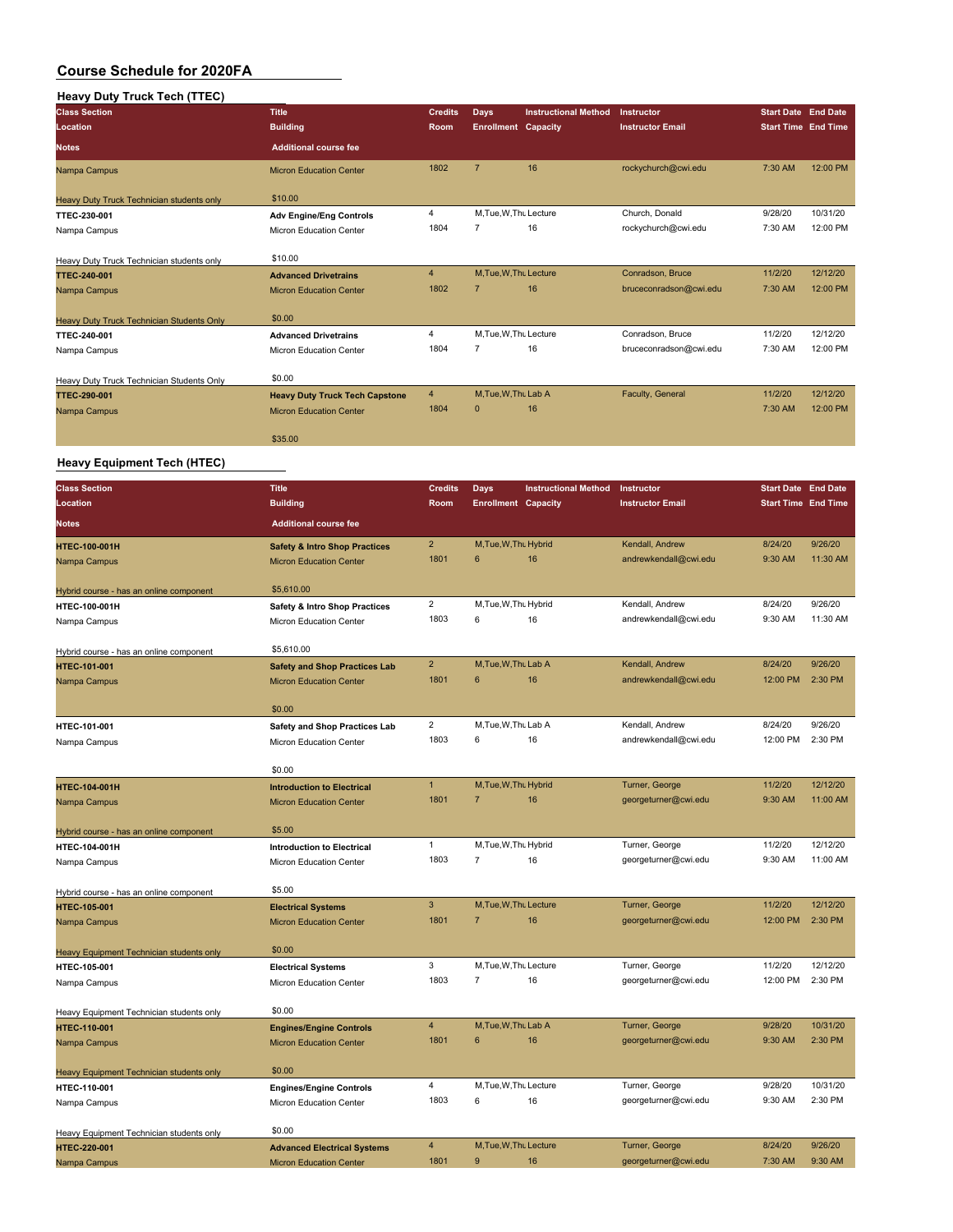## **Heavy Equipment Tech (HTEC)**

| <b>Class Section</b>                     | Title                                | <b>Credits</b> | Days                       | <b>Instructional Method</b> | Instructor              | <b>Start Date End Date</b> |          |
|------------------------------------------|--------------------------------------|----------------|----------------------------|-----------------------------|-------------------------|----------------------------|----------|
| Location                                 | <b>Building</b>                      | <b>Room</b>    | <b>Enrollment Capacity</b> |                             | <b>Instructor Email</b> | <b>Start Time</b> End Time |          |
| <b>Notes</b>                             | <b>Additional course fee</b>         |                |                            |                             |                         |                            |          |
|                                          |                                      |                |                            |                             |                         |                            |          |
|                                          | \$0.00                               |                |                            |                             |                         |                            |          |
| HTEC-240-001                             | <b>Advanced Powertrain</b>           | $\overline{4}$ | M, Tue, W, Thu Lecture     |                             | Kendall, Andrew         | 11/2/20                    | 12/12/20 |
| Nampa Campus                             | <b>Micron Education Center</b>       | 1801           | 11                         | 16                          | andrewkendall@cwi.edu   | 7:30 AM                    | 9:30 AM  |
|                                          | \$0.00                               |                |                            |                             |                         |                            |          |
| Heavy Equipment Technician students only | <b>Advanced Powertrain</b>           | $\overline{4}$ | M.Tue.W.Thu Lecture        |                             | Kendall, Andrew         | 11/2/20                    | 12/12/20 |
| <b>HTEC-240-001</b>                      |                                      | 1803           | 11                         | 16                          | andrewkendall@cwi.edu   | 7:30 AM                    | 12:00 PM |
| Nampa Campus                             | <b>Micron Education Center</b>       |                |                            |                             |                         |                            |          |
| Heavy Equipment Technician students only | \$0.00                               |                |                            |                             |                         |                            |          |
| HTEC-250-001                             | <b>Advanced Hydraulic Systems</b>    | $\overline{4}$ | M, Tue, W, Thu Lecture     |                             | Kendall, Andrew         | 9/28/20                    | 10/31/20 |
| Nampa Campus                             | Micron Education Center              | 1801           | 10                         | 16                          | andrewkendall@cwi.edu   | 7:30 AM                    | 9:30 AM  |
|                                          | \$0.00                               |                |                            |                             |                         |                            |          |
| <b>HTEC-250-001</b>                      | <b>Advanced Hydraulic Systems</b>    | $\overline{4}$ | M, Tue, W, Thu Lecture     |                             | Kendall, Andrew         | 9/28/20                    | 10/31/20 |
| Nampa Campus                             | <b>Micron Education Center</b>       | 1803           | 10                         | 16                          | andrewkendall@cwi.edu   | 7:30 AM                    | 12:00 PM |
|                                          |                                      |                |                            |                             |                         |                            |          |
|                                          | \$0.00                               |                |                            |                             |                         |                            |          |
| HTEC-290-001                             | <b>Heavy Equipment Tech Capstone</b> | 4              | M.Tue, W.Thu Lab A         |                             | Faculty, General        | 8/24/20                    | 12/19/20 |
| Nampa Campus                             | <b>Micron Education Center</b>       | 1803           | 0                          | 20                          |                         | 7:30 AM                    | 12:00 PM |
|                                          |                                      |                |                            |                             |                         |                            |          |
|                                          | \$50.00                              |                |                            |                             |                         |                            |          |

#### **History (HIST)**

| <b>Class Section</b>     | <b>Title</b>                    | <b>Credits</b> | <b>Days</b>                | <b>Instructional Method</b> | Instructor               | <b>Start Date End Date</b> |          |
|--------------------------|---------------------------------|----------------|----------------------------|-----------------------------|--------------------------|----------------------------|----------|
| Location                 | <b>Building</b>                 | Room           | <b>Enrollment Capacity</b> |                             | <b>Instructor Email</b>  | <b>Start Time End Time</b> |          |
| <b>Notes</b>             | <b>Additional course fee</b>    |                |                            |                             |                          |                            |          |
| <b>HIST-101-001W</b>     | <b>World History I</b>          | $\mathbf{3}$   |                            | On-Line                     | Jayne, Reginald          | 8/24/20                    | 12/19/20 |
| Online                   | Online                          | <b>ONL</b>     | 24                         | 35                          | reggiejayne@cwi.edu      |                            |          |
|                          |                                 |                |                            |                             |                          |                            |          |
|                          | \$30.00                         | 3              |                            | On-Line                     | Cramer, Clayton          | 8/24/20                    | 12/19/20 |
| HIST-103-001W            | <b>Western Civilization I</b>   | ONL            | 34                         | 35                          | claytoncramer@cwi.edu    |                            |          |
| Online                   | Online                          |                |                            |                             |                          |                            |          |
|                          | \$30.00                         |                |                            |                             |                          |                            |          |
| HIST-103-002W            | <b>Western Civilization I</b>   | $\mathbf{3}$   |                            | On-Line                     | Scheffler, Kurt          | 8/24/20                    | 12/19/20 |
| Online                   | Online                          | <b>ONL</b>     | $\overline{2}$             | 35                          | kurtscheffler@cwi.edu    |                            |          |
|                          | \$30.00                         |                |                            |                             |                          |                            |          |
| HIST-103-003             | <b>Western Civilization I</b>   | 3              | Tue, Thu                   | Lecture                     | Jayne, Reginald          | 8/24/20                    | 12/19/20 |
| Nampa Campus             | Aspen Classroom Building        | 101            | 14                         | 30                          | reggiejayne@cwi.edu      | 10:00 AM                   | 11:15 AM |
|                          | \$0.00                          |                |                            |                             |                          |                            |          |
| HIST-103-004             | <b>Western Civilization I</b>   | $\mathbf{3}$   | M,W                        | Lecture                     | Jayne, Reginald          | 8/24/20                    | 12/19/20 |
| Nampa Campus             | <b>Aspen Classroom Building</b> | 102            | 16                         | 32                          | reggiejayne@cwi.edu      | 11:30 AM                   | 12:45 PM |
|                          |                                 |                |                            |                             |                          |                            |          |
|                          | \$0.00                          |                |                            |                             |                          |                            |          |
| HIST-104-001W            | <b>Western Civilization II</b>  | 3              |                            | On-Line                     | Miszczenko, Wladimir     | 8/24/20                    | 12/19/20 |
| Online                   | Online                          | ONL            | 21                         | 35                          | waltermiszczenko@cwi.edu |                            |          |
|                          | \$30.00                         |                |                            |                             |                          |                            |          |
| HIST-111-001             | <b>United States History I</b>  | $\mathbf{3}$   | M,W                        | Lecture                     | Miszczenko, Wladimir     | 8/24/20                    | 12/19/20 |
| <b>Ada County Campus</b> | <b>Pintail Center</b>           | 1208           | 6                          | 24                          | waltermiszczenko@cwi.edu | 10:00 AM                   | 11:15 AM |
|                          | \$0.00                          |                |                            |                             |                          |                            |          |
| HIST-111-002             | <b>United States History I</b>  | 3              | M,W                        | Lecture                     | Jayne, Reginald          | 8/24/20                    | 12/19/20 |
| Nampa Campus             | Aspen Classroom Building        | 102            | 10                         | 32                          | reggiejayne@cwi.edu      | 10:00 AM                   | 11:15 AM |
|                          |                                 |                |                            |                             |                          |                            |          |
|                          | \$0.00                          |                |                            |                             |                          |                            |          |
| HIST-111-003W            | <b>United States History I</b>  | $\mathbf{3}$   |                            | On-Line                     | Miszczenko, Wladimir     | 8/24/20                    | 12/19/20 |
| Online                   | Online                          | <b>ONL</b>     | 28                         | 35                          | waltermiszczenko@cwi.edu |                            |          |
|                          | \$30.00                         |                |                            |                             |                          |                            |          |
| HIST-112-002W            | <b>United States History II</b> | 3              |                            | On-Line                     | Miszczenko, Wladimir     | 8/24/20                    | 12/19/20 |
| Online                   | Online                          | ONL            | 14                         | 40                          | waltermiszczenko@cwi.edu |                            |          |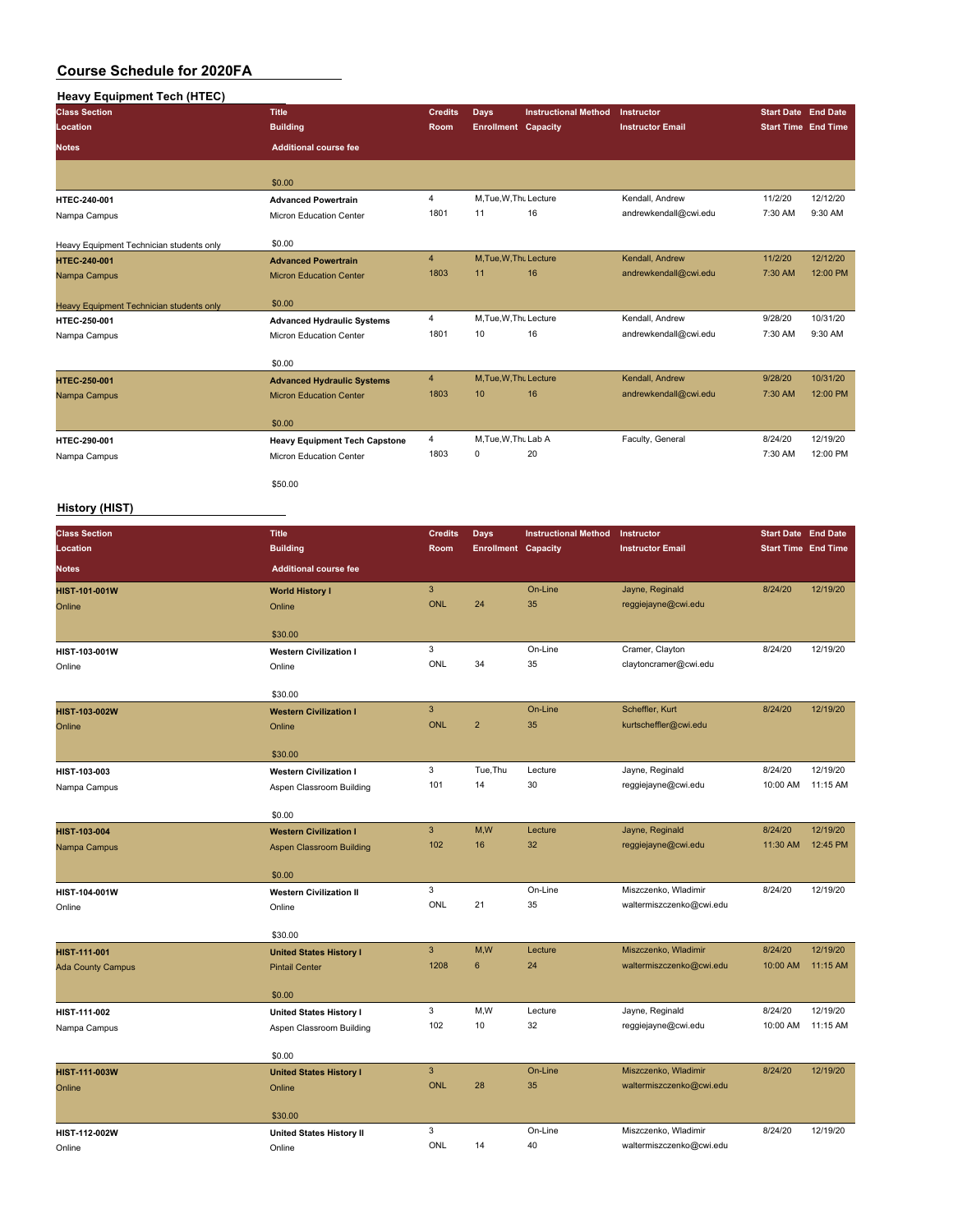| History (HIST)                                                                                                                                                                                     |                                                    |                           |                            |                             |                                              |                            |                      |
|----------------------------------------------------------------------------------------------------------------------------------------------------------------------------------------------------|----------------------------------------------------|---------------------------|----------------------------|-----------------------------|----------------------------------------------|----------------------------|----------------------|
| <b>Class Section</b>                                                                                                                                                                               | <b>Title</b>                                       | <b>Credits</b>            | <b>Days</b>                | <b>Instructional Method</b> | Instructor                                   | <b>Start Date End Date</b> |                      |
| Location                                                                                                                                                                                           | <b>Building</b>                                    | Room                      | <b>Enrollment Capacity</b> |                             | <b>Instructor Email</b>                      | <b>Start Time End Time</b> |                      |
| <b>Notes</b>                                                                                                                                                                                       | <b>Additional course fee</b>                       |                           |                            |                             |                                              |                            |                      |
|                                                                                                                                                                                                    |                                                    |                           |                            |                             |                                              |                            |                      |
|                                                                                                                                                                                                    | \$30.00                                            |                           |                            |                             |                                              |                            |                      |
| HIST-190-001                                                                                                                                                                                       | Intro to the Study of History                      | $\ensuremath{\mathsf{3}}$ | Tue, Thu                   | Lecture                     | Jayne, Reginald                              | 8/24/20                    | 12/19/20             |
| Nampa Campus                                                                                                                                                                                       | <b>Aspen Classroom Building</b>                    | 126                       | 16                         | 20                          | reggiejayne@cwi.edu                          | 11:30 AM                   | 12:45 PM             |
|                                                                                                                                                                                                    |                                                    |                           |                            |                             |                                              |                            |                      |
|                                                                                                                                                                                                    | \$0.00                                             | 3                         |                            | On-Line                     | Miszczenko, Wladimir                         | 8/24/20                    | 12/19/20             |
| Online                                                                                                                                                                                             | <b>History Through Biography</b><br>Online         | <b>ONL</b>                | 28                         | 30                          | waltermiszczenko@cwi.edu                     |                            |                      |
|                                                                                                                                                                                                    |                                                    |                           |                            |                             |                                              |                            |                      |
|                                                                                                                                                                                                    | \$30.00                                            |                           |                            |                             |                                              |                            |                      |
| HIST-230-001W                                                                                                                                                                                      | Themes in U.S. History                             | 3                         |                            | On-Line                     | Vance, Justin                                | 8/24/20                    | 12/19/20             |
| Online                                                                                                                                                                                             | Online                                             | <b>ONL</b>                | 30                         | 30                          | justinvance@cwi.edu                          |                            |                      |
|                                                                                                                                                                                                    |                                                    |                           |                            |                             |                                              |                            |                      |
| <b>US Military History</b>                                                                                                                                                                         | \$30.00                                            |                           |                            |                             |                                              |                            |                      |
| HIST-240-001                                                                                                                                                                                       | Themes in Western History                          | 3<br>104                  | Tue, Thu<br>12             | Lecture<br>30               | Jayne, Reginald<br>reggiejayne@cwi.edu       | 8/24/20<br>1:00 PM         | 12/19/20<br>2:15 PM  |
|                                                                                                                                                                                                    | Aspen Classroom Building                           |                           |                            |                             |                                              |                            |                      |
|                                                                                                                                                                                                    | \$0.00                                             |                           |                            |                             |                                              |                            |                      |
| HIST-290-001W                                                                                                                                                                                      | <b>History Capstone</b>                            | $\mathbf{3}$              |                            | On-Line                     | Vance, Justin                                | 8/24/20                    | 12/19/20             |
| Online                                                                                                                                                                                             | Online                                             | <b>ONL</b>                | $\overline{2}$             | $\overline{\mathbf{c}}$     | justinvance@cwi.edu                          |                            |                      |
|                                                                                                                                                                                                    |                                                    |                           |                            |                             |                                              |                            |                      |
|                                                                                                                                                                                                    | \$30.00                                            |                           |                            |                             |                                              |                            |                      |
|                                                                                                                                                                                                    |                                                    |                           |                            |                             |                                              |                            |                      |
| HIST-210-001W<br>Nampa Campus<br>Athens and the birth of democracy<br>Horticulture Tech (HRTC)<br><b>HRTC-107-001</b><br><b>CWI Horticulture</b><br><b>HRTC-108-002</b><br><b>CWI Horticulture</b> |                                                    |                           |                            |                             |                                              |                            |                      |
| <b>Class Section</b>                                                                                                                                                                               | <b>Title</b>                                       | <b>Credits</b>            | Days                       | <b>Instructional Method</b> | Instructor                                   | <b>Start Date End Date</b> |                      |
| Location                                                                                                                                                                                           | <b>Building</b>                                    | Room                      | <b>Enrollment Capacity</b> |                             | <b>Instructor Email</b>                      | <b>Start Time End Time</b> |                      |
| Notes                                                                                                                                                                                              | <b>Additional course fee</b>                       |                           |                            |                             |                                              |                            |                      |
| <b>HRTC-106-001</b>                                                                                                                                                                                | <b>Annuals and Perennials</b>                      | 3                         | F                          | Lab B                       | Blackburn, Leslie                            | 8/24/20                    | 12/19/20             |
| <b>CWI Horticulture</b>                                                                                                                                                                            | Guardhouse                                         | 100                       | 18                         | 18                          | leslieblackburn@cwi.edu                      | 10:30 AM                   | 11:20 AM             |
|                                                                                                                                                                                                    |                                                    |                           |                            |                             |                                              |                            |                      |
|                                                                                                                                                                                                    | \$5.00                                             |                           |                            |                             |                                              |                            |                      |
| HRTC-106-001                                                                                                                                                                                       | <b>Annuals and Perennials</b>                      | 3                         | M,W                        | Lecture                     | Blackburn, Leslie                            | 8/24/20                    | 12/19/20             |
| <b>CWI Horticulture</b>                                                                                                                                                                            | Guardhouse                                         | 100                       | 18                         | 18                          | leslieblackburn@cwi.edu                      | 9:30 AM                    | 11:20 AM             |
|                                                                                                                                                                                                    | \$5.00                                             |                           |                            |                             |                                              |                            |                      |
| <b>HRTC-106-002</b>                                                                                                                                                                                | <b>Annuals and Perennials</b>                      | 3                         | F                          | Lab B                       | Blackburn, Leslie                            | 8/24/20                    | 12/19/20             |
| <b>CWI Horticulture</b>                                                                                                                                                                            | Guardhouse                                         | 100                       | 12                         | 18                          | leslieblackburn@cwi.edu                      | 1:30 PM                    | 2:20 PM              |
|                                                                                                                                                                                                    |                                                    |                           |                            |                             |                                              |                            |                      |
|                                                                                                                                                                                                    | \$5.00                                             |                           |                            |                             |                                              |                            |                      |
| HRTC-106-002                                                                                                                                                                                       | <b>Annuals and Perennials</b>                      | 3                         | M,W                        | Lecture                     | Blackburn, Leslie                            | 8/24/20                    | 12/19/20             |
| <b>CWI Horticulture</b>                                                                                                                                                                            | Guardhouse                                         | 100                       | 12                         | 18                          | leslieblackburn@cwi.edu                      | 12:30 PM                   | 2:20 PM              |
|                                                                                                                                                                                                    |                                                    |                           |                            |                             |                                              |                            |                      |
|                                                                                                                                                                                                    | \$5.00                                             | $\mathbf{3}$              | Tue, Thu                   | Lecture                     | Guggenheim, Richard                          | 8/24/20                    | 12/19/20             |
|                                                                                                                                                                                                    | <b>Landscape Mgmt: Maintenance</b><br>Guardhouse   | 001                       | 12                         | 12                          | richguggenheim@cwi.edu                       | 12:30 PM                   | 2:50 PM              |
|                                                                                                                                                                                                    |                                                    |                           |                            |                             |                                              |                            |                      |
|                                                                                                                                                                                                    | \$20.00                                            |                           |                            |                             |                                              |                            |                      |
| HRTC-108-001                                                                                                                                                                                       | <b>Plant Propagation &amp; Management</b>          | 3                         | Tue, Thu                   | Lecture                     | Guggenheim, Richard                          | 8/24/20                    | 12/19/20             |
| <b>CWI Horticulture</b>                                                                                                                                                                            | Guardhouse                                         | 104                       | 15                         | 12                          | richguggenheim@cwi.edu                       | 9:00 AM                    | 11:20 AM             |
|                                                                                                                                                                                                    |                                                    |                           |                            |                             |                                              |                            |                      |
|                                                                                                                                                                                                    | \$20.00                                            |                           |                            |                             |                                              |                            |                      |
|                                                                                                                                                                                                    | <b>Plant Propagation &amp; Management</b>          | $\mathbf{3}$              | Tue, Thu<br>$\pmb{0}$      | Lecture<br>18               | Blackburn, Leslie<br>leslieblackburn@cwi.edu | 8/24/20<br>9:00 AM         | 12/19/20<br>11:20 AM |
|                                                                                                                                                                                                    |                                                    |                           |                            |                             |                                              |                            |                      |
|                                                                                                                                                                                                    | \$20.00                                            |                           |                            |                             |                                              |                            |                      |
| HRTC-110-001H                                                                                                                                                                                      | <b>Plant Science</b>                               | 3                         | W                          | Hybrid                      | Guggenheim, Richard                          | 8/24/20                    | 12/19/20             |
| <b>CWI Horticulture</b>                                                                                                                                                                            | Guardhouse                                         | 104                       | 16                         | 12                          | richguggenheim@cwi.edu                       | 12:30 PM                   | 2:20 PM              |
|                                                                                                                                                                                                    |                                                    |                           |                            |                             |                                              |                            |                      |
|                                                                                                                                                                                                    | \$40.00                                            |                           |                            |                             |                                              |                            |                      |
| HRTC-110-002                                                                                                                                                                                       | <b>Plant Science</b>                               | $\mathbf{3}$              | M, W                       | Lecture                     | Guggenheim, Richard                          | 8/24/20                    | 12/19/20             |
| <b>CWI Horticulture</b>                                                                                                                                                                            | Guardhouse                                         | 104                       | 12                         | 12                          | richguggenheim@cwi.edu                       | 9:30 AM                    | 11:20 AM             |
|                                                                                                                                                                                                    | \$25.00                                            |                           |                            |                             |                                              |                            |                      |
|                                                                                                                                                                                                    |                                                    | 3                         | Tue, Thu                   | Lecture                     | Schults, Dan                                 | 8/24/20                    | 12/19/20             |
| HRTC-136-001<br><b>CWI Horticulture</b>                                                                                                                                                            | <b>Greenhouse &amp; Nursery Mgmt</b><br>Guardhouse | 100                       | $\overline{c}$             | 12                          | danschults@cwi.edu                           | 12:30 PM                   | 2:50 PM              |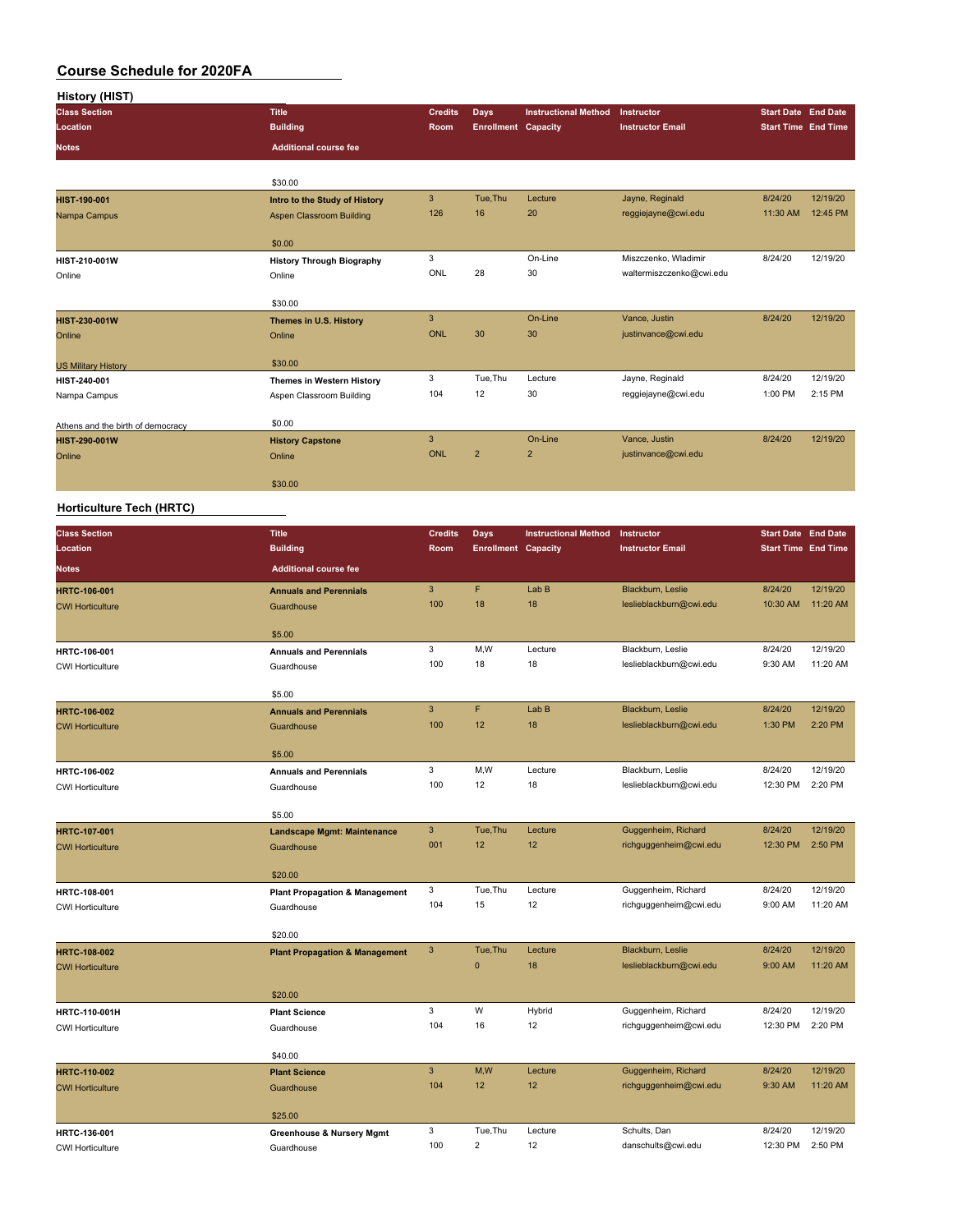| <b>Horticulture Tech (HRTC)</b>            |                                     |                |                            |                             |                         |                            |          |
|--------------------------------------------|-------------------------------------|----------------|----------------------------|-----------------------------|-------------------------|----------------------------|----------|
| <b>Class Section</b>                       | <b>Title</b>                        | <b>Credits</b> | Days                       | <b>Instructional Method</b> | Instructor              | <b>Start Date End Date</b> |          |
| Location                                   | <b>Building</b>                     | Room           | <b>Enrollment Capacity</b> |                             | <b>Instructor Email</b> | <b>Start Time End Time</b> |          |
| <b>Notes</b>                               | <b>Additional course fee</b>        |                |                            |                             |                         |                            |          |
|                                            | \$35.00                             |                |                            |                             |                         |                            |          |
| HRTC-200-001                               | <b>Landscape Mgmt: QWEL</b>         | 3              | M,W                        | Lecture                     | Schults, Dan            | 8/24/20                    | 12/19/20 |
| <b>CWI Horticulture</b>                    | Guardhouse                          | 001            | 9                          | 12                          | danschults@cwi.edu      | 12:30 PM                   | 2:20 PM  |
| 2 additional field trip Saturdays required | \$0.00                              |                |                            |                             |                         |                            |          |
| HRTC-203-001                               | <b>Landscape Plants</b>             | 3              | M                          | Lecture                     | Schults, Dan            | 8/24/20                    | 12/19/20 |
| <b>CWI Horticulture</b>                    | Guardhouse                          | 001            | 12                         | 12                          | danschults@cwi.edu      | 9:30 AM                    | 11:20 AM |
|                                            | \$0.00                              |                |                            |                             |                         |                            |          |
| HRTC-203-001                               | <b>Landscape Plants</b>             | 3              | W,F                        | Lecture                     | Schults, Dan            | 8/24/20                    | 12/19/20 |
| <b>CWI Horticulture</b>                    | Guardhouse                          | 001            | 12                         | 12                          | danschults@cwi.edu      | 9:30 AM                    | 11:00 AM |
|                                            | \$0.00                              |                |                            |                             |                         |                            |          |
| HRTC-204-001                               | <b>Landscape Mgmt: Installation</b> | 3              | Tue, Thu                   | Lecture                     | Blackburn, Leslie       | 8/24/20                    | 12/19/20 |
| <b>CWI Horticulture</b>                    | Guardhouse                          | 104            | 12                         | 18                          | leslieblackburn@cwi.edu | 12:30 PM                   | 2:50 PM  |
|                                            | \$15.00                             |                |                            |                             |                         |                            |          |
| <b>HRTC-256-001</b>                        | <b>Landscape Design 1</b>           | 3              | Tue, Thu                   | Lecture                     | Schults, Dan            | 8/24/20                    | 12/19/20 |
| <b>CWI Horticulture</b>                    | Guardhouse                          | 001            | 12                         | 12                          | danschults@cwi.edu      | 9:00 AM                    | 11:20 AM |
|                                            | \$25.00                             |                |                            |                             |                         |                            |          |
| <b>Humanities (HUMA)</b>                   |                                     |                |                            |                             |                         |                            |          |
| <b>Class Section</b>                       | <b>Title</b>                        | <b>Credits</b> | Days                       | <b>Instructional Method</b> | <b>Instructor</b>       | <b>Start Date End Date</b> |          |
| Location                                   | <b>Building</b>                     | Room           | <b>Enrollment Capacity</b> |                             | <b>Instructor Email</b> | <b>Start Time End Time</b> |          |
| <b>Notes</b>                               | <b>Additional course fee</b>        |                |                            |                             |                         |                            |          |
| <b>HUMA-101-001W</b>                       | <b>Prehistory to Renaissance</b>    | 3              |                            | On-Line                     | Yadlin, Michal          | 8/24/20                    | 12/19/20 |
| Online                                     | Online                              | <b>ONL</b>     | 29                         | 35                          | michalyadlin@cwi.edu    |                            |          |

Ada County Campus **Ada County Campus Pintail Center** 1318 1318 20 20 sharonmcmorrow@cwi.edu

\$30.00

\$0.00

\$30.00

Hybrid course - has an online component \$15.00

**Japanese (JAPN)**

| <b>Class Section</b> | <b>Title</b>                 | <b>Credits</b> | Days                       | Instructional Method Instructor |                         | <b>Start Date End Date</b> |          |
|----------------------|------------------------------|----------------|----------------------------|---------------------------------|-------------------------|----------------------------|----------|
| Location             | <b>Building</b>              | <b>Room</b>    | <b>Enrollment Capacity</b> |                                 | <b>Instructor Email</b> | <b>Start Time End Time</b> |          |
| <b>Notes</b>         | <b>Additional course fee</b> |                |                            |                                 |                         |                            |          |
| JAPN-101-001W        | <b>Elementary Japanese 1</b> | 4              |                            | On-Line                         | Asay, Shoko             | 8/24/20                    | 12/19/20 |
| Online               | Online                       | <b>ONL</b>     | 21                         | 29                              | shokoasay@cwi.edu       |                            |          |
|                      |                              |                |                            |                                 |                         |                            |          |
|                      | \$40.00                      |                |                            |                                 |                         |                            |          |

**HUMA-101-003 Prehistory to Renaissance** 3 Tue,Thu Lecture Bonde, Deborah 8/24/20 12/19/20

**HUMA-102-002W Humanities: Baroque to Modern** 3 On-Line Cook, Elizabeth 8/24/20 12/19/20

**HUMA-110-001H Introduction to Film Studies** 3 F Hybrid McMorrow, Sharon 8/24/20 12/19/20

Ada County Campus **Ada County Campus** Pintail Center 1318 8 25 debbiebonde@cwi.edu

Online Charles Contine Charles Charles Charles Charles Charles Charles Charles Charles Charles Charles Charles Charles Charles Charles Charles Charles Charles Charles Charles Charles Charles Charles Charles Charles Charles

#### **Law Enforcement (LAWE)**

| <b>Class Section</b><br>Location | <b>Title</b><br><b>Building</b> | <b>Credits</b><br>Room | Days<br><b>Enrollment Capacity</b> | <b>Instructional Method</b> | Instructor<br><b>Instructor Email</b> | Start Date End Date<br><b>Start Time End Time</b> |          |
|----------------------------------|---------------------------------|------------------------|------------------------------------|-----------------------------|---------------------------------------|---------------------------------------------------|----------|
| <b>Notes</b>                     | <b>Additional course fee</b>    |                        |                                    |                             |                                       |                                                   |          |
| LAWE-100-001                     | <b>Law Enforcement 1</b>        | 18                     | M.Tue.W.Thu Lecture                |                             | Crawforth, Kelli                      | 8/24/20                                           | 12/19/20 |
| <b>Canyon County Center</b>      | <b>Canyon County Center</b>     | 112                    | 6                                  | 30                          | kellicrawforth@cwi.edu                | 7:30 AM                                           | 4:00 PM  |
|                                  | \$355.00                        |                        |                                    |                             |                                       |                                                   |          |
| LAWE-100-001                     | <b>Law Enforcement 1</b>        | 18                     | M.Tue.W.Thu Lecture                |                             | Forsman, LeRoy                        | 8/24/20                                           | 12/19/20 |
| Canyon County Center             | Canyon County Center            | 112                    | 6                                  | 30                          | leroyforsman@cwi.edu                  | 7:30 AM                                           | 4:00 PM  |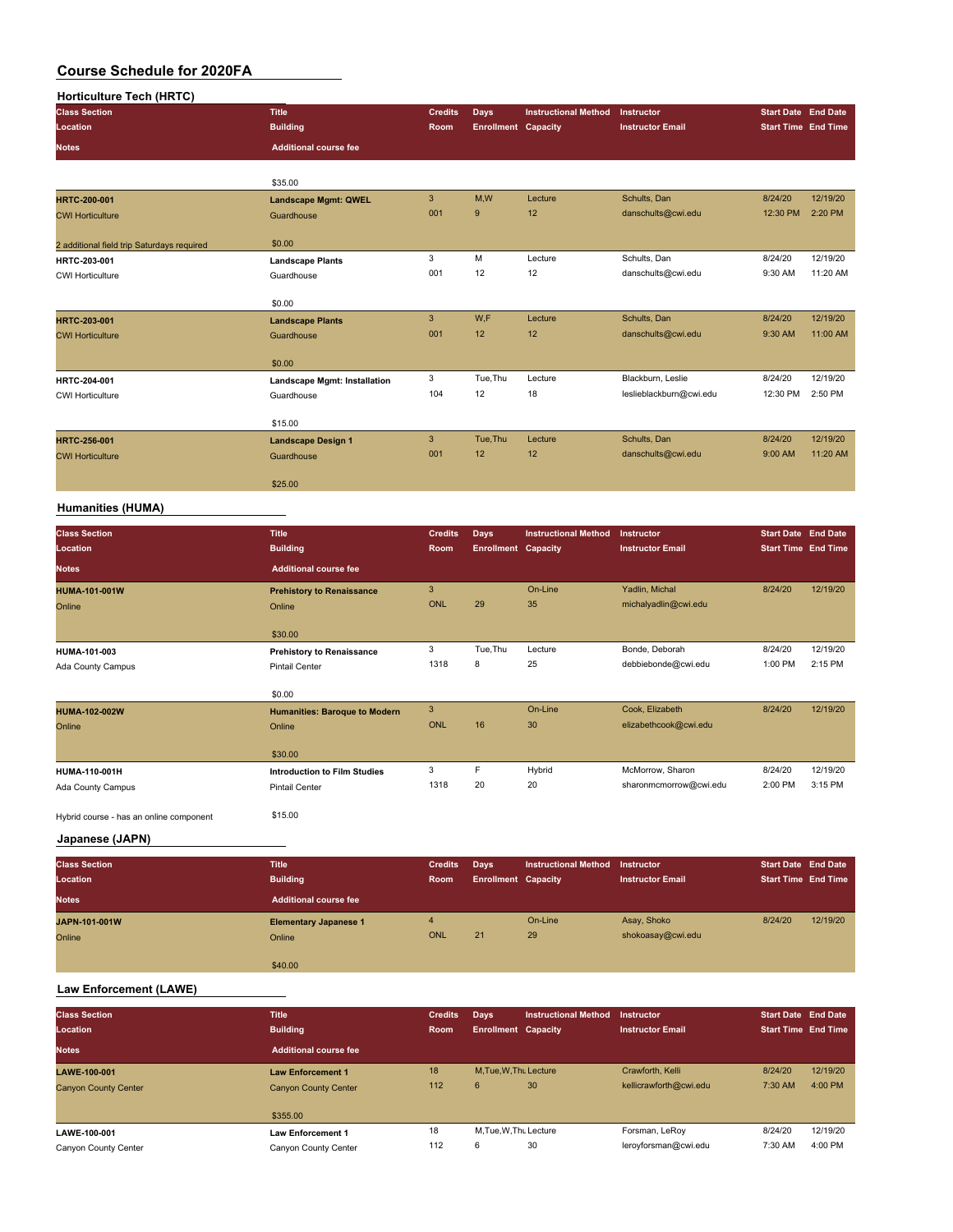| Law Enforcement (LAWE)                       |                              |                |                            |                             |                         |                            |          |
|----------------------------------------------|------------------------------|----------------|----------------------------|-----------------------------|-------------------------|----------------------------|----------|
| <b>Class Section</b>                         | <b>Title</b>                 | <b>Credits</b> | Days                       | <b>Instructional Method</b> | Instructor              | Start Date End Date        |          |
| Location                                     | <b>Building</b>              | Room           | <b>Enrollment Capacity</b> |                             | <b>Instructor Email</b> | <b>Start Time End Time</b> |          |
| <b>Notes</b>                                 | <b>Additional course fee</b> |                |                            |                             |                         |                            |          |
|                                              |                              |                |                            |                             |                         |                            |          |
|                                              | \$355.00                     |                |                            |                             |                         |                            |          |
| LAWE-100-001                                 | <b>Law Enforcement 1</b>     | 18             | M, Tue, W, Thu Lecture     |                             | Mowry, Stacy            | 8/24/20                    | 12/19/20 |
| <b>Canyon County Center</b>                  | <b>Canyon County Center</b>  | 112            | 6                          | 30                          | stacymowry@cwi.edu      | 7:30 AM                    | 4:00 PM  |
|                                              | \$355.00                     |                |                            |                             |                         |                            |          |
| $\cdots$ $\cdots$ $\cdots$ $\cdots$ $\cdots$ |                              |                |                            |                             |                         |                            |          |

#### **Machine Tool Tech (MACH)**

| <b>Class Section</b>         | <b>Title</b>                                                         | <b>Credits</b>          | Days                       | <b>Instructional Method</b> | Instructor                       | <b>Start Date End Date</b> |                     |
|------------------------------|----------------------------------------------------------------------|-------------------------|----------------------------|-----------------------------|----------------------------------|----------------------------|---------------------|
| Location                     | <b>Building</b>                                                      | Room                    | <b>Enrollment Capacity</b> |                             | <b>Instructor Email</b>          | <b>Start Time End Time</b> |                     |
| <b>Notes</b>                 | <b>Additional course fee</b>                                         |                         |                            |                             |                                  |                            |                     |
| MACH-103-001                 | <b>Machine Shop Laboratory 1</b>                                     | 3                       | M, Tue, W, Thu Lab A       |                             | Barry, James                     | 8/24/20                    | 10/17/20            |
| Nampa Campus                 | <b>Micron Education Center</b>                                       | 1501                    | 8                          | 16                          | jimbarry@cwi.edu                 | 9:00 AM                    | 12:30 PM            |
|                              | \$1,590.00                                                           |                         |                            |                             |                                  |                            |                     |
| MACH-103-002                 | <b>Machine Shop Laboratory 1</b>                                     | 3                       | M,W,F                      | Lab A                       | Harris, Eric                     | 8/24/20                    | 10/17/20            |
| Nampa Campus                 | Micron Education Center                                              | 1501                    | 6                          | 16                          | ericharris1@cwi.edu              | 6:00 PM                    | 10:00 PM            |
|                              | \$1,590.00                                                           |                         |                            |                             |                                  |                            |                     |
| MACH-103-002                 | <b>Machine Shop Laboratory 1</b>                                     | 3                       | Tue, Thu                   | Lab A                       | Harris, Eric                     | 8/24/20                    | 10/17/20            |
| Nampa Campus                 | <b>Micron Education Center</b>                                       | 1501                    | $6\phantom{1}6$            | 16                          | ericharris1@cwi.edu              | 6:00 PM                    | 9:30 PM             |
|                              | \$1,590.00                                                           |                         |                            |                             |                                  |                            |                     |
| MACH-104-001                 | <b>Machine Shop Laboratory 2</b>                                     | 3                       | M, Tue, W, Thu Lab A       |                             | Barry, James                     | 10/19/20                   | 12/19/20            |
| Nampa Campus                 | Micron Education Center                                              | 1501                    | 8                          | 16                          | jimbarry@cwi.edu                 | 8:00 AM                    | 12:00 PM            |
|                              | \$125.00                                                             |                         |                            |                             |                                  |                            |                     |
| MACH-104-002                 | <b>Machine Shop Laboratory 2</b>                                     | $\mathbf{3}$            | M,W,F                      | Lab A                       | Harris, Eric                     | 10/19/20                   | 12/19/20            |
| Nampa Campus                 | <b>Micron Education Center</b>                                       | 1501                    | $\boldsymbol{6}$           | 16                          | ericharris1@cwi.edu              | 6:00 PM                    | 9:30 PM             |
|                              | \$125.00                                                             |                         |                            |                             |                                  |                            |                     |
| MACH-104-002                 | <b>Machine Shop Laboratory 2</b>                                     | 3                       | Tue, Thu                   | Lab A                       | Harris, Eric                     | 10/19/20                   | 12/19/20            |
| Nampa Campus                 | Micron Education Center                                              | 1501                    | 6                          | 16                          | ericharris1@cwi.edu              | 6:00 PM                    | 9:30 PM             |
|                              |                                                                      |                         |                            |                             |                                  |                            |                     |
|                              | \$125.00                                                             | $\overline{2}$          | Tue, Thu                   | Lecture                     | Barry, James                     | 8/24/20                    | 12/19/20            |
| MACH-126-001<br>Nampa Campus | <b>Related Blueprint Reading 1</b><br><b>Micron Education Center</b> | 1602                    | 8                          | 16                          | jimbarry@cwi.edu                 | 7:00 AM                    | 7:50 AM             |
|                              |                                                                      |                         |                            |                             |                                  |                            |                     |
|                              | \$0.00                                                               |                         |                            |                             |                                  |                            |                     |
| MACH-126-002                 | <b>Related Blueprint Reading 1</b>                                   | 2                       | Tue, Thu                   | Lecture                     | Harris, Eric                     | 8/24/20                    | 12/19/20            |
| Nampa Campus                 | Micron Education Center                                              | 1301                    | 6                          | 16                          | ericharris1@cwi.edu              | 5:00 PM                    | 5:50 PM             |
|                              | \$0.00                                                               |                         |                            |                             |                                  |                            |                     |
| MACH-153-001                 | <b>Machine Shop Theory 1</b>                                         | $\overline{c}$          | M,W,F                      | Lecture                     | Barry, James                     | 8/24/20                    | 10/17/20            |
| Nampa Campus                 | <b>Micron Education Center</b>                                       | 1602                    | 8                          | 16                          | jimbarry@cwi.edu                 | 7:00 AM                    | 7:50 AM             |
|                              | \$0.00                                                               |                         |                            |                             |                                  |                            |                     |
| MACH-153-002                 | <b>Machine Shop Theory 1</b>                                         | $\overline{2}$          | M,W,F                      | Lecture                     | Harris, Eric                     | 8/24/20                    | 10/17/20            |
| Nampa Campus                 | Micron Education Center                                              | 1301                    | 6                          | 16                          | ericharris1@cwi.edu              | 5:00 PM                    | 5:50 PM             |
|                              |                                                                      |                         |                            |                             |                                  |                            |                     |
|                              | \$0.00                                                               |                         |                            |                             |                                  |                            |                     |
| MACH-154-001                 | <b>Machine Shop Theory 2</b>                                         | $\overline{2}$<br>1602  | M,W,F<br>8                 | Lecture<br>16               | Barry, James<br>jimbarry@cwi.edu | 10/19/20<br>7:00 AM        | 12/19/20<br>7:50 AM |
| Nampa Campus                 | <b>Micron Education Center</b>                                       |                         |                            |                             |                                  |                            |                     |
|                              | \$0.00                                                               |                         |                            |                             |                                  |                            |                     |
| MACH-154-002                 | <b>Machine Shop Theory 2</b>                                         | $\overline{\mathbf{c}}$ | M, W, F                    | Lecture                     | Harris, Eric                     | 10/19/20                   | 12/19/20            |
| Nampa Campus                 | Micron Education Center                                              | 1301                    | 6                          | 16                          | ericharris1@cwi.edu              | 5:00 PM                    | 5:50 PM             |
|                              | \$0.00                                                               |                         |                            |                             |                                  |                            |                     |
| MACH-203-001                 | <b>Advanced Machine Shop Lab 1</b>                                   | 6                       | M,W,F                      | Lab A                       | Moore, Justin                    | 8/24/20                    | 12/19/20            |
| Nampa Campus                 | <b>Micron Education Center</b>                                       | 1501                    | 11                         | 16                          | justinmoore1@cwi.edu             | 9:00 AM                    | 12:00 PM            |
|                              | \$125.00                                                             |                         |                            |                             |                                  |                            |                     |
| MACH-203-001                 | Advanced Machine Shop Lab 1                                          | 6                       | Tue, Thu                   | Lab A                       | Moore, Justin                    | 8/24/20                    | 12/19/20            |
| Nampa Campus                 | Micron Education Center                                              | 1501                    | 11                         | 16                          | justinmoore1@cwi.edu             | 7:00 AM                    | 11:30 AM            |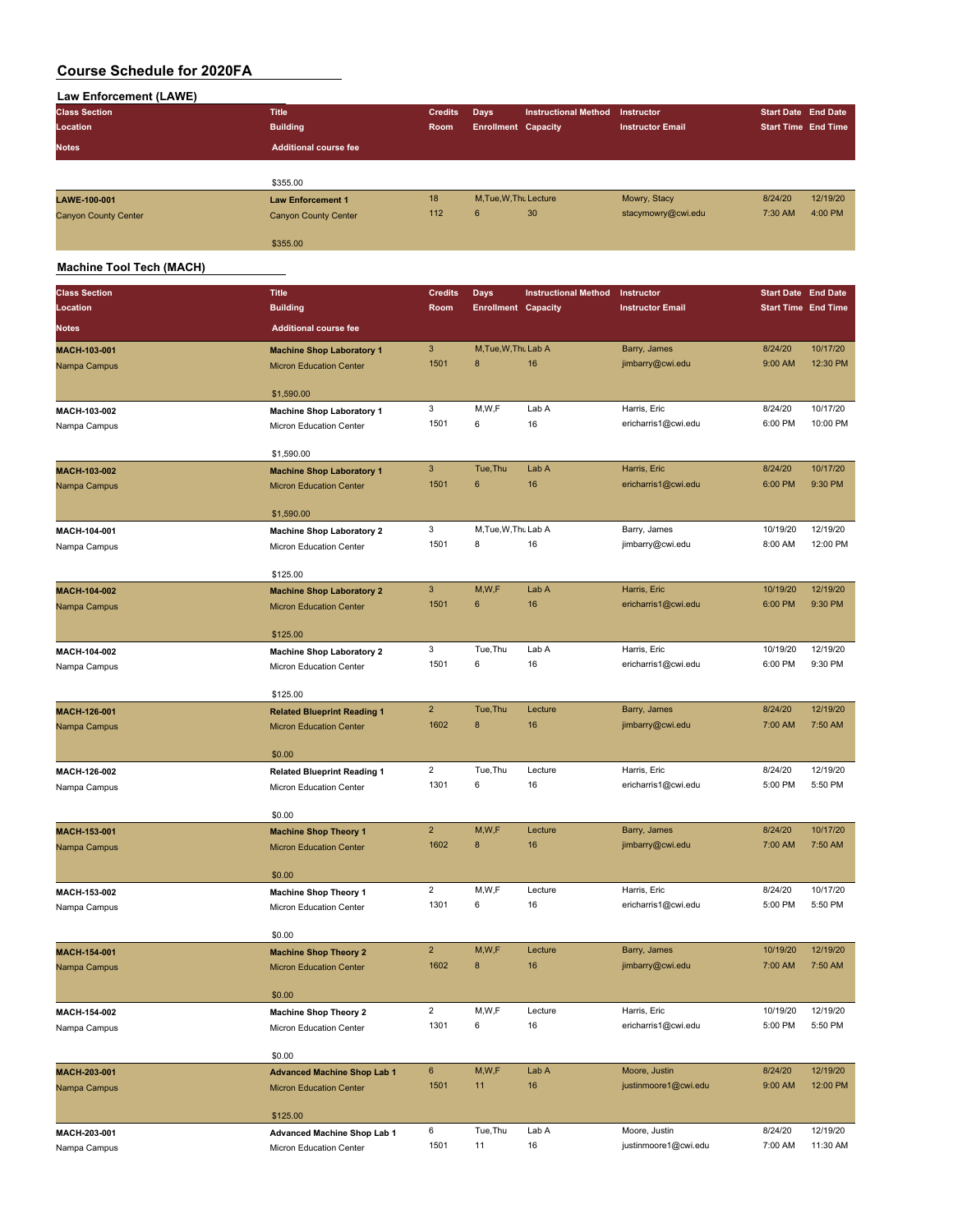| <b>Machine Tool Tech (MACH)</b> |                                     |                |                            |                             |                         |                            |          |
|---------------------------------|-------------------------------------|----------------|----------------------------|-----------------------------|-------------------------|----------------------------|----------|
| <b>Class Section</b>            | <b>Title</b>                        | <b>Credits</b> | Days                       | <b>Instructional Method</b> | <b>Instructor</b>       | <b>Start Date End Date</b> |          |
| Location                        | <b>Building</b>                     | Room           | <b>Enrollment Capacity</b> |                             | <b>Instructor Email</b> | <b>Start Time End Time</b> |          |
| <b>Notes</b>                    | <b>Additional course fee</b>        |                |                            |                             |                         |                            |          |
|                                 | \$125.00                            |                |                            |                             |                         |                            |          |
| MACH-203-002                    | <b>Advanced Machine Shop Lab 1</b>  | $6\phantom{1}$ | M, W, F                    | Lab A                       | Wilhite, Jeffrey        | 8/24/20                    | 12/19/20 |
| Nampa Campus                    | <b>Micron Education Center</b>      | 1501           | $\overline{7}$             | 16                          | jeffwilhite@cwi.edu     | 7:00 PM                    | 10:00 PM |
|                                 | \$125.00                            |                |                            |                             |                         |                            |          |
| MACH-203-002                    | <b>Advanced Machine Shop Lab 1</b>  | 6              | Tue, Thu                   | Lab A                       | Wilhite, Jeffrey        | 8/24/20                    | 12/19/20 |
| Nampa Campus                    | Micron Education Center             | 1501           | $\overline{7}$             | 16                          | jeffwilhite@cwi.edu     | 5:00 PM                    | 9:30 PM  |
|                                 | \$125.00                            |                |                            |                             |                         |                            |          |
| MACH-212-001                    | <b>Computer-Aided Manufacturing</b> | $\mathbf{3}$   | M,W,F                      | Lecture                     | Moore, Justin           | 8/24/20                    | 12/19/20 |
| Nampa Campus                    | <b>Micron Education Center</b>      | 1506           | 11                         | 16                          | justinmoore1@cwi.edu    | 7:00 AM                    | 7:50 AM  |
|                                 | \$0.00                              |                |                            |                             |                         |                            |          |
| MACH-212-002                    | <b>Computer-Aided Manufacturing</b> | 3              | M, W, F                    | Lecture                     | Wilhite, Jeffrey        | 8/24/20                    | 12/19/20 |
| Nampa Campus                    | Micron Education Center             | 1506           | $\overline{7}$             | 16                          | jeffwilhite@cwi.edu     | 5:00 PM                    | 5:50 PM  |
|                                 | \$0.00                              |                |                            |                             |                         |                            |          |
| MACH-253-001                    | <b>Adv Machine Shop Theory 1</b>    | 3              | M,W,F                      | Lecture                     | Moore, Justin           | 8/24/20                    | 12/19/20 |
| Nampa Campus                    | <b>Micron Education Center</b>      | 1506           | 11                         | 16                          | justinmoore1@cwi.edu    | 8:00 AM                    | 8:50 AM  |
|                                 | \$0.00                              |                |                            |                             |                         |                            |          |
| MACH-253-002                    | Adv Machine Shop Theory 1           | 3              | M, W, F                    | Lecture                     | Wilhite, Jeffrey        | 8/24/20                    | 12/19/20 |
| Nampa Campus                    | Micron Education Center             | 1506           | $\overline{7}$             | 16                          | jeffwilhite@cwi.edu     | 6:00 PM                    | 6:50 PM  |
|                                 | \$0.00                              |                |                            |                             |                         |                            |          |
| <b>Marketing Comm (MRKT)</b>    |                                     |                |                            |                             |                         |                            |          |

| <b>Class Section</b><br>Location        | <b>Title</b><br><b>Building</b>           | <b>Credits</b><br>Room | <b>Days</b><br><b>Enrollment Capacity</b> | <b>Instructional Method</b> | Instructor<br><b>Instructor Email</b> | <b>Start Date End Date</b><br><b>Start Time End Time</b> |          |
|-----------------------------------------|-------------------------------------------|------------------------|-------------------------------------------|-----------------------------|---------------------------------------|----------------------------------------------------------|----------|
| <b>Notes</b>                            | <b>Additional course fee</b>              |                        |                                           |                             |                                       |                                                          |          |
| <b>MRKT-125-001H</b>                    | <b>Introduction to Marketing</b>          | 3                      | Tue                                       | Hybrid                      | Garrity, Daniel                       | 8/24/20                                                  | 12/19/20 |
| <b>Canyon County Center</b>             | <b>Canyon County Center</b>               | 220                    | 26                                        | 28                          | dangarrity@cwi.edu                    | 5:30 PM                                                  | 6:45 PM  |
| Hybrid course - has an online component | \$15.00                                   |                        |                                           |                             |                                       |                                                          |          |
| MRKT-245-001W                           | <b>Business Simulation &amp; Analysis</b> | 3                      |                                           | On-Line                     | Garrity, Daniel                       | 8/24/20                                                  | 12/19/20 |
| Online                                  | Online                                    | ONL                    | 15                                        | 28                          | dangarrity@cwi.edu                    |                                                          |          |
|                                         | \$70.00                                   |                        |                                           |                             |                                       |                                                          |          |
| <b>MRKT-257-001W</b>                    | <b>Principles of Management</b>           | 3                      |                                           | On-Line                     | Holten Baird, Nicole                  | 8/24/20                                                  | 12/19/20 |
| Online                                  | Online                                    | <b>ONL</b>             | 11                                        | 30                          | nicolebaird@cwi.edu                   |                                                          |          |
|                                         | \$30.00                                   |                        |                                           |                             |                                       |                                                          |          |
| MRKT-290-001W                           | <b>Marketing Communctns Capstone</b>      | 3                      |                                           | On-Line                     | Garrity, Daniel                       | 8/24/20                                                  | 12/19/20 |
| Online                                  | Online                                    | ONL                    | 3                                         | 30                          | dangarrity@cwi.edu                    |                                                          |          |
|                                         | \$60.00                                   |                        |                                           |                             |                                       |                                                          |          |

#### **Mathematics (MATH)**

| <b>Class Section</b> | <b>Title</b>                    | <b>Credits</b> | <b>Days</b>                | <b>Instructional Method</b> | <b>Instructor</b>       | <b>Start Date End Date</b> |          |
|----------------------|---------------------------------|----------------|----------------------------|-----------------------------|-------------------------|----------------------------|----------|
| Location             | <b>Building</b>                 | Room           | <b>Enrollment Capacity</b> |                             | <b>Instructor Email</b> | <b>Start Time End Time</b> |          |
| <b>Notes</b>         | <b>Additional course fee</b>    |                |                            |                             |                         |                            |          |
| <b>MATH-095-001</b>  | <b>College Prep Mathematics</b> | 3              | Tue, Thu                   | LabB                        | <b>Susan Knights</b>    | 8/24/20                    | 12/19/20 |
| Nampa Campus         | <b>Academic Building</b>        | 116            | 41                         | 30                          | susanknights@cwidaho.cc | 10:00 AM                   | 11:15 AM |
|                      |                                 |                |                            |                             |                         |                            |          |
|                      | \$70.00                         |                |                            |                             |                         |                            |          |
| MATH-095-040W        | <b>College Prep Mathematics</b> | 3              |                            | On-Line                     | Susan Knights           | 8/24/20                    | 12/19/20 |
| Online               | Online                          | ONL            | 93                         | 100                         | susanknights@cwidaho.cc |                            |          |
|                      | \$90.00                         |                |                            |                             |                         |                            |          |
| MATH-095-041W        | <b>College Prep Mathematics</b> | 3              |                            | On-Line                     | <b>Susan Knights</b>    | 8/24/20                    | 12/19/20 |
| Online               | Online                          | <b>ONL</b>     | 28                         | 100                         | susanknights@cwidaho.cc |                            |          |
|                      | \$90.00                         |                |                            |                             |                         |                            |          |
| MATH-095-042W        | <b>College Prep Mathematics</b> | 3              |                            | On-Line                     | Susan Knights           | 8/24/20                    | 12/19/20 |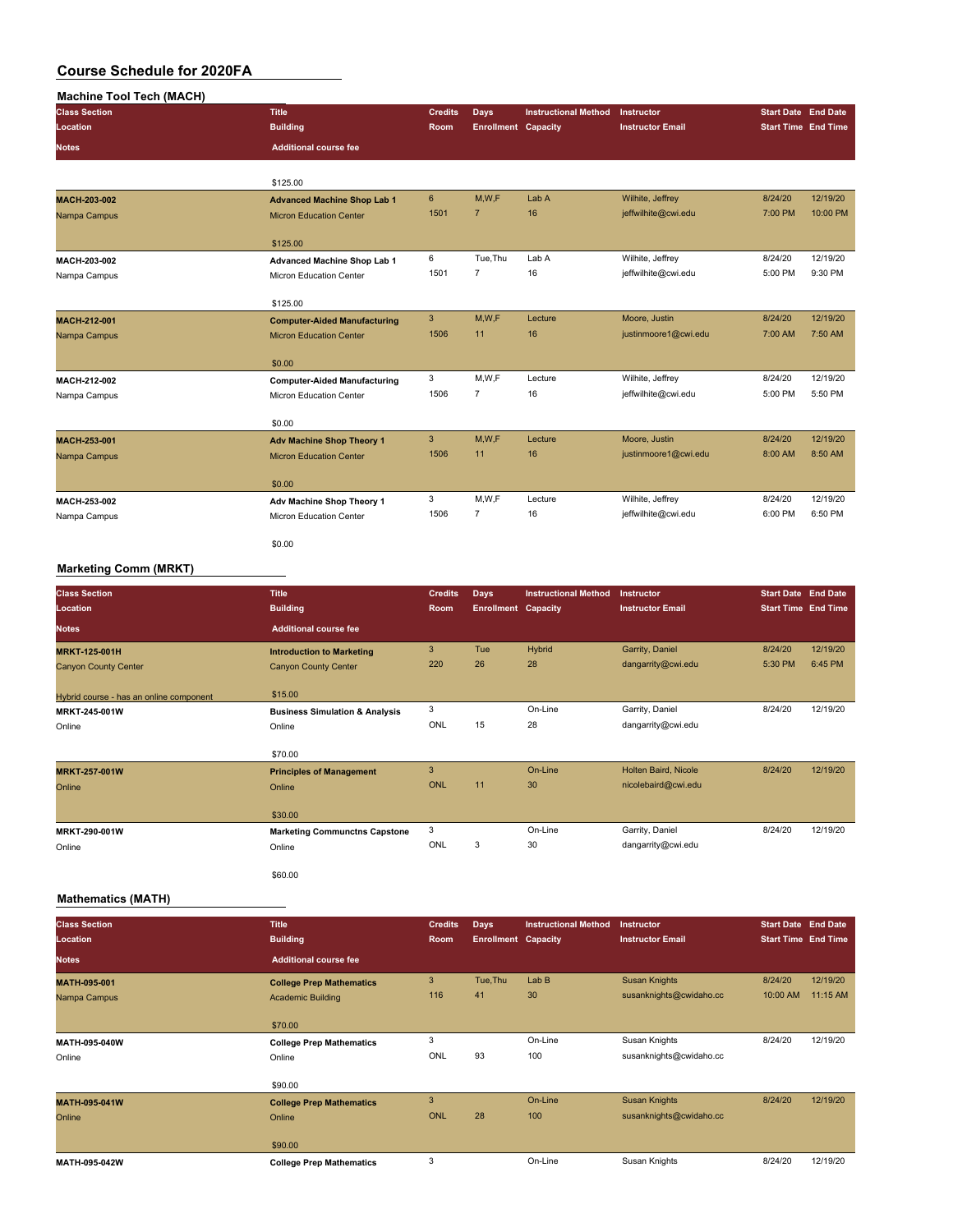| <b>Mathematics (MATH)</b> |                                    |                           |                            |                             |                         |                            |          |
|---------------------------|------------------------------------|---------------------------|----------------------------|-----------------------------|-------------------------|----------------------------|----------|
| <b>Class Section</b>      | <b>Title</b>                       | <b>Credits</b>            | Days                       | <b>Instructional Method</b> | Instructor              | <b>Start Date End Date</b> |          |
| Location                  | <b>Building</b>                    | Room                      | <b>Enrollment Capacity</b> |                             | <b>Instructor Email</b> | <b>Start Time End Time</b> |          |
| Notes                     | <b>Additional course fee</b>       |                           |                            |                             |                         |                            |          |
|                           |                                    |                           |                            |                             |                         |                            |          |
| Online                    | Online                             | ONL                       | 3                          | 100                         | susanknights@cwidaho.cc |                            |          |
|                           |                                    |                           |                            |                             |                         |                            |          |
|                           | \$90.00                            |                           |                            |                             |                         |                            |          |
| MATH-095-043W             | <b>College Prep Mathematics</b>    | $\ensuremath{\mathsf{3}}$ |                            | On-Line                     | <b>Susan Knights</b>    | 8/24/20                    | 12/19/20 |
| Online                    | Online                             | <b>ONL</b>                | $\overline{2}$             | 100                         | susanknights@cwidaho.cc |                            |          |
|                           |                                    |                           |                            |                             |                         |                            |          |
|                           | \$90.00                            |                           |                            |                             |                         |                            |          |
| MATH-095-044W             | <b>College Prep Mathematics</b>    | 3                         |                            | On-Line                     | Susan Knights           | 8/24/20                    | 12/19/20 |
| Online                    | Online                             | ONL                       | $\overline{7}$             | 100                         | susanknights@cwidaho.cc |                            |          |
|                           |                                    |                           |                            |                             |                         |                            |          |
|                           | \$90.00                            |                           |                            |                             |                         |                            |          |
| MATH-095-045W             | <b>College Prep Mathematics</b>    | $\mathbf{3}$              |                            | On-Line                     | <b>Susan Knights</b>    | 8/24/20                    | 12/19/20 |
| Online                    | Online                             | <b>ONL</b>                | 14                         | 100                         | susanknights@cwidaho.cc |                            |          |
|                           |                                    |                           |                            |                             |                         |                            |          |
|                           | \$90.00                            |                           |                            |                             |                         |                            |          |
| MATH-095-046W             | <b>College Prep Mathematics</b>    | $\mathbf 3$               |                            | On-Line                     | Susan Knights           | 8/24/20                    | 12/19/20 |
| Online                    | Online                             | ONL                       | 5                          | 100                         | susanknights@cwidaho.cc |                            |          |
|                           |                                    |                           |                            |                             |                         |                            |          |
|                           | \$90.00                            |                           |                            |                             |                         |                            |          |
| MATH-095-047W             | <b>College Prep Mathematics</b>    | $\mathbf{3}$              |                            | On-Line                     | <b>Susan Knights</b>    | 8/24/20                    | 12/19/20 |
| Online                    | Online                             | <b>ONL</b>                | 11                         | 100                         | susanknights@cwidaho.cc |                            |          |
|                           |                                    |                           |                            |                             |                         |                            |          |
|                           | \$90.00                            |                           |                            |                             |                         |                            |          |
| MATH-122-002              | Math in Modern Society Plus        | $\overline{2}$            | Tue, Thu                   | Lecture                     | Brosious, Derek         | 8/24/20                    | 12/19/20 |
| Ada County Campus         | <b>Pintail Center</b>              | 1204                      | 11                         | 16                          | derekbrosious@cwi.edu   | 5:30 PM                    | 6:20 PM  |
|                           |                                    |                           |                            |                             |                         |                            |          |
|                           | \$0.00                             |                           |                            |                             |                         |                            |          |
| MATH-122-003              |                                    | $\overline{2}$            | M,W                        | Lecture                     | Isaacson, Kathleen      | 8/24/20                    | 12/19/20 |
|                           | <b>Math in Modern Society Plus</b> | 1206                      | $\overline{\mathbf{c}}$    | 16                          | katisaacson@cwi.edu     | 8:30 AM                    | 9:20 AM  |
| <b>Ada County Campus</b>  | <b>Pintail Center</b>              |                           |                            |                             |                         |                            |          |
|                           | \$0.00                             |                           |                            |                             |                         |                            |          |
|                           |                                    | $\overline{2}$            | Tue, Thu                   | Lecture                     | Belue, Paul             | 8/24/20                    | 12/19/20 |
| MATH-122-004              | <b>Math in Modern Society Plus</b> | 1230                      |                            | 10                          |                         | 10:00 AM                   | 10:50 AM |
| Ada County Campus         | <b>Pintail Center</b>              |                           | 8                          |                             | paulbelue@cwi.edu       |                            |          |
|                           |                                    |                           |                            |                             |                         |                            |          |
|                           | \$0.00                             |                           |                            |                             |                         |                            |          |
| MATH-122-005              | <b>Math in Modern Society Plus</b> | $\overline{2}$            | Tue, Thu                   | Lecture                     | Faculty, General        | 8/24/20                    | 12/19/20 |
| <b>Ada County Campus</b>  | <b>Pintail Center</b>              | 1204                      | $\overline{2}$             | 16                          |                         | 2:30 PM                    | 3:20 PM  |
|                           |                                    |                           |                            |                             |                         |                            |          |
|                           | \$0.00                             |                           |                            |                             |                         |                            |          |
| MATH-122-006              | <b>Math in Modern Society Plus</b> | $\overline{2}$            | M,W                        | Lecture                     | Pack, Willard           | 8/24/20                    | 12/19/20 |
| Nampa Campus              | Aspen Classroom Building           | 108                       | 10                         | 10                          | willardpack@cwi.edu     | 1:00 PM                    | 1:50 PM  |
|                           |                                    |                           |                            |                             |                         |                            |          |
|                           | \$0.00                             |                           |                            |                             |                         |                            |          |
| <b>MATH-122-007</b>       | <b>Math in Modern Society Plus</b> | $\overline{2}$            | Tue, Thu                   | Lecture                     | Manship, Ken            | 8/24/20                    | 12/19/20 |
| Nampa Campus              | <b>Aspen Classroom Building</b>    | 108                       | 8                          | 10                          | kenmanship@cwi.edu      | 11:30 AM                   | 12:20 PM |
|                           |                                    |                           |                            |                             |                         |                            |          |
|                           | \$0.00                             |                           |                            |                             |                         |                            |          |
| MATH-122-009              | <b>Math in Modern Society Plus</b> | $\overline{2}$            | M, W                       | Lecture                     | Holton, Stacy           | 8/24/20                    | 12/19/20 |
| Nampa Campus              | Aspen Classroom Building           | 108                       | 4                          | 10                          | stacyholton@cwi.edu     | 7:00 PM                    | 7:50 PM  |
|                           |                                    |                           |                            |                             |                         |                            |          |
|                           | \$0.00                             |                           |                            |                             |                         |                            |          |
| MATH-122-015              | <b>Math in Modern Society Plus</b> | $\overline{2}$            | M,W                        | Lecture                     | Morehouse, Jerod        | 8/24/20                    | 12/19/20 |
| <b>Ada County Campus</b>  | <b>Pintail Center</b>              | 1206                      | 3                          | 16                          | jerodmorehouse@cwi.edu  | 8:30 PM                    | 9:20 PM  |
|                           |                                    |                           |                            |                             |                         |                            |          |
|                           | \$0.00                             |                           |                            |                             |                         |                            |          |
| MATH-122-018              |                                    | $\overline{2}$            | M, W                       | Lecture                     | Pack, Willard           | 8/24/20                    | 12/19/20 |
|                           | Math in Modern Society Plus        | 2202                      | 5                          | 12                          | willardpack@cwi.edu     | 5:30 PM                    | 6:20 PM  |
| Nampa Campus              | Micron Education Center            |                           |                            |                             |                         |                            |          |
|                           | \$0.00                             |                           |                            |                             |                         |                            |          |
|                           |                                    |                           |                            |                             |                         |                            |          |
| MATH-122-020              | <b>Math in Modern Society Plus</b> | $\overline{2}$            | Tue, Thu                   | Lecture                     | Faculty, General        | 8/24/20                    | 12/19/20 |
| Nampa Campus              | <b>Micron Education Center</b>     | 1602                      | 6                          | 11                          |                         | 8:00 AM                    | 8:50 AM  |
|                           |                                    |                           |                            |                             |                         |                            |          |
|                           | \$0.00                             |                           |                            |                             |                         |                            |          |
| MATH-123-002              | <b>Math in Modern Society</b>      | 3                         | Tue, Thu                   | Lecture                     | Brosious, Derek         | 8/24/20                    | 12/19/20 |
| Ada County Campus         | Pintail Center                     | 1302                      | 8                          | 8                           | derekbrosious@cwi.edu   | 4:00 PM                    | 5:15 PM  |
|                           |                                    |                           |                            |                             |                         |                            |          |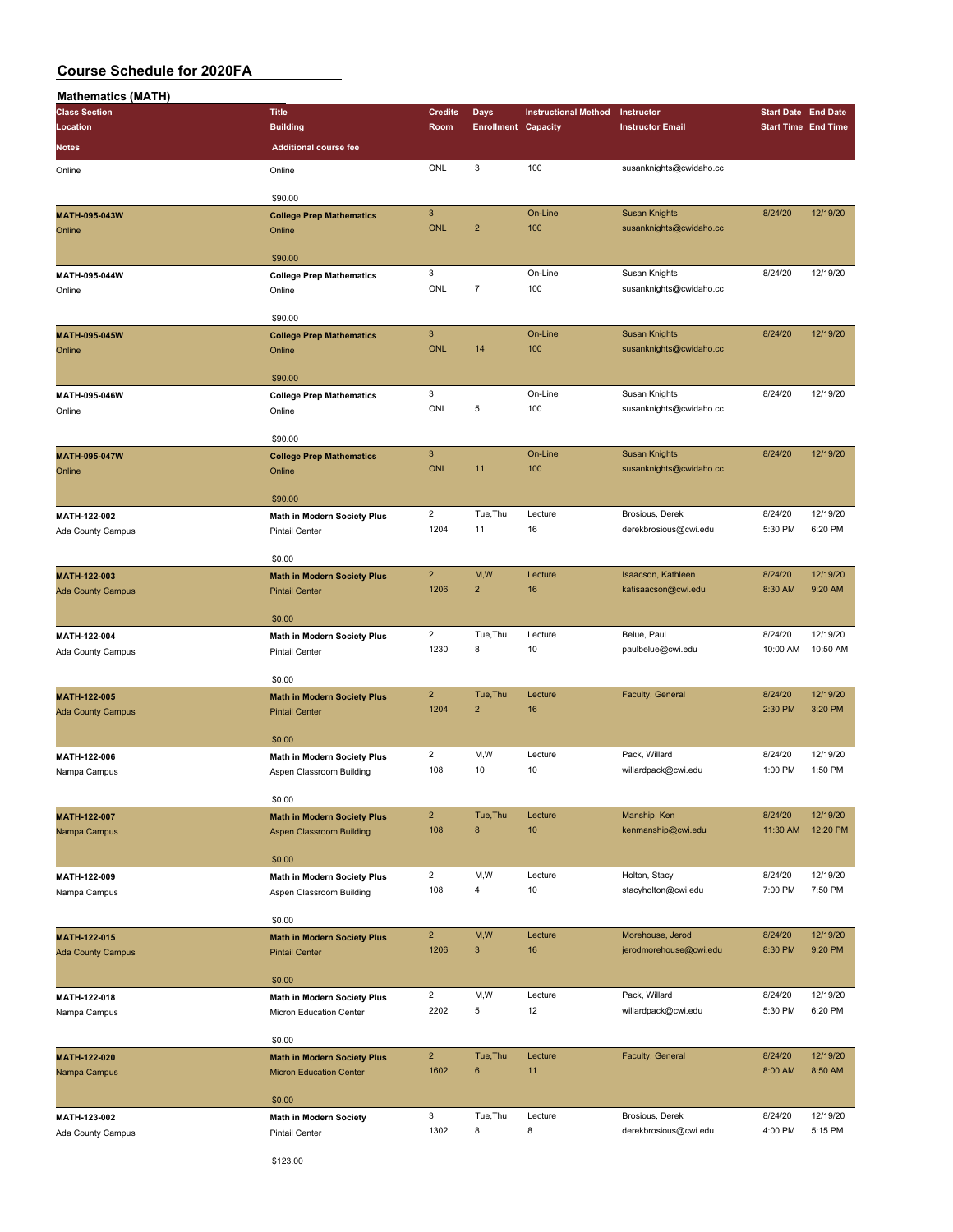| Mathematics (MATH)                      |                                 |                           |                            |                             |                                            |                            |                      |
|-----------------------------------------|---------------------------------|---------------------------|----------------------------|-----------------------------|--------------------------------------------|----------------------------|----------------------|
| <b>Class Section</b>                    | <b>Title</b>                    | <b>Credits</b>            | Days                       | <b>Instructional Method</b> | Instructor                                 | <b>Start Date End Date</b> |                      |
| Location                                | <b>Building</b>                 | Room                      | <b>Enrollment Capacity</b> |                             | <b>Instructor Email</b>                    | <b>Start Time End Time</b> |                      |
| Notes                                   | <b>Additional course fee</b>    |                           |                            |                             |                                            |                            |                      |
| MATH-123-003                            | <b>Math in Modern Society</b>   | $\sqrt{3}$                | M,W                        | Lecture                     | Isaacson, Kathleen                         | 8/24/20                    | 12/19/20             |
| <b>Ada County Campus</b>                | <b>Pintail Center</b>           | 1206                      | 5                          | $\boldsymbol{8}$            | katisaacson@cwi.edu                        | 7:00 AM                    | 8:15 AM              |
|                                         |                                 |                           |                            |                             |                                            |                            |                      |
|                                         | \$123.00                        |                           |                            |                             |                                            |                            |                      |
| MATH-123-004                            | <b>Math in Modern Society</b>   | 3<br>1203                 | Tue, Thu<br>3              | Lecture<br>6                | Belue, Paul<br>paulbelue@cwi.edu           | 8/24/20<br>8:30 AM         | 12/19/20<br>9:45 AM  |
| Ada County Campus                       | <b>Pintail Center</b>           |                           |                            |                             |                                            |                            |                      |
|                                         | \$123.00                        |                           |                            |                             |                                            |                            |                      |
| MATH-123-005                            | <b>Math in Modern Society</b>   | $\mathsf 3$               | Tue, Thu                   | Lecture                     | Faculty, General                           | 8/24/20                    | 12/19/20             |
| <b>Ada County Campus</b>                | <b>Pintail Center</b>           | 1206                      | 8                          | $\boldsymbol{8}$            |                                            | 1:00 PM                    | 2:15 PM              |
|                                         |                                 |                           |                            |                             |                                            |                            |                      |
|                                         | \$123.00                        |                           |                            |                             |                                            |                            |                      |
| MATH-123-006                            | <b>Math in Modern Society</b>   | 3<br>127                  | M,W<br>13                  | Lecture<br>5                | Pack, Willard                              | 8/24/20<br>11:30 AM        | 12/19/20<br>12:45 PM |
| Nampa Campus                            | Aspen Classroom Building        |                           |                            |                             | willardpack@cwi.edu                        |                            |                      |
|                                         | \$123.00                        |                           |                            |                             |                                            |                            |                      |
| MATH-123-007                            | <b>Math in Modern Society</b>   | $\mathsf 3$               | Tue, Thu                   | Lecture                     | Manship, Ken                               | 8/24/20                    | 12/19/20             |
| Nampa Campus                            | Aspen Classroom Building        | 127                       | 6                          | 5                           | kenmanship@cwi.edu                         | 10:00 AM                   | 11:15 AM             |
|                                         |                                 |                           |                            |                             |                                            |                            |                      |
|                                         | \$123.00                        |                           |                            |                             |                                            |                            |                      |
| MATH-123-009                            | Math in Modern Society          | 3                         | M, W                       | Lecture                     | Holton, Stacy                              | 8/24/20                    | 12/19/20             |
| Nampa Campus                            | Aspen Classroom Building        | 127                       | 4                          | 5                           | stacyholton@cwi.edu                        | 5:30 PM                    | 6:45 PM              |
|                                         | \$123.00                        |                           |                            |                             |                                            |                            |                      |
| MATH-123-012W                           | <b>Math in Modern Society</b>   | $\overline{3}$            |                            | On-Line                     | Cook, Kristin                              | 8/24/20                    | 12/19/20             |
| Online                                  | Online                          | <b>ONL</b>                | 30                         | 30                          | kristincook@cwi.edu                        |                            |                      |
|                                         |                                 |                           |                            |                             |                                            |                            |                      |
|                                         | \$153.00                        |                           |                            |                             |                                            |                            |                      |
| MATH-123-013H                           | Math in Modern Society          | 3                         | M                          | Hybrid                      | Cook, Kristin                              | 8/24/20                    | 12/19/20             |
| Nampa Campus                            | Academic Building               | 102E                      | 9                          | 30                          | kristincook@cwi.edu                        | 2:30 PM                    | 3:45 PM              |
| Hybrid course - has an online component | \$138.00                        |                           |                            |                             |                                            |                            |                      |
| MATH-123-014W                           | <b>Math in Modern Society</b>   | $\sqrt{3}$                |                            | On-Line                     | Quintana, Emiko                            | 8/24/20                    | 12/19/20             |
| Online                                  | Online                          | <b>ONL</b>                | 21                         | 30                          | emikoquintana@cwi.edu                      |                            |                      |
|                                         |                                 |                           |                            |                             |                                            |                            |                      |
|                                         | \$153.00                        |                           |                            |                             |                                            |                            |                      |
| MATH-123-015                            | <b>Math in Modern Society</b>   | 3<br>1206                 | M,W<br>3                   | Lecture<br>8                | Morehouse, Jerod<br>jerodmorehouse@cwi.edu | 8/24/20<br>7:00 PM         | 12/19/20<br>8:15 PM  |
| Ada County Campus                       | <b>Pintail Center</b>           |                           |                            |                             |                                            |                            |                      |
|                                         | \$123.00                        |                           |                            |                             |                                            |                            |                      |
| <b>MATH-123-018</b>                     | <b>Math in Modern Society</b>   | $\mathbf{3}$              | M,W                        | Lecture                     | Pack, Willard                              | 8/24/20                    | 12/19/20             |
| Nampa Campus                            | <b>Micron Education Center</b>  | 2202                      | 5                          | 6                           | willardpack@cwi.edu                        | 4:00 PM                    | 5:15 PM              |
|                                         |                                 |                           |                            |                             |                                            |                            |                      |
|                                         | \$123.00                        |                           |                            |                             |                                            |                            |                      |
| MATH-123-020                            | Math in Modern Society          | 3<br>1602                 | M,W,F<br>$\overline{4}$    | Lecture<br>5                | Faculty, General                           | 8/24/20<br>8:00 AM         | 12/19/20<br>8:50 AM  |
| Nampa Campus                            | Micron Education Center         |                           |                            |                             |                                            |                            |                      |
|                                         | \$123.00                        |                           |                            |                             |                                            |                            |                      |
| MATH-123P-002                           | <b>Math in Modern Society</b>   | $\mathbf{3}$              | Tue, Thu                   | Lecture                     | <b>Brosious, Derek</b>                     | 8/24/20                    | 12/19/20             |
| <b>Ada County Campus</b>                | <b>Pintail Center</b>           | 1302                      | 11                         | 16                          | derekbrosious@cwi.edu                      | 4:00 PM                    | 5:15 PM              |
|                                         |                                 |                           |                            |                             |                                            |                            |                      |
|                                         | \$123.00                        |                           |                            |                             |                                            |                            |                      |
| MATH-123P-003                           | <b>Math in Modern Society</b>   | 3<br>1206                 | M,W<br>$\overline{2}$      | Lecture<br>16               | Isaacson, Kathleen<br>katisaacson@cwi.edu  | 8/24/20<br>7:00 AM         | 12/19/20<br>8:15 AM  |
| Ada County Campus                       | <b>Pintail Center</b>           |                           |                            |                             |                                            |                            |                      |
|                                         | \$123.00                        |                           |                            |                             |                                            |                            |                      |
| MATH-123P-004                           | <b>Math in Modern Society</b>   | 3 <sup>2</sup>            | Tue, Thu                   | Lecture                     | Belue, Paul                                | 8/24/20                    | 12/19/20             |
| <b>Ada County Campus</b>                | <b>Pintail Center</b>           | 1203                      | $\bf8$                     | 10                          | paulbelue@cwi.edu                          | 8:30 AM                    | 9:45 AM              |
|                                         |                                 |                           |                            |                             |                                            |                            |                      |
|                                         | \$123.00                        |                           |                            |                             |                                            |                            |                      |
| MATH-123P-005                           | <b>Math in Modern Society</b>   | 3<br>1206                 | Tue, Thu<br>$\overline{2}$ | Lecture                     | Faculty, General                           | 8/24/20                    | 12/19/20<br>2:15 PM  |
| Ada County Campus                       | <b>Pintail Center</b>           |                           |                            | 16                          |                                            | 1:00 PM                    |                      |
|                                         | \$123.00                        |                           |                            |                             |                                            |                            |                      |
| MATH-123P-006                           | <b>Math in Modern Society</b>   | $\ensuremath{\mathsf{3}}$ | M, W                       | Lecture                     | Pack, Willard                              | 8/24/20                    | 12/19/20             |
| Nampa Campus                            | <b>Aspen Classroom Building</b> | 127                       | 10                         | 10                          | willardpack@cwi.edu                        | 11:30 AM                   | 12:45 PM             |
|                                         |                                 |                           |                            |                             |                                            |                            |                      |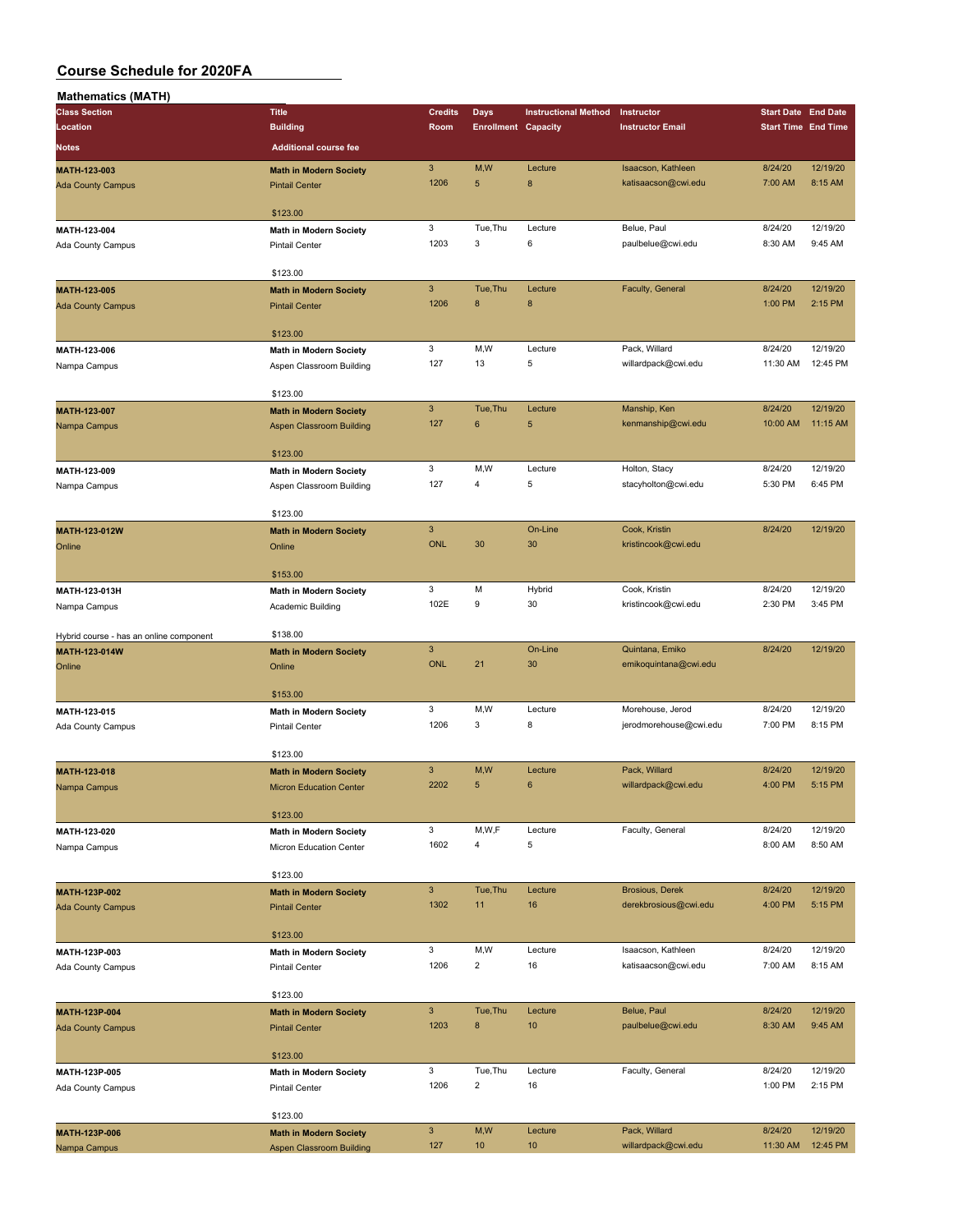| <b>Mathematics (MATH)</b> |                                 |                |                            |                             |                         |                            |          |
|---------------------------|---------------------------------|----------------|----------------------------|-----------------------------|-------------------------|----------------------------|----------|
| <b>Class Section</b>      | <b>Title</b>                    | <b>Credits</b> | <b>Days</b>                | <b>Instructional Method</b> | Instructor              | <b>Start Date End Date</b> |          |
| Location                  | <b>Building</b>                 | Room           | <b>Enrollment Capacity</b> |                             | <b>Instructor Email</b> | <b>Start Time End Time</b> |          |
| <b>Notes</b>              | <b>Additional course fee</b>    |                |                            |                             |                         |                            |          |
|                           |                                 |                |                            |                             |                         |                            |          |
|                           | \$123.00                        |                |                            |                             |                         |                            |          |
|                           |                                 | 3              | Tue, Thu                   | Lecture                     |                         | 8/24/20                    | 12/19/20 |
| MATH-123P-007             | Math in Modern Society          | 127            | 8                          | 10                          | Manship, Ken            |                            |          |
| Nampa Campus              | Aspen Classroom Building        |                |                            |                             | kenmanship@cwi.edu      | 10:00 AM                   | 11:15 AM |
|                           | \$123.00                        |                |                            |                             |                         |                            |          |
|                           |                                 | $\mathbf{3}$   | M,W                        | Lecture                     | Holton, Stacy           | 8/24/20                    | 12/19/20 |
| MATH-123P-009             | <b>Math in Modern Society</b>   | 127            | $\overline{4}$             | 10                          | stacyholton@cwi.edu     | 5:30 PM                    | 6:45 PM  |
| Nampa Campus              | <b>Aspen Classroom Building</b> |                |                            |                             |                         |                            |          |
|                           | \$123.00                        |                |                            |                             |                         |                            |          |
|                           |                                 | 3              | M,W                        | Lecture                     | Morehouse, Jerod        | 8/24/20                    | 12/19/20 |
| MATH-123P-015             | <b>Math in Modern Society</b>   | 1206           | 3                          | 16                          | jerodmorehouse@cwi.edu  | 7:00 PM                    | 8:15 PM  |
| Ada County Campus         | <b>Pintail Center</b>           |                |                            |                             |                         |                            |          |
|                           | \$123.00                        |                |                            |                             |                         |                            |          |
| MATH-123P-018             | <b>Math in Modern Society</b>   | $\mathbf{3}$   | M,W                        | Lecture                     | Pack, Willard           | 8/24/20                    | 12/19/20 |
| Nampa Campus              | <b>Micron Education Center</b>  | 2202           | $\sqrt{5}$                 | 12                          | willardpack@cwi.edu     | 4:00 PM                    | 5:15 PM  |
|                           |                                 |                |                            |                             |                         |                            |          |
|                           | \$123.00                        |                |                            |                             |                         |                            |          |
| MATH-123P-020             | <b>Math in Modern Society</b>   | 3              | M,W,F                      | Lecture                     | Faculty, General        | 8/24/20                    | 12/19/20 |
| Nampa Campus              | Micron Education Center         | 1602           | 6                          | 11                          |                         | 8:00 AM                    | 8:50 AM  |
|                           |                                 |                |                            |                             |                         |                            |          |
|                           | \$123.00                        |                |                            |                             |                         |                            |          |
| MATH-142-001              | <b>College Algebra Plus</b>     | $\overline{2}$ | Tue, Thu                   | Lecture                     | Horowitz, Irwin         | 8/24/20                    | 12/19/20 |
| Nampa Campus              | <b>Aspen Classroom Building</b> | 108            | 4                          | 16                          | irwinhorowitz@cwi.edu   | 1:00 PM                    | 1:50 PM  |
|                           |                                 |                |                            |                             |                         |                            |          |
|                           | \$0.00                          |                |                            |                             |                         |                            |          |
| MATH-142-002              | <b>College Algebra Plus</b>     | $\overline{2}$ | M,W                        | Lecture                     | Belue, Paul             | 8/24/20                    | 12/19/20 |
| Ada County Campus         | <b>Pintail Center</b>           | 1203           | 9                          | 10                          | paulbelue@cwi.edu       | 2:30 PM                    | 3:20 PM  |
|                           |                                 |                |                            |                             |                         |                            |          |
|                           | \$0.00                          |                |                            |                             |                         |                            |          |
| MATH-142-003              | <b>College Algebra Plus</b>     | $\overline{2}$ | Tue, Thu                   | Lecture                     | Quintana, Emiko         | 8/24/20                    | 12/19/20 |
| Nampa Campus              | <b>Aspen Classroom Building</b> | 108            | $\overline{4}$             | 16                          | emikoquintana@cwi.edu   | 10:00 AM                   | 10:50 AM |
|                           |                                 |                |                            |                             |                         |                            |          |
|                           | \$0.00                          |                |                            |                             |                         |                            |          |
| MATH-142-005              | <b>College Algebra Plus</b>     | $\overline{2}$ | Tue, Thu                   | Lecture                     | Thomas, Gary            | 8/24/20                    | 12/19/20 |
| Ada County Campus         | <b>Pintail Center</b>           | 1206           | 9                          | 18                          | garythomas@cwi.edu      | 7:00 PM                    | 7:50 PM  |
|                           |                                 |                |                            |                             |                         |                            |          |
|                           | \$0.00                          |                |                            |                             |                         |                            |          |
| MATH-142-007              | <b>College Algebra Plus</b>     | $\overline{2}$ | Tue, Thu                   | Lecture                     | Orduno, Kathleen        | 8/24/20                    | 12/19/20 |
| Nampa Campus              | <b>Academic Building</b>        | 218            | $\overline{2}$             | 18                          | kateorduno@cwi.edu      | 5:30 PM                    | 6:20 PM  |
|                           |                                 |                |                            |                             |                         |                            |          |
|                           | \$0.00                          |                |                            |                             |                         |                            |          |
| MATH-142-008              | <b>College Algebra Plus</b>     | $\mathbf 2$    | M,W                        | Lecture                     | Carson, Catherine       | 8/24/20                    | 12/19/20 |
| Nampa Campus              | Aspen Classroom Building        | 108            | 3                          | 16                          | cathycarson@cwi.edu     | 2:30 PM                    | 3:20 PM  |
|                           |                                 |                |                            |                             |                         |                            |          |
|                           | \$0.00                          |                |                            |                             |                         |                            |          |
| MATH-143-001              | <b>College Algebra</b>          | $\mathsf 3$    | Tue, Thu                   | Lecture                     | Horowitz, Irwin         | 8/24/20                    | 12/19/20 |
| Nampa Campus              | <b>Aspen Classroom Building</b> | 106            | 5                          | $\bf 8$                     | irwinhorowitz@cwi.edu   | 11:30 AM                   | 12:45 PM |
|                           |                                 |                |                            |                             |                         |                            |          |
|                           | \$123.00                        |                |                            |                             |                         |                            |          |
| MATH-143-002              | <b>College Algebra</b>          | 3              | M,W                        | Lecture                     | Belue, Paul             | 8/24/20                    | 12/19/20 |
| Ada County Campus         | <b>Pintail Center</b>           | 1203           | 6                          | 6                           | paulbelue@cwi.edu       | 1:00 PM                    | 2:15 PM  |
|                           |                                 |                |                            |                             |                         |                            |          |
|                           | \$123.00                        |                |                            |                             |                         |                            |          |
| MATH-143-003              | <b>College Algebra</b>          | $\mathbf{3}$   | Tue, Thu                   | Lecture                     | Quintana, Emiko         | 8/24/20                    | 12/19/20 |
| Nampa Campus              | <b>Aspen Classroom Building</b> | 102            | $\bf8$                     | $\bf8$                      | emikoquintana@cwi.edu   | 8:30 AM                    | 9:45 AM  |
|                           |                                 |                |                            |                             |                         |                            |          |
|                           | \$123.00                        |                |                            |                             |                         |                            |          |
| MATH-143-005              | <b>College Algebra</b>          | 3              | Tue, Thu                   | Lecture                     | Thomas, Gary            | 8/24/20                    | 12/19/20 |
| Ada County Campus         | <b>Pintail Center</b>           | 1206           | $\boldsymbol{7}$           | $\bf 6$                     | garythomas@cwi.edu      | 5:30 PM                    | 6:45 PM  |
|                           |                                 |                |                            |                             |                         |                            |          |
|                           | \$123.00                        |                |                            |                             |                         |                            |          |
| MATH-143-007              | <b>College Algebra</b>          | $\mathbf{3}$   | Tue, Thu                   | Lecture                     | Orduno, Kathleen        | 8/24/20                    | 12/19/20 |
| Nampa Campus              | <b>Academic Building</b>        | 218            | $\bf 6$                    | $\bf 8$                     | kateorduno@cwi.edu      | 4:00 PM                    | 5:15 PM  |
|                           |                                 |                |                            |                             |                         |                            |          |
|                           | \$123.00                        |                |                            |                             |                         |                            |          |
| MATH-143-008              | <b>College Algebra</b>          | 3              | M, W                       | Lecture                     | Carson, Catherine       | 8/24/20                    | 12/19/20 |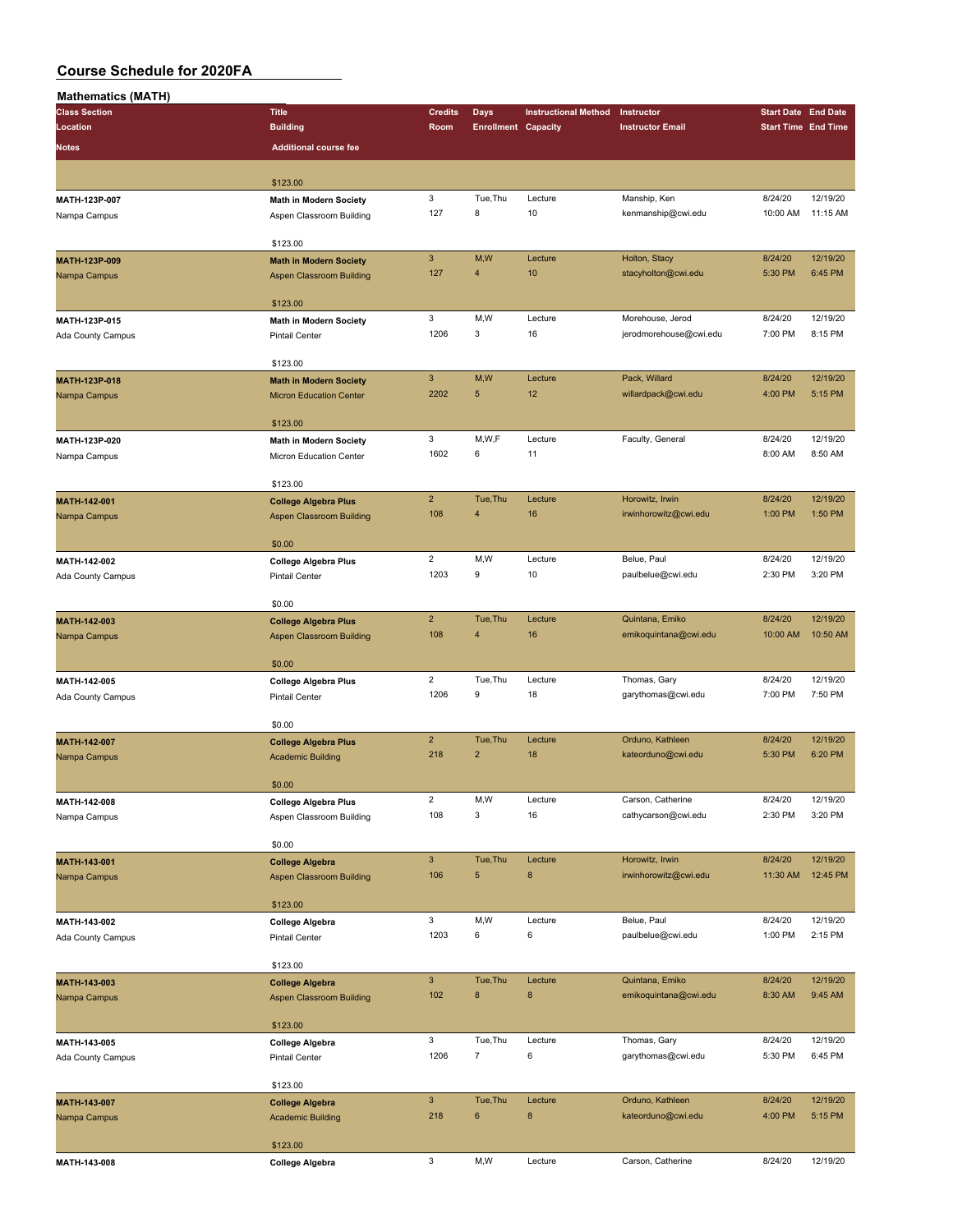| <b>Mathematics (MATH)</b> |                                           |                |                            |                             |                          |                            |          |
|---------------------------|-------------------------------------------|----------------|----------------------------|-----------------------------|--------------------------|----------------------------|----------|
| <b>Class Section</b>      | <b>Title</b>                              | <b>Credits</b> | Days                       | <b>Instructional Method</b> | Instructor               | <b>Start Date End Date</b> |          |
| Location                  | <b>Building</b>                           | Room           | <b>Enrollment Capacity</b> |                             | <b>Instructor Email</b>  | <b>Start Time End Time</b> |          |
| Notes                     | <b>Additional course fee</b>              |                |                            |                             |                          |                            |          |
|                           |                                           |                |                            |                             |                          |                            |          |
| Nampa Campus              | Aspen Classroom Building                  | 106            | 8                          | 8                           | cathycarson@cwi.edu      | 1:00 PM                    | 2:15 PM  |
|                           |                                           |                |                            |                             |                          |                            |          |
|                           | \$123.00                                  |                |                            |                             |                          |                            |          |
| MATH-143-014W             | <b>College Algebra</b>                    | $\mathbf{3}$   |                            | On-Line                     | Carson, Catherine        | 8/24/20                    | 12/19/20 |
| Online                    | Online                                    | <b>ONL</b>     | 30                         | 30                          | cathycarson@cwi.edu      |                            |          |
|                           |                                           |                |                            |                             |                          |                            |          |
|                           | \$153.00                                  |                |                            |                             |                          |                            |          |
| MATH-143-015W             | <b>College Algebra</b>                    | $\mathbf 3$    |                            | On-Line                     | Carson, Catherine        | 8/24/20                    | 12/19/20 |
| Online                    | Online                                    | ONL            | 30                         | 30                          | cathycarson@cwi.edu      |                            |          |
|                           |                                           |                |                            |                             |                          |                            |          |
|                           | \$153.00                                  |                |                            |                             |                          |                            |          |
| MATH-143-900              | <b>College Algebra</b>                    | $\mathbf{3}$   | Thu,F                      | Lecture                     | Willoughby, Amanda       | 8/24/20                    | 12/19/20 |
| <b>Ada County Campus</b>  | <b>Pintail Center</b>                     | 1203           | $\mathbf{1}$               | 15                          | amandawilloughby@cwi.edu | 11:30 AM                   | 12:45 PM |
|                           |                                           |                |                            |                             |                          |                            |          |
|                           | \$123.00                                  |                |                            |                             |                          |                            |          |
| MATH-143P-001             | <b>College Algebra</b>                    | 3              | Tue, Thu                   | Lecture                     | Horowitz, Irwin          | 8/24/20                    | 12/19/20 |
| Nampa Campus              | Aspen Classroom Building                  | 106            | 4                          | 16                          | irwinhorowitz@cwi.edu    | 11:30 AM                   | 12:45 PM |
|                           |                                           |                |                            |                             |                          |                            |          |
|                           | \$123.00                                  |                |                            |                             |                          |                            |          |
| MATH-143P-002             | <b>College Algebra</b>                    | $\mathbf{3}$   | M,W                        | Lecture                     | Belue, Paul              | 8/24/20                    | 12/19/20 |
| <b>Ada County Campus</b>  | <b>Pintail Center</b>                     | 1203           | 9                          | 10                          | paulbelue@cwi.edu        | 1:00 PM                    | 2:15 PM  |
|                           |                                           |                |                            |                             |                          |                            |          |
|                           | \$123.00                                  |                |                            |                             |                          |                            |          |
| MATH-143P-003             | <b>College Algebra</b>                    | $\mathbf 3$    | Tue, Thu                   | Lecture                     | Quintana, Emiko          | 8/24/20                    | 12/19/20 |
| Nampa Campus              | Aspen Classroom Building                  | 102            | 4                          | 16                          | emikoquintana@cwi.edu    | 8:30 AM                    | 9:45 AM  |
|                           |                                           |                |                            |                             |                          |                            |          |
|                           | \$123.00                                  |                |                            |                             |                          |                            |          |
| MATH-143P-005             | <b>College Algebra</b>                    | $\overline{3}$ | Tue, Thu                   | Lecture                     | Thomas, Gary             | 8/24/20                    | 12/19/20 |
| <b>Ada County Campus</b>  | <b>Pintail Center</b>                     | 1206           | 9                          | 18                          | garythomas@cwi.edu       | 5:30 PM                    | 6:45 PM  |
|                           |                                           |                |                            |                             |                          |                            |          |
|                           | \$123.00                                  |                |                            |                             |                          |                            |          |
| MATH-143P-007             | <b>College Algebra</b>                    | 3              | Tue, Thu                   | Lecture                     | Orduno, Kathleen         | 8/24/20                    | 12/19/20 |
|                           |                                           | 218            | $\overline{\mathbf{c}}$    | 17                          | kateorduno@cwi.edu       | 4:00 PM                    | 5:15 PM  |
| Nampa Campus              | Academic Building                         |                |                            |                             |                          |                            |          |
|                           | \$123.00                                  |                |                            |                             |                          |                            |          |
|                           |                                           | $\mathbf{3}$   | M,W                        | Lecture                     | Carson, Catherine        | 8/24/20                    | 12/19/20 |
| MATH-143P-008             | <b>College Algebra</b>                    | 106            | 3                          | 16                          | cathycarson@cwi.edu      | 1:00 PM                    | 2:15 PM  |
| Nampa Campus              | <b>Aspen Classroom Building</b>           |                |                            |                             |                          |                            |          |
|                           | \$123.00                                  |                |                            |                             |                          |                            |          |
|                           |                                           | $\overline{2}$ |                            | On-Line                     |                          | 8/24/20                    | 12/19/20 |
| MATH-144-001W             | Trigonometry                              | ONL            |                            |                             | Kelley, Maia             |                            |          |
| Online                    | Online                                    |                | 30                         | 30                          | maiakelley@cwi.edu       |                            |          |
|                           |                                           |                |                            |                             |                          |                            |          |
|                           | \$90.00                                   |                |                            |                             |                          |                            |          |
| MATH-144-002              | <b>Trigonometry</b>                       | $\overline{2}$ | M,W                        | Lecture                     | Quintana, Emiko          | 8/24/20                    | 12/19/20 |
| Nampa Campus              | <b>Academic Building</b>                  | 106            | 11                         | 28                          | emikoquintana@cwi.edu    | 12:00 PM                   | 12:50 PM |
|                           |                                           |                |                            |                             |                          |                            |          |
|                           | \$70.00                                   |                |                            |                             |                          |                            |          |
| MATH-144-900              | Trigonometry                              | $\mathbf 2$    | Tue                        | Lecture                     | Willoughby, Amanda       | 8/24/20                    | 12/19/20 |
| Ada County Campus         | Quail Court Building                      | 2209           | 12                         | 15                          | amandawilloughby@cwi.edu | 11:00 AM                   | 12:45 PM |
|                           |                                           |                |                            |                             |                          |                            |          |
|                           | \$70.00                                   |                |                            |                             |                          |                            |          |
| MATH-147-001              | <b>College Algebra &amp; Trigonometry</b> | $\sqrt{5}$     | M, Tue, W, Thu Lecture     |                             | Pack, Willard            | 8/24/20                    | 12/19/20 |
| Nampa Campus              | <b>Academic Building</b>                  | 309            | 12                         | 20                          | willardpack@cwi.edu      | 10:00 AM                   | 11:05 AM |
|                           |                                           |                |                            |                             |                          |                            |          |
|                           | \$123.00                                  |                |                            |                             |                          |                            |          |
| MATH-147-003W             | <b>College Algebra &amp; Trigonometry</b> | 5              |                            | On-Line                     | Belue, Paul              | 8/24/20                    | 12/19/20 |
| Online                    | Online                                    | ONL            | 26                         | 30                          | paulbelue@cwi.edu        |                            |          |
|                           |                                           |                |                            |                             |                          |                            |          |
|                           | \$173.00                                  |                |                            |                             |                          |                            |          |
| MATH-152-001              | <b>Statistical Reasoning Plus</b>         | $\overline{2}$ | M,W                        | Lecture                     | Thomas, Gary             | 8/24/20                    | 12/19/20 |
| <b>Ada County Campus</b>  | <b>Pintail Center</b>                     | 1207           | 10                         | 10                          | garythomas@cwi.edu       | 1:00 PM                    | 1:50 PM  |
|                           |                                           |                |                            |                             |                          |                            |          |
|                           | \$0.00                                    |                |                            |                             |                          |                            |          |
| MATH-152-002              | <b>Statistical Reasoning Plus</b>         | $\overline{2}$ | Tue, Thu                   | Lecture                     | Isaacson, Kathleen       | 8/24/20                    | 12/19/20 |
| Ada County Campus         | Pintail Center                            | 1207           | 4                          | 10                          | katisaacson@cwi.edu      | 7:00 PM                    | 7:50 PM  |
|                           |                                           |                |                            |                             |                          |                            |          |
|                           | \$0.00                                    |                |                            |                             |                          |                            |          |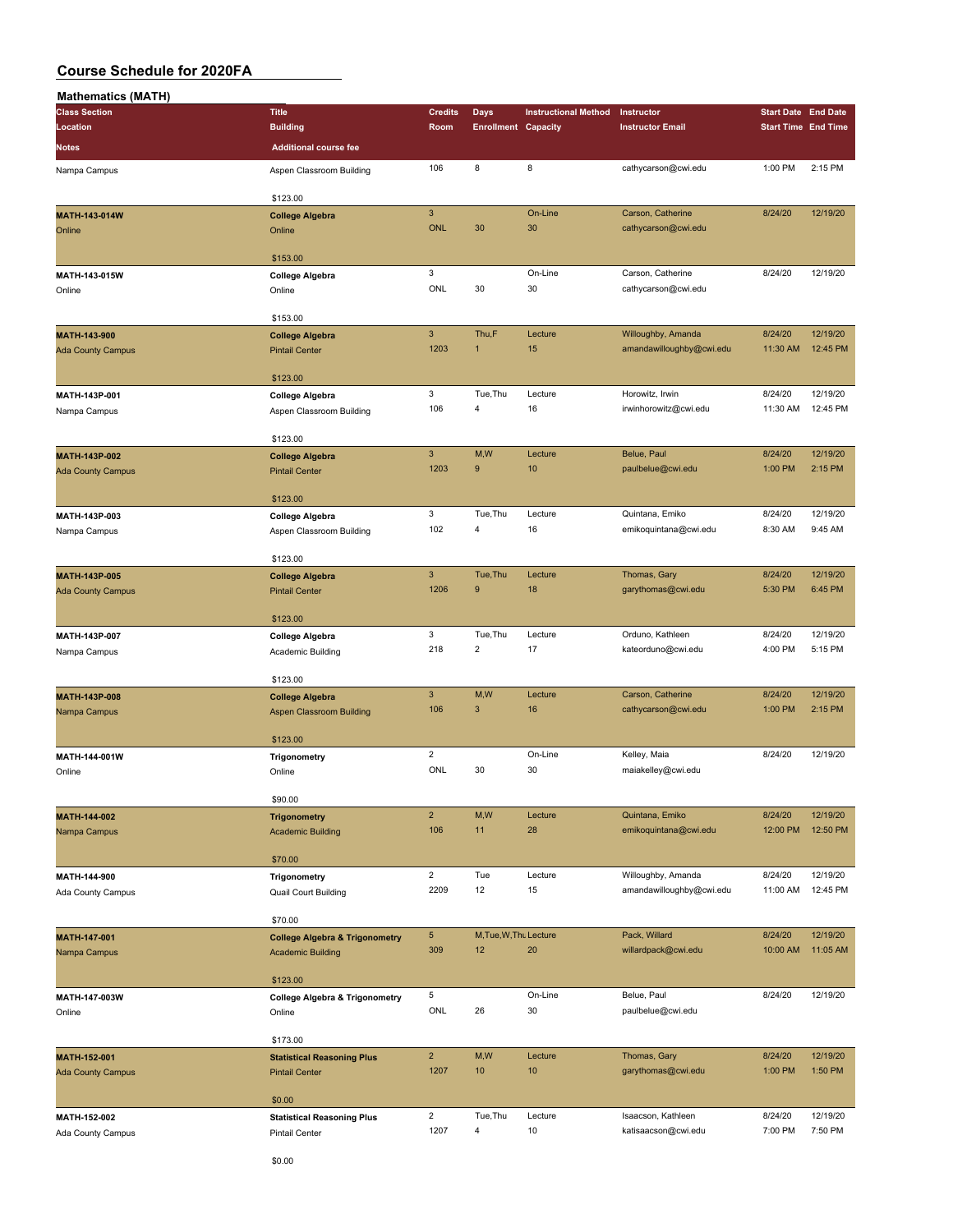| <b>Mathematics (MATH)</b>               |                                                       |                           |                            |                             |                                      |                            |                     |
|-----------------------------------------|-------------------------------------------------------|---------------------------|----------------------------|-----------------------------|--------------------------------------|----------------------------|---------------------|
| <b>Class Section</b>                    | <b>Title</b>                                          | <b>Credits</b>            | Days                       | <b>Instructional Method</b> | Instructor                           | <b>Start Date End Date</b> |                     |
| Location                                | <b>Building</b>                                       | Room                      | <b>Enrollment Capacity</b> |                             | <b>Instructor Email</b>              | <b>Start Time End Time</b> |                     |
| Notes                                   | <b>Additional course fee</b>                          |                           |                            |                             |                                      |                            |                     |
| MATH-152-006                            | <b>Statistical Reasoning Plus</b>                     | $\overline{2}$            | Tue, Thu                   | Lecture                     | Leahy, Joseph                        | 8/24/20                    | 12/19/20            |
| Nampa Campus                            | <b>Academic Building</b>                              | 201                       | $\mathbf{3}$               | 12                          | joeleahy@cwi.edu                     | 4:00 PM                    | 4:50 PM             |
|                                         |                                                       |                           |                            |                             |                                      |                            |                     |
|                                         | \$0.00                                                |                           |                            |                             |                                      |                            |                     |
| MATH-152-008                            | <b>Statistical Reasoning Plus</b>                     | $\overline{\mathbf{c}}$   | Tue, Thu                   | Lecture                     | Hofhine, Paul                        | 8/24/20                    | 12/19/20            |
| Ada County Campus                       | <b>Pintail Center</b>                                 | 1207                      | $\overline{4}$             | 10                          | paulhofhine@cwi.edu                  | 11:30 AM                   | 12:20 PM            |
|                                         |                                                       |                           |                            |                             |                                      |                            |                     |
|                                         | \$0.00                                                |                           |                            |                             |                                      |                            |                     |
| MATH-152-009                            | <b>Statistical Reasoning Plus</b>                     | $\overline{2}$            | M,W                        | Lecture                     | Manship, Ken                         | 8/24/20                    | 12/19/20            |
| Nampa Campus                            | <b>Academic Building</b>                              | 201                       | 8                          | 12                          | kenmanship@cwi.edu                   | 5:30 PM                    | 6:20 PM             |
|                                         |                                                       |                           |                            |                             |                                      |                            |                     |
|                                         | \$0.00                                                |                           |                            |                             |                                      |                            |                     |
| MATH-152-010                            | <b>Statistical Reasoning Plus</b>                     | $\overline{2}$<br>126     | M,W<br>$\overline{2}$      | Lecture<br>14               | Manship, Ken                         | 8/24/20                    | 12/19/20<br>9:20 AM |
| Nampa Campus                            | Aspen Classroom Building                              |                           |                            |                             | kenmanship@cwi.edu                   | 8:30 AM                    |                     |
|                                         | \$0.00                                                |                           |                            |                             |                                      |                            |                     |
| MATH-152-012                            | <b>Statistical Reasoning Plus</b>                     | $\overline{2}$            | Tue, Thu                   | Lecture                     | Faculty, General                     | 8/24/20                    | 12/19/20            |
| <b>Ada County Campus</b>                | <b>Pintail Center</b>                                 | 1205                      | $\overline{2}$             | 12                          |                                      | 10:00 AM                   | 10:50 AM            |
|                                         |                                                       |                           |                            |                             |                                      |                            |                     |
|                                         | \$0.00                                                |                           |                            |                             |                                      |                            |                     |
| MATH-153-001                            | <b>Statistical Reasoning</b>                          | 3                         | M, W                       | Lecture                     | Thomas, Gary                         | 8/24/20                    | 12/19/20            |
| Ada County Campus                       | <b>Pintail Center</b>                                 | 1207                      | 8                          | 6                           | garythomas@cwi.edu                   | 11:30 AM                   | 12:45 PM            |
|                                         |                                                       |                           |                            |                             |                                      |                            |                     |
|                                         | \$123.00                                              |                           |                            |                             |                                      |                            |                     |
| MATH-153-002                            | <b>Statistical Reasoning</b>                          | $\ensuremath{\mathsf{3}}$ | Tue, Thu                   | Lecture                     | Isaacson, Kathleen                   | 8/24/20                    | 12/19/20            |
| <b>Ada County Campus</b>                | <b>Pintail Center</b>                                 | 1207                      | 9                          | 6                           | katisaacson@cwi.edu                  | 5:30 PM                    | 6:45 PM             |
|                                         |                                                       |                           |                            |                             |                                      |                            |                     |
|                                         | \$123.00                                              | 3                         |                            |                             |                                      | 8/24/20                    | 12/19/20            |
| MATH-153-003W                           | <b>Statistical Reasoning</b>                          | ONL                       | 30                         | On-Line<br>30               | Cook, Kristin<br>kristincook@cwi.edu |                            |                     |
| Online                                  | Online                                                |                           |                            |                             |                                      |                            |                     |
|                                         | \$153.00                                              |                           |                            |                             |                                      |                            |                     |
| MATH-153-004W                           | <b>Statistical Reasoning</b>                          | $\mathbf{3}$              |                            | On-Line                     | Cook, Kristin                        | 8/24/20                    | 12/19/20            |
| Online                                  | Online                                                | <b>ONL</b>                | 19                         | 30                          | kristincook@cwi.edu                  |                            |                     |
|                                         |                                                       |                           |                            |                             |                                      |                            |                     |
|                                         | \$153.00                                              |                           |                            |                             |                                      |                            |                     |
| MATH-153-005H                           | <b>Statistical Reasoning</b>                          | 3                         | Tue                        | Hybrid                      | Cook, Kristin                        | 8/24/20                    | 12/19/20            |
| Nampa Campus                            | Academic Building                                     | 201                       | 20                         | 20                          | kristincook@cwi.edu                  | 11:30 AM                   | 12:45 PM            |
|                                         |                                                       |                           |                            |                             |                                      |                            |                     |
| Hybrid course - has an online component | \$138.00                                              |                           |                            |                             |                                      |                            |                     |
| MATH-153-006                            | <b>Statistical Reasoning</b>                          | $\mathbf{3}$              | Tue, Thu                   | Lecture                     | Leahy, Joseph                        | 8/24/20                    | 12/19/20            |
| Nampa Campus                            | <b>Academic Building</b>                              | 201                       | 11                         | 8                           | joeleahy@cwi.edu                     | 2:30 PM                    | 3:45 PM             |
|                                         |                                                       |                           |                            |                             |                                      |                            |                     |
|                                         | \$123.00                                              | 3                         |                            | On-Line                     | Cook, Kristin                        | 8/24/20                    | 12/19/20            |
| MATH-153-007W                           | <b>Statistical Reasoning</b>                          | ONL                       | 13                         | 30                          | kristincook@cwi.edu                  |                            |                     |
| Online                                  | Online                                                |                           |                            |                             |                                      |                            |                     |
|                                         | \$153.00                                              |                           |                            |                             |                                      |                            |                     |
| MATH-153-008                            | <b>Statistical Reasoning</b>                          | $\mathbf{3}$              | Tue, Thu                   | Lecture                     | Hofhine, Paul                        | 8/24/20                    | 12/19/20            |
| <b>Ada County Campus</b>                | <b>Pintail Center</b>                                 | 1207                      | $\bf 6$                    | 6                           | paulhofhine@cwi.edu                  | 10:00 AM                   | 11:15 AM            |
|                                         |                                                       |                           |                            |                             |                                      |                            |                     |
|                                         | \$123.00                                              |                           |                            |                             |                                      |                            |                     |
| MATH-153-009                            | <b>Statistical Reasoning</b>                          | 3                         | M,W                        | Lecture                     | Manship, Ken                         | 8/24/20                    | 12/19/20            |
| Nampa Campus                            | Academic Building                                     | 201                       | $\overline{\mathbf{4}}$    | 8                           | kenmanship@cwi.edu                   | 4:00 PM                    | 5:15 PM             |
|                                         |                                                       |                           |                            |                             |                                      |                            |                     |
|                                         | \$123.00                                              |                           |                            |                             |                                      |                            |                     |
| MATH-153-010                            | <b>Statistical Reasoning</b>                          | $\mathbf{3}$              | M,W                        | Lecture                     | Manship, Ken                         | 8/24/20                    | 12/19/20            |
| Nampa Campus                            | <b>Aspen Classroom Building</b>                       | 126                       | 6                          | $\bf 8$                     | kenmanship@cwi.edu                   | 7:00 AM                    | 8:15 AM             |
|                                         |                                                       |                           |                            |                             |                                      |                            |                     |
|                                         | \$123.00                                              | 3                         | Tue, Thu                   | Lecture                     | Faculty, General                     | 8/24/20                    | 12/19/20            |
| MATH-153-012                            | <b>Statistical Reasoning</b><br><b>Pintail Center</b> | 1205                      | 6                          | 6                           |                                      | 8:30 AM                    | 9:45 AM             |
| Ada County Campus                       |                                                       |                           |                            |                             |                                      |                            |                     |
|                                         | \$123.00                                              |                           |                            |                             |                                      |                            |                     |
| MATH-153P-001                           | <b>Statistical Reasoning</b>                          | $\mathbf{3}$              | M,W                        | Lecture                     | Thomas, Gary                         | 8/24/20                    | 12/19/20            |
| <b>Ada County Campus</b>                | <b>Pintail Center</b>                                 | 1207                      | 10                         | 10                          | garythomas@cwi.edu                   | 11:30 AM                   | 12:45 PM            |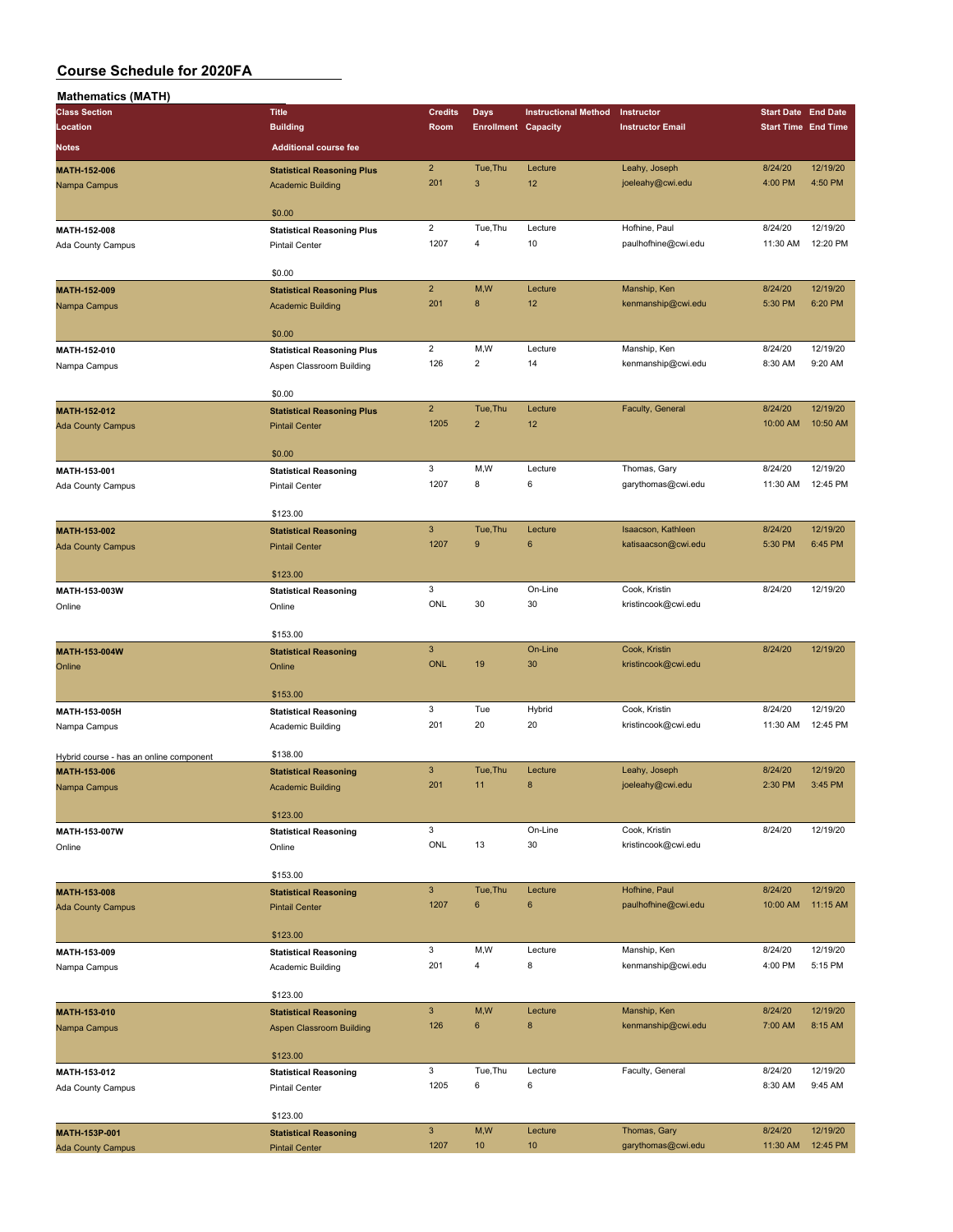| <b>Mathematics (MATH)</b>               |                                       |                           |                            |                             |                          |                            |          |
|-----------------------------------------|---------------------------------------|---------------------------|----------------------------|-----------------------------|--------------------------|----------------------------|----------|
| <b>Class Section</b>                    | <b>Title</b>                          | <b>Credits</b>            | <b>Days</b>                | <b>Instructional Method</b> | Instructor               | <b>Start Date End Date</b> |          |
| Location                                | <b>Building</b>                       | Room                      | <b>Enrollment Capacity</b> |                             | <b>Instructor Email</b>  | <b>Start Time End Time</b> |          |
| Notes                                   | <b>Additional course fee</b>          |                           |                            |                             |                          |                            |          |
|                                         |                                       |                           |                            |                             |                          |                            |          |
|                                         | \$123.00                              |                           |                            |                             |                          |                            |          |
|                                         |                                       | 3                         | Tue, Thu                   | Lecture                     | Isaacson, Kathleen       | 8/24/20                    | 12/19/20 |
| MATH-153P-002                           | <b>Statistical Reasoning</b>          | 1207                      | $\overline{4}$             | 10                          | katisaacson@cwi.edu      | 5:30 PM                    | 6:45 PM  |
| Ada County Campus                       | <b>Pintail Center</b>                 |                           |                            |                             |                          |                            |          |
|                                         | \$123.00                              |                           |                            |                             |                          |                            |          |
|                                         |                                       | $\ensuremath{\mathsf{3}}$ | Tue, Thu                   | Lecture                     | Leahy, Joseph            | 8/24/20                    | 12/19/20 |
| MATH-153P-006                           | <b>Statistical Reasoning</b>          | 201                       | $\mathbf{3}$               | 12                          | joeleahy@cwi.edu         | 2:30 PM                    | 3:45 PM  |
| Nampa Campus                            | <b>Academic Building</b>              |                           |                            |                             |                          |                            |          |
|                                         | \$123.00                              |                           |                            |                             |                          |                            |          |
| MATH-153P-008                           |                                       | 3                         | Tue, Thu                   | Lecture                     | Hofhine, Paul            | 8/24/20                    | 12/19/20 |
|                                         | <b>Statistical Reasoning</b>          | 1207                      | $\overline{\mathbf{4}}$    | 10                          | paulhofhine@cwi.edu      | 10:00 AM                   | 11:15 AM |
| Ada County Campus                       | <b>Pintail Center</b>                 |                           |                            |                             |                          |                            |          |
|                                         | \$123.00                              |                           |                            |                             |                          |                            |          |
| MATH-153P-009                           |                                       | $\mathbf{3}$              | M,W                        | Lecture                     | Manship, Ken             | 8/24/20                    | 12/19/20 |
|                                         | <b>Statistical Reasoning</b>          | 201                       | 8                          | 12                          | kenmanship@cwi.edu       | 4:00 PM                    | 5:15 PM  |
| Nampa Campus                            | <b>Academic Building</b>              |                           |                            |                             |                          |                            |          |
|                                         | \$123.00                              |                           |                            |                             |                          |                            |          |
| MATH-153P-010                           |                                       | 3                         | M,W                        | Lecture                     | Manship, Ken             | 8/24/20                    | 12/19/20 |
|                                         | <b>Statistical Reasoning</b>          | 126                       | $\overline{2}$             | 14                          | kenmanship@cwi.edu       | 7:00 AM                    | 8:15 AM  |
| Nampa Campus                            | Aspen Classroom Building              |                           |                            |                             |                          |                            |          |
|                                         | \$123.00                              |                           |                            |                             |                          |                            |          |
| MATH-153P-012                           | <b>Statistical Reasoning</b>          | $\mathbf{3}$              | Tue, Thu                   | Lecture                     | Faculty, General         | 8/24/20                    | 12/19/20 |
|                                         | <b>Pintail Center</b>                 | 1205                      | $\overline{2}$             | 12                          |                          | 8:30 AM                    | 9:45 AM  |
| <b>Ada County Campus</b>                |                                       |                           |                            |                             |                          |                            |          |
|                                         | \$119.00                              |                           |                            |                             |                          |                            |          |
| MATH-157-001                            | <b>Math for Elementary Teachers I</b> | 4                         | Tue, Thu                   | Lecture                     | Isom, Teresa             | 8/24/20                    | 12/19/20 |
| Nampa Campus                            | Academic Building                     | 309                       | 14                         | 24                          | teresaisom@cwi.edu       | 5:30 PM                    | 7:20 PM  |
|                                         |                                       |                           |                            |                             |                          |                            |          |
|                                         | \$123.00                              |                           |                            |                             |                          |                            |          |
| MATH-157-002                            | <b>Math for Elementary Teachers I</b> | $\overline{4}$            | M,W                        | Lecture                     | Carson, Catherine        | 8/24/20                    | 12/19/20 |
|                                         |                                       | 311                       | 21                         | 25                          | cathycarson@cwi.edu      | 9:00 AM                    | 10:50 AM |
| Nampa Campus                            | <b>Academic Building</b>              |                           |                            |                             |                          |                            |          |
|                                         | \$123.00                              |                           |                            |                             |                          |                            |          |
| MATH-160-005                            | <b>Survey of Calculus</b>             | $\overline{4}$            | M,W                        | Lecture                     | Murdock, Timothy         | 8/24/20                    | 12/19/20 |
|                                         | <b>Pintail Center</b>                 | 1208                      | 15                         | 24                          | timothymurdock@cwi.edu   | 7:00 PM                    | 8:50 PM  |
| Ada County Campus                       |                                       |                           |                            |                             |                          |                            |          |
|                                         | \$123.00                              |                           |                            |                             |                          |                            |          |
| <b>MATH-170-001H</b>                    | <b>Calculus I</b>                     | $\sqrt{5}$                | Tue, Thu                   | Hybrid                      | Aydelotte, Susan         | 8/24/20                    | 12/19/20 |
| Nampa Campus                            | <b>Academic Building</b>              | 218                       | 24                         | 25                          | susanaydelotte@cwi.edu   | 8:30 AM                    | 9:35 AM  |
|                                         |                                       |                           |                            |                             |                          |                            |          |
| Hybrid course - has an online component | \$148.00                              |                           |                            |                             |                          |                            |          |
| MATH-170-002                            | Calculus I                            | 5                         | M, Tue, W, Thu Lecture     |                             | Thomas, Gary             | 8/24/20                    | 12/19/20 |
| Ada County Campus                       | Mallard Place Building                | 1111                      | 10                         | 25                          | garythomas@cwi.edu       | 4:00 PM                    | 5:05 PM  |
|                                         |                                       |                           |                            |                             |                          |                            |          |
|                                         | \$123.00                              |                           |                            |                             |                          |                            |          |
| MATH-170-003W                           | <b>Calculus I</b>                     | $5\phantom{.0}$           |                            | On-Line                     | Aydelotte, Susan         | 8/24/20                    | 12/19/20 |
| Online                                  | Online                                | <b>ONL</b>                | 29                         | 30                          | susanaydelotte@cwi.edu   |                            |          |
|                                         |                                       |                           |                            |                             |                          |                            |          |
|                                         | \$173.00                              |                           |                            |                             |                          |                            |          |
| MATH-170-900                            | Calculus I                            | 5                         | Thu,F                      | Lecture                     | Willoughby, Amanda       | 8/24/20                    | 12/19/20 |
| Ada County Campus                       | Pintail Center                        | 1230                      | 14                         | 15                          | amandawilloughby@cwi.edu | 1:00 PM                    | 3:05 PM  |
|                                         |                                       |                           |                            |                             |                          |                            |          |
|                                         | \$123.00                              |                           |                            |                             |                          |                            |          |
| <b>MATH-175-001H</b>                    | <b>Calculus II</b>                    | $\overline{4}$            | Tue, Thu                   | <b>Hybrid</b>               | Kelley, Maia             | 8/24/20                    | 12/19/20 |
|                                         |                                       | 218                       | 23                         | 25                          | maiakelley@cwi.edu       | 11:00 AM                   | 11:50 AM |
| Nampa Campus                            | <b>Academic Building</b>              |                           |                            |                             |                          |                            |          |
| Hybrid course - has an online component | \$90.00                               |                           |                            |                             |                          |                            |          |
| MATH-175-900                            | <b>Calculus II</b>                    | $\overline{\mathbf{4}}$   | M,Tue                      | Lecture                     | Maloof, Giles            | 8/24/20                    | 12/19/20 |
| Ada County Campus                       |                                       |                           | 11                         | 20                          | gilesmaloof@cwi.edu      | 8:30 AM                    | 10:15 AM |
|                                         |                                       |                           |                            |                             |                          |                            |          |
|                                         | \$70.00                               |                           |                            |                             |                          |                            |          |
| MATH-176-001H                           | <b>Discrete Mathematics</b>           | $\overline{4}$            | W                          | <b>Hybrid</b>               | Kelley, Maia             | 8/24/20                    | 12/19/20 |
| <b>Ada County Campus</b>                | <b>Pintail Center</b>                 | 1230                      | 13                         | 17                          | maiakelley@cwi.edu       | 8:00 AM                    | 9:50 AM  |
|                                         |                                       |                           |                            |                             |                          |                            |          |
|                                         | \$20.00                               |                           |                            |                             |                          |                            |          |
| MATH-257-001                            | Math for Elem Teachers II             | $\overline{4}$            | Tue, Thu                   | Lecture                     | Carson, Catherine        | 8/24/20                    | 12/19/20 |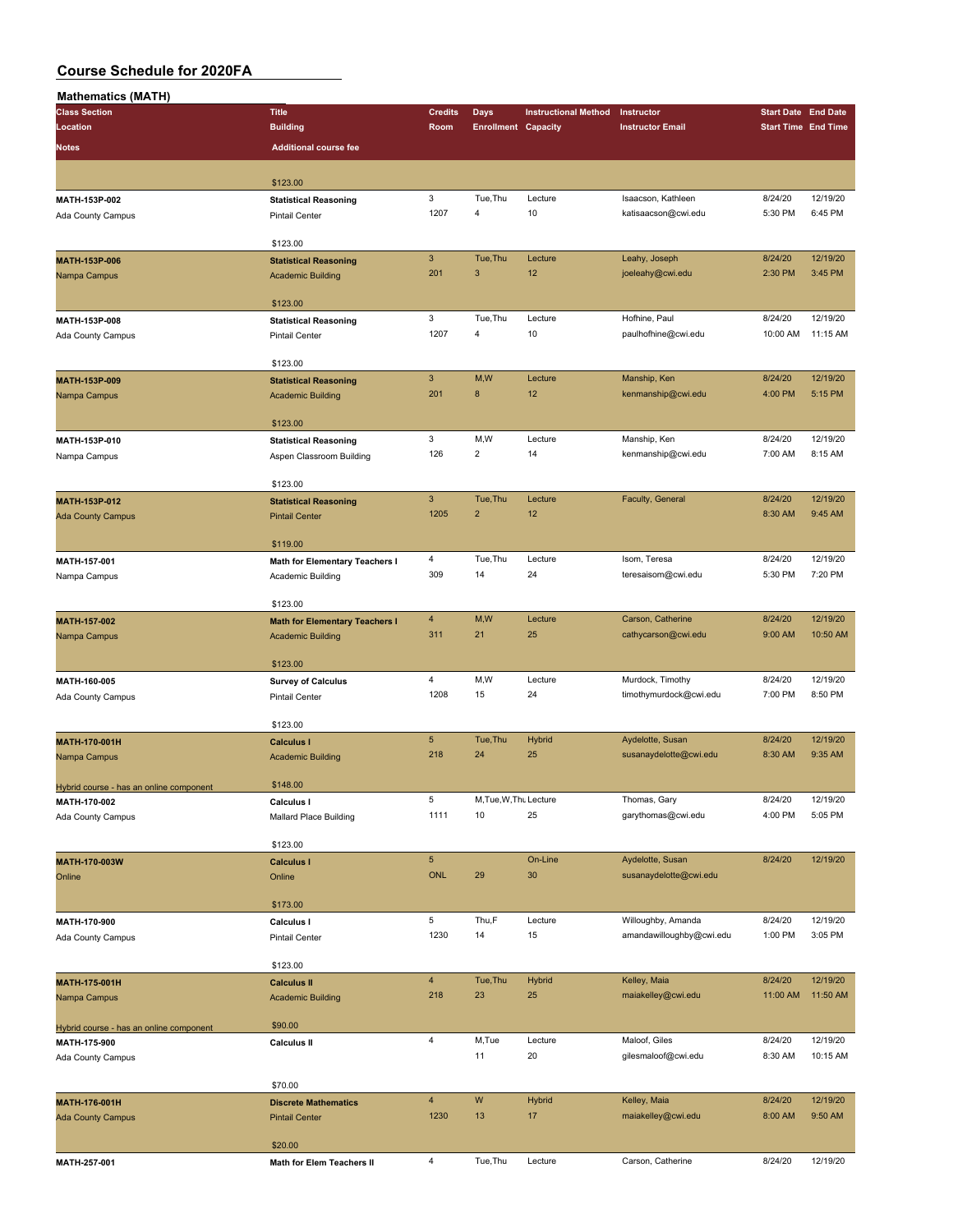| <b>Mathematics (MATH)</b> |                               |                |                            |                             |                         |                            |                            |
|---------------------------|-------------------------------|----------------|----------------------------|-----------------------------|-------------------------|----------------------------|----------------------------|
| <b>Class Section</b>      | <b>Title</b>                  | <b>Credits</b> | <b>Days</b>                | <b>Instructional Method</b> | Instructor              | <b>Start Date End Date</b> |                            |
| Location                  | <b>Building</b>               | Room           | <b>Enrollment Capacity</b> |                             | <b>Instructor Email</b> |                            | <b>Start Time End Time</b> |
| <b>Notes</b>              | <b>Additional course fee</b>  |                |                            |                             |                         |                            |                            |
| Nampa Campus              | Academic Building             | 311            | $\overline{7}$             | 25                          | cathycarson@cwi.edu     | 1:00 PM                    | 2:50 PM                    |
|                           | \$123.00                      |                |                            |                             |                         |                            |                            |
| <b>MATH-275-001H</b>      | <b>Calculus III</b>           | $\overline{4}$ | Tue, Thu                   | Hybrid                      | Kelley, Maia            | 8/24/20                    | 12/19/20                   |
| Nampa Campus              | <b>Academic Building</b>      | 218            | 16                         | 25                          | maiakelley@cwi.edu      | 12:00 PM                   | 12:50 PM                   |
|                           | \$90.00                       |                |                            |                             |                         |                            |                            |
| MATH-275-900              | <b>Calculus III</b>           | 4              | Thu,F                      | Lecture                     | Maloof, Giles           | 8/24/20                    | 12/19/20                   |
| Ada County Campus         |                               |                | $\overline{4}$             | 15                          | gilesmaloof@cwi.edu     | 8:30 AM                    | 10:15 AM                   |
|                           | \$70.00                       |                |                            |                             |                         |                            |                            |
| <b>MATH-285-001</b>       | <b>Differential Equations</b> | $\overline{4}$ | F                          | Lecture                     | Aydelotte, Susan        | 8/24/20                    | 12/19/20                   |
| Nampa Campus              | <b>Academic Building</b>      | 311            | $6\phantom{1}$             | 25                          | susanaydelotte@cwi.edu  | 1:00 PM                    | 4:40 PM                    |
|                           | \$0.00                        |                |                            |                             |                         |                            |                            |

### **Medical Admin Support (MADM)**

| <b>Class Section</b><br>Location | <b>Title</b><br><b>Building</b>      | <b>Credits</b><br>Room | <b>Days</b><br><b>Enrollment Capacity</b> | <b>Instructional Method</b> | Instructor<br><b>Instructor Email</b> | <b>Start Date End Date</b><br><b>Start Time End Time</b> |          |
|----------------------------------|--------------------------------------|------------------------|-------------------------------------------|-----------------------------|---------------------------------------|----------------------------------------------------------|----------|
| <b>Notes</b>                     | <b>Additional course fee</b>         |                        |                                           |                             |                                       |                                                          |          |
| <b>MADM-113-001W</b>             | <b>Medical Front Office Skills</b>   | 3                      |                                           | On-Line                     | Robison, Ashley                       | 8/24/20                                                  | 12/19/20 |
| Online                           | Online                               | <b>ONL</b>             | 16                                        | 24                          | ashleyrobison@cwi.edu                 |                                                          |          |
|                                  | \$30.00                              |                        |                                           |                             |                                       |                                                          |          |
| MADM-115-001W                    | <b>Human Relations in Healthcare</b> | 3                      |                                           | On-Line                     | Conklin, Colleen                      | 8/24/20                                                  | 12/19/20 |
| Online                           | Online                               | ONL                    | 30                                        | 30                          | colleenconklin@cwi.edu                |                                                          |          |
|                                  | \$30.00                              |                        |                                           |                             |                                       |                                                          |          |
| MADM-121-001W                    | <b>Health Information Management</b> | 3                      |                                           | On-Line                     | Conklin, Colleen                      | 8/24/20                                                  | 12/19/20 |
| Online                           | Online                               | <b>ONL</b>             | 3 <sup>1</sup>                            | 25                          | colleenconklin@cwi.edu                |                                                          |          |
|                                  | \$30.00                              |                        |                                           |                             |                                       |                                                          |          |
| MADM-240-001W                    | <b>Health Insurance and Billing</b>  | 3                      |                                           | On-Line                     | Robison, Ashley                       | 8/24/20                                                  | 12/19/20 |
| Online                           | Online                               | ONL                    | 12                                        | 25                          | ashleyrobison@cwi.edu                 |                                                          |          |
|                                  | \$30.00                              |                        |                                           |                             |                                       |                                                          |          |

### **Medical Assistant (MEDA)**

| <b>Class Section</b><br>Location | <b>Title</b><br><b>Building</b>  | <b>Credits</b><br>Room | Days<br><b>Enrollment Capacity</b> | <b>Instructional Method</b> | Instructor<br><b>Instructor Email</b> | <b>Start Date End Date</b><br><b>Start Time End Time</b> |           |
|----------------------------------|----------------------------------|------------------------|------------------------------------|-----------------------------|---------------------------------------|----------------------------------------------------------|-----------|
| <b>Notes</b>                     | <b>Additional course fee</b>     |                        |                                    |                             |                                       |                                                          |           |
| <b>MEDA-109-001H</b>             | Pharmacology                     | 3                      | Thu                                | <b>Hybrid</b>               | Conklin, Colleen                      | 8/24/20                                                  | 12/19/20  |
| <b>Ada County Campus</b>         | <b>Quail Court Building</b>      | 2210                   | 16                                 | 21                          | colleenconklin@cwi.edu                | 10:30 AM                                                 | 11:30 AM  |
|                                  | \$15.00                          |                        |                                    |                             |                                       |                                                          |           |
| MEDA-109-002H                    | Pharmacology                     | 3                      | Thu                                | Hybrid                      | Conklin, Colleen                      | 8/24/20                                                  | 12/19/20  |
| Ada County Campus                | <b>Quail Court Building</b>      | 2204                   | 5                                  | 21                          | colleenconklin@cwi.edu                | 12:00 PM                                                 | $1:15$ PM |
|                                  | \$15.00                          |                        |                                    |                             |                                       |                                                          |           |
| MEDA-131-001                     | <b>Medical Office Procedures</b> | 3                      | Tue, Thu                           | Lecture                     | Omair, Tabinda                        | 8/24/20                                                  | 12/19/20  |
| <b>Ada County Campus</b>         | <b>Quail Court Building</b>      | 2204                   | 17                                 | 21                          | sabinaomair@cwi.edu                   | 9:00 AM                                                  | 10:15 AM  |
|                                  | \$0.00                           |                        |                                    |                             |                                       |                                                          |           |
| MEDA-131-002                     | <b>Medical Office Procedures</b> | 3                      | Tue, Thu                           | Lecture                     | Omair, Tabinda                        | 8/24/20                                                  | 12/19/20  |
| Ada County Campus                | <b>Quail Court Building</b>      | 2204                   | 4                                  | 21                          | sabinaomair@cwi.edu                   | 10:30 AM                                                 | 11:45 AM  |
|                                  | \$0.00                           |                        |                                    |                             |                                       |                                                          |           |
| <b>MEDA-220-001W</b>             | <b>Human Diseases</b>            | 3                      |                                    | On-Line                     | Robison, Ashley                       | 8/24/20                                                  | 12/19/20  |
| Online                           | Online                           | <b>ONL</b>             | 20                                 | 21                          | ashleyrobison@cwi.edu                 |                                                          |           |
|                                  | \$30.00                          |                        |                                    |                             |                                       |                                                          |           |
| MEDA-233-001                     | <b>Clinical Procedures 1</b>     | 5                      | M,W                                | Lab B                       | Conklin, Colleen                      | 8/24/20                                                  | 12/19/20  |
| Ada County Campus                | <b>Quail Court Building</b>      | 2204                   | 19                                 | 21                          | colleenconklin@cwi.edu                | 9:00 AM                                                  | 12:00 PM  |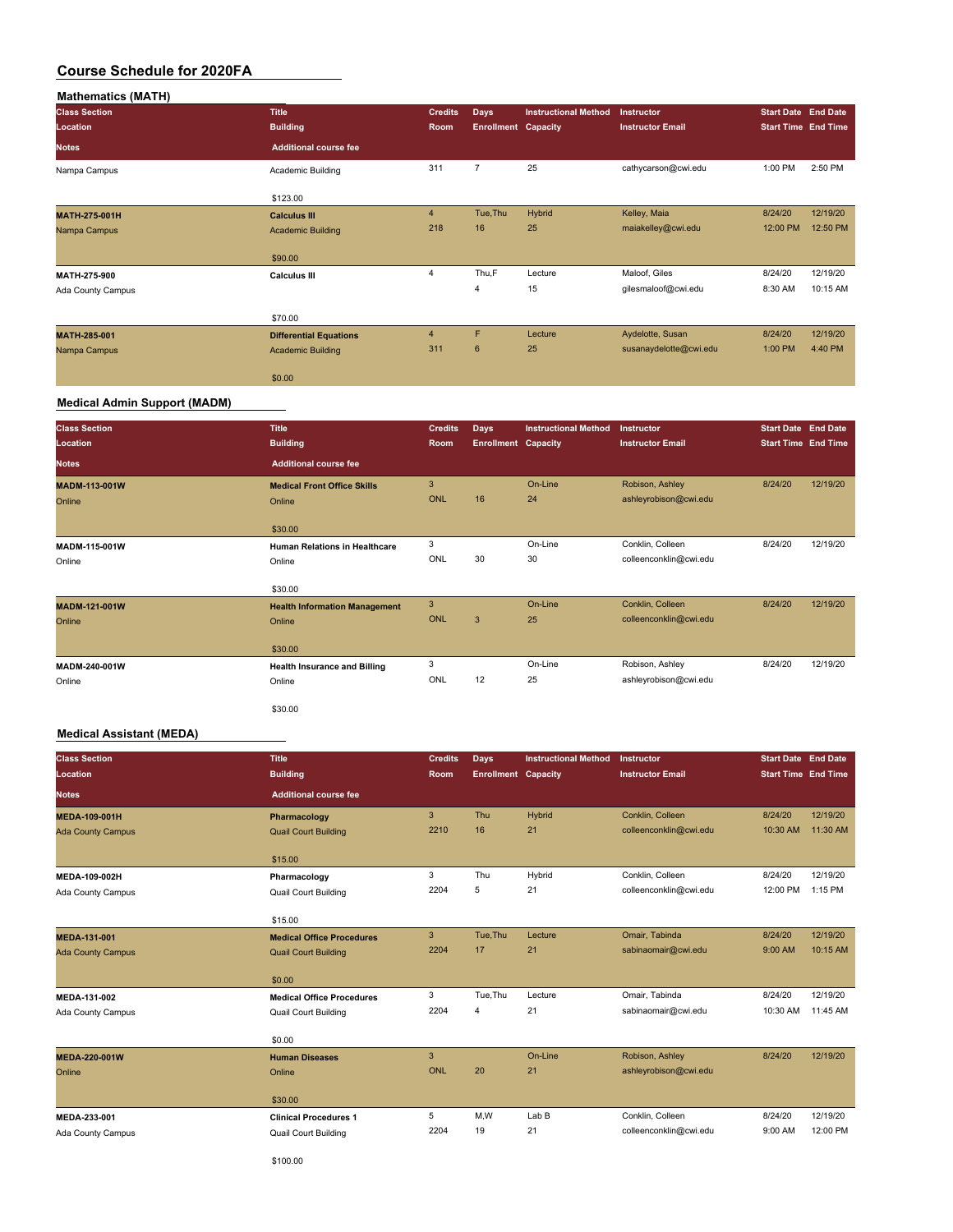| <b>Medical Assistant (MEDA)</b> |                                     |                |                            |                             |                         |                            |          |
|---------------------------------|-------------------------------------|----------------|----------------------------|-----------------------------|-------------------------|----------------------------|----------|
| <b>Class Section</b>            | <b>Title</b>                        | <b>Credits</b> | <b>Days</b>                | <b>Instructional Method</b> | <b>Instructor</b>       | <b>Start Date End Date</b> |          |
| Location                        | <b>Building</b>                     | <b>Room</b>    | <b>Enrollment Capacity</b> |                             | <b>Instructor Email</b> | <b>Start Time End Time</b> |          |
| <b>Notes</b>                    | <b>Additional course fee</b>        |                |                            |                             |                         |                            |          |
| MEDA-233-001                    | <b>Clinical Procedures 1</b>        | 5 <sup>5</sup> | M,W                        | Lecture                     | Conklin, Colleen        | 8/24/20                    | 12/19/20 |
| <b>Ada County Campus</b>        | <b>Quail Court Building</b>         | 2204           | 19                         | 21                          | colleenconklin@cwi.edu  | 9:00 AM                    | 12:00 PM |
|                                 | \$100.00                            |                |                            |                             |                         |                            |          |
| MEDA-233-002                    | <b>Clinical Procedures 1</b>        | 5              | M,W                        | Lecture                     | Robison, Ashley         | 8/24/20                    | 12/19/20 |
| Ada County Campus               | Quail Court Building                | 2204           | $\overline{2}$             | 21                          | ashleyrobison@cwi.edu   | 12:30 PM                   | 3:30 PM  |
|                                 | \$100.00                            |                |                            |                             |                         |                            |          |
| <b>MEDA-237-001W</b>            | <b>Ethics for Med Professionals</b> | 3              |                            | On-Line                     | Robison, Ashley         | 8/24/20                    | 12/19/20 |
| Online                          | Online                              | <b>ONL</b>     | 21                         | 21                          | ashleyrobison@cwi.edu   |                            |          |
|                                 | \$30.00                             |                |                            |                             |                         |                            |          |

### **Microbiological/Biomed (MMBS)**

| <b>Class Section</b>              | <b>Title</b>                                               | <b>Credits</b>               | <b>Days</b>                | <b>Instructional Method</b> | Instructor                | <b>Start Date End Date</b> |          |
|-----------------------------------|------------------------------------------------------------|------------------------------|----------------------------|-----------------------------|---------------------------|----------------------------|----------|
| Location                          | <b>Building</b>                                            | Room                         | <b>Enrollment Capacity</b> |                             | <b>Instructor Email</b>   | <b>Start Time End Time</b> |          |
| <b>Notes</b>                      | <b>Additional course fee</b>                               |                              |                            |                             |                           |                            |          |
| MMBS-106-001                      | <b>Make Sense of Micro-Biotic-Me</b>                       | $\ensuremath{\mathsf{3}}$    | M,W                        | Lecture                     | Paquette, Holly           | 8/24/20                    | 12/19/20 |
| Nampa Campus                      | <b>Academic Building</b>                                   | 102E                         | 11                         | 35                          | hollypaquette@cwi.edu     | 1:00 PM                    | 2:15 PM  |
|                                   |                                                            |                              |                            |                             |                           |                            |          |
|                                   | \$0.00                                                     | 3                            |                            | On-Line                     | Paquette, Holly           | 8/24/20                    | 12/19/20 |
| MMBS-106-002W<br>Online           | Make Sense of Micro-Biotic-Me<br>Online                    | ONL                          | 32                         | 35                          | hollypaquette@cwi.edu     |                            |          |
|                                   |                                                            |                              |                            |                             |                           |                            |          |
|                                   | \$30.00                                                    |                              |                            |                             |                           |                            |          |
| MMBS-106-003W                     | <b>Make Sense of Micro-Biotic-Me</b>                       | $\ensuremath{\mathsf{3}}$    |                            | On-Line                     | Paquette, Holly           | 8/24/20                    | 12/19/20 |
| Online                            | Online                                                     | <b>ONL</b>                   | $\mathbf 0$                | 35                          | hollypaquette@cwi.edu     |                            |          |
|                                   | \$30.00                                                    |                              |                            |                             |                           |                            |          |
| MMBS-111-001                      | <b>Introductory Microbiology</b>                           | 3                            | Tue, Thu                   | Lecture                     | Paquette, Holly           | 8/24/20                    | 12/19/20 |
| Nampa Campus                      | Aspen Classroom Building                                   | 127                          | 34                         | 35                          | hollypaquette@cwi.edu     | 11:30 AM                   | 12:45 PM |
|                                   |                                                            |                              |                            |                             |                           |                            |          |
|                                   | \$137.25                                                   |                              |                            |                             |                           |                            |          |
| MMBS-111-002W                     | <b>Introductory Microbiology</b>                           | $\overline{3}$<br><b>ONL</b> | 35                         | On-Line<br>35               | Rich, Teresa              | 8/24/20                    | 12/19/20 |
| Online                            | Online                                                     |                              |                            |                             | teresarich@cwi.edu        |                            |          |
|                                   | \$167.25                                                   |                              |                            |                             |                           |                            |          |
| MMBS-111-003W                     | <b>Introductory Microbiology</b>                           | 3                            |                            | On-Line                     | Striluk, Miranda          | 8/24/20                    | 12/19/20 |
| Online                            | Online                                                     | ONL                          | 10                         | 35                          | mirandastriluk@cwi.edu    |                            |          |
|                                   | \$167.25                                                   |                              |                            |                             |                           |                            |          |
| MMBS-111-004W                     | <b>Introductory Microbiology</b>                           | $\ensuremath{\mathsf{3}}$    |                            | On-Line                     | Atwood-Dayan, Cassandra   | 8/24/20                    | 12/19/20 |
| Online                            | Online                                                     | <b>ONL</b>                   | 35                         | 35                          | cassieatwooddayan@cwi.edu |                            |          |
|                                   |                                                            |                              |                            |                             |                           |                            |          |
|                                   | \$167.25                                                   |                              |                            |                             |                           |                            |          |
| MMBS-111-005                      | <b>Introductory Microbiology</b>                           | 3                            | Tue, Thu                   | Lecture                     | Paquette, Holly           | 8/24/20                    | 12/19/20 |
| Nampa Campus                      | Aspen Classroom Building                                   | 127                          | 33                         | 35                          | hollypaquette@cwi.edu     | 8:30 AM                    | 9:45 AM  |
|                                   | \$137.25                                                   |                              |                            |                             |                           |                            |          |
| MMBS-111-006W                     | <b>Introductory Microbiology</b>                           | $\mathsf 3$                  |                            | On-Line                     | Rich, Teresa              | 8/24/20                    | 12/19/20 |
| Online                            | Online                                                     | <b>ONL</b>                   | 35                         | 35                          | teresarich@cwi.edu        |                            |          |
|                                   |                                                            |                              |                            |                             |                           |                            |          |
|                                   | \$167.25                                                   | 3                            | M,W                        | Lecture                     | Paquette, Holly           | 8/24/20                    | 12/19/20 |
| MMBS-111-009<br>Ada County Campus | <b>Introductory Microbiology</b><br>Mallard Place Building | 1135                         | 37                         | 40                          | hollypaquette@cwi.edu     | 4:00 PM                    | 5:15 PM  |
|                                   |                                                            |                              |                            |                             |                           |                            |          |
|                                   | \$137.25                                                   |                              |                            |                             |                           |                            |          |
| MMBS-111-010                      | <b>Introductory Microbiology</b>                           | $\mathsf 3$                  | Tue, Thu                   | Lecture                     | Striluk, Miranda          | 8/24/20                    | 12/19/20 |
| <b>Ada County Campus</b>          | <b>Pintail Center</b>                                      | 1210                         | 31                         | 40                          | mirandastriluk@cwi.edu    | 2:30 PM                    | 3:45 PM  |
|                                   | \$137.25                                                   |                              |                            |                             |                           |                            |          |
| MMBS-111-011H                     | <b>Introductory Microbiology</b>                           | 3                            | W                          | Hybrid                      | Connor, Elise             | 8/24/20                    | 12/19/20 |
| Nampa Campus                      | Aspen Classroom Building                                   | 127                          | 33                         | 35                          | eliseconnor@cwi.edu       | 1:00 PM                    | 2:15 PM  |
|                                   |                                                            |                              |                            |                             |                           |                            |          |
|                                   | \$152.25                                                   |                              |                            |                             |                           |                            |          |
| MMBS-111L-001H                    | <b>Introductory Microbiology Lab</b>                       | $\mathbf{1}$                 |                            | Hybrid                      | Connor, Elise             | 8/24/20                    | 12/19/20 |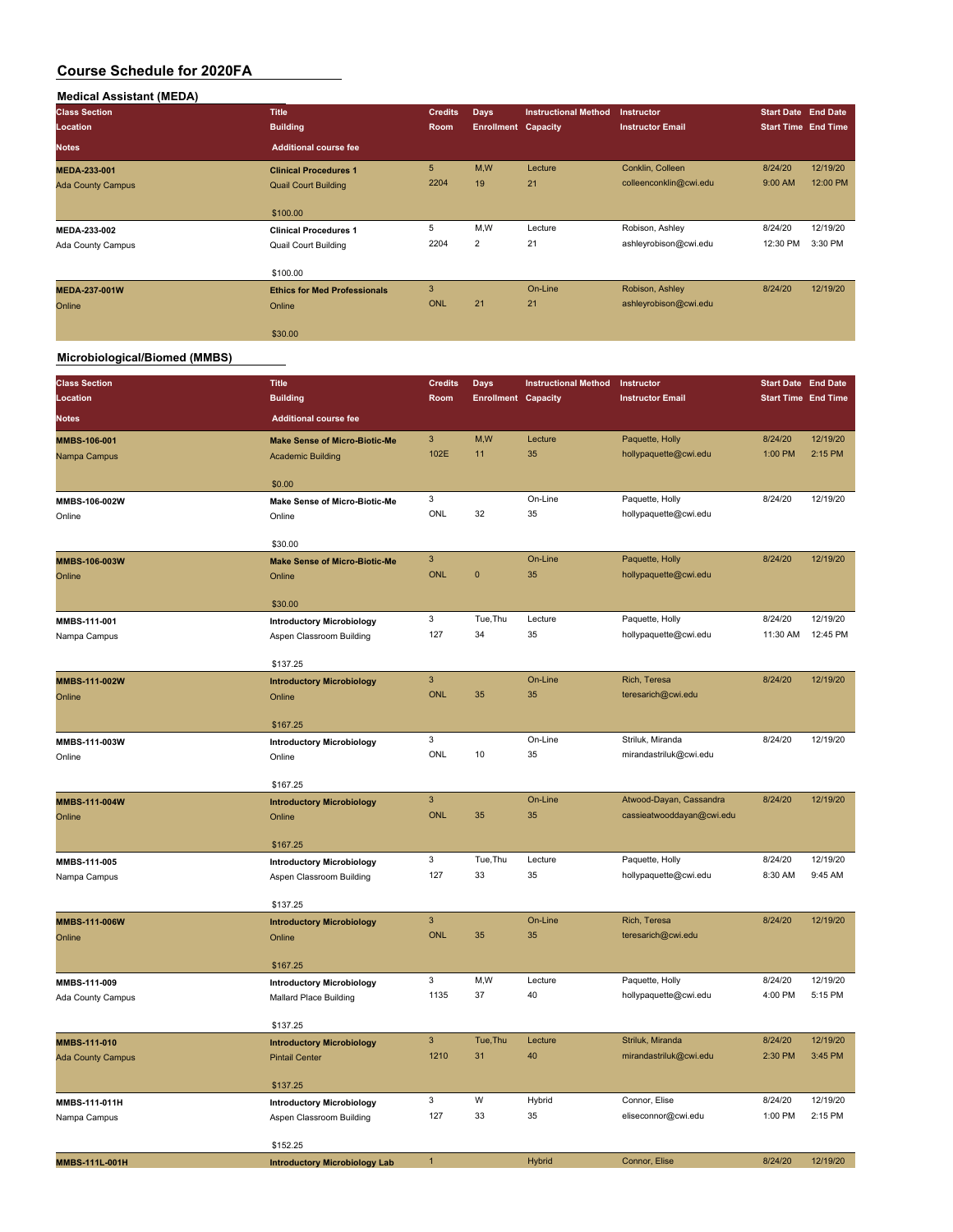### **Microbiological/Biomed (MMBS)**

| <b>Class Section</b><br>Location                                                                                                                                                                         | Title<br><b>Building</b>            | <b>Credits</b><br><b>Room</b> | <b>Days</b><br><b>Enrollment Capacity</b> | <b>Instructional Method</b> | Instructor<br><b>Instructor Email</b> | <b>Start Date End Date</b><br><b>Start Time End Time</b> |          |
|----------------------------------------------------------------------------------------------------------------------------------------------------------------------------------------------------------|-------------------------------------|-------------------------------|-------------------------------------------|-----------------------------|---------------------------------------|----------------------------------------------------------|----------|
| <b>Notes</b>                                                                                                                                                                                             | <b>Additional course fee</b>        |                               |                                           |                             |                                       |                                                          |          |
| Nampa Campus<br>Questions regarding this course can be emailed to<br>biology@cwi.edu. For additional details and<br>TENTATIVE schedule please see our website:<br>https://cwi.edu/file/flex-lab-schedule | <b>Academic Building</b><br>\$55.00 | 217                           | 289                                       | 345                         | eliseconnor@cwi.edu                   |                                                          |          |
| MMBS-260-001                                                                                                                                                                                             | <b>Introduction to Cell Biology</b> | 3                             | M,W                                       | Lecture                     | Rich, Teresa                          | 8/24/20                                                  | 12/19/20 |
| Nampa Campus                                                                                                                                                                                             | Academic Building                   | 106                           | 14                                        | 24                          | teresarich@cwi.edu                    | 8:30 AM                                                  | 9:45 AM  |
|                                                                                                                                                                                                          | \$0.00                              |                               |                                           |                             |                                       |                                                          |          |
| MMBS-260L-001                                                                                                                                                                                            | <b>Intro to Cell Biology Lab</b>    | $\mathbf{1}$                  | M                                         | Lab A                       | Rich, Teresa                          | 8/24/20                                                  | 12/19/20 |
| Nampa Campus                                                                                                                                                                                             | <b>Academic Building</b>            | 217                           | 14                                        | 12                          | teresarich@cwi.edu                    | 10:00 AM                                                 | 12:45 PM |
|                                                                                                                                                                                                          | \$50.00                             |                               |                                           |                             |                                       |                                                          |          |
| MMBS-260L-002                                                                                                                                                                                            | Intro to Cell Biology Lab           |                               | Tue                                       | Lab A                       | Rich, Teresa                          | 8/24/20                                                  | 12/19/20 |
| Nampa Campus                                                                                                                                                                                             | Academic Building                   | 217                           | $\mathbf 0$                               | 12                          | teresarich@cwi.edu                    | 10:00 AM                                                 | 12:45 PM |
|                                                                                                                                                                                                          | \$50.00                             |                               |                                           |                             |                                       |                                                          |          |
| MMBS-270-001W                                                                                                                                                                                            | <b>Introduction to Pharmacology</b> | 3                             |                                           | On-Line                     | Leggett, Jennifer                     | 8/24/20                                                  | 12/19/20 |
| Online                                                                                                                                                                                                   | Online                              | ONL                           | $\overline{2}$                            | 35                          | jenniferleggett@cwi.edu               |                                                          |          |
|                                                                                                                                                                                                          | \$30.00                             |                               |                                           |                             |                                       |                                                          |          |
| <b>Music (MUSI)</b>                                                                                                                                                                                      |                                     |                               |                                           |                             |                                       |                                                          |          |

| <b>Class Section</b><br>Location | <b>Title</b><br><b>Building</b>       | <b>Credits</b><br>Room | <b>Days</b><br><b>Enrollment Capacity</b> | <b>Instructional Method</b> | <b>Instructor</b><br><b>Instructor Email</b> | <b>Start Date End Date</b><br><b>Start Time End Time</b> |          |
|----------------------------------|---------------------------------------|------------------------|-------------------------------------------|-----------------------------|----------------------------------------------|----------------------------------------------------------|----------|
| <b>Notes</b>                     | <b>Additional course fee</b>          |                        |                                           |                             |                                              |                                                          |          |
| <b>MUSI-100-001W</b>             | <b>Introduction to Music</b>          | 3                      |                                           | On-Line                     | Maddox, Svetlana                             | 8/24/20                                                  | 12/19/20 |
| Online                           | Online                                | <b>ONL</b>             | 35                                        | 35                          | svetlanamaddox@cwi.edu                       |                                                          |          |
|                                  | \$30.00                               |                        |                                           |                             |                                              |                                                          |          |
| MUSI-100-002W                    | <b>Introduction to Music</b>          | 3                      |                                           | On-Line                     | Maddox, Svetlana                             | 8/24/20                                                  | 12/19/20 |
| Online                           | Online                                | ONL                    | 30                                        | 35                          | svetlanamaddox@cwi.edu                       |                                                          |          |
|                                  | \$30.00                               |                        |                                           |                             |                                              |                                                          |          |
| <b>MUSI-108-001W</b>             | <b>Survey of Jazz &amp; Pop Music</b> | 3                      |                                           | On-Line                     | San Miguel, Adrian                           | 8/24/20                                                  | 12/19/20 |
| Online                           | Online                                | <b>ONL</b>             | 20                                        | 35                          | adriansanmiguel@cwi.edu                      |                                                          |          |
|                                  | \$30.00                               |                        |                                           |                             |                                              |                                                          |          |

### **Network & System Admin (NADM)**

| <b>Class Section</b><br><b>Location</b>                               | <b>Title</b><br><b>Building</b>           | <b>Credits</b><br><b>Room</b> | <b>Days</b><br><b>Enrollment Capacity</b> | <b>Instructional Method</b> | Instructor<br><b>Instructor Email</b> | <b>Start Date End Date</b><br><b>Start Time End Time</b> |          |
|-----------------------------------------------------------------------|-------------------------------------------|-------------------------------|-------------------------------------------|-----------------------------|---------------------------------------|----------------------------------------------------------|----------|
| <b>Notes</b>                                                          | <b>Additional course fee</b>              |                               |                                           |                             |                                       |                                                          |          |
| <b>NADM-140-001</b>                                                   | <b>Fund of Windows Operating Syst</b>     | $\overline{4}$                | F                                         | Lecture                     | Akers, Seth                           | 8/24/20                                                  | 9/26/20  |
| <b>Ada County Campus</b>                                              | <b>Pintail Center</b>                     | 1413                          | 5                                         | 13                          | sethakers@cwi.edu                     | 1:00 PM                                                  | 3:00 PM  |
| For Network Administration majors only.<br>COREQUISITE: NADM 142, 144 | \$45.00                                   |                               |                                           |                             |                                       |                                                          |          |
| NADM-140-001                                                          | <b>Fund of Windows Operating Syst</b>     | 4                             | M.Tue.W.Thu Lecture                       |                             | Akers, Seth                           | 8/24/20                                                  | 9/26/20  |
| Ada County Campus                                                     | <b>Pintail Center</b>                     | 1413                          | 5                                         | 13                          | sethakers@cwi.edu                     | 1:00 PM                                                  | 5:00 PM  |
| For Network Administration majors only.<br>COREQUISITE: NADM 142, 144 | \$45.00                                   |                               |                                           |                             |                                       |                                                          |          |
| NADM-142-001                                                          | <b>Network Services</b>                   | $\overline{4}$                | F                                         | Lecture                     | Akers, Seth                           | 9/28/20                                                  | 10/31/20 |
| <b>Ada County Campus</b>                                              | <b>Pintail Center</b>                     | 1413                          | 5                                         | 13                          | sethakers@cwi.edu                     | 1:00 PM                                                  | 3:00 PM  |
| For Network Administration majors only.<br>COREQUISITE: NADM 110, 144 | \$60.00                                   |                               |                                           |                             |                                       |                                                          |          |
| NADM-142-001                                                          | <b>Network Services</b>                   | $\overline{4}$                | M, Tue, W, Thu Lecture                    |                             | Akers, Seth                           | 9/28/20                                                  | 10/31/20 |
| Ada County Campus                                                     | <b>Pintail Center</b>                     | 1413                          | 5                                         | 13                          | sethakers@cwi.edu                     | 1:00 PM                                                  | 5:00 PM  |
| For Network Administration majors only.<br>COREQUISITE: NADM 110, 144 | \$60.00                                   |                               |                                           |                             |                                       |                                                          |          |
| <b>NADM-144-001</b>                                                   | <b>Routing &amp; Switching Environmnt</b> | $\overline{4}$                | F                                         | Lecture                     | Akers, Seth                           | 11/2/20                                                  | 12/12/20 |
| <b>Ada County Campus</b>                                              | <b>Pintail Center</b>                     | 1413                          | 5                                         | 13                          | sethakers@cwi.edu                     | 1:00 PM                                                  | 3:00 PM  |
| For Network Administration majors only.<br>COREQUISITE: NADM 110, 142 | \$21.00                                   |                               |                                           |                             |                                       |                                                          |          |
| NADM-144-001                                                          | <b>Routing &amp; Switching Environmnt</b> | 4                             | M, Tue, W, Thu Lecture                    |                             | Akers, Seth                           | 11/2/20                                                  | 12/12/20 |
| Ada County Campus                                                     | <b>Pintail Center</b>                     | 1413                          | 5                                         | 13                          | sethakers@cwi.edu                     | 1:00 PM                                                  | 5:00 PM  |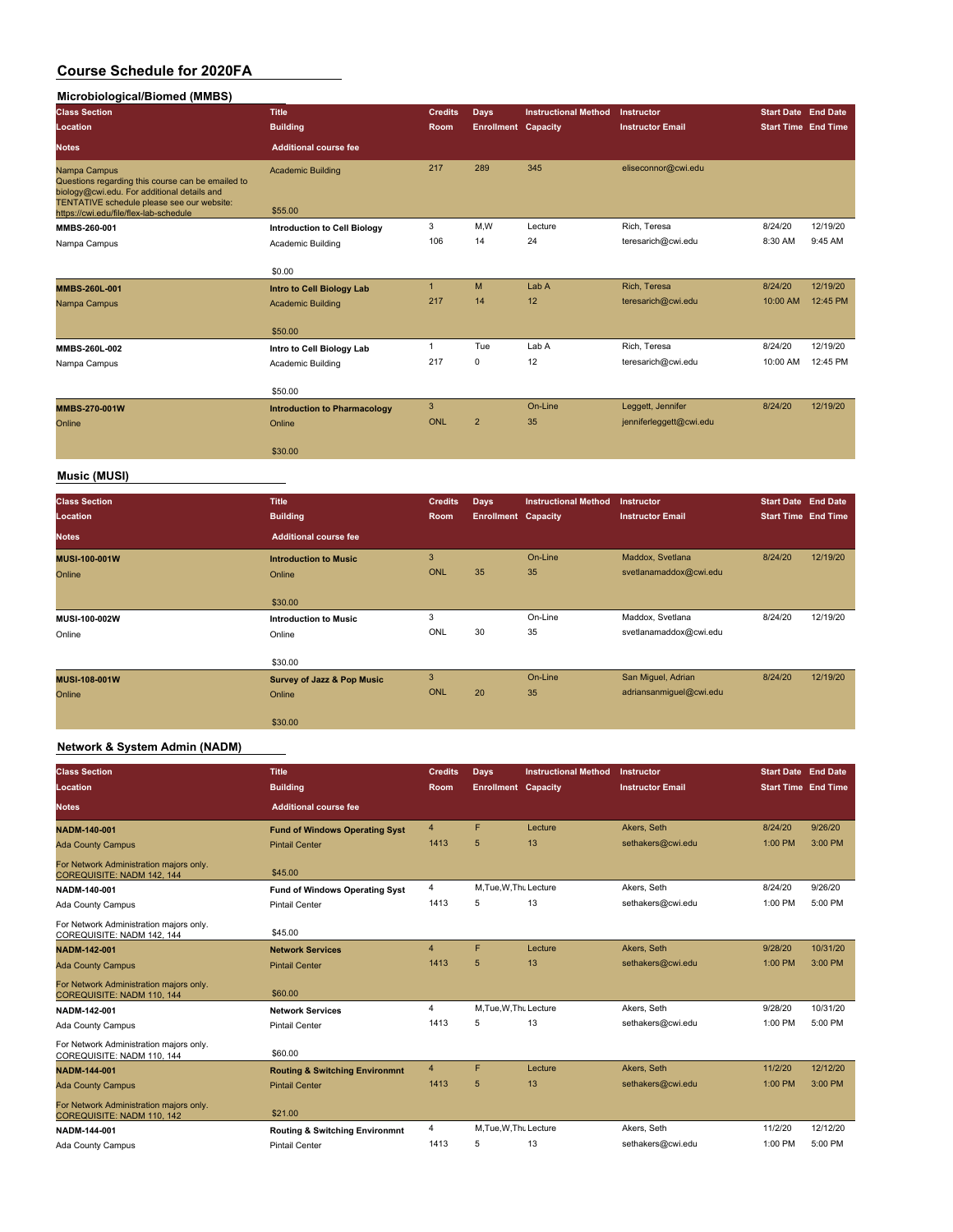### **Network & System Admin (NADM)**

| <b>Class Section</b>                                                  | <b>Title</b>                  | <b>Credits</b> | <b>Days</b>                | <b>Instructional Method</b> | Instructor              | <b>Start Date End Date</b> |          |
|-----------------------------------------------------------------------|-------------------------------|----------------|----------------------------|-----------------------------|-------------------------|----------------------------|----------|
| Location                                                              | <b>Building</b>               | <b>Room</b>    | <b>Enrollment Capacity</b> |                             | <b>Instructor Email</b> | <b>Start Time End Time</b> |          |
| <b>Notes</b>                                                          | <b>Additional course fee</b>  |                |                            |                             |                         |                            |          |
| For Network Administration majors only.<br>COREQUISITE: NADM 110, 142 | \$21.00                       |                |                            |                             |                         |                            |          |
| NADM-260-001                                                          | <b>Network Infrastructure</b> | $\overline{4}$ | F                          | Lecture                     | Young, Melinda          | 8/24/20                    | 9/26/20  |
| <b>Ada County Campus</b>                                              | <b>Pintail Center</b>         | 1413           | 13                         | 13                          | mindyyoung@cwi.edu      | 8:00 AM                    | 10:00 AM |
|                                                                       | \$0.00                        |                |                            |                             |                         |                            |          |
| NADM-260-001                                                          | <b>Network Infrastructure</b> | 4              | M, Tue, W, Thu Lecture     |                             | Young, Melinda          | 8/24/20                    | 9/26/20  |
| Ada County Campus                                                     | Pintail Center                | 1413           | 13                         | 13                          | mindyyoung@cwi.edu      | 8:00 AM                    | 12:00 PM |
|                                                                       | \$0.00                        |                |                            |                             |                         |                            |          |
| NADM-262-001                                                          | <b>Directory Services</b>     | $\overline{4}$ | F.                         | Lecture                     | Young, Melinda          | 9/28/20                    | 10/31/20 |
| <b>Ada County Campus</b>                                              | <b>Pintail Center</b>         | 1413           | 13                         | 13                          | mindyyoung@cwi.edu      | 8:00 AM                    | 10:00 AM |
|                                                                       | \$0.00                        |                |                            |                             |                         |                            |          |
| NADM-262-001                                                          | <b>Directory Services</b>     | 4              | M.Tue, W.Thu Lecture       |                             | Young, Melinda          | 9/28/20                    | 10/31/20 |
| Ada County Campus                                                     | Pintail Center                | 1413           | 13                         | 13                          | mindyyoung@cwi.edu      | 8:00 AM                    | 12:00 PM |
|                                                                       | \$0.00                        |                |                            |                             |                         |                            |          |
| NADM-264-001                                                          | <b>E-Mail Systems</b>         | $\overline{4}$ | F                          | Lecture                     | Young, Melinda          | 11/2/20                    | 12/12/20 |
| <b>Ada County Campus</b>                                              | <b>Pintail Center</b>         | 1413           | 13                         | 13                          | mindyyoung@cwi.edu      | 8:00 AM                    | 10:00 AM |
|                                                                       | \$0.00                        |                |                            |                             |                         |                            |          |
| NADM-264-001                                                          | <b>E-Mail Systems</b>         | $\overline{4}$ | M, Tue, W, Thu Lecture     |                             | Young, Melinda          | 11/2/20                    | 12/12/20 |
| Ada County Campus                                                     | <b>Pintail Center</b>         | 1413           | 13                         | 13                          | mindyyoung@cwi.edu      | 8:00 AM                    | 12:00 PM |
|                                                                       | \$0.00                        |                |                            |                             |                         |                            |          |

### **Nursing, Practical (PNUR)**

| <b>Class Section</b>        | <b>Title</b>                          | <b>Credits</b>            | Days                       | <b>Instructional Method</b> | Instructor              | <b>Start Date End Date</b> |          |
|-----------------------------|---------------------------------------|---------------------------|----------------------------|-----------------------------|-------------------------|----------------------------|----------|
| Location                    | <b>Building</b>                       | Room                      | <b>Enrollment Capacity</b> |                             | <b>Instructor Email</b> | <b>Start Time End Time</b> |          |
| Notes                       | <b>Additional course fee</b>          |                           |                            |                             |                         |                            |          |
| <b>PNUR-103-001H</b>        | <b>Comprehensive Care of Adults</b>   | $\boldsymbol{6}$          |                            | Lab A                       | Weddington, Imelda      | 8/24/20                    | 12/19/20 |
| <b>Canyon County Center</b> | <b>Community Location</b>             | <b>CMTY</b>               | $6\phantom{1}$             | $6\phantom{1}$              | joanweddington@cwi.edu  |                            |          |
|                             | \$255.00                              |                           |                            |                             |                         |                            |          |
| PNUR-103-001H               | <b>Comprehensive Care of Adults</b>   | 6                         | Tue                        | Hybrid                      | Weddington, Imelda      | 8/24/20                    | 12/19/20 |
| Canyon County Center        | Canyon County Center                  | 253                       | 6                          | 6                           | joanweddington@cwi.edu  | 4:00 PM                    | 7:00 PM  |
|                             | \$255.00                              |                           |                            |                             |                         |                            |          |
| <b>PNUR-103-002H</b>        | <b>Comprehensive Care of Adults</b>   | $\bf 6$                   |                            | Lab A                       | Weddington, Imelda      | 8/24/20                    | 12/19/20 |
| <b>Canyon County Center</b> | <b>Community Location</b>             | <b>CMTY</b>               | $\mathbf{0}$               | $6\phantom{1}6$             | joanweddington@cwi.edu  |                            |          |
|                             | \$255.00                              |                           |                            |                             |                         |                            |          |
| PNUR-103-002H               | <b>Comprehensive Care of Adults</b>   | 6                         | Tue                        | Hybrid                      | Weddington, Imelda      | 8/24/20                    | 12/19/20 |
| Canyon County Center        | Canyon County Center                  | 253                       | 0                          | 6                           | joanweddington@cwi.edu  | 4:00 PM                    | 7:00 PM  |
|                             | \$255.00                              |                           |                            |                             |                         |                            |          |
| PNUR-103-003H               | <b>Comprehensive Care of Adults</b>   | $6\phantom{1}$            |                            | Lab A                       | Weddington, Imelda      | 8/24/20                    | 12/19/20 |
| <b>Canyon County Center</b> | <b>Community Location</b>             | <b>CMTY</b>               | $\mathbf{0}$               | $6\phantom{1}6$             | joanweddington@cwi.edu  |                            |          |
|                             | \$255.00                              |                           |                            |                             |                         |                            |          |
| PNUR-103-003H               | <b>Comprehensive Care of Adults</b>   | 6                         | Tue                        | Hybrid                      | Weddington, Imelda      | 8/24/20                    | 12/19/20 |
| Canyon County Center        | Canyon County Center                  | 253                       | $\mathbf 0$                | 6                           | joanweddington@cwi.edu  | 4:00 PM                    | 7:00 PM  |
|                             | \$255.00                              |                           |                            |                             |                         |                            |          |
| <b>PNUR-104-001H</b>        | <b>Nursing Care Developing Family</b> | $\ensuremath{\mathsf{3}}$ | W                          | <b>Hybrid</b>               | Gier, Melanie           | 8/24/20                    | 12/19/20 |
| <b>Canyon County Center</b> | <b>Canyon County Center</b>           | 253                       | 3                          | 18                          | melaniegier@cwi.edu     | 4:30 PM                    | 6:00 PM  |
|                             | \$0.00                                |                           |                            |                             |                         |                            |          |
| PNUR-105-001W               | <b>Transition to Practice</b>         | 3                         |                            | Lab A                       | Gier, Melanie           | 8/24/20                    | 12/19/20 |
| Online                      | Community Location                    | <b>CMTY</b>               | 5                          | 6                           | melaniegier@cwi.edu     |                            |          |
|                             | \$30.00                               |                           |                            |                             |                         |                            |          |
| <b>PNUR-105-001W</b>        | <b>Transition to Practice</b>         | $\overline{3}$            |                            | On-Line                     | Gier, Melanie           | 8/24/20                    | 12/19/20 |
| Online                      | Online                                | <b>ONL</b>                | 5                          | 6                           | melaniegier@cwi.edu     |                            |          |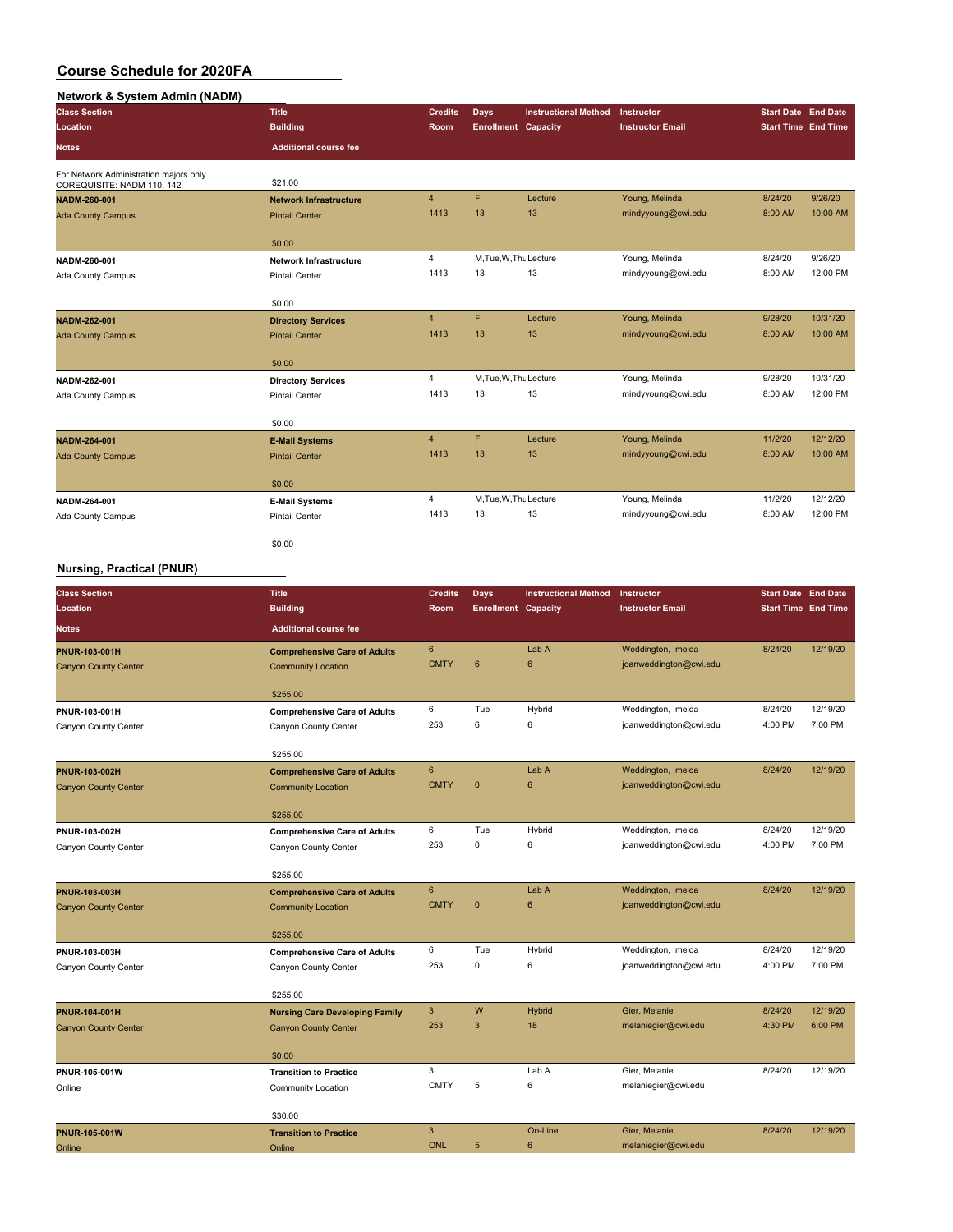| Nursing, Practical (PNUR)           |                                          |                |                            |                             |                         |                            |          |
|-------------------------------------|------------------------------------------|----------------|----------------------------|-----------------------------|-------------------------|----------------------------|----------|
| <b>Class Section</b>                | <b>Title</b>                             | <b>Credits</b> | Days                       | <b>Instructional Method</b> | Instructor              | <b>Start Date End Date</b> |          |
| Location                            | <b>Building</b>                          | Room           | <b>Enrollment Capacity</b> |                             | <b>Instructor Email</b> | <b>Start Time End Time</b> |          |
| <b>Notes</b>                        | <b>Additional course fee</b>             |                |                            |                             |                         |                            |          |
|                                     | \$30.00                                  |                |                            |                             |                         |                            |          |
| PNUR-105-002W                       | <b>Transition to Practice</b>            | 3              |                            | Lab A                       | Weddington, Imelda      | 8/24/20                    | 12/19/20 |
| Online                              | Community Location                       | <b>CMTY</b>    | $\pmb{0}$                  | 6                           | joanweddington@cwi.edu  |                            |          |
|                                     | \$30.00                                  |                |                            |                             |                         |                            |          |
| <b>PNUR-105-002W</b>                | <b>Transition to Practice</b>            | $\mathbf{3}$   |                            | On-Line                     | Weddington, Imelda      | 8/24/20                    | 12/19/20 |
| Online                              | Online                                   | <b>ONL</b>     | $\overline{0}$             | $6\phantom{1}6$             | joanweddington@cwi.edu  |                            |          |
|                                     | \$30.00                                  |                |                            |                             |                         |                            |          |
| PNUR-105-003W                       | <b>Transition to Practice</b>            | 3              |                            | Lab A                       | Weddington, Imelda      | 8/24/20                    | 12/19/20 |
| Online                              | Community Location                       | <b>CMTY</b>    | $\mathbf 0$                | 6                           | joanweddington@cwi.edu  |                            |          |
|                                     | \$30.00                                  |                |                            |                             |                         |                            |          |
| <b>PNUR-105-003W</b>                | <b>Transition to Practice</b>            | $\mathbf{3}$   |                            | On-Line                     | Weddington, Imelda      | 8/24/20                    | 12/19/20 |
| Online                              | Online                                   | <b>ONL</b>     | $\pmb{0}$                  | $6\phantom{1}6$             | joanweddington@cwi.edu  |                            |          |
|                                     | \$30.00                                  |                |                            |                             |                         |                            |          |
| <b>Nursing, Professional (NURS)</b> |                                          |                |                            |                             |                         |                            |          |
| <b>Class Section</b>                | <b>Title</b>                             | <b>Credits</b> | Days                       | <b>Instructional Method</b> | Instructor              | <b>Start Date End Date</b> |          |
| Location                            | <b>Building</b>                          | Room           | <b>Enrollment Capacity</b> |                             | <b>Instructor Email</b> | <b>Start Time End Time</b> |          |
| <b>Notes</b>                        | <b>Additional course fee</b>             |                |                            |                             |                         |                            |          |
| <b>NURS-100-001H</b>                | <b>Fund of Nursing &amp; Hith Assess</b> | $\mathbf{3}$   | M                          | Hybrid                      | Faculty, General        | 8/24/20                    | 12/19/20 |
| <b>Canyon County Center</b>         | <b>Canyon County Center</b>              | 207            | 9                          | 58                          |                         | 8:00 AM                    | 10:30 AM |
|                                     | \$228.00                                 |                |                            |                             |                         |                            |          |
| NURS-100-001H                       | Fund of Nursing & Hith Assess            | 3              | М                          | Hybrid                      | Wees, Suzanne           | 8/24/20                    | 12/19/20 |
| Canyon County Center                | Canyon County Center                     | 207            | 9                          | 58                          | suzannewees@cwi.edu     | 8:00 AM                    | 10:30 AM |
|                                     | \$228.00                                 |                |                            |                             |                         |                            |          |

|                             | 9220.UU                                   |                |     |        |                         |         |          |
|-----------------------------|-------------------------------------------|----------------|-----|--------|-------------------------|---------|----------|
| <b>NURS-103-001</b>         | <b>Nursing &amp; Hith Assess Lab/Cinc</b> | 3              | Tue | Lab A  | Hyle-Worbets, Mary      | 8/24/20 | 12/19/20 |
| <b>Canyon County Center</b> | <b>Canyon County Center</b>               | 214AB          | 20  | 20     | bethhyleworbets@cwi.edu | 9:00 AM | 3:00 PM  |
|                             |                                           |                |     |        |                         |         |          |
|                             | \$559.00                                  |                |     |        |                         |         |          |
| NURS-103-001                | Nursing & Hith Assess Lab/Cinc            | 3              | Tue | Lab A  | Tillemans, Amanda       | 8/24/20 | 12/19/20 |
| Canyon County Center        | Canyon County Center                      | 214AB          | 20  | 20     | amandatillemans@cwi.edu | 9:00 AM | 3:00 PM  |
|                             |                                           |                |     |        |                         |         |          |
|                             | \$559.00                                  |                |     |        |                         |         |          |
| <b>NURS-103-002</b>         | <b>Nursing &amp; Hith Assess Lab/Cinc</b> | 3              | W   | Lab A  | Hyle-Worbets, Mary      | 8/24/20 | 12/19/20 |
| <b>Canyon County Center</b> | <b>Canyon County Center</b>               | 214AB          | 20  | 20     | bethhyleworbets@cwi.edu | 9:00 AM | 3:00 PM  |
|                             |                                           |                |     |        |                         |         |          |
|                             | \$559.00                                  |                |     |        |                         |         |          |
| <b>NURS-103-002</b>         | Nursing & Hith Assess Lab/Cinc            | 3              | W   | Lab A  | Tillemans, Amanda       | 8/24/20 | 12/19/20 |
| Canyon County Center        | Canyon County Center                      | 214AB          | 20  | 20     | amandatillemans@cwi.edu | 9:00 AM | 3:00 PM  |
|                             |                                           |                |     |        |                         |         |          |
|                             | \$559.00                                  |                |     |        |                         |         |          |
| <b>NURS-103-003</b>         | <b>Nursing &amp; Hith Assess Lab/Cinc</b> | 3              | Thu | Lab A  | Hyle-Worbets, Mary      | 8/24/20 | 12/19/20 |
| <b>Canyon County Center</b> | <b>Canyon County Center</b>               | 214AB          | 16  | 18     | bethhyleworbets@cwi.edu | 9:00 AM | 3:00 PM  |
|                             |                                           |                |     |        |                         |         |          |
|                             | \$559.00                                  |                |     |        |                         |         |          |
| NURS-103-003                | Nursing & Hith Assess Lab/Cinc            | 3              | Thu | Lab A  | Tillemans, Amanda       | 8/24/20 | 12/19/20 |
| Canyon County Center        | Canyon County Center                      | 214AB          | 16  | 18     | amandatillemans@cwi.edu | 9:00 AM | 3:00 PM  |
|                             |                                           |                |     |        |                         |         |          |
|                             | \$559.00                                  |                |     |        |                         |         |          |
| <b>NURS-200-001H</b>        | <b>Nursing Specialties</b>                | $\overline{4}$ | Tue | Hybrid | Gillette, Amber         | 8/24/20 | 12/19/20 |
| <b>Canyon County Center</b> | <b>Canyon County Center</b>               | 207            | 17  | 47     | ambergillette@cwi.edu   | 9:00 AM | 11:00 AM |
|                             |                                           |                |     |        |                         |         |          |
|                             | \$198.00                                  |                |     |        |                         |         |          |
| <b>NURS-200-001H</b>        | <b>Nursing Specialties</b>                | $\overline{4}$ | Tue | Hybrid | Gregorio, Blenda        | 8/24/20 | 12/19/20 |
| Canyon County Center        | Canyon County Center                      | 207            | 17  | 47     | kaygregorio@cwi.edu     | 9:00 AM | 11:00 AM |

|                            | \$198.00                            |             |       |                       |         |          |
|----------------------------|-------------------------------------|-------------|-------|-----------------------|---------|----------|
| <b>NURS-201-001</b>        | <b>Nursing Specialties Clinical</b> |             | Lab A | Gillette, Amber       | 8/24/20 | 12/19/20 |
| <b>Community Locations</b> | Community Location                  | <b>CMTY</b> |       | ambergillette@cwi.edu | 7:00 AM | 4:00 PM  |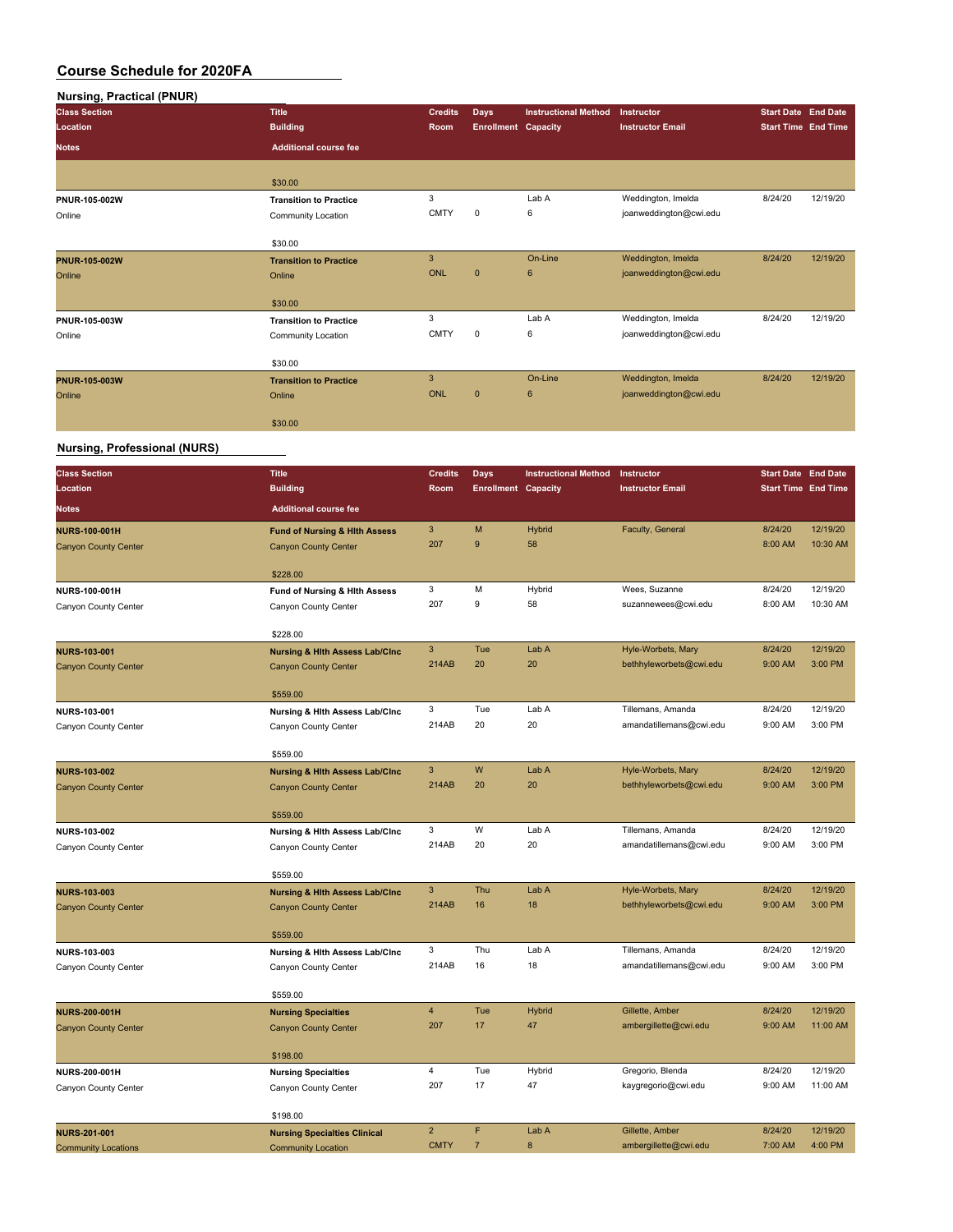## **Nursing, Professional (NURS)**

| <b>Class Section</b>       | <b>Title</b>                                              | <b>Credits</b> | Days                       | <b>Instructional Method</b> | <b>Instructor</b>       | <b>Start Date</b> End Date |          |
|----------------------------|-----------------------------------------------------------|----------------|----------------------------|-----------------------------|-------------------------|----------------------------|----------|
| Location                   | <b>Building</b>                                           | Room           | <b>Enrollment Capacity</b> |                             | <b>Instructor Email</b> | <b>Start Time</b> End Time |          |
| <b>Notes</b>               | <b>Additional course fee</b>                              |                |                            |                             |                         |                            |          |
|                            | \$139.00                                                  |                |                            |                             |                         |                            |          |
| NURS-201-002               |                                                           | $\overline{2}$ | F                          | Lab A                       | Faculty, General        | 8/24/20                    | 12/19/20 |
| <b>Community Locations</b> | <b>Nursing Specialties Clinical</b><br>Community Location | <b>CMTY</b>    | 8                          | 8                           |                         | 7:00 AM                    | 4:00 PM  |
|                            |                                                           |                |                            |                             |                         |                            |          |
|                            | \$139.00                                                  |                |                            |                             |                         |                            |          |
| <b>NURS-201-003</b>        | <b>Nursing Specialties Clinical</b>                       | $\overline{2}$ |                            | Lab A                       | Faculty, General        | 8/24/20                    | 12/19/20 |
| <b>Community Locations</b> | <b>Community Location</b>                                 | <b>CMTY</b>    | 8                          | $\bf 8$                     |                         |                            |          |
|                            |                                                           |                |                            |                             |                         |                            |          |
|                            | \$139.00                                                  |                |                            |                             |                         |                            |          |
| NURS-201-004               | <b>Nursing Specialties Clinical</b>                       | $\overline{2}$ | W                          | Lab A                       | Wees, Suzanne           | 8/24/20                    | 12/19/20 |
| <b>Community Locations</b> | Community Location                                        | <b>CMTY</b>    | 8                          | 8                           | suzannewees@cwi.edu     | 7:00 AM                    | 4:00 PM  |
|                            | \$139.00                                                  |                |                            |                             |                         |                            |          |
| <b>NURS-201-005</b>        | <b>Nursing Specialties Clinical</b>                       | $\overline{2}$ | Thu                        | Lab A                       | Wees, Suzanne           | 8/24/20                    | 12/19/20 |
| <b>Community Locations</b> | <b>Community Location</b>                                 | <b>CMTY</b>    | 5                          | 5                           | suzannewees@cwi.edu     | 7:00 AM                    | 4:00 PM  |
|                            |                                                           |                |                            |                             |                         |                            |          |
|                            | \$139.00                                                  |                |                            |                             |                         |                            |          |
| <b>NURS-201-006</b>        | <b>Nursing Specialties Clinical</b>                       | $\overline{2}$ | Thu                        | Lab A                       | Fry, Tambra             | 8/24/20                    | 12/19/20 |
| <b>Community Locations</b> | Community Location                                        | <b>CMTY</b>    | $\overline{4}$             | $\overline{4}$              | tambrafry@cwi.edu       | 7:00 AM                    | 4:00 PM  |
|                            | \$139.00                                                  |                |                            |                             |                         |                            |          |
| <b>NURS-201-007</b>        | <b>Nursing Specialties Clinical</b>                       | $\overline{2}$ | W                          | Lab A                       | Fry, Tambra             | 8/24/20                    | 12/19/20 |
| <b>Community Locations</b> | <b>Community Location</b>                                 | <b>CMTY</b>    | $\overline{2}$             | $\overline{4}$              | tambrafry@cwi.edu       |                            |          |
|                            |                                                           |                |                            |                             |                         |                            |          |
|                            | \$139.00                                                  |                |                            |                             |                         |                            |          |
| <b>NURS-201-008</b>        | <b>Nursing Specialties Clinical</b>                       | $\overline{2}$ |                            | Lab A                       | Faculty, General        | 8/24/20                    | 12/19/20 |
| <b>Community Locations</b> | Community Location                                        | <b>CMTY</b>    | 0                          | $\overline{4}$              |                         |                            |          |
|                            | \$139.00                                                  |                |                            |                             |                         |                            |          |
|                            |                                                           |                |                            |                             |                         |                            |          |

### **Philosophy (PHIL)**

| <b>Class Section</b> | <b>Title</b>                      | <b>Credits</b> | Days                       | <b>Instructional Method</b> | Instructor              | <b>Start Date End Date</b> |          |
|----------------------|-----------------------------------|----------------|----------------------------|-----------------------------|-------------------------|----------------------------|----------|
| Location             | <b>Building</b>                   | Room           | <b>Enrollment Capacity</b> |                             | <b>Instructor Email</b> | <b>Start Time End Time</b> |          |
| <b>Notes</b>         | <b>Additional course fee</b>      |                |                            |                             |                         |                            |          |
| PHIL-101-001         | <b>Introduction to Philosophy</b> | $\mathbf{3}$   | Tue, Thu                   | Lecture                     | Robinson, Michael       | 8/24/20                    | 12/19/20 |
| Nampa Campus         | <b>Academic Building</b>          | 102E           | 33                         | 33                          | michaelrobinson@cwi.edu | 10:00 AM                   | 11:15 AM |
|                      | \$0.00                            |                |                            |                             |                         |                            |          |
| PHIL-101-002W        | <b>Introduction to Philosophy</b> | 3              |                            | On-Line                     | Gould, Sean             | 8/24/20                    | 12/19/20 |
| Online               | Online                            | ONL            | 30                         | 30                          | seangould@cwi.edu       |                            |          |
|                      | \$30.00                           |                |                            |                             |                         |                            |          |
| PHIL-101-003W        | <b>Introduction to Philosophy</b> | 3              |                            | On-Line                     | Morton, Craig           | 8/24/20                    | 12/19/20 |
| Online               | Online                            | <b>ONL</b>     | 30                         | 30                          | craigmorton@cwi.edu     |                            |          |
|                      |                                   |                |                            |                             |                         |                            |          |
|                      | \$30.00                           |                |                            |                             |                         |                            |          |
| PHIL-101-004W        | <b>Introduction to Philosophy</b> | 3              |                            | On-Line                     | Anchustegui, Ann-Marie  | 8/24/20                    | 12/19/20 |
| Online               | Online                            | ONL            | 30                         | 30                          | erinanchustegui@cwi.edu |                            |          |
|                      | \$30.00                           |                |                            |                             |                         |                            |          |
| PHIL-101-005W        | <b>Introduction to Philosophy</b> | $\mathbf{3}$   |                            | On-Line                     | Anchustegui, Ann-Marie  | 8/24/20                    | 12/19/20 |
| Online               | Online                            | <b>ONL</b>     | 30                         | 30                          | erinanchustegui@cwi.edu |                            |          |
|                      | \$30.00                           |                |                            |                             |                         |                            |          |
| PHIL-101-007         | <b>Introduction to Philosophy</b> | 3              | M,W                        | Lecture                     | Robinson, Michael       | 8/24/20                    | 12/19/20 |
| Ada County Campus    | <b>Pintail Center</b>             | 1210           | 28                         | 27                          | michaelrobinson@cwi.edu | 8:30 AM                    | 9:45 AM  |
|                      |                                   |                |                            |                             |                         |                            |          |
|                      | \$0.00                            |                |                            |                             |                         |                            |          |
| PHIL-103-001         | <b>Introduction to Ethics</b>     | 3              | Tue, Thu                   | Lecture                     | Anchustegui, Ann-Marie  | 8/24/20                    | 12/19/20 |
| Nampa Campus         | <b>Academic Building</b>          | 102E           | 32                         | 33                          | erinanchustegui@cwi.edu | 2:30 PM                    | 3:45 PM  |
|                      | \$0.00                            |                |                            |                             |                         |                            |          |
| PHIL-103-002W        | <b>Introduction to Ethics</b>     | 3              |                            | On-Line                     | Robinson, Michael       | 8/24/20                    | 12/19/20 |
| Online               | Online                            | ONL            | 30                         | 30                          | michaelrobinson@cwi.edu |                            |          |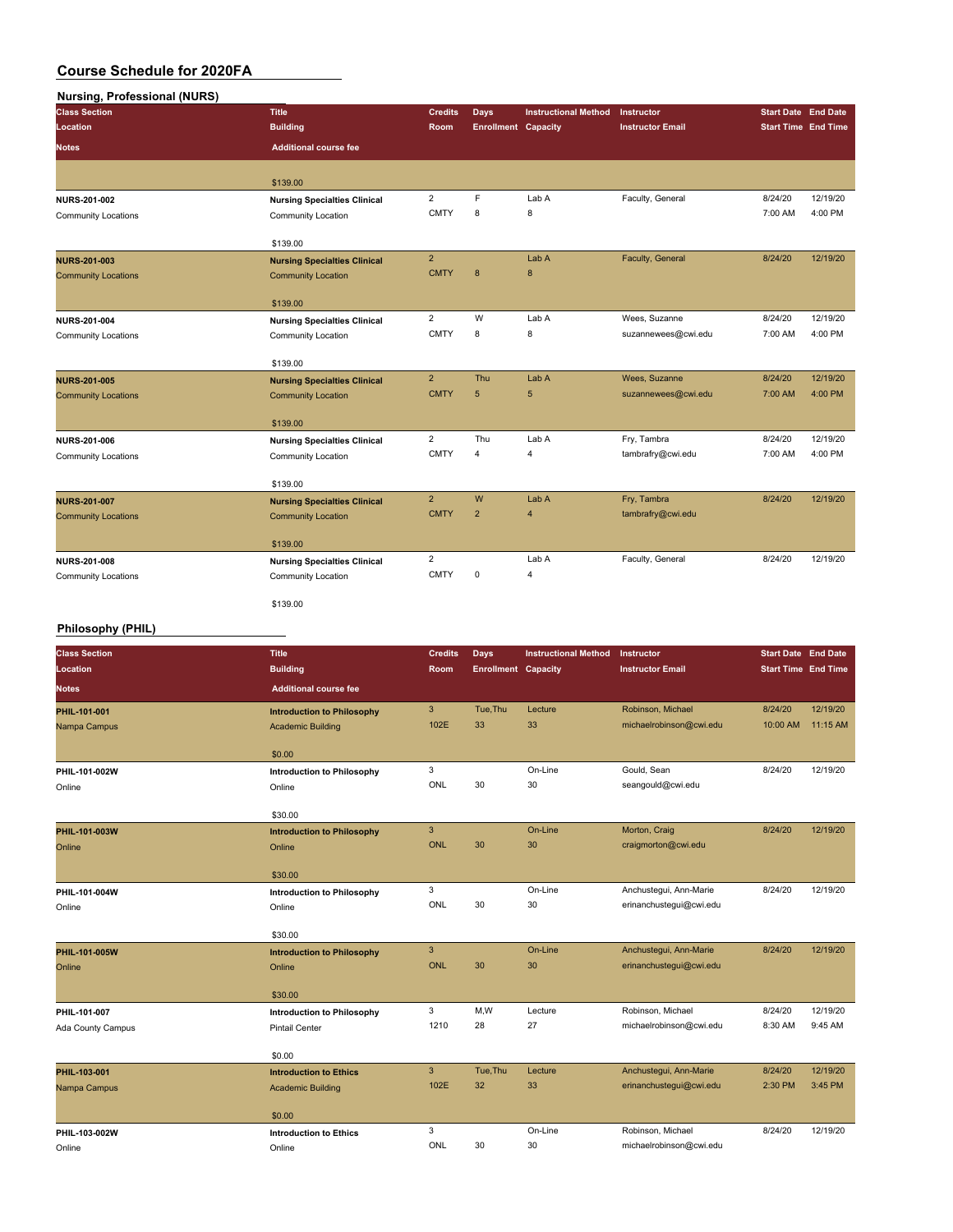| <b>Philosophy (PHIL)</b> |                                                 |                           |                            |                             |                         |                            |          |
|--------------------------|-------------------------------------------------|---------------------------|----------------------------|-----------------------------|-------------------------|----------------------------|----------|
| <b>Class Section</b>     | <b>Title</b>                                    | <b>Credits</b>            | <b>Days</b>                | <b>Instructional Method</b> | Instructor              | <b>Start Date End Date</b> |          |
| Location                 | <b>Building</b>                                 | Room                      | <b>Enrollment Capacity</b> |                             | <b>Instructor Email</b> | <b>Start Time End Time</b> |          |
| <b>Notes</b>             | <b>Additional course fee</b>                    |                           |                            |                             |                         |                            |          |
|                          |                                                 |                           |                            |                             |                         |                            |          |
|                          |                                                 |                           |                            |                             |                         |                            |          |
|                          | \$30.00                                         | $\mathbf{3}$              |                            | On-Line                     |                         | 8/24/20                    | 12/19/20 |
| PHIL-103-003W            | <b>Introduction to Ethics</b>                   | <b>ONL</b>                | 30                         | 30                          | Anchustegui, Ann-Marie  |                            |          |
| Online                   | Online                                          |                           |                            |                             | erinanchustegui@cwi.edu |                            |          |
|                          | \$30.00                                         |                           |                            |                             |                         |                            |          |
| PHIL-103-004W            | <b>Introduction to Ethics</b>                   | 3                         |                            | On-Line                     | Robinson, Michael       | 8/24/20                    | 12/19/20 |
| Online                   | Online                                          | ONL                       | 30                         | 30                          | michaelrobinson@cwi.edu |                            |          |
|                          |                                                 |                           |                            |                             |                         |                            |          |
|                          | \$30.00                                         |                           |                            |                             |                         |                            |          |
| PHIL-103-005W            | <b>Introduction to Ethics</b>                   | $\ensuremath{\mathsf{3}}$ |                            | On-Line                     | Anchustegui, Ann-Marie  | 8/24/20                    | 12/19/20 |
| Online                   | Online                                          | <b>ONL</b>                | 30                         | 30                          | erinanchustegui@cwi.edu |                            |          |
|                          |                                                 |                           |                            |                             |                         |                            |          |
|                          | \$30.00                                         |                           |                            |                             |                         |                            |          |
| PHIL-103-006W            | <b>Introduction to Ethics</b>                   | 3                         |                            | On-Line                     | Fornshell, Ian          | 8/24/20                    | 12/19/20 |
| Online                   | Online                                          | ONL                       | 30                         | 30                          | ianfornshell@cwi.edu    |                            |          |
|                          |                                                 |                           |                            |                             |                         |                            |          |
|                          | \$30.00                                         |                           |                            |                             |                         |                            |          |
| PHIL-103-007W            | <b>Introduction to Ethics</b>                   | $\mathbf{3}$              |                            | On-Line                     | Robinson, Michael       | 8/24/20                    | 12/19/20 |
| Online                   | Online                                          | <b>ONL</b>                | 30                         | 30                          | michaelrobinson@cwi.edu |                            |          |
|                          |                                                 |                           |                            |                             |                         |                            |          |
|                          | \$30.00                                         |                           |                            |                             |                         |                            |          |
| PHIL-103-008W            | <b>Introduction to Ethics</b>                   | 3                         |                            | On-Line                     | Wilson, Harold          | 8/24/20                    | 12/19/20 |
| Online                   | Online                                          | ONL                       | 30                         | 30                          | gregwilson@cwi.edu      |                            |          |
|                          |                                                 |                           |                            |                             |                         |                            |          |
|                          | \$30.00                                         | $\mathbf{3}$              |                            |                             |                         |                            |          |
| PHIL-103-009W            | <b>Introduction to Ethics</b>                   | <b>ONL</b>                |                            | On-Line                     | Gould, Sean             | 8/24/20                    | 12/19/20 |
| Online                   | Online                                          |                           | 30                         | 30                          | seangould@cwi.edu       |                            |          |
|                          | \$30.00                                         |                           |                            |                             |                         |                            |          |
| PHIL-103-010             | <b>Introduction to Ethics</b>                   | 3                         | M,W                        | Lecture                     | Brandon, Benjamin       | 8/24/20                    | 12/19/20 |
|                          |                                                 | 1135                      | 5                          | 27                          | benjaminbrandon@cwi.edu | 5:30 PM                    | 6:45 PM  |
| Ada County Campus        | Mallard Place Building                          |                           |                            |                             |                         |                            |          |
|                          | \$0.00                                          |                           |                            |                             |                         |                            |          |
| PHIL-103-011             | <b>Introduction to Ethics</b>                   | $\mathbf{3}$              | M,W                        | Lecture                     | Robinson, Michael       | 8/24/20                    | 12/19/20 |
| <b>Ada County Campus</b> | <b>Pintail Center</b>                           | 1318                      | 31                         | 27                          | michaelrobinson@cwi.edu | 2:30 PM                    | 3:45 PM  |
|                          |                                                 |                           |                            |                             |                         |                            |          |
|                          | \$0.00                                          |                           |                            |                             |                         |                            |          |
| PHIL-103-012H            | <b>Introduction to Ethics</b>                   | 3                         | Thu                        | Hybrid                      | Weiss, Aaron            | 8/24/20                    | 12/19/20 |
| Nampa Campus             | Academic Building                               | 105                       | 10                         | 30                          | aaronweiss@cwi.edu      | 1:00 PM                    | 2:15 PM  |
|                          |                                                 |                           |                            |                             |                         |                            |          |
|                          | \$15.00                                         |                           |                            |                             |                         |                            |          |
| PHIL-103-013W            | <b>Introduction to Ethics</b>                   | $\mathsf 3$               |                            | On-Line                     | Gould, Sean             | 8/24/20                    | 12/19/20 |
| Online                   | Online                                          | ONL                       | 30                         | 30                          | seangould@cwi.edu       |                            |          |
|                          |                                                 |                           |                            |                             |                         |                            |          |
|                          | \$30.00                                         |                           |                            |                             |                         |                            |          |
| PHIL-103-014W            | <b>Introduction to Ethics</b>                   | 3                         |                            | On-Line                     | Nicol, Nathaniel        | 8/24/20                    | 12/19/20 |
| Online                   | Online                                          | ONL                       | 15                         | 30                          | nathannicol@cwi.edu     |                            |          |
|                          | \$30.00                                         |                           |                            |                             |                         |                            |          |
| PHIL-111-001H            |                                                 | $\mathbf{3}$              | M                          | Hybrid                      | Watson, Natalie         | 8/24/20                    | 12/19/20 |
|                          | <b>World Religions</b><br><b>Pintail Center</b> | 1318                      | $\bf 6$                    | 27                          | nataliewatson@cwi.edu   | 1:00 PM                    | 2:15 PM  |
| <b>Ada County Campus</b> |                                                 |                           |                            |                             |                         |                            |          |
|                          | \$15.00                                         |                           |                            |                             |                         |                            |          |
| PHIL-111-002H            | <b>World Religions</b>                          | 3                         | W                          | Hybrid                      | Watson, Natalie         | 8/24/20                    | 12/19/20 |
| Ada County Campus        | Pintail Center                                  | 1318                      | 9                          | 27                          | nataliewatson@cwi.edu   | 1:00 PM                    | 2:15 PM  |
|                          |                                                 |                           |                            |                             |                         |                            |          |
|                          | \$15.00                                         |                           |                            |                             |                         |                            |          |
| PHIL-209-001W            | <b>Logic and Philosophy</b>                     | $\mathsf 3$               |                            | On-Line                     | Anchustegui, Ann-Marie  | 8/24/20                    | 12/19/20 |
| Online                   | Online                                          | ONL                       | 24                         | 30                          | erinanchustegui@cwi.edu |                            |          |
|                          |                                                 |                           |                            |                             |                         |                            |          |
|                          | \$30.00                                         |                           |                            |                             |                         |                            |          |
| PHIL-290-001I            | <b>Philosophy Capstone</b>                      | $\mathsf 3$               |                            | On-Line                     | Anchustegui, Ann-Marie  | 8/24/20                    | 12/19/20 |
| Online                   | Online                                          | ONL                       | $\pmb{0}$                  | $\overline{\mathbf{c}}$     | erinanchustegui@cwi.edu |                            |          |
|                          |                                                 |                           |                            |                             |                         |                            |          |
|                          | \$0.00                                          |                           |                            |                             |                         |                            |          |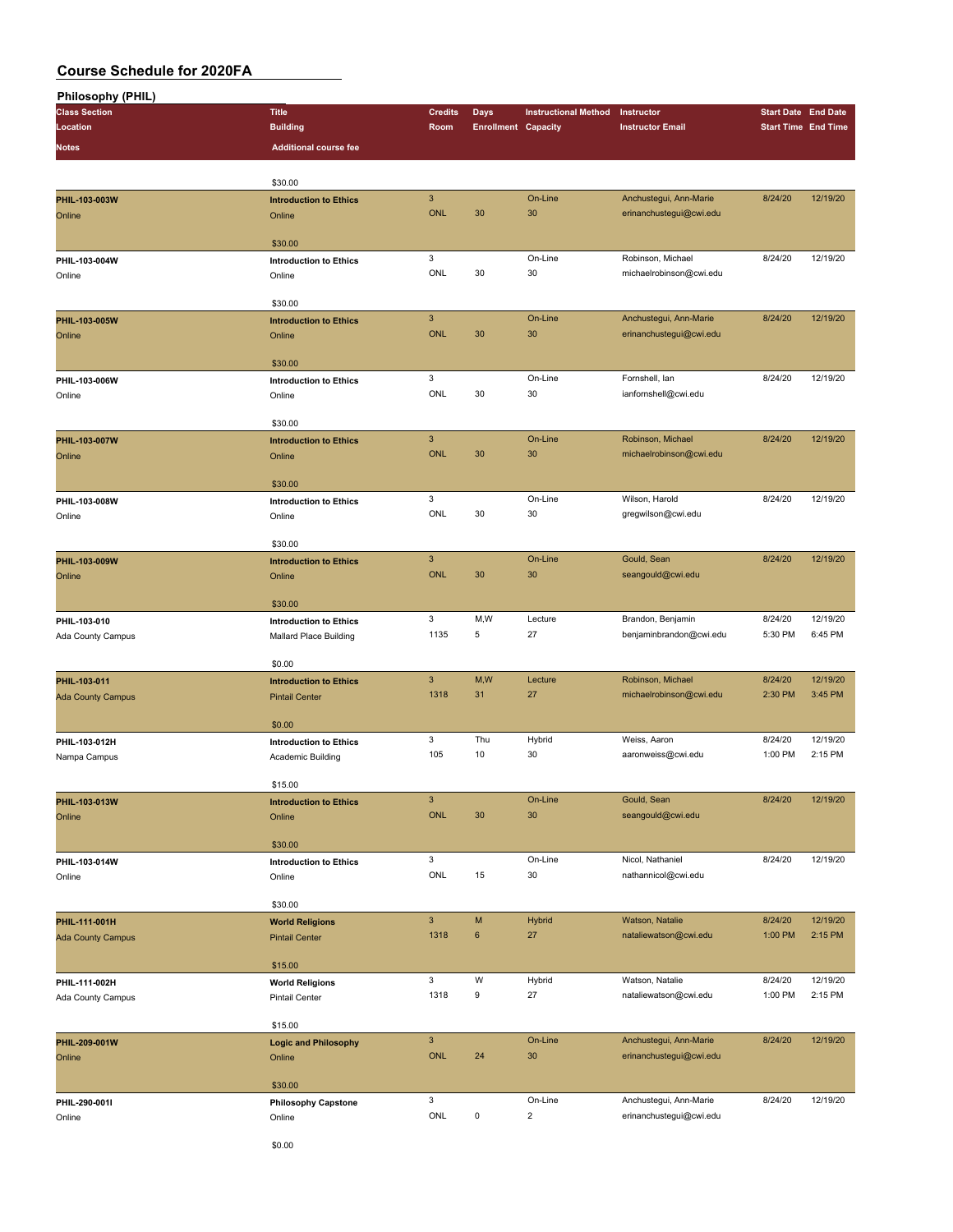| <b>Physical Therapst Asst (PTAE)</b> |                                                 |                         |                            |                             |                                                   |                            |                            |
|--------------------------------------|-------------------------------------------------|-------------------------|----------------------------|-----------------------------|---------------------------------------------------|----------------------------|----------------------------|
| <b>Class Section</b>                 | <b>Title</b>                                    | <b>Credits</b>          | Days                       | <b>Instructional Method</b> | Instructor                                        | <b>Start Date End Date</b> |                            |
| Location<br><b>Notes</b>             | <b>Building</b><br><b>Additional course fee</b> | Room                    | <b>Enrollment Capacity</b> |                             | <b>Instructor Email</b>                           |                            | <b>Start Time End Time</b> |
|                                      |                                                 | $\overline{2}$          |                            | On-Line                     |                                                   | 8/24/20                    | 12/19/20                   |
| PTAE-101-001W<br>Online              | <b>Physical Therapy in Healthcare</b><br>Online | <b>ONL</b>              | 10                         | 14                          | Roberts, Lynne<br>lynneroberts@cwi.edu            |                            |                            |
|                                      |                                                 |                         |                            |                             |                                                   |                            |                            |
|                                      | \$20.00                                         |                         |                            |                             |                                                   |                            |                            |
| PTAE-107-001                         | Kinesiology                                     | $\overline{2}$          | M,W                        | Lecture                     | Faculty, General                                  | 8/24/20                    | 12/19/20                   |
| Canyon County Center                 | Canyon County Center                            | 184                     | 10                         | 14                          |                                                   | 2:00 PM                    | 2:50 PM                    |
|                                      | \$20.00                                         |                         |                            |                             |                                                   |                            |                            |
| PTAE-107-001                         | <b>Kinesiology</b>                              | $\overline{2}$          | M,W                        | Lecture                     | Roberts, Lynne                                    | 8/24/20                    | 12/19/20                   |
| <b>Canyon County Center</b>          | <b>Canyon County Center</b>                     | 184                     | 10                         | 14                          | lynneroberts@cwi.edu                              | 2:00 PM                    | 2:50 PM                    |
|                                      | \$20.00                                         |                         |                            |                             |                                                   |                            |                            |
| PTAE-107L-001                        | Kinesiology Lab                                 | $\overline{\mathbf{c}}$ | Tue, Thu                   | Lab B                       | Roberts, Lynne                                    | 8/24/20                    | 12/19/20                   |
| Canyon County Center                 | Canyon County Center                            | 147                     | 10                         | 14                          | lynneroberts@cwi.edu                              | 9:00 AM                    | 10:50 AM                   |
|                                      | \$0.00                                          |                         |                            |                             |                                                   |                            |                            |
| PTAE-107L-001                        | <b>Kinesiology Lab</b>                          | $\overline{2}$          | Tue, Thu                   | Lab B                       | Sullivan, Dana                                    | 8/24/20                    | 12/19/20                   |
| <b>Canyon County Center</b>          | <b>Canyon County Center</b>                     | 147                     | 10                         | 14                          | danasullivan@cwi.edu                              | 9:00 AM                    | 10:50 AM                   |
|                                      |                                                 |                         |                            |                             |                                                   |                            |                            |
|                                      | \$0.00                                          |                         |                            |                             |                                                   |                            |                            |
| PTAE-110-001                         | Princ & Proc Physical Therapy                   | $\mathbf{1}$<br>184     | M<br>10                    | Lecture<br>14               | Payton-Wood, Tabitha<br>tabithapaytonwood@cwi.edu | 8/24/20<br>4:00 PM         | 12/19/20<br>4:50 PM        |
| Canyon County Center                 | Canyon County Center                            |                         |                            |                             |                                                   |                            |                            |
|                                      | \$120.00                                        |                         |                            |                             |                                                   |                            |                            |
| PTAE-110-001                         | <b>Princ &amp; Proc Physical Therapy</b>        | $\mathbf{1}$            | M                          | Lecture                     | Roberts, Lynne                                    | 8/24/20                    | 12/19/20                   |
| <b>Canyon County Center</b>          | <b>Canyon County Center</b>                     | 184                     | 10                         | 14                          | lynneroberts@cwi.edu                              | 4:00 PM                    | 4:50 PM                    |
|                                      | \$120.00                                        |                         |                            |                             |                                                   |                            |                            |
| PTAE-110L-001                        | Princpls & Procedures PT Lab                    | $\overline{2}$          | Tue, Thu                   | Lab B                       | Roberts, Lynne                                    | 8/24/20                    | 12/19/20                   |
| Canyon County Center                 | Canyon County Center                            | 147                     | 10                         | 14                          | lynneroberts@cwi.edu                              | 5:30 PM                    | 7:30 PM                    |
|                                      | \$0.00                                          |                         |                            |                             |                                                   |                            |                            |
| PTAE-110L-001                        | <b>Princpls &amp; Procedures PT Lab</b>         | $\overline{2}$          | Tue, Thu                   | Lab <sub>B</sub>            | Stoehr, Lisa                                      | 8/24/20                    | 12/19/20                   |
| <b>Canyon County Center</b>          | <b>Canyon County Center</b>                     | 147                     | 10                         | 14                          | lisastoehr@cwi.edu                                | 5:30 PM                    | 7:30 PM                    |
|                                      |                                                 |                         |                            |                             |                                                   |                            |                            |
| PTAE-204-001                         | \$0.00<br><b>Therapeutic Modalities</b>         | 1                       | M,W                        | Lecture                     | Faculty, General                                  | 8/24/20                    | 10/24/20                   |
| Canyon County Center                 | Canyon County Center                            | 184                     | 12                         | 14                          |                                                   | 11:00 AM                   | 11:50 AM                   |
|                                      |                                                 |                         |                            |                             |                                                   |                            |                            |
|                                      | \$50.00                                         |                         |                            |                             |                                                   |                            |                            |
| PTAE-204-001                         | <b>Therapeutic Modalities</b>                   | $\mathbf{1}$<br>184     | M,W<br>12                  | Lecture<br>14               | Roberts, Lynne<br>lynneroberts@cwi.edu            | 8/24/20<br>11:00 AM        | 10/24/20<br>11:50 AM       |
| <b>Canyon County Center</b>          | <b>Canyon County Center</b>                     |                         |                            |                             |                                                   |                            |                            |
|                                      | \$50.00                                         |                         |                            |                             |                                                   |                            |                            |
| PTAE-204L-001                        | <b>Therapeutic Modalities Lab</b>               | $\overline{2}$          | M, Tue, W, Thu Lab B       |                             | Roberts, Lynne                                    | 8/24/20                    | 10/24/20                   |
| Canyon County Center                 | Canyon County Center                            | 147                     | 12                         | 14                          | lynneroberts@cwi.edu                              | 2:00 PM                    | 3:50 PM                    |
|                                      | \$0.00                                          |                         |                            |                             |                                                   |                            |                            |
| PTAE-211-001                         | <b>Data Collection</b>                          | $\mathbf{1}$            | M                          | Lecture                     | Lafferty, Michael                                 | 8/24/20                    | 12/19/20                   |
| <b>Canyon County Center</b>          | <b>Canyon County Center</b>                     | 184                     | 10                         | 20                          | michaellafferty@cwi.edu                           | 3:00 PM                    | 3:50 PM                    |
|                                      | \$0.00                                          |                         |                            |                             |                                                   |                            |                            |
| PTAE-211-001                         | <b>Data Collection</b>                          | $\mathbf{1}$            | M                          | Lecture                     | Roberts, Lynne                                    | 8/24/20                    | 12/19/20                   |
| Canyon County Center                 | Canyon County Center                            | 184                     | 10                         | 20                          | lynneroberts@cwi.edu                              | 3:00 PM                    | 3:50 PM                    |
|                                      |                                                 |                         |                            |                             |                                                   |                            |                            |
|                                      | \$0.00                                          |                         |                            |                             |                                                   |                            |                            |
| PTAE-211L-001                        | <b>Data Collection Lab</b>                      | $\overline{2}$          | Tue, Thu                   | Lab B                       | Roberts, Lynne                                    | 8/24/20                    | 12/19/20                   |
| <b>Canyon County Center</b>          | <b>Canyon County Center</b>                     | 147                     | 10                         | 20                          | lynneroberts@cwi.edu                              | 11:00 AM                   | 12:50 PM                   |
|                                      | \$0.00                                          |                         |                            |                             |                                                   |                            |                            |
| PTAE-211L-001                        | <b>Data Collection Lab</b>                      | $\overline{2}$          | Tue, Thu                   | Lab B                       | Sullivan, Dana                                    | 8/24/20                    | 12/19/20                   |
| Canyon County Center                 | Canyon County Center                            | 147                     | 10                         | 20                          | danasullivan@cwi.edu                              | 11:00 AM                   | 12:50 PM                   |
|                                      | \$0.00                                          |                         |                            |                             |                                                   |                            |                            |
| PTAE-215-001                         | <b>Special Populations</b>                      | $\mathbf{1}$            | M,W                        | Lecture                     | Faculty, General                                  | 8/24/20                    | 10/24/20                   |
| <b>Canyon County Center</b>          | <b>Canyon County Center</b>                     | 184                     | 12                         | 13                          |                                                   | 12:00 PM                   | 12:50 PM                   |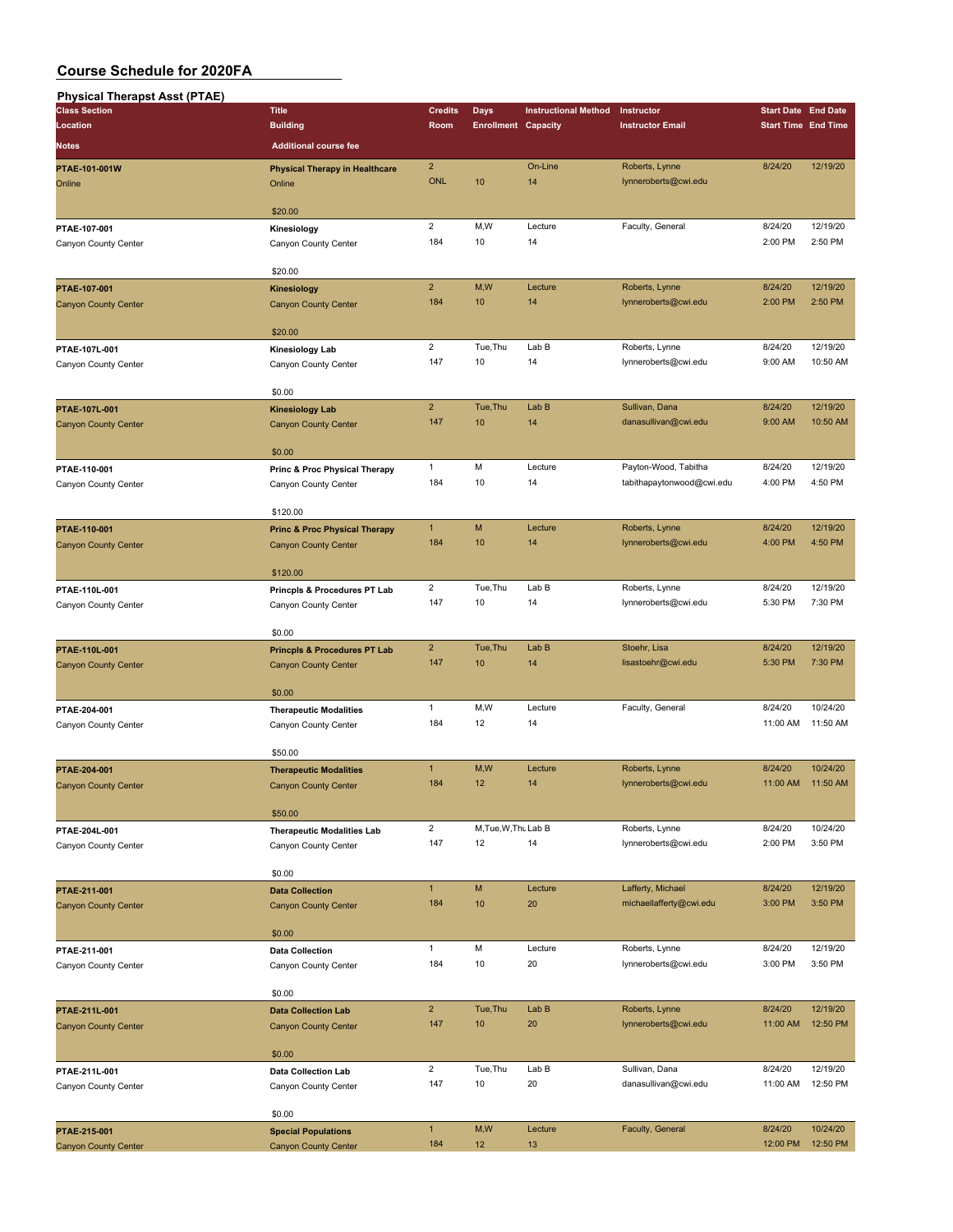## **Physical Therapst Asst (PTAE)**

| <b>Class Section</b>                    | <b>Title</b>                             | <b>Credits</b>        | <b>Days</b>                | <b>Instructional Method</b> | Instructor                                     | <b>Start Date End Date</b>                               |                     |
|-----------------------------------------|------------------------------------------|-----------------------|----------------------------|-----------------------------|------------------------------------------------|----------------------------------------------------------|---------------------|
| Location                                | <b>Building</b>                          | Room                  | <b>Enrollment Capacity</b> |                             | <b>Instructor Email</b>                        | <b>Start Time End Time</b>                               |                     |
| <b>Notes</b>                            | <b>Additional course fee</b>             |                       |                            |                             |                                                |                                                          |                     |
|                                         |                                          |                       |                            |                             |                                                |                                                          |                     |
|                                         | \$20.00                                  |                       |                            |                             |                                                |                                                          |                     |
| PTAE-215-001                            | <b>Special Populations</b>               | $\mathbf{1}$          | M,W                        | Lecture                     | Roberts, Lynne                                 | 8/24/20                                                  | 10/24/20            |
| Canyon County Center                    | Canyon County Center                     | 184                   | 12                         | 13                          | lynneroberts@cwi.edu                           | 12:00 PM                                                 | 12:50 PM            |
|                                         |                                          |                       |                            |                             |                                                |                                                          |                     |
|                                         | \$20.00                                  |                       |                            |                             |                                                |                                                          |                     |
| PTAE-215L-001                           | <b>Special Populations Lab</b>           | $\overline{2}$        | M,W,F                      | Lab B                       | Roberts, Lynne                                 | 8/24/20                                                  | 10/24/20            |
| <b>Canyon County Center</b>             | <b>Canyon County Center</b>              | 147                   | 12                         | 13                          | lynneroberts@cwi.edu                           | 8:00 AM                                                  | 10:50 AM            |
|                                         |                                          |                       |                            |                             |                                                |                                                          |                     |
|                                         | \$0.00                                   | 2                     | M, W, F                    | Lab B                       | Victor, Eric                                   | 8/24/20                                                  | 10/24/20            |
| PTAE-215L-001                           | <b>Special Populations Lab</b>           | 147                   | 12                         | 13                          | ericvictor@cwi.edu                             | 8:00 AM                                                  | 10:50 AM            |
| Canyon County Center                    | Canyon County Center                     |                       |                            |                             |                                                |                                                          |                     |
|                                         | \$0.00                                   |                       |                            |                             |                                                |                                                          |                     |
| PTAE-240-001                            | <b>Clinical Experience 1</b>             | $\overline{7}$        |                            | Lab A                       | Roberts, Lynne                                 | 10/26/20                                                 | 12/11/20            |
| <b>Community Locations</b>              | <b>Community Location</b>                | <b>CMTY</b>           | 12                         | 14                          | lynneroberts@cwi.edu                           |                                                          |                     |
|                                         |                                          |                       |                            |                             |                                                |                                                          |                     |
|                                         | \$135.00                                 |                       |                            |                             |                                                |                                                          |                     |
| <b>Physics (PHYS)</b>                   |                                          |                       |                            |                             |                                                |                                                          |                     |
|                                         |                                          |                       |                            |                             |                                                |                                                          |                     |
| <b>Class Section</b>                    | <b>Title</b>                             | <b>Credits</b>        | <b>Days</b>                | <b>Instructional Method</b> | Instructor                                     | <b>Start Date End Date</b><br><b>Start Time End Time</b> |                     |
| Location                                | <b>Building</b>                          | Room                  | <b>Enrollment Capacity</b> |                             | <b>Instructor Email</b>                        |                                                          |                     |
| <b>Notes</b>                            | <b>Additional course fee</b>             |                       |                            |                             |                                                |                                                          |                     |
| PHYS-100-001                            | <b>Survey of Physics</b>                 | $\mathbf{3}$          | M, W                       | Lecture                     | Sevigny, Stephanie                             | 8/24/20                                                  | 12/19/20            |
| Nampa Campus                            | <b>Academic Building</b>                 | 106                   | 16                         | 20                          | stephaniesevigny@cwi.edu                       | 4:00 PM                                                  | 5:15 PM             |
|                                         |                                          |                       |                            |                             |                                                |                                                          |                     |
| Corequisite: PHYS 100L                  | \$162.50                                 | 3                     |                            | On-Line                     | Sevigny, Stephanie                             | 8/24/20                                                  | 12/19/20            |
| PHYS-100-002W                           | <b>Survey of Physics</b><br>Online       | ONL                   | 6                          | 32                          | stephaniesevigny@cwi.edu                       |                                                          |                     |
| Online                                  |                                          |                       |                            |                             |                                                |                                                          |                     |
|                                         | \$192.50                                 |                       |                            |                             |                                                |                                                          |                     |
| PHYS-100L-001                           | <b>Survey of Physics Lab</b>             | $\mathbf{1}$          | M                          | Lab B                       | Faculty, General                               | 8/24/20                                                  | 12/19/20            |
| Nampa Campus                            | <b>Academic Building</b>                 | 220                   | $\mathbf{1}$               | 16                          |                                                | 5:30 PM                                                  | 7:15 PM             |
|                                         |                                          |                       |                            |                             |                                                |                                                          |                     |
|                                         | \$15.00                                  | $\mathbf{1}$          | W                          |                             |                                                |                                                          |                     |
| PHYS-100L-002                           | <b>Survey of Physics Lab</b>             | 220                   | 15                         | Lab B<br>16                 | Sevigny, Stephanie<br>stephaniesevigny@cwi.edu | 8/24/20<br>5:30 PM                                       | 12/19/20<br>7:15 PM |
| Nampa Campus                            | Academic Building                        |                       |                            |                             |                                                |                                                          |                     |
| Corequisite: PHYS 100                   | \$15.00                                  |                       |                            |                             |                                                |                                                          |                     |
| PHYS-100L-003                           | <b>Survey of Physics Lab</b>             | $\mathbf{1}$          | Tue                        | Lab B                       | Rosato, John                                   | 8/24/20                                                  | 12/19/20            |
| <b>Ada County Campus</b>                | <b>Mallard Place Building</b>            | 1132                  | 6                          | 10                          | johnrosato@cwi.edu                             | 2:30 PM                                                  | 4:15 PM             |
|                                         |                                          |                       |                            |                             |                                                |                                                          |                     |
|                                         | \$15.00                                  |                       |                            |                             |                                                |                                                          |                     |
| PHYS-101-001                            | <b>Survey of Astronomy</b>               | 3                     | Tue                        | Lecture                     | Horowitz, Irwin                                | 8/24/20<br>7:00 PM                                       | 12/19/20            |
| Nampa Campus                            | Academic Building                        | 201                   | 13                         | 18                          | irwinhorowitz@cwi.edu                          |                                                          | 9:45 PM             |
|                                         | \$162.50                                 |                       |                            |                             |                                                |                                                          |                     |
| PHYS-101L-001                           | <b>Survey of Astronomy Lab</b>           | $\mathbf{1}$          | Thu                        | Lab A                       | Horowitz, Irwin                                | 8/24/20                                                  | 12/19/20            |
| Nampa Campus                            | <b>Academic Building</b>                 | 201                   | 13                         | 18                          | irwinhorowitz@cwi.edu                          | 7:00 PM                                                  | 9:45 PM             |
|                                         |                                          |                       |                            |                             |                                                |                                                          |                     |
| Corequisite: PHYS 101                   | \$15.00                                  |                       |                            |                             |                                                |                                                          |                     |
| PHYS-111-001                            | <b>General Physics I</b>                 | 3                     | Tue, Thu                   | Lecture                     | Marji, Ehab                                    | 8/24/20                                                  | 12/19/20            |
| Nampa Campus                            | Academic Building                        | 102E                  | 32                         | 32                          | ehabmarji@cwi.edu                              | 1:00 PM                                                  | 2:15 PM             |
|                                         | \$162.50                                 |                       |                            |                             |                                                |                                                          |                     |
| Corequisite: PHYS 111L<br>PHYS-111L-001 | <b>General Physics I Lab</b>             | $\mathbf{1}$          | Tue                        | Lab B                       | Horowitz, Irwin                                | 8/24/20                                                  | 12/19/20            |
| Nampa Campus                            | <b>Academic Building</b>                 | 220                   | 16                         | 16                          | irwinhorowitz@cwi.edu                          | 11:00 AM                                                 | 12:45 PM            |
|                                         |                                          |                       |                            |                             |                                                |                                                          |                     |
| Corequisite: PHYS 111                   | \$15.00                                  |                       |                            |                             |                                                |                                                          |                     |
| PHYS-111L-002                           | <b>General Physics I Lab</b>             | $\mathbf{1}$          | Thu                        | Lab B                       | Marji, Ehab                                    | 8/24/20                                                  | 12/19/20            |
| Nampa Campus                            | Academic Building                        | 220                   | 16                         | 16                          | ehabmarji@cwi.edu                              | 2:30 PM                                                  | 4:15 PM             |
|                                         |                                          |                       |                            |                             |                                                |                                                          |                     |
|                                         | \$15.00                                  |                       |                            |                             |                                                |                                                          | 12/19/20            |
| PHYS-211-001                            | <b>Phys Scientists &amp; Engineers I</b> | $\overline{4}$<br>106 | W,F<br>32                  | Lecture<br>32               | Marji, Ehab<br>ehabmarji@cwi.edu               | 8/24/20<br>10:00 AM                                      | 11:50 AM            |
| Nampa Campus                            | <b>Academic Building</b>                 |                       |                            |                             |                                                |                                                          |                     |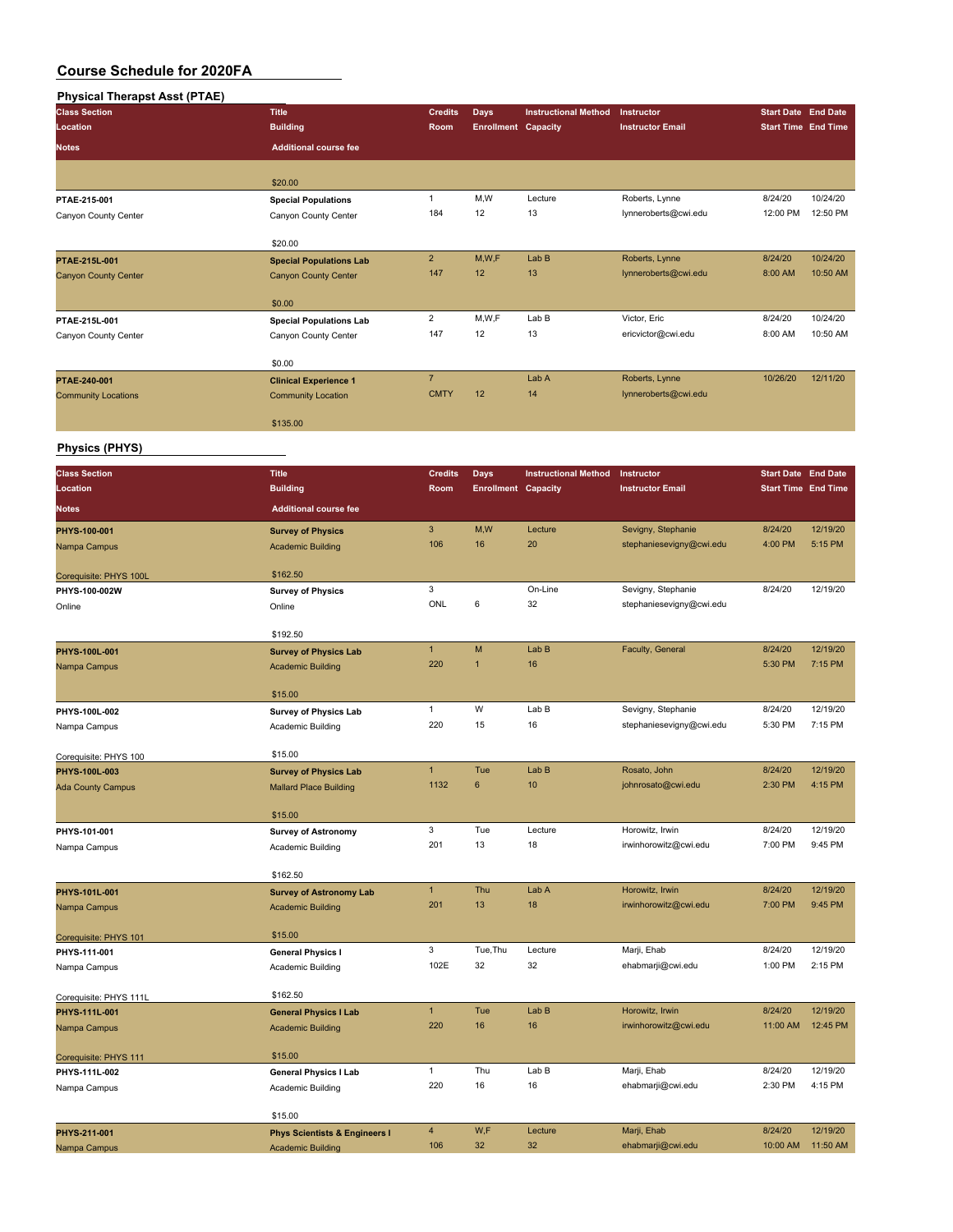| <b>Physics (PHYS)</b>                |                                           |                           |                            |                             |                          |                            |          |
|--------------------------------------|-------------------------------------------|---------------------------|----------------------------|-----------------------------|--------------------------|----------------------------|----------|
| <b>Class Section</b>                 | <b>Title</b>                              | <b>Credits</b>            | <b>Days</b>                | <b>Instructional Method</b> | Instructor               | <b>Start Date End Date</b> |          |
| Location                             | <b>Building</b>                           | Room                      | <b>Enrollment Capacity</b> |                             | <b>Instructor Email</b>  | <b>Start Time End Time</b> |          |
| Notes                                | <b>Additional course fee</b>              |                           |                            |                             |                          |                            |          |
|                                      |                                           |                           |                            |                             |                          |                            |          |
|                                      |                                           |                           |                            |                             |                          |                            |          |
|                                      | \$0.00                                    |                           |                            |                             |                          |                            |          |
| PHYS-211-002                         | <b>Phys Scientists &amp; Engineers I</b>  | $\overline{\mathbf{4}}$   | Tue, Thu                   | Lecture                     | Marji, Ehab              | 8/24/20                    | 12/19/20 |
| Nampa Campus                         | Aspen Classroom Building                  | 108                       | 16                         | 16                          | ehabmarji@cwi.edu        | 4:00 PM                    | 5:50 PM  |
|                                      |                                           |                           |                            |                             |                          |                            |          |
|                                      | \$0.00                                    |                           |                            |                             |                          |                            |          |
| PHYS-211L-001                        | <b>Phys Scientsts &amp; Enginrs I Lab</b> | $\mathbf{1}$              | F                          | Lab A                       | Marji, Ehab              | 8/24/20                    | 12/19/20 |
| Nampa Campus                         | <b>Academic Building</b>                  | 220                       | 22                         | 16                          | ehabmarji@cwi.edu        | 12:00 PM                   | 2:45 PM  |
|                                      |                                           |                           |                            |                             |                          |                            |          |
|                                      | \$15.00                                   |                           |                            |                             |                          |                            |          |
| PHYS-211L-002                        | Phys Scientsts & Enginrs I Lab            | $\mathbf{1}$              | F                          | Lab A                       | Marji, Ehab              | 8/24/20                    | 12/19/20 |
| Nampa Campus                         | Academic Building                         | 220                       | 12                         | 16                          | ehabmarji@cwi.edu        | 3:00 PM                    | 5:45 PM  |
|                                      |                                           |                           |                            |                             |                          |                            |          |
|                                      | \$15.00                                   |                           |                            |                             |                          |                            |          |
| PHYS-211L-003                        | <b>Phys Scientsts &amp; Enginrs I Lab</b> | $\mathbf{1}$              | Tue                        | Lab A                       | Sevigny, Stephanie       | 8/24/20                    | 12/19/20 |
| Nampa Campus                         | <b>Academic Building</b>                  | 220                       | 15                         | 16                          | stephaniesevigny@cwi.edu | 7:00 PM                    | 9:45 PM  |
|                                      |                                           |                           |                            |                             |                          |                            |          |
|                                      | \$15.00                                   |                           |                            |                             |                          |                            |          |
| <b>Political Science (POLS)</b>      |                                           |                           |                            |                             |                          |                            |          |
|                                      |                                           |                           |                            |                             |                          |                            |          |
| <b>Class Section</b>                 | <b>Title</b>                              | <b>Credits</b>            | <b>Days</b>                | <b>Instructional Method</b> | Instructor               | <b>Start Date End Date</b> |          |
| Location                             | <b>Building</b>                           | Room                      | <b>Enrollment Capacity</b> |                             | <b>Instructor Email</b>  | <b>Start Time End Time</b> |          |
| Notes                                | <b>Additional course fee</b>              |                           |                            |                             |                          |                            |          |
|                                      |                                           |                           |                            |                             |                          |                            |          |
| POLS-101-001                         | <b>American National Government</b>       | $\ensuremath{\mathsf{3}}$ | M,W                        | Lecture                     | Blair, Bruce             | 8/24/20                    | 12/19/20 |
| <b>Ada County Campus</b>             | <b>Pintail Center</b>                     | 1208                      | 6                          | 24                          | bruceblair@cwi.edu       | 1:00 PM                    | 2:15 PM  |
|                                      |                                           |                           |                            |                             |                          |                            |          |
|                                      | \$0.00                                    |                           |                            |                             |                          |                            |          |
| POLS-101-003W                        | <b>American National Government</b>       | 3                         |                            | On-Line                     | Blair, Bruce             | 8/24/20                    | 12/19/20 |
| Online                               | Online                                    | ONL                       | 35                         | 35                          | bruceblair@cwi.edu       |                            |          |
|                                      |                                           |                           |                            |                             |                          |                            |          |
|                                      | \$30.00                                   |                           |                            |                             |                          |                            |          |
| POLS-101-004W                        | <b>American National Government</b>       | $\ensuremath{\mathsf{3}}$ |                            | On-Line                     | Blair, Bruce             | 8/24/20                    | 12/19/20 |
| Online                               | Online                                    | <b>ONL</b>                | 10                         | 35                          | bruceblair@cwi.edu       |                            |          |
|                                      |                                           |                           |                            |                             |                          |                            |          |
|                                      | \$30.00                                   |                           |                            |                             |                          |                            |          |
| POLS-101-007                         | <b>American National Government</b>       | 3                         | Tue, Thu                   | Lecture                     | Blair, Bruce             | 8/24/20                    | 12/19/20 |
| Nampa Campus                         | Academic Building                         | 102E                      | 12                         | 35                          | bruceblair@cwi.edu       | 11:30 AM                   | 12:45 PM |
|                                      |                                           |                           |                            |                             |                          |                            |          |
|                                      | \$0.00                                    |                           |                            |                             |                          |                            |          |
| POLS-102-001                         | <b>Intro to Political Science</b>         | 3                         | M,W                        | Lecture                     | Blair, Bruce             | 8/24/20                    | 12/19/20 |
| <b>Ada County Campus</b>             | <b>Pintail Center</b>                     | 1206                      | 3                          | 36                          | bruceblair@cwi.edu       | 2:30 PM                    | 3:45 PM  |
|                                      |                                           |                           |                            |                             |                          |                            |          |
|                                      | \$0.00                                    |                           |                            |                             |                          |                            |          |
| POLS-102-002W                        | Intro to Political Science                | 3                         |                            | On-Line                     | Blair, Bruce             | 8/24/20                    | 12/19/20 |
| Online                               | Online                                    | ONL                       | 24                         | 35                          | bruceblair@cwi.edu       |                            |          |
|                                      |                                           |                           |                            |                             |                          |                            |          |
|                                      | \$30.00                                   |                           |                            |                             |                          |                            |          |
| POLS-210-001W                        | <b>Intro to Comparative Politics</b>      | $\sqrt{3}$                |                            | On-Line                     | Harbaugh, Robert         | 8/24/20                    | 12/19/20 |
| Online                               | Online                                    | <b>ONL</b>                | 16                         | 30                          | robharbaugh@cwi.edu      |                            |          |
|                                      |                                           |                           |                            |                             |                          |                            |          |
|                                      | \$30.00                                   |                           |                            |                             |                          |                            |          |
| POLS-240-001                         | <b>American Constitutional Fndtns</b>     | 3                         | Tue, Thu                   | Lecture                     | Harbaugh, Robert         | 8/24/20                    | 12/19/20 |
| Ada County Campus                    | <b>Pintail Center</b>                     | 1206                      | 14                         | 30                          | robharbaugh@cwi.edu      | 2:30 PM                    | 3:45 PM  |
|                                      |                                           |                           |                            |                             |                          |                            |          |
|                                      | \$0.00                                    |                           |                            |                             |                          |                            |          |
|                                      |                                           | $\mathbf{3}$              |                            | On-Line                     | Harbaugh, Robert         | 8/24/20                    | 12/19/20 |
| POLS-290-001W                        | <b>Political Science Capstone</b>         | <b>ONL</b>                | $\overline{\mathbf{4}}$    | 20                          | robharbaugh@cwi.edu      |                            |          |
| Online                               | Online                                    |                           |                            |                             |                          |                            |          |
|                                      | \$30.00                                   |                           |                            |                             |                          |                            |          |
|                                      |                                           |                           |                            |                             |                          |                            |          |
| <b>Powersports Technology (PSER)</b> |                                           |                           |                            |                             |                          |                            |          |
|                                      |                                           |                           |                            |                             |                          |                            |          |
| <b>Class Section</b>                 | <b>Title</b>                              | <b>Credits</b>            | Days                       | <b>Instructional Method</b> | Instructor               | <b>Start Date End Date</b> |          |
| Location                             | <b>Building</b>                           | Room                      | <b>Enrollment Capacity</b> |                             | <b>Instructor Email</b>  | <b>Start Time End Time</b> |          |
| <b>Notes</b>                         | <b>Additional course fee</b>              |                           |                            |                             |                          |                            |          |
|                                      |                                           |                           |                            |                             |                          |                            |          |
| PSER-105-001                         | <b>Foundations of Safety &amp; Tools</b>  | $\mathbf{3}$              | M, Tue, W, Thu Lab A       |                             | Faculty, General         | 8/24/20                    | 9/19/20  |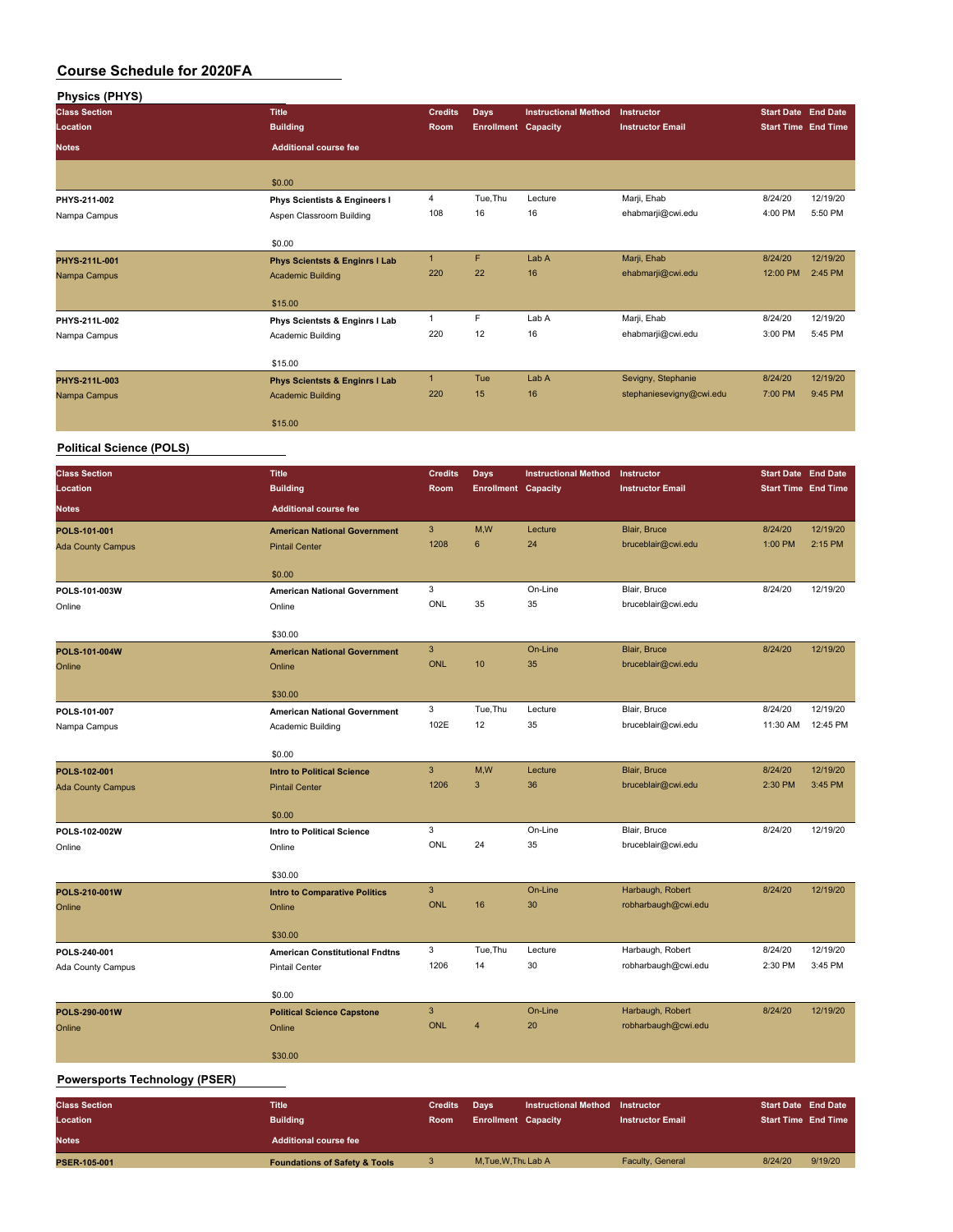### **Powersports Technology (PSER)**

| <br><b>Class Section</b>     | <b>Title</b>                                                                | <b>Credits</b>                                                                                                                                                                                                                                                                                                                                                                                                                                                                                                                                                                                                                                                                                                                                                                                                                                                                                                                                                                                                                                                                                                                                                                                                                                                                                            | <b>Days</b> | <b>Instructional Method</b> | Instructor              | <b>Start Date End Date</b> |                     |
|------------------------------|-----------------------------------------------------------------------------|-----------------------------------------------------------------------------------------------------------------------------------------------------------------------------------------------------------------------------------------------------------------------------------------------------------------------------------------------------------------------------------------------------------------------------------------------------------------------------------------------------------------------------------------------------------------------------------------------------------------------------------------------------------------------------------------------------------------------------------------------------------------------------------------------------------------------------------------------------------------------------------------------------------------------------------------------------------------------------------------------------------------------------------------------------------------------------------------------------------------------------------------------------------------------------------------------------------------------------------------------------------------------------------------------------------|-------------|-----------------------------|-------------------------|----------------------------|---------------------|
| Location                     | <b>Building</b>                                                             | Room                                                                                                                                                                                                                                                                                                                                                                                                                                                                                                                                                                                                                                                                                                                                                                                                                                                                                                                                                                                                                                                                                                                                                                                                                                                                                                      |             |                             | <b>Instructor Email</b> | <b>Start Time End Time</b> |                     |
| <b>Notes</b>                 | <b>Additional course fee</b>                                                |                                                                                                                                                                                                                                                                                                                                                                                                                                                                                                                                                                                                                                                                                                                                                                                                                                                                                                                                                                                                                                                                                                                                                                                                                                                                                                           |             |                             |                         |                            |                     |
|                              |                                                                             |                                                                                                                                                                                                                                                                                                                                                                                                                                                                                                                                                                                                                                                                                                                                                                                                                                                                                                                                                                                                                                                                                                                                                                                                                                                                                                           |             |                             |                         |                            |                     |
| Nampa Campus                 | <b>Micron Education Center</b>                                              |                                                                                                                                                                                                                                                                                                                                                                                                                                                                                                                                                                                                                                                                                                                                                                                                                                                                                                                                                                                                                                                                                                                                                                                                                                                                                                           |             |                             |                         | 7:30 AM                    | 1:00 PM             |
|                              | \$4,522.00                                                                  |                                                                                                                                                                                                                                                                                                                                                                                                                                                                                                                                                                                                                                                                                                                                                                                                                                                                                                                                                                                                                                                                                                                                                                                                                                                                                                           |             |                             |                         |                            |                     |
| PSER-105-001                 | <b>Foundations of Safety &amp; Tools</b>                                    |                                                                                                                                                                                                                                                                                                                                                                                                                                                                                                                                                                                                                                                                                                                                                                                                                                                                                                                                                                                                                                                                                                                                                                                                                                                                                                           |             |                             |                         | 8/24/20                    | 9/19/20             |
| Nampa Campus                 | Micron Education Center                                                     | 1303                                                                                                                                                                                                                                                                                                                                                                                                                                                                                                                                                                                                                                                                                                                                                                                                                                                                                                                                                                                                                                                                                                                                                                                                                                                                                                      | 10          | 16                          |                         | 7:30 AM                    | 1:00 PM             |
|                              |                                                                             |                                                                                                                                                                                                                                                                                                                                                                                                                                                                                                                                                                                                                                                                                                                                                                                                                                                                                                                                                                                                                                                                                                                                                                                                                                                                                                           |             |                             |                         |                            |                     |
|                              | \$4,522.00                                                                  | <b>Enrollment Capacity</b><br>1304<br>10<br>16<br>3<br>M.Tue, W.Thu Lecture<br>Faculty, General<br>$\mathbf{3}$<br>M, Tue, W, Thu Lab A<br>Faculty, General<br>1304<br>10<br>16<br>3<br>M, Tue, W, Thu Lecture<br>Faculty, General<br>1301<br>10<br>16<br>3<br>M, Tue, W, Thu Lab A<br>Faculty, General<br>1304<br>16<br>10<br>3<br>M, Tue, W, Thu Lecture<br>Faculty, General<br>1301<br>10<br>16<br>$\mathbf{3}$<br>M, Tue, W, Thu Lab A<br>Faculty, General<br>1304<br>10<br>16<br>3<br>M, Tue, W, Thu Lecture<br>Faculty, General<br>1301<br>10<br>16<br>3<br>M, Tue, W, Thu Lab A<br>Hemley, Jared<br>16<br>1304<br>10<br>jaredhemley@cwi.edu<br>3<br>M, Tue, W, Thu Lecture<br>Hemley, Jared<br>1303<br>10<br>16<br>jaredhemley@cwi.edu<br>3<br>M, Tue, W, Thu Lab A<br>Hemley, Jared<br>1304<br>10<br>16<br>jaredhemley@cwi.edu<br>3<br>M, Tue, W, Thu Lecture<br>Hemley, Jared<br>1303<br>10<br>16<br>jaredhemley@cwi.edu<br>3<br>M, Tue, W, Thu Lab A<br>Hemley, Jared<br>1304<br>16<br>10<br>jaredhemley@cwi.edu<br>3<br>M, Tue, W, Thu Lecture<br>Hemley, Jared<br>1303<br>16<br>10<br>jaredhemley@cwi.edu<br>3<br>M, Tue, W, Thu Lab A<br>Hemley, Jared<br>1304<br>10<br>16<br>jaredhemley@cwi.edu<br>3<br>M, Tue, W, Thu Lecture<br>Hemley, Jared<br>1303<br>10<br>16<br>jaredhemley@cwi.edu |             |                             |                         |                            |                     |
| PSER-110-001                 | <b>Dealership Operations</b>                                                |                                                                                                                                                                                                                                                                                                                                                                                                                                                                                                                                                                                                                                                                                                                                                                                                                                                                                                                                                                                                                                                                                                                                                                                                                                                                                                           |             |                             |                         | 9/21/20                    | 10/17/20            |
| Nampa Campus                 | <b>Micron Education Center</b>                                              |                                                                                                                                                                                                                                                                                                                                                                                                                                                                                                                                                                                                                                                                                                                                                                                                                                                                                                                                                                                                                                                                                                                                                                                                                                                                                                           |             |                             |                         | 7:30 AM                    | 1:00 PM             |
|                              |                                                                             |                                                                                                                                                                                                                                                                                                                                                                                                                                                                                                                                                                                                                                                                                                                                                                                                                                                                                                                                                                                                                                                                                                                                                                                                                                                                                                           |             |                             |                         |                            |                     |
|                              | \$0.00                                                                      |                                                                                                                                                                                                                                                                                                                                                                                                                                                                                                                                                                                                                                                                                                                                                                                                                                                                                                                                                                                                                                                                                                                                                                                                                                                                                                           |             |                             |                         | 9/21/20                    | 10/17/20            |
| PSER-110-001                 | <b>Dealership Operations</b><br>Micron Education Center                     |                                                                                                                                                                                                                                                                                                                                                                                                                                                                                                                                                                                                                                                                                                                                                                                                                                                                                                                                                                                                                                                                                                                                                                                                                                                                                                           |             |                             |                         | 7:30 AM                    | 1:00 PM             |
| Nampa Campus                 |                                                                             |                                                                                                                                                                                                                                                                                                                                                                                                                                                                                                                                                                                                                                                                                                                                                                                                                                                                                                                                                                                                                                                                                                                                                                                                                                                                                                           |             |                             |                         |                            |                     |
|                              | \$0.00                                                                      |                                                                                                                                                                                                                                                                                                                                                                                                                                                                                                                                                                                                                                                                                                                                                                                                                                                                                                                                                                                                                                                                                                                                                                                                                                                                                                           |             |                             |                         |                            |                     |
| PSER-112-001                 | <b>OPE Engines</b>                                                          |                                                                                                                                                                                                                                                                                                                                                                                                                                                                                                                                                                                                                                                                                                                                                                                                                                                                                                                                                                                                                                                                                                                                                                                                                                                                                                           |             |                             |                         | 10/19/20                   | 11/14/20            |
| Nampa Campus                 | <b>Micron Education Center</b>                                              |                                                                                                                                                                                                                                                                                                                                                                                                                                                                                                                                                                                                                                                                                                                                                                                                                                                                                                                                                                                                                                                                                                                                                                                                                                                                                                           |             |                             |                         | 7:30 AM                    | 1:00 PM             |
|                              |                                                                             |                                                                                                                                                                                                                                                                                                                                                                                                                                                                                                                                                                                                                                                                                                                                                                                                                                                                                                                                                                                                                                                                                                                                                                                                                                                                                                           |             |                             |                         |                            |                     |
|                              | \$0.00                                                                      |                                                                                                                                                                                                                                                                                                                                                                                                                                                                                                                                                                                                                                                                                                                                                                                                                                                                                                                                                                                                                                                                                                                                                                                                                                                                                                           |             |                             |                         |                            |                     |
| PSER-112-001                 | <b>OPE Engines</b>                                                          |                                                                                                                                                                                                                                                                                                                                                                                                                                                                                                                                                                                                                                                                                                                                                                                                                                                                                                                                                                                                                                                                                                                                                                                                                                                                                                           |             |                             |                         | 10/19/20<br>7:30 AM        | 11/14/20<br>1:00 PM |
| Nampa Campus                 | Micron Education Center                                                     |                                                                                                                                                                                                                                                                                                                                                                                                                                                                                                                                                                                                                                                                                                                                                                                                                                                                                                                                                                                                                                                                                                                                                                                                                                                                                                           |             |                             |                         |                            |                     |
|                              | \$0.00                                                                      |                                                                                                                                                                                                                                                                                                                                                                                                                                                                                                                                                                                                                                                                                                                                                                                                                                                                                                                                                                                                                                                                                                                                                                                                                                                                                                           |             |                             |                         |                            |                     |
| PSER-116-001                 | <b>OPE Maintenance &amp; Lght Repair</b>                                    |                                                                                                                                                                                                                                                                                                                                                                                                                                                                                                                                                                                                                                                                                                                                                                                                                                                                                                                                                                                                                                                                                                                                                                                                                                                                                                           |             |                             |                         | 11/16/20                   | 12/19/20            |
| Nampa Campus                 | <b>Micron Education Center</b>                                              |                                                                                                                                                                                                                                                                                                                                                                                                                                                                                                                                                                                                                                                                                                                                                                                                                                                                                                                                                                                                                                                                                                                                                                                                                                                                                                           |             |                             |                         | 7:30 AM                    | 1:00 PM             |
|                              |                                                                             |                                                                                                                                                                                                                                                                                                                                                                                                                                                                                                                                                                                                                                                                                                                                                                                                                                                                                                                                                                                                                                                                                                                                                                                                                                                                                                           |             |                             |                         |                            |                     |
|                              | \$0.00                                                                      |                                                                                                                                                                                                                                                                                                                                                                                                                                                                                                                                                                                                                                                                                                                                                                                                                                                                                                                                                                                                                                                                                                                                                                                                                                                                                                           |             |                             |                         |                            |                     |
| PSER-116-001                 | OPE Maintenance & Lght Repair                                               |                                                                                                                                                                                                                                                                                                                                                                                                                                                                                                                                                                                                                                                                                                                                                                                                                                                                                                                                                                                                                                                                                                                                                                                                                                                                                                           |             |                             |                         | 11/16/20                   | 12/19/20            |
| Nampa Campus                 | Micron Education Center                                                     |                                                                                                                                                                                                                                                                                                                                                                                                                                                                                                                                                                                                                                                                                                                                                                                                                                                                                                                                                                                                                                                                                                                                                                                                                                                                                                           |             |                             |                         | 7:30 AM                    | 1:00 PM             |
|                              | \$0.00                                                                      |                                                                                                                                                                                                                                                                                                                                                                                                                                                                                                                                                                                                                                                                                                                                                                                                                                                                                                                                                                                                                                                                                                                                                                                                                                                                                                           |             |                             |                         |                            |                     |
| PSER-200-001                 | <b>Powersports Maint. &amp; Light Rpr</b>                                   |                                                                                                                                                                                                                                                                                                                                                                                                                                                                                                                                                                                                                                                                                                                                                                                                                                                                                                                                                                                                                                                                                                                                                                                                                                                                                                           |             |                             |                         | 8/24/20                    | 9/19/20             |
| Nampa Campus                 | <b>Micron Education Center</b>                                              |                                                                                                                                                                                                                                                                                                                                                                                                                                                                                                                                                                                                                                                                                                                                                                                                                                                                                                                                                                                                                                                                                                                                                                                                                                                                                                           |             |                             |                         | 7:30 AM                    | 1:00 PM             |
|                              |                                                                             |                                                                                                                                                                                                                                                                                                                                                                                                                                                                                                                                                                                                                                                                                                                                                                                                                                                                                                                                                                                                                                                                                                                                                                                                                                                                                                           |             |                             |                         |                            |                     |
|                              | \$0.00                                                                      |                                                                                                                                                                                                                                                                                                                                                                                                                                                                                                                                                                                                                                                                                                                                                                                                                                                                                                                                                                                                                                                                                                                                                                                                                                                                                                           |             |                             |                         |                            |                     |
| PSER-200-001                 | Powersports Maint. & Light Rpr                                              |                                                                                                                                                                                                                                                                                                                                                                                                                                                                                                                                                                                                                                                                                                                                                                                                                                                                                                                                                                                                                                                                                                                                                                                                                                                                                                           |             |                             |                         | 8/24/20                    | 9/19/20             |
| Nampa Campus                 | Micron Education Center                                                     |                                                                                                                                                                                                                                                                                                                                                                                                                                                                                                                                                                                                                                                                                                                                                                                                                                                                                                                                                                                                                                                                                                                                                                                                                                                                                                           |             |                             |                         | 7:30 AM                    | 1:00 PM             |
|                              |                                                                             |                                                                                                                                                                                                                                                                                                                                                                                                                                                                                                                                                                                                                                                                                                                                                                                                                                                                                                                                                                                                                                                                                                                                                                                                                                                                                                           |             |                             |                         |                            |                     |
|                              | \$0.00                                                                      |                                                                                                                                                                                                                                                                                                                                                                                                                                                                                                                                                                                                                                                                                                                                                                                                                                                                                                                                                                                                                                                                                                                                                                                                                                                                                                           |             |                             |                         | 9/21/20                    | 10/17/20            |
| PSER-240-001<br>Nampa Campus | <b>Engine Mgmt &amp; Adv Fuel Systems</b><br><b>Micron Education Center</b> |                                                                                                                                                                                                                                                                                                                                                                                                                                                                                                                                                                                                                                                                                                                                                                                                                                                                                                                                                                                                                                                                                                                                                                                                                                                                                                           |             |                             |                         | 7:30 AM                    | 1:00 PM             |
|                              |                                                                             |                                                                                                                                                                                                                                                                                                                                                                                                                                                                                                                                                                                                                                                                                                                                                                                                                                                                                                                                                                                                                                                                                                                                                                                                                                                                                                           |             |                             |                         |                            |                     |
|                              | \$0.00                                                                      |                                                                                                                                                                                                                                                                                                                                                                                                                                                                                                                                                                                                                                                                                                                                                                                                                                                                                                                                                                                                                                                                                                                                                                                                                                                                                                           |             |                             |                         |                            |                     |
| PSER-240-001                 | Engine Mgmt & Adv Fuel Systems                                              |                                                                                                                                                                                                                                                                                                                                                                                                                                                                                                                                                                                                                                                                                                                                                                                                                                                                                                                                                                                                                                                                                                                                                                                                                                                                                                           |             |                             |                         | 9/21/20                    | 10/17/20            |
| Nampa Campus                 | Micron Education Center                                                     |                                                                                                                                                                                                                                                                                                                                                                                                                                                                                                                                                                                                                                                                                                                                                                                                                                                                                                                                                                                                                                                                                                                                                                                                                                                                                                           |             |                             |                         | 7:30 AM                    | 1:00 PM             |
|                              |                                                                             |                                                                                                                                                                                                                                                                                                                                                                                                                                                                                                                                                                                                                                                                                                                                                                                                                                                                                                                                                                                                                                                                                                                                                                                                                                                                                                           |             |                             |                         |                            |                     |
|                              | \$0.00                                                                      |                                                                                                                                                                                                                                                                                                                                                                                                                                                                                                                                                                                                                                                                                                                                                                                                                                                                                                                                                                                                                                                                                                                                                                                                                                                                                                           |             |                             |                         |                            |                     |
| PSER-245-001                 | <b>Adv Electrical &amp; Diagnostics</b>                                     |                                                                                                                                                                                                                                                                                                                                                                                                                                                                                                                                                                                                                                                                                                                                                                                                                                                                                                                                                                                                                                                                                                                                                                                                                                                                                                           |             |                             |                         | 10/19/20<br>7:30 AM        | 11/14/20<br>1:00 PM |
| Nampa Campus                 | <b>Micron Education Center</b>                                              |                                                                                                                                                                                                                                                                                                                                                                                                                                                                                                                                                                                                                                                                                                                                                                                                                                                                                                                                                                                                                                                                                                                                                                                                                                                                                                           |             |                             |                         |                            |                     |
|                              | \$0.00                                                                      |                                                                                                                                                                                                                                                                                                                                                                                                                                                                                                                                                                                                                                                                                                                                                                                                                                                                                                                                                                                                                                                                                                                                                                                                                                                                                                           |             |                             |                         |                            |                     |
| PSER-245-001                 | <b>Adv Electrical &amp; Diagnostics</b>                                     |                                                                                                                                                                                                                                                                                                                                                                                                                                                                                                                                                                                                                                                                                                                                                                                                                                                                                                                                                                                                                                                                                                                                                                                                                                                                                                           |             |                             |                         | 10/19/20                   | 11/14/20            |
| Nampa Campus                 | Micron Education Center                                                     |                                                                                                                                                                                                                                                                                                                                                                                                                                                                                                                                                                                                                                                                                                                                                                                                                                                                                                                                                                                                                                                                                                                                                                                                                                                                                                           |             |                             |                         | 7:30 AM                    | 1:00 PM             |
|                              |                                                                             |                                                                                                                                                                                                                                                                                                                                                                                                                                                                                                                                                                                                                                                                                                                                                                                                                                                                                                                                                                                                                                                                                                                                                                                                                                                                                                           |             |                             |                         |                            |                     |
|                              | \$0.00                                                                      |                                                                                                                                                                                                                                                                                                                                                                                                                                                                                                                                                                                                                                                                                                                                                                                                                                                                                                                                                                                                                                                                                                                                                                                                                                                                                                           |             |                             |                         |                            |                     |
| PSER-250-001                 | <b>Powersports Engines</b>                                                  |                                                                                                                                                                                                                                                                                                                                                                                                                                                                                                                                                                                                                                                                                                                                                                                                                                                                                                                                                                                                                                                                                                                                                                                                                                                                                                           |             |                             |                         | 11/16/20                   | 12/19/20            |
| Nampa Campus                 | <b>Micron Education Center</b>                                              |                                                                                                                                                                                                                                                                                                                                                                                                                                                                                                                                                                                                                                                                                                                                                                                                                                                                                                                                                                                                                                                                                                                                                                                                                                                                                                           |             |                             |                         | 7:30 AM                    | 1:00 PM             |
|                              | \$0.00                                                                      |                                                                                                                                                                                                                                                                                                                                                                                                                                                                                                                                                                                                                                                                                                                                                                                                                                                                                                                                                                                                                                                                                                                                                                                                                                                                                                           |             |                             |                         |                            |                     |
| PSER-250-001                 | <b>Powersports Engines</b>                                                  |                                                                                                                                                                                                                                                                                                                                                                                                                                                                                                                                                                                                                                                                                                                                                                                                                                                                                                                                                                                                                                                                                                                                                                                                                                                                                                           |             |                             |                         | 11/16/20                   | 12/19/20            |
| Nampa Campus                 | Micron Education Center                                                     |                                                                                                                                                                                                                                                                                                                                                                                                                                                                                                                                                                                                                                                                                                                                                                                                                                                                                                                                                                                                                                                                                                                                                                                                                                                                                                           |             |                             |                         | 7:30 AM                    | 1:00 PM             |
|                              |                                                                             |                                                                                                                                                                                                                                                                                                                                                                                                                                                                                                                                                                                                                                                                                                                                                                                                                                                                                                                                                                                                                                                                                                                                                                                                                                                                                                           |             |                             |                         |                            |                     |
|                              | \$0.00                                                                      |                                                                                                                                                                                                                                                                                                                                                                                                                                                                                                                                                                                                                                                                                                                                                                                                                                                                                                                                                                                                                                                                                                                                                                                                                                                                                                           |             |                             |                         |                            |                     |
| <b>Psychology (PSYC)</b>     |                                                                             |                                                                                                                                                                                                                                                                                                                                                                                                                                                                                                                                                                                                                                                                                                                                                                                                                                                                                                                                                                                                                                                                                                                                                                                                                                                                                                           |             |                             |                         |                            |                     |
|                              |                                                                             |                                                                                                                                                                                                                                                                                                                                                                                                                                                                                                                                                                                                                                                                                                                                                                                                                                                                                                                                                                                                                                                                                                                                                                                                                                                                                                           |             |                             |                         |                            |                     |

| <b>Room</b> Enrollment Capacity | <b>Class Section</b> | <b>Title</b>    | Credits Days | <b>Instructional Method Instructor</b> |                         | <b>Start Date End Date</b> |  |
|---------------------------------|----------------------|-----------------|--------------|----------------------------------------|-------------------------|----------------------------|--|
|                                 | Location             | <b>Building</b> |              |                                        | <b>Instructor Email</b> | <b>Start Time End Time</b> |  |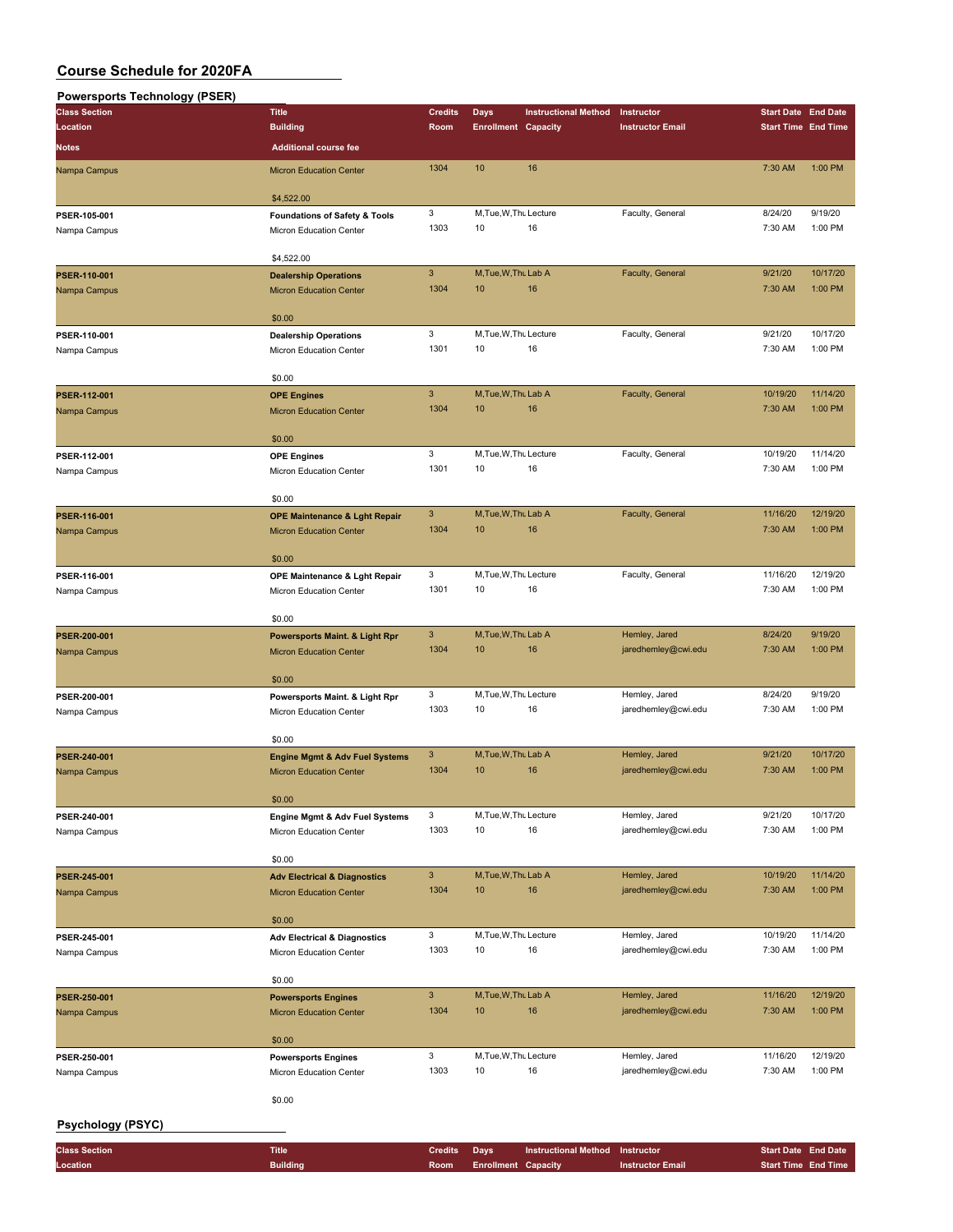| <b>Psychology (PSYC)</b>     |                                                        |                      |                |               |                                              |                     |                      |
|------------------------------|--------------------------------------------------------|----------------------|----------------|---------------|----------------------------------------------|---------------------|----------------------|
| <b>Notes</b>                 | <b>Additional course fee</b>                           |                      |                |               |                                              |                     |                      |
| PSYC-101-001H                | <b>Introduction to Psychology</b>                      | $\mathbf{3}$         | Tue            | <b>Hybrid</b> | Carlson, Kevin                               | 8/24/20             | 12/19/20             |
| <b>Ada County Campus</b>     | <b>Pintail Center</b>                                  | 1318                 | 32             | 34            | kevincarlson@cwi.edu                         | 10:00 AM            | 11:15 AM             |
|                              |                                                        |                      |                |               |                                              |                     |                      |
| PSYC-101-002H                | \$82.50<br><b>Introduction to Psychology</b>           | 3                    | M              | Hybrid        | Kamplain, Michael                            | 8/24/20             | 12/19/20             |
| Ada County Campus            | <b>Pintail Center</b>                                  | 1210                 | 40             | 40            | michaelkamplain@cwi.edu                      | 4:00 PM             | 5:15 PM              |
|                              |                                                        |                      |                |               |                                              |                     |                      |
|                              | \$82.50                                                |                      |                |               |                                              |                     |                      |
| PSYC-101-003                 | <b>Introduction to Psychology</b>                      | $\mathbf{3}$<br>220  | Tue, Thu<br>27 | Lecture<br>32 | Kamplain, Michael<br>michaelkamplain@cwi.edu | 8/24/20<br>11:30 AM | 12/19/20<br>12:45 PM |
| <b>Canyon County Center</b>  | <b>Canyon County Center</b>                            |                      |                |               |                                              |                     |                      |
|                              | \$67.50                                                |                      |                |               |                                              |                     |                      |
| PSYC-101-004                 | <b>Introduction to Psychology</b>                      | 3                    | M,W            | Lecture       | Ponsford, Ronald                             | 8/24/20             | 12/19/20             |
| Nampa Campus                 | Aspen Classroom Building                               | 106                  | 32             | 32            | ronponsford@cwi.edu                          | 11:30 AM            | 12:45 PM             |
| IncludED fee: \$62.50        | \$82.50                                                |                      |                |               |                                              |                     |                      |
| <b>PSYC-101-005H</b>         | <b>Introduction to Psychology</b>                      | $\mathbf{3}$         | Thu            | <b>Hybrid</b> | Trull, Rhiannon                              | 8/24/20             | 12/19/20             |
| <b>Ada County Campus</b>     | <b>Pintail Center</b>                                  | 1210                 | 36             | 40            | rhiannontrull@cwi.edu                        | 5:30 PM             | 6:45 PM              |
|                              |                                                        |                      |                |               |                                              |                     |                      |
|                              | \$82.50                                                | 3                    | Tue.Thu        | Lecture       | Ponsford, Ronald                             | 8/24/20             | 12/19/20             |
| PSYC-101-006<br>Nampa Campus | <b>Introduction to Psychology</b><br>Academic Building | 106                  | 38             | 40            | ronponsford@cwi.edu                          | 10:00 AM            | 11:15 AM             |
|                              |                                                        |                      |                |               |                                              |                     |                      |
|                              | \$67.50                                                |                      |                |               |                                              |                     |                      |
| <b>PSYC-101-007H</b>         | <b>Introduction to Psychology</b>                      | $\mathbf{3}$         | W              | <b>Hybrid</b> | Carlson, Kevin                               | 8/24/20             | 12/19/20             |
| Nampa Campus                 | <b>Aspen Classroom Building</b>                        | 127                  | 21             | 35            | kevincarlson@cwi.edu                         | 2:30 PM             | 3:45 PM              |
|                              | \$82.50                                                |                      |                |               |                                              |                     |                      |
| PSYC-101-011W                | Introduction to Psychology                             | 3                    |                | On-Line       | Schoenherr, Heather                          | 8/24/20             | 12/19/20             |
| Online                       | Online                                                 | ONL                  | 35             | 35            | heatherschoenherr@cwi.edu                    |                     |                      |
|                              |                                                        |                      |                |               |                                              |                     |                      |
| PSYC-101-012W                | \$97.50<br><b>Introduction to Psychology</b>           | $\mathbf{3}$         |                | On-Line       | Schoenherr, Heather                          | 8/24/20             | 12/19/20             |
| Online                       | Online                                                 | <b>ONL</b>           | 35             | 35            | heatherschoenherr@cwi.edu                    |                     |                      |
|                              |                                                        |                      |                |               |                                              |                     |                      |
|                              | \$97.50                                                |                      |                |               |                                              |                     |                      |
| PSYC-101-013W                | <b>Introduction to Psychology</b>                      | 3<br>ONL             | 35             | On-Line<br>35 | Molitor, Allison<br>allisonmolitor@cwi.edu   | 8/24/20             | 12/19/20             |
| Online                       | Online                                                 |                      |                |               |                                              |                     |                      |
|                              | \$97.50                                                |                      |                |               |                                              |                     |                      |
| PSYC-101-014W                | <b>Introduction to Psychology</b>                      | $\mathbf{3}$         |                | On-Line       | Hyde, Monty                                  | 8/24/20             | 12/19/20             |
| Online                       | Online                                                 | <b>ONL</b>           | 35             | 35            | montyhyde@cwi.edu                            |                     |                      |
|                              | \$97.50                                                |                      |                |               |                                              |                     |                      |
| PSYC-101-015W                | <b>Introduction to Psychology</b>                      | 3                    |                | On-Line       | Vachon, Mark                                 | 8/24/20             | 12/19/20             |
| Online                       | Online                                                 | ONL                  | 6              | 35            | markvachon@cwi.edu                           |                     |                      |
|                              |                                                        |                      |                |               |                                              |                     |                      |
|                              | \$97.50                                                | $\mathbf{3}$         |                | On-Line       | Nagy, Amanda                                 | 8/24/20             | 12/19/20             |
| PSYC-101-016W<br>Online      | <b>Introduction to Psychology</b><br>Online            | ONL                  | 8              | 35            | amandanagy@cwi.edu                           |                     |                      |
|                              |                                                        |                      |                |               |                                              |                     |                      |
|                              | \$97.50                                                |                      |                |               |                                              |                     |                      |
| PSYC-120-001H                | <b>Career Exploration</b>                              | $\mathbf{1}$         | Tue<br>41      | Hybrid        | Krueger, Danya                               | 8/24/20             | 12/19/20<br>12:45 PM |
| Ada County Campus            | Pintail Center                                         | 1210                 |                | 40            | danyakrueger@cwi.edu                         | 11:55 AM            |                      |
|                              | \$5.00                                                 |                      |                |               |                                              |                     |                      |
| PSYC-120-002H                | <b>Career Exploration</b>                              | $\mathbf{1}$         | Thu            | <b>Hybrid</b> | Palmer, Sara                                 | 8/24/20             | 12/19/20             |
| <b>Ada County Campus</b>     | <b>Pintail Center</b>                                  | 1210                 | 31             | 40            | sarapalmer@cwi.edu                           | 4:30 PM             | 5:20 PM              |
|                              | \$5.00                                                 |                      |                |               |                                              |                     |                      |
| PSYC-120-003W                | <b>Career Exploration</b>                              | $\mathbf{1}$         |                | On-Line       | Zamora, Alejandro                            | 8/24/20             | 12/19/20             |
| Online                       | Online                                                 | ONL                  | 26             | 40            | alexzamora@cwi.edu                           |                     |                      |
|                              |                                                        |                      |                |               |                                              |                     |                      |
|                              | \$10.00                                                |                      |                |               |                                              |                     |                      |
| PSYC-140-001                 | <b>Human Relations for Success</b>                     | $\mathbf{3}$<br>1318 | W<br>16        | Lecture<br>35 | Coburn, Garrett<br>garrettcoburn@cwi.edu     | 8/24/20<br>7:00 PM  | 12/19/20<br>9:45 PM  |
| <b>Ada County Campus</b>     | <b>Pintail Center</b>                                  |                      |                |               |                                              |                     |                      |
|                              | \$0.00                                                 |                      |                |               |                                              |                     |                      |
| PSYC-140-002                 | <b>Human Relations for Success</b>                     | 3                    | F              | Lecture       | Faculty, General                             | 8/24/20             | 12/19/20             |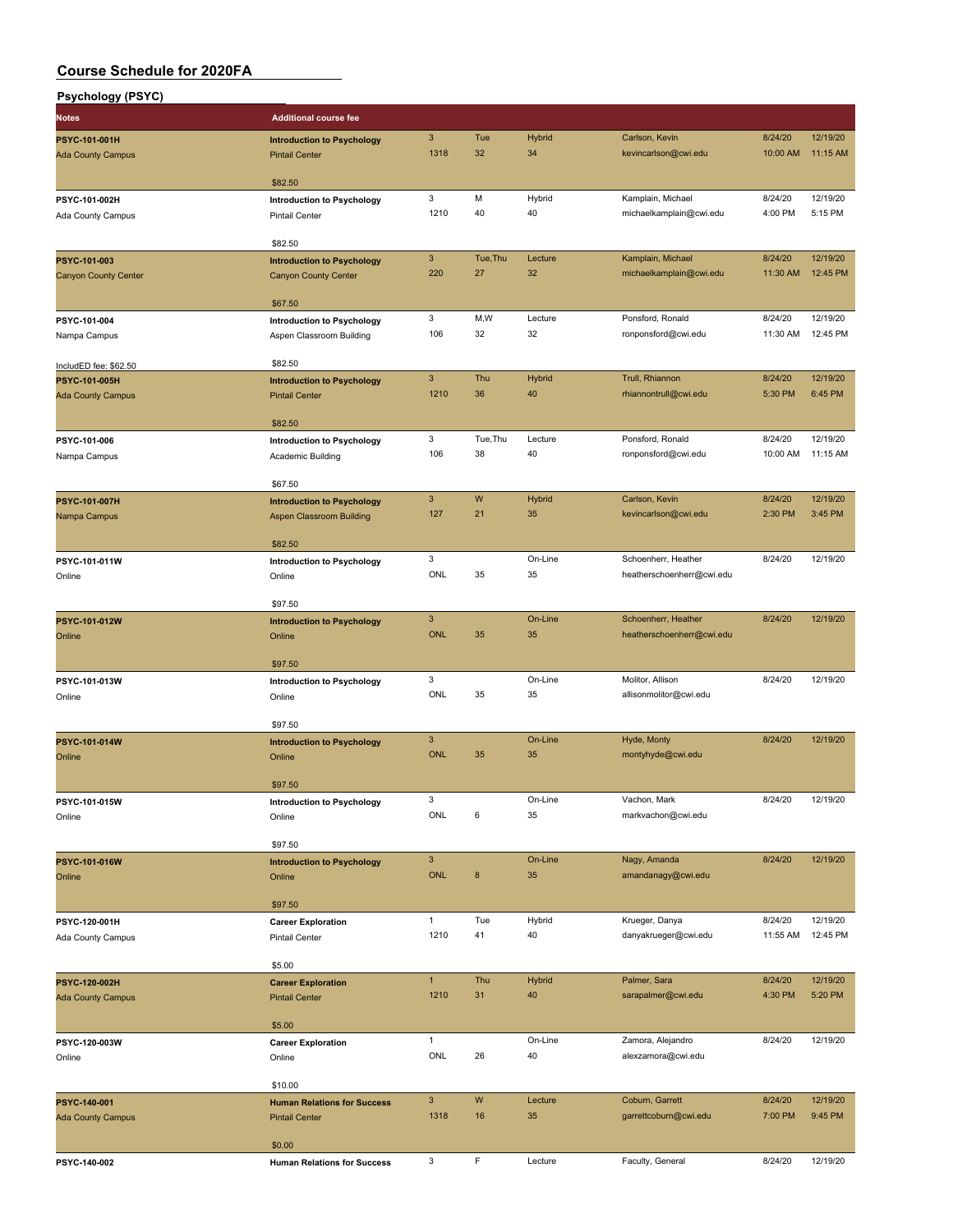| <b>Psychology (PSYC)</b>                                 |                                                             |                           |                            |                             |                                                  |                            |                      |
|----------------------------------------------------------|-------------------------------------------------------------|---------------------------|----------------------------|-----------------------------|--------------------------------------------------|----------------------------|----------------------|
| <b>Class Section</b>                                     | <b>Title</b>                                                | <b>Credits</b>            | Days                       | <b>Instructional Method</b> | Instructor                                       | <b>Start Date End Date</b> |                      |
| Location                                                 | <b>Building</b>                                             | Room                      | <b>Enrollment Capacity</b> |                             | <b>Instructor Email</b>                          | <b>Start Time End Time</b> |                      |
| <b>Notes</b>                                             | <b>Additional course fee</b>                                |                           |                            |                             |                                                  |                            |                      |
| Ada County Campus                                        | <b>Pintail Center</b>                                       | 1318                      | 10                         | 35                          |                                                  | 8:00 AM                    | 10:45 AM             |
|                                                          | \$0.00                                                      |                           |                            |                             |                                                  |                            |                      |
| PSYC-140-003H                                            | <b>Human Relations for Success</b>                          | 3                         | Thu                        | Hybrid                      | Bobrowski, Kelsee                                | 8/24/20                    | 12/19/20             |
| <b>Ada County Campus</b>                                 | <b>Pintail Center</b>                                       | 1318                      | 16                         | 35                          | kelseebobrowski@cwi.edu                          | 11:30 AM                   | 12:45 PM             |
|                                                          | \$15.00                                                     |                           |                            |                             |                                                  |                            |                      |
| PSYC-140-004H                                            | <b>Human Relations for Success</b>                          | 3                         | Tue                        | Hybrid                      | Bobrowski, Kelsee                                | 8/24/20                    | 12/19/20             |
| Ada County Campus                                        | <b>Pintail Center</b>                                       | 1318                      | 13                         | 35                          | kelseebobrowski@cwi.edu                          | 11:30 AM                   | 12:45 PM             |
|                                                          | \$15.00                                                     |                           |                            |                             |                                                  |                            |                      |
| PSYC-140-005H                                            | <b>Human Relations for Success</b>                          | $\mathbf{3}$              | Tue                        | Hybrid                      | Miner, Eric                                      | 8/24/20                    | 12/19/20             |
| Nampa Campus                                             | <b>Micron Education Center</b>                              | 1301                      | 22                         | 24                          | ericminer@cwi.edu                                | 1:00 PM                    | 2:15 PM              |
|                                                          | \$15.00                                                     |                           |                            |                             |                                                  |                            |                      |
| PSYC-140-006H                                            | <b>Human Relations for Success</b>                          | 3                         | Tue                        | Hybrid                      | Faculty, General                                 | 8/24/20                    | 12/19/20             |
| Nampa Campus                                             | Micron Education Center                                     | 1303                      | 9                          | 24                          |                                                  | 4:00 PM                    | 5:15 PM              |
|                                                          |                                                             |                           |                            |                             |                                                  |                            |                      |
| <b>PSYC-190-001</b>                                      | \$15.00<br><b>Writing for Social Sciences</b>               | $\mathbf{3}$              | Tue, Thu                   | Lecture                     | Schoenherr, Heather                              | 8/24/20                    | 12/19/20             |
| <b>Ada County Campus</b>                                 | <b>Pintail Center</b>                                       | 1203                      | 16                         | 16                          | heatherschoenherr@cwi.edu                        | 1:00 PM                    | 2:15 PM              |
|                                                          |                                                             |                           |                            |                             |                                                  |                            |                      |
|                                                          | \$0.00                                                      |                           |                            |                             |                                                  |                            |                      |
| PSYC-190-002                                             | <b>Writing for Social Sciences</b><br><b>Pintail Center</b> | $\mathbf 3$<br>1203       | Tue, Thu<br>13             | Lecture<br>16               | Schoenherr, Heather<br>heatherschoenherr@cwi.edu | 8/24/20<br>4:00 PM         | 12/19/20<br>5:15 PM  |
| Ada County Campus                                        |                                                             |                           |                            |                             |                                                  |                            |                      |
|                                                          | \$0.00                                                      |                           |                            |                             |                                                  |                            |                      |
| PSYC-190-003                                             | <b>Writing for Social Sciences</b>                          | $\mathbf{3}$              | Tue, Thu                   | Lecture<br>16               | Bobrowski, Kelsee                                | 8/24/20                    | 12/19/20             |
| <b>Ada County Campus</b>                                 | <b>Pintail Center</b>                                       | 1203                      | 13                         |                             | kelseebobrowski@cwi.edu                          | 10:00 AM                   | 11:15 AM             |
|                                                          | \$0.00                                                      |                           |                            |                             |                                                  |                            |                      |
| PSYC-190-004W                                            | <b>Writing for Social Sciences</b>                          | 3                         |                            | On-Line                     | Palmer, Sara                                     | 8/24/20                    | 12/19/20             |
| Online                                                   | Online                                                      | ONL                       | 13                         | 28                          | sarapalmer@cwi.edu                               |                            |                      |
|                                                          | \$30.00                                                     |                           |                            |                             |                                                  |                            |                      |
| PSYC-201-001H                                            | <b>Child &amp; Adolescent Development</b>                   | $\mathbf{3}$              | Tue                        | Hybrid                      | Carlson, Kevin                                   | 8/24/20                    | 12/19/20             |
| <b>Ada County Campus</b>                                 | <b>Pintail Center</b>                                       | 1208                      | 23                         | 24                          | kevincarlson@cwi.edu                             | 5:30 PM                    | 6:45 PM              |
|                                                          | \$25.00                                                     |                           |                            |                             |                                                  |                            |                      |
| Hybrid course - has an online component<br>PSYC-201-002H | <b>Child &amp; Adolescent Development</b>                   | 3                         | Thu                        | Hybrid                      | Carlson, Kevin                                   | 8/24/20                    | 12/19/20             |
| Ada County Campus                                        | <b>Pintail Center</b>                                       | 1208                      | 20                         | 24                          | kevincarlson@cwi.edu                             | 1:00 PM                    | 2:15 PM              |
|                                                          |                                                             |                           |                            |                             |                                                  |                            |                      |
| Hybrid course - has an online component<br>PSYC-201-003W | \$25.00                                                     | $\mathbf{3}$              |                            | On-Line                     | Carlson, Kevin                                   | 8/24/20                    | 12/19/20             |
| Online                                                   | <b>Child &amp; Adolescent Development</b><br>Online         | <b>ONL</b>                | 11                         | 35                          | kevincarlson@cwi.edu                             |                            |                      |
|                                                          |                                                             |                           |                            |                             |                                                  |                            |                      |
|                                                          | \$40.00                                                     |                           |                            |                             |                                                  |                            |                      |
| PSYC-231-001H                                            | <b>Human Sexuality</b>                                      | 3                         | Thu                        | Lecture<br>40               | Carlson, Kevin                                   | 8/24/20                    | 12/19/20<br>12:45 PM |
| Ada County Campus                                        | Pintail Center                                              | 1210                      | 12                         |                             | kevincarlson@cwi.edu                             | 11:30 AM                   |                      |
|                                                          | \$15.00                                                     |                           |                            |                             |                                                  |                            |                      |
| PSYC-250-001H                                            | <b>Fund Social Science Research</b>                         | $\overline{4}$            | Tue, Thu                   | Lecture                     | McCurdy, Jana                                    | 8/24/20                    | 12/19/20             |
| <b>Ada County Campus</b>                                 | <b>Pintail Center</b>                                       | 1210                      | 20                         | 27                          | janamccurdy@cwi.edu                              | 10:00 AM                   | 11:15 AM             |
|                                                          | \$20.00                                                     |                           |                            |                             |                                                  |                            |                      |
| PSYC-251-001                                             | <b>Statistical Methods</b>                                  | 3                         | Tue, Thu                   | Lecture                     | Schoenherr, Heather                              | 8/24/20                    | 12/19/20             |
| Ada County Campus                                        | Pintail Center                                              | 1205                      | 18                         | 18                          | heatherschoenherr@cwi.edu                        | 11:30 AM                   | 12:45 PM             |
|                                                          | \$0.00                                                      |                           |                            |                             |                                                  |                            |                      |
| PSYC-293-002                                             | <b>Psychology Internship</b>                                | $\ensuremath{\mathsf{3}}$ |                            | Internship                  | McCurdy, Jana                                    | 8/24/20                    | 12/19/20             |
| <b>Community Locations</b>                               | <b>Community Location</b>                                   | <b>CMTY</b>               | $\overline{\mathbf{c}}$    | 1                           | janamccurdy@cwi.edu                              |                            |                      |
|                                                          |                                                             |                           |                            |                             |                                                  |                            |                      |
|                                                          | \$0.00                                                      |                           |                            |                             |                                                  |                            |                      |
| <b>Public Health (PHLT)</b>                              |                                                             |                           |                            |                             |                                                  |                            |                      |
| <b>Class Section</b>                                     | <b>Title</b>                                                | <b>Credits</b>            | Days                       | <b>Instructional Method</b> | Instructor                                       | <b>Start Date End Date</b> |                      |
| Location                                                 | <b>Building</b>                                             | Room                      | <b>Enrollment Capacity</b> |                             | <b>Instructor Email</b>                          | <b>Start Time End Time</b> |                      |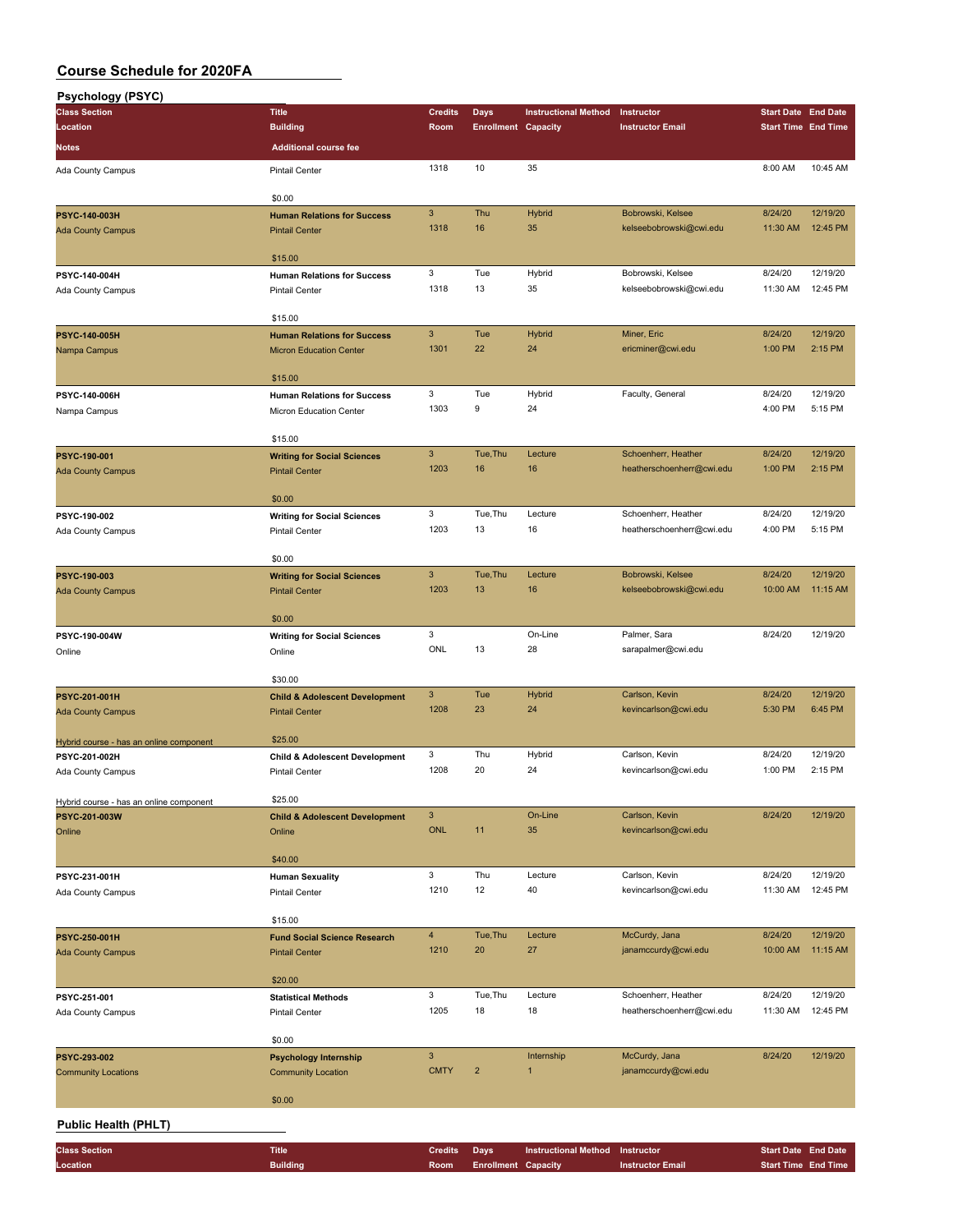| <b>Public Health (PHLT)</b> |                                           |              |             |         |                      |         |          |
|-----------------------------|-------------------------------------------|--------------|-------------|---------|----------------------|---------|----------|
| <b>Notes</b>                | <b>Additional course fee</b>              |              |             |         |                      |         |          |
| PHLT-110-001W               | <b>Lfstyle Diseases &amp; Global Brdn</b> | $\mathbf{3}$ |             | On-Line | Krouse, Bryan        | 8/24/20 | 12/19/20 |
| Online                      | Online                                    | <b>ONL</b>   | 33          | 33      | bryankrouse@cwi.edu  |         |          |
|                             | \$30.00                                   |              |             |         |                      |         |          |
| PHLT-110-001W               | Lfstyle Diseases & Global Brdn            | 3            |             | On-Line | Krouse, Rhonna       | 8/24/20 | 12/19/20 |
| Online                      | Online                                    | ONL          | 33          | 33      | rhonnakrouse@cwi.edu |         |          |
|                             | \$30.00                                   |              |             |         |                      |         |          |
| PHLT-110-002W               | <b>Lfstyle Diseases &amp; Global Brdn</b> | $\mathbf{3}$ |             | On-Line | Krouse, Bryan        | 8/24/20 | 12/19/20 |
| Online                      | Online                                    | <b>ONL</b>   | $6^{\circ}$ | 33      | bryankrouse@cwi.edu  |         |          |
|                             |                                           |              |             |         |                      |         |          |
|                             | \$30.00                                   |              |             |         |                      |         |          |
| PHLT-110-002W               | Lfstyle Diseases & Global Brdn            | 3            |             | On-Line | Krouse, Rhonna       | 8/24/20 | 12/19/20 |
| Online                      | Online                                    | ONL          | 6           | 33      | rhonnakrouse@cwi.edu |         |          |
|                             | \$30.00                                   |              |             |         |                      |         |          |
| PHLT-120-001W               | <b>Public Health &amp; Health Science</b> | $\mathbf{3}$ |             | On-Line | Lung, Janice         | 8/24/20 | 12/19/20 |
| Online                      | Online                                    | <b>ONL</b>   | 33          | 33      | janicelung@cwi.edu   |         |          |
|                             |                                           |              |             |         |                      |         |          |
|                             | \$30.00                                   |              |             |         |                      |         |          |
| PHLT-120-002W               | <b>Public Health &amp; Health Science</b> | 3            |             | On-Line | Lung, Janice         | 8/24/20 | 12/19/20 |
| Online                      | Online                                    | ONL          | 32          | 33      | janicelung@cwi.edu   |         |          |
|                             | \$30.00                                   |              |             |         |                      |         |          |
| PHLT-240-001W               | <b>Health Promotion and Education</b>     | $\mathbf{3}$ |             | On-Line | Lung, Janice         | 8/24/20 | 12/19/20 |
| Online                      | Online                                    | <b>ONL</b>   | 33          | 33      | janicelung@cwi.edu   |         |          |
|                             |                                           |              |             |         |                      |         |          |
|                             | \$30.00                                   |              |             |         |                      |         |          |

### **Science-Interdiscplnry (SCIE)**

| <b>Class Section</b><br>Location | <b>Title</b><br><b>Building</b> | <b>Credits</b><br>Room     | <b>Days</b><br><b>Enrollment Capacity</b> | <b>Instructional Method</b> | Instructor<br><b>Instructor Email</b> | <b>Start Date End Date</b><br><b>Start Time End Time</b> |          |
|----------------------------------|---------------------------------|----------------------------|-------------------------------------------|-----------------------------|---------------------------------------|----------------------------------------------------------|----------|
| <b>Notes</b>                     | <b>Additional course fee</b>    |                            |                                           |                             |                                       |                                                          |          |
| SCIE-101-001                     | <b>Foundations of Science</b>   | $\mathbf{3}$               | W,F                                       | Lecture                     | Trapp, James                          | 8/24/20                                                  | 12/19/20 |
| Nampa Campus                     | Aspen Classroom Building        | 108                        | 16                                        | 30                          | jimtrapp@cwi.edu                      | 8:30 AM                                                  | 9:45 AM  |
|                                  | \$0.00                          |                            |                                           |                             |                                       |                                                          |          |
| SCIE-101-003W                    | <b>Foundations of Science</b>   | 3                          |                                           | On-Line                     | Jensen, Andrew                        | 8/24/20                                                  | 12/19/20 |
| Online                           | Online                          | ONL                        | 32                                        | 35                          | andyjensen@cwi.edu                    |                                                          |          |
|                                  | \$30.00                         |                            |                                           |                             |                                       |                                                          |          |
| <b>SCIE-101-004W</b>             | <b>Foundations of Science</b>   | $\overline{3}$             |                                           | On-Line                     | Jensen, Andrew                        | 8/24/20                                                  | 12/19/20 |
| Online                           | Online                          | <b>ONL</b>                 | 22                                        | 35                          | andyjensen@cwi.edu                    |                                                          |          |
|                                  | \$30.00                         |                            |                                           |                             |                                       |                                                          |          |
| SCIE-102-001W                    | <b>Ethics in Science</b>        | 3                          |                                           | On-Line                     | Shoemaker, Jeretta                    | 8/24/20                                                  | 12/19/20 |
| Online                           | Online                          | ONL                        | 35                                        | 35                          | jerettashoemaker@cwi.edu              |                                                          |          |
|                                  |                                 |                            |                                           |                             |                                       |                                                          |          |
|                                  | \$30.00                         |                            |                                           |                             |                                       |                                                          |          |
| SCIE-102-002W                    | <b>Ethics in Science</b>        | $\mathbf{3}$<br><b>ONL</b> | 35                                        | On-Line                     | Grimason-Westcott, Sarah              | 8/24/20                                                  | 12/19/20 |
| Online                           | Online                          |                            |                                           | 35                          | sarahwestcott@cwi.edu                 |                                                          |          |
|                                  | \$30.00                         |                            |                                           |                             |                                       |                                                          |          |
| SCIE-102-003W                    | <b>Ethics in Science</b>        | 3                          |                                           | On-Line                     | Shoemaker, Jeretta                    | 8/24/20                                                  | 12/19/20 |
| Online                           | Online                          | ONL                        | 35                                        | 35                          | jerettashoemaker@cwi.edu              |                                                          |          |
|                                  | \$30.00                         |                            |                                           |                             |                                       |                                                          |          |
| <b>SCIE-102-004W</b>             | <b>Ethics in Science</b>        | $\mathbf{3}$               |                                           | On-Line                     | Grimason-Westcott, Sarah              | 8/24/20                                                  | 12/19/20 |
| Online                           | Online                          | <b>ONL</b>                 | $\overline{7}$                            | 35                          | sarahwestcott@cwi.edu                 |                                                          |          |
|                                  | \$30.00                         |                            |                                           |                             |                                       |                                                          |          |
| Sign Language, American (SIGL)   |                                 |                            |                                           |                             |                                       |                                                          |          |
| <b>Class Section</b>             | <b>Title</b>                    | <b>Credits</b>             | Days                                      | <b>Instructional Method</b> | Instructor                            | <b>Start Date End Date</b>                               |          |
| Location                         | <b>Building</b>                 | Room.                      | <b>Enrollment Canacity</b>                |                             | <b>Instructor Email</b>               | <b>Start Time Fnd Time</b>                               |          |

| ulass Section | ппе                          | Credits Days |                            | Instructional Method Instructor |                         | Start Date End Date        |          |
|---------------|------------------------------|--------------|----------------------------|---------------------------------|-------------------------|----------------------------|----------|
| Location      | <b>Building</b>              | <b>Room</b>  | <b>Enrollment Capacity</b> |                                 | <b>Instructor Email</b> | <b>Start Time End Time</b> |          |
| <b>Notes</b>  | <b>Additional course fee</b> |              |                            |                                 |                         |                            |          |
| SIGL-101-001  | American Sign Language I     |              | M.W                        | Lecture                         | Nelson, April           | 8/24/20                    | 12/19/20 |
|               |                              |              |                            |                                 |                         |                            |          |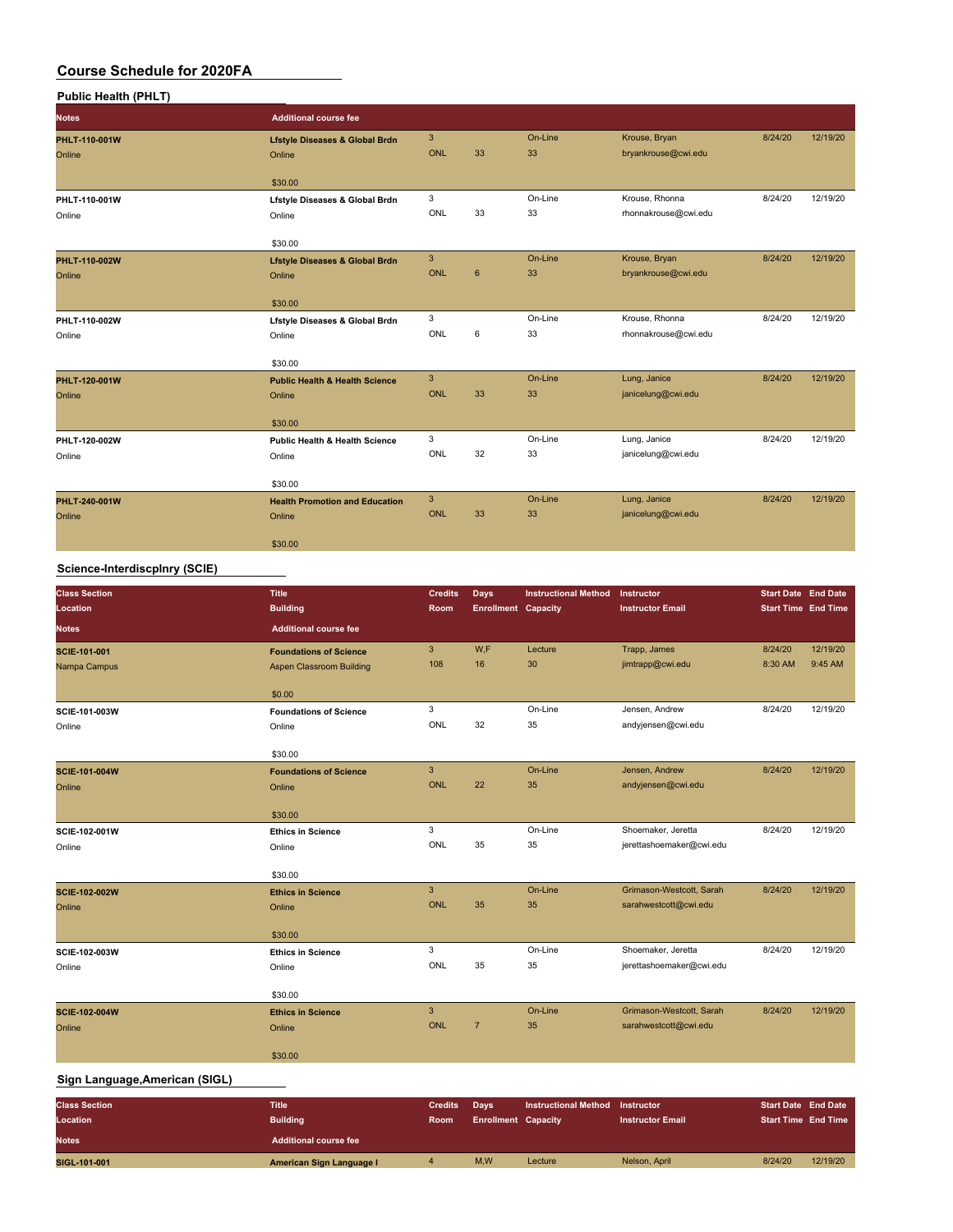## **Sign Language,American (SIGL)**

| .<br><b>Class Section</b>  | <b>Title</b>                      | <b>Credits</b> | Days                       | <b>Instructional Method</b> | <b>Instructor</b>       | <b>Start Date</b> End Date |          |
|----------------------------|-----------------------------------|----------------|----------------------------|-----------------------------|-------------------------|----------------------------|----------|
| Location                   | <b>Building</b>                   | Room           | <b>Enrollment Capacity</b> |                             | <b>Instructor Email</b> | <b>Start Time End Time</b> |          |
| <b>Notes</b>               | <b>Additional course fee</b>      |                |                            |                             |                         |                            |          |
| <b>Ada County Campus</b>   | <b>Pintail Center</b>             | 1320           | 12                         | 24                          | aprilnelson@cwi.edu     | 6:30 PM                    | 8:20 PM  |
|                            | \$0.00                            |                |                            |                             |                         |                            |          |
| SIGL-101-002               | American Sign Language I          | 4              | Tue, Thu                   | Lecture                     | Matthews, Sherry        | 8/24/20                    | 12/19/20 |
| Nampa Campus               | Academic Building                 | 322            | 15                         | 25                          | sherrymatthews@cwi.edu  | 8:00 AM                    | 9:50 AM  |
|                            | \$0.00                            |                |                            |                             |                         |                            |          |
| SIGL-101-003               | <b>American Sign Language I</b>   | $\overline{4}$ | M,W                        | Lecture                     | Nelson, April           | 8/24/20                    | 12/19/20 |
| <b>Ada County Campus</b>   | <b>Pintail Center</b>             | 1320           | 17                         | 24                          | aprilnelson@cwi.edu     | 4:30 PM                    | 6:20 PM  |
|                            | \$0.00                            |                |                            |                             |                         |                            |          |
| SIGL-101-005               | American Sign Language I          | 4              | M,W                        | Lecture                     | Matthews, Sherry        | 8/24/20                    | 12/19/20 |
| Nampa Campus               | Academic Building                 | 322            | 8                          | 25                          | sherrymatthews@cwi.edu  | 2:00 PM                    | 3:50 PM  |
|                            | \$0.00                            |                |                            |                             |                         |                            |          |
| SIGL-101-006               | <b>American Sign Language I</b>   | $\overline{4}$ | Tue, Thu                   | Lecture                     | Nelson, Mikkel          | 8/24/20                    | 12/19/20 |
| Nampa Campus               | <b>Academic Building</b>          | 311            | 22                         | 25                          | mikkelnelson@cwi.edu    | 11:00 AM                   | 12:50 PM |
|                            | \$0.00                            |                |                            |                             |                         |                            |          |
| SIGL-102-001               | American Sign Language II         | $\overline{4}$ | Tue, Thu                   | Lecture                     | Dorris, Kristi          | 8/24/20                    | 12/19/20 |
| Nampa Campus               | Academic Building                 | 322            | 6                          | 25                          | kristidorris@cwi.edu    | 10:00 AM                   | 11:50 AM |
|                            | \$0.00                            |                |                            |                             |                         |                            |          |
| SIGL-201-001               | American Sign Language III        | $\overline{4}$ | M,W                        | Lecture                     | Matthews, Sherry        | 8/24/20                    | 12/19/20 |
| Nampa Campus               | <b>Academic Building</b>          | 322            | 19                         | 25                          | sherrymatthews@cwi.edu  | 4:00 PM                    | 5:50 PM  |
| Corequisite: SIGL 201L 001 | \$0.00                            |                |                            |                             |                         |                            |          |
| SIGL-203-001               | <b>Fingerspelling and Numbers</b> | 3              | M,W                        | Lecture                     | Matthews, Sherry        | 8/24/20                    | 12/19/20 |
| Nampa Campus               | Academic Building                 | 322            | 20                         | 25                          | sherrymatthews@cwi.edu  | 12:00 PM                   | 1:15 PM  |
|                            | \$0.00                            |                |                            |                             |                         |                            |          |

### **Social Work (SOCW)**

| <b>Class Section</b>     | <b>Title</b>                          | <b>Credits</b> | <b>Days</b>                | <b>Instructional Method</b> | <b>Instructor</b>           | <b>Start Date End Date</b> |          |
|--------------------------|---------------------------------------|----------------|----------------------------|-----------------------------|-----------------------------|----------------------------|----------|
| Location                 | <b>Building</b>                       | Room           | <b>Enrollment Capacity</b> |                             | <b>Instructor Email</b>     | <b>Start Time End Time</b> |          |
| <b>Notes</b>             | <b>Additional course fee</b>          |                |                            |                             |                             |                            |          |
| SOCW-101-001W            | <b>Social Work and Social Welfare</b> | 3              |                            | On-Line                     | Cobb, Hilary                | 8/24/20                    | 12/19/20 |
| Online                   | Online                                | <b>ONL</b>     | 34                         | 35                          | hilarycobb@cwi.edu          |                            |          |
|                          | \$40.00                               |                |                            |                             |                             |                            |          |
| SOCW-101-002             | <b>Social Work and Social Welfare</b> | 3              | F                          | Lecture                     | Conley-Durkin, Shelly       | 8/24/20                    | 12/19/20 |
| Ada County Campus        | <b>Pintail Center</b>                 | 1210           | 14                         | 35                          | shellyconley-durkin@cwi.edu | 8:00 AM                    | 10:45 AM |
|                          | \$10.00                               |                |                            |                             |                             |                            |          |
| SOCW-202-001H            | <b>Foundations of Social Work</b>     | 3              | M                          | Hybrid                      | Jorgensen, Ashley           | 8/24/20                    | 12/19/20 |
| <b>Ada County Campus</b> | <b>Pintail Center</b>                 | 1210           | 28                         | 35                          | ashleyjorgensen@cwi.edu     | 10:00 AM                   | 11:15 AM |
|                          | \$25.00                               |                |                            |                             |                             |                            |          |

### **Sociology (SOC)**

| <b>Class Section</b><br><b>Location</b> | <b>Title</b><br><b>Building</b>  | <b>Credits</b><br>Room | <b>Days</b><br><b>Enrollment Capacity</b> | <b>Instructional Method</b> | <b>Instructor</b><br><b>Instructor Email</b> | <b>Start Date End Date</b><br><b>Start Time End Time</b> |          |
|-----------------------------------------|----------------------------------|------------------------|-------------------------------------------|-----------------------------|----------------------------------------------|----------------------------------------------------------|----------|
| <b>Notes</b>                            | <b>Additional course fee</b>     |                        |                                           |                             |                                              |                                                          |          |
| SOC-101-001                             | <b>Introduction to Sociology</b> | 3                      | Tue                                       | Lecture                     | Reed, Robert                                 | 8/24/20                                                  | 12/19/20 |
| <b>Ada County Campus</b>                | <b>Pintail Center</b>            | 1318                   | $\overline{7}$                            | 34                          | robertreed@cwi.edu                           | 7:00 PM                                                  | 9:45 PM  |
|                                         | \$60.00                          |                        |                                           |                             |                                              |                                                          |          |
| SOC-101-002                             | <b>Introduction to Sociology</b> | 3                      | M,W                                       | Lecture                     | Reed, Robert                                 | 8/24/20                                                  | 12/19/20 |
| Nampa Campus                            | Aspen Classroom Building         | 104                    | 25                                        | 32                          | robertreed@cwi.edu                           | 2:30 PM                                                  | 3:45 PM  |
|                                         | \$60.00                          |                        |                                           |                             |                                              |                                                          |          |
| SOC-101-003H                            | <b>Introduction to Sociology</b> | 3                      | M                                         | Hybrid                      | Van Ry, Veronica                             | 8/24/20                                                  | 12/19/20 |
| <b>Ada County Campus</b>                | <b>Pintail Center</b>            | 1318                   | 17                                        | 34                          | veronicavanry@cwi.edu                        | 11:30 AM                                                 | 12:45 PM |
|                                         | \$75.00                          |                        |                                           |                             |                                              |                                                          |          |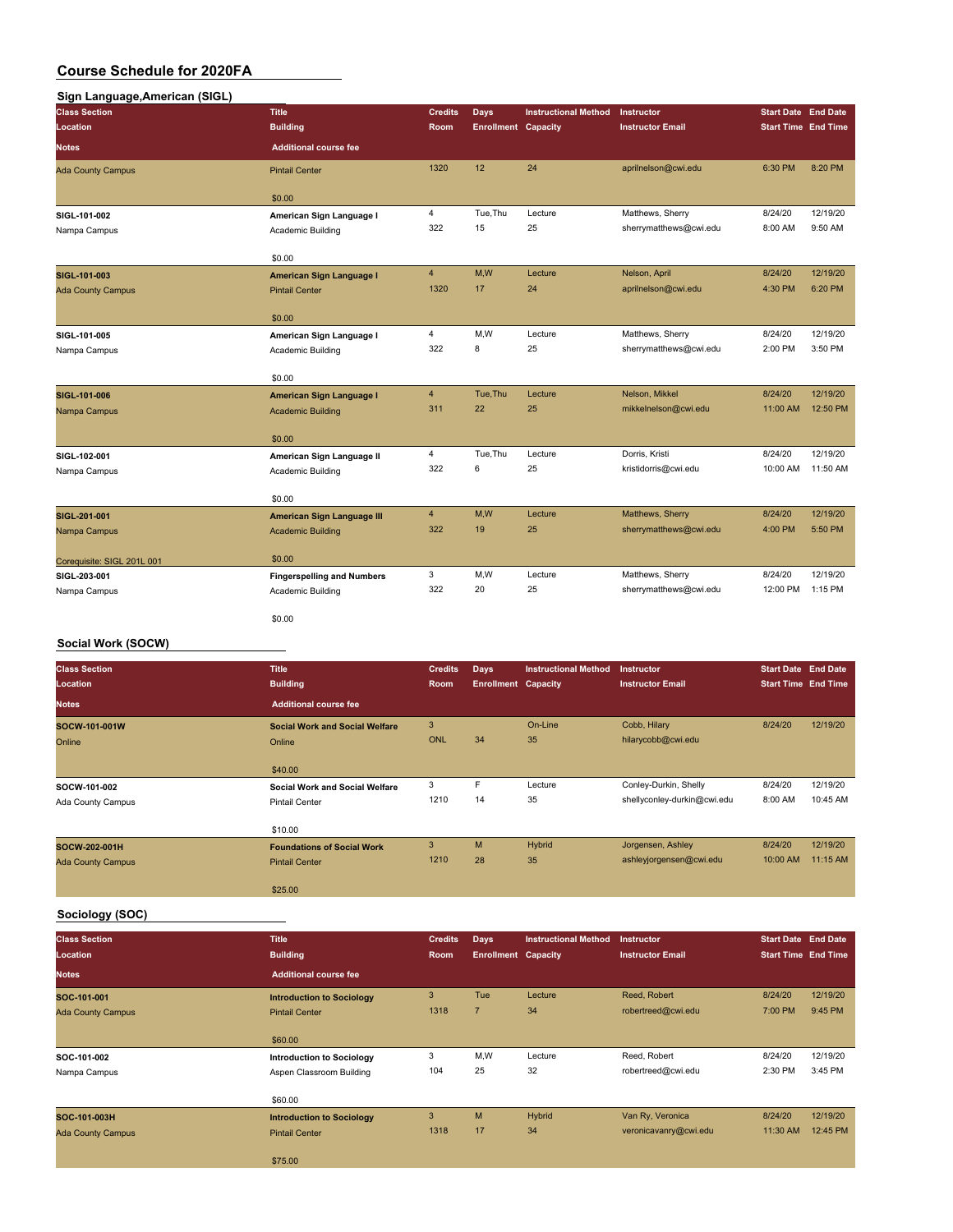| Sociology (SOC)                    |                                            |                |                            |                             |                                                |                            |          |
|------------------------------------|--------------------------------------------|----------------|----------------------------|-----------------------------|------------------------------------------------|----------------------------|----------|
| <b>Class Section</b>               | <b>Title</b>                               | <b>Credits</b> | <b>Days</b>                | <b>Instructional Method</b> | Instructor                                     | <b>Start Date End Date</b> |          |
| Location                           | <b>Building</b>                            | Room           | <b>Enrollment Capacity</b> |                             | <b>Instructor Email</b>                        | <b>Start Time End Time</b> |          |
| <b>Notes</b>                       | <b>Additional course fee</b>               |                |                            |                             |                                                |                            |          |
| SOC-101-004H                       | <b>Introduction to Sociology</b>           | 3              | Tue                        | Hybrid                      | Van Ry, Veronica                               | 8/24/20                    | 12/19/20 |
| Ada County Campus                  | <b>Pintail Center</b>                      | 1318           | $\boldsymbol{9}$           | 34                          | veronicavanry@cwi.edu                          | 2:30 PM                    | 3:45 PM  |
|                                    | \$75.00                                    |                |                            |                             |                                                |                            |          |
| SOC-101-007H                       | <b>Introduction to Sociology</b>           | $\mathsf 3$    | M                          | Lecture                     | Broderick, Julia                               | 8/24/20                    | 12/19/20 |
| <b>Ada County Campus</b>           | <b>Pintail Center</b>                      | 1210           | 14                         | 40                          | juliabroderick@cwi.edu                         | 5:30 PM                    | 6:45 PM  |
|                                    |                                            |                |                            |                             |                                                |                            |          |
|                                    | \$75.00                                    |                |                            |                             |                                                |                            |          |
| SOC-101-010W                       | <b>Introduction to Sociology</b>           | 3<br>ONL       | 35                         | On-Line<br>35               | Dickinson, Charles                             | 8/24/20                    | 12/19/20 |
| Online                             | Online                                     |                |                            |                             | charlesdickinson@cwi.edu                       |                            |          |
|                                    | \$90.00                                    |                |                            |                             |                                                |                            |          |
| SOC-101-011W                       | <b>Introduction to Sociology</b>           | $\mathsf 3$    |                            | On-Line                     | Dickinson, Charles                             | 8/24/20                    | 12/19/20 |
| Online                             | Online                                     | <b>ONL</b>     | 35                         | 35                          | charlesdickinson@cwi.edu                       |                            |          |
|                                    |                                            |                |                            |                             |                                                |                            |          |
| SOC-101-012W                       | \$90.00                                    | 3              |                            | On-Line                     | McConnel, Coline                               | 8/24/20                    | 12/19/20 |
| Online                             | <b>Introduction to Sociology</b><br>Online | ONL            | 23                         | 35                          | colinemcconnel@cwi.edu                         |                            |          |
|                                    |                                            |                |                            |                             |                                                |                            |          |
|                                    | \$90.00                                    |                |                            |                             |                                                |                            |          |
| SOC-101-013W                       | <b>Introduction to Sociology</b>           | $\mathsf 3$    |                            | On-Line                     | Dickinson, Charles                             | 8/24/20                    | 12/19/20 |
| Online                             | Online                                     | ONL            | 33                         | 35                          | charlesdickinson@cwi.edu                       |                            |          |
|                                    | \$90.00                                    |                |                            |                             |                                                |                            |          |
| SOC-102-001W                       | <b>Social Problems</b>                     | 3              |                            | On-Line                     | Reed, Robert                                   | 8/24/20                    | 12/19/20 |
| Online                             | Online                                     | ONL            | 19                         | 35                          | robertreed@cwi.edu                             |                            |          |
|                                    |                                            |                |                            |                             |                                                |                            |          |
|                                    | \$30.00                                    |                |                            |                             |                                                |                            |          |
| SOC-120-002W                       | <b>Global Issues</b>                       | $\mathsf 3$    |                            | On-Line                     | Broderick, Julia                               | 8/24/20                    | 12/19/20 |
| Online                             | Online                                     | <b>ONL</b>     | 35                         | 35                          | juliabroderick@cwi.edu                         |                            |          |
|                                    | \$30.00                                    |                |                            |                             |                                                |                            |          |
| SOC-230-001W                       | <b>Introduction to Ethnic Studies</b>      | 3              |                            | On-Line                     | Scheffer, Kimberly                             | 8/24/20                    | 12/19/20 |
| Online                             | Online                                     | ONL            | 35                         | 35                          | kimscheffer@cwi.edu                            |                            |          |
|                                    |                                            |                |                            |                             |                                                |                            |          |
|                                    | \$30.00                                    |                |                            |                             |                                                |                            |          |
| SOC-270-001H                       | <b>Social Movements</b>                    | $\mathbf{3}$   | W                          | <b>Hybrid</b><br>24         | Dickinson, Charles<br>charlesdickinson@cwi.edu | 8/24/20                    | 12/19/20 |
| <b>Ada County Campus</b>           | <b>Pintail Center</b>                      | 1320           | 14                         |                             |                                                | 10:00 AM                   | 11:15 AM |
|                                    | \$15.00                                    |                |                            |                             |                                                |                            |          |
| SOC-280-001H                       | Sociological Research                      | 3              | W                          | Hybrid                      | Dickinson, Charles                             | 8/24/20                    | 12/19/20 |
| Ada County Campus                  | Pintail Center                             | 1208           | 8                          | 24                          | charlesdickinson@cwi.edu                       | 11:30 AM                   | 12:45 PM |
|                                    |                                            |                |                            |                             |                                                |                            |          |
|                                    | \$15.00                                    | $\mathbf{3}$   |                            |                             |                                                |                            | 12/19/20 |
| SOC-290-001H                       | <b>Social Sciences Capstone</b>            | 1208           | Tue<br>12                  | <b>Hybrid</b><br>24         | McCurdy, Jana<br>janamccurdy@cwi.edu           | 8/24/20<br>1:00 PM         | 2:15 PM  |
| <b>Ada County Campus</b>           | <b>Pintail Center</b>                      |                |                            |                             |                                                |                            |          |
|                                    | \$15.00                                    |                |                            |                             |                                                |                            |          |
| <b>Software Development (SWDV)</b> |                                            |                |                            |                             |                                                |                            |          |
| <b>Class Section</b>               | <b>Title</b>                               | <b>Credits</b> | <b>Days</b>                | <b>Instructional Method</b> | Instructor                                     | <b>Start Date End Date</b> |          |
| Location                           | <b>Building</b>                            | Room           | <b>Enrollment Capacity</b> |                             | <b>Instructor Email</b>                        | <b>Start Time End Time</b> |          |
|                                    |                                            |                |                            |                             |                                                |                            |          |
| <b>Notes</b>                       | <b>Additional course fee</b>               |                |                            |                             |                                                |                            |          |

| -------                  | Punung                             | $\cdots$ |    | Enformant supporty   |                         |         |          |
|--------------------------|------------------------------------|----------|----|----------------------|-------------------------|---------|----------|
| <b>Notes</b>             | <b>Additional course fee</b>       |          |    |                      |                         |         |          |
| SWDV-120-001             | <b>Introduction to Programming</b> | 3        | F  | LabB                 | Lowenstein, Elisa       | 8/24/20 | 9/19/20  |
| <b>Ada County Campus</b> | <b>Pintail Center</b>              | 1404     | 15 | 15                   | elisalowenstein@cwi.edu | 8:30 AM | 11:15 AM |
|                          | \$0.00                             |          |    |                      |                         |         |          |
| SWDV-120-001             | Introduction to Programming        | 3        |    | M.Tue, W.Thu Lecture | Lowenstein, Elisa       | 8/24/20 | 9/19/20  |
| Ada County Campus        | <b>Pintail Center</b>              | 1404     | 15 | 15                   | elisalowenstein@cwi.edu | 8:30 AM | 12:30 PM |
|                          | \$0.00                             |          |    |                      |                         |         |          |
| <b>SWDV-125-001</b>      | <b>Intermediate Programming</b>    | 3        | F  | LabB                 | Lowenstein, Elisa       | 9/21/20 | 10/17/20 |
| <b>Ada County Campus</b> | <b>Pintail Center</b>              | 1404     | 15 | 15                   | elisalowenstein@cwi.edu | 8:30 AM | 11:15 AM |
|                          | \$0.00                             |          |    |                      |                         |         |          |
| SWDV-125-001             | Intermediate Programming           | 3        |    | M.Tue, W.Thu Lecture | Lowenstein, Elisa       | 9/21/20 | 10/17/20 |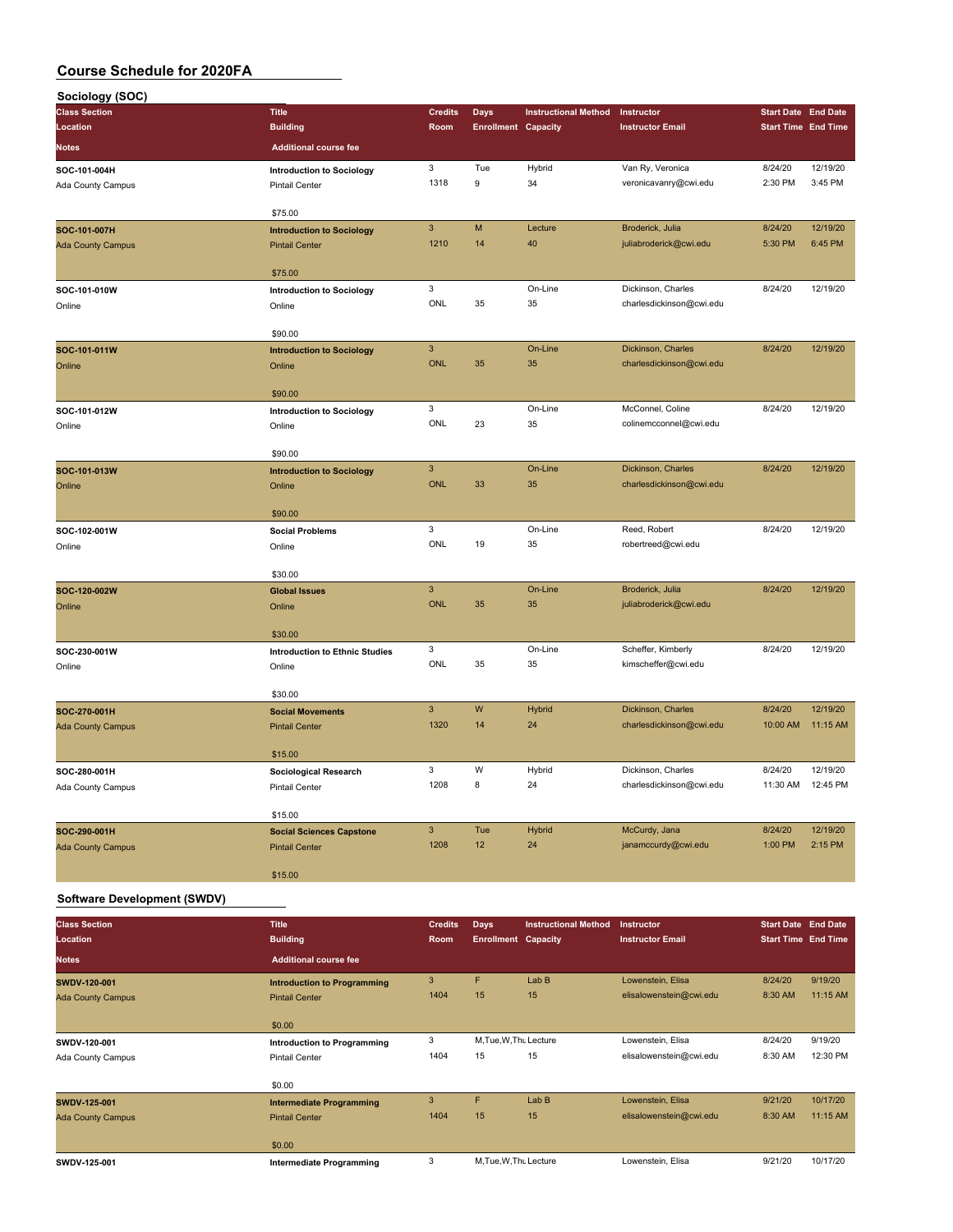#### **Software Development (SWDV)**

| SUITMALE DEVERDITIELII (SWDV) |                                                                                                                                                                                                                                                                                                                                                                                                                                                                                                                                                                                                                                                                                                                                                                                                                                                                                                                                                                                                                                                                                                                                                                                                                                                                                                                    |                        |                            |                             |                         |                            |          |
|-------------------------------|--------------------------------------------------------------------------------------------------------------------------------------------------------------------------------------------------------------------------------------------------------------------------------------------------------------------------------------------------------------------------------------------------------------------------------------------------------------------------------------------------------------------------------------------------------------------------------------------------------------------------------------------------------------------------------------------------------------------------------------------------------------------------------------------------------------------------------------------------------------------------------------------------------------------------------------------------------------------------------------------------------------------------------------------------------------------------------------------------------------------------------------------------------------------------------------------------------------------------------------------------------------------------------------------------------------------|------------------------|----------------------------|-----------------------------|-------------------------|----------------------------|----------|
| <b>Class Section</b>          | <b>Title</b>                                                                                                                                                                                                                                                                                                                                                                                                                                                                                                                                                                                                                                                                                                                                                                                                                                                                                                                                                                                                                                                                                                                                                                                                                                                                                                       | <b>Credits</b>         | Days                       | <b>Instructional Method</b> | Instructor              | <b>Start Date End Date</b> |          |
| Location                      | <b>Building</b>                                                                                                                                                                                                                                                                                                                                                                                                                                                                                                                                                                                                                                                                                                                                                                                                                                                                                                                                                                                                                                                                                                                                                                                                                                                                                                    | Room                   | <b>Enrollment Capacity</b> |                             | <b>Instructor Email</b> | <b>Start Time End Time</b> |          |
| Notes                         | <b>Additional course fee</b>                                                                                                                                                                                                                                                                                                                                                                                                                                                                                                                                                                                                                                                                                                                                                                                                                                                                                                                                                                                                                                                                                                                                                                                                                                                                                       |                        |                            |                             |                         |                            |          |
| Ada County Campus             | <b>Pintail Center</b>                                                                                                                                                                                                                                                                                                                                                                                                                                                                                                                                                                                                                                                                                                                                                                                                                                                                                                                                                                                                                                                                                                                                                                                                                                                                                              | 1404                   | 15                         | 15                          | elisalowenstein@cwi.edu | 8:30 AM                    | 12:30 PM |
|                               |                                                                                                                                                                                                                                                                                                                                                                                                                                                                                                                                                                                                                                                                                                                                                                                                                                                                                                                                                                                                                                                                                                                                                                                                                                                                                                                    |                        |                            |                             |                         |                            |          |
|                               | \$0.00                                                                                                                                                                                                                                                                                                                                                                                                                                                                                                                                                                                                                                                                                                                                                                                                                                                                                                                                                                                                                                                                                                                                                                                                                                                                                                             |                        |                            |                             |                         |                            |          |
| SWDV-130-001                  | Intro to Web App Development                                                                                                                                                                                                                                                                                                                                                                                                                                                                                                                                                                                                                                                                                                                                                                                                                                                                                                                                                                                                                                                                                                                                                                                                                                                                                       | $\sqrt{3}$             | F                          | Lab B                       | Lowenstein, Elisa       | 10/19/20                   | 11/14/20 |
| <b>Ada County Campus</b>      | <b>Pintail Center</b>                                                                                                                                                                                                                                                                                                                                                                                                                                                                                                                                                                                                                                                                                                                                                                                                                                                                                                                                                                                                                                                                                                                                                                                                                                                                                              | 1404                   | 15                         | 15                          | elisalowenstein@cwi.edu | 8:30 AM                    | 11:15 AM |
|                               |                                                                                                                                                                                                                                                                                                                                                                                                                                                                                                                                                                                                                                                                                                                                                                                                                                                                                                                                                                                                                                                                                                                                                                                                                                                                                                                    |                        |                            |                             |                         |                            |          |
| SWDV-130-001                  | Intro to Web App Development                                                                                                                                                                                                                                                                                                                                                                                                                                                                                                                                                                                                                                                                                                                                                                                                                                                                                                                                                                                                                                                                                                                                                                                                                                                                                       | 3                      |                            |                             | Lowenstein, Elisa       | 10/19/20                   | 11/14/20 |
| Ada County Campus             | <b>Pintail Center</b>                                                                                                                                                                                                                                                                                                                                                                                                                                                                                                                                                                                                                                                                                                                                                                                                                                                                                                                                                                                                                                                                                                                                                                                                                                                                                              | 1404                   | 15                         | 15                          | elisalowenstein@cwi.edu | 8:30 AM                    | 12:30 PM |
|                               |                                                                                                                                                                                                                                                                                                                                                                                                                                                                                                                                                                                                                                                                                                                                                                                                                                                                                                                                                                                                                                                                                                                                                                                                                                                                                                                    |                        |                            |                             |                         |                            |          |
| SWDV-135-001                  |                                                                                                                                                                                                                                                                                                                                                                                                                                                                                                                                                                                                                                                                                                                                                                                                                                                                                                                                                                                                                                                                                                                                                                                                                                                                                                                    | $\mathbf{3}$           | F                          | Lab B                       | Lowenstein, Elisa       | 11/16/20                   | 12/19/20 |
| <b>Ada County Campus</b>      |                                                                                                                                                                                                                                                                                                                                                                                                                                                                                                                                                                                                                                                                                                                                                                                                                                                                                                                                                                                                                                                                                                                                                                                                                                                                                                                    | 1404                   | 15                         | 15                          | elisalowenstein@cwi.edu | 8:30 AM                    | 11:15 AM |
|                               |                                                                                                                                                                                                                                                                                                                                                                                                                                                                                                                                                                                                                                                                                                                                                                                                                                                                                                                                                                                                                                                                                                                                                                                                                                                                                                                    |                        |                            |                             |                         |                            |          |
|                               | \$0.00                                                                                                                                                                                                                                                                                                                                                                                                                                                                                                                                                                                                                                                                                                                                                                                                                                                                                                                                                                                                                                                                                                                                                                                                                                                                                                             |                        |                            |                             |                         |                            |          |
| SWDV-135-001                  | <b>Web Styling</b>                                                                                                                                                                                                                                                                                                                                                                                                                                                                                                                                                                                                                                                                                                                                                                                                                                                                                                                                                                                                                                                                                                                                                                                                                                                                                                 |                        |                            |                             | Lowenstein, Elisa       | 11/16/20                   | 12/19/20 |
| Ada County Campus             | <b>Pintail Center</b>                                                                                                                                                                                                                                                                                                                                                                                                                                                                                                                                                                                                                                                                                                                                                                                                                                                                                                                                                                                                                                                                                                                                                                                                                                                                                              |                        |                            |                             | elisalowenstein@cwi.edu | 8:30 AM                    | 12:30 PM |
|                               |                                                                                                                                                                                                                                                                                                                                                                                                                                                                                                                                                                                                                                                                                                                                                                                                                                                                                                                                                                                                                                                                                                                                                                                                                                                                                                                    |                        |                            |                             |                         |                            |          |
| SWDV-140-001                  |                                                                                                                                                                                                                                                                                                                                                                                                                                                                                                                                                                                                                                                                                                                                                                                                                                                                                                                                                                                                                                                                                                                                                                                                                                                                                                                    | $\overline{4}$         | F                          | Lecture                     | Del Vecchio, Ricky      | 8/24/20                    | 9/26/20  |
| <b>Ada County Campus</b>      |                                                                                                                                                                                                                                                                                                                                                                                                                                                                                                                                                                                                                                                                                                                                                                                                                                                                                                                                                                                                                                                                                                                                                                                                                                                                                                                    |                        |                            |                             | rickdelvecchio@cwi.edu  | 1:00 PM                    | 2:50 PM  |
|                               |                                                                                                                                                                                                                                                                                                                                                                                                                                                                                                                                                                                                                                                                                                                                                                                                                                                                                                                                                                                                                                                                                                                                                                                                                                                                                                                    |                        |                            |                             |                         |                            |          |
|                               | \$21.00                                                                                                                                                                                                                                                                                                                                                                                                                                                                                                                                                                                                                                                                                                                                                                                                                                                                                                                                                                                                                                                                                                                                                                                                                                                                                                            |                        |                            |                             |                         |                            |          |
| SWDV-140-001                  | Intermediate Web App Develpmnt                                                                                                                                                                                                                                                                                                                                                                                                                                                                                                                                                                                                                                                                                                                                                                                                                                                                                                                                                                                                                                                                                                                                                                                                                                                                                     | $\overline{4}$         |                            |                             | Del Vecchio, Ricky      | 8/24/20                    | 9/26/20  |
| Ada County Campus             | <b>Pintail Center</b>                                                                                                                                                                                                                                                                                                                                                                                                                                                                                                                                                                                                                                                                                                                                                                                                                                                                                                                                                                                                                                                                                                                                                                                                                                                                                              | 1404                   | 10                         | 15                          | rickdelvecchio@cwi.edu  | 1:00 PM                    | 4:50 PM  |
|                               |                                                                                                                                                                                                                                                                                                                                                                                                                                                                                                                                                                                                                                                                                                                                                                                                                                                                                                                                                                                                                                                                                                                                                                                                                                                                                                                    |                        |                            |                             |                         |                            |          |
|                               |                                                                                                                                                                                                                                                                                                                                                                                                                                                                                                                                                                                                                                                                                                                                                                                                                                                                                                                                                                                                                                                                                                                                                                                                                                                                                                                    |                        |                            |                             | Del Vecchio, Ricky      | 9/28/20                    | 10/31/20 |
| SWDV-143-001                  |                                                                                                                                                                                                                                                                                                                                                                                                                                                                                                                                                                                                                                                                                                                                                                                                                                                                                                                                                                                                                                                                                                                                                                                                                                                                                                                    |                        |                            |                             | rickdelvecchio@cwi.edu  | 1:00 PM                    | 2:50 PM  |
| <b>Ada County Campus</b>      |                                                                                                                                                                                                                                                                                                                                                                                                                                                                                                                                                                                                                                                                                                                                                                                                                                                                                                                                                                                                                                                                                                                                                                                                                                                                                                                    |                        |                            |                             |                         |                            |          |
|                               | \$0.00                                                                                                                                                                                                                                                                                                                                                                                                                                                                                                                                                                                                                                                                                                                                                                                                                                                                                                                                                                                                                                                                                                                                                                                                                                                                                                             |                        |                            |                             |                         |                            |          |
| SWDV-143-001                  |                                                                                                                                                                                                                                                                                                                                                                                                                                                                                                                                                                                                                                                                                                                                                                                                                                                                                                                                                                                                                                                                                                                                                                                                                                                                                                                    | $\overline{4}$         |                            |                             | Del Vecchio, Ricky      | 9/28/20                    | 10/31/20 |
| Ada County Campus             |                                                                                                                                                                                                                                                                                                                                                                                                                                                                                                                                                                                                                                                                                                                                                                                                                                                                                                                                                                                                                                                                                                                                                                                                                                                                                                                    |                        | 10                         | 15                          | rickdelvecchio@cwi.edu  | 1:00 PM                    | 4:50 PM  |
|                               |                                                                                                                                                                                                                                                                                                                                                                                                                                                                                                                                                                                                                                                                                                                                                                                                                                                                                                                                                                                                                                                                                                                                                                                                                                                                                                                    |                        |                            |                             |                         |                            |          |
|                               | \$0.00                                                                                                                                                                                                                                                                                                                                                                                                                                                                                                                                                                                                                                                                                                                                                                                                                                                                                                                                                                                                                                                                                                                                                                                                                                                                                                             |                        |                            |                             |                         |                            |          |
| SWDV-152-001                  | <b>Systems Analysis and Design</b>                                                                                                                                                                                                                                                                                                                                                                                                                                                                                                                                                                                                                                                                                                                                                                                                                                                                                                                                                                                                                                                                                                                                                                                                                                                                                 |                        |                            |                             | Del Vecchio, Ricky      | 11/2/20                    | 12/12/20 |
| <b>Ada County Campus</b>      | <b>Pintail Center</b>                                                                                                                                                                                                                                                                                                                                                                                                                                                                                                                                                                                                                                                                                                                                                                                                                                                                                                                                                                                                                                                                                                                                                                                                                                                                                              |                        |                            |                             | rickdelvecchio@cwi.edu  | 1:00 PM                    | 2:50 PM  |
|                               |                                                                                                                                                                                                                                                                                                                                                                                                                                                                                                                                                                                                                                                                                                                                                                                                                                                                                                                                                                                                                                                                                                                                                                                                                                                                                                                    |                        |                            |                             |                         |                            |          |
| SWDV-152-001                  |                                                                                                                                                                                                                                                                                                                                                                                                                                                                                                                                                                                                                                                                                                                                                                                                                                                                                                                                                                                                                                                                                                                                                                                                                                                                                                                    | 4                      |                            |                             | Del Vecchio, Ricky      | 11/2/20                    | 12/12/20 |
| Ada County Campus             |                                                                                                                                                                                                                                                                                                                                                                                                                                                                                                                                                                                                                                                                                                                                                                                                                                                                                                                                                                                                                                                                                                                                                                                                                                                                                                                    | 1404                   | 10                         |                             | rickdelvecchio@cwi.edu  | 1:00 PM                    | 4:50 PM  |
|                               |                                                                                                                                                                                                                                                                                                                                                                                                                                                                                                                                                                                                                                                                                                                                                                                                                                                                                                                                                                                                                                                                                                                                                                                                                                                                                                                    |                        |                            |                             |                         |                            |          |
|                               | \$0.00                                                                                                                                                                                                                                                                                                                                                                                                                                                                                                                                                                                                                                                                                                                                                                                                                                                                                                                                                                                                                                                                                                                                                                                                                                                                                                             |                        |                            |                             |                         |                            |          |
| SWDV-210-001                  | <b>Intro Server Side Programming</b>                                                                                                                                                                                                                                                                                                                                                                                                                                                                                                                                                                                                                                                                                                                                                                                                                                                                                                                                                                                                                                                                                                                                                                                                                                                                               | $\overline{4}$         | F                          | Lecture                     | Wokersien, Virginia     | 8/24/20                    | 9/26/20  |
| <b>Ada County Campus</b>      | <b>Pintail Center</b>                                                                                                                                                                                                                                                                                                                                                                                                                                                                                                                                                                                                                                                                                                                                                                                                                                                                                                                                                                                                                                                                                                                                                                                                                                                                                              | 1402                   | 6                          | 12                          | jennywokersien@cwi.edu  | 8:30 AM                    | 10:20 AM |
|                               |                                                                                                                                                                                                                                                                                                                                                                                                                                                                                                                                                                                                                                                                                                                                                                                                                                                                                                                                                                                                                                                                                                                                                                                                                                                                                                                    |                        |                            |                             |                         |                            |          |
|                               |                                                                                                                                                                                                                                                                                                                                                                                                                                                                                                                                                                                                                                                                                                                                                                                                                                                                                                                                                                                                                                                                                                                                                                                                                                                                                                                    |                        |                            |                             | Wokersien, Virginia     | 8/24/20                    | 9/26/20  |
| SWDV-210-001                  |                                                                                                                                                                                                                                                                                                                                                                                                                                                                                                                                                                                                                                                                                                                                                                                                                                                                                                                                                                                                                                                                                                                                                                                                                                                                                                                    |                        |                            |                             |                         |                            | 12:20 PM |
| Ada County Campus             | \$0.00<br>M, Tue, W, Thu Lecture<br>\$0.00<br><b>Web Styling</b><br><b>Pintail Center</b><br>3<br>M, Tue, W, Thu Lecture<br>1404<br>15<br>15<br>\$0.00<br><b>Intermediate Web App Develpmnt</b><br>1404<br>10<br>15<br><b>Pintail Center</b><br>M, Tue, W, Thu Lecture<br>\$21.00<br>F<br>$\overline{4}$<br>Lab B<br><b>Client Side Frameworks</b><br>10<br>1404<br>15<br><b>Pintail Center</b><br>M, Tue, W, Thu Lecture<br><b>Client Side Frameworks</b><br>1404<br><b>Pintail Center</b><br>F<br>$\overline{4}$<br>Lecture<br>1404<br>10<br>15<br>\$0.00<br>M, Tue, W, Thu Lecture<br><b>Systems Analysis and Design</b><br>15<br><b>Pintail Center</b><br>\$0.00<br>$\overline{4}$<br>M, Tue, W, Thu Lecture<br>Intro Server Side Programming<br>1402<br>6<br>12<br>Pintail Center<br>\$0.00<br>F<br>$\overline{4}$<br>Lecture<br><b>Fund of Database Systems</b><br>1402<br>6<br>12<br><b>Pintail Center</b><br>\$21.00<br>4<br>M, Tue, W, Thu Lecture<br><b>Fund of Database Systems</b><br>1402<br>6<br>12<br>Pintail Center<br>\$21.00<br>F<br>$\overline{4}$<br>Lecture<br><b>Advanced Web App Development</b><br>1402<br>6<br>12<br><b>Pintail Center</b><br>\$0.00<br>$\overline{4}$<br>M, Tue, W, Thu Lecture<br><b>Advanced Web App Development</b><br>1402<br>6<br>12<br><b>Pintail Center</b><br>CD | jennywokersien@cwi.edu | 8:30 AM                    |                             |                         |                            |          |
|                               |                                                                                                                                                                                                                                                                                                                                                                                                                                                                                                                                                                                                                                                                                                                                                                                                                                                                                                                                                                                                                                                                                                                                                                                                                                                                                                                    |                        |                            |                             |                         |                            |          |
| SWDV-220-001                  |                                                                                                                                                                                                                                                                                                                                                                                                                                                                                                                                                                                                                                                                                                                                                                                                                                                                                                                                                                                                                                                                                                                                                                                                                                                                                                                    |                        |                            |                             | Wokersien, Virginia     | 9/28/20                    | 10/31/20 |
| <b>Ada County Campus</b>      |                                                                                                                                                                                                                                                                                                                                                                                                                                                                                                                                                                                                                                                                                                                                                                                                                                                                                                                                                                                                                                                                                                                                                                                                                                                                                                                    |                        |                            |                             | jennywokersien@cwi.edu  | 8:30 AM                    | 10:20 AM |
|                               |                                                                                                                                                                                                                                                                                                                                                                                                                                                                                                                                                                                                                                                                                                                                                                                                                                                                                                                                                                                                                                                                                                                                                                                                                                                                                                                    |                        |                            |                             |                         |                            |          |
|                               |                                                                                                                                                                                                                                                                                                                                                                                                                                                                                                                                                                                                                                                                                                                                                                                                                                                                                                                                                                                                                                                                                                                                                                                                                                                                                                                    |                        |                            |                             |                         |                            |          |
| SWDV-220-001                  |                                                                                                                                                                                                                                                                                                                                                                                                                                                                                                                                                                                                                                                                                                                                                                                                                                                                                                                                                                                                                                                                                                                                                                                                                                                                                                                    |                        |                            |                             | Wokersien, Virginia     | 9/28/20                    | 10/31/20 |
| Ada County Campus             |                                                                                                                                                                                                                                                                                                                                                                                                                                                                                                                                                                                                                                                                                                                                                                                                                                                                                                                                                                                                                                                                                                                                                                                                                                                                                                                    |                        |                            |                             | jennywokersien@cwi.edu  | 8:30 AM                    | 12:20 PM |
|                               |                                                                                                                                                                                                                                                                                                                                                                                                                                                                                                                                                                                                                                                                                                                                                                                                                                                                                                                                                                                                                                                                                                                                                                                                                                                                                                                    |                        |                            |                             |                         |                            |          |
| SWDV-235-001                  |                                                                                                                                                                                                                                                                                                                                                                                                                                                                                                                                                                                                                                                                                                                                                                                                                                                                                                                                                                                                                                                                                                                                                                                                                                                                                                                    |                        |                            |                             | Wokersien, Virginia     | 11/2/20                    | 12/12/20 |
| <b>Ada County Campus</b>      |                                                                                                                                                                                                                                                                                                                                                                                                                                                                                                                                                                                                                                                                                                                                                                                                                                                                                                                                                                                                                                                                                                                                                                                                                                                                                                                    |                        |                            |                             | jennywokersien@cwi.edu  | 8:30 AM                    | 10:20 AM |
|                               |                                                                                                                                                                                                                                                                                                                                                                                                                                                                                                                                                                                                                                                                                                                                                                                                                                                                                                                                                                                                                                                                                                                                                                                                                                                                                                                    |                        |                            |                             |                         |                            |          |
|                               |                                                                                                                                                                                                                                                                                                                                                                                                                                                                                                                                                                                                                                                                                                                                                                                                                                                                                                                                                                                                                                                                                                                                                                                                                                                                                                                    |                        |                            |                             |                         |                            |          |
| SWDV-235-001                  |                                                                                                                                                                                                                                                                                                                                                                                                                                                                                                                                                                                                                                                                                                                                                                                                                                                                                                                                                                                                                                                                                                                                                                                                                                                                                                                    |                        |                            |                             | Wokersien, Virginia     | 11/2/20                    | 12/12/20 |
| Ada County Campus             |                                                                                                                                                                                                                                                                                                                                                                                                                                                                                                                                                                                                                                                                                                                                                                                                                                                                                                                                                                                                                                                                                                                                                                                                                                                                                                                    |                        |                            |                             | jennywokersien@cwi.edu  | 8:30 AM                    | 12:20 PM |
|                               |                                                                                                                                                                                                                                                                                                                                                                                                                                                                                                                                                                                                                                                                                                                                                                                                                                                                                                                                                                                                                                                                                                                                                                                                                                                                                                                    |                        |                            |                             |                         |                            |          |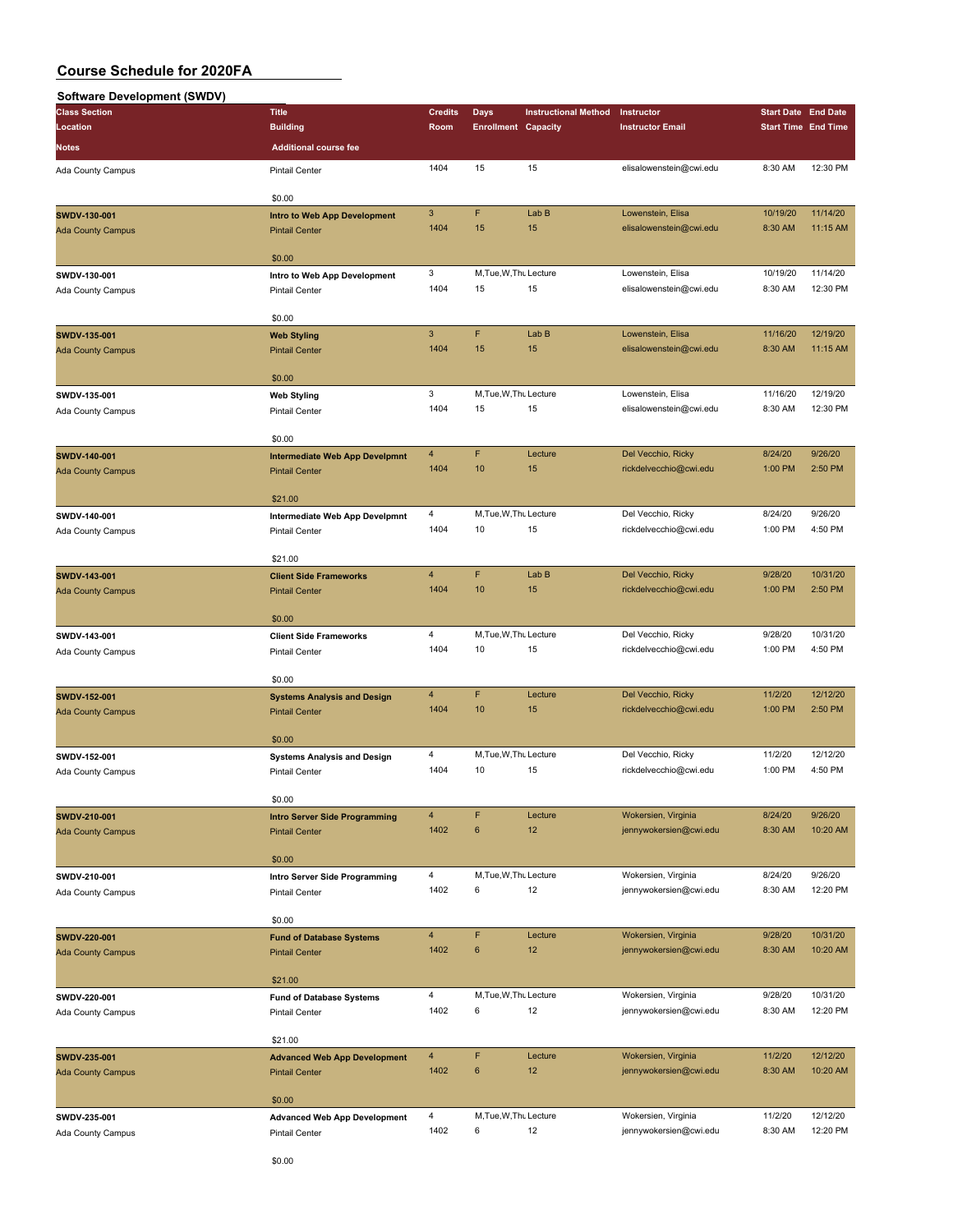## **Software Development (SWDV)**

| <b>Class Section</b><br>Location | <b>Title</b><br><b>Building</b>  | <b>Credits</b><br>Room | <b>Days</b><br><b>Enrollment Capacity</b> | <b>Instructional Method</b> | Instructor<br><b>Instructor Email</b> | <b>Start Date End Date</b><br><b>Start Time End Time</b> |          |
|----------------------------------|----------------------------------|------------------------|-------------------------------------------|-----------------------------|---------------------------------------|----------------------------------------------------------|----------|
| <b>Notes</b>                     | <b>Additional course fee</b>     |                        |                                           |                             |                                       |                                                          |          |
| SWDV-265-001                     | <b>Mobile Development</b>        | 4                      | M.Tue.W.Thu Lecture                       |                             | Guay, Randall                         | 8/24/20                                                  | 9/26/20  |
| <b>Ada County Campus</b>         | <b>Pintail Center</b>            | 1402                   | $\overline{7}$                            | 12                          | randyguay@cwi.edu                     | 1:00 PM                                                  | 4:45 PM  |
|                                  | \$0.00                           |                        |                                           |                             |                                       |                                                          |          |
| SWDV-271-001                     | <b>Game Development</b>          | 4                      | M, Tue, W, Thu Lecture                    |                             | Guay, Randall                         | 9/28/20                                                  | 10/31/20 |
| Ada County Campus                | Pintail Center                   | 1402                   | $\overline{7}$                            | 12                          | randyguay@cwi.edu                     | 1:00 PM                                                  | 4:45 PM  |
|                                  | \$200.00                         |                        |                                           |                             |                                       |                                                          |          |
| SWDV-280-001                     | <b>Collaborative Development</b> | 3                      | M, Tue, W, Thu Lecture                    |                             | Guay, Randall                         | 11/2/20                                                  | 12/12/20 |
| <b>Ada County Campus</b>         | <b>Pintail Center</b>            | 1402                   | 8                                         | 12                          | randyguay@cwi.edu                     | 1:00 PM                                                  | 4:00 PM  |
|                                  | \$21.00                          |                        |                                           |                             |                                       |                                                          |          |
| SWDV-293-001                     | Software Developmnt Internship   |                        |                                           | Lab A                       | Guay, Randall                         | 8/24/20                                                  | 12/19/20 |
| Community Locations              | Community Location               | <b>CMTY</b>            | 0                                         | 12                          | randyguay@cwi.edu                     |                                                          |          |
|                                  | \$0.00                           |                        |                                           |                             |                                       |                                                          |          |

### **Spanish (SPAN)**

| <b>Class Section</b>                    | <b>Title</b>                          | <b>Credits</b>          | <b>Days</b>                | <b>Instructional Method</b> | Instructor              | <b>Start Date End Date</b> |          |
|-----------------------------------------|---------------------------------------|-------------------------|----------------------------|-----------------------------|-------------------------|----------------------------|----------|
| Location                                | <b>Building</b>                       | Room                    | <b>Enrollment Capacity</b> |                             | <b>Instructor Email</b> | <b>Start Time End Time</b> |          |
| <b>Notes</b>                            | <b>Additional course fee</b>          |                         |                            |                             |                         |                            |          |
| SPAN-101-001                            | <b>Elementary Spanish I</b>           | $\overline{\mathbf{4}}$ | Tue, Thu                   | Lecture                     | Holt, Janel             | 8/24/20                    | 12/19/20 |
| <b>Ada County Campus</b>                | <b>Pintail Center</b>                 | 1320                    | 19                         | 24                          | janelholt@cwi.edu       | 1:00 PM                    | 2:50 PM  |
|                                         |                                       |                         |                            |                             |                         |                            |          |
|                                         | \$101.25                              | $\overline{\mathbf{4}}$ |                            | On-Line                     | Holt, Janel             | 8/24/20                    | 12/19/20 |
| SPAN-101-002W<br>Online                 | <b>Elementary Spanish I</b><br>Online | <b>ONL</b>              | 29                         | 29                          | janelholt@cwi.edu       |                            |          |
|                                         |                                       |                         |                            |                             |                         |                            |          |
|                                         | \$141.25                              |                         |                            |                             |                         |                            |          |
| SPAN-101-003W                           | <b>Elementary Spanish I</b>           | $\overline{\mathbf{4}}$ |                            | On-Line                     | Shue, Aaron             | 8/24/20                    | 12/19/20 |
| Online                                  | Online                                | <b>ONL</b>              | 29                         | 29                          | maxshue@cwi.edu         |                            |          |
|                                         |                                       |                         |                            |                             |                         |                            |          |
|                                         | \$141.25                              | 4                       |                            | On-Line                     | Shue, Aaron             | 8/24/20                    | 12/19/20 |
| SPAN-101-004W<br>Online                 | <b>Elementary Spanish I</b><br>Online | ONL                     | $\overline{2}$             | 29                          | maxshue@cwi.edu         |                            |          |
|                                         |                                       |                         |                            |                             |                         |                            |          |
|                                         | \$148.00                              |                         |                            |                             |                         |                            |          |
| SPAN-101-006W                           | <b>Elementary Spanish I</b>           | $\overline{4}$          |                            | On-Line                     | Marcotte, Sandra        | 8/24/20                    | 12/19/20 |
| Online                                  | Online                                | <b>ONL</b>              | 29                         | 29                          | sandramarcotte@cwi.edu  |                            |          |
|                                         |                                       |                         |                            |                             |                         |                            |          |
|                                         | \$141.25                              | $\overline{\mathbf{4}}$ | Thu                        |                             | Hart, Brent             | 8/24/20                    | 12/19/20 |
| SPAN-101-007H                           | <b>Elementary Spanish I</b>           | 322                     | 8                          | Hybrid<br>25                | brenthart@cwi.edu       | 6:00 PM                    | 7:50 PM  |
| Nampa Campus                            | Academic Building                     |                         |                            |                             |                         |                            |          |
|                                         | \$121.25                              |                         |                            |                             |                         |                            |          |
| SPAN-101-009H                           | <b>Elementary Spanish I</b>           | 4                       | W                          | Hybrid                      | Shue, Aaron             | 8/24/20                    | 12/19/20 |
| Nampa Campus                            | <b>Aspen Classroom Building</b>       | 104                     | 14                         | 25                          | maxshue@cwi.edu         | 10:00 AM                   | 11:50 AM |
|                                         |                                       |                         |                            |                             |                         |                            |          |
|                                         | \$121.25                              | $\overline{4}$          | M, W                       | Lecture                     | Shue, Aaron             | 8/24/20                    | 12/19/20 |
| SPAN-101-023                            | <b>Elementary Spanish I</b>           | 104                     | 5                          | 29                          | maxshue@cwi.edu         | 12:00 PM                   | 1:50 PM  |
| Nampa Campus                            | Aspen Classroom Building              |                         |                            |                             |                         |                            |          |
|                                         | \$101.25                              |                         |                            |                             |                         |                            |          |
| SPAN-102-001W                           | <b>Elementary Spanish II</b>          | 4                       |                            | On-Line                     | Holt, Janel             | 8/24/20                    | 12/19/20 |
| Online                                  | Online                                | <b>ONL</b>              | 14                         | 29                          | janelholt@cwi.edu       |                            |          |
|                                         |                                       |                         |                            |                             |                         |                            |          |
|                                         | \$141.25                              | $\mathbf{1}$            | Thu                        | Lecture                     | Vassar, Amy             | 8/24/20                    | 12/19/20 |
| SPAN-110-001                            | <b>Spanish Conversations</b>          | 218                     | $\overline{7}$             | 15                          | amyvassar@cwi.edu       | 10:00 AM                   | 10:50 AM |
| Nampa Campus                            | Academic Building                     |                         |                            |                             |                         |                            |          |
|                                         | \$0.00                                |                         |                            |                             |                         |                            |          |
| SPAN-111-001H                           | <b>Spanish for Healthcare</b>         | $\overline{4}$          | Tue                        | Hybrid                      | Hart, Brent             | 8/24/20                    | 12/19/20 |
| Nampa Campus                            | <b>Academic Building</b>              | 322                     | 20                         | 25                          | brenthart@cwi.edu       | 12:00 PM                   | 1:50 PM  |
|                                         |                                       |                         |                            |                             |                         |                            |          |
| Hybrid course - has an online component | \$20.00                               | 4                       | Thu                        | Hybrid                      | Vassar, Amy             | 8/24/20                    | 12/19/20 |
| SPAN-201-001H                           | Intermediate Spanish I                |                         |                            |                             |                         |                            |          |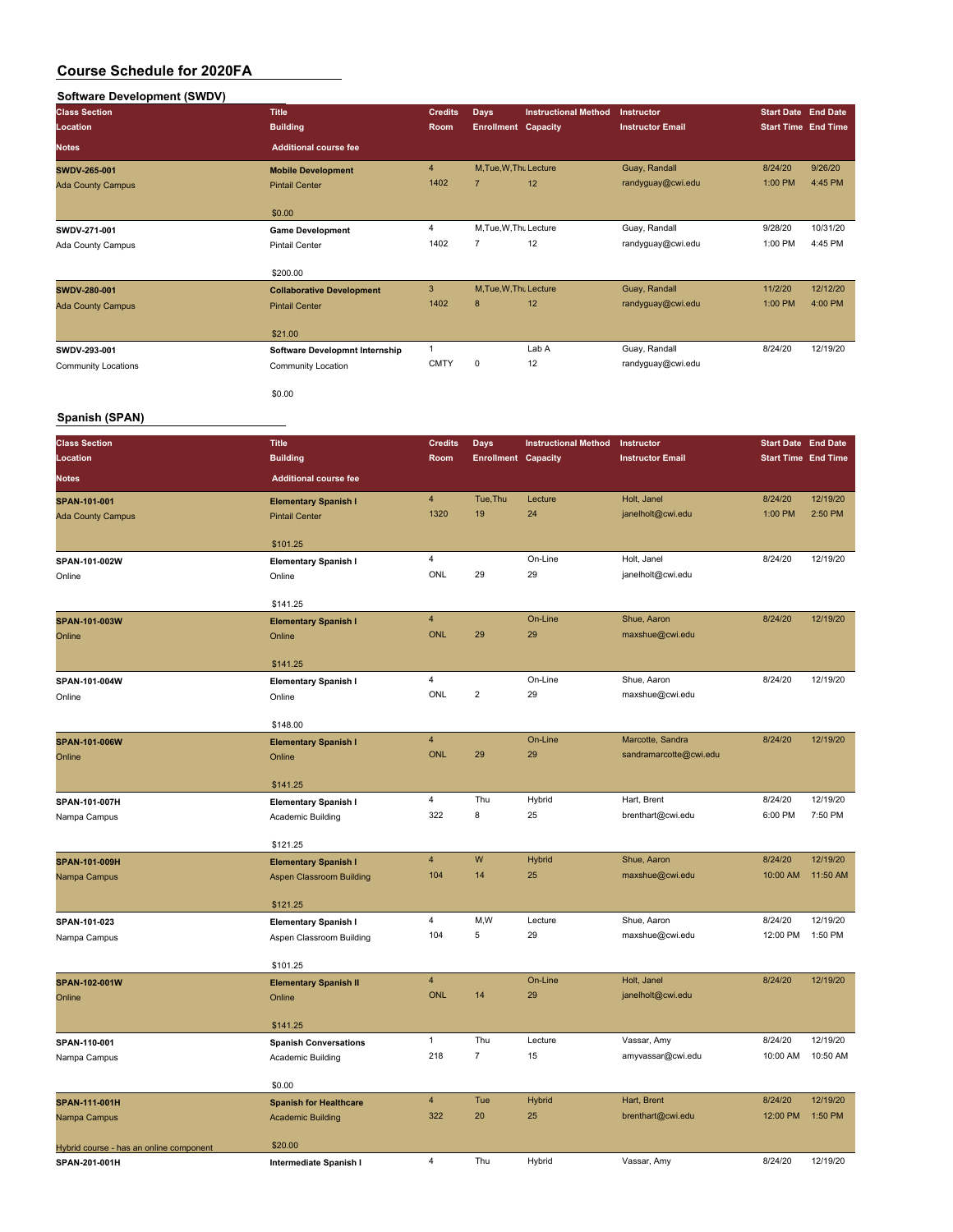| Spanish (SPAN)                          |                               |                |                            |                             |                         |                            |          |
|-----------------------------------------|-------------------------------|----------------|----------------------------|-----------------------------|-------------------------|----------------------------|----------|
| <b>Class Section</b>                    | <b>Title</b>                  | <b>Credits</b> | Days                       | <b>Instructional Method</b> | Instructor              | <b>Start Date End Date</b> |          |
| Location                                | <b>Building</b>               | Room           | <b>Enrollment Capacity</b> |                             | <b>Instructor Email</b> | <b>Start Time End Time</b> |          |
| <b>Notes</b>                            | <b>Additional course fee</b>  |                |                            |                             |                         |                            |          |
| Nampa Campus                            | Academic Building             | 322            | 11                         | 14                          | amyvassar@cwi.edu       | 12:00 PM                   | 1:50 PM  |
| Hybrid course - has an online component | \$20.00                       |                |                            |                             |                         |                            |          |
| SPAN-201-002W                           | <b>Intermediate Spanish I</b> | $\overline{4}$ |                            | On-Line                     | Vassar, Amy             | 8/24/20                    | 12/19/20 |
| Online                                  | Online                        | <b>ONL</b>     | $6^{\circ}$                | 14                          | amyvassar@cwi.edu       |                            |          |
|                                         | \$40.00                       |                |                            |                             |                         |                            |          |

### **Surgical Technology (SURG)**

| <b>Class Section</b>     | <b>Title</b>                             | <b>Credits</b> | <b>Days</b>                | <b>Instructional Method</b> | Instructor                           | <b>Start Date End Date</b> |                      |
|--------------------------|------------------------------------------|----------------|----------------------------|-----------------------------|--------------------------------------|----------------------------|----------------------|
| Location                 | <b>Building</b>                          | Room           | <b>Enrollment Capacity</b> |                             | <b>Instructor Email</b>              | <b>Start Time End Time</b> |                      |
| <b>Notes</b>             | <b>Additional course fee</b>             |                |                            |                             |                                      |                            |                      |
| <b>SURG-100-001</b>      | <b>Introduction &amp; Basic Sciences</b> | 3              | F                          | Lecture                     | Bourbonnais, Mona                    | 8/24/20                    | 12/19/20             |
| <b>Ada County Campus</b> | <b>Quail Court Building</b>              | 2210           | 18                         | 18                          | monabourbonnais@cwi.edu              | 10:00 AM                   | 10:50 AM             |
|                          | \$0.00                                   |                |                            |                             |                                      |                            |                      |
| SURG-100-001             | <b>Introduction &amp; Basic Sciences</b> | 3              | M                          | Lecture                     | Bourbonnais, Mona                    | 8/24/20                    | 12/19/20             |
| Ada County Campus        | <b>Quail Court Building</b>              | 2210           | 18                         | 18                          | monabourbonnais@cwi.edu              | 11:00 AM                   | 11:50 AM             |
|                          | \$0.00                                   |                |                            |                             |                                      |                            |                      |
| <b>SURG-100-001</b>      | <b>Introduction &amp; Basic Sciences</b> | 3              | W                          | Lecture                     | Bourbonnais, Mona                    | 8/24/20                    | 12/19/20             |
| <b>Ada County Campus</b> | <b>Quail Court Building</b>              | 1110           | 18                         | 18                          | monabourbonnais@cwi.edu              | 11:40 AM                   | 12:30 PM             |
|                          |                                          |                |                            |                             |                                      |                            |                      |
|                          | \$0.00                                   |                |                            |                             |                                      |                            |                      |
| SURG-101-001             | <b>Operating Room Techniques</b>         | 5<br>1110      | Tue, Thu<br>18             | Lecture<br>18               | Alexander, Alyssa                    | 8/24/20<br>8:00 AM         | 12/19/20<br>11:00 AM |
| Ada County Campus        | Quail Court Building                     |                |                            |                             | alyssaalexander@cwi.edu              |                            |                      |
|                          | \$170.00                                 |                |                            |                             |                                      |                            |                      |
| <b>SURG-101-001</b>      | <b>Operating Room Techniques</b>         | 5              | Tue, Thu                   | Lecture                     | Bourbonnais, Mona                    | 8/24/20                    | 12/19/20             |
| <b>Ada County Campus</b> | <b>Quail Court Building</b>              | 1110           | 18                         | 18                          | monabourbonnais@cwi.edu              | 8:00 AM                    | 11:00 AM             |
|                          | \$170.00                                 |                |                            |                             |                                      |                            |                      |
| SURG-101-001             | <b>Operating Room Techniques</b>         | 5              | Tue, Thu                   | Lecture                     | Fitzgerald, Stacy                    | 8/24/20                    | 12/19/20             |
| Ada County Campus        | <b>Quail Court Building</b>              | 1110           | 18                         | 18                          | stacyfitzgerald@cwi.edu              | 8:00 AM                    | 11:00 AM             |
|                          |                                          |                |                            |                             |                                      |                            |                      |
|                          | \$170.00                                 |                |                            |                             |                                      |                            |                      |
| <b>SURG-101-001</b>      | <b>Operating Room Techniques</b>         | 5<br>1110      | Tue, Thu                   | Lecture                     | Keyes, Jordan                        | 8/24/20<br>8:00 AM         | 12/19/20             |
| <b>Ada County Campus</b> | <b>Quail Court Building</b>              |                | 18                         | 18                          | jordankeyes@cwi.edu                  |                            | 11:00 AM             |
|                          | \$170.00                                 |                |                            |                             |                                      |                            |                      |
| SURG-101-001             | <b>Operating Room Techniques</b>         | 5              | Tue, Thu                   | Lecture                     | Strayer, Eric                        | 8/24/20                    | 12/19/20             |
| Ada County Campus        | Quail Court Building                     | 1110           | 18                         | 18                          | ericstrayer@cwi.edu                  | 8:00 AM                    | 11:00 AM             |
|                          | \$170.00                                 |                |                            |                             |                                      |                            |                      |
| <b>SURG-102-001</b>      | <b>Sterilization and Disinfection</b>    | $\mathbf{1}$   | M                          | Lab B                       | Bourbonnais, Mona                    | 8/24/20                    | 12/19/20             |
| <b>Ada County Campus</b> | <b>Quail Court Building</b>              | 2210           | 18                         | 18                          | monabourbonnais@cwi.edu              | 10:00 AM                   | 10:50 AM             |
|                          |                                          |                |                            |                             |                                      |                            |                      |
|                          | \$50.00                                  |                |                            |                             |                                      |                            |                      |
| SURG-102-001             | <b>Sterilization and Disinfection</b>    | 1              | W                          | Lab B                       | Bourbonnais, Mona                    | 8/24/20                    | 12/19/20             |
| Ada County Campus        | <b>Quail Court Building</b>              | 2210           | 18                         | 18                          | monabourbonnais@cwi.edu              | 10:40 AM                   | 11:30 AM             |
|                          | \$50.00                                  |                |                            |                             |                                      |                            |                      |
| <b>SURG-103-001</b>      | <b>Surgical Technological Science</b>    | 3              | M,F                        | Lecture                     | Bourbonnais, Mona                    | 8/24/20                    | 12/19/20             |
| <b>Ada County Campus</b> | <b>Quail Court Building</b>              | 2210           | 18                         | 18                          | monabourbonnais@cwi.edu              | 1:00 PM                    | 1:50 PM              |
|                          |                                          |                |                            |                             |                                      |                            |                      |
|                          | \$30.00                                  |                |                            |                             |                                      |                            |                      |
| SURG-103-001             | <b>Surgical Technological Science</b>    | 3              | M,F                        | Lecture                     | Strayer, Eric                        | 8/24/20                    | 12/19/20             |
| Ada County Campus        | Quail Court Building                     | 2210           | 18                         | 18                          | ericstrayer@cwi.edu                  | 1:00 PM                    | 1:50 PM              |
|                          | \$30.00                                  |                |                            |                             |                                      |                            |                      |
| <b>SURG-103-001</b>      | <b>Surgical Technological Science</b>    | 3              | W                          | Lecture                     | Bourbonnais, Mona                    | 8/24/20                    | 12/19/20             |
| <b>Ada County Campus</b> | <b>Quail Court Building</b>              | 1110           | 18                         | 18                          | monabourbonnais@cwi.edu              | 1:00 PM                    | 2:50 PM              |
|                          |                                          |                |                            |                             |                                      |                            |                      |
|                          | \$30.00                                  |                |                            |                             |                                      |                            |                      |
| SURG-103-001             | <b>Surgical Technological Science</b>    | 3<br>1110      | W<br>18                    | Lecture<br>18               | Strayer, Eric<br>ericstrayer@cwi.edu | 8/24/20<br>1:00 PM         | 12/19/20<br>2:50 PM  |
| Ada County Campus        | Quail Court Building                     |                |                            |                             |                                      |                            |                      |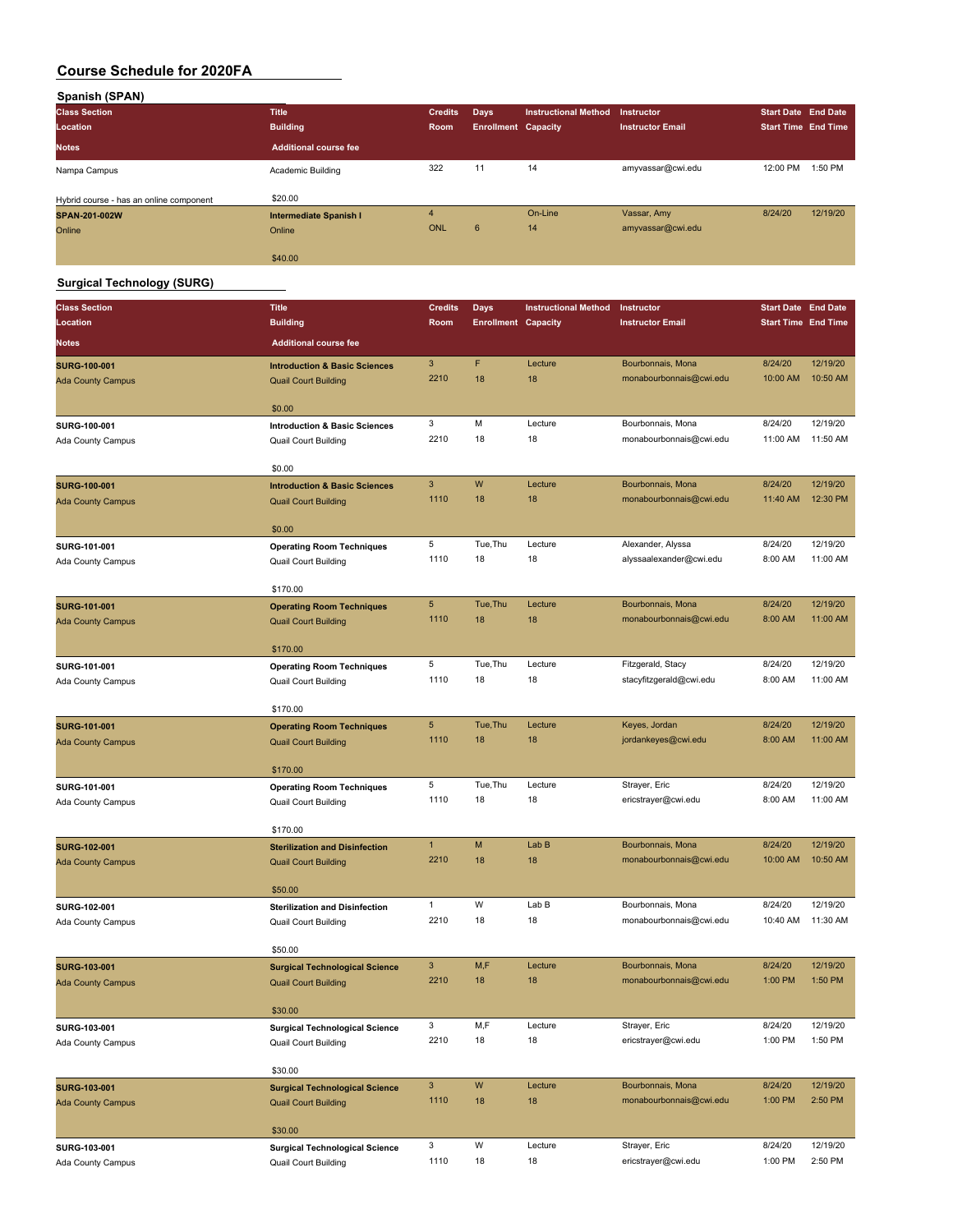| <b>Surgical Technology (SURG)</b> |                                     |                |                            |                             |                         |                            |          |
|-----------------------------------|-------------------------------------|----------------|----------------------------|-----------------------------|-------------------------|----------------------------|----------|
| <b>Class Section</b>              | <b>Title</b>                        | <b>Credits</b> | <b>Days</b>                | <b>Instructional Method</b> | Instructor              | <b>Start Date</b> End Date |          |
| Location                          | <b>Building</b>                     | <b>Room</b>    | <b>Enrollment Capacity</b> |                             | <b>Instructor Email</b> | <b>Start Time End Time</b> |          |
| <b>Notes</b>                      | <b>Additional course fee</b>        |                |                            |                             |                         |                            |          |
|                                   | \$30.00                             |                |                            |                             |                         |                            |          |
| <b>SURG-110-001</b>               | <b>Prep of the Surgical Patient</b> | 3              | Tue, Thu                   | Lecture                     | Alexander, Alyssa       | 8/24/20                    | 12/19/20 |
| <b>Ada County Campus</b>          | <b>Quail Court Building</b>         | 1110           | 18                         | 18                          | alyssaalexander@cwi.edu | 12:00 PM                   | 3:00 PM  |
|                                   | \$15.00                             |                |                            |                             |                         |                            |          |
| SURG-110-001                      | Prep of the Surgical Patient        | 3              | Tue.Thu                    | Lecture                     | Bourbonnais, Mona       | 8/24/20                    | 12/19/20 |
| Ada County Campus                 | Quail Court Building                | 1110           | 18                         | 18                          | monabourbonnais@cwi.edu | 12:00 PM                   | 3:00 PM  |
|                                   | \$15.00                             |                |                            |                             |                         |                            |          |
| <b>SURG-110-001</b>               | <b>Prep of the Surgical Patient</b> | $\mathbf{3}$   | Tue, Thu                   | Lecture                     | Fitzgerald, Stacy       | 8/24/20                    | 12/19/20 |
| <b>Ada County Campus</b>          | <b>Quail Court Building</b>         | 1110           | 18                         | 18                          | stacyfitzgerald@cwi.edu | 12:00 PM                   | 3:00 PM  |
|                                   | \$15.00                             |                |                            |                             |                         |                            |          |
| SURG-110-001                      | Prep of the Surgical Patient        | 3              | Tue, Thu                   | Lecture                     | Keyes, Jordan           | 8/24/20                    | 12/19/20 |
| Ada County Campus                 | <b>Quail Court Building</b>         | 1110           | 18                         | 18                          | jordankeyes@cwi.edu     | 12:00 PM                   | 3:00 PM  |
|                                   | \$15.00                             |                |                            |                             |                         |                            |          |
| <b>SURG-110-001</b>               | <b>Prep of the Surgical Patient</b> | 3              | Tue, Thu                   | Lecture                     | Strayer, Eric           | 8/24/20                    | 12/19/20 |
| <b>Ada County Campus</b>          | <b>Quail Court Building</b>         | 1110           | 18                         | 18                          | ericstrayer@cwi.edu     | 12:00 PM                   | 3:00 PM  |
|                                   | \$15.00                             |                |                            |                             |                         |                            |          |
| SURG-150-001                      | <b>Job-Seeking Skills</b>           | $\mathbf{1}$   | M                          | Lecture                     | Bourbonnais, Mona       | 8/24/20                    | 12/19/20 |
| Ada County Campus                 | Quail Court Building                | 2210           | 18                         | 18                          | monabourbonnais@cwi.edu | 12:00 PM                   | 12:50 PM |
|                                   | \$0.00                              |                |                            |                             |                         |                            |          |
|                                   |                                     |                |                            |                             |                         |                            |          |

### **Theatre Arts (THEA)**

| <b>Class Section</b><br>Location | <b>Title</b><br><b>Building</b> | <b>Credits</b><br>Room | Days<br><b>Enrollment Capacity</b> | <b>Instructional Method</b> | Instructor<br><b>Instructor Email</b> | <b>Start Date End Date</b><br><b>Start Time End Time</b> |          |
|----------------------------------|---------------------------------|------------------------|------------------------------------|-----------------------------|---------------------------------------|----------------------------------------------------------|----------|
| <b>Notes</b>                     | Additional course fee           |                        |                                    |                             |                                       |                                                          |          |
| <b>THEA-101-002W</b>             | <b>Theatre Appreciation</b>     | 3                      |                                    | On-Line                     | Petersen, Jeffrey                     | 8/24/20                                                  | 12/19/20 |
| Online                           | Online                          | ONL                    | 9                                  | 35                          | jeffreypetersen@cwi.edu               |                                                          |          |
|                                  |                                 |                        |                                    |                             |                                       |                                                          |          |
|                                  | \$30.00                         |                        |                                    |                             |                                       |                                                          |          |

### **Unmanned Aerial Systems (UAS)**

| <b>Class Section</b> | <b>Title</b>                        | <b>Credits</b> | Days                       | <b>Instructional Method</b> | <b>Instructor</b>       | <b>Start Date End Date</b> |          |
|----------------------|-------------------------------------|----------------|----------------------------|-----------------------------|-------------------------|----------------------------|----------|
| Location             | <b>Building</b>                     | Room           | <b>Enrollment Capacity</b> |                             | <b>Instructor Email</b> | <b>Start Time End Time</b> |          |
| <b>Notes</b>         | <b>Additional course fee</b>        |                |                            |                             |                         |                            |          |
| <b>UAS-110-001</b>   | <b>Digital Imagery Fundamentals</b> | 3              | Tue, Thu                   | Lecture                     | Schuh, Timothy          | 8/24/20                    | 12/19/20 |
| Nampa Campus         | <b>Micron Education Center</b>      | 2138           | 8                          | 15                          | timschuh@cwi.edu        | 1:00 PM                    | 2:15 PM  |
|                      | \$0.00                              |                |                            |                             |                         |                            |          |
| <b>UAS-125-001</b>   | Flight Theory - Ground School       | 3              | M,W                        | Lecture                     | Schuh, Timothy          | 8/24/20                    | 12/19/20 |
| Nampa Campus         | Micron Education Center             | 2138           | 8                          | 15                          | timschuh@cwi.edu        | 1:00 PM                    | 2:15 PM  |
|                      | \$0.00                              |                |                            |                             |                         |                            |          |
| <b>UAS-130-001</b>   | <b>Flight Lab 1</b>                 | 5              | M, Tue, W, Thu Lecture     |                             | Schuh, Timothy          | 8/24/20                    | 12/19/20 |
| Nampa Campus         | <b>Micron Education Center</b>      | 2138           | 8                          | 15                          | timschuh@cwi.edu        | 2:30 PM                    | 4:30 PM  |
|                      | \$0.00                              |                |                            |                             |                         |                            |          |

### **Welding & Metals Fab (WEMF)**

| <b>Class Section</b>                                                                                                                  | <b>Title</b>                             | <b>Credits</b> | Days                       | <b>Instructional Method</b> | <b>Instructor</b>       | <b>Start Date End Date</b> |          |
|---------------------------------------------------------------------------------------------------------------------------------------|------------------------------------------|----------------|----------------------------|-----------------------------|-------------------------|----------------------------|----------|
| Location                                                                                                                              | <b>Building</b>                          | <b>Room</b>    | <b>Enrollment Capacity</b> |                             | <b>Instructor Email</b> | <b>Start Time End Time</b> |          |
| <b>Notes</b>                                                                                                                          | Additional course fee                    |                |                            |                             |                         |                            |          |
| <b>WEMF-101-001</b>                                                                                                                   | <b>Safety and Leadership</b>             | $\overline{2}$ | M.Tue.W.Thu Lecture        |                             | Bothman, Benjamin       | 8/24/20                    | 12/19/20 |
| Nampa Campus<br>Welding and Metals Fabrication majors only<br>Coreguisites: WEMF 121 001, WEMF 135 001.<br>WEMF 151 001, WEMF 175 001 | <b>Micron Education Center</b><br>\$0.00 | 1601           | 16                         | 16                          | benbothman@cwi.edu      | 7:30 AM                    | 8:00 AM  |
| WEMF-101-002                                                                                                                          | Safety and Leadership                    |                | M.Tue.W.Thu Lecture        |                             | Fedore, Thomas          | 8/24/20                    | 12/19/20 |
| Nampa Campus                                                                                                                          | Micron Education Center                  | 1601           | 8                          | 16                          | tomfedore@cwi.edu       | 12:30 PM                   | 1:00 PM  |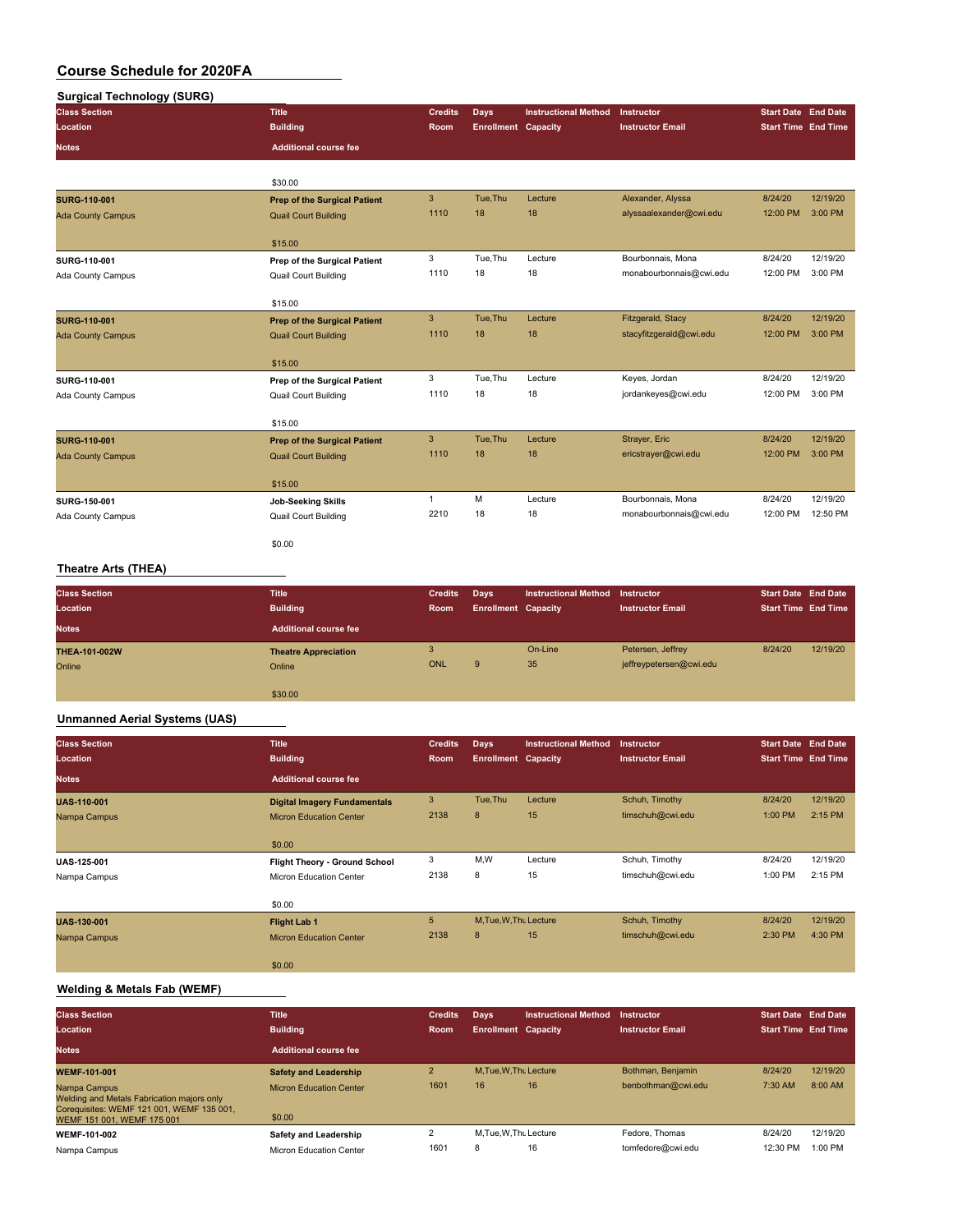| <b>Welding &amp; Metals Fab (WEMF)</b>                                                  |                                                           |                         |                            |                             |                         |                            |          |
|-----------------------------------------------------------------------------------------|-----------------------------------------------------------|-------------------------|----------------------------|-----------------------------|-------------------------|----------------------------|----------|
| <b>Class Section</b>                                                                    | <b>Title</b>                                              | <b>Credits</b>          | Days                       | <b>Instructional Method</b> | Instructor              | <b>Start Date End Date</b> |          |
| Location                                                                                | <b>Building</b>                                           | Room                    | <b>Enrollment Capacity</b> |                             | <b>Instructor Email</b> | <b>Start Time End Time</b> |          |
| <b>Notes</b>                                                                            | <b>Additional course fee</b>                              |                         |                            |                             |                         |                            |          |
|                                                                                         |                                                           |                         |                            |                             |                         |                            |          |
| Welding and Metals Fabrication majors only<br>Corequisites: WEMF 121 001, WEMF 135 001, |                                                           |                         |                            |                             |                         |                            |          |
| WEMF 151 001, WEMF 175 001                                                              | \$0.00                                                    |                         |                            |                             |                         |                            |          |
| <b>WEMF-121-001</b>                                                                     | <b>Blueprint Read for Welders 1</b>                       | $\overline{2}$          | M, W                       | Lecture                     | Bothman, Benjamin       | 8/24/20                    | 12/19/20 |
| Nampa Campus                                                                            | <b>Micron Education Center</b>                            | 1506                    | 16                         | 16                          | benbothman@cwi.edu      | 12:30 PM                   | 1:20 PM  |
| Welding and Metals Fabrication majors only<br>Corequisites: WEMF 101 001, WEMF 135 001, |                                                           |                         |                            |                             |                         |                            |          |
| WEMF 151 001, WEMF 175 001                                                              | \$0.00                                                    |                         |                            |                             |                         |                            |          |
| <b>WEMF-121-002</b>                                                                     | <b>Blueprint Read for Welders 1</b>                       | $\overline{2}$          | M,W                        | Lecture                     | Fedore, Thomas          | 8/24/20                    | 12/19/20 |
| Nampa Campus<br>Welding and Metals Fabrication majors only                              | Micron Education Center                                   | 1506                    | 8                          | 16                          | tomfedore@cwi.edu       | 11:00 AM                   | 11:50 AM |
| Corequisites: WEMF 101 001, WEMF 135 001,<br>WEMF 151 001, WEMF 175 001                 | \$0.00                                                    |                         |                            |                             |                         |                            |          |
| WEMF-122-003                                                                            | <b>Blueprint Read for Welders 2</b>                       | $\overline{2}$          | M,W                        | Lecture                     | Jenkins, David          | 8/24/20                    | 12/19/20 |
| Nampa Campus                                                                            | <b>Micron Education Center</b>                            | 1602                    | 5                          | 16                          | davidjenkins@cwi.edu    | 5:00 PM                    | 5:50 PM  |
|                                                                                         |                                                           |                         |                            |                             |                         |                            |          |
|                                                                                         | \$0.00                                                    |                         |                            |                             |                         |                            |          |
| <b>WEMF-135-001</b>                                                                     | <b>GMAW Practical</b>                                     | 4                       | F                          | Lab A                       | Bothman, Benjamin       | 8/24/20                    | 10/17/20 |
| Nampa Campus                                                                            | Micron Education Center                                   | 1601                    | 16                         | 16                          | benbothman@cwi.edu      | 7:30 AM                    | 11:30 AM |
| Welding and Metals Fabrication majors only                                              |                                                           |                         |                            |                             |                         |                            |          |
| Corequisites: WEMF 101 001, WEMF 121 001,<br>WEMF 151 001, WEMF 175 001                 | \$917.00                                                  |                         |                            |                             |                         |                            |          |
| <b>WEMF-135-001</b>                                                                     | <b>GMAW Practical</b>                                     | $\overline{4}$          | M, Tue, W, Thu Lab A       |                             | Bothman, Benjamin       | 8/24/20                    | 10/17/20 |
| Nampa Campus                                                                            | <b>Micron Education Center</b>                            | 1601                    | 16                         | 16                          | benbothman@cwi.edu      | 8:00 AM                    | 12:00 PM |
| Welding and Metals Fabrication majors only<br>Corequisites: WEMF 101 001, WEMF 121 001, |                                                           |                         |                            |                             |                         |                            |          |
| WEMF 151 001, WEMF 175 001                                                              | \$917.00                                                  |                         |                            |                             |                         |                            |          |
| <b>WEMF-135-002</b>                                                                     | <b>GMAW Practical</b>                                     | $\overline{4}$          | F                          | Lab A                       | Fedore, Thomas          | 8/24/20                    | 10/17/20 |
| Nampa Campus                                                                            | Micron Education Center                                   | 1601                    | 9                          | 16                          | tomfedore@cwi.edu       | 12:00 PM                   | 4:00 PM  |
| Welding and Metals Fabrication majors only                                              |                                                           |                         |                            |                             |                         |                            |          |
| Corequisites: WEMF 101 001, WEMF 121 001,<br>WEMF 151 001, WEMF 175 001                 | \$917.00                                                  |                         |                            |                             |                         |                            |          |
| <b>WEMF-135-002</b>                                                                     | <b>GMAW Practical</b>                                     | $\overline{\mathbf{4}}$ | M.Tue.W.Thu Lab A          |                             | Fedore, Thomas          | 8/24/20                    | 10/17/20 |
| Nampa Campus                                                                            | <b>Micron Education Center</b>                            | 1601                    | 9                          | 16                          | tomfedore@cwi.edu       | 1:00 PM                    | 5:00 PM  |
| Welding and Metals Fabrication majors only<br>Corequisites: WEMF 101 001, WEMF 121 001, | \$917.00                                                  |                         |                            |                             |                         |                            |          |
| WEMF 151 001, WEMF 175 001                                                              |                                                           | $\overline{2}$          | Tue, Thu                   | Lecture                     | Bothman, Benjamin       | 8/24/20                    | 12/19/20 |
| WEMF-151-001                                                                            | <b>Welding Theory 1</b>                                   | 1506                    | 16                         | 16                          | benbothman@cwi.edu      | 12:30 PM                   | 1:20 PM  |
| Nampa Campus<br>Welding and Metals Fabrication majors only                              | Micron Education Center                                   |                         |                            |                             |                         |                            |          |
| Corequisites: WEMF 101 002, WEMF 121 002,                                               | \$0.00                                                    |                         |                            |                             |                         |                            |          |
| WEMF 135 002, WEMF 175 002<br><b>WEMF-151-002</b>                                       |                                                           | $\overline{2}$          | Tue, Thu                   | Lecture                     | Fedore, Thomas          | 8/24/20                    | 12/19/20 |
|                                                                                         | <b>Welding Theory 1</b><br><b>Micron Education Center</b> | 1506                    | 10                         | 16                          | tomfedore@cwi.edu       | 11:00 AM                   | 11:50 AM |
| Nampa Campus<br>Welding and Metals Fabrication majors only                              |                                                           |                         |                            |                             |                         |                            |          |
| Corequisites: WEMF 101 002, WEMF 121 002,                                               | \$0.00                                                    |                         |                            |                             |                         |                            |          |
| WEMF 135 002, WEMF 175 002<br>WEMF-152-003                                              | <b>Welding Theory 2</b>                                   | $\overline{2}$          | Tue.Thu                    | Lecture                     | Jenkins, David          | 8/24/20                    | 12/19/20 |
| Nampa Campus                                                                            | Micron Education Center                                   | 1601                    | 6                          | 16                          | davidjenkins@cwi.edu    | 5:00 PM                    | 5:50 PM  |
|                                                                                         |                                                           |                         |                            |                             |                         |                            |          |
|                                                                                         | \$0.00                                                    |                         |                            |                             |                         |                            |          |
| <b>WEMF-175-001</b>                                                                     | <b>SMAW Practical</b>                                     | $\overline{4}$          | F                          | Lab A                       | Bothman, Benjamin       | 10/19/20                   | 12/19/20 |
| Nampa Campus                                                                            | <b>Micron Education Center</b>                            | 1601                    | 16                         | 16                          | benbothman@cwi.edu      | 7:30 AM                    | 11:30 AM |
| Welding and Metals Fabrication majors only                                              |                                                           |                         |                            |                             |                         |                            |          |
| Corequisites: WEMF 101 001, WEMF 121 001,<br>WEMF 135 001, WEMF 151 001                 | \$175.00                                                  |                         |                            |                             |                         |                            |          |
| <b>WEMF-175-001</b>                                                                     | <b>SMAW Practical</b>                                     | $\overline{\mathbf{4}}$ | M, Tue, W, Thu Lab A       |                             | Bothman, Benjamin       | 10/19/20                   | 12/19/20 |
| Nampa Campus                                                                            | Micron Education Center                                   | 1601                    | 16                         | 16                          | benbothman@cwi.edu      | 8:00 AM                    | 12:00 PM |
| Welding and Metals Fabrication majors only                                              |                                                           |                         |                            |                             |                         |                            |          |
| Corequisites: WEMF 101 001, WEMF 121 001,<br>WEMF 135 001, WEMF 151 001                 | \$175.00                                                  |                         |                            |                             |                         |                            |          |
| <b>WEMF-175-002</b>                                                                     | <b>SMAW Practical</b>                                     | $\overline{4}$          | F                          | Lab A                       | Fedore, Thomas          | 10/19/20                   | 12/19/20 |
| Nampa Campus                                                                            | <b>Micron Education Center</b>                            | 1601                    | 8                          | 16                          | tomfedore@cwi.edu       | 12:00 PM                   | 4:00 PM  |
| Welding and Metals Fabrication majors only                                              |                                                           |                         |                            |                             |                         |                            |          |
| Corequisites: WEMF 101 001, WEMF 121 001,<br>WEMF 135 001, WEMF 151 001                 | \$175.00                                                  |                         |                            |                             |                         |                            |          |
| <b>WEMF-175-002</b>                                                                     | <b>SMAW Practical</b>                                     | 4                       | M, Tue, W, Thu Lab A       |                             | Fedore, Thomas          | 10/19/20                   | 12/19/20 |
| Nampa Campus                                                                            | Micron Education Center                                   | 1601                    | 8                          | 16                          | tomfedore@cwi.edu       | 1:00 PM                    | 5:00 PM  |
| Welding and Metals Fabrication majors only                                              |                                                           |                         |                            |                             |                         |                            |          |
| Corequisites: WEMF 101 001, WEMF 121 001,<br>WEMF 135 001, WEMF 151 001                 | \$175.00                                                  |                         |                            |                             |                         |                            |          |
| <b>WEMF-180-003</b>                                                                     | <b>Production Welding</b>                                 | $\overline{4}$          | $\bullet$                  | Lab A                       | Jenkins, David          | 8/24/20                    | 10/17/20 |
| Nampa Campus                                                                            | <b>Micron Education Center</b>                            | 1601                    | 5                          | 16                          | davidjenkins@cwi.edu    | 5:00 PM                    | 9:00 PM  |
|                                                                                         |                                                           |                         |                            |                             |                         |                            |          |
|                                                                                         | \$0.00                                                    |                         |                            |                             |                         |                            |          |
| WEMF-180-003                                                                            | <b>Production Welding</b>                                 | $\overline{4}$          | M, Tue, W, Thu Lab A       |                             | Jenkins, David          | 8/24/20                    | 10/17/20 |
| Nampa Campus                                                                            | Micron Education Center                                   | 1601                    | 5                          | 16                          | davidjenkins@cwi.edu    | 6:00 PM                    | 10:00 PM |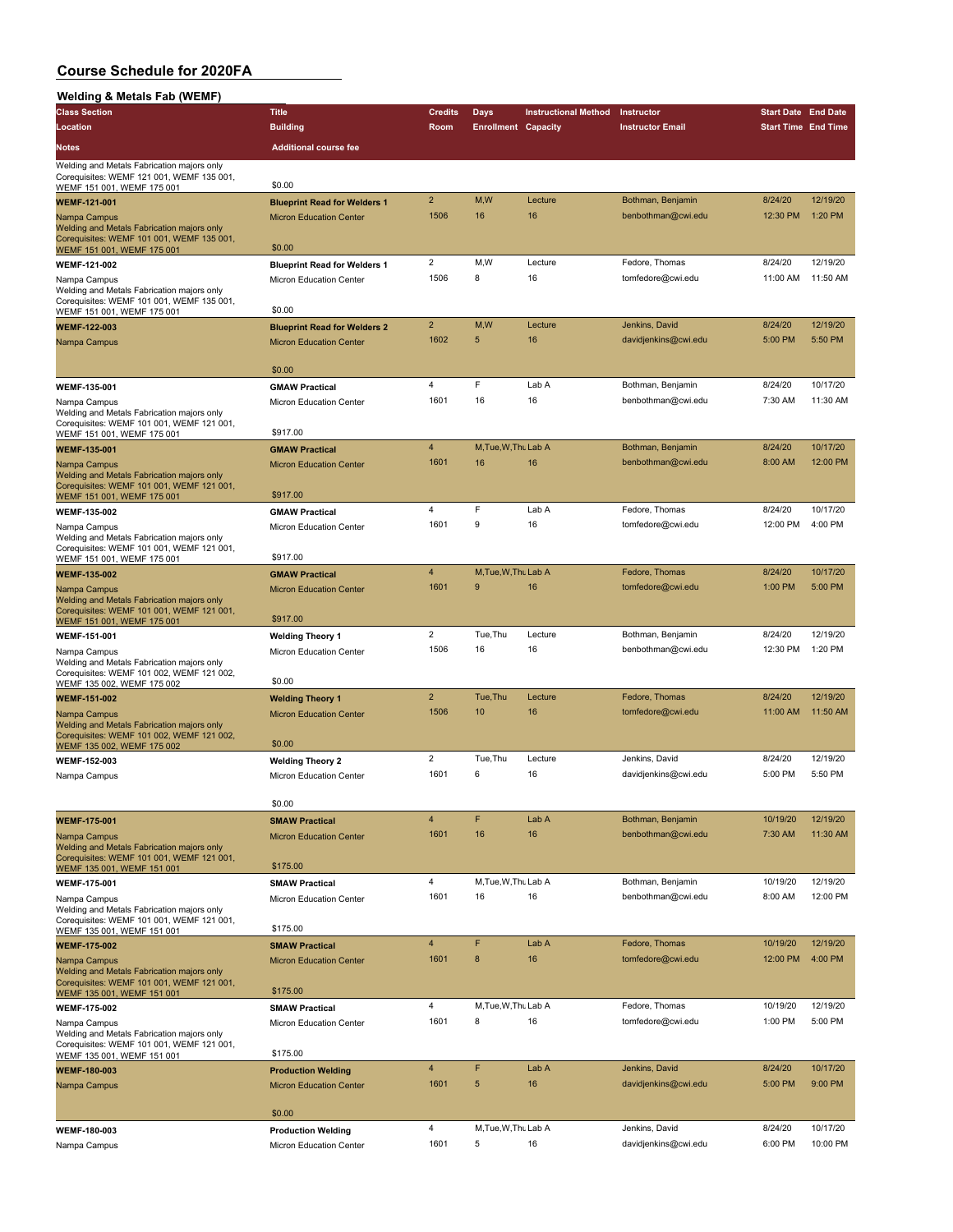| <b>Welding &amp; Metals Fab (WEMF)</b>                           |                                                                     |                         |                              |                             |                                                      |                            |                      |
|------------------------------------------------------------------|---------------------------------------------------------------------|-------------------------|------------------------------|-----------------------------|------------------------------------------------------|----------------------------|----------------------|
| <b>Class Section</b>                                             | <b>Title</b>                                                        | <b>Credits</b>          | Days                         | <b>Instructional Method</b> | Instructor                                           | <b>Start Date End Date</b> |                      |
| Location                                                         | <b>Building</b>                                                     | Room                    | <b>Enrollment Capacity</b>   |                             | <b>Instructor Email</b>                              | <b>Start Time End Time</b> |                      |
| <b>Notes</b>                                                     | <b>Additional course fee</b>                                        |                         |                              |                             |                                                      |                            |                      |
|                                                                  |                                                                     |                         |                              |                             |                                                      |                            |                      |
|                                                                  | \$0.00                                                              |                         |                              |                             |                                                      |                            |                      |
| <b>WEMF-185-003</b>                                              | <b>GTAW Practical</b>                                               | $\overline{4}$          | F                            | Lab A                       | Jenkins, David                                       | 10/19/20                   | 12/19/20             |
| Nampa Campus                                                     | <b>Micron Education Center</b>                                      | 1601                    | 6                            | 16                          | davidjenkins@cwi.edu                                 | 5:00 PM                    | 9:00 PM              |
|                                                                  |                                                                     |                         |                              |                             |                                                      |                            |                      |
|                                                                  | \$175.00                                                            | $\overline{4}$          | M, Tue, W, Thu Lab A         |                             | Jenkins, David                                       | 10/19/20                   | 12/19/20             |
| WEMF-185-003<br>Nampa Campus                                     | <b>GTAW Practical</b><br>Micron Education Center                    | 1601                    | 6                            | 16                          | davidjenkins@cwi.edu                                 | 6:00 PM                    | 10:00 PM             |
|                                                                  |                                                                     |                         |                              |                             |                                                      |                            |                      |
|                                                                  | \$175.00                                                            |                         |                              |                             |                                                      |                            |                      |
| <b>WEMF-225-001</b>                                              | <b>Blueprint Reading &amp; Layout 3</b>                             | $\overline{2}$          | M, Tue, W, Thu Lecture       |                             | Baughman, Christopher                                | 8/24/20                    | 10/17/20             |
| Nampa Campus                                                     | <b>Micron Education Center</b>                                      | 1602                    | 12                           | 16                          | christopherbaughman@cwi.edu                          | 12:00 PM                   | 1:00 PM              |
| Corequisites:                                                    |                                                                     |                         |                              |                             |                                                      |                            |                      |
| WEMF226-001, WEMF255-001, WEMF256-001                            | \$0.00                                                              |                         |                              |                             |                                                      |                            |                      |
| <b>WEMF-225-002</b>                                              | <b>Blueprint Reading &amp; Layout 3</b>                             | $\overline{2}$<br>1602  | M, Tue, W, Thu Lecture<br>13 | 16                          | Diamond, Malcolm<br>malcolmdiamond@cwi.edu           | 8/24/20<br>11:00 AM        | 10/17/20<br>12:00 PM |
| Nampa Campus                                                     | Micron Education Center                                             |                         |                              |                             |                                                      |                            |                      |
|                                                                  | \$0.00                                                              |                         |                              |                             |                                                      |                            |                      |
| <b>WEMF-226-001</b>                                              | <b>Blueprint Reading &amp; Layout 4</b>                             | $\overline{2}$          | M, Tue, W, Thu Lecture       |                             | Wheeler, Michael                                     | 10/19/20                   | 12/19/20             |
| Nampa Campus                                                     | <b>Micron Education Center</b>                                      | 1602                    | 12                           | 16                          | mikewheeler@cwi.edu                                  | 12:00 PM                   | 1:00 PM              |
| Corequisites:                                                    |                                                                     |                         |                              |                             |                                                      |                            |                      |
| WEMF225-001, WEMF255-001, WEMF256-001                            | \$0.00                                                              |                         |                              |                             |                                                      |                            |                      |
| <b>WEMF-226-002</b>                                              | <b>Blueprint Reading &amp; Layout 4</b>                             | $\overline{2}$          | M, Tue, W, Thu Lecture       |                             | Diamond, Malcolm                                     | 10/19/20                   | 12/19/20             |
| Nampa Campus                                                     | Micron Education Center                                             | 1602                    | 13                           | 16                          | malcolmdiamond@cwi.edu                               | 11:00 AM                   | 12:00 PM             |
|                                                                  | \$0.00                                                              |                         |                              |                             |                                                      |                            |                      |
| <b>WEMF-227-003</b>                                              | <b>Blueprint Reading &amp; Layout 5</b>                             | $\overline{2}$          | M, Tue, W, Thu Lecture       |                             | Wheeler, Michael                                     | 8/24/20                    | 10/17/20             |
| Nampa Campus                                                     | <b>Micron Education Center</b>                                      | 2131                    | 4                            | 16                          | mikewheeler@cwi.edu                                  | 5:00 PM                    | 5:50 PM              |
|                                                                  |                                                                     |                         |                              |                             |                                                      |                            |                      |
|                                                                  | \$0.00                                                              |                         |                              |                             |                                                      |                            |                      |
| WEMF-228-003                                                     | <b>Blueprint Reading &amp; Layout 6</b>                             | $\overline{2}$          | M, Tue, W, Thu Lecture       |                             | Baughman, Christopher                                | 10/19/20                   | 12/19/20             |
| Nampa Campus                                                     | Micron Education Center                                             | 2131                    | 4                            | 16                          | christopherbaughman@cwi.edu                          | 5:00 PM                    | 5:50 PM              |
|                                                                  |                                                                     |                         |                              |                             |                                                      |                            |                      |
|                                                                  | \$0.00                                                              | $\overline{4}$          | M, Tue, W, Thu Lab A         |                             |                                                      |                            | 10/17/20             |
| <b>WEMF-255-001</b>                                              | <b>Welding and Fab Workshop 1</b><br><b>Micron Education Center</b> | 1606                    | 12                           | 16                          | Baughman, Christopher<br>christopherbaughman@cwi.edu | 8/24/20<br>7:30 AM         | 11:30 AM             |
| Nampa Campus                                                     |                                                                     |                         |                              |                             |                                                      |                            |                      |
| Corequisites: WEMF 225-001, WEMF 226-001,<br><b>WEMF 256-001</b> | \$175.00                                                            |                         |                              |                             |                                                      |                            |                      |
| <b>WEMF-255-002</b>                                              | Welding and Fab Workshop 1                                          | $\overline{\mathbf{4}}$ | F                            | Lab A                       | Diamond, Malcolm                                     | 8/24/20                    | 10/17/20             |
| Nampa Campus                                                     | Micron Education Center                                             | 1606                    | 13                           | 16                          | malcolmdiamond@cwi.edu                               | 11:30 AM                   | 3:30 PM              |
| Corequisites: WEMF225-001, WEMF226-001,                          |                                                                     |                         |                              |                             |                                                      |                            |                      |
| WEMF256-002                                                      | \$175.00                                                            |                         |                              |                             |                                                      |                            |                      |
| <b>WEMF-255-002</b>                                              | <b>Welding and Fab Workshop 1</b>                                   | $\overline{4}$          | M, Tue, W, Thu Lab A         | 16                          | Diamond, Malcolm<br>malcolmdiamond@cwi.edu           | 8/24/20                    | 10/17/20<br>4:30 PM  |
| Nampa Campus                                                     | <b>Micron Education Center</b>                                      | 1606                    | 13                           |                             |                                                      | 12:30 PM                   |                      |
| Corequisites: WEMF225-001, WEMF226-001,<br>WEMF256-002           | \$175.00                                                            |                         |                              |                             |                                                      |                            |                      |
| WEMF-256-001                                                     | Welding and Fab Workshop 2                                          | 4                       | M, Tue, W, Thu Lab A         |                             | Wheeler, Michael                                     | 10/19/20                   | 12/19/20             |
| Nampa Campus                                                     | Micron Education Center                                             | 1606                    | 12                           | 16                          | mikewheeler@cwi.edu                                  | 7:30 AM                    | 11:30 AM             |
| Corequisites: WEMF225-001, WEMF226-001,                          |                                                                     |                         |                              |                             |                                                      |                            |                      |
| WEMF255-001                                                      | \$175.00                                                            |                         |                              |                             |                                                      |                            |                      |
| <b>WEMF-256-002</b>                                              | <b>Welding and Fab Workshop 2</b>                                   | $\overline{4}$          | F                            | Lecture                     | Diamond, Malcolm                                     | 10/19/20                   | 12/19/20             |
| Nampa Campus                                                     | <b>Micron Education Center</b>                                      | 1606                    | 13                           | 16                          | malcolmdiamond@cwi.edu                               | 11:30 AM                   | 3:30 PM              |
| Corequisites: WEMF 225-001, WEMF 226-001,                        | \$175.00                                                            |                         |                              |                             |                                                      |                            |                      |
| <b>WEMF 255-002</b><br><b>WEMF-256-002</b>                       | Welding and Fab Workshop 2                                          | 4                       | M, Tue, W, Thu Lecture       |                             | Diamond, Malcolm                                     | 10/19/20                   | 12/19/20             |
| Nampa Campus                                                     | Micron Education Center                                             | 1606                    | 13                           | 16                          | malcolmdiamond@cwi.edu                               | 12:30 PM                   | 4:30 PM              |
| Corequisites: WEMF 225-001, WEMF 226-001,                        |                                                                     |                         |                              |                             |                                                      |                            |                      |
| <b>WEMF 255-002</b>                                              | \$175.00                                                            |                         |                              |                             |                                                      |                            |                      |
| <b>WEMF-257-003</b>                                              | <b>Welding and Fab Workshop 3</b>                                   | 4                       | F                            | Lab A                       | Wheeler, Michael                                     | 8/24/20                    | 10/17/20             |
| Nampa Campus                                                     | <b>Micron Education Center</b>                                      | 1606                    | $\overline{4}$               | 16                          | mikewheeler@cwi.edu                                  | 5:00 PM                    | 9:00 PM              |
|                                                                  |                                                                     |                         |                              |                             |                                                      |                            |                      |
|                                                                  | \$175.00                                                            | 4                       | M, Tue, W, Thu Lab A         |                             | Wheeler, Michael                                     | 8/24/20                    | 10/17/20             |
| WEMF-257-003                                                     | <b>Welding and Fab Workshop 3</b>                                   | 1606                    | 4                            | 16                          | mikewheeler@cwi.edu                                  | 6:00 PM                    | 10:00 PM             |
| Nampa Campus                                                     | Micron Education Center                                             |                         |                              |                             |                                                      |                            |                      |
|                                                                  | \$175.00                                                            |                         |                              |                             |                                                      |                            |                      |
| <b>WEMF-258-003</b>                                              | <b>Welding and Fab Workshop 4</b>                                   | $\overline{4}$          | F                            | Lab A                       | Baughman, Christopher                                | 10/19/20                   | 12/19/20             |